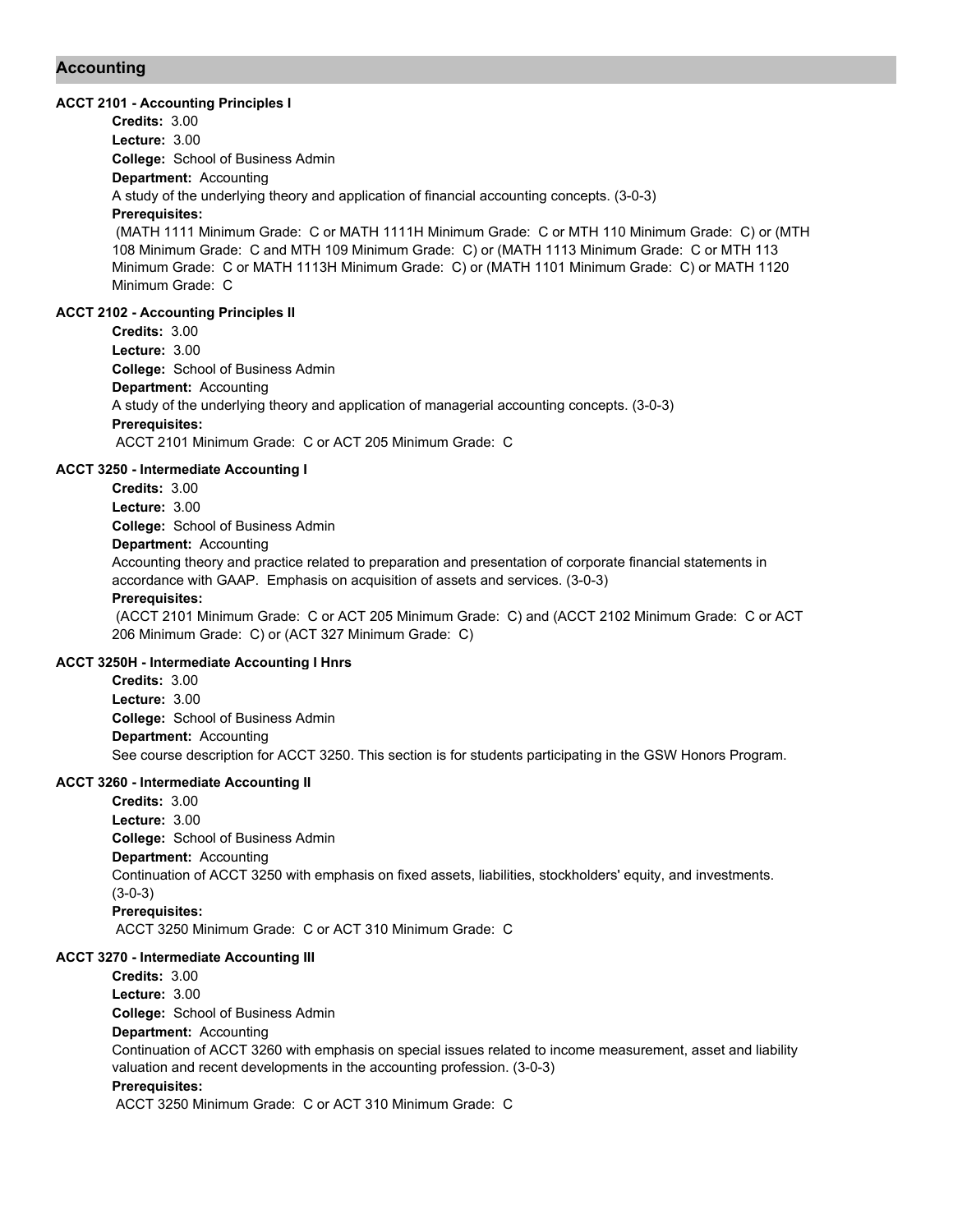#### **ACCT 3280 - Cost Accounting**

**College:** School of Business Admin **Department:** Accounting **Credits:** 3.00 **Lecture:** 3.00 The basic theory and practice related to determination of cost of products and services provided by a business and providing accounting information to management. (3-0-3) **Prerequisites:**  ACCT 2102 Minimum Grade: C or ACT 327 Minimum Grade: C or ACT 206 Minimum Grade: C

#### **ACCT 4210 - Accounting Systems**

**College:** School of Business Admin **Department:** Accounting **Credits:** 3.00 **Lecture:** 3.00 Covers the theory and design of automated procedures of accumulation and reporting information with special emphasis on internal control. (3-0-3) **Prerequisites:**  ACCT 2102 Minimum Grade: C or ACT 327 Minimum Grade: C or ACT 206 Minimum Grade: C

#### **ACCT 4210H - Accounting Systems Honors**

**College:** School of Business Admin **Department:** Accounting **Credits:** 3.00 **Lecture:** 3.00 See course description for ACCT 4210. This section is for students participating in the GSW Honors Program. (3-0-3)

# **ACCT 4230 - Income Tax Accounting**

**College:** School of Business Admin **Department:** Accounting **Credits:** 3.00 **Lecture:** 3.00 An introduction to the income tax laws with emphasis on taxation of individuals. (3-0-3) **Prerequisites:**  ACCT 2102 Minimum Grade: C or ACT 327 Minimum Grade: C or ACT 206 Minimum Grade: C

# **ACCT 4235 - Advanced Income Tax Accounting**

**College:** School of Business Admin **Department:** Accounting **Credits:** 3.00 **Lecture:** 3.00 A continuation of ACCT 4230 with emphasis on taxation of business organizations, particularly corporations and partnerships. **Prerequisites:**  ACCT 4230 Minimum Grade: C

#### **ACCT 4240 - Not-for-Profit Accounting**

**College:** School of Business Admin **Department:** Accounting **Credits:** 3.00 **Lecture:** 3.00 Accounting theory and practice related to non-business organizations; governments and other non-profit organizations. (3-0-3)

# **Prerequisites:**

 ACCT 3260 Minimum Grade: C or ACT 311 Minimum Grade: C or ACCT 3270 Minimum Grade: C or ACT 312 Minimum Grade: C

# **ACCT 4240H - Not-for-Profit Accounting Hnrs**

**College:** School of Business Admin **Department:** Accounting **Credits:** 3.00 **Lecture:** 3.00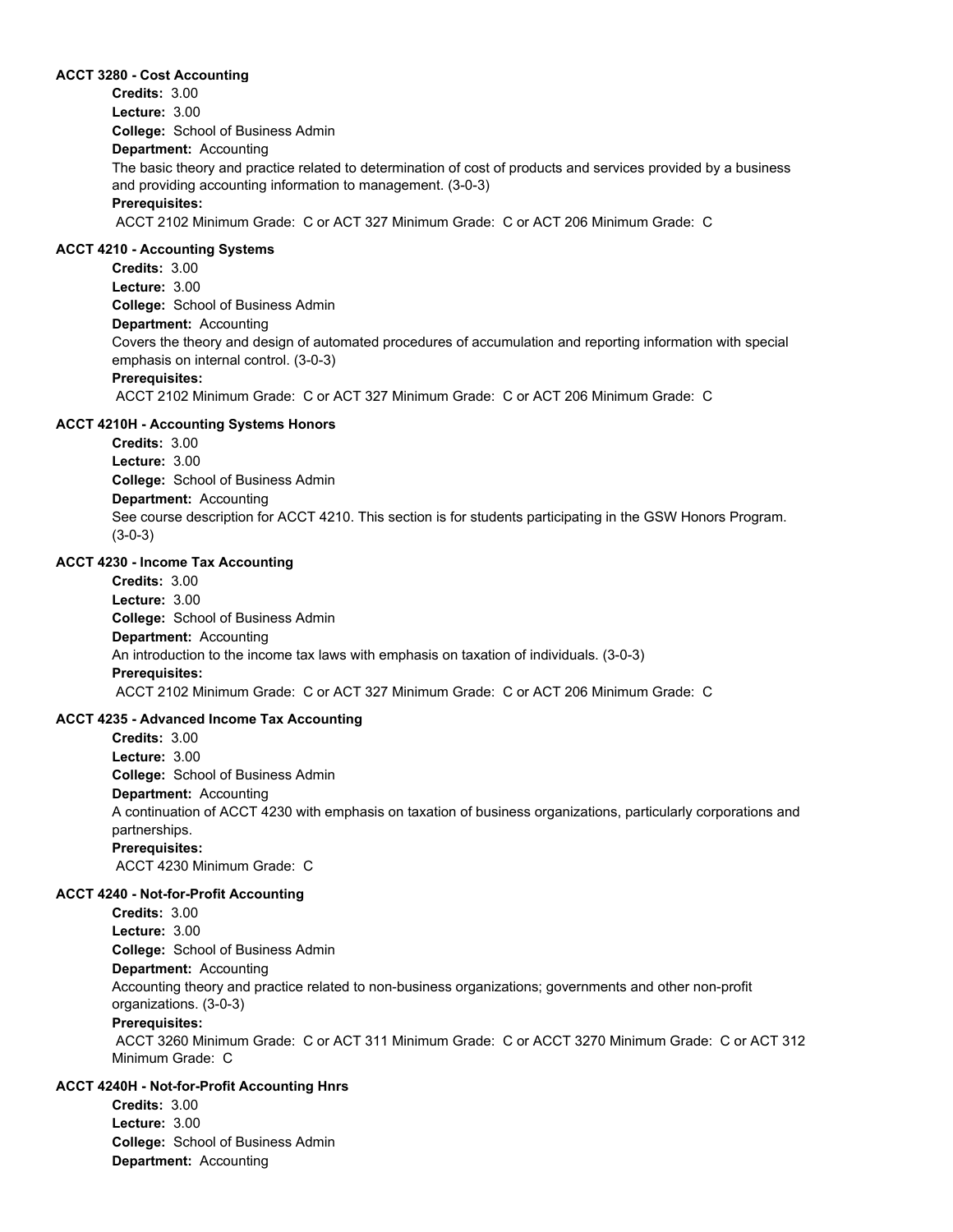See course description for ACCT 4240. This section is for students participating in the GSW Honors Program.

#### **ACCT 4250 - Adv Cost Accounting**

**College:** School of Business Admin **Department:** Accounting **Credits:** 3.00 **Lecture:** 3.00 The study of advanced cost accounting concepts to include comprehensive standard costing techniques, activity-based costing, advanced cost management, cost management in a just-in-time environment, responsibility accounting and measuring organizational performance. (3-0-3)

# **Prerequisites:**

(ACCT 3280 Minimum Grade: C or ACT 315 Minimum Grade: C)

# **ACCT 4280 - Contemp Issues in Accounting**

**Credits:** 3.00 **Lecture:** 3.00

**College:** School of Business Admin

# **Department:** Accounting

Study of accounting history, accounting theory, accounting institutions and contemporary issues in accounting. (3-0-3)

#### **Prerequisites:**

 (ACCT 3260 Minimum Grade: C or ACT 311 Minimum Grade: C) or (ACCT 3270 Minimum Grade: C or ACT 312 Minimum Grade: C)

# **ACCT 4290 - Internal Controls and Auditing**

- **Credits:** 3.00
- **Lecture:** 3.00

**College:** School of Business Admin

**Department:** Accounting

A study of systems of internal accounting control in organizations, their design and evaluation; and an introduction to the basic principles and techniques of auditing. (3-0-3)

#### **Prerequisites:**

 ACCT 3260 Minimum Grade: C or ACT 311 Minimum Grade: C or ACCT 3270 Minimum Grade: C or ACT 312 Minimum Grade: C

#### **ACCT 4390 - Accounting Internship**

**Credits:** 3.00

**Lecture:** 3.00

**College:** School of Business Admin

#### **Department:** Accounting

Professional accounting experience obtained by employment with a public accounting firm, a business, or other organization while under the supervision of a partner, manager, or other office of the sponsoring organization. Permission of the Dean required. (3-0-3)

#### **Prerequisites:**

ACCT 3250 Minimum Grade: C or ACT 310 Minimum Grade: C or ACCT 5250 Minimum Grade: C

# **Academic Skills**

# **ACSK 1100 - Academic Skills**

**College:** College of Arts and Sciences **Department:** Learning Support Programs **Credits:** 3.00 **Lecture:** 3.00 An academic assistance course designed to help students develop and strengthen essential study skills necessary for college survival. (3-0-3)

# **Art History**

### **ARHS 3080 - Asian Art History**

**College:** College of Arts and Sciences **Department:** Art Department **Credits:** 3.00 **Lecture:** 3.00 The purpose of this course is to provide a basic foundation in Asian art, religion and culture. The course will emphasize the art produced in China, Japan, and Korea. (3-0-3)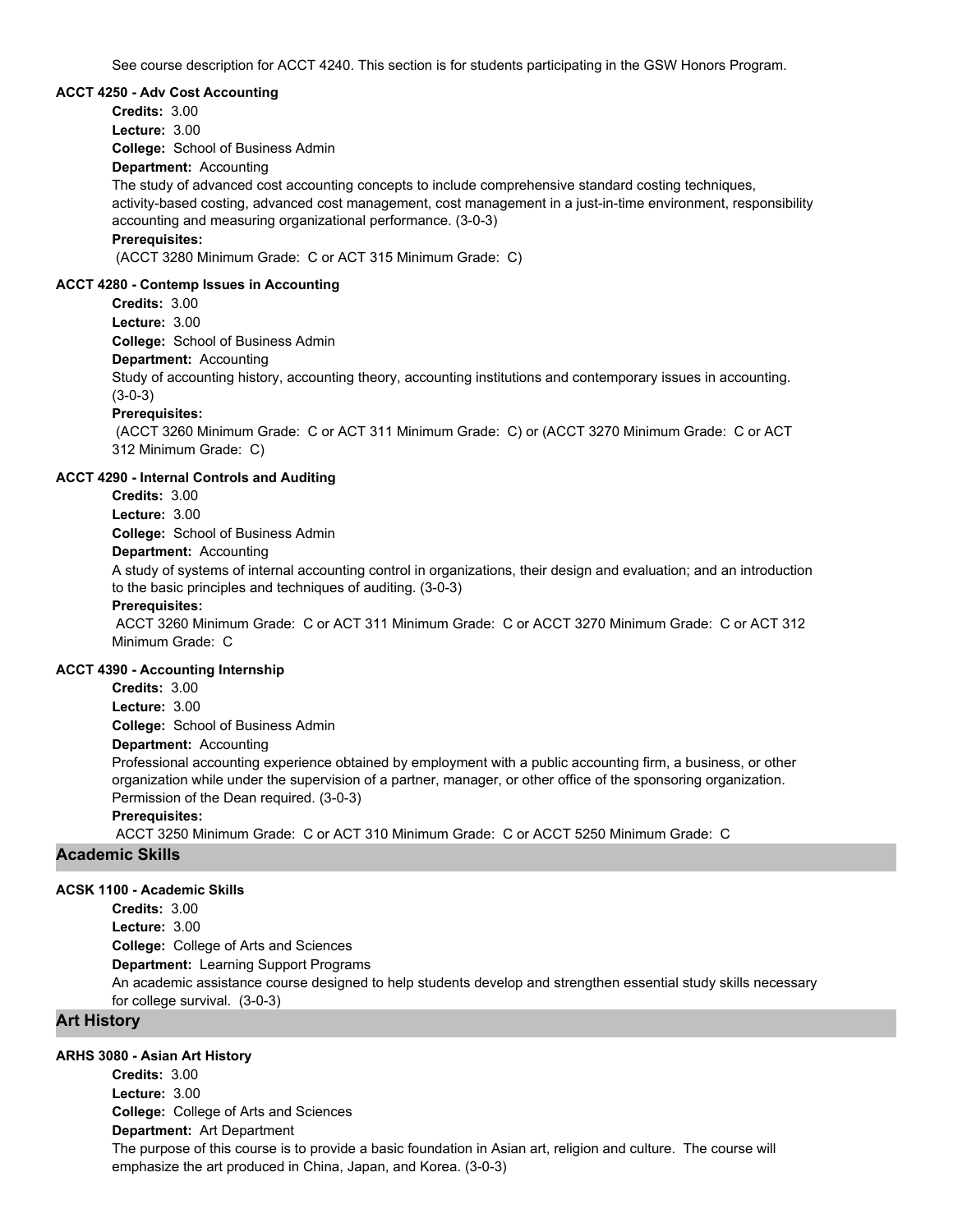#### **ARHS 3085 - Survey of Non-Western Art Hist**

**College:** College of Arts and Sciences **Department:** Art Department **Credits:** 3.00 **Lecture:** 3.00 This course is an introduction to the Art of Africa, Oceania and the Americas. This illustrated lecture course will place art and art making practices within the context of the beliefs and social practices of these regions. (3-0-3)

# **ARHS 3090 - Pre-Columbian-Mex-Meso Art**

**College:** College of Arts and Sciences **Department:** Art Department **Credits:** 3.00 **Lecture:** 3.00 The purpose of this course is to provide a foundation of Pre-Columbia Art, indigenous religions, cultures, Hieroglyphic writing and mathematics. Course covers prehistoric 5,000 BC to the conquest. (3-0-3)

# **ARHS 3090H - Pre-Columbian-Meso Art- Hnr**

**College:** College of Arts and Sciences **Department:** Art Department **Credits:** 3.00 **Lecture:** 3.00

The purpose of this course is to provide a foundation of Pre-Columbian art, indigenous religions, cultures, hieroglyphic writing, and mathematics. Course covers prehistoric 5,000 BC to the conquest. This section is for students participating in the GSW Honors Program. (3-0-3)

# **ARHS 4001 - History of Modern Art**

**College:** College of Arts and Sciences **Department:** Art Department **Credits:** 3.00 **Lecture:** 3.00 This illustrated lecture course will cover the history of European and American art through the development of Modernism (1848-1950). (3-0-3)

# **Prerequisites:**

ARTF 2072 Minimum Grade: C

# **ARHS 4001H - Honors History of Modern Art**

**College:** College of Arts and Sciences **Credits:** 3.00 **Lecture:** 3.00

**Department:** Art Department

This illustrated lecture course will cover the history of European and American art through the development of Modernism (1848-1950). This section is for students participating in the GSW Honors Program. (3-0-3) **Prerequisites:** 

ARTF 2072 Minimum Grade: C

# **ARHS 4012 - History of Contemporary Art**

**College:** College of Arts and Sciences **Department:** Art Department **Credits:** 3.00 **Lecture:** 3.00 This illustrated lecture course will cover the history of contemporary European and American art (1950-present). (3-0-3)

# **ARHS 4012H - Contemporary Art Honors**

**College:** College of Arts and Sciences **Department:** Art Department **Credits:** 3.00 **Lecture:** 3.00 A history of 20th-century European and American art. See ARHS 4012. This section is for students participating in the GSW honors program. (3-0-3)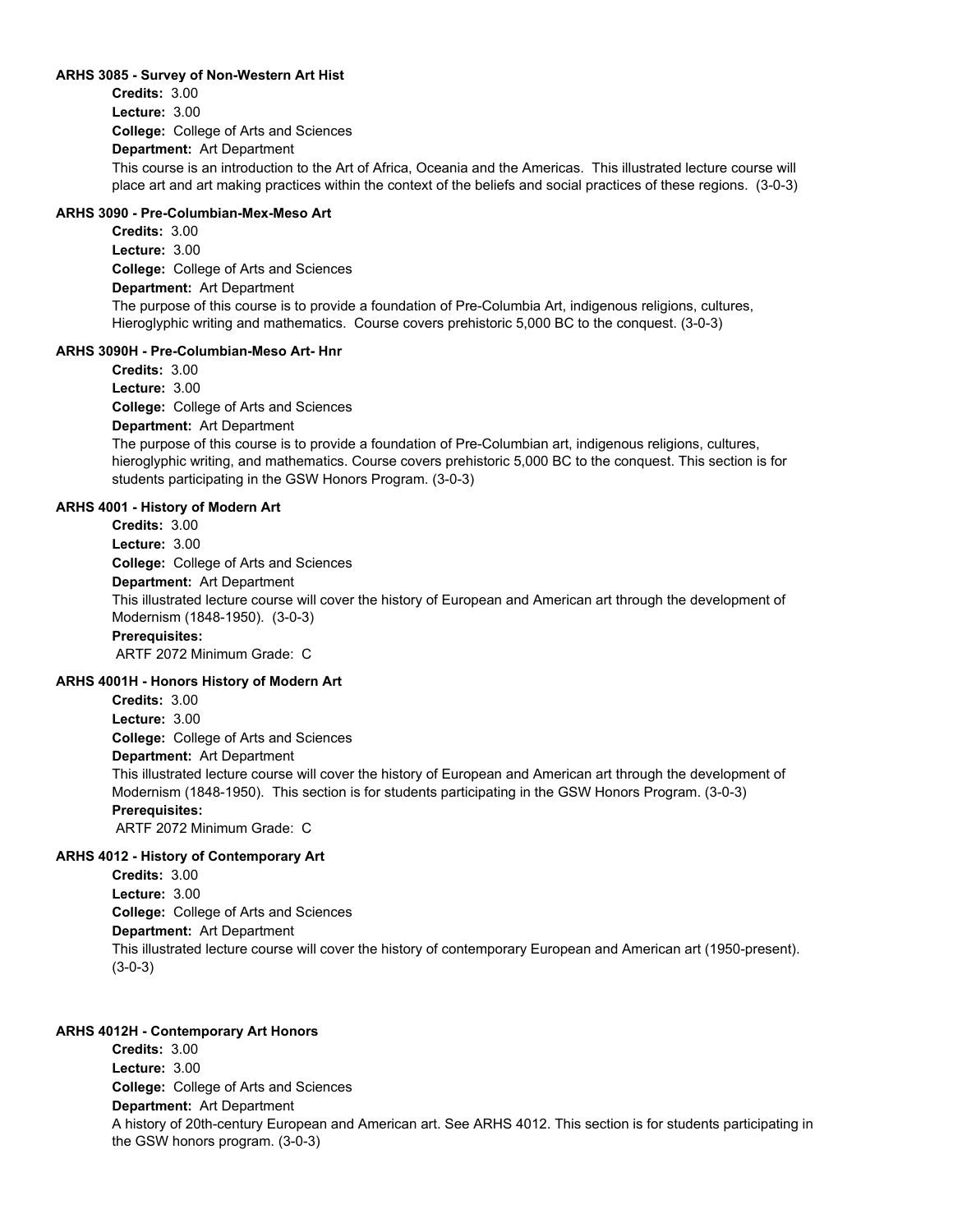**Prerequisites:**  ARHS 2072

# **ARHS 4090 - Directed Study**

**College:** College of Arts and Sciences **Department:** Art Department **Credits:** 3.00 **Lecture:** 3.00 This courses is an independent study Art History, Art Criticism, or Philosophies of art. Must have permission of supervising instructor. May be taken 3 times for credit. (3-0-3)

# **ARHS 4090H - Directed Study- Hnr**

**College:** College of Arts and Sciences **Department:** Art Department **Credits:** 3.00 **Lecture:** 3.00 Independent study in art history or art criticism. May be repeated twice. This section is for students participating in the GSW Honors Program. (3-0-3)

# **Art Studio**

# **ARST 3001 - Beg Glass Blowing I**

**College:** College of Arts and Sciences **Department:** Art Department **Credits:** 3.00 **Lecture:** 1.00 This course introduces students to basic skills, techniques and processes of glass as a transparent to semi-opaque, fluid, hot, expressive medium. Open to majors and non-art majors. The course may be taken as an elective by non-art majors. ARTF 1030-3D Design/Tools is suggested. (3-0-3)

#### **ARST 3012 - Intermediate Glass Blowing II**

**College:** College of Arts and Sciences **Department:** Art Department **Credits:** 3.00 **Lecture:** This course is an intermediate study of traditional and experimental skills, techniques, and concepts in hot glass designed to the needs of individual students. (1-5-3) **Prerequisites:**  ARST 3001 Minimum Grade: C

# **ARST 3012H - Inter Glass Blowing II-HNRS**

**College:** College of Arts and Sciences **Department:** Art Department **Credits:** 3.00 **Lecture:** This course is an intermediate study of traditional and experimental skills, techniques, and concepts in hot glass designed to the needs of individual students. This section is for students participating in the GSW Honors Program. (1-5-3) **Prerequisites:**  ARST 3001 Minimum Grade: C

# **ARST 3021 - Adv Drawing I**

**Credits:** 3.00 **Lecture:**

**College:** College of Arts and Sciences

**Department:** Art Department

This course emphasizes for advanced drawing students individualized concept development through the use of traditional and experimental drawing methods and materials. May be taken 3 times for credit. (3-0-3) **Prerequisites:** 

ARTF 1010 Minimum Grade: C and ARTF 1011 Minimum Grade: C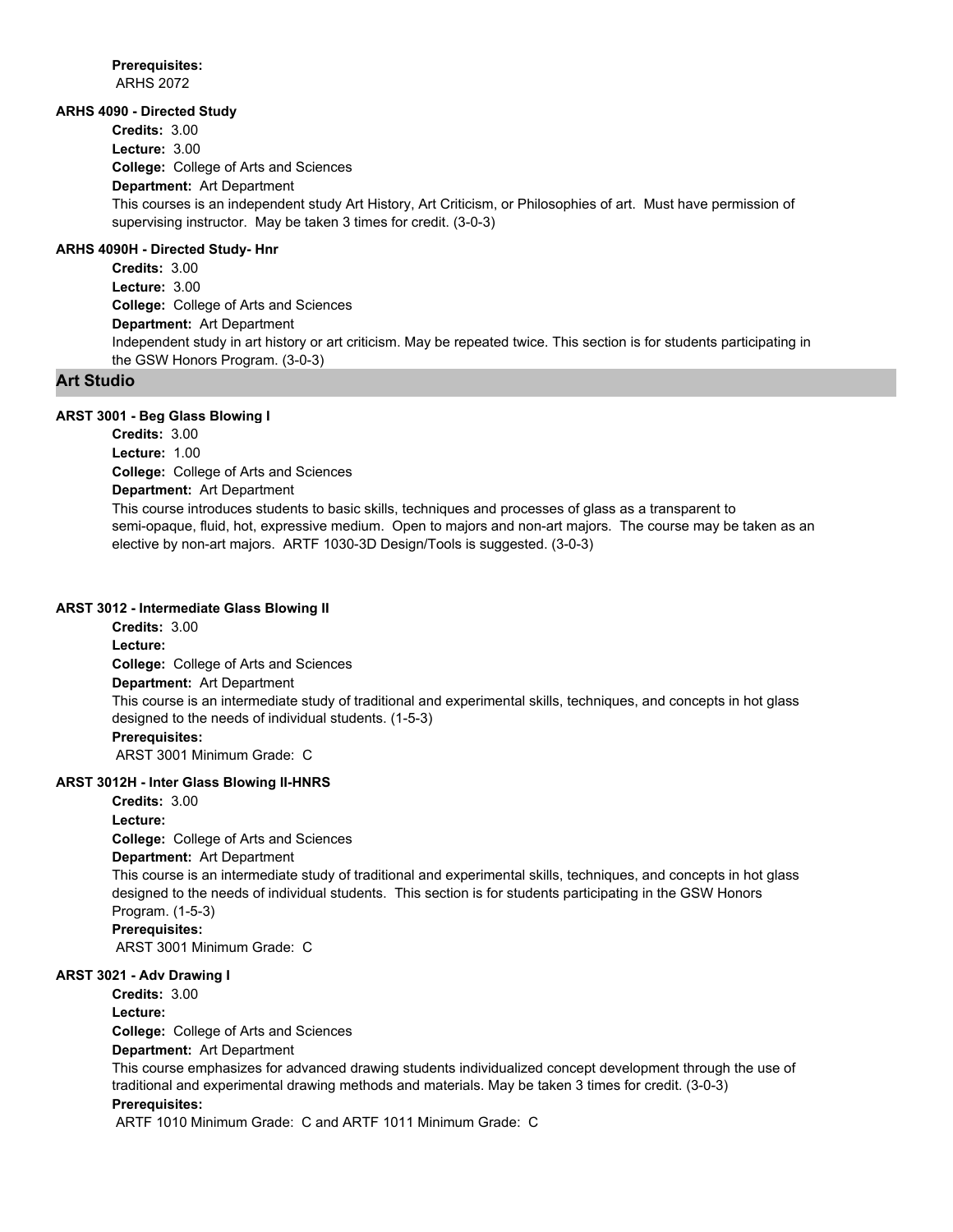#### **ARST 3031 - Beg Printmaking I**

**College:** College of Arts and Sciences **Credits:** 3.00 **Lecture:** 1.00

**Department:** Art Department

This course is primarily concerned with aiding students in making art products by existing reproductive processes. It will: (a) demonstrate and introduce the methods of printing, students, (b) offer students the opportunity to practice the methods of printing, (c) assist the students in evaluating their performance as regards process and product. (1-5-3)

# **ARST 3031H - Beg Printmaking II**

**College:** College of Arts and Sciences **Department:** Art Department **Credits:** 3.00 **Lecture:** 1.00

#### **ARST 3042 - Intermediate Printmaking II**

**College:** College of Arts and Sciences **Department:** Art Department **Credits:** 3.00 **Lecture:**

These courses are primarily concerned with advancing the student's mastery of printmaking and establishing a personal style in the production of the making of prints. All courses are designed for the individual student and his/her interest in printmaking. (0-6-3)

# **Prerequisites:**

ARST 3031 Minimum Grade: C

#### **ARST 3071 - Beg Sculpture I**

**College:** College of Arts and Sciences **Department:** Art Department **Credits:** 3.00 **Lecture:** 1.00 This course will expose the student to a wide variety of sculptural concepts and teach analysis and solution to sculptural problems. (1-5-3) **Prerequisites:**  ARTF 1030 Minimum Grade: C

#### **ARST 3081 - Beg Photography I**

**College:** College of Arts and Sciences **Department:** Art Department **Credits:** 3.00 **Lecture:** 1.00

This course covers basic black and white photography. It is for the student who has never been exposed to photography. The student must have a functional 35 mm camera with manual controls of the aperture shutter to be able to control camera. (1-5-3)

#### **ARST 3081H - Beg Photography I-Hnr**

**College:** College of Arts and Sciences **Department:** Art Department **Credits:** 3.00 **Lecture:** 1.00

This course covers basic black and white photography. It is for the student who has never been exposed to photography. The student must have a functional 35 mm camera with manual controls of the aperture shutter to be able to control the camera. This section is for students participating in the GSW Honors Program. (1-5-3)

# **ARST 3082 - Intermediate Sculpture II**

**College:** College of Arts and Sciences **Department:** Art Department **Credits:** 3.00 **Lecture:** A second studio course in sculpture. (0-6-3) **Prerequisites:**  ARST 3071 Minimum Grade: C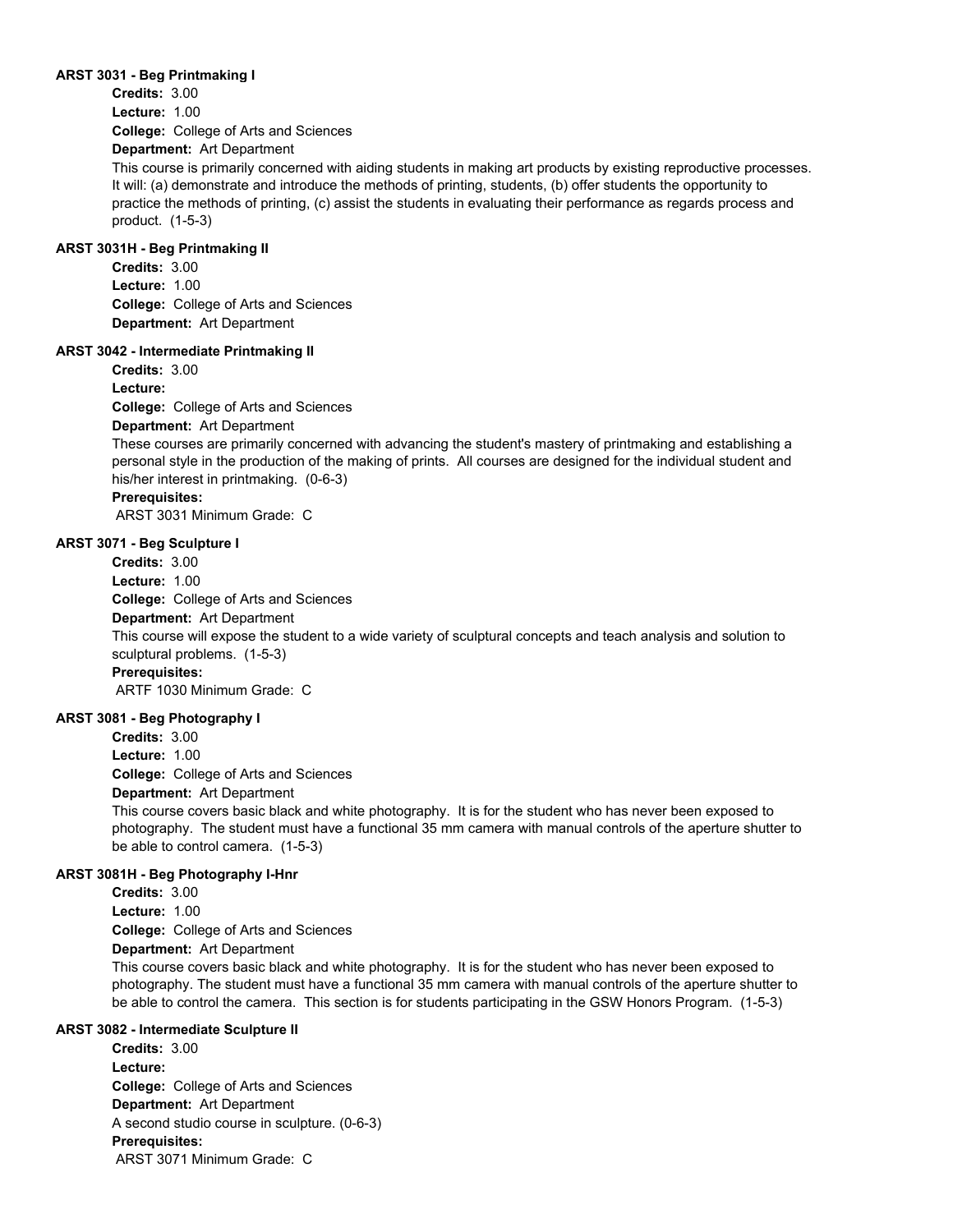#### **ARST 3092 - Intermediate Photo II**

**Credits:** 3.00 **Lecture:**

**College:** College of Arts and Sciences

**Department:** Art Department

This course is designed to provide the photography student a chance to explore black and white photography beyond the basic and into the intermediate level, that is, exploration and instruction into more advanced principles of photography and "good picture taking" (effective communication). (0-6-3)

# **Prerequisites:**

ARST 3081 Minimum Grade: C

## **ARST 3092H - Intermediate Photo II**

**College:** College of Arts and Sciences **Department:** Art Department **Credits:** 3.00 **Lecture:**

# **ARST 3141 - Ceramics I Beginning**

**College:** College of Arts and Sciences **Department:** Art Department **Credits:** 3.00 **Lecture:** 1.00 The course is designed to teach basic techniques for the studio artist and school teacher in the areas of handbuilding and wheel-throwing shape with clay. The course may be used as an elective by non-art majors. (1-5-3)

# **ARST 3141H - Ceramics I Beginning - Honors**

**College:** College of Arts and Sciences **Department:** Art Department **Credits:** 3.00 **Lecture:** 1.00 See course description for ARST 3141. This section is for students participating in the GSW Honors Program. (1-5-3)

# **ARST 3152 - Ceramics II, Intermediate**

**College:** College of Arts and Sciences **Department:** Art Department **Credits:** 3.00 **Lecture:** This course is intermediate study in ceramic design and technology, throwing and/or hand building, concentrated study in controlling clay, and glaze behavior. (0-3-3) **Prerequisites:**  ARST 3141 Minimum Grade: C

# **ARST 3170 - Beginning Digital Media 1**

**Credits:** 3.00

**Lecture:** 1.00

**College:** College of Arts and Sciences

# **Department:** Art Department

Beginning Digital Media 1 introduces students to the use of digital technology in art practice. The basics of digital imaging and processing for print and web media are explored. Students learn the fundamentals of working with raster and vector-based software, color management, correction, resolution, scanning, printing, tools and techniques for designing, compositing and drawing/painting digitally. Students are then introduced to web authoring software and learning the basics of applying text, graphics, and simple animation for these applications. The final project is a web gallery they create to display their work for the course. (1-5-3)

# **Prerequisites:**

ARTF 1020 Minimum Grade: C

# **ARST 3241 - Beg Painting I**

**College:** College of Arts and Sciences **Department:** Art Department **Credits:** 3.00 **Lecture:** 1.00 An introduction to painting. (1-5-3)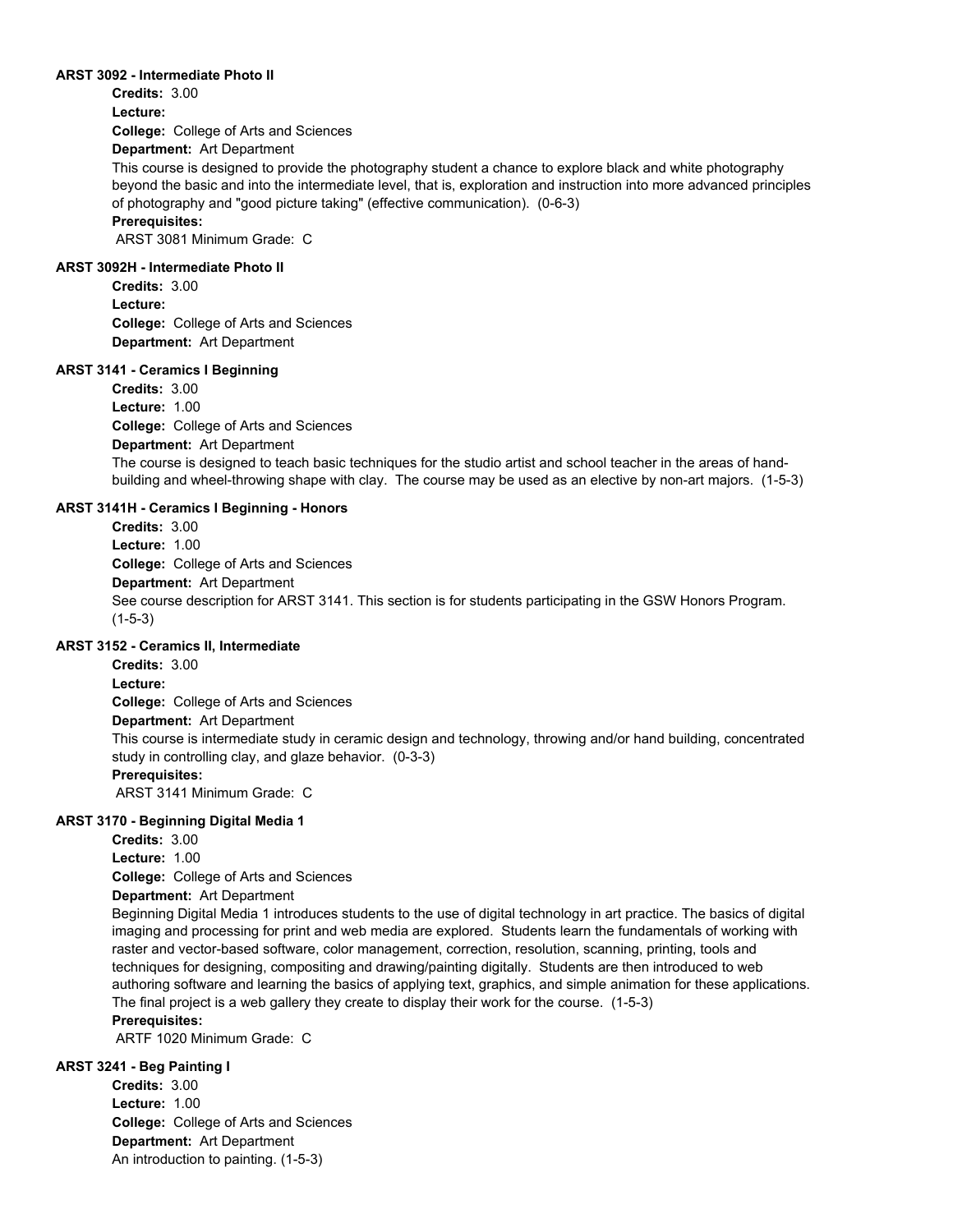#### **Prerequisites:**

ARTF 1010 Minimum Grade: C or ARTF 1011 Minimum Grade: C

#### **ARST 3252 - Intermediate Painting II**

**Credits:** 3.00

**Lecture:**

**College:** College of Arts and Sciences

# **Department:** Art Department

It is the purpose of these advanced courses to provide the advanced student of painting with instruction and time to develop personal conceptual direction using painting and multimedia techniques. Two main emphasis will be stressed: A) Further experimentation with oils as well as possible introduction to acrylics; experimentation with combining painting, drawing, collage, etc.; and methods and materials to enhance individual ideas and communicative impact. B) Development of personal concept. (0-6-3)

# **Prerequisites:**

ARST 3241 Minimum Grade: C

#### **ARST 4003 - Photo Communications III**

**Credits:** 3.00

**Lecture:**

**College:** College of Arts and Sciences

**Department:** Art Department

This course is for people who have mastered the basic dark- room techniques. It is designed to introduce the student to new photographic techniques and to stimulate their creativity in the darkroom. (0-6-3) **Prerequisites:** 

ARST 3092 Minimum Grade: C

# **ARST 4004 - Advanced Sculpture IV**

**Credits:** 3.00 **Lecture:**

**College:** College of Arts and Sciences

**Department:** Art Department

Glass blowing, ceramics and sculpture are basically all sculpture courses, only specializing in a particular material; therefore any course beyond the first course must be designed for each individual student. (0-6-3) **Prerequisites:** 

ARST 4093 Minimum Grade: C

# **ARST 4010A - Senior Exhibition - Thesis**

**College:** College of Arts and Sciences **Department:** Art Department **Credits:** 1.00 **Lecture:**

#### **ARST 4014 - Photographic Illustration IV**

**Credits:** 3.00 **Lecture:**

**College:** College of Arts and Sciences

# **Department:** Art Department

This course is for people who have mastered the basic dark- room techniques in black & white and color. It is designed to introduce the student to new photographic techniques and to stimulate their creativity in the darkroom.  $((0-6-3))$ 

#### **Prerequisites:**

ARST 4003 Minimum Grade: C

# **ARST 4020 - Seminar Study**

**College:** College of Arts and Sciences **Department:** Art Department **Credits:** 2.00 TO 4.00 **Lecture:**

# **ARST 4023 - Adv Glass Blowing III**

**College:** College of Arts and Sciences **Department:** Art Department **Credits:** 3.00 **Lecture:**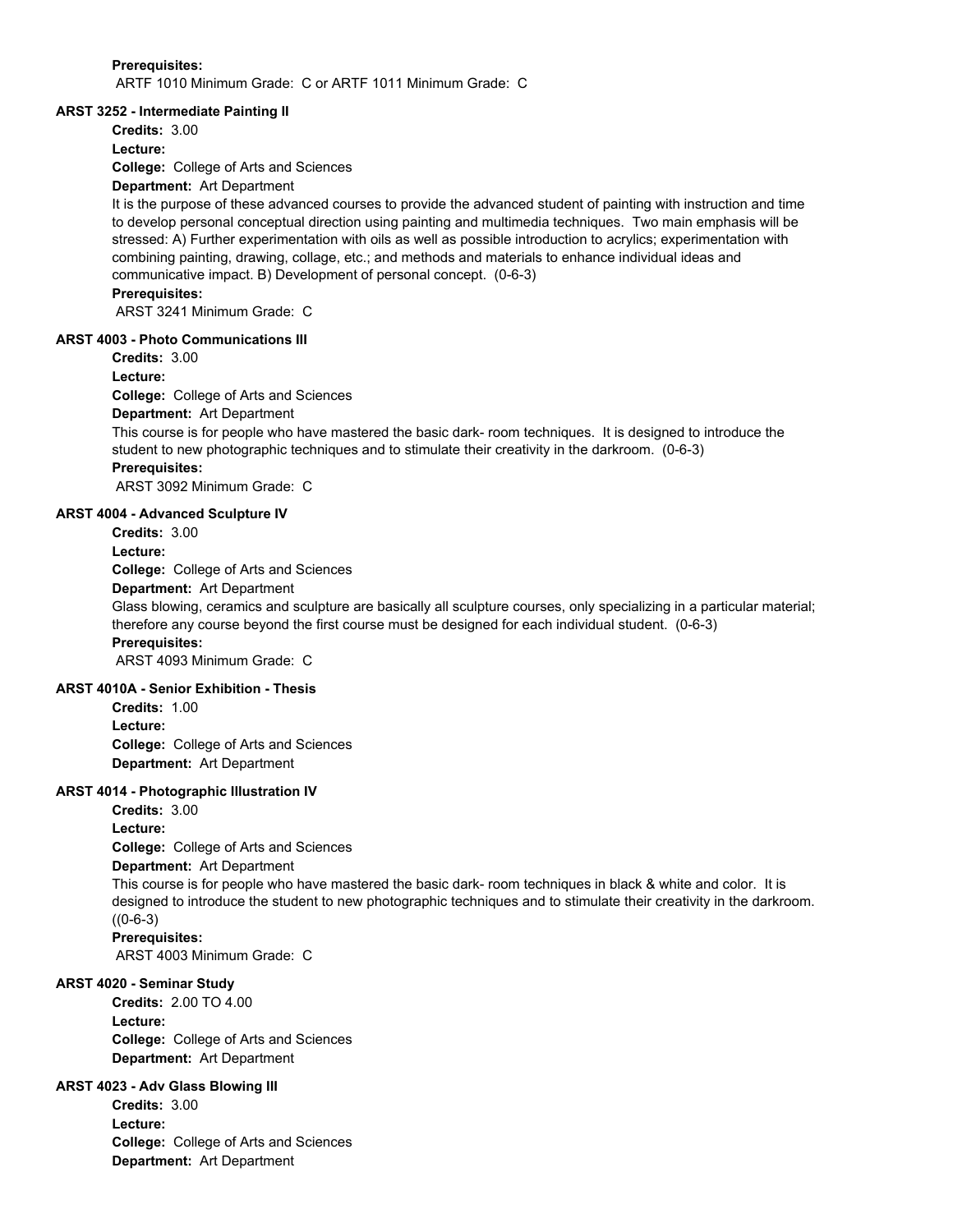Glass Blowing and ceramics are basically sculpture courses, only specializing in a particular material; therefore any course beyond the first course must be designed for the individual student. In the area of three-dimensional art every technique will tend to generate shapes of a particular kind, which in turn will tend to fit particular concepts. Therefore when designing a course for a student, the important thing is to establish a balance between time spent working on pure technique and time spent working on concepts as it may relate to technique. (0-6-3) **Prerequisites:** 

ARST 3012 Minimum Grade: C

# **ARST 4023H - Adv Glass Blowing III Honors**

**College:** College of Arts and Sciences **Department:** Art Department **Credits:** 3.00 **Lecture:** See course description for ARST 4023. This section is for students participating in the GSW Honors Program. (0-6-3)

## **ARST 4025 - Photography V**

**Credits:** 3.00

**Lecture:**

**College:** College of Arts and Sciences

**Department:** Art Department

The course is designed to allow the advanced photography student to use all their knowledge experience to create a portfolio of quality photographs which will enable them to present a senior exhibition of photography and have their portfolio ready to present to prospective employers for employment or graduate school. (0-6-3) **Prerequisites:** 

ARST 4014 Minimum Grade: C

# **ARST 4032 - Advanced Drawing II**

**College:** College of Arts and Sciences **Department:** Art Department **Credits:** 3.00 **Lecture: Prerequisites:**  ARST 2032 Minimum Grade: C

#### **ARST 4034 - Adv Glass Blowing IV**

**College:** College of Arts and Sciences **Credits:** 3.00 **Lecture:**

**Department:** Art Department

Glass Blowing and ceramics are basically sculpture courses, only specializing in a particular material; therefore any course beyond the first course must be designed for the individual student. In the area of three-dimensional art, every technique will tend to generate shapes of a particular kind, which in turn will tend to fit particular concepts. Therefore when designing course for a student, the important thing is to establish a balance between time spent working on pure technique and time spent working on concept as it may relate to technique. (0-6-3)

#### **Prerequisites:**

ARST 4023 Minimum Grade: C

#### **ARST 4053 - Adv Printmaking III**

**College:** College of Arts and Sciences **Department:** Art Department **Credits:** 3.00 **Lecture: Prerequisites:**  ARST 3042 Minimum Grade: C

#### **ARST 4064 - Adv Printmaking IV**

**College:** College of Arts and Sciences **Department:** Art Department **Credits:** 3.00 **Lecture:**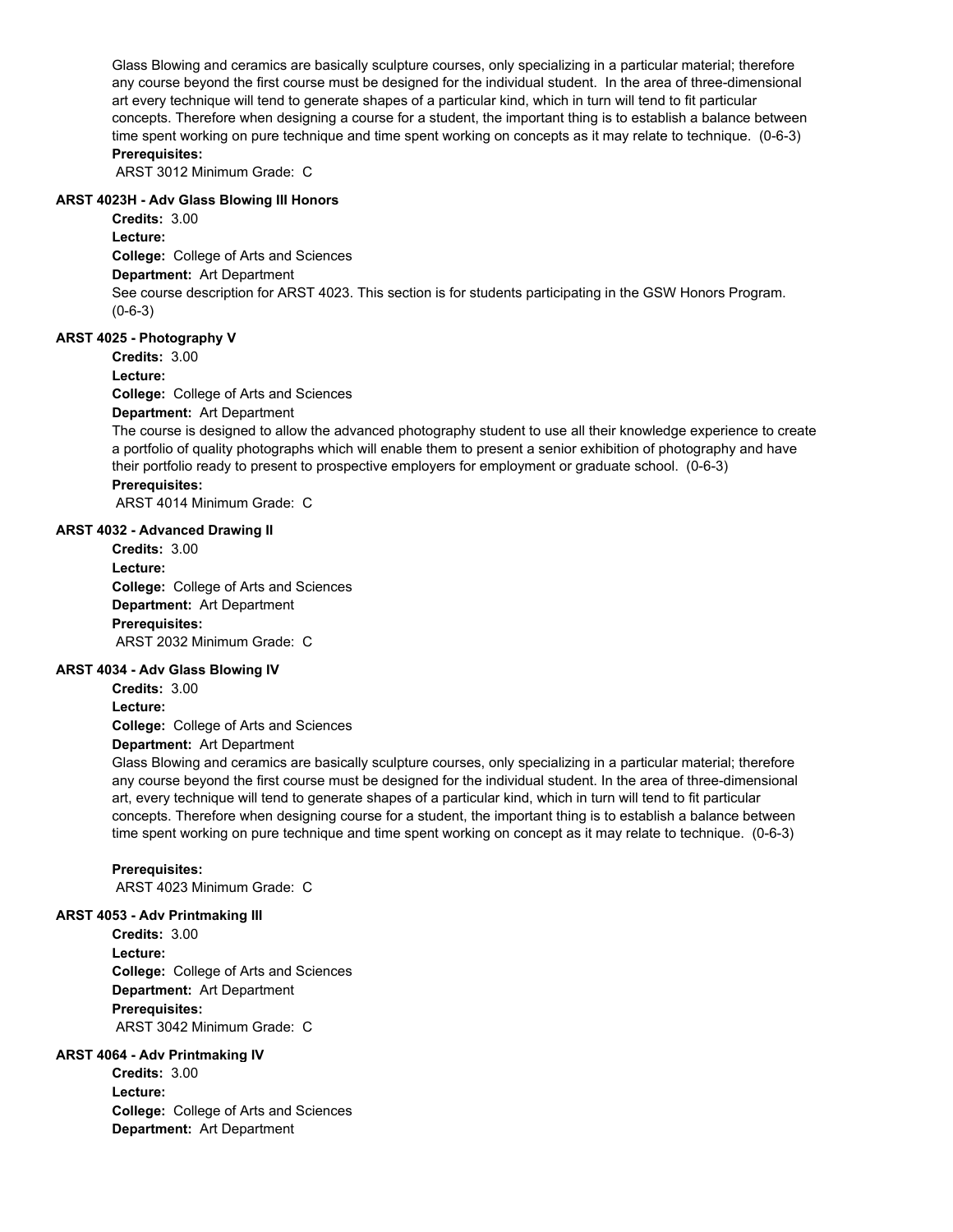These courses are primarily concerned with advancing the student's mastery of printmaking and establishing a personal style in the production of making prints. All courses are designed for the individual student and his/her interest in printmaking. (0-6-3)

# **Prerequisites:**

ARST 4053 Minimum Grade: C

#### **ARST 4093 - Adv Sculpture III**

**Credits:** 3.00

#### **Lecture:**

**College:** College of Arts and Sciences

# **Department:** Art Department

Glass blowing, ceramics and sculpture are basically all sculpture courses, only specializing in a particular material; therefore any course beyond the first course must be designed for each individual student. (0-6-3)

# **Prerequisites:**

ARST 3082 Minimum Grade: C

#### **ARST 4163 - Ceramics III Advanced**

**Credits:** 3.00

**Lecture:**

**College:** College of Arts and Sciences

#### **Department:** Art Department

This course is advanced study in ceramic design and techno- logy, throwing and/or hand building, concentrated study in controlling clay, and glaze behavior. (0-3-3)

#### **Prerequisites:**

ARST 3152 Minimum Grade: C

#### **ARST 4170 - Intermediate Digital Media 2**

**Credits:** 3.00

**Lecture:** 1.00

**College:** College of Arts and Sciences

**Department:** Art Department

Students are introduced to animation and digital video as an art medium. This course surveys a historical range of approached from documentary and fundamentals of timing, movement, the relationship between sound and image and digital video imaging and editing. Student final projects integrate all course components. (1-5-3) **Prerequisites:** 

ARST 3170 Minimum Grade: C and ARTF 1020 Minimum Grade: C

#### **ARST 4171 - Advanced Digital Media 3**

**Credits:** 3.00

**Lecture:** 1.00

**College:** College of Arts and Sciences

#### **Department:** Art Department

This course examines current internet art practice in light of new media critical theory. Students use a variety of 2D computer software programs to create a series of short, interactive web art pieces while working on a prototype for a more complex and conceptually engaging final piece to be published to the internet. (1-5-3) **Prerequisites:** 

ARST 3170 Minimum Grade: C and ARTF 1020 Minimum Grade: C

#### **ARST 4172 - Advanced Digital Media 4**

**Credits:** 3.00

**Lecture:** 3.00

**College:** College of Arts and Sciences

**Department:** Art Department

Media 4 brings together all of the skills and knowledge acquired by the student to this point. Students undergo a more rigorous study of new media history/theory and work to integrate any or all of the 2D computer software tools available towards a final exhibition incorporating video installation, digital photography, graphics, web art, sound art, etc. (1-5-3)

# **Prerequisites:**

ARST 3170 Minimum Grade: C and ARST 4170 Minimum Grade: C and ARST 4171 Minimum Grade: C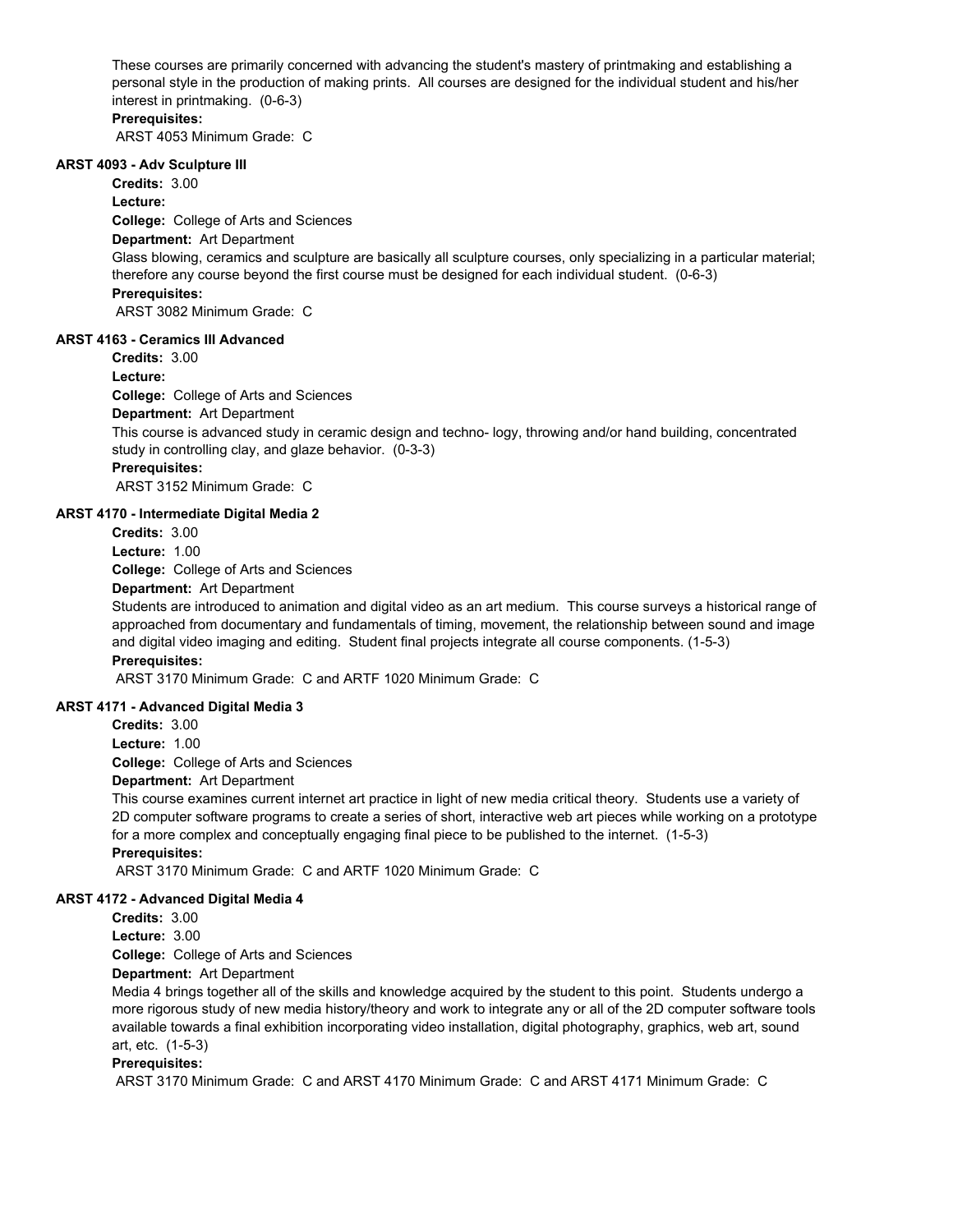### **ARST 4174 - Ceramics IV Advanced**

**College:** College of Arts and Sciences **Department:** Art Department **Credits:** 3.00 **Lecture:** The course is advanced study in ceramic design and techno- logy, throwing and/or hand building, concentrated study in controlling clay, and glaze behavior. (0-3-3) **Prerequisites:**  ARST 4163 Minimum Grade: C

#### **ARST 4263 - Advanced Painting III**

**Credits:** 3.00

**Lecture:**

**College:** College of Arts and Sciences

**Department:** Art Department

It is the purpose of these advanced courses to provide the advanced student of painting with instruction and time to develop personal conceptual direction using painting and multimedia techniques. Two main emphasis will be stressed: A) Further experimentation with oils as well as possible introduction to acrylics; experimentation with combining painting, drawing, collage, etc.; and methods and materials to enhance individual ideas and communicative impact. B) Development of personal concept. (0-6-3)

# **Prerequisites:**

ARST 3252 Minimum Grade: C

#### **ARST 4274 - Advanced Painting IV**

**Credits:** 3.00

**Lecture:**

**College:** College of Arts and Sciences

**Department:** Art Department

It is the purpose of these advanced student of painting with instruction and time to develop personal conceptual direction using painting and multimedia techniques. Two main emphases will be stressed: A) Further experimentation with oils as well as possible introduction to acrylics; experimentation with combining painting, drawing, collage, etc.; and methods and materials to enhance individual ideas and communicative impact. B) Development of personal concept. (0-6-3)

**Prerequisites:** 

ARST 4263 Minimum Grade: C

# **Art Appreciation**

#### **ARTC 1100 - Art Appreciation**

**College:** College of Arts and Sciences **Credits:** 3.00 **Lecture:** 3.00

**Department:** Art Department

This illustrated lecture course deals with ideas and images that introduce basic art theory, art practice, and art history. The student will explore the concept "art"; media and methods used by artists; and analyze compositional elements and design principles employed by artists in the creation of their work. (3-0-3)

#### **ARTC 1100H - Art Appreciation-Hnr**

**College:** College of Arts and Sciences **Department:** Art Department **Credits:** 3.00 **Lecture:** 3.00 See course description for ARTC 1100. This section is for students participating in the GSW Honors Program. (3-0-3)

# **Art Area F**

### **ARTF 1010 - Beg Drawing I**

**College:** College of Arts and Sciences **Department:** Art Department **Credits:** 3.00 **Lecture:**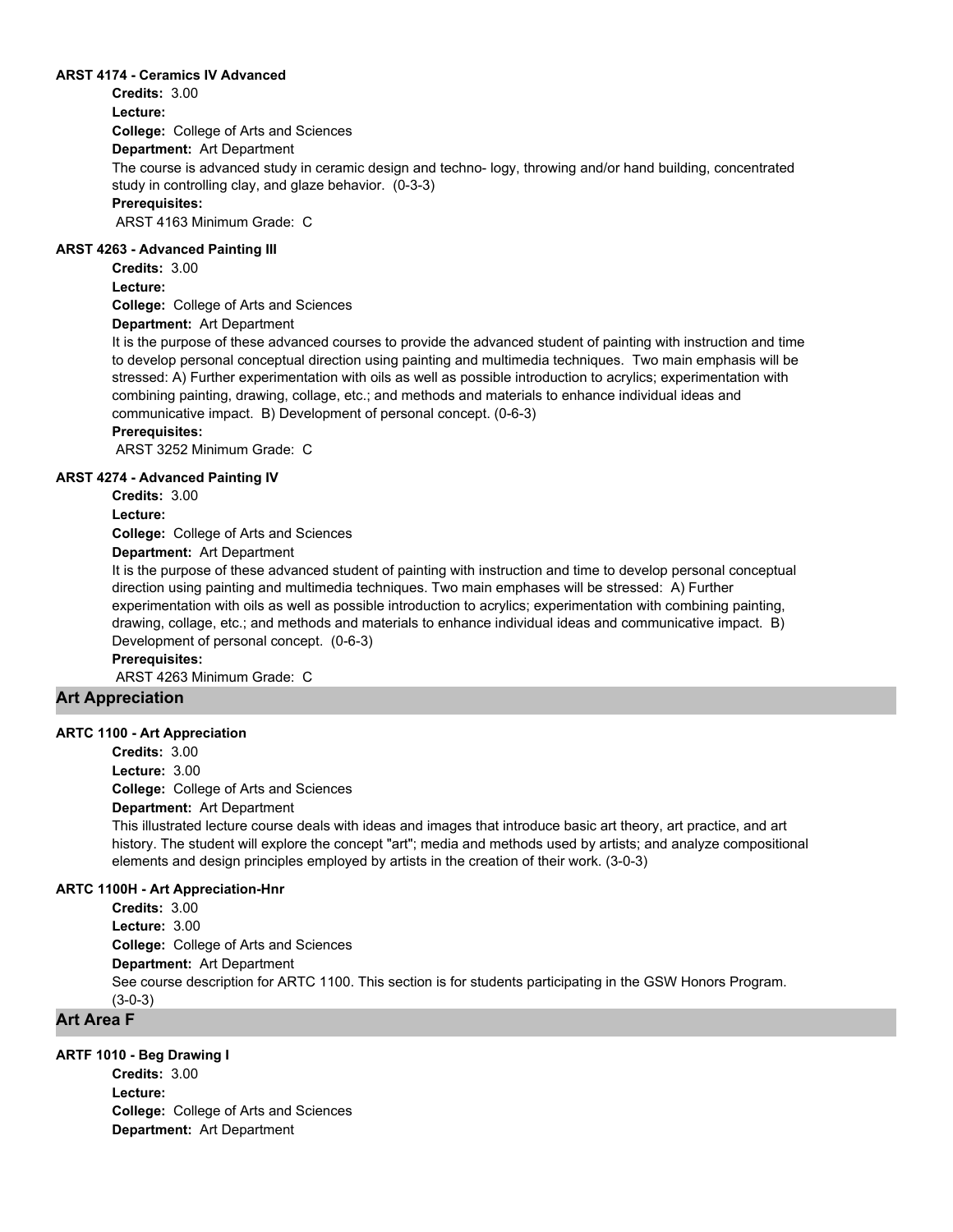This course provides the beginning student with instruction in basic skills, techniques, materials necessary for a fundamental experience in beginning drawing, and initiates the construction of imaginative conceptual exploration at the introductory level. (0-6-3)

# **ARTF 1011 - Beg Drawing II-Figure**

**Credits:** 3.00

**Lecture:**

**College:** College of Arts and Sciences

**Department:** Art Department

This course provides the beginning student with instruction in basic skills, techniques, materials necessary for a fundamental experience in beginning figure drawing, and also initiates construction of imaginative conceptual exploration at the introductory level. (0-6-3)

# **ARTF 1020 - 2D Design Concepts and Color**

**Credits:** 3.00

**Lecture:**

**College:** College of Arts and Sciences

**Department:** Art Department

This course explores the fundamentals of design and color theory, ideas, and concepts as they relate to the producing of art. (0-6-3)

# **ARTF 1020H - 2D Design Concepts & Color-Hnr**

**College:** College of Arts and Sciences **Department:** Art Department **Credits:** 3.00 **Lecture:** This course explores the fundamentals of design and color theory, ideas, and concepts as they relate to the producing of art. This section is for students participating in the GSW Honors Program. (0-6-3)

# **ARTF 1030 - Three Dimen Design and Tools**

**College:** College of Arts and Sciences **Department:** Art Department **Credits:** 3.00 **Lecture:**

An introduction to the basic principles of three-dimensional design as they apply to functional and non-functional art forms. This course provides the student with practical knowledge of hand tools, power tools, and welding equipment. (0-6-3)

# **ARTF 2061 - Art History Survey I**

**College:** College of Arts and Sciences **Department:** Art Department **Credits:** 3.00 **Lecture:** 3.00

This illustrated lecture course deals with ideas and images that introduce art theory, art practice and art history. The student will explore the concept "art"; media and methods used by artists; how to analyze a work of art. The course will cover material from the first half of the history of Western art. (3-0-3)

# **ARTF 2072 - Art History Survey II**

**College:** College of Arts and Sciences **Department:** Art Department **Credits:** 3.00 **Lecture:** 3.00 This illustrated lecture course deals with ideas and images that introduce art theory, art practice, and art history. The student will explore the concept "art"; media and methods used by artists; how to analyze a work of art. The course will cover material from the second half of Western art through the 20th century. (3-0-3)

# **ARTF 2072H - Art History Survey II-Hnr**

**College:** College of Arts and Sciences **Department:** Art Department **Credits:** 3.00 **Lecture:** 3.00 See the course description for ARTF 2072. This section is for students participating in the GSW Honors Program. (3-0-3)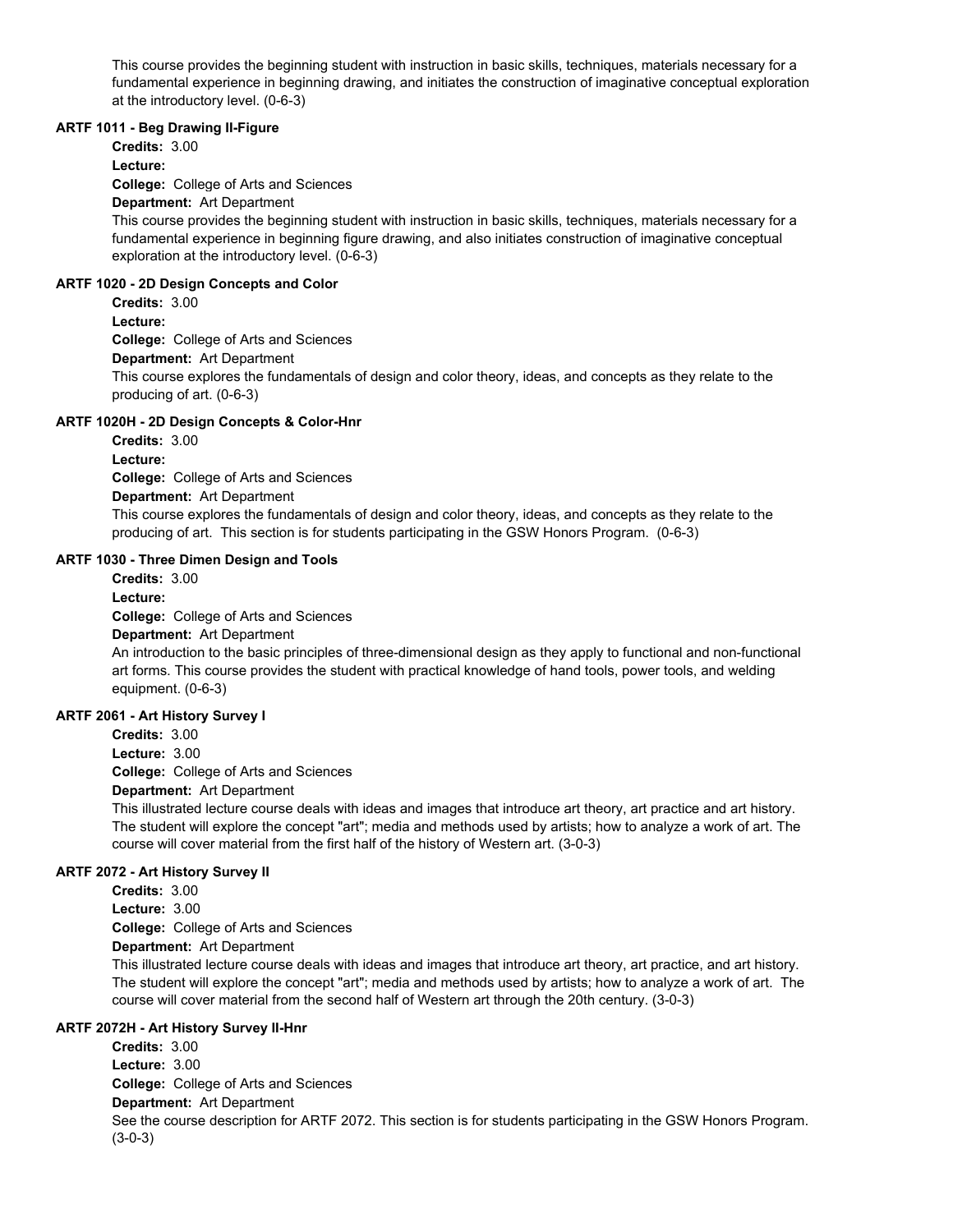# **Art Seminar Study**

#### **ARTS 2000 - Women in Photography**

**College:** College of Arts and Sciences **Department:** Art Department **Credits:** 3.00 **Lecture:** 1.00

This course provides the student with instruction in basic photography skills, techniques, and materials necessary for a fundamental experience in photography (both traditional analog and digital) and also initiates construction of imaginative conceptual exploration of feminist topics, both at the beginning level. (1-5-3)

# **ARTS 3102 - Ethics of Intl Photography**

**College:** College of Arts and Sciences **Department:** Art Department **Credits:** 3.00 **Lecture:** 1.00

This course is an introductory study of ethical issues regarding photography (both digital and film). It is a studio course with no prerequisites that can be taken as an elective. Students will be instructed on basic photography and digital editing techniques producing a photographic series in collaboration with students indigenous to the country. (1-5-3)

# **ARTS 4010 - Senior Exhibition**

**College:** College of Arts and Sciences **Department:** Art Department **Credits:** 1.00 **Lecture:** Preparation of a senior exhibit and the writing of a senior thesis. (0-2-1)

#### **Art**

#### **ARTX 3020 - Jewelry and Metals**

**College:** College of Arts and Sciences **Department:** Art Department **Credits:** 3.00 **Lecture:** 1.00 (1-5-3)

#### **ARTX 4055 - Directed Study - Digital Media**

**Credits:** 2.00 **Lecture:**

**College:** College of Arts and Sciences

# **Department:** Art Department

This is a directed study program of student designed by instructor and student to address the needs of the student's current art practice in the program. The course involves intensive research and a high volume of work from the student. Any or all of the 2D computer software tools available are used towards a final body of work/exhibit. (0-6-2)

#### **Prerequisites:**

 ARTF 1020 Minimum Grade: C and ARST 3170 Minimum Grade: C and ARST 4170 Minimum Grade: C and ARST 4171 Minimum Grade: C and ARST 4172 Minimum Grade: C

# **ARTX 4060 - Senior Seminar**

**College:** College of Arts and Sciences **Department:** Art Department **Credits:** 2.00 **Lecture:** 2.00 (2-0-2)

# **ARTX 4065 - Digital Media**

**College:** College of Arts and Sciences **Department:** Art Department **Credits:** 3.00 **Lecture:** 0.00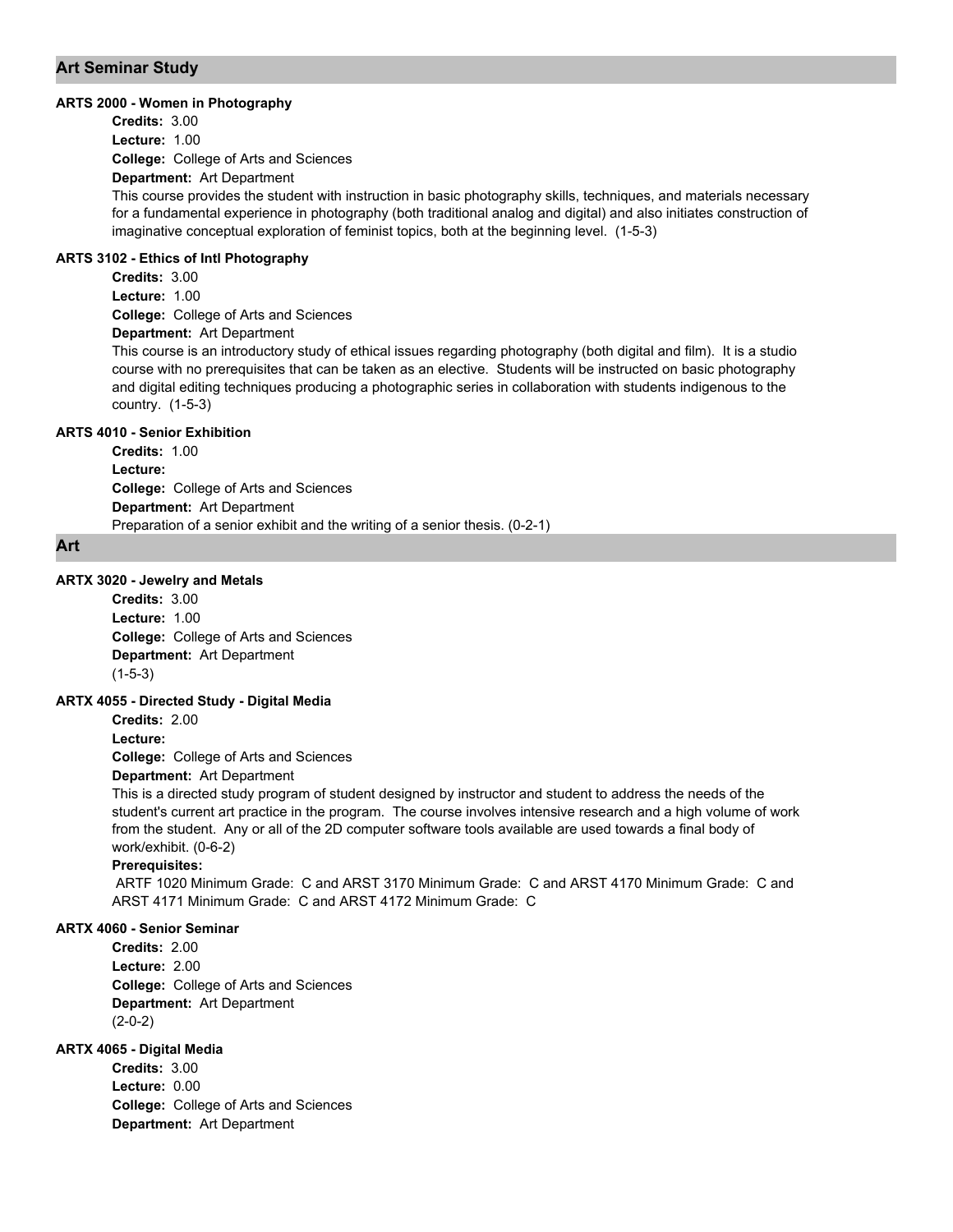A directed program of study designed by instructor and student, addresses the needs of the individual students current art practice in the program. The course involves intensive research and a high volume of work from the student. Any or all of the 2D computer software tools available are used towards a final body of work/exhibit.  $(0-6-3)$ 

# **Prerequisites:**

 ARTF 1020 Minimum Grade: C and ARST 4170 Minimum Grade: C and ARST 4171 Minimum Grade: C and ARST 4172 Minimum Grade: C

#### **ARTX 4071 - Drawing and Painting**

**College:** College of Arts and Sciences **Credits:** 2.00 **Lecture:**

**Department:** Art Department

These courses are independent study courses in studio art disciplines. It implies a degree of maturity, self-reliance, imagination, and technical competence for the student to complete his/her study. (0-4-2) **Prerequisites:** 

ARST 3241 Minimum Grade: C

#### **ARTX 4072 - Ceramics**

**College:** College of Arts and Sciences **Department:** Art Department **Credits:** 2.00 **Lecture:**  $(0-4-2)$ **Prerequisites:**  ARST 3141 Minimum Grade: C

# **ARTX 4073 - Glassblowing**

**College:** College of Arts and Sciences **Department:** Art Department **Credits:** 2.00 **Lecture:**  $(0-4-2)$ **Prerequisites:**  ARST 3001 Minimum Grade: C

#### **ARTX 4074 - Sculpture**

**College:** College of Arts and Sciences **Department:** Art Department **Credits:** 2.00 **Lecture:**  $(0-4-3)$ **Prerequisites:**  ARST 3071 Minimum Grade: C

#### **ARTX 4075 - Printmaking**

**College:** College of Arts and Sciences **Department:** Art Department **Credits:** 2.00 **Lecture:**  $(0-4-2)$ **Prerequisites:**  ARST 3031 Minimum Grade: C

#### **ARTX 4076 - Photography**

**College:** College of Arts and Sciences **Department:** Art Department **Credits:** 2.00 **Lecture:**  $(0-4-2)$ **Prerequisites:**  ARST 3092 Minimum Grade: C and ARST 3081 Minimum Grade: C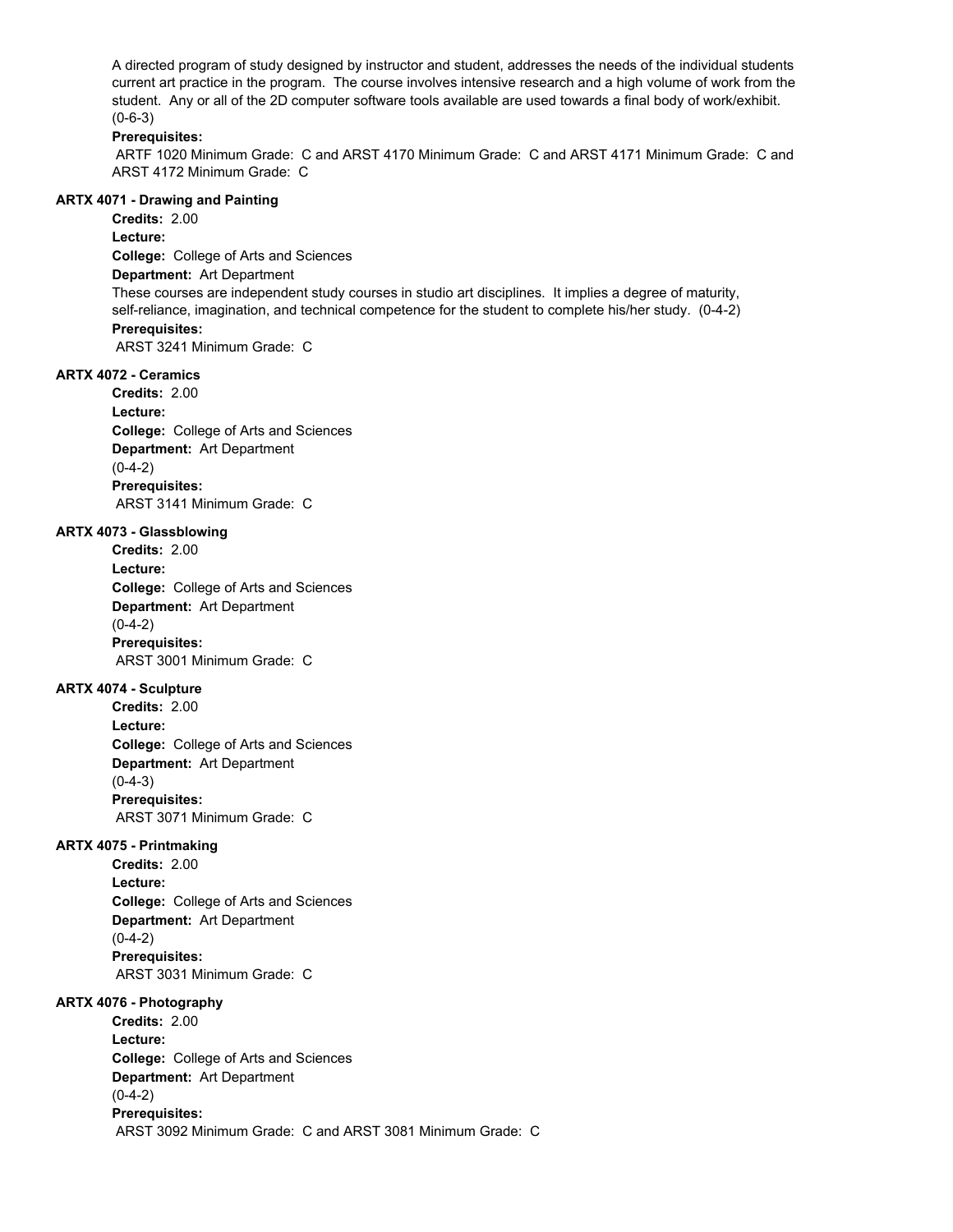#### **ARTX 4081 - Drawing and Painting**

**College:** College of Arts and Sciences **Department:** Art Department **Credits:** 3.00 **Lecture:** (0-6-3) **Prerequisites:**  ARST 3241 Minimum Grade: C

# **ARTX 4082 - Ceramics**

**College:** College of Arts and Sciences **Department:** Art Department **Credits:** 3.00 **Lecture:** (0-6-3) **Prerequisites:**  ARST 3141 Minimum Grade: C

#### **ARTX 4083 - Glassblowing**

**College:** College of Arts and Sciences **Department:** Art Department **Credits:** 3.00 **Lecture:** (0-6-3) **Prerequisites:**  ARST 3001 Minimum Grade: C

#### **ARTX 4084 - Sculpture**

**College:** College of Arts and Sciences **Department:** Art Department **Credits:** 3.00 **Lecture:** (0-6-3) **Prerequisites:**  ARST 3071 Minimum Grade: C

# **ARTX 4085 - Printmaking**

**College:** College of Arts and Sciences **Department:** Art Department **Credits:** 3.00 **Lecture:** (0-6-3) **Prerequisites:**  ARST 3031 Minimum Grade: C

# **ARTX 4086 - Photography**

**College:** College of Arts and Sciences **Department:** Art Department **Credits:** 3.00 **Lecture:** (0-6-3) **Prerequisites:**  ARST 3092 Minimum Grade: C and ARST 3081 Minimum Grade: C

# **Biology**

# **BIOL 1107 - Essentials of Biology I**

**College:** College of Arts and Sciences **Department:** Biology Department **Credits:** 3.00 **Lecture:** 3.00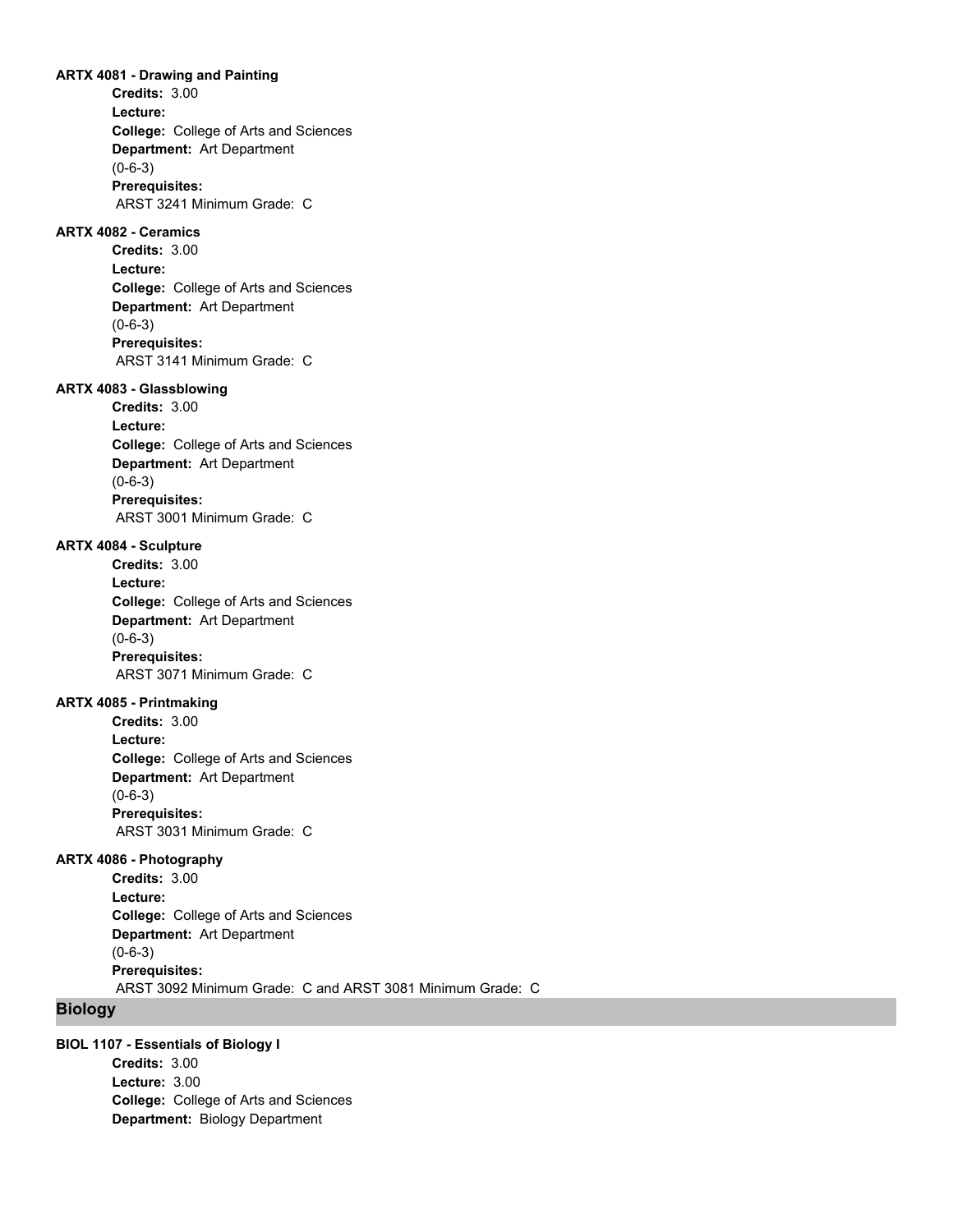Essentials of Biology. A two semester sequence which provides a survey of the principles of modern biology including cell structure and function, respiration and photosynthesis, gene structure and function, genetics, evolution, diversity of living things, plant and animal systems, and ecology. The course satisfies Core Area D non-laboratory science option only, unless taken concurrently with BIOL 1107L, Essentials of Biology Laboratory. Taught Fall Semester and Spring Semester. (3-0-3)

# **BIOL 1107H - Honors Essentials of Biology**

**College:** College of Arts and Sciences **Credits:** 3.00 **Lecture:** 3.00

# **Department:** Biology Department

A survey of the principles of modern biology including cell structure and function, respiration and photosynthesis, gene structure and function, genetics, evolution, diversity of living things, plant and animal systems, and ecology. This is for students participating in the GSW Honors Program. (3-0-3)

# **BIOL 1107L - Essentials of Biology I Lab**

**Credits:** 1.00

**Lecture:**

**College:** College of Arts and Sciences

**Department:** Biology Department

An introduction to the principles of biology through experiment and demonstration. Requires simultaneous enrollment in (or previous successful completion of) BIOL 1107 to satisfy Core Area D laboratory science option.  $(0-2-1)$ 

# **BIOL 1108 - Essentials of Biology II**

**Credits:** 3.00 **Lecture:** 3.00

**College:** College of Arts and Sciences

**Department:** Biology Department

The second in a two semester sequence which provides a survey of the principles of modern biology including cell structure and function, respiration and photosynthesis, gene structure and function, genetics, evolution, diversity of living things, plant and animal systems, and ecology. The courses satisfy Core Area D non-laboratory science option only, unless taken concurrently with BIOL 1108L, Essentials of Biology Laboratory. Taught Fall Semester and Spring Semester. (3-0-3)

# **BIOL 1108H - Essentials for Biology II-Hnr**

**College:** College of Arts and Sciences **Department:** Biology Department **Credits:** 3.00 **Lecture:** 3.00

The second in a two semester sequence which provides a survey of the principles of modern biology including cell structure and function, respiration and photosynthesis, gene structure and function, genetics, evolution, diversity of living things, plant and animal systems, and ecology. The courses satisfy Core Area D non-laboratory science option only, unless taken concurrently with BIOL 1108L, Essentials of Biology Laboratory. Taught Fall Semester and Spring Semester. This section is for students participating in the GSW Honors Program. (3-0-3)

# **BIOL 1108L - Essentials of Biology II Lab**

**Credits:** 1.00

**Lecture:**

**College:** College of Arts and Sciences

**Department:** Biology Department

An introduction to the principles of biology through experiment and demonstration. Requires simultaneous enrollment in (or previous successful completion of) BIOL 1107 and BIOL 1108 to satisfy Core Area D laboratory science option. (0-2-1)

# **BIOL 1500 - Applied Botany**

**College:** College of Arts and Sciences **Department:** Biology Department **Credits:** 3.00 **Lecture:** 3.00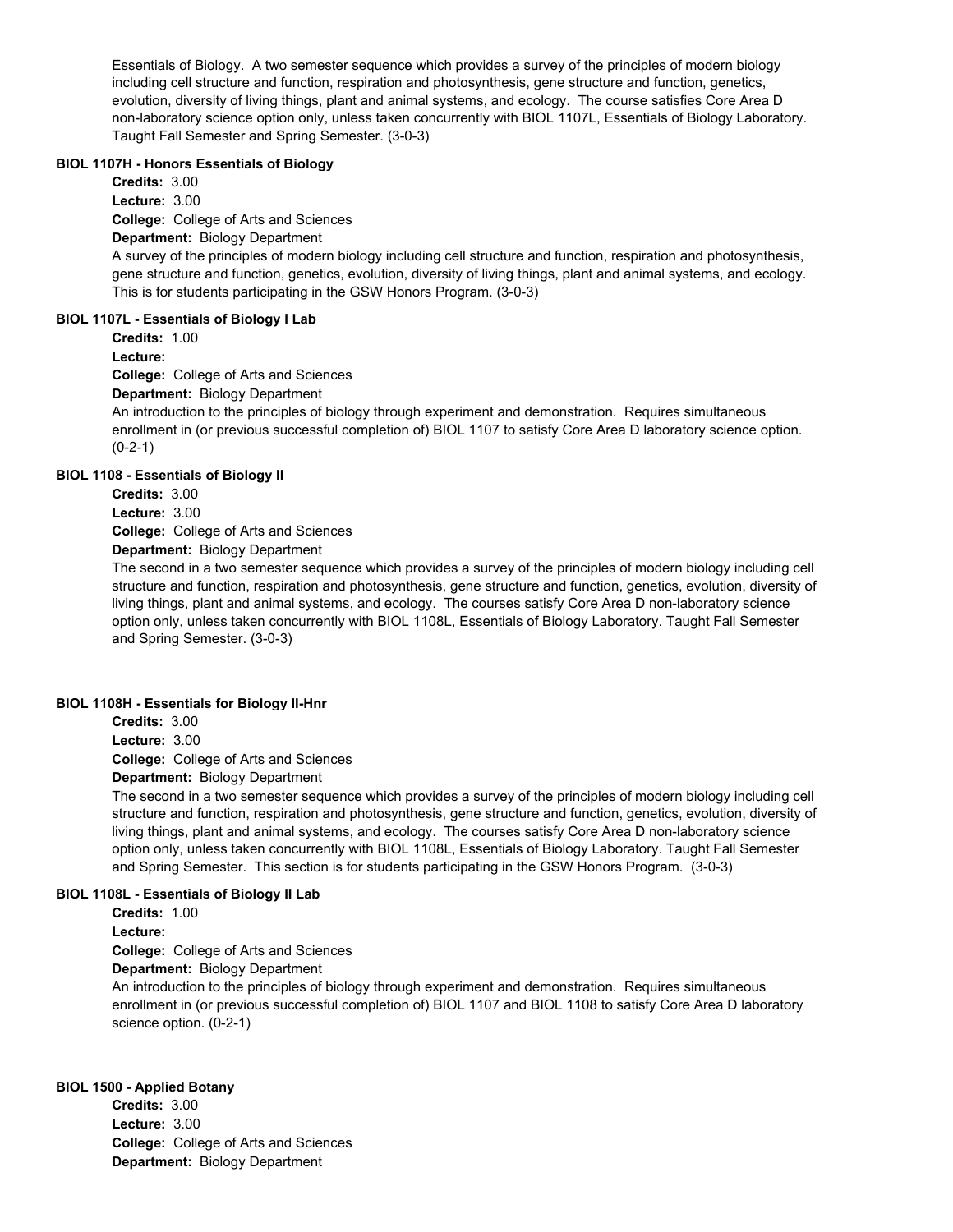This course is designed to provide the non-biology major with an introduction to vascular plant anatomy and basic life processes and with plants of the world that have horticultural interest. The emphasis is on the "why" of gardening techniques rather than "how-to", but the student should acquire much practical information. Two lectures and one demonstration per week. BIOL 1107 or permission of instructor is required. Taught Spring Semester. (3-0-3)

#### **BIOL 1500H - Applied Botany-Hnr**

**College:** College of Arts and Sciences **Department:** Biology Department **Credits:** 3.00 **Lecture:** 4.00 This course is designed to provide the non-biology major with an introduction to vascular plant anatomy and basic life processes and with plants of the world that have horticultural interest. The emphasis is on the "why" of gardening techniques rather than "how-to", but the student should acquire much practical information. Two lectures and one demonstration per week. BIOL 1107 or permission of instructor is required. Taught Spring Semester. This section is for students participating in the GSW Honors Program. (3-0-3)

# **BIOL 2030 - Human Anatomy-Physiology I**

**College:** College of Arts and Sciences **Department:** Biology Department **Credits:** 4.00 **Lecture:** 3.00 A study of the basic components of human anatomy and physiology approached from molecular, cellular, tissue, and system levels. Systems covered in this course include the integumentary, skeletal, muscular, and nervous systems. (3-2-4)

# **BIOL 2040 - Human Anatomy-Physiology II**

**College:** College of Arts and Sciences **Department:** Biology Department **Credits:** 4.00 **Lecture:** 3.00 A study of the basic components of human anatomy and physiology approached from a molecular, cellular, organ, and system levels. Systems covered in this course include the endocrine, circulatory, respiratory, digestive, excretory, and reproductive systems. (3-2-4)

# **BIOL 2050 - Microbiology**

**College:** College of Arts and Sciences **Department:** Biology Department **Credits:** 4.00 **Lecture:** 3.00 A study of elements of microbiology, giving a general knowledge of microorganisms as related to the problems of nursing and health. (3-2-4)

# **BIOL 2107 - Principles of Biology I**

**College:** College of Arts and Sciences **Department:** Biology Department **Credits:** 4.00 **Lecture:** 3.00 A two semester sequence designed to give pre-health professional students and biology majors the basic fundamentals of biological sciences. (3-3-4)

# **BIOL 2107H - Principles of Biology I-Honors**

**College:** College of Arts and Sciences **Department:** Biology Department **Credits:** 4.00 **Lecture:** 3.00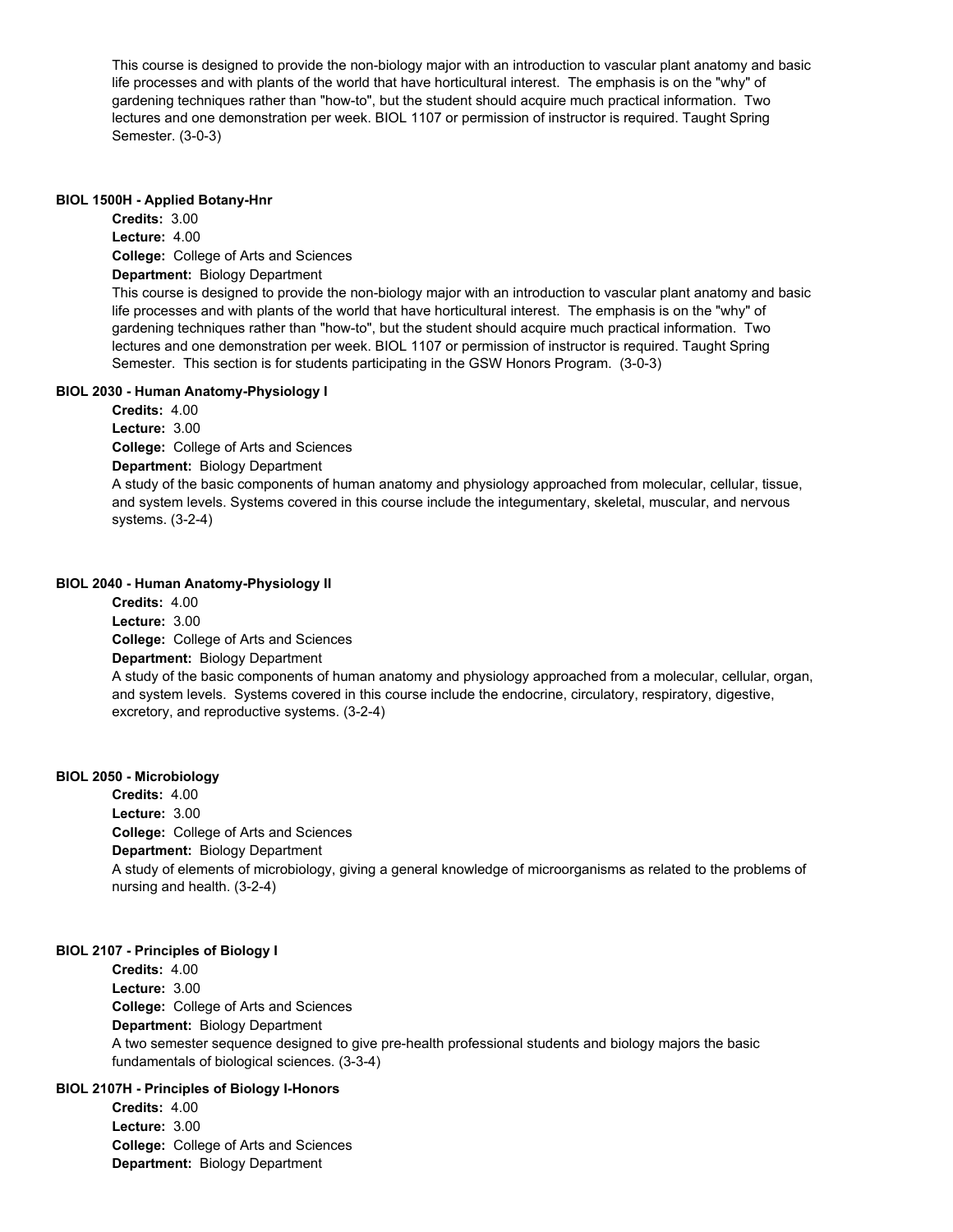A two semester sequence designed to give pre-health professional students and biology majors the basic fundamentals of biological sciences. This section is for students participating in the GSW Honors Program. (3-3-4)

#### **BIOL 2108 - Principles of Biology II**

**College:** College of Arts and Sciences **Department:** Biology Department **Credits:** 4.00 **Lecture:** 3.00 A two semester sequence designed to give pre-health professional students and biology majors the basic fundamentals of biological sciences. (3-3-4) **Prerequisites:**  BIOL 2107 Minimum Grade: C or BIOL 2107H Minimum Grade: C

#### **BIOL 2108H - Principles of Biology II-Honor**

**Credits:** 4.00 **Lecture:** 3.00

**College:** College of Arts and Sciences

**Department:** Biology Department

A two semester sequence designed to give pre-health professional students and biology majors the basic fundamentals of biological sciences. This section is for students participating in the GSW Honors Program. (3-3-4)

# **Prerequisites:**

BIOL 2107H Minimum Grade: C or BIOL 2107 Minimum Grade: C

#### **BIOL 3000 - Advanced Botany**

**College:** College of Arts and Sciences **Credits:** 3.00 **Lecture:** 2.00

**Department:** Biology Department

An introduction to the anatomy and morphology of organisms traditionally considered plants with an emphasis on how anatomy and morphology reflect the phylogenetic relationships within the Kingdoms Monera, Plantae, and Fungi. (2-2-3)

## **Prerequisites:**

BIOL 2108 Minimum Grade: C or BIOL 2108H Minimum Grade: C

#### **BIOL 3000H - Honors Adv Botany**

**College:** College of Arts and Sciences **Department:** Biology Department **Credits:** 3.00 **Lecture:** 2.00 See course description for BIOL 3000. This section is for students participating in the GSW Honors Program. (2-2-3) **Prerequisites:**  BIOL 2108 Minimum Grade: C

# **BIOL 3020 - Comparative Vertebrate Anatomy**

**College:** College of Arts and Sciences **Department:** Biology Department **Credits:** 4.00 **Lecture:** 2.00 A comparative study of the selected systems and body regions of representative vertebrates to provide foundational material in anatomy, evolution, and development. Laboratory emphasis is on the gross anatomy of Necturus, Squalus, and Felis domesticus. (2-4-4) **Prerequisites:**  BIOL 2108 or BIOL 2108H

# **BIOL 3050 - Developmental Biology College:** College of Arts and Sciences **Department:** Biology Department **Credits:** 3.00 **Lecture:** 2.00 Early embryological development of vertebrates and some invertebrates, including a study of germ cells, fertilization, cleavage, differentiation, and the origin of organ systems. Emphasis is on molecular mechanisms controlling key developmental processes. (2-2-3)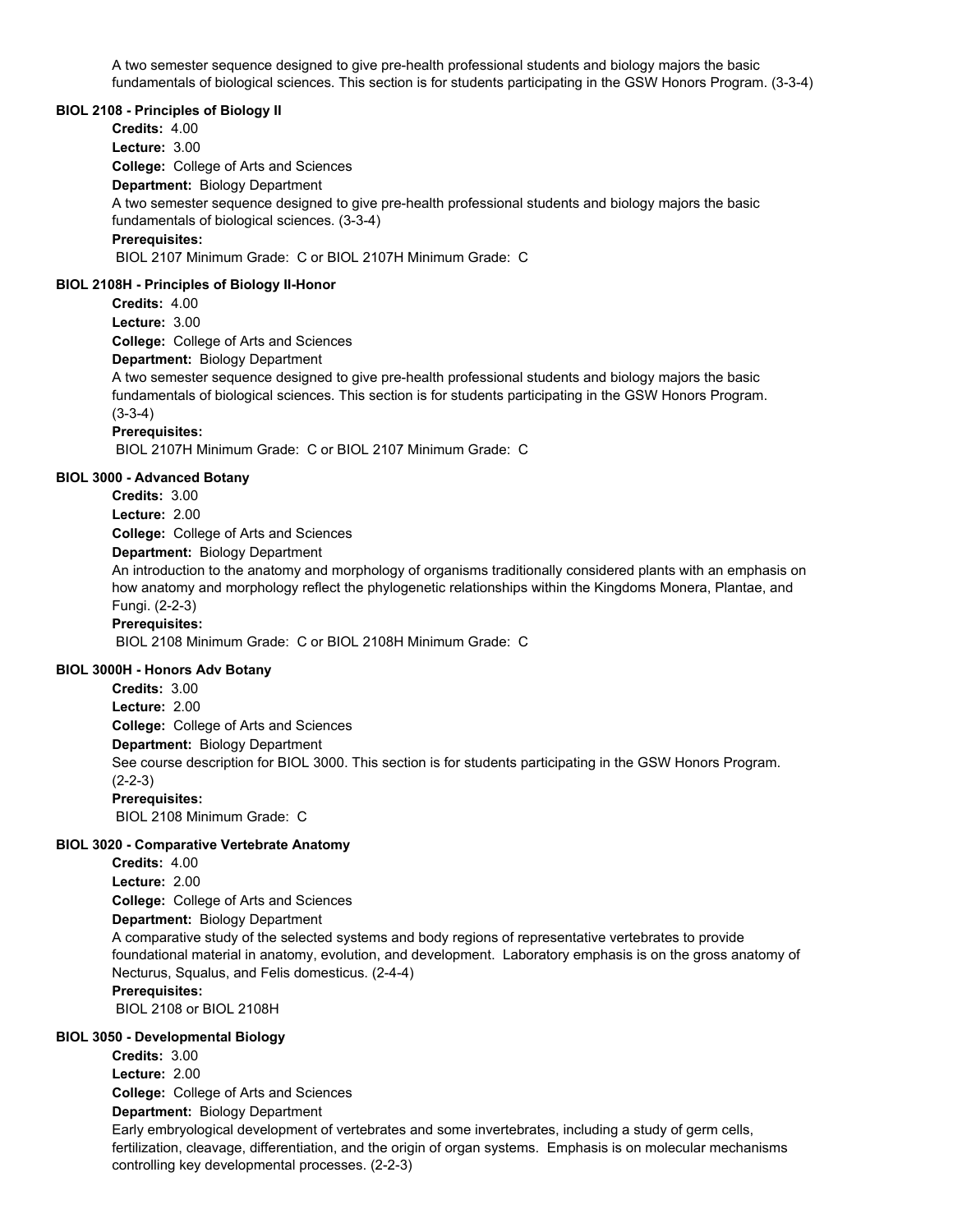**Prerequisites:** 

(BIOL 2108 Minimum Grade: C or BIOL 2108H Minimum Grade: C)

# **BIOL 3050H - Developmental Biology-Honors**

**Credits:** 3.00

**Lecture:** 2.00

**College:** College of Arts and Sciences

**Department:** Biology Department

Early embryological development of vertebrates and some invertebrates, including a study of germ cells, fertilization, cleavage, differentiation, and the origin of organ systems. Emphasis is on molecular mechanisms controlling key developmental processes. This is for students participating in the GSW Honors Program. (2-2-3) **Prerequisites:** 

BIOL 2108 Minimum Grade: C or BIOL 2108H Minimum Grade: C

### **BIOL 3100 - Cell-Molecular Biology**

**Credits:** 3.00

**Lecture:** 2.00

**College:** College of Arts and Sciences

**Department:** Biology Department

A study of the structure and function of cells. General topics include ultrastructure, metabolism, cell cycle, and cell-cell interactions. Throughout the course, special emphasis is placed on current related trends in molecular biology. (2-2-3)

#### **Prerequisites:**

 (BIOL 2108 Minimum Grade: C or BIOL 2108H Minimum Grade: C) and (CHEM 1212 Minimum Grade: C or CHEM 1212H Minimum Grade: C) and CHEM 3301 Minimum Grade: C

# **BIOL 3100H - Cell-Molecular Bio-Honors**

**Credits:** 3.00

**Lecture:** 2.00

**College:** College of Arts and Sciences

**Department:** Biology Department

A study of the structure and function of cells. General topics include ultrastructure, metabolism, cell cycle, and cell-cell interactions. Throughout the course, special emphasis is placed on current related trends in molecular biology. This section is for students participating in the GSW Honor Program. (2-2-3)

# **Prerequisites:**

 (BIOL 2108 Minimum Grade: C or BIOL 2108H Minimum Grade: C) and (CHEM 3301 Minimum Grade: C or CHEM 3301H Minimum Grade: C)

# **BIOL 3300 - Economic Botany**

**Credits:** 3.00

**Lecture:** 2.00

**College:** College of Arts and Sciences

**Department:** Biology Department

An introduction to the uses of plants and plant products by human beings from prehistory to genetically engineered crops and bioremediation of toxic wastes. Demonstrations provide hands-on experience with topics including plant gums and resins, essential oils, fibers, dyes, spices, and staple plant foods from around the world. (2-3-3) **Prerequisites:** 

BIOL 2108 Minimum Grade: C or BIOL 2108H Minimum Grade: C

# **BIOL 3300H - Economic Botany - Honors**

**Credits:** 3.00

**Lecture:** 2.00

**College:** College of Arts and Sciences

**Department:** Biology Department

An introduction to the uses of plants and plant products by human beings from prehistory to genetically engineered crops and bioremediation of toxic wastes. Demonstrations provide hands-on experience with topics including plant gums and resins, essential oils, fibers, dyes, spices, and staple plant foods from around the world. This section is for students participating in the GSW Honors Program. (2-3-3)

# **Prerequisites:**

BIOL 2108 Minimum Grade: C or BIOL 2108H Minimum Grade: C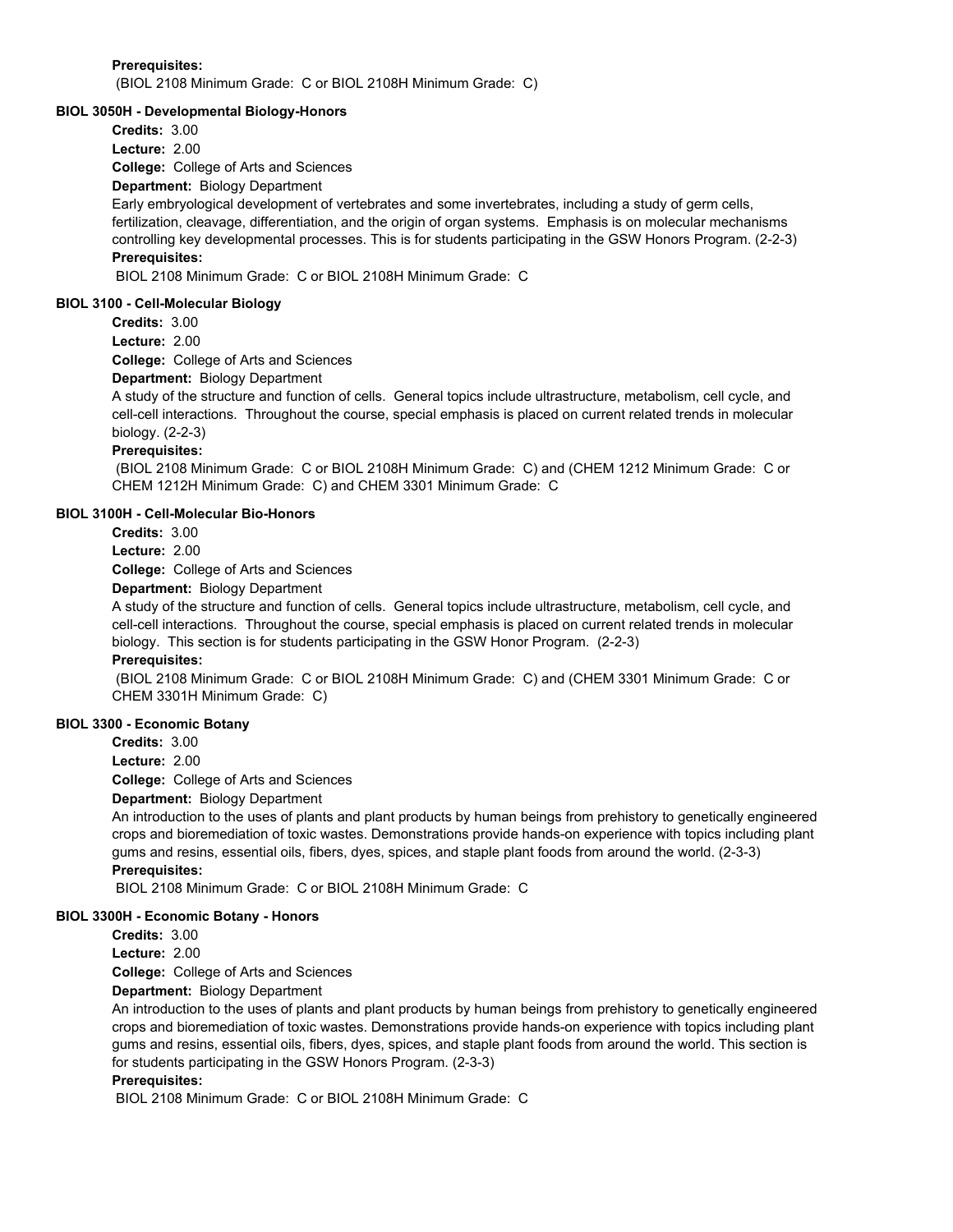## **BIOL 3400 - Bacteriology**

**College:** College of Arts and Sciences **Department:** Biology Department **Credits:** 3.00 **Lecture:** 2.00 A general study of bacteria with an introduction to some fundamental concepts and techniques. (2-2-3) **Prerequisites:**  CHEM 3302H or CHEM 3302

# **BIOL 3400H - Bacteriology - Honors**

**College:** College of Arts and Sciences **Department:** Biology Department **Credits:** 3.00 **Lecture:** 2.00 See course description for BIOL 3400. This section is for students participating in the GSW Honors Program. (2-2-3)

# **BIOL 3410 - Adv Bacteriology**

**College:** College of Arts and Sciences **Department:** Biology Department **Credits:** 3.00 **Lecture:** 2.00 A further study of basic principles of bacteriology with emphasis on applied bacteriology including environmental, industrial, and medical bacteriology plus principles of immunology. (2-2-3) **Prerequisites:**  BIOL 3400 Minimum Grade: C

#### **BIOL 3600 - Entomology**

**College:** College of Arts and Sciences **Department:** Biology Department **Credits:** 3.00 **Lecture:** 2.00 A study of morphology, physiology, and the natural history of the common insects plus techniques of collecting, identifying, and preserving insects. (2-3-3) **Prerequisites:**  BIOL 2108 or BIOL 2108H

#### **BIOL 3710 - Field Botany**

**College:** College of Arts and Sciences **Department:** Biology Department **Credits:** 3.00 **Lecture:** 2.00 An introduction to the local flora, particularly of conifers and of flowering plants, with an emphasis on field recognition and the use of keys. (2-3-3) **Prerequisites:**  BIOL 2108 Minimum Grade: C or BIOL 2108H Minimum Grade: C

#### **BIOL 3710H - Field Botany-Honors**

**College:** College of Arts and Sciences **Department:** Biology Department **Credits:** 3.00 **Lecture:** 2.00 An introduction to the local flora, particularly of conifers and of flowering plants, with an emphasis on field recognition and the use of keys. This section is for students participating in the GSW Honors Program. (2-3-3) **Prerequisites:** 

BIOL 2108 Minimum Grade: C or BIOL 2108H Minimum Grade: C

# **BIOL 4010A - Biology Seminar I**

**College:** College of Arts and Sciences **Department:** Biology Department **Credits:** 1.00 **Lecture:**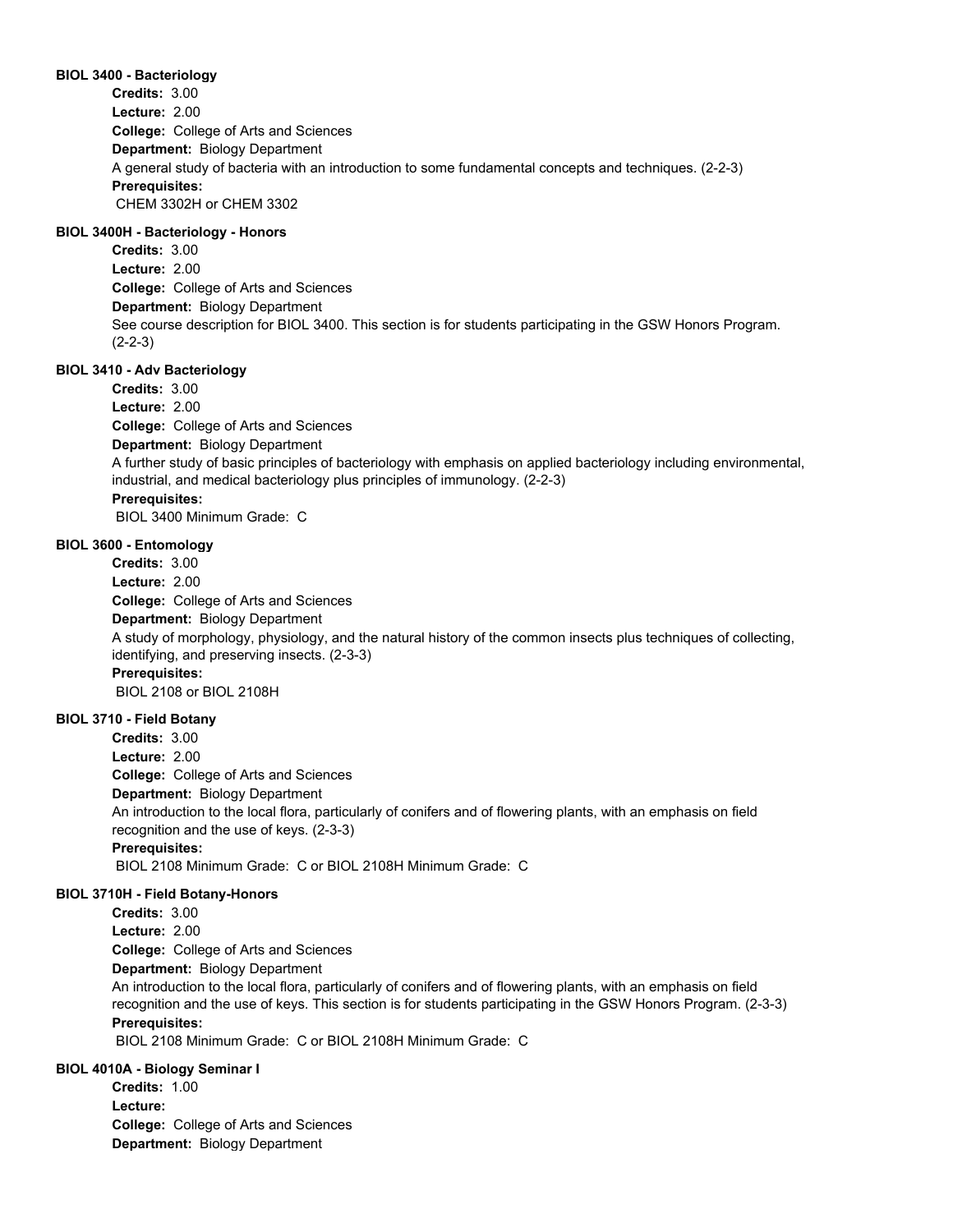A course in which the student will propose, develop, and complete a hands-on research project under the supervision of a faculty member within the Department. The culmination of the semester will be the submission of a research paper, suitable for submission for publication. Taught Fall Semester each year. (0-2-1)

#### **BIOL 4010B - Biology Seminar II**

**Credits:** 1.00

**Lecture:**

**College:** College of Arts and Sciences

**Department:** Biology Department

Course which is a continuation of BIOL 4010A. Each student will prepare a summary of, and make an oral presentation on, the research project undertaken in BIOL 4010A. Course is used in Departmental assessment and includes an exit exam and an exit interview. Taught Spring Semester each year; taken senior year. (0-2-1)

# **BIOL 4050 - Ecology**

**College:** College of Arts and Sciences **Credits:** 4.00 **Lecture:** 3.00

**Department:** Biology Department

An introduction to the study of ecological principles, including population, community, and ecosystem ecology and conservation biology. (3-3-4)

# **Prerequisites:**

 (BIOL 2108 Minimum Grade: C or BIOL 2108H Minimum Grade: C) and (CHEM 1212 Minimum Grade: C or CHEM 1212H Minimum Grade: C)

# **BIOL 4050H - Ecology-Honors**

**Credits:** 4.00

**Lecture:** 2.00

**College:** College of Arts and Sciences

**Department:** Biology Department

An introduction to the study of ecological principles, including population, community, and ecosystem ecology and conservation biology. This section is for students participating in the GSW Honors Program. (3-3-4)

# **Prerequisites:**

 (BIOL 2108 Minimum Grade: C or BIOL 2108H Minimum Grade: C) and (CHEM 1212 Minimum Grade: C or CHEM 1212H Minimum Grade: C)

# **BIOL 4100 - Biological Resources**

**Credits:** 3.00

**Lecture:** 3.00

**College:** College of Arts and Sciences

**Department:** Biology Department

This course is designed to provide upper division students with the computer and research skills necessary to excel professionally in biology and related fields. Topics to be covered include: conducting a productive search of scientific literature, reading and evaluating primary sources, collection and analysis of scientific data, production of professional quality presentations and publication quality tables, graphs, and images. (3-0-3)

# **BIOL 4200 - Genetics**

**College:** College of Arts and Sciences **Department:** Biology Department **Credits:** 3.00 **Lecture:** 2.00 A study of modern genetics including Mendelian, molecular, and population genetic principles. Drosophila genetics will constitute a major portion of lab. (2-3-3) **Prerequisites:**  BIOL 2108 or BIOL 2108H

# **BIOL 4200H - Genetics-Honors**

**College:** College of Arts and Sciences **Department:** Biology Department **Credits:** 3.00 **Lecture:** 2.00 A study of modern genetics including Mendelian, molecular, and population genetic principles. Drosophila genetics will constitute a major portion of lab. This section is for students in the GSW Honors Program. (2-3-3)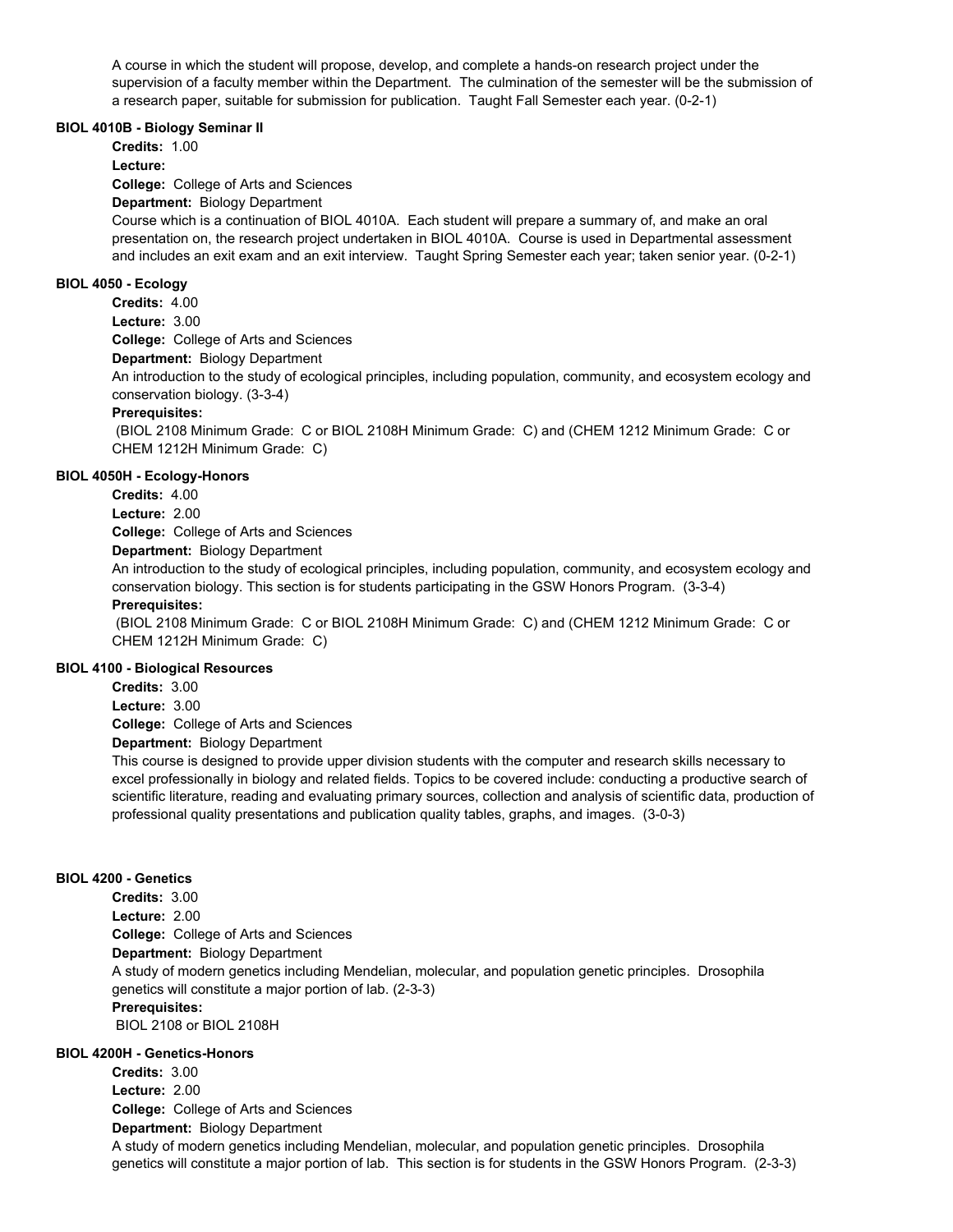### **Prerequisites:**

BIOL 2108 Minimum Grade: C or BIOL 2108H Minimum Grade: C

### **BIOL 4300 - Plant Physiology**

**Credits:** 4.00

**Lecture:** 2.00

**College:** College of Arts and Sciences

**Department:** Biology Department

An introduction to the life processes of plants with an emphasis on angiosperms. Topics include water relations, mineral nutrition, control of growth and development, and the biochemistry of photosynthesis with a brief consideration of plant "secondary" metabolism (production of alkaloids, aromatic oils, gums, resins, etc.). (2-4-4) **Prerequisites:** 

(BIOL 2108 Minimum Grade: C or BIOL 2108H Minimum Grade: C) and CHEM 3302 Minimum Grade: C

## **BIOL 4350 - Natural History of Vertebrates**

**Credits:** 3.00

**Lecture:** 2.00

**College:** College of Arts and Sciences

**Department:** Biology Department

The classification and natural history of the vertebrates with an emphasis placed on native species. Laboratories involve the identification of native fishes, amphibians, reptiles, and mammals. A representative collection of vertebrates is required. (2-2-3)

# **Prerequisites:**

BIOL 2108 Minimum Grade: C or BIOL 2108H Minimum Grade: C

# **BIOL 4350H - Nat Hist of Vertebrates-Honors**

**College:** College of Arts and Sciences **Department:** Biology Department **Credits:** 3.00 **Lecture:** 2.00 See course description for BIOL 4350. This section is for students participating in the GSW Honors Program. (2-2-3)

# **BIOL 4400 - Animal Physiology**

**College:** College of Arts and Sciences **Department:** Biology Department **Credits:** 4.00 **Lecture:** 3.00 A study of the cellular and systemic functions of animals, with emphasis on the mammal. (3-2-4) **Prerequisites:**  (CHEM 3301 Minimum Grade: C or CHEM 3301H Minimum Grade: C) and (BIOL 2108 Minimum Grade: C

# or BIOL 2108H Minimum Grade: C) **BIOL 4400H - Animal Physiology-Hnr**

**Credits:** 4.00

**Lecture:** 3.00

**College:** College of Arts and Sciences

**Department:** Biology Department

A study of the cellular and systemic functions of animals, with emphasis on the mammal. This section is for students participating in the GSW Honors Program. (3-2-4)

# **Prerequisites:**

 (BIOL 2108 Minimum Grade: C or BIOL 2108H Minimum Grade: C) and (CHEM 3301 Minimum Grade: C or CHEM 3301H Minimum Grade: C)

# **BIOL 4500 - Aquatic Biology**

**College:** College of Arts and Sciences **Department:** Biology Department **Credits:** 3.00 **Lecture:** 2.00 A laboratory and field course emphasizing the habits and organisms of aquatic environments. Special consideration given to local freshwater invertebrates. Consideration also given to human impact on aquatic systems. (2-3-3) **Prerequisites:**  BIOL 2108 or BIOL 2108H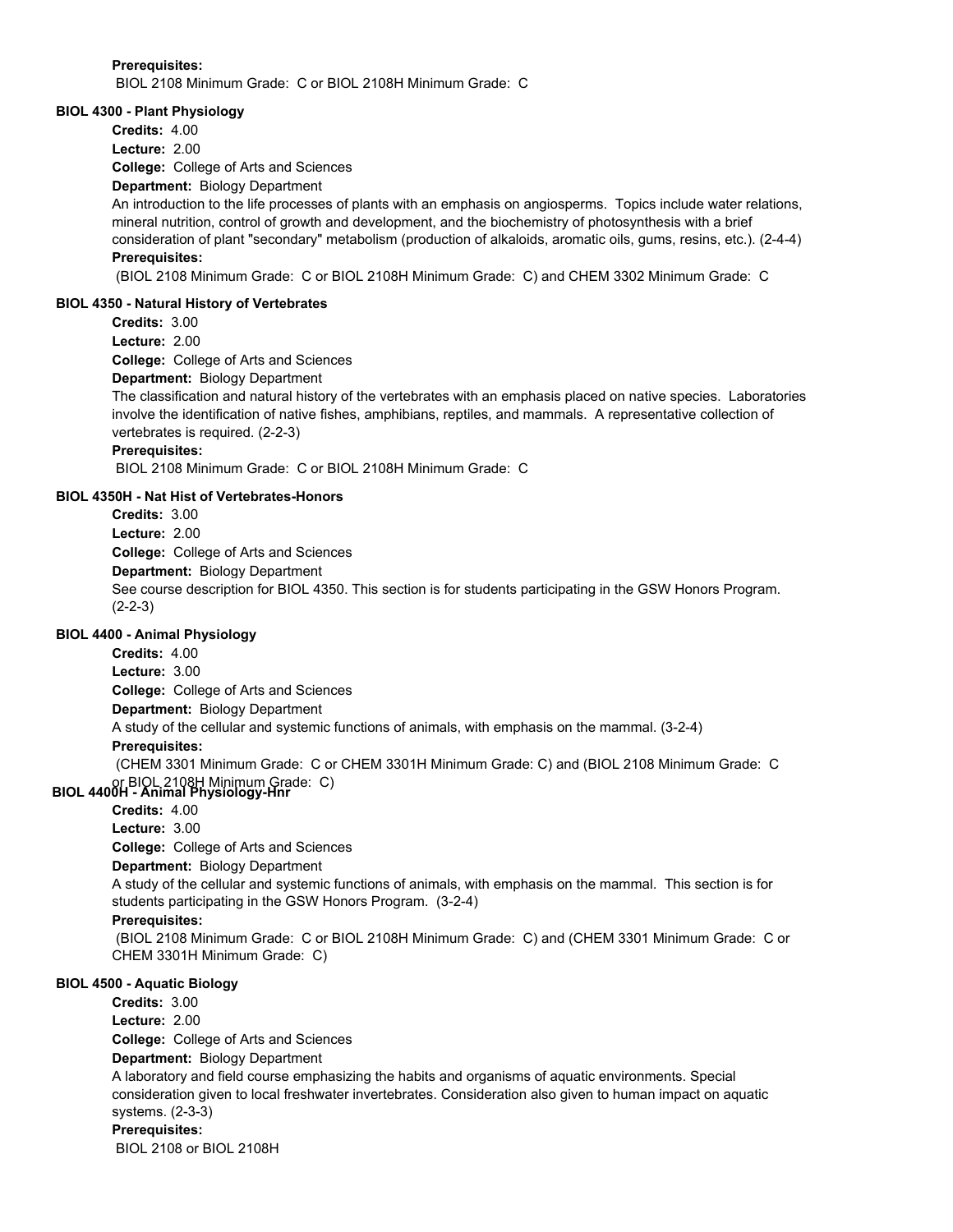#### **BIOL 4500H - Aquatic Biology-Hnr**

**College:** College of Arts and Sciences **Department:** Biology Department **Credits:** 3.00 **Lecture:** 2.00 See course description for BIOL 4500. This section is for students participating in the GSW Honors Program. (2-3-3) **Prerequisites:** 

 (BIOL 2108 Minimum Grade: C or BIOL 2108H Minimum Grade: C) and (CHEM 1212 Minimum Grade: C or CHEM 1212H Minimum Grade: C)

## **BIOL 4750 - Special Problems**

**College:** College of Arts and Sciences **Department:** Biology Department **Credits:** 2.00 **Lecture:** 2.00 Directed study course designed to provide the advanced student with an opportunity to make an independent investigation in an area of special interest. (2-0-2)

#### **BIOL 4760 - Special Problems**

**College:** College of Arts and Sciences **Department:** Biology Department **Credits:** 2.00 **Lecture:** 2.00 Directed study course designed to provide the advanced student with an opportunity to make an independent investigation in an area of special interest. (2-0-2)

#### **BIOL 4800 - Herpetology**

**College:** College of Arts and Sciences **Department:** Biology Department **Credits:** 3.00 **Lecture:** 2.00

The study of the classification, distribution and life histories of reptiles and amphibians, primarily those of North America. Laboratory and field work involve practice in classification, techniques of collection and preservation of museum specimens, and the study of local forms in their natural habitats. (2-2-3) **Prerequisites:** 

BIOL 2108 Minimum Grade: C or BIOL 2108H Minimum Grade: C

# **BIOL 4800H - Herpetology - Honors**

**College:** College of Arts and Sciences **Department:** Biology Department **Credits:** 3.00 **Lecture:** 2.00 See course description for BIOL 4800. This course is for students participating in the GSW Honors Program. (2-2-3)

#### **BIOL 4900 - Special Topics**

**College:** College of Arts and Sciences **Department:** Biology Department **Credits:** 2.00 **Lecture:**  $(1-0-1)$ **Prerequisites:**  BIOL 2108 Minimum Grade: C or BIOL 2108H Minimum Grade: C

# **Business Administration**

# **BUSA 1405 - Business Leadership I**

**College:** School of Business Admin **Department:** General Business **Credits:** 1.00 **Lecture:** 1.00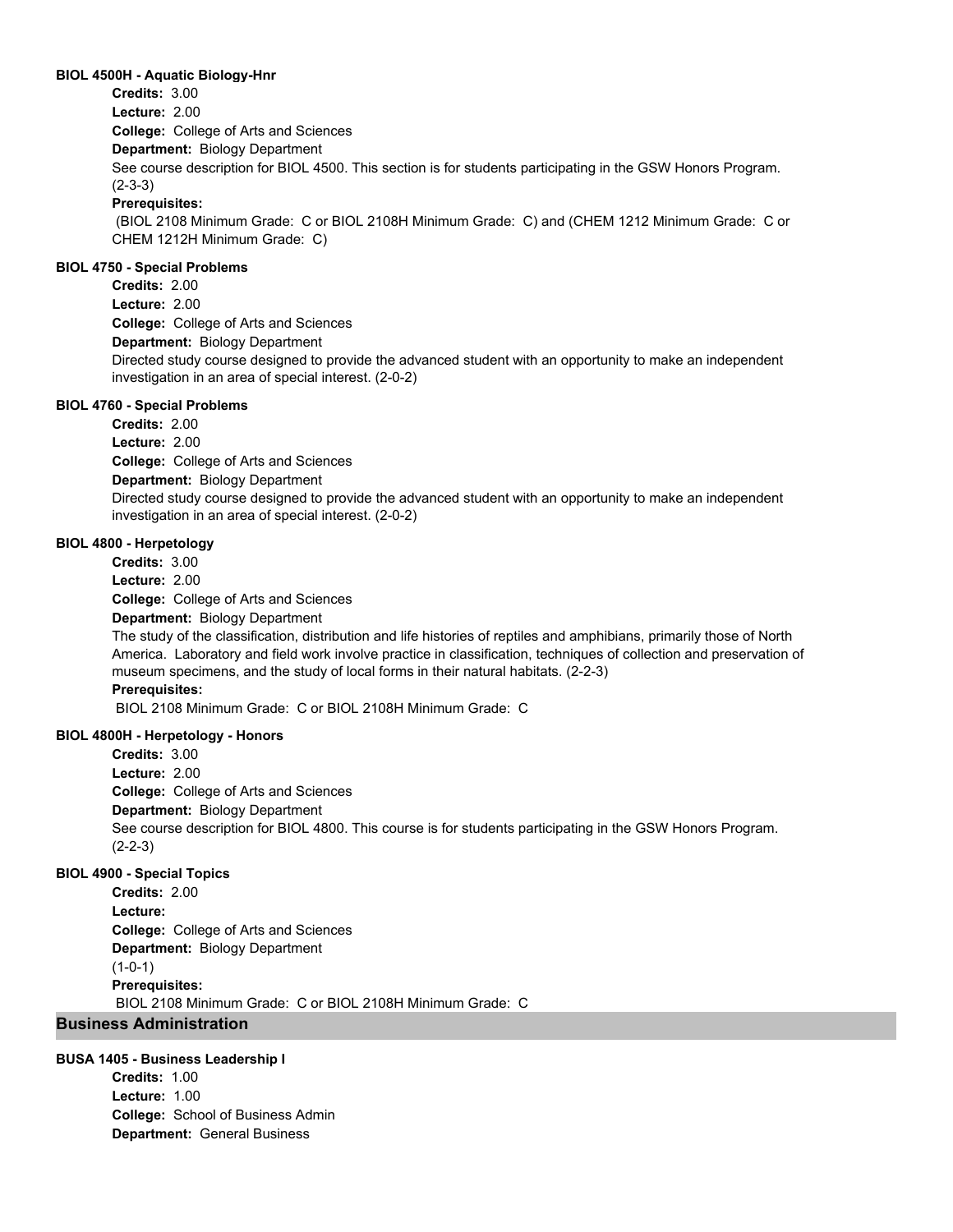This course is designed for students participating in Students in Free Enterprise (SIFE). The course intends to develop leadership skills for students entering Georgia Southwestern State University as Freshmen. These students will be able to work with juniors, seniors, and graduate students on outreach projects developed by the Students in Free Enterprise. (1-0-1)

#### **BUSA 2001 - Business Leadership III**

**College:** School of Business Admin **Department:** General Business **Credits:** 1.00 **Lecture:** 1.00 The course intends to develop leadership skills for sophomore students. These students will be able to work with juniors, seniors, and graduate students on outreach projects developed by the Students in Free Enterprise. (1-0-1) **BUSA 2010 - Microcomputer App in Business College:** School of Business Admin **Department:** General Business **Credits:** 3.00 **Lecture:** 3.00

This course is designed to provide an introduction to the use of microcomputer applications in business. The course will emphasize the use of the spreadsheet and the database and the integration of these in case applications of analysis for business decisions. (3-0-3)

# **BUSA 2050 - Internet-E-Commerce Concepts**

**College:** School of Business Admin **Department:** General Business **Credits:** 3.00 **Lecture:** 3.00 This course is designed to provide understanding of the evolving Interne technologies and to explore the business implications of these technologies. (3-0-3)

#### **BUSA 2106 - The Environment of Business**

**College:** School of Business Admin **Department:** General Business **Credits:** 3.00 **Lecture:** 3.00 This course provides the business student with a study of the interrelationship of law and regulation in business. The course also covers government regulation of business activities and the legal environment within which business must operate. (3-0-3)

# **BUSA 3020 - Leadership l:Perspect & Prac**

**College:** School of Business Admin **Department:** Management **Credits:** 3.00 **Lecture:** 3.00

#### **BUSA 3021 - Leadership ll: Perspect & Prac**

**College:** School of Business Admin **Department:** Management **Credits:** 3.00 **Lecture:** 3.00

# **BUSA 3050 - Business Statistics**

**College:** School of Business Admin **Credits:** 3.00 **Lecture:** 3.00

**Department:** General Business

Designed to provide the student with the ability to understand the basic tasks of statistics and to develop a working knowledge of the concepts and principles of the basic practice of statistics. (3-0-3)

# **Prerequisites:**

 (MATH 1111 Minimum Grade: C or MTH 110 Minimum Grade: C) or (MTH 108 Minimum Grade: C and MTH 109 Minimum Grade: C) or MATH 1113 Minimum Grade: C or MATH 1101 Minimum Grade: C or MATH 1120 Minimum Grade: C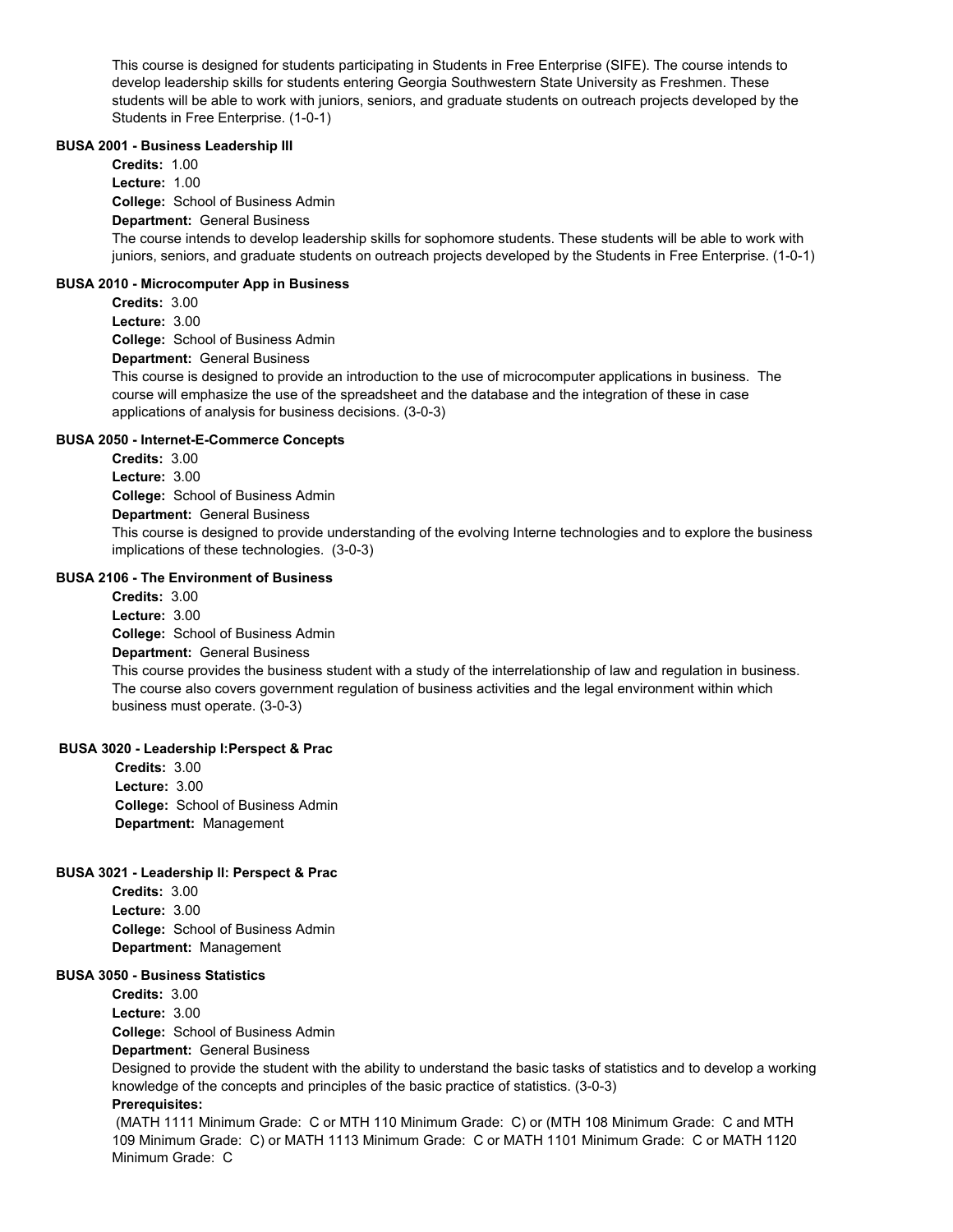#### **BUSA 3060 - Quantitative Management**

**College:** School of Business Admin **Department:** General Business **Credits:** 3.00 **Lecture:** 3.00 A second course in statistics, including analysis of variance, regression analysis, nonparametric statistical tests, chi square, time series analysis, decision theory, linear programming, and inventory models. (3-0-3) **Prerequisites:**  BUSA 3050 Minimum Grade: C

# **BUSA 3090 - Business Law**

**College:** School of Business Admin **Department:** General Business **Credits:** 3.00 **Lecture:** 3.00 A study of contracts, negotiable instruments, bailments, common and public carriers, agencies, sales contracts, and uniform sales laws as they apply to business. (3-0-3)

# **BUSA 3105 - Communications in the Bus Env**

**Credits:** 3.00

**Lecture:** 3.00

**College:** School of Business Admin

# **Department:** General Business

Theory and practice in the use of correct, forceful English in the composition of business letters, reports, and other written communications found in the business world. (3-0-3) Prerequisites: ENGL 1102 or ENG 102 or ENGL 1102H

# **Prerequisites:**

ENGL 1102 Minimum Grade: C or ENGL 1102H Minimum Grade: C or ENG 102 Minimum Grade: C

#### **BUSA 3150 - Business Finance**

**Credits:** 3.00

**Lecture:** 3.00

**College:** School of Business Admin

# **Department:** General Business

An introduction to promotion and organization of the corporation, forms of securities issued, problems of financial administration, expansion, securing funds, reorganization, and liquidation. (3-0-3)

# **Prerequisites:**

ACCT 2101 Minimum Grade: C or ACT 205 Minimum Grade: C or ACCT 2101H Minimum Grade: C

# **BUSA 3150H - Business Finance-Honors**

**College:** School of Business Admin **Department:** General Business **Credits:** 3.00 **Lecture:** 3.00 See course description for BUSA 3150. This is section is for students participating in the GSW Honors Program. (3-0-3)

# **BUSA 3900 - Prior Learning Portfolio**

**College:** School of Business Admin **Credits:** 3.00 **Lecture:**

**Department:** General Business

This course is designed to evaluate knowledge that a student has gained through work, life, and learning experiences. A prior learning portfolio, a written record presented by the students documenting prior learning experiences, is used to assess prior learning. (0-V-3)

# **BUSA 3901 - Prior Learning Portfolio**

**College:** School of Business Admin **Department:** General Business **Credits:** 6.00 **Lecture:**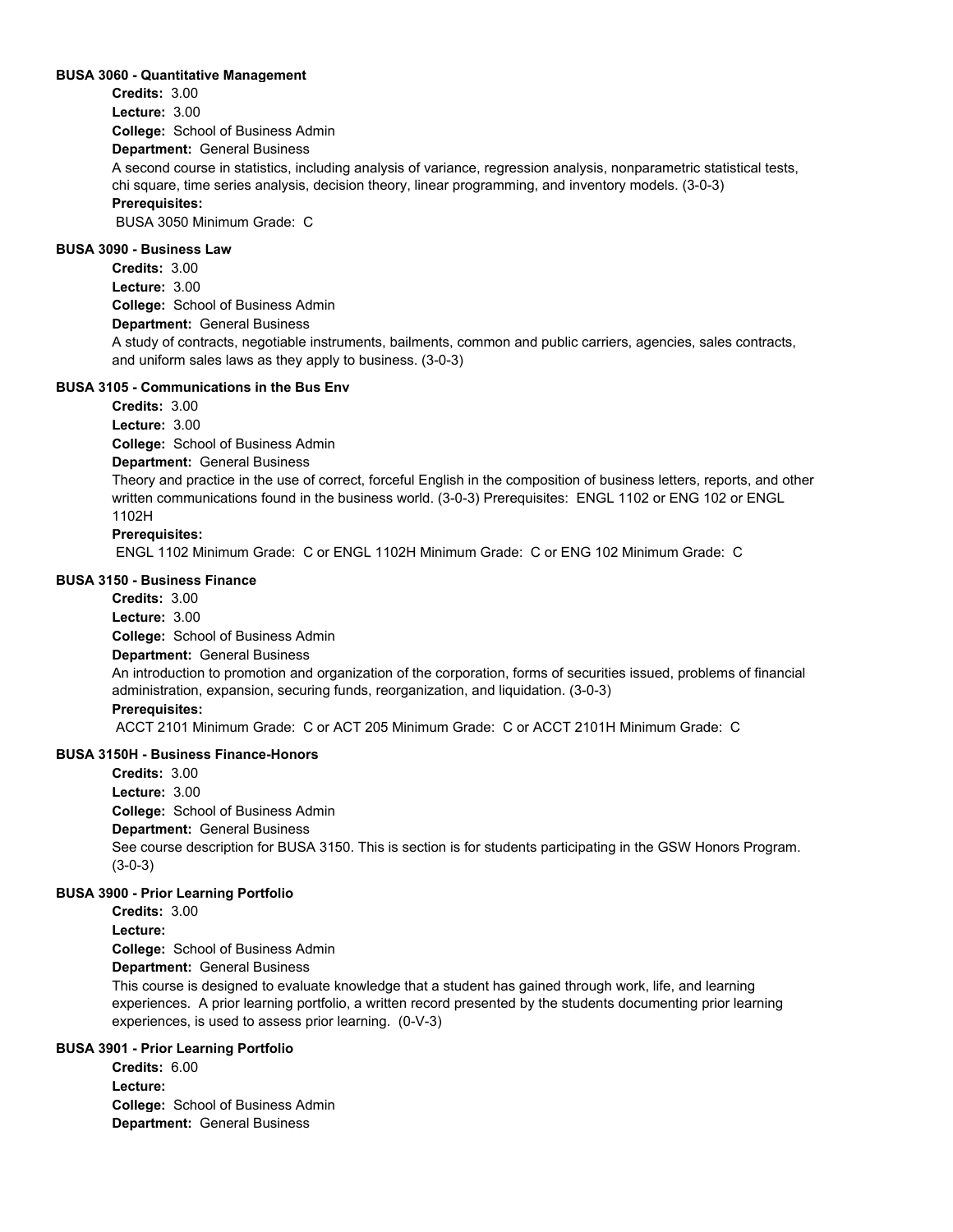This course is designed to evaluate knowledge that a student has gained through work, and learning experiences. A prior learning portfolio, a written record presented by the students documenting prior learning experiences, is used to assess prior learning. (0-V-6)

#### **BUSA 3902 - Prior Learning Portfolio**

**Credits:** 9.00

**Lecture:**

**College:** School of Business Admin

**Department:** General Business

This course is designed to evaluate knowledge that a student has gained through work, life, and learning experiences. A prior learning portfolio, a written record presented by the students documenting prior learning experiences, is used to assess prior learning. (0-V-9)

#### **BUSA 3903 - Prior Learning Portfolio**

**Credits:** 12.00

#### **Lecture:**

**College:** School of Business Admin

**Department:** General Business

This course is designed to evaluate knowledge that a student has gained through work, life, and learning experiences. A prior learning portfolio, a written record presented by the students documenting prior learning experiences, is used to assess prior learning. (0-V-12)

#### **BUSA 3904 - Prior Learning Portfolio**

**Credits:** 15.00

**Lecture:**

**College:** School of Business Admin

**Department:** General Business

This course is designed to evaluate knowledge that a student has gained through work, life, and learning experiences. A prior learning portfolio, a written record presented by the students documenting prior learning experiences, is used to assess prior learning. (0-V-15)

#### **BUSA 3905 - Prior Learning Portfolio**

**Credits:** 18.00

**Lecture:**

**College:** School of Business Admin

**Department:** General Business

This course is designed to evaluate knowledge that a student has gained through work, life, and learning experiences. A prior learning portfolio, a written record presented by the students documenting prior learning experiences, is used to assess prior learning. (0-V-18)

#### **BUSA 3906 - Prior Learning Portfolio**

**Credits:** 21.00

**Lecture:**

**College:** School of Business Admin

**Department:** General Business

This course is designed to evaluate knowledge that a student has gained through work, life, and learning experiences. A prior learning portfolio, a written record presented by the students documenting prior learning experiences, is used to assess prior learning. (0-V-21)

# **BUSA 4405 - Free Enterprise in Practice I**

**Credits:** 3.00 **Lecture:** 3.00

**College:** School of Business Admin

**Department:** General Business

This course is designed for students participating in Students in Free Enterprise (SIFE). The course intends to develop leadership, analytical, teamwork and communication skills through planning, implementation, and completion of entrepreneurship projects and services. This course may involve special case competition at national and regional levels. Prerequisite: Junior standing and GPA of at least 2.80. (V-V-3)

# **BUSA 4406 - Free Enterprise in Practice II**

**College:** School of Business Admin **Department:** General Business **Credits:** 3.00 **Lecture:** 3.00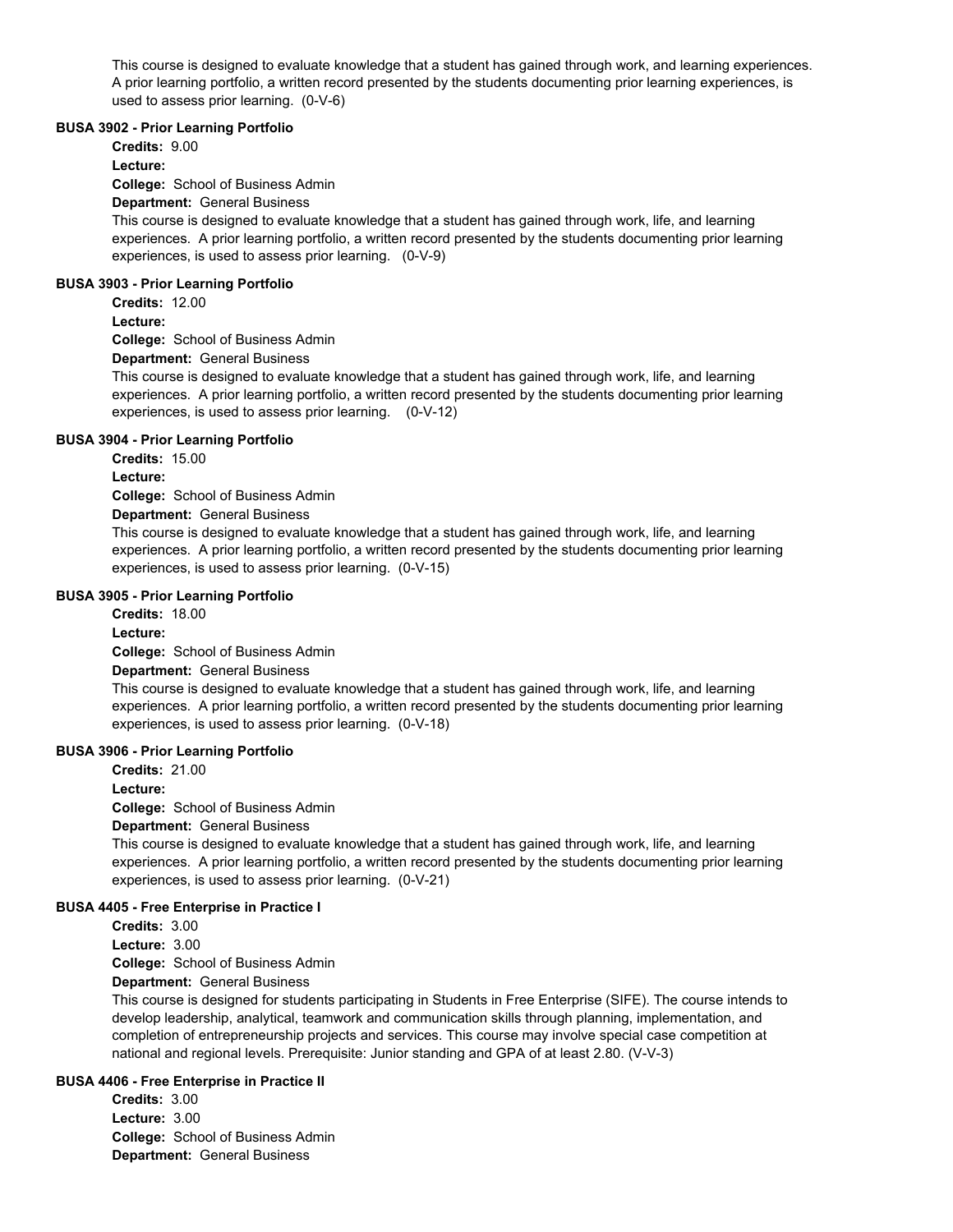A continuation of BUSA 4405, the course is designed to advance students' leadership and managerial skills through analysis and completion of projects, preparation of annual report and successful completion of Regional and National competition. (V-V-3)

# **Prerequisites:**

(BUSA 4405 Minimum Grade: C)

#### **BUSA 4415 - International Business Experie**

**Credits:** 3.00

**Lecture:**

**College:** School of Business Admin

# **Department:** Management

A study of how business is conducted in foreign countries and how culture impacts business decisions. Emphasis will be placed on relations between the U.S. and a selected country, with an end-of-semester trip to visit businesses in the country studied. Minimum GPA of 3.5 required for this honors class. (V-V-3) **Prerequisites:** 

BUSA 4405 Minimum Grade: C

#### **BUSA 4440 - Investments and Securities**

**Credits:** 3.00

**Lecture:** 3.00

**College:** School of Business Admin

#### **Department:** General Business

A study of the principles of sound investments, including the different types of securities issued by business firms and governments, tangibles, and monetary funds. (3-0-3)

#### **Prerequisites:**

BUSA 3150 Minimum Grade: C or BUS 330 Minimum Grade: C

# **BUSA 4910 - Seminar International Issues**

**College:** School of Business Admin **Department:** General Business **Credits:** 3.00 **Lecture:** 3.00 A seminar discussing and analyzing topics of current concern in the international environment, with particular emphasis on potential effects of business activity. (3-0-3)

# **BUSA 4970 - Business Practicum**

**College:** School of Business Admin **Credits:** 3.00 **Lecture:**

**Department:** General Business

Practical experience gained by "employment" in the workplace and in the accomplishment of one or more special projects pertinent to the activities of the sponsoring agency or organization. (0-V-3)

#### **Career Services**

#### **CAPL 1000 - Career Planning**

**Credits:** 1.00

**Lecture:** 1.00

**College:** College of Arts and Sciences

**Department:** Arts and Sciences

Designed to assist students in the career decision-making process and to prepare students to select suitable academic programs that will optimize future education and employment opportunities. Students will have the opportunity to identify, clarify and integrate every aspect of making a career choice and to develop a strategy for implementing career decisions. Learning activities will include career assessment, career exploration and planning as well as job search techniques. The goal is to assist students in mastering the process of planning a solid career direction, developing a sound knowledge of available resources and the tools necessary in developing chosen career fields.

# **Chemistry**

#### **CHEM 1020 - Everyday Chemistry**

**College:** College of Arts and Sciences **Department:** Chemistry Department **Credits:** 3.00 **Lecture:** 3.00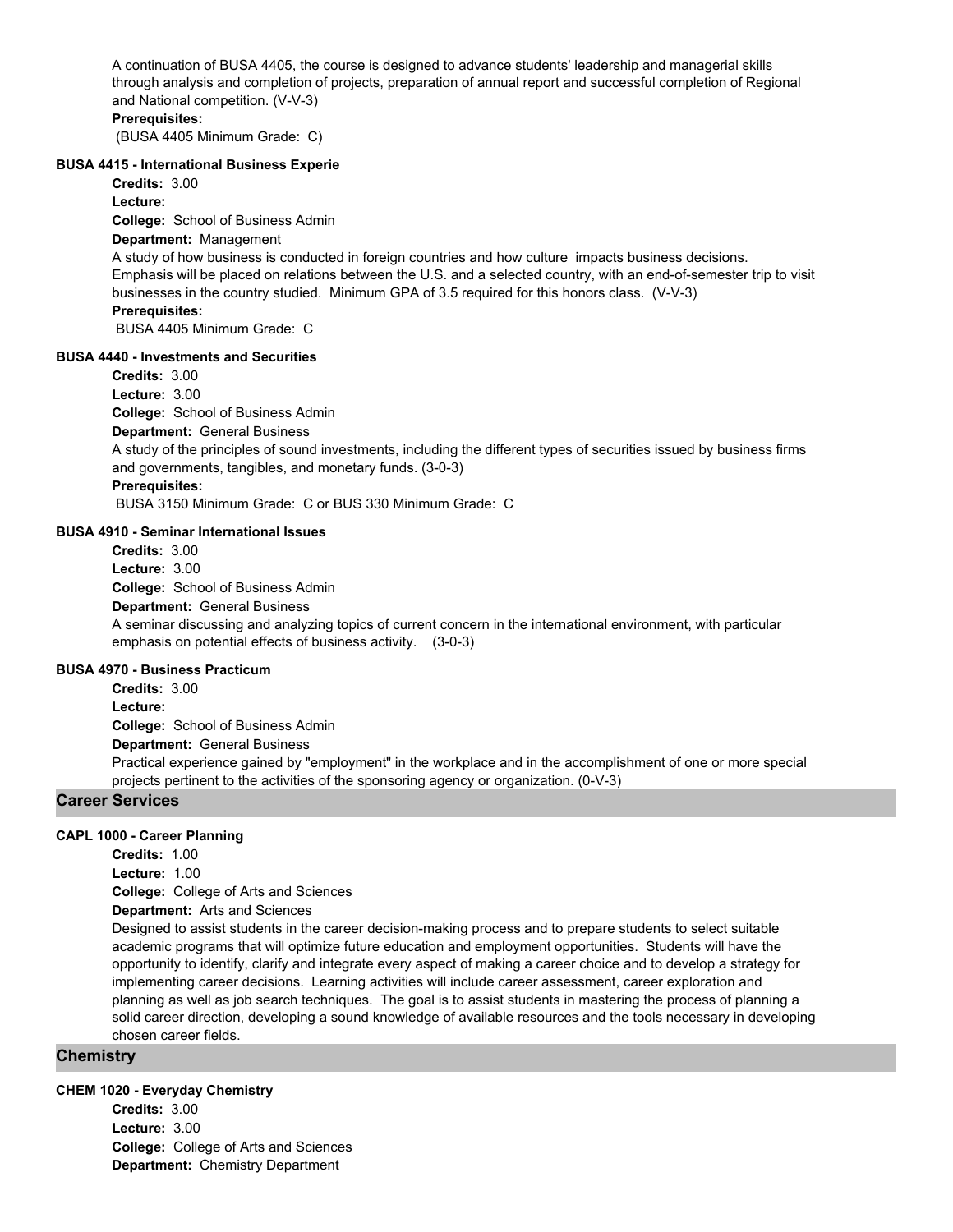This class is designed for non-science major students to help them overcome the lack of interest and the challenges that they may have in learning chemistry. The class intends to capture students' attention by allowing them to learn about topics concerning today's society such as emerging infectious diseases, crime scene investigation, the obesity epidemic, biotechnology, new materials, chemical weapons and nuclear energy. Learning about a variety of chemical applications based on fundamental chemical phenomena, the students will build confidence that they can be successful in chemistry. (3-0-3)

# **CHEM 1151 - Survey of Chemistry I**

**College:** College of Arts and Sciences **Department:** Chemistry Department **Credits:** 3.00 **Lecture:** 3.00 The first course in a two-semester sequence covering elemental principles of general, organic, and biochemistry designed for allied health profession majors (Core Area D). Topics to be covered include measurement and mathematical concepts, atomic structure, chemical bonding and molecular structure, chemical equations, chemical reactions, solutions, acids and bases, nomenclature, and fundamentals of organic compounds. (3-0-3) **Corequisites:**  CHEM 1151L **Prerequisites:**  MATH 1111 **CHEM 1151L - Survey of Chemistry I Lab College:** College of Arts and Sciences **Department:** Chemistry Department **Credits:** 1.00 **Lecture:** This laboratory course is designed to introduce the student to common laboratory techniques and equipment. The experiments are designed to reinforce topics that are covered in the CHEM 1151 lecture. Corequisite: CHEM 1151. (0-3-1) **Corequisites:** 

CHEM 1151

# **CHEM 1152 - Survey of Chemistry II**

**Credits:** 3.00 **Lecture:** 3.00

**College:** College of Arts and Sciences

**Department:** Chemistry Department

The second course in a two-semester sequence covering elemental principles of general, organic, and biochemistry designed for allied health profession majors. Topics to be covered include structural features of organic compounds, reactions of organic compounds and their relevance to living systems, classes of biomolecules, structural features of biomolecules, and metabolism. (3-0-3)

**Corequisites:** 

CHEM 1152L **Prerequisites:**  MATH 1111 and CHEM 1151 and CHEM 1151L

# **CHEM 1152L - Survey of Chemistry II Lab**

**Credits:** 1.00

**Lecture:**

**College:** College of Arts and Sciences

**Department:** Chemistry Department

This laboratory course for allied health profession majors (Core Area D) is designed to introduce the student to common laboratory techniques and equipment. The experiments are designed to reinforce topics that are covered in the CHEM 1152 lecture. Prerequisite: CHEM 1151L. Corequisite: CHEM 1152. (0-3-1)

**Corequisites:** 

CHEM 1152 **Prerequisites:**  CHEM 1151L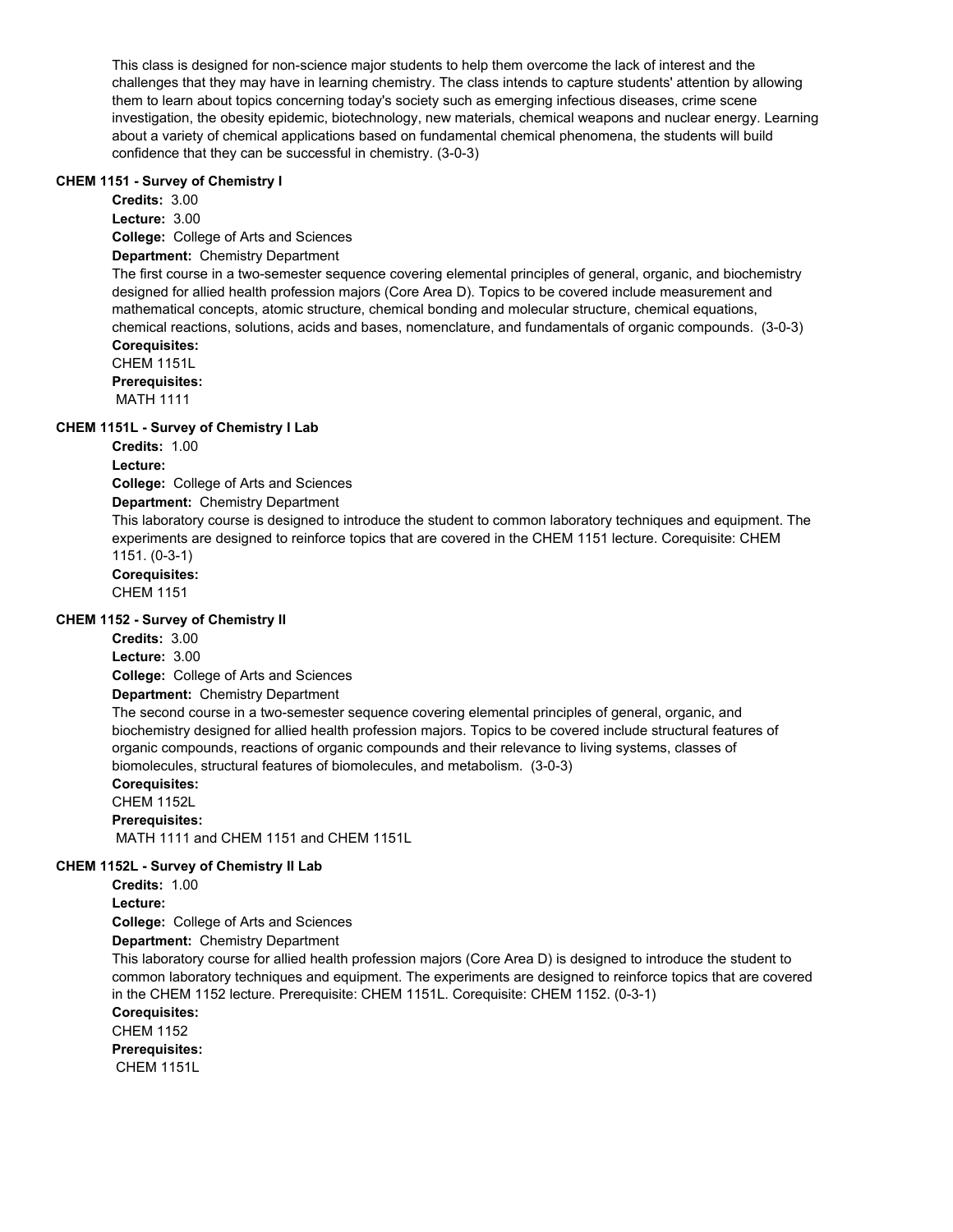#### **CHEM 1211 - Principles of Chemistry I**

**Credits:** 3.00

**Lecture:** 3.00

**College:** College of Arts and Sciences

**Department:** Chemistry Department

First course in a two-semester sequence covering the fundamental principles and applications of chemistry for science majors. Topics to be covered include composition of matter, chemical reactions, states of matter, thermochemistry, quantum theory, molecular geometry, and solutions. (3-0-3)

## **Prerequisites:**

 (MATH 1111 Minimum Grade: C or MATH 1111H Minimum Grade: C) or (MATH 1113 Minimum Grade: C or MATH 1113H Minimum Grade: C) or (MATH 1120 Minimum Grade: C or MATH 1120H Minimum Grade: C)

#### **CHEM 1211H - Principles of Chem I-Honors**

**Credits:** 3.00

**Lecture:** 3.00

**College:** College of Arts and Sciences

**Department:** Chemistry Department

First course in a two-semester sequence covering the fundamental principles and applications of chemistry for science majors. Topics to be covered include composition of matter, chemical reactions, states of matter, thermochemistry, quantum theory, molecular geometry, and solutions. Membership in Honors Program and consent of instructor required in addition to course prerequisites. (3-0-3)

#### **Prerequisites:**

 (MATH 1111 Minimum Grade: C or MATH 1111H Minimum Grade: C) or (MATH 1113 Minimum Grade: C or MATH 1113H Minimum Grade: C) or (MATH 1120 Minimum Grade: C or MATH 1120H Minimum Grade: C)

# **CHEM 1211L - Principles of Chemistry Lab I**

**College:** College of Arts and Sciences **Department:** Chemistry Department **Credits:** 1.00 **Lecture:** Laboratory exercises that supplement the lecture material of CHEM 1211. (0-3-1) **Prerequisites:** 

CHEM 1211

# **CHEM 1212 - Principles of Chemistry II**

**Credits:** 3.00

**Lecture:** 3.00

**College:** College of Arts and Sciences

**Department:** Chemistry Department

Second course in a two-semester sequence covering the fundamental principles and applications of chemistry for science majors. Specific topics that will be covered in this course include: states of matter, solution chemistry and equilibria, acid-base chemistry, thermodynamics, electrochemistry, and nuclear chemistry. (3-0-3) **Prerequisites:** 

 (CHEM 1211 or CHEM 1211H) and (MATH 1111 Minimum Grade: C or MATH 1111H Minimum Grade: C or MATH 1113 Minimum Grade: C or MATH 1113H Minimum Grade: C or MATH 1120 Minimum Grade: C or MATH 1120H Minimum Grade: C)

#### **CHEM 1212H - Prin of Chemistry II-Honors**

**Credits:** 3.00

**Lecture:** 3.00

**College:** College of Arts and Sciences

**Department:** Chemistry Department

Second course in a two-semester sequence covering the fundamental principles and applications of chemistry for science majors. Specific topics that will be covered in this course include: states of matter, solution chemistry and equilibria, acid-base chemistry, thermodynamics, electrochemistry, and nuclear chemistry. Membership in Honors Program and consent of instructor required in addition to course prerequisites. (3-0-3)

# **Prerequisites:**

 (CHEM 1211 Minimum Grade: C or CHEM 1211H Minimum Grade: C or CHEM 1211K Minimum Grade: C) and (MATH 1111 Minimum Grade: C or MATH 1111H Minimum Grade: C or MATH 1113 Minimum Grade: C or MATH 1113H Minimum Grade: C or MATH 1120 Minimum Grade: C or MATH 1120H Minimum Grade: C)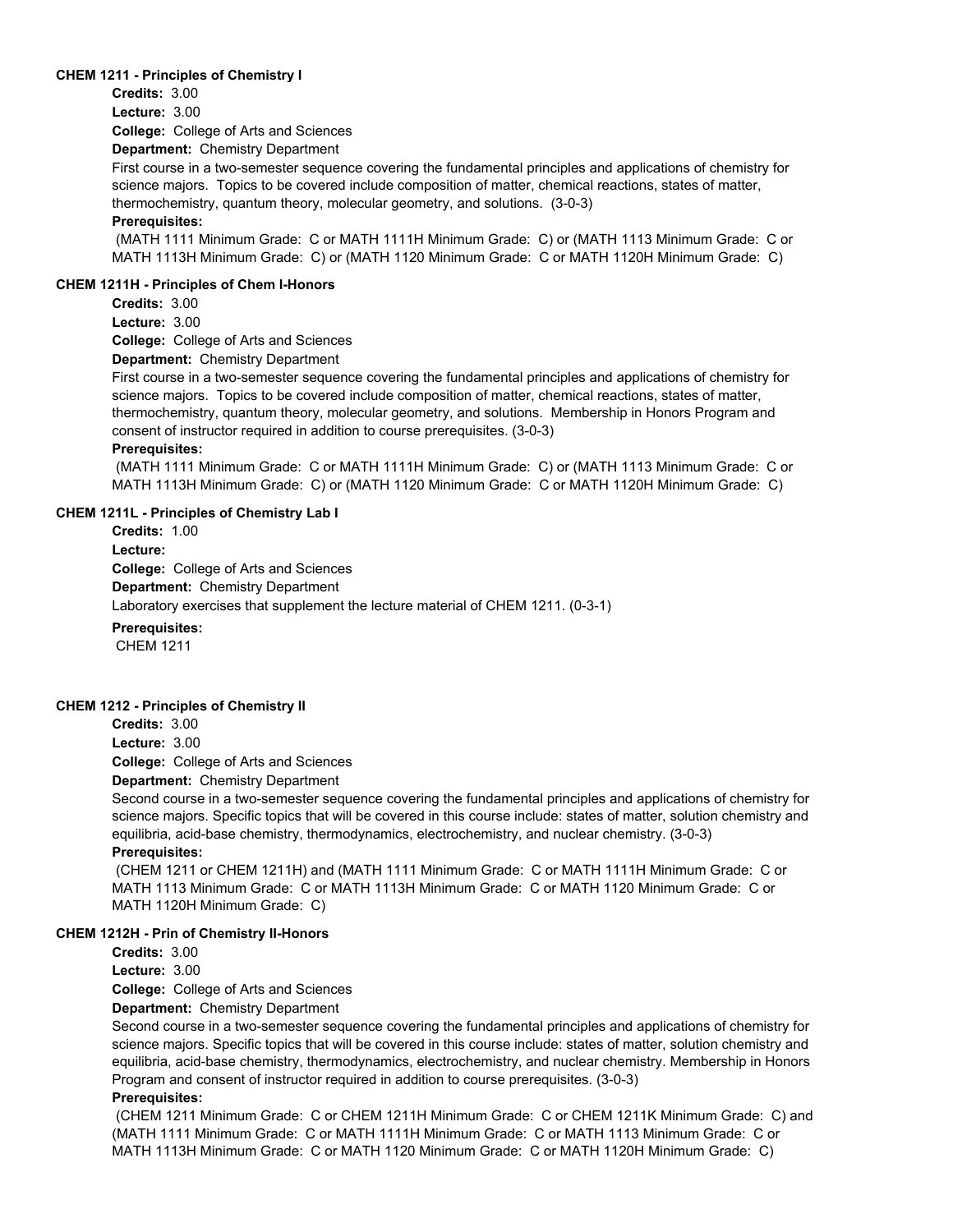# **CHEM 1212L - Principles of Chemistry Lab II**

**Credits:** 1.00

**College:** College of Arts and Sciences **Department:** Chemistry Department **Lecture:** Laboratory exercises that supplement the lecture material of CHEM 1212. (0-3-1) **Corequisites:**  CHEM 1212 **Prerequisites:**  CHEM 1211L

# **CHEM 3250 - Quantitative Analysis**

**College:** College of Arts and Sciences **Department:** Chemistry Department **Credits:** 3.00 **Lecture:** 3.00

An introduction to quantitative analytical techniques with emphasis on the theory and practice of classic wet and instrumental methods that are in general use in both research and industry. CHEM 3250L to be taken concurrently. (3-0-3)

# **Prerequisites:**

 (CHEM 1211 Minimum Grade: C and CHEM 1211L Minimum Grade: C) and (CHEM 1212 Minimum Grade: C and CHEM 1212L Minimum Grade: C)

#### **CHEM 3250L - Quantitative Analysis Lab**

**Credits:** 2.00

# **Lecture:**

**College:** College of Arts and Sciences

**Department:** Chemistry Department

An introduction to quantitative analytical techniques in the laboratory with emphasis on classic wet and instrumental methods that are in general use in both research and industry. CHEM 3250 is to be taken concurrently. (0-6-2)

# **Corequisites:**

CHEM 3250

# **Prerequisites:**

 (CHEM 1211 Minimum Grade: C and CHEM 1211L Minimum Grade: C) and (CHEM 1212 Minimum Grade: C and CHEM 1212L Minimum Grade: C)

# **CHEM 3301 - Organic Chemistry I**

**College:** College of Arts and Sciences **Credits:** 3.00 **Lecture:** 3.00

**Department:** Chemistry Department

The first part of a two-semester sequence devoted to the study and preparation of carbon compounds. Part one includes the study of alkanes, alkenes, alkynes, aromatic compounds, stereochemistry, and mechanisms. CHEM 3301L to be taken concurrently. (3-0-3)

**Corequisites:** 

CHEM 3301L

**Prerequisites:** 

CHEM 1212 Minimum Grade: C or CHEM 1212H Minimum Grade: C or CHEM 1212K Minimum Grade: C

# **CHEM 3301L - Organic Chemistry Laboratory I**

**College:** College of Arts and Sciences **Department:** Chemistry Department **Credits:** 1.00 **Lecture:** Laboratory linked to CHEM 3301. Study of the synthesis of organic compounds and their properties. CHEM 3301 to be taken concurrently. (0-3-1) **Corequisites:**  CHEM 3301 **Prerequisites:**  CHEM 1212L Minimum Grade: C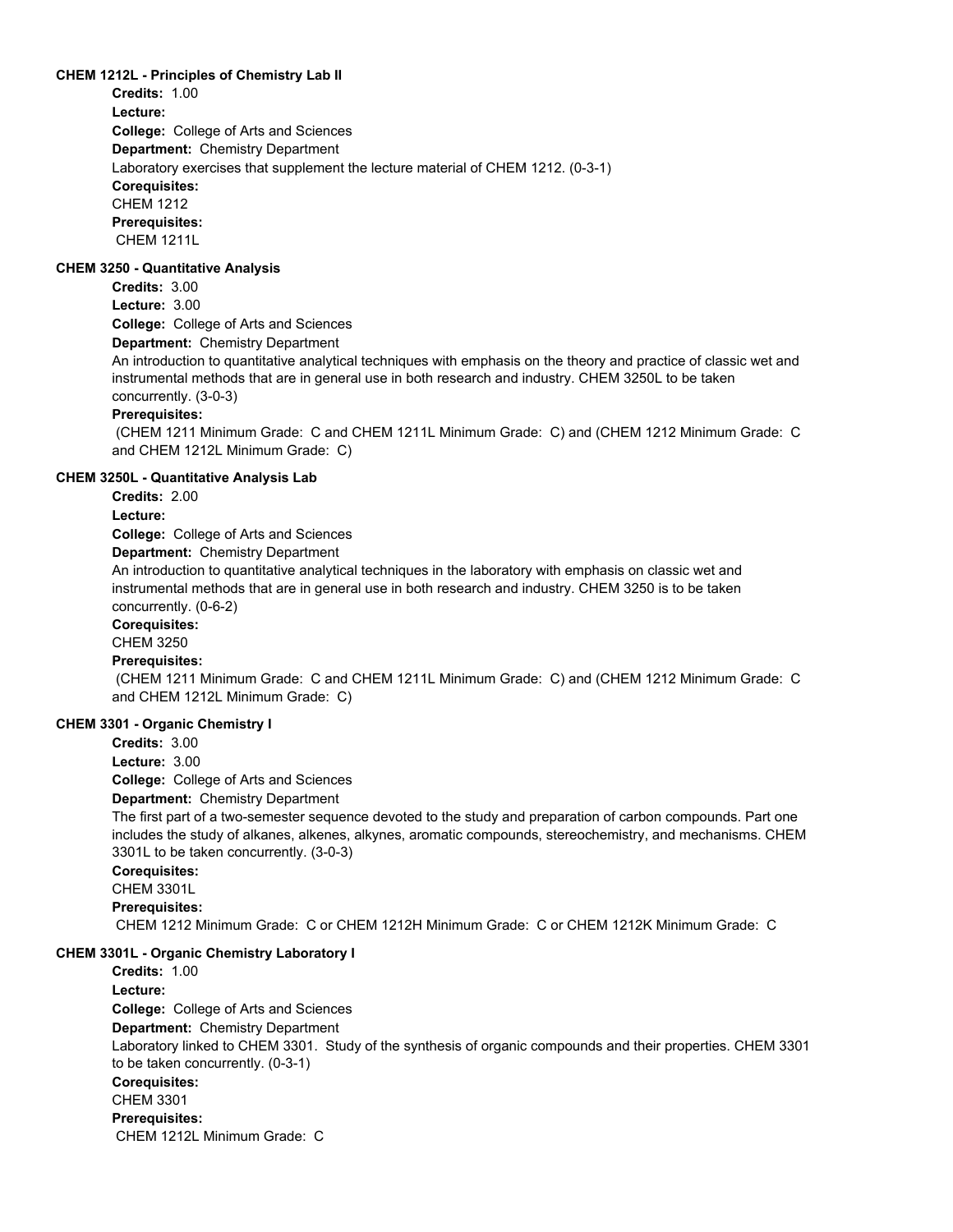#### **CHEM 3302 - Organic Chemistry II**

**College:** College of Arts and Sciences **Department:** Chemistry Department **Credits:** 3.00 **Lecture:** 3.00 The second part of a two-semester sequence devoted to the study and preparation of carbon compounds. Part two includes the study of more complex functional groups and difunctional compounds. CHEM 3302L to be taken concurrently. (3-0-3) **Corequisites:**  CHEM 3302L **Prerequisites:**  CHEM 3301 Minimum Grade: C **CHEM 3302L - Qualitative Org Chem Lab II College:** College of Arts and Sciences **Department:** Chemistry Department **Credits:** 1.00 **Lecture:** The laboratory assignments will include the characterization and identification of unknown organic compounds. CHEM 3302 to be taken concurrently. (0-3-1) **Corequisites:**  CHEM 3302 **Prerequisites:**  CHEM 3301L **CHEM 3310 - Inorganic Chemistry College:** College of Arts and Sciences **Department:** Chemistry Department **Credits:** 3.00 **Lecture:** 3.00 A systematic study of the atomic structure, bonding and periodic properties of the elements. CHEM 3310L to be taken concurrently. (3-0-3) **Corequisites:**  CHEM 3310L **Prerequisites:**  CHEM 3302 Minimum Grade: C

#### **CHEM 3310H - Inorganic Chemistry-Honors**

**College:** College of Arts and Sciences **Department:** Chemistry Department **Credits:** 3.00 **Lecture:** 3.00 A systematic study of the atomic structure, bonding, and periodic properties of the elements. CHEM 3310L to be taken concurrently. Minimum grade of C in Organic Chemistry II, membership in the Honors Program, and consent of instructor are required. (3-0-3) **Corequisites:**  CHEM 3310L **Prerequisites:**  CHEM 3302 Minimum Grade: C

# **CHEM 3310L - Inorganic Chemistry Lab**

**College:** College of Arts and Sciences **Department:** Chemistry Department **Credits:** 1.00 **Lecture:** A lab linked to CHEM 3310 including the synthesis and study of the properties of inorganic compounds. CHEM 3310 to be taken concurrently. (0-3-1) **Corequisites:**  CHEM 3310 **Prerequisites:**  CHEM 3302L Minimum Grade: C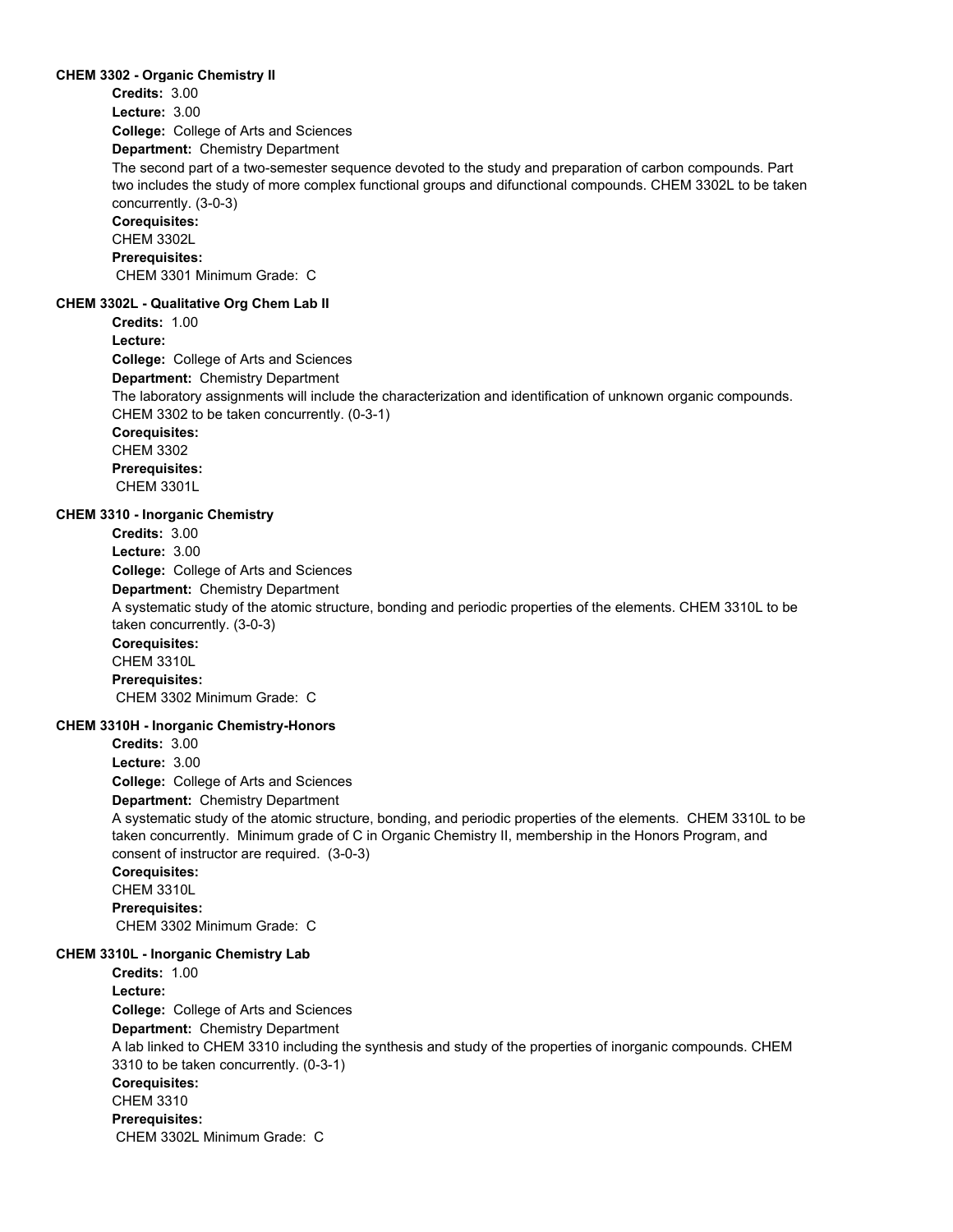# **CHEM 3320 - Adv Topics in Inorganic Chem**

**Credits:** 3.00

**Lecture:** 3.00

**College:** College of Arts and Sciences

**Department:** Chemistry Department

A course designed to introduce areas of current research in inorganic chemistry. Topics to be covered, but are not limited to, include: organometallics, catalysis, solid-state chemistry, nanomaterials, and environmental inorganic chemistry. (3-0-3)

#### **Prerequisites:**

CHEM 3310 Minimum Grade: C

## **CHEM 4330 - Modern Organic Chemistry**

**Credits:** 3.00

**Lecture:** 3.00

**College:** College of Arts and Sciences

**Department:** Chemistry Department

A course designed to introduce areas of current research in organic chemistry to students who are interested in chemistry as a profession. Topics to be covered, but are not limited to, include: synthetic strategies, reaction mechanisms, stereochemistry and conformational analysis, reactive intermediates, polymers, and catalysis. CHEM 3302 must be taken no more than 3 yrs prior to enrollment in CHEM 4330. Enrollment restricted to Chemistry majors. (3-0-3)

**Prerequisites:** 

CHEM 3302

# **CHEM 4350 - Molecular Modeling**

**Credits:** 3.00

**Lecture:** 3.00

**College:** College of Arts and Sciences

**Department:** Chemistry Department

An introduction to the use of computers to produce realistic models of chemical compounds based on mathematical descriptions of the atoms and the forces between them. CHEM 4402 may be taken concurrently. Permission of instructor required in addition to course prerequisites. (3-0-3) **Prerequisites:** 

CHEM 3301 Minimum Grade: C and CHEM 3302 Minimum Grade: C and CHEM 4402 Minimum Grade: C

#### **CHEM 4401 - Physical Chemistry I**

**Credits:** 3.00 **Lecture:** 3.00

**College:** College of Arts and Sciences

# **Department:** Chemistry Department

A study of thermodynamics including equations of state; gas laws; first, second, and third laws of thermodynamics; reversible and irreversible systems; & energy relationships, kinetics, and electrochemistry. CHEM 4401L to be taken concurrently. (3-0-3)

#### **Prerequisites:**

 MATH 2221 Minimum Grade: C and (PHYS 2212 Minimum Grade: C or PHYS 1112 Minimum Grade: C) and (CHEM 1212 Minimum Grade: C or CHEM 1212H Minimum Grade: C or CHEM 1212K Minimum Grade: C)

#### **CHEM 4401H - Physical Chemistry I - Honors**

**Credits:** 3.00

**Lecture:** 3.00

**College:** College of Arts and Sciences

**Department:** Chemistry Department

A study of thermodynamics including equations of state; gas laws; first, second, and third laws of thermodynamics; reversible and irreversible systems; and energy relationships, kinetics, and electrochemistry. CHEM 4401L to be taken concurrently. This section is for students participating in the GSW Honors Program. (3-0-3)

# **Prerequisites:**

 MATH 2221 Minimum Grade: C and (PHYS 2212 Minimum Grade: C or PHYS 1112 Minimum Grade: C) and (CHEM 1212 Minimum Grade: C or CHEM 1212H Minimum Grade: C or CHEM 1212K Minimum Grade: C)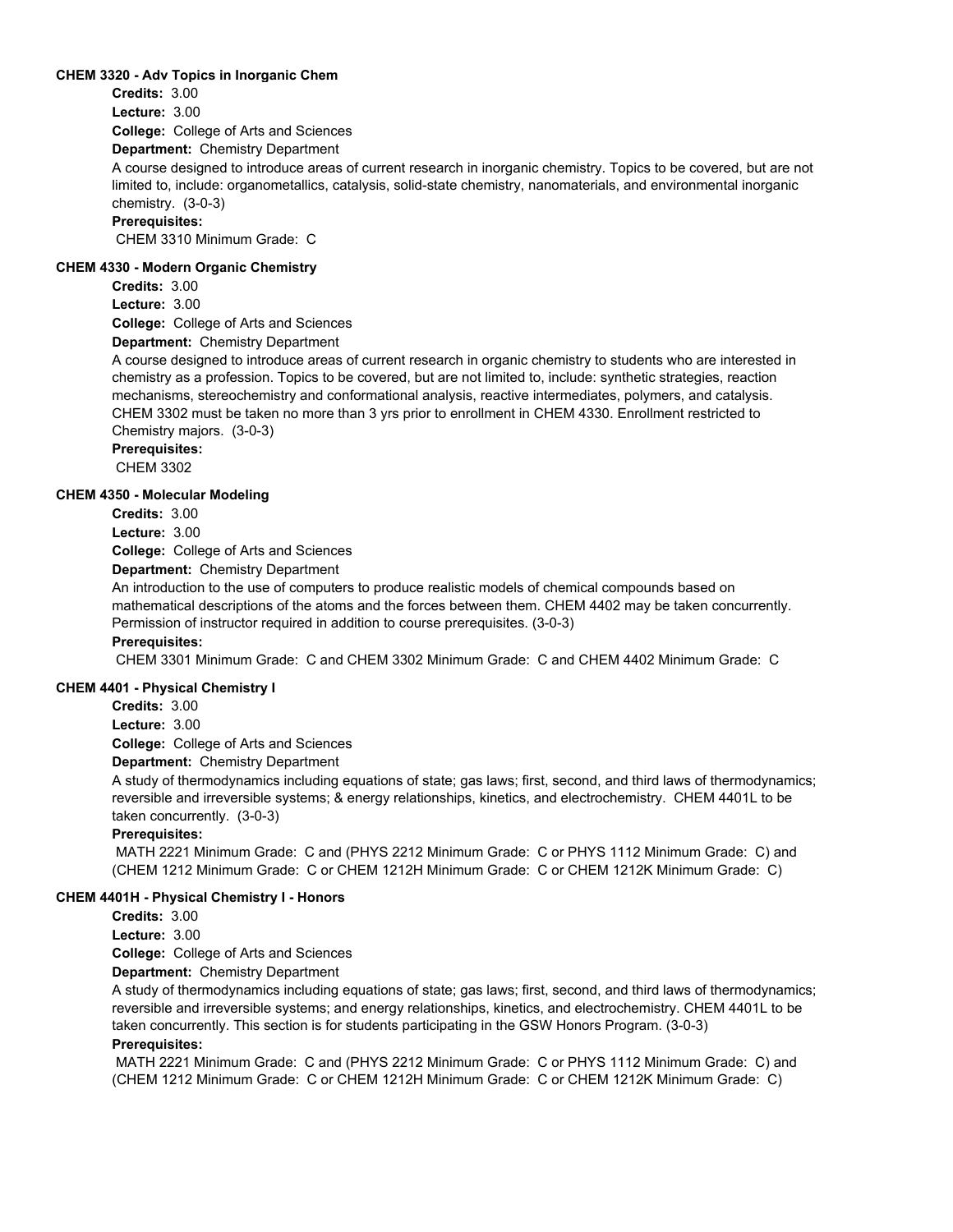**CHEM 4401L - Physical Chemistry Lab I College:** College of Arts and Sciences **Department:** Chemistry Department **Credits:** 1.00 **Lecture:** An introduction to the techniques and methods of Physical Chemistry. CHEM 4401 to be taken concurrently. (0-3-1) **Corequisites:**  CHEM 4401

#### **CHEM 4402 - Physical Chemistry II**

**College:** College of Arts and Sciences **Department:** Chemistry Department **Credits:** 3.00 **Lecture:** 3.00 A study of quantum mechanics and an introduction to the theoretical basis of differential spectroscopy methods. CHEM 4402L to be taken concurrently. (3-0-3) **Prerequisites:**  CHEM 4401 Minimum Grade: C

**CHEM 4402H - Physical Chemistry II-Honors College:** College of Arts and Sciences **Department:** Chemistry Department **Credits:** 3.00 **Lecture:** 3.00 A study of quantum mechanics and an introduction to the theoretical basis of differential spectroscopy methods. CHEM 4402L to be taken concurrently. This section is for students participating in the GSW Honors Program. (3-0-3) **Prerequisites:**  CHEM 4401 Minimum Grade: C **CHEM 4402L - Physical Chemistry Lab II College:** College of Arts and Sciences **Department:** Chemistry Department **Credits:** 1.00 **Lecture:** A continuation of the study of the techniques and methods of Physical Chemistry. CHEM 4402 to be taken concurrently. (0-3-1) **Corequisites:**  CHEM 4402 **Prerequisites:** 

CHEM 4401L Minimum Grade: C

## **CHEM 4410 - Biochemistry**

**College:** College of Arts and Sciences **Department:** Chemistry Department **Credits:** 3.00 **Lecture:** 3.00 An introduction to the compounds, chemical reactions, and mechanisms that are important to the processes of living organisms. The emphasis will be on the major biochemical topics of enzyme structure and function, metabolism of sugars and fats, and the chemical aspects of genetic control of living organisms. Minimum grade of C required in Organic Chemistry I and II. BIOL 1107 or BIOL 2107 recommended. (3-0-3) **Prerequisites:** 

CHEM 3301 Minimum Grade: C and CHEM 3302 Minimum Grade: C

# **CHEM 4410H - Biochemistry**

**College:** College of Arts and Sciences **Department:** Chemistry Department **Credits:** 3.00 **Lecture:** 3.00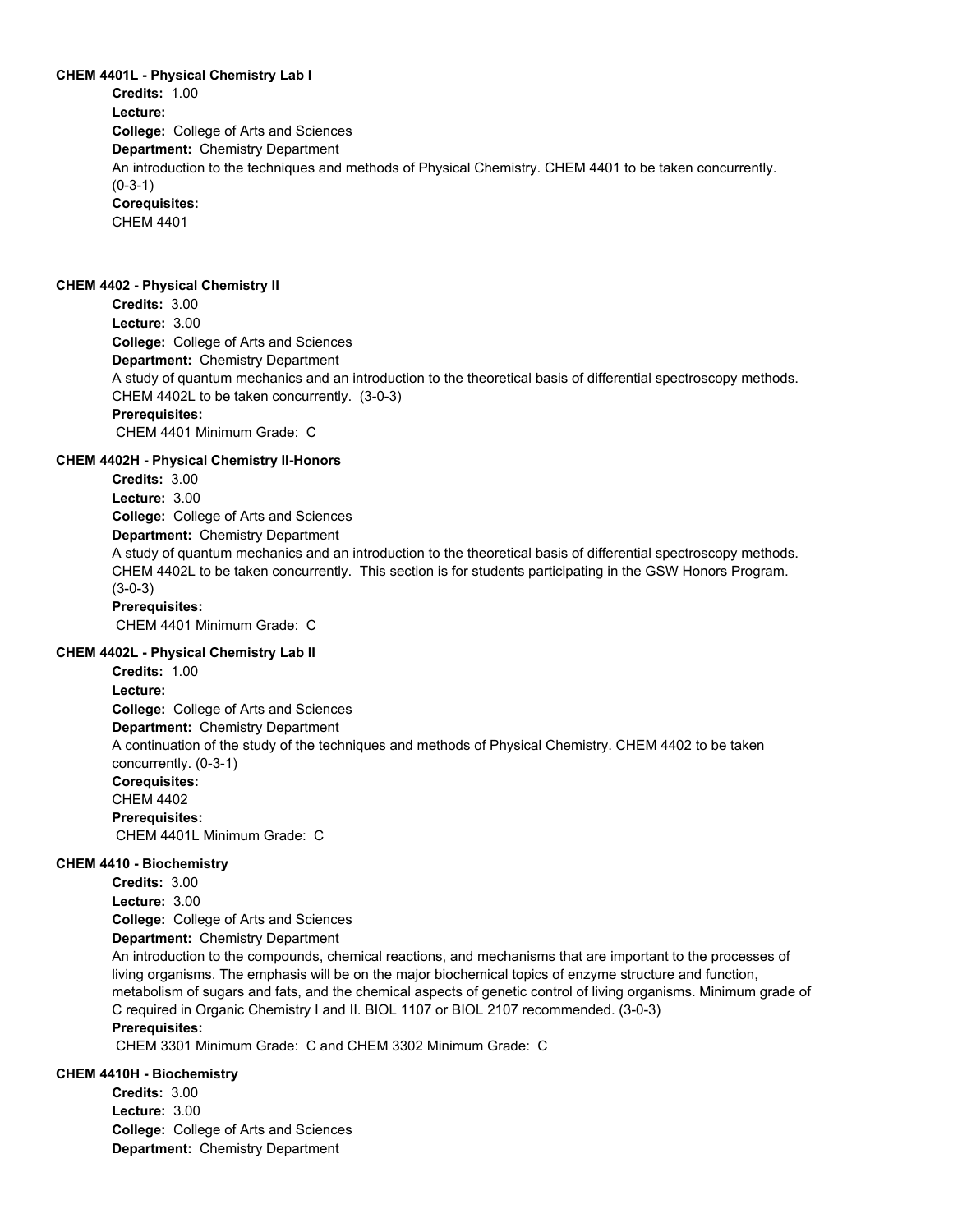An introduction to the compounds, chemical reactions, and mechanisms that are important to the processes of living organisms. The emphasis will be on the major biochemical topics of enzyme structure and function, metabolism of sugars and fats, and the chemical aspects of genetic control of living organisms. Minimum grade of C required in Organic Chemistry I and II. BIOL 1107 or BIOL 2107 recommended. This section is for students participating in the GSW Honors Program. (3-0-3) **Prerequisites:** 

CHEM 3301 Minimum Grade: C and CHEM 3302 Minimum Grade: C

# **CHEM 4410L - Biochemistry Laboratory**

**College:** College of Arts and Sciences **Department:** Chemistry Department **Credits:** 1.00 **Lecture:** A study of techniques commonly used in biochemistry laboratories including isolation and properties of enzymes. CHEM 4410 to be taken concurrently. (0-3-1) **Corequisites:**  CHEM 4410 **Prerequisites:**  CHEM 3301L Minimum Grade: C and CHEM 3302L Minimum Grade: C

### **CHEM 4420 - Advanced Biochemistry**

**College:** College of Arts and Sciences **Department:** Chemistry Department **Credits:** 3.00 **Lecture:** 3.00 This course continues the study of Biochemistry begun in CHEM 4410 to provide a more advanced treatment of certain topics such as enzyme kinetics and protein structure, and to include topics not previously covered such as proteomics and cell signaling mechanisms. (3-0-3) **Prerequisites:** 

CHEM 4410 Minimum Grade: C

#### **CHEM 4450 - Instrumental Analysis**

**College:** College of Arts and Sciences **Department:** Chemistry Department **Credits:** 3.00 **Lecture:** 3.00 An introduction to modern instrumental techniques with emphasis on those that are in general use in both research and industry. CHEM 4450L to be taken concurrently. (3-0-3) **Prerequisites:** 

(CHEM 2250 Minimum Grade: C or CHEM 3250 Minimum Grade: C) and CHEM 3302 Minimum Grade: C

# **CHEM 4450H - Instrumental Analysis-Honors**

**College:** College of Arts and Sciences **Department:** Chemistry Department **Credits:** 3.00 **Lecture:** 3.00 An introduction to modern instrumental techniques with emphasis on those that are in general use in both research and industry. CHEM 4450L to be taken concurrently. This section is for students participating in the GSW Honors Program. (3-0-3) **Prerequisites:**  (CHEM 2250 Minimum Grade: C or CHEM 3250 Minimum Grade: C) and CHEM 3302 Minimum Grade: C

# **CHEM 4450L - Instrumental Analysis Lab**

**College:** College of Arts and Sciences **Department:** Chemistry Department **Credits:** 2.00 **Lecture:** An introduction to modern instrumental techniques in the laboratory with emphasis on application of specific methods to analytical problems. CHEM 4450 to be taken concurrently. (0-6-2) **Corequisites:**  CHEM 4450 **Prerequisites:**  (CHEM 3250L Minimum Grade: C or CHEM 2250L Minimum Grade: C) and CHEM 3302L Minimum Grade: C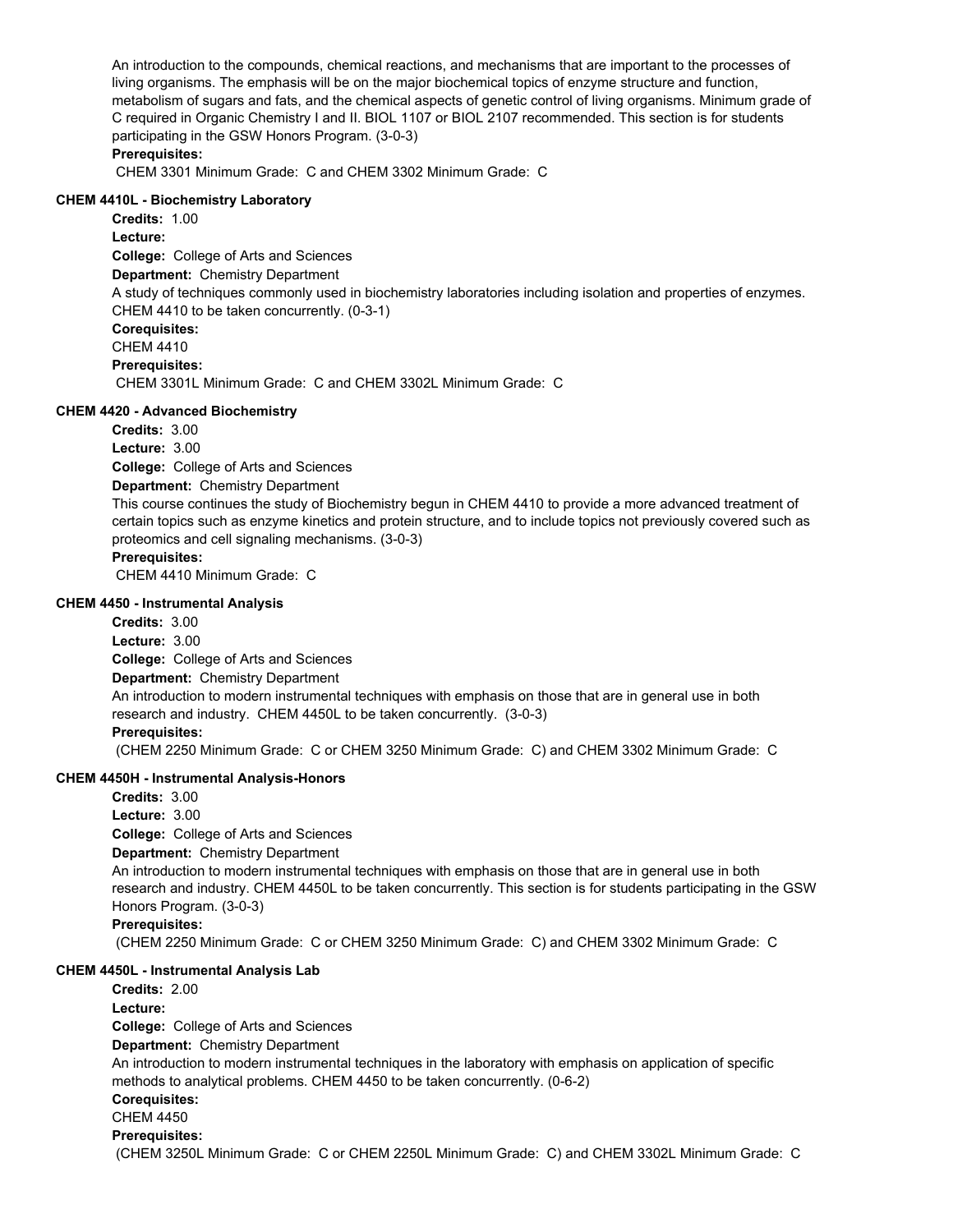#### **CHEM 4470 - Special Problems**

**College:** College of Arts and Sciences **Department:** Chemistry Department **Credits:** 2.00 **Lecture:** A two-hour directed study course designed to provide the advanced student with the opportunity to develop an interest in current topics in chemistry. Permission of instructor required. (0-4-2)

# **CHEM 4470H - Special Problems- Honors**

**College:** College of Arts and Sciences **Department:** Chemistry Department **Credits:** 2.00 **Lecture:** A two-hour directed study course designed to provide the advanced student with the opportunity to develop an interest in current topics in chemistry. This section is for students participating in the GSW Honors Program.  $(0-4-2)$ 

# **CHEM 4480 - Special Problems II**

**Credits:** 2.00

**Lecture:**

**College:** College of Arts and Sciences

**Department:** Chemistry Department

A two-hour directed study course designed to provide the advanced student with the opportunity to develop an interest in current topics in chemistry. Permission of instructor required. (0-4-2)

## **CHEM 4491 - Chemistry Seminar I**

**Credits:** 1.00

**Lecture:** 1.00

**College:** College of Arts and Sciences

**Department:** Chemistry Department

A course to acquaint students with the chemical literature. Each student will prepare a written and oral presentation on some topic of interest in current chemical literature. Eight hours of upper division chemistry and permission of instructor required in addition to course prerequisites. (1-0-1)

# **Prerequisites:**

CHEM 3302 Minimum Grade: C

# **CHEM 4492 - Chemistry Seminar II**

**College:** College of Arts and Sciences **Department:** Chemistry Department **Credits:** 1.00 **Lecture:** 1.00 A course to acquaint students with the chemical literature. Each student will prepare a written and oral presentation on some topic of interest in current chemical literature. Eight hours of upper division chemistry and permission of instructor required in addition to course prerequisites. (1-0-1) **Prerequisites:**  CHEM 3302 Minimum Grade: C and CHEM 4491 Minimum Grade: C

# **Chinese**

# **CHIN 1001 - Elementary Chinese I**

**College:** College of Arts and Sciences **Department:** English and Foreign Languages **Credits:** 3.00 **Lecture:** 3.00 Elementary Chinese I is for persons with little or no background in Mandarin Chinese, and is designed to introduce the student to the language and culture.(3-0-3)

# **CHIN 1002 - Elementary Chinese II**

**College:** College of Arts and Sciences **Department:** English and Foreign Languages **Credits:** 3.00 **Lecture:** 3.00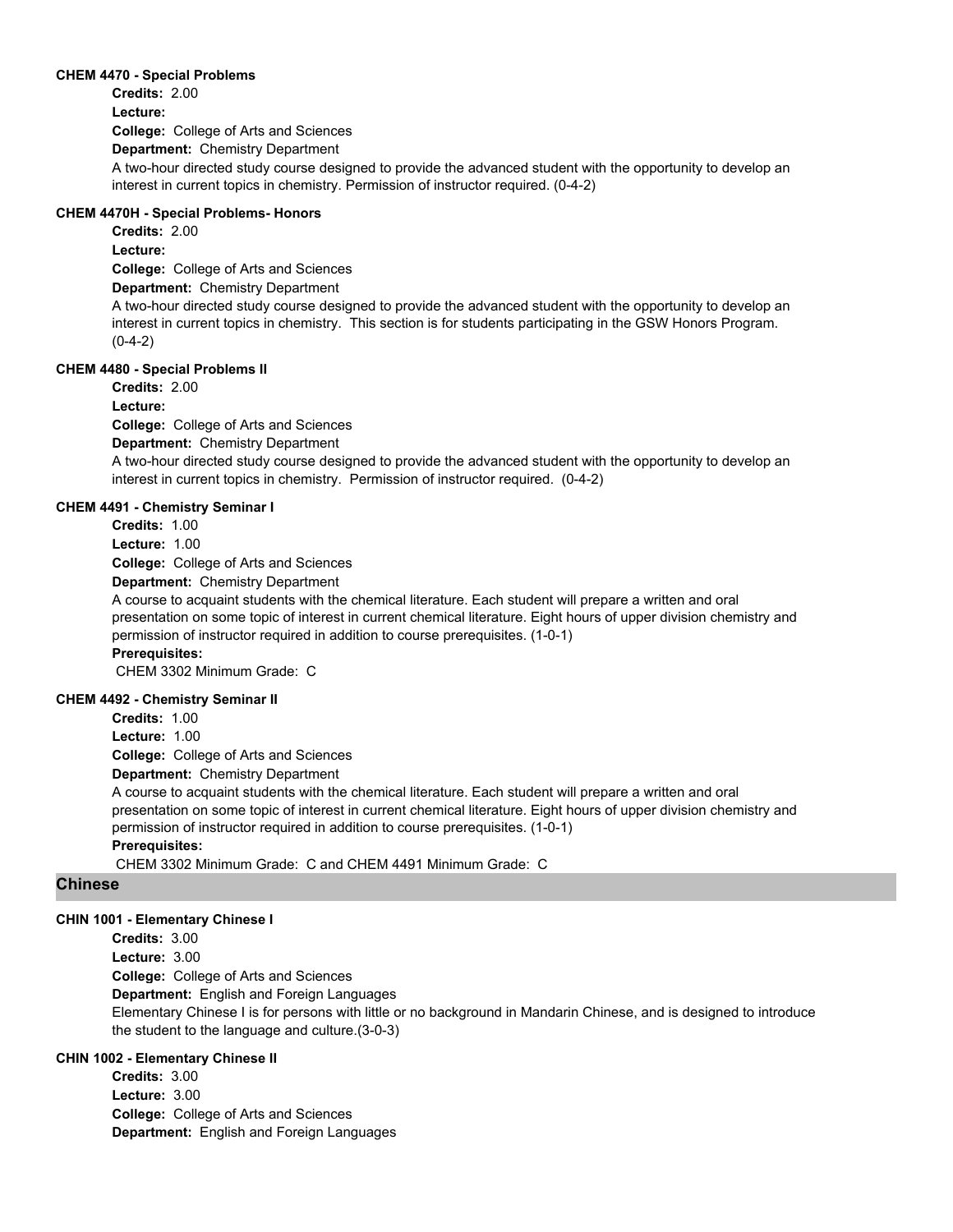Elementary Chinese II is for persons with little or no background in Mandarin Chinese, and is designed to continue the introduction, begun in CHIN 1001, of the student to the language and culture (3-0-3) **Prerequisites:**  CHIN 1001

# **CHIN 2001 - Intermediate Chinese I**

**College:** College of Arts and Sciences **Department:** English and Foreign Languages **Credits:** 3.00 **Lecture:** 3.00 This course is designed to develop skills in the target language and develop knowledge of Chinese culture and society. The course includes study of advanced grammar, vocabulary, and idiomatic expressions. **Prerequisites:**  CHIN 1002 **CHIN 2002 - Intermediate Chinese II**

**Credits:** 3.00

**Lecture:** 3.00

**College:** College of Arts and Sciences

**Department:** English and Foreign Languages

This course is designed for students to consolidate their mastery of elementary Chinese. Students will continue to develop skills in the target language using advanced grammar, vocabulary, and idiomatic expressions. **Prerequisites:** 

CHIN 2001

# **Information Technology**

# **CIS 1000 - Computer Applications**

**Credits:** 3.00 **Lecture:** 3.00

**College:** School of Comp and Mathematics

**Department:** Computer Science

This course was developed as an exercise oriented approach to helping students become familiar with computer applications through a hands-on experience. Computer Applications includes document preparation, spreadsheets, databases, and presentation software. The course will also provide an introduction to computers and briefly discuss features of an operating system. (3-0-3)

# **CIS 2000 - Desktop Publ -Multimedia Pres**

**Credits:** 3.00 **Lecture:** 3.00

**College:** School of Comp and Mathematics

**Department:** Computer Science

This course is developed as an exercise oriented approach to design documents that combine text and graphics on a page in a variety of formats using a desktop publishing software package. The multimedia styles covered include the use of text, sound, still images, animation, and video. An extensive hands-on approach using an authoring language, presentation software and multimedia will allow students to develop effective multimedia presentations. (3-0-3)

**Prerequisites:** 

CIS 1000 or CIS 250

# **CIS 2010 - Audio-Video Prod Technology I**

**Credits:** 3.00

**Lecture:** 3.00

**College:** School of Comp and Mathematics

**Department:** Computer Science

This course deals with the principles and objectives involved in creating digital video projects. Students will get hands-on use of digital video camcorders, non-linear editing applications, effects applications, web encoding applications, DVD authoring applications, audio production tools, microphones, lighting kits, etc. Students are strongly advised to obtain computer skills before taking this class. (3-0-3)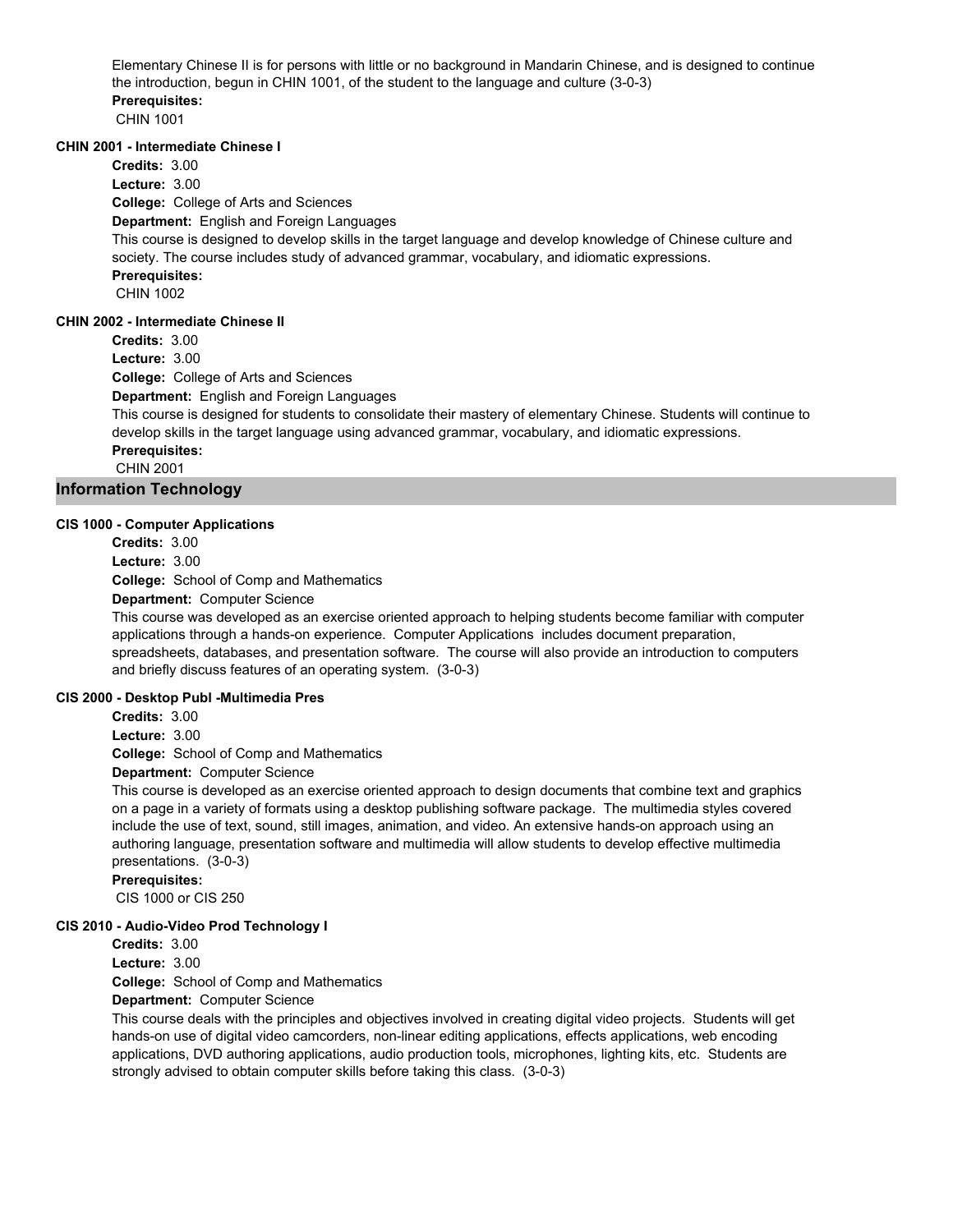### **CIS 2020 - Audio-Video Production Tech II**

**College:** School of Comp and Mathematics **Credits:** 3.00 **Lecture:** 3.00

**Department:** Computer Information

This course deals with the principles and objectives involved in audio content creation for digital multimedia projects. Fundamentals of audio and sound design will be discussed with an emphasis on the editing of digital audio files. The focus will be on practical, professional techniques used to add professional music and sound effects to video and multimedia projects. (3-0-3)

### **CIS 2100 - Computer Interfacing-Config**

**College:** School of Comp and Mathematics **Department:** Computer Science **Credits:** 3.00 **Lecture:** 3.00

This course covers microcomputer hardware systems in interface design, configuration, upgrading, and troubleshooting. It also covers various modern bus structures, interrupts, interface controllers, parallel and serial I/O, multimedia devices, A/D and D/A conversion, and other major peripheral interfaces. (3-0-3)

#### **CIS 3000 - Internet Technologies**

**Credits:** 3.00

**Lecture:** 3.00

**College:** School of Comp and Mathematics

**Department:** Computer Science

The course is an introduction to the essential concepts of HTML and JavaScript. It provides a comprehensive introduction to the tools and skills required for both client- and server-side programming, teaching students how to develop platform-independent sites using a manageable progression. Other concepts relating to client-side and server-side programming, including ASP.NET using C#, JavaScript, Ajax, JSP, XHTML, XML, Ruby, Rails, Flash and PHP are also introduced. (3-0-3)

#### **Prerequisites:**

CSCI 1301

#### **CIS 3200 - Computer Network Management**

**Credits:** 3.00

**Lecture:** 3.00

**College:** School of Comp and Mathematics

**Department:** Computer Science

This course is an introduction to network management and administration. It presents a managerial perspective of the architecture, operations, and management network systems. There is an emphasis on design and implementation of microcomputer based networks. Topics covered in this course include: network topology design, protocols, security configuration, and administration. Students will have hands-on experiments to manage users and groups, design and create security policies, disk management and internet services. (3-0-3) **Prerequisites:** 

CIS 2100 or CIS 230

### **CIS 3300 - Systems Anal Des-Implem I**

**Credits:** 3.00

**Lecture:** 3.00

**College:** School of Comp and Mathematics

**Department:** Computer Science

This course provides the students with an introduction to technical and management issues in systems analysis and design. The course covers various issues such as the SDLC model, CASE tools, the systems analyst and the different roles of a systems analyst in an organization. It introduces students to various information gathering techniques, tools for project management, CPM, PERT charts, issues and models for sampling data sources, ER diagrams, data flow diagrams and data dictionaries. It includes an in-depth treatment of prototyping, the role of the user in prototyping and other issues related to prototyping. (3-0-3)

### **Prerequisites:**

CSCI 1301 or CSC 220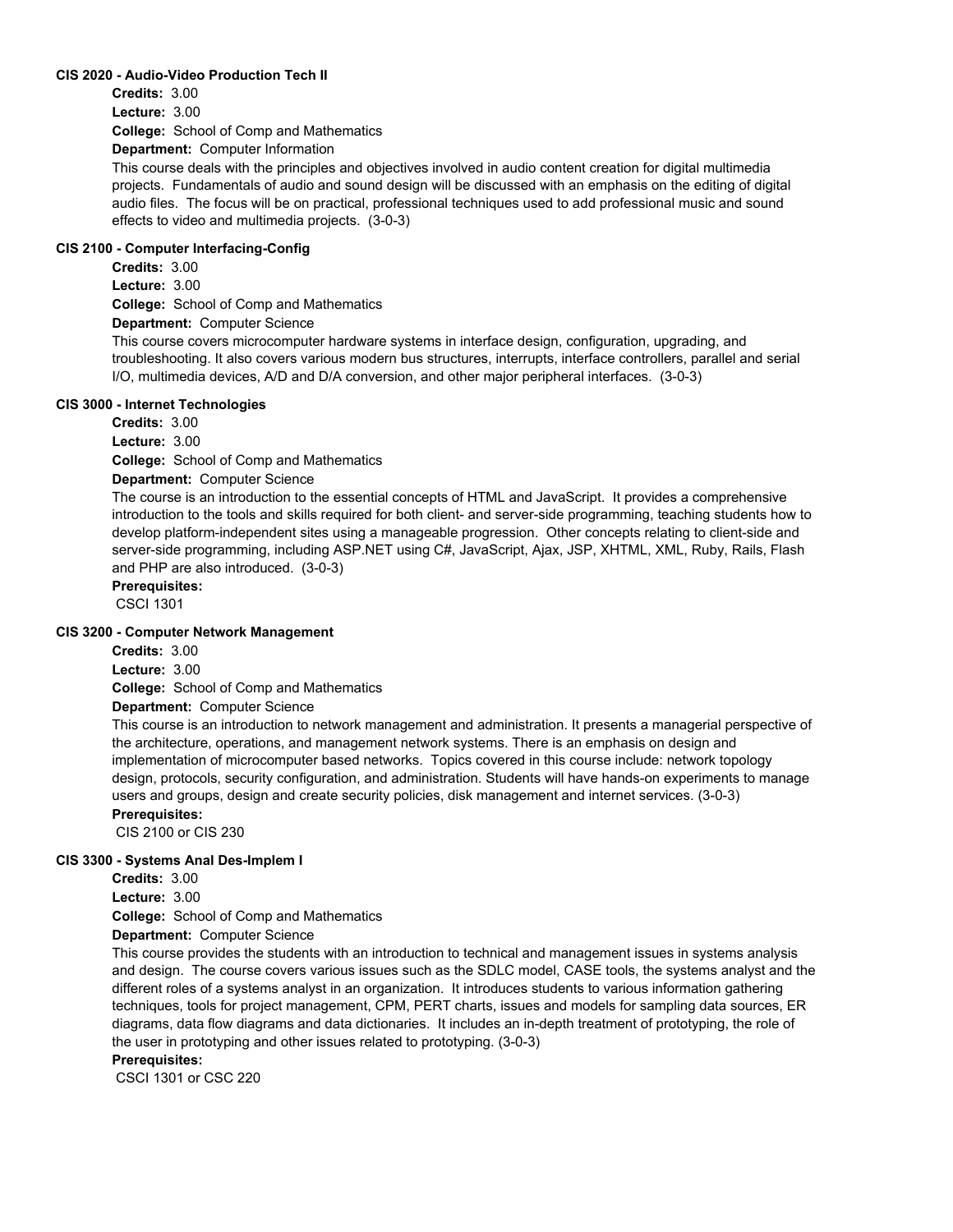#### **CIS 3700 - Information Resource Mgmt**

**College:** School of Comp and Mathematics **Department:** Computer Science **Credits:** 3.00 **Lecture:** 3.00 This course provides a broad overview of managing information system resources. This course will discuss planning, organizing, controlling, and the administration of information systems. (3-0-3) **Prerequisites:**  CIS 3300 or CIS 350

#### **CIS 4200 - Computer Security**

**Credits:** 3.00

**Lecture:**

**College:** School of Comp and Mathematics

**Department:** Computer Science

This course provides an introduction to various topics of computer and information security, including but not limited to: cryptography, access control, authentication, vulnerability analysis, network security, and intrusion detection. Students will strengthen their understanding of basic security issues through a series of hands-on projects. (3-0-3)

#### **Prerequisites:**

CSCI 2500 and CSCI 2920

#### **CIS 4310 - Information Sys Project Mgmt**

**Credits:** 3.00

**Lecture:**

**College:** School of Comp and Mathematics

### **Department:** Computer Science

This course provides background knowledge in information technology project management. The course covers several aspects of project management such as project integration management, scope management, time, cost, risk management, project quality management, and human resource management. Students will have hands-on experience in using project management software such as MS Project 2007. (3-0-3)

**Prerequisites:** 

CIS 3300

#### **CIS 4400 - Information Storage-Retrieval**

**Credits:** 3.00

**Lecture:** 3.00

**College:** School of Comp and Mathematics

**Department:** Computer Science

This course will discuss the data structures, techniques and algorithms needed to build information retrieval systems. Topics will include conceptual models of Information retrieval, text operations, query languages and operations, retrieval evaluation, indexing and searching, user interface and visualization. (3-0-3)

#### **Prerequisites:**

CSCI 2500

#### **CIS 4900 - Special Problems in CIS**

**Credits:** 3.00

**Lecture:** 3.00

**College:** School of Comp and Mathematics

**Department:** Computer Science

This course provides students with an opportunity to study and explore current computer information systems topics not covered in any other course. Students will also have the opportunity to design and implement software systems for business environments and to expand on projects from previous classes. (3-0-3) Junior status or above

### **Communications**

#### **COMM 1110 - Fundamentals of Speech**

**College:** College of Arts and Sciences **Department:** Theater, Comm, & Media Arts **Credits:** 3.00 **Lecture:** 3.00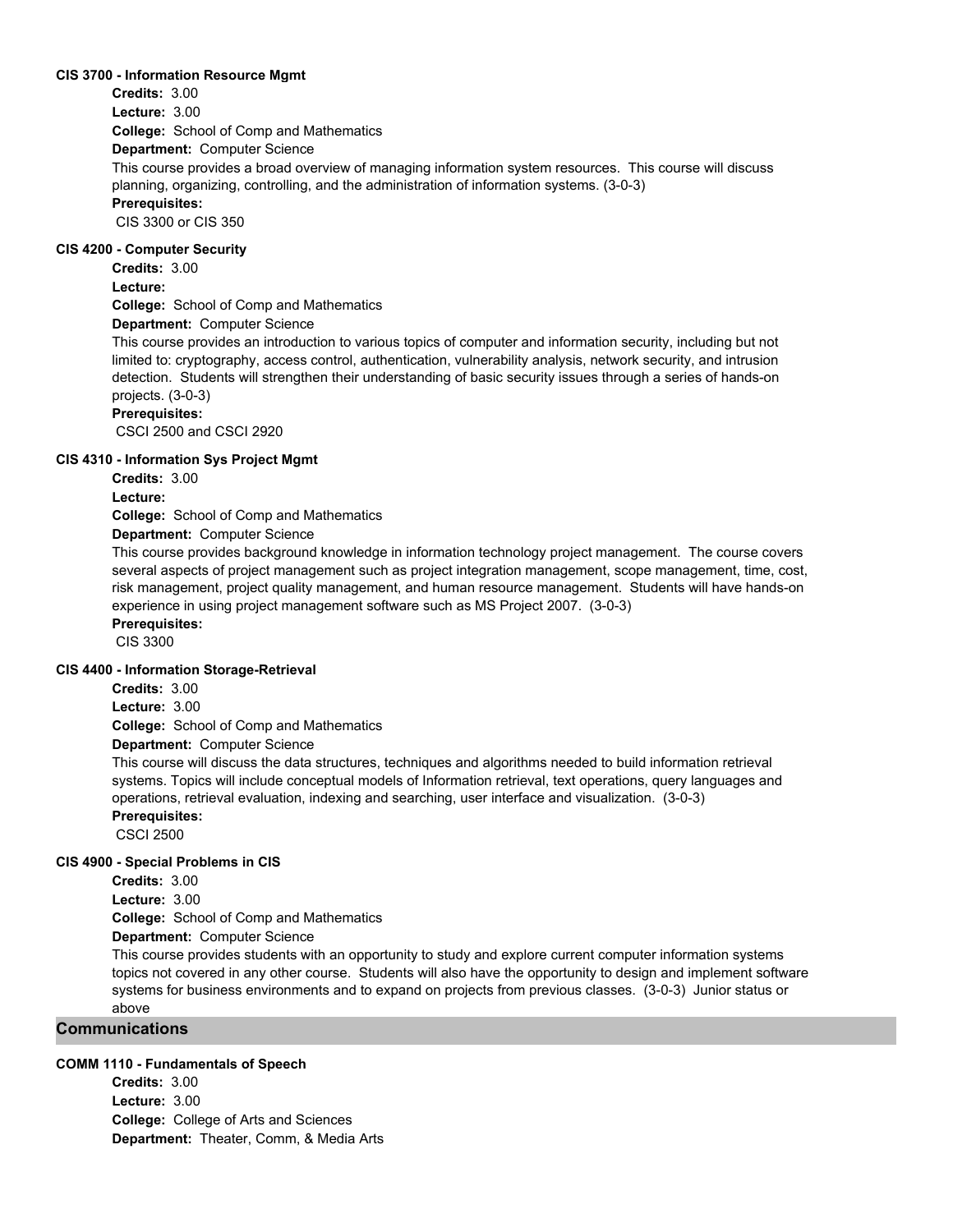Surveys the fundamental concepts of interpersonal and public communication, including the teaching and practice of some basic skills for both communication contexts. (3-0-3)

#### **COMM 1110H - Fundamentals of Speech-Honors**

**College:** College of Arts and Sciences **Department:** Theater, Comm, & Media Arts **Credits:** 3.00 **Lecture:** 3.00 See the course description for COMM 1110. This section is students participating in the GSW Honors Program. (3-0-3)

### **COMM 1112 - Video Production Practicum**

**College:** College of Arts and Sciences **Department:** Theater, Comm, & Media Arts **Credits:** 1.00 **Lecture:** Introductory level study of the process and craft of video production through application and practice. May be repeated twice. (0-2-1)

### **COMM 2112 - Video Production Practicum**

**Credits:** 1.00 **Lecture:**

**College:** College of Arts and Sciences **Department:** Theater, Comm, & Media Arts Intermediate level study of the process and craft of video production through application and practice. May be repeated twice. (0-2-1)

### **COMM 2225 - Video Production I**

**College:** College of Arts and Sciences **Credits:** 3.00 **Lecture:** 3.00

**Department:** Theater, Comm, & Media Arts

The course will introduce students to the basic skills and techniques necessary for the production of a television program. Emphasis will be placed on videography, cameras, editing and lighting. Students will gain hands-on experience in making a video. (3-0-3)

### **COMM 3040 - Integrated Comm & Theory**

**College:** College of Arts and Sciences **Department:** Theater, Comm, & Media Arts **Credits:** 3.00 **Lecture:** 3.00 Analysis of understanding and application of complex theories and research in Human Communication study. Students will investigate the integration of effects of new media technologies on Human Communication. (3-0-3)

### **COMM 3112 - Video Production Practicum**

**College:** College of Arts and Sciences **Department:** Theater, Comm, & Media Arts **Credits:** 1.00 **Lecture:** Advanced level study of the process and craft of producing video through application and practice. May be repeated twice. (0-2-1)

### **COMM 3225 - Advanced Video Production**

**College:** College of Arts and Sciences **Department:** Theater, Comm, & Media Arts **Credits:** 3.00 **Lecture:** 3.00

Advanced Video Production. Course focuses on focuses on electronic news gathering (ENG) for broadcast, including shooting B-roll, stand-ups and packages for news broadcast. Emphasis will also be placed on video news releases, and production for electronic distribution of news video. (3-0-3)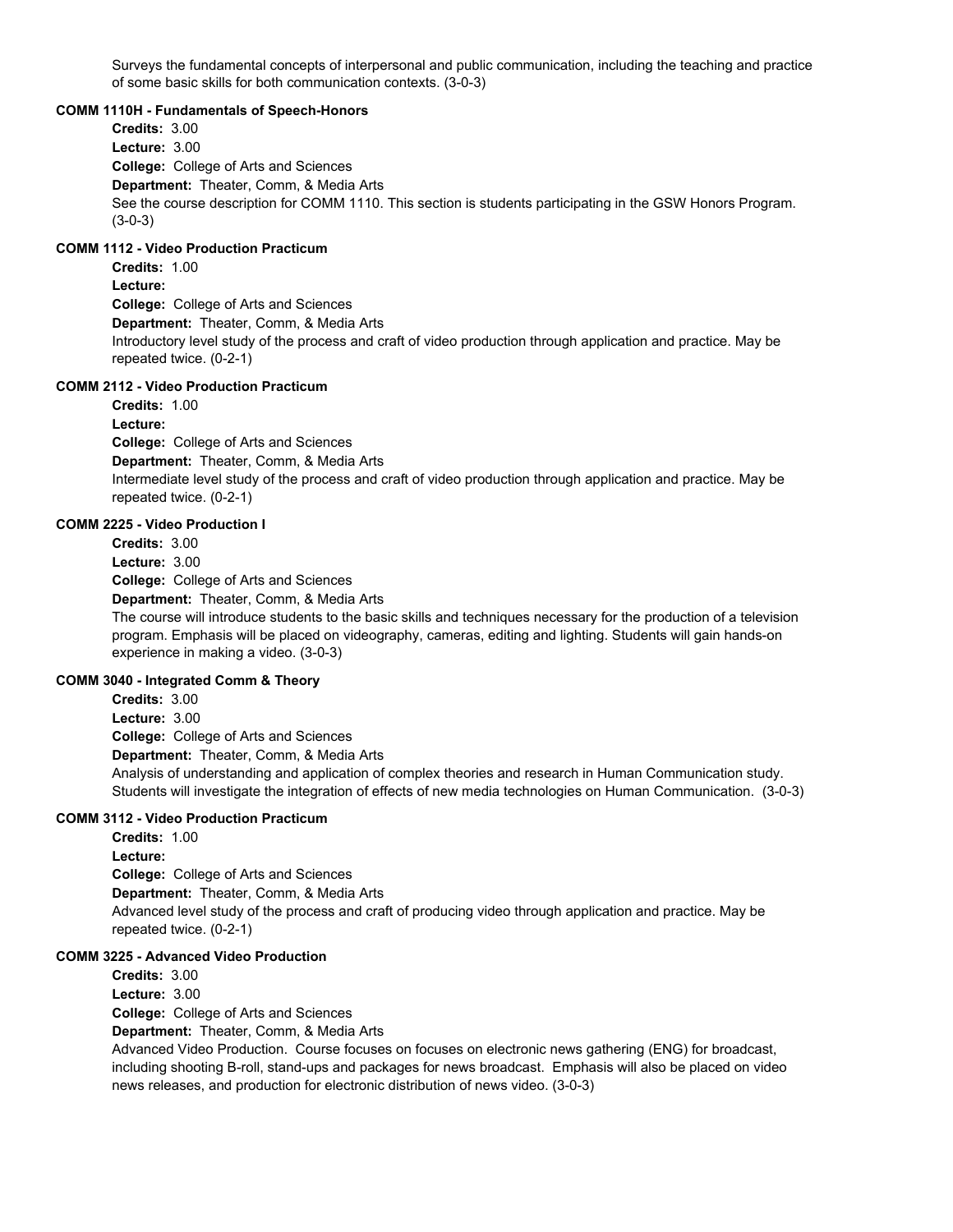#### **COMM 4080 - Studies in New Media**

**College:** College of Arts and Sciences **Department:** Theater, Comm, & Media Arts **Credits:** 3.00 **Lecture:** 3.00 Analysis of understanding, application, and research of critical concepts and hands-on skills in "new media" in the areas of media such as film, television, and graphic design for print publications. (3-0-3)

### **COMM 4112 - Video Production Capstone**

**College:** College of Arts and Sciences **Department:** Theater, Comm, & Media Arts **Credits:** 3.00 **Lecture:** A capstone course designed to build on the student's cumulative experiential work in the process and craft of producing theater through application and practice. Selection by audition or approval of instructor. (0-6-3)

### **COMM 4545 - Issues in Comm & Media Studies**

**College:** College of Arts and Sciences **Department:** Theater, Comm, & Media Arts **Credits:** 3.00 **Lecture:** 3.00 Issues in Communication and Media Studies. Analysis of understanding and application of environment, operation, culture, and diversity issues of media. Students will research and evaluate communication issues about media content and perspectives of media in everyday life. (3-0-3)

### **COMM 4585 - Issues in Comm & Media Studies**

**Credits:** 3.00

**Lecture:** 3.00

**College:** College of Arts and Sciences

**Department:** Theater, Comm, & Media Arts

Analysis of understanding and application of environment, operation, culture, and diversity issues of media. Students will research and evaluate communication issues about media content and perspectives of media in everyday life. (3-0-3)

### **COMM 4770 - Special Topics**

**College:** College of Arts and Sciences **Department:** Theater, Comm, & Media Arts **Credits:** 3.00 **Lecture:** 3.00 Advanced opportunities for the study of topics to meet special needs and interest students, presented in conjunction with special programming of the department, or drawing on areas of faculty expertise not covered by the standing offerings (3-0-3).

### **Computer Science**

### **CSCI 1301 - Introduction to Programming I**

**College:** School of Comp and Mathematics **Department:** Computer Science **Credits:** 4.00 **Lecture:** 3.00 The emphasis in this course is on problem solving and basic programming. A high-level language will be used to explain programming structure and style. Topics will include problem solving and algorithm development, data types, operators, methods, control structures, arrays, and program design. (4-0-4) **Prerequisites:** 

CIS 1000 Minimum Grade: C or CIS 101 Minimum Grade: C

### **CSCI 1301H - Intro to Programming I-Honors**

**College:** School of Comp and Mathematics **Department:** Computer Science **Credits:** 4.00 **Lecture:** 3.00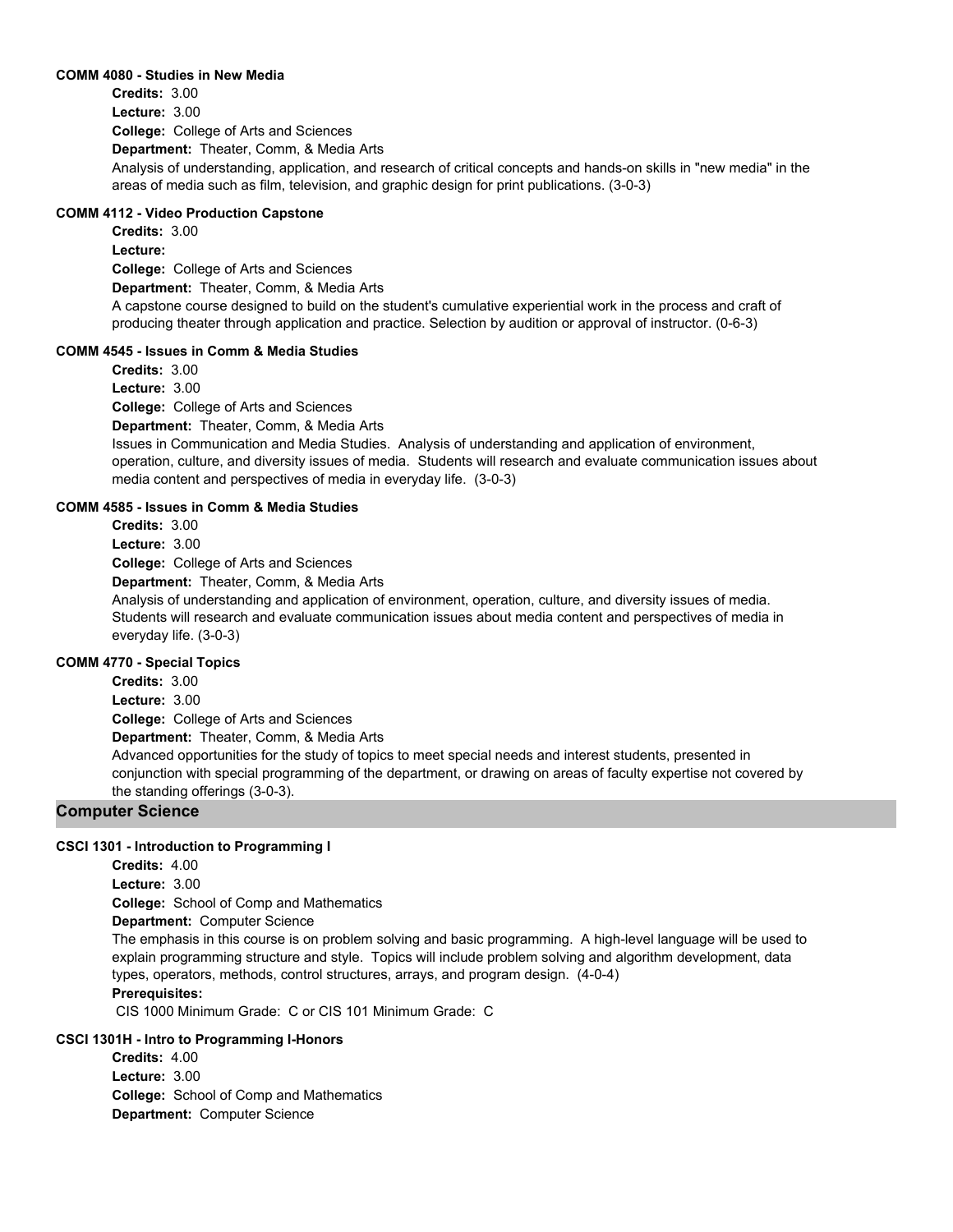This course teaches problem solving and basic programming. A high-level language will be used to explain programming structure and style. Topics will include problem solving and algorithm development, data types, operators, methods, control structures, arrays, and program design. This section is for students participating in the GSW Honors Program. (4-0-4)

### **Prerequisites:**

CIS 1000 Minimum Grade: C or CIS 101 Minimum Grade: C

### **CSCI 1302 - Introduction to Programming II**

**Credits:** 4.00

**College:** School of Comp and Mathematics **Lecture:** 3.00

### **Department:** Computer Science

This course is a continuation of the Introduction to Programming I class using the C#.NET programming language. Topics to be covered include arrays and collections, windows programming, event based programming, handling exceptions, and working with files and databases. (4-0-4)

### **Prerequisites:**

CSCI 1301 Minimum Grade: C or CSC 220 Minimum Grade: C

### **CSCI 1302H - Intro to Programming II-Honors**

**Credits:** 4.00

**Lecture:** 3.00

**College:** School of Comp and Mathematics

### **Department:** Computer Science

This course will continue the development of concepts introduced in CSCI 1301. Advanced programming techniques will be emphasized. Students will be given the opportunity to design and implement complex programs using an object oriented approach. Topics to be covered include graphical user interface applications, programming based on events, exception handling, and working with files and databases. This section is for students participating in the GSW Honors Program. (4-0-4)

### **Prerequisites:**

CSCI 1301 Minimum Grade: C or CSC 220

### **CSCI 2100 - Assembly Language Programming**

**College:** School of Comp and Mathematics **Department:** Computer Science **Credits:** 3.00 **Lecture:** 3.00 This course discusses the basic computer organization of the microcomputer and its assembly programming language, Assembly fundamentals, Macro Assembler, DEBUG, I/O services, numeric processing and conversion, string processing. Macro library, and Macro structures will be covered. (3-0-3)

### **CSCI 2500 - Discrete Structures**

**College:** School of Comp and Mathematics **Department:** Computer Science **Credits:** 3.00 **Lecture:** 3.00

This course provides a brief introduction to mathematical logic and typical proof methods, followed by a discussion of sets, function, and relations. The course also focuses on the mathematical techniques that are frequently used in computer science like counting techniques, combinatorics, and recurrence relation. (3-0-3) **Prerequisites:** 

MATH 1113 or MTH 111

### **CSCI 2920 - Ethics in the Comp Profession**

**Credits:** 1.00

**Lecture:** 1.00

**College:** School of Comp and Mathematics

**Department:** Computer Science

This course covers ethical theory and codes of ethics for computer professionals. It covers topics such as the responsibility and liability of software creators and software vendors, computers and privacy, computers and the distribution of power in our society, and ownership of software. (1-0-1)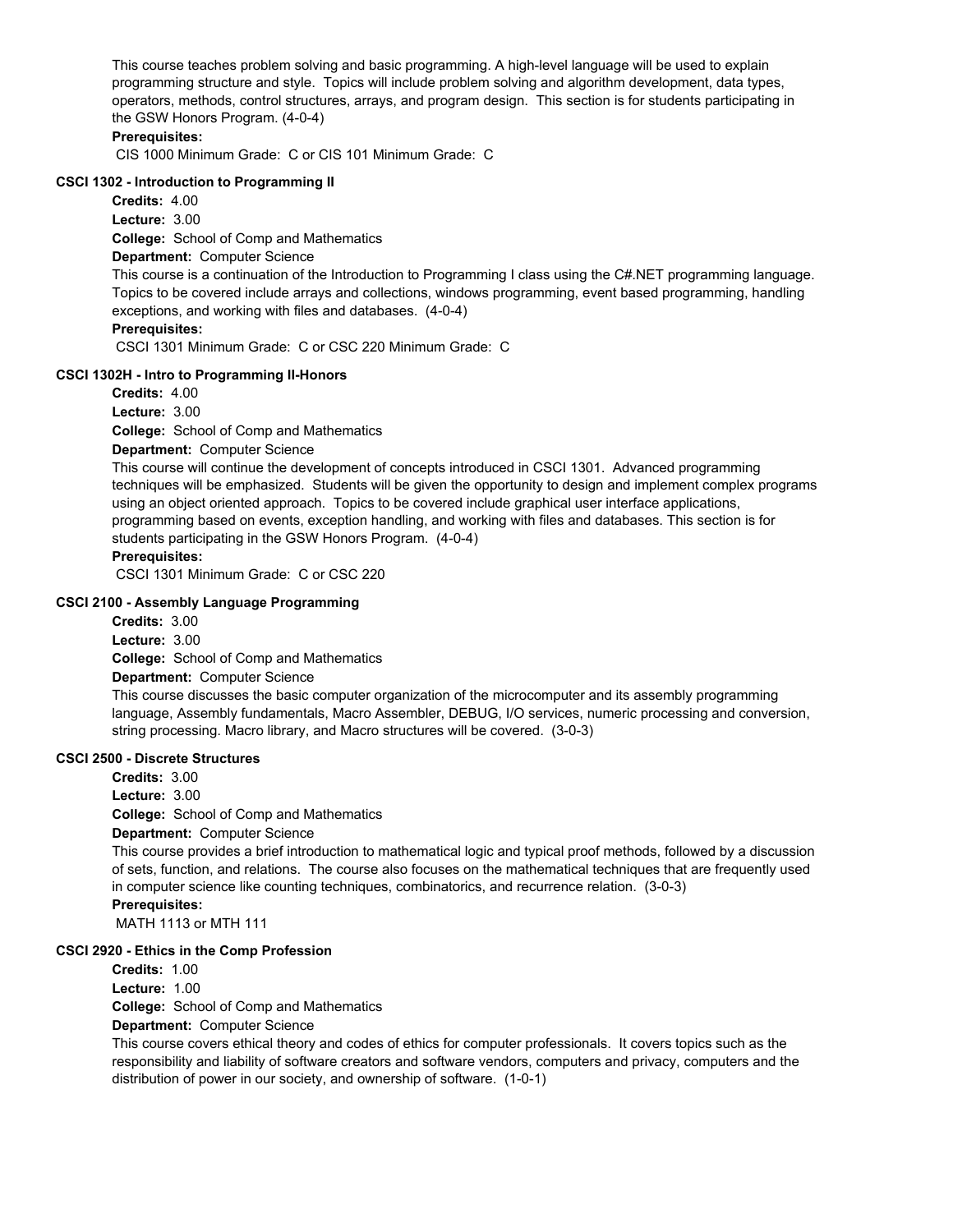### **CSCI 2920H - Ethics in the Comp Prof Honors**

**College:** School of Comp and Mathematics **Department:** Computer Science **Credits:** 1.00 **Lecture:** 1.00 See course description for CSCI 2920. This section is for students participating in the GSW Honors Program. (1-0-1)

### **CSCI 3100 - Introduction to Computer Org**

**College:** School of Comp and Mathematics **Department:** Computer Science **Credits:** 3.00 **Lecture:** 2.00 This course introduces students to the fundaments of digital logic design. It covers basic combinational and sequential logic components and the design of combinational and sequential circuits. It also introduces block-level design of complex functions, ALU design, control unit design and instruction set design. (3-0-3) **Prerequisites:**  CSCI 2500

#### **CSCI 3200 - UNIX**

**Credits:** 3.00

**Lecture:**

**College:** School of Comp and Mathematics

**Department:** Computer Science

The goal of this course is to provide knowledge of UNIX applications interface, guiding the student through operating system utilities including process, file, storage and I/O management. Cover important UNIX concepts, like interprocess communication and I/O redirection with shell commands to enhance understanding of both and to discuss Bourne and C Shell Programming. (3-0-3)

### **Prerequisites:**

CSCI 1302 or CSCI 1302H

#### **CSCI 3200H - UNIX - Honors**

**Credits:** 3.00

**Lecture:**

**College:** School of Comp and Mathematics

### **Department:** Computer Science

The goal of this course is to provide knowledge of UNIX applications interface, guiding the student through operating system utilities including process, file, storage and I/O management. Cover important UNIX concepts, like interprocess communication and I/O redirection with shell commands to enhance understanding of both and to discuss Bourne and C Shell Programming. This section is for students participating in the GSW Honors Program. (3-0-3)

#### **Prerequisites:**

CSCI 1302 Minimum Grade: C or CSCI 1302H Minimum Grade: C

### **CSCI 3300 - Concepts of Programming Lang**

**Credits:** 3.00

**Lecture:** 3.00

**College:** School of Comp and Mathematics

**Department:** Computer Science

The course provides an introduction to the basic paradigms and techniques of imperative, functional, logic, objectoriented, and concurrent programming languages. Using illustrative examples, the student will be exposed to various programming languages representative of the above paradigms. (3-0-3)

### **Prerequisites:**

CSCI 1302 or CSC 231

### **CSCI 3500 - Data Structures and Algorithms**

**Credits:** 3.00 **Lecture:** 3.00

**College:** School of Comp and Mathematics

**Department:** Computer Science

This course covers the basic data structures including stacks, queues, linked lists, heaps, and various search trees, utilizing the abstract data type approach. Recursive algorithms, and search and hashing techniques are discussed. Sorting and searching algorithms are analyzed for space and time complexities. (3-0-3)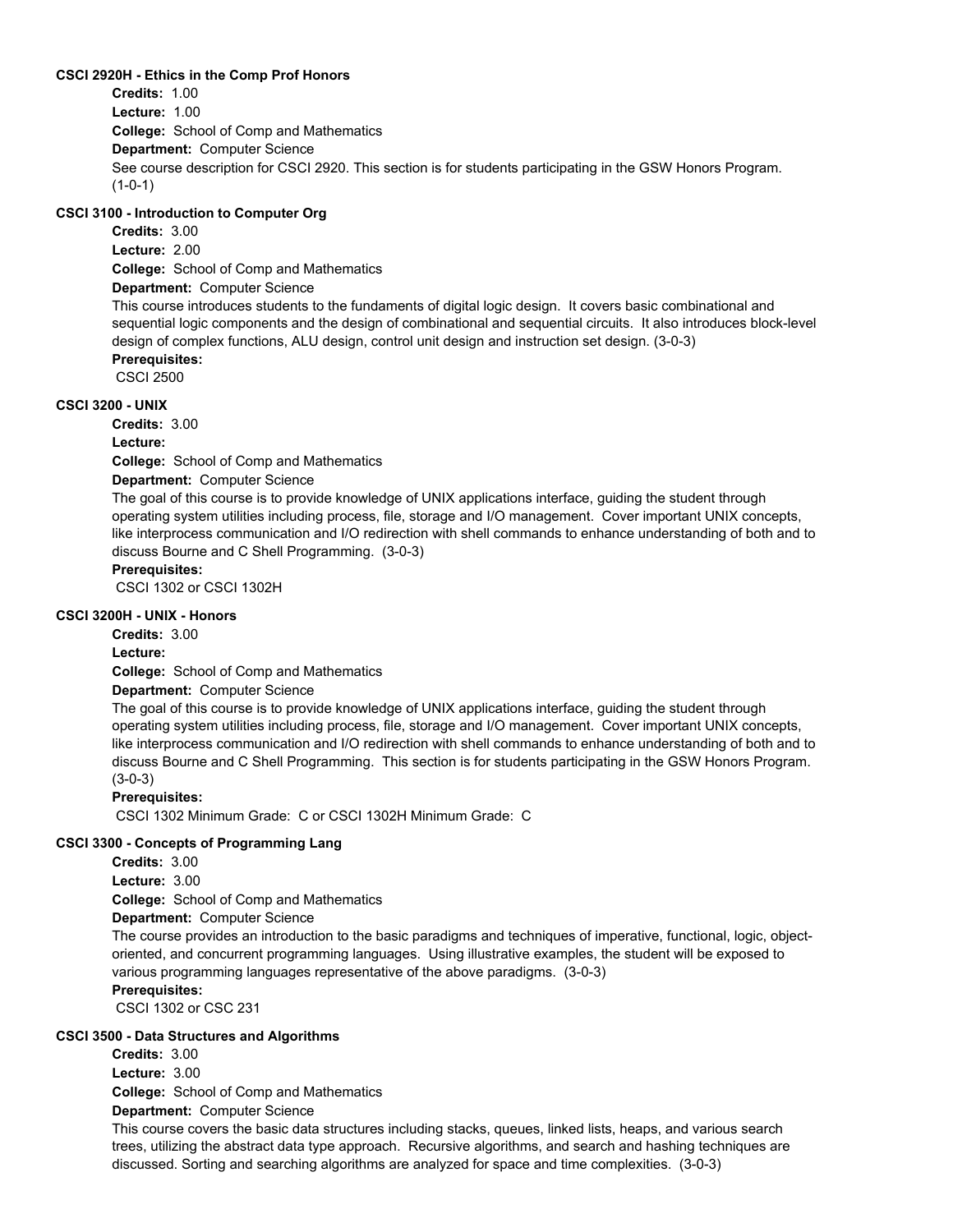**Prerequisites:**  CSCI 1302 and CSCI 2500

#### **CSCI 3500H - Data Structures & Alg - Honors**

**College:** School of Comp and Mathematics **Department:** Computer Science **Credits:** 3.00 **Lecture:** 3.00 See course description for CSCI 3500. This section is for students participating in the GSW Honors Program. (3-0-3)

### **CSCI 4100 - Computer Architecture**

**College:** School of Comp and Mathematics **Credits:** 3.00 **Lecture:** 3.00

**Department:** Computer Science

This course covers the basic concepts and design issues in the hardware design and computer systems. Block level design issues, data processing unit design, instruction set design, RISC vs. CISC issues, hardwired and microprogrammed control unit design, memory organization, the system bus structure, IO processors and DMA / Interrupts are also discussed. (3-0-3)

### **Prerequisites:**

CSCI 3100 or CSC 360

#### **CSCI 4110 - Introduction to VLSI Design**

**Credits:** 3.00

**Lecture:** 3.00

**College:** School of Comp and Mathematics

#### **Department:** Computer Science

This course will discuss CMOS technology, circuit design, layout, and system design. The course will progress from a circuit view of CMOS IC design to a subsystem view of CMOS VLSI emphasizing the semi-custom design approach. (3-0-3)

### **Prerequisites:**

CSCI 4100 or CSC 400

#### **CSCI 4200 - Design of Operating Systems**

**Credits:** 3.00

**Lecture:** 3.00

**College:** School of Comp and Mathematics

### **Department:** Computer Science

This course introduces the general principles of designing and implementing an operating system. Topics include memory management, processor management, process synchronization, device management, and file systems. (3-0-3)

#### **Prerequisites:**

CSCI 3500 or CSC 310 or CSCI 3500H

### **CSCI 4200H - Design of Operating Systems-Hn**

**Credits:** 3.00

**Lecture:** 3.00

**College:** School of Comp and Mathematics

**Department:** Computer Science

This course introduces the general principles of designing and implementing an operating system. Topics include memory management, processor management, process synchronization, device management, and file systems. This section is for students participating in the GSW Honors Program. (3-0-3)

### **Prerequisites:**

CSCI 3500 or CSC 310

### **CSCI 4210 - Data Comm-Computer Networks**

**College:** School of Comp and Mathematics **Credits:** 3.00 **Lecture:** 3.00

**Department:** Computer Science

This course covers elementary communications theory, fundamental communication concepts, layered protocols, network switching, distributed processing, error detection and correction, routing algorithms, network security, topology, and management. (3-0-3)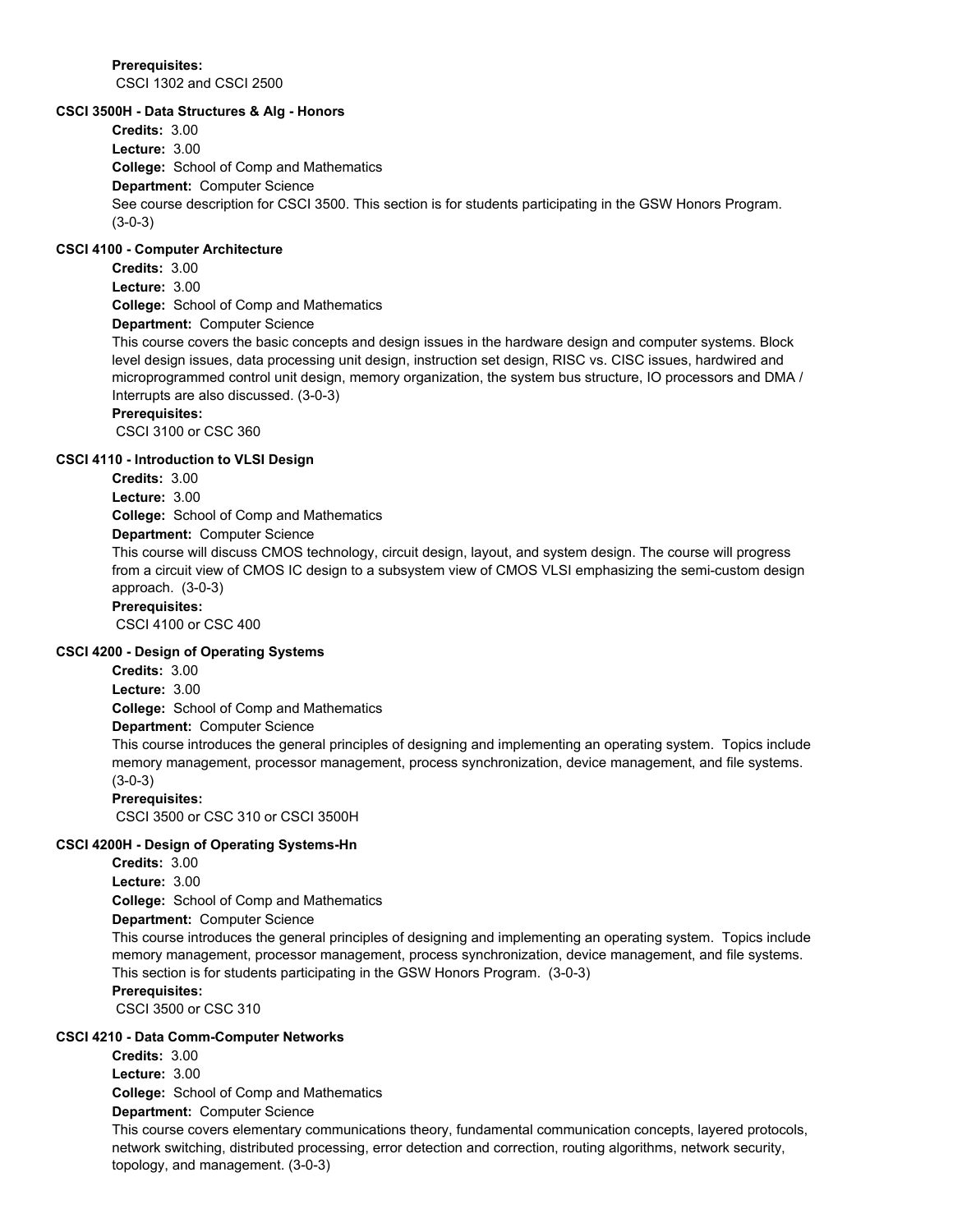**Prerequisites:**  CSCI 4200 or CSC 421

#### **CSCI 4300 - Software Engineering**

**Credits:** 3.00 **Lecture:** 3.00

**College:** School of Comp and Mathematics

#### **Department:** Computer Science

This course introduces basic software engineering principles. The course will discuss the scope of software engineering, software process, life cycle models, team organizations, testing, introduction to objects, and phases of software life cycle. Students will learn how to implement the basic software engineering principles via real life scenarios. Topics include engineering life-cycle models, the software process, object-oriented analysis, writing functional specifications and software maintenance. (3-0-3)

**Prerequisites:** 

CSCI 1302 Minimum Grade: C

#### **CSCI 4310 - Object Oriented Programming**

**Credits:** 3.00

**Lecture:** 3.00

**College:** School of Comp and Mathematics

**Department:** Computer Science

The important features of objects such as inheritance, interfaces, and polymorphism will be introduced. Specific topics include systematic approach to program construction, preconditions, postconditions, and object-oriented design case studies. The students will be required to run a significant number of programs in an object-oriented programming language. (3-0-3)

### **Prerequisites:**

CSCI 1302 or CSC 231

#### **CSCI 4320 - Human Computer Interaction**

**Credits:** 3.00 **Lecture:** 3.00

**College:** School of Comp and Mathematics

#### **Department:** Computer Science

This course will discuss interactive systems, human user, channels of communication; theories of human memory; variability and limits of human capabilities; theories of human reasoning and problem-solving, tasks and strategies, interactive devices and technologies, design of interfaces, dialogue design and styles; new ideas in interfaces, tools and techniques for the construction of interfaces, and methods of evaluation. (3-0-3)

### **Prerequisites:**

CIS 1000

#### **CSCI 4400 - Intro to Database Systems**

**Credits:** 3.00

**Lecture:** 3.00

**College:** School of Comp and Mathematics

**Department:** Computer Science

This course will discuss the fundamental concepts necessary for the design, use and implementation of database systems. The topics include the relational model, the ER, SQL, functional dependencies, normalization, and relational design. (3-0-3)

**Prerequisites:**  CSCI 2500

#### **CSCI 4500 - Design-Analysis of Algorithms**

**Credits:** 3.00

**Lecture:** 3.00

**College:** School of Comp and Mathematics

### **Department:** Computer Science

This course provides techniques for designing and analyzing algorithms. It covers various types of efficiency analysis including worst-case, average, and amortized complexity. It also presents the main paradigms in the design of algorithms (greedy, divide-and-conquer, dynamic programming, backtracking) for the main classes of algorithms. (3-0-3)

### **Prerequisites:**

CSCI 3500 or CSC 310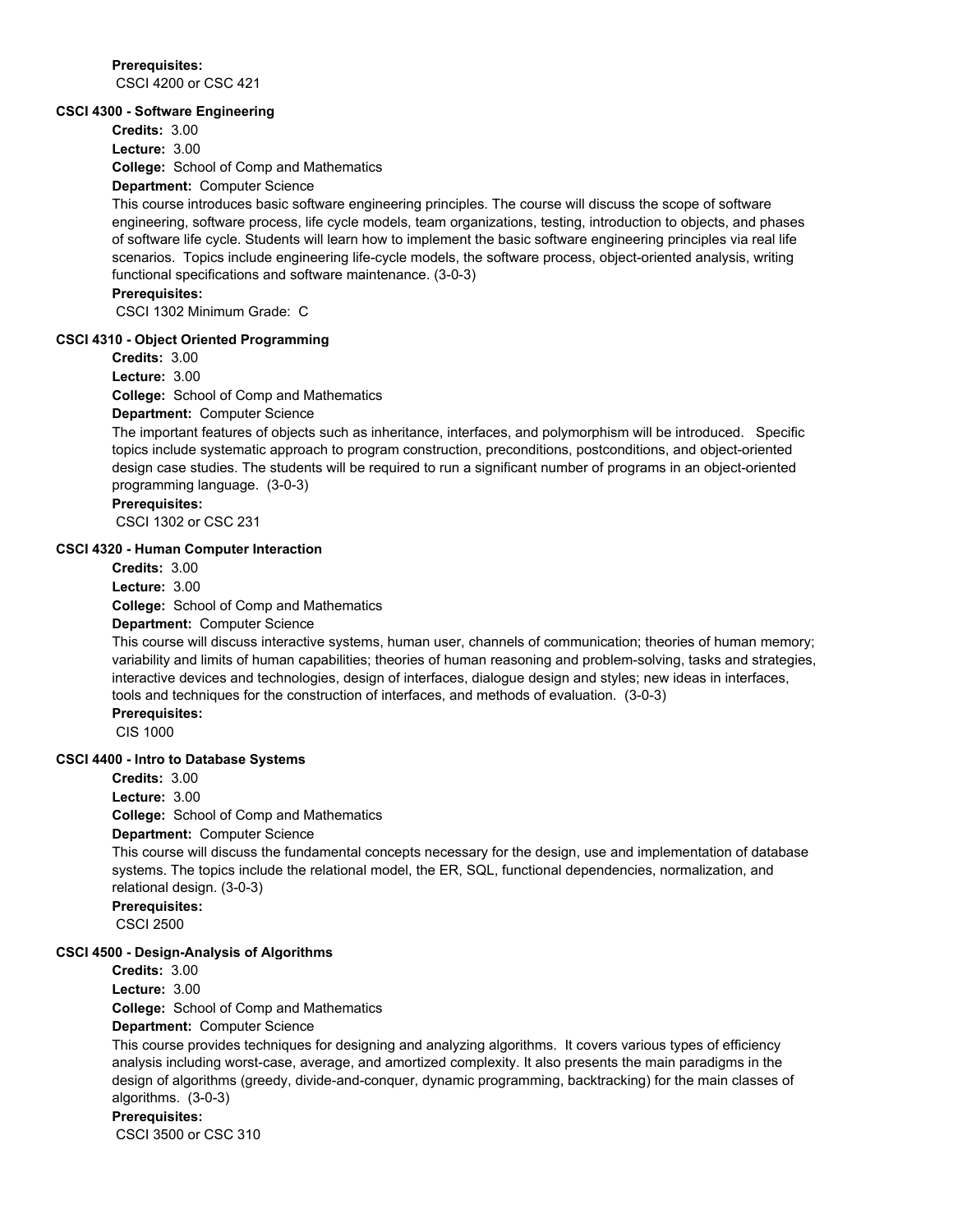#### **CSCI 4500H - Design-Anal of Algorithms Hnrs**

**Credits:** 3.00

**Lecture:** 3.00

**College:** School of Comp and Mathematics

**Department:** Computer Science

This course provides techniques for designing and analyzing. algorithms. It covers various types of efficiency analysis including worst-case, average, and amortized complexity. It also presents the main paradigms in the design of algorithms (greedy, divide-and-conquer, dynamic programming, backtracking) for the main classes of algorithms. This section is for students participating in the GSW Honors Program. (3-0-3)

### **Prerequisites:**

CSCI 3500 or CSC 310

#### **CSCI 4510 - Theory of Computation**

**Credits:** 3.00

**College:** School of Comp and Mathematics **Lecture:** 3.00

**Department:** Computer Science

The course investigates the fundamental capabilities and limitations of computers. It covers finite automata, regular languages and sets, context-free grammars, pushdown automata, and Turing machines. (3-0-3) **Prerequisites:** 

CSCI 4500

#### **CSCI 4820 - Principles of ComputerGraphics**

**Credits:** 3.00

**Lecture:** 3.00

**College:** School of Comp and Mathematics

### **Department:** Computer Science

The course will cover the basic principles of two dimensional graphic display, algorithms, and modeling. The purpose of this course is to present a theoretical understanding of elementary graphics rather than the use of a particular graphical programming language. Topics include extensive discussion of simple graphics primitives (lines, curves, polygons, etc.), polygon filling, color, and brushes. Software libraries in an appropriate language will be used to implement class discussions. Display of three-dimensional objects is introduced. (3-0-3) **Prerequisites:** 

CSCI 1302 or CSC 231 and CSCI 2500

### **CSCI 4830 - Artificial Intelligence**

**Credits:** 3.00 **Lecture:** 3.00

**College:** School of Comp and Mathematics

**Department:** Computer Science

This course provides an introduction to the problems and techniques of Artificial Intelligence. It surveys the major subdisciplines of AI discussing such topics as problem spaces, search strategies, game theory with minimax and alpha-beta pruning, knowledge representation, machine learning, neural networks, and intelligent agents. An appropriate language for AI programming will be introduced. (3-0-3)

**Prerequisites:** 

CSCI 3500 or CSC 310

### **CSCI 4830H - Artificial Intelligence-Honors**

**College:** School of Comp and Mathematics **Department:** Computer Science **Credits:** 3.00 **Lecture:** 3.00 See course description for CSCI 4830. This section is for students participating in the GSW Honors Program. (3-0-3)

### **CSCI 4900 - Special Problems in Comp Sci**

**College:** School of Comp and Mathematics **Department:** Computer Science **Credits:** 3.00 **Lecture:** 3.00

This course provides students with an opportunity to study and explore current computer science topics not covered in any other course. Students will also have the opportunity to design and implement software systems for business environments and to expand on projects from previous classes. (3-0-3) Junior status or above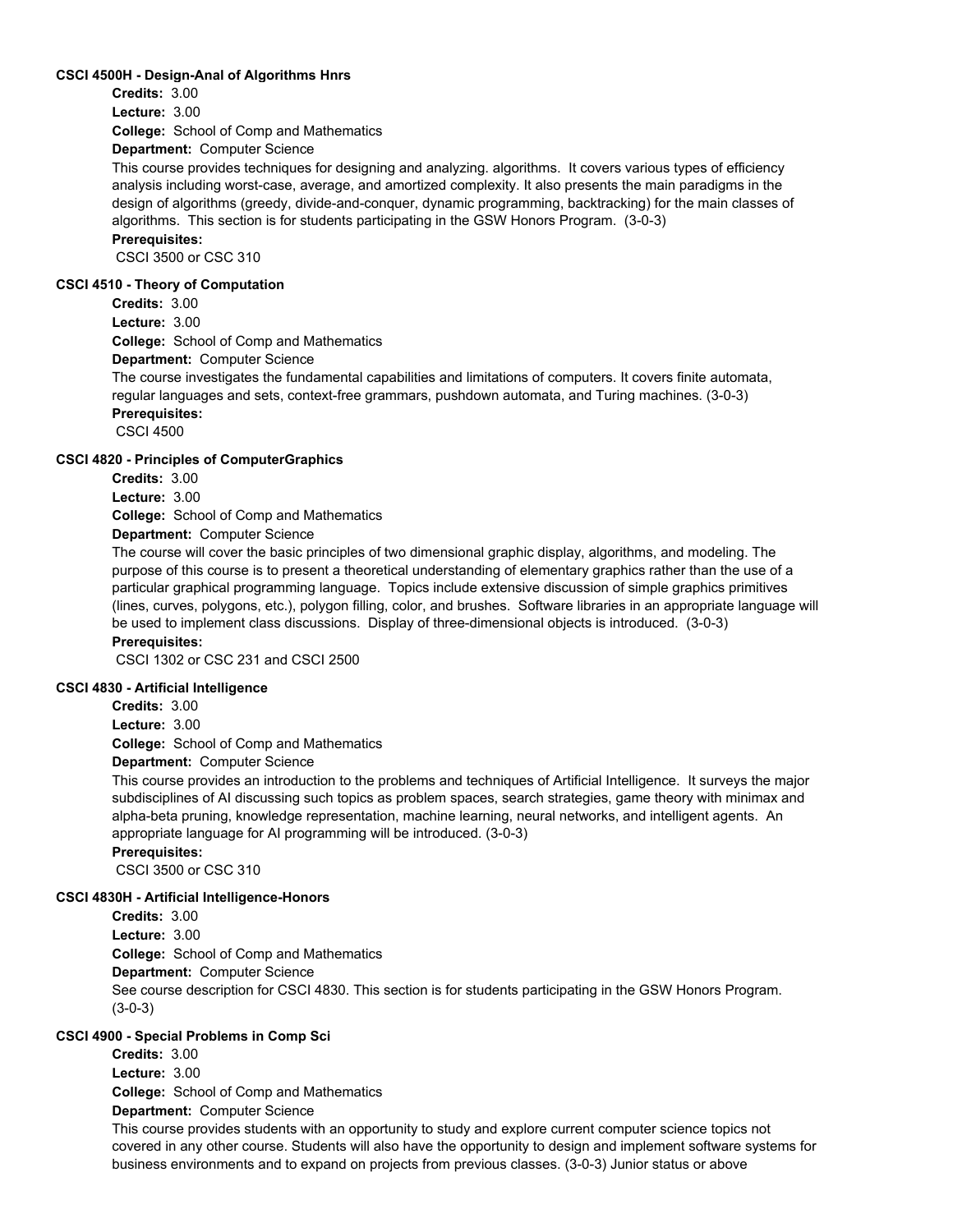### **CSCI 4910 - Junior-Senior Seminar**

**Credits:** 1.00 **Lecture:** 1.00

**College:** School of Comp and Mathematics

**Department:** Computer Science

This course allows students to select and explore topics from a wide spectrum of topics in the computing field and to make a class presentation on this topic. Students will gain experience in preparing and delivering a presentation to an audience of peers and in the critical evaluation of presentations. (1-0-1)

#### **CSCI 4930 - Internship**

**Credits:** 3.00

**Lecture:**

**College:** School of Comp and Mathematics

**Department:** Computer Science

The Internship gives students an opportunity to apply and extend the theoretical knowledge acquired in the classroom to a practical experience. Topics for the internship projects are based on the undergraduate curriculum. (0-12-3) Senior status

### **CSCI 4940 - Capstone Project**

**Credits:** 3.00

**Lecture:**

**College:** School of Comp and Mathematics

**Department:** Computer Science

This project oriented course is intended for students who are nearing the end of their B.S. Degree in Computer Science or Information Technology. The purpose of this course is to provide a complex examination and review of various ideas and issues across the broad areas of computer science via hands-on projects. Student will develop interpersonal and team-working skills in this course. (1-2-3) Prerequisite: The student must be in the senior status.

### **Economics**

### **ECON 2105 - Principles of Macroeconomics**

**College:** School of Business Admin **Department:** General Business **Credits:** 3.00 **Lecture:** 3.00 This principles of economics course is intended to introduce students to concepts that will enable them to understand and analyze economic aggregates and evaluate economic policies. (3-0-3)

### **ECON 2105H - Principles of Economics-Honors**

**Credits:** 3.00 **Lecture:** 3.00

**College:** College of Arts and Sciences

**Department:** History Department

This course is intended to introduce student to concepts that will enable them to understand and analyze economic aggregates and evaluate economic policies. This section is for students participating in the GSW Honors Program. (3-0-3)

### **ECON 2105S - Prin Macroeconomics-Stdy Abrd**

**Credits:** 3.00

**Lecture:** 3.00

**College:** College of Arts and Sciences

**Department:** History Department

This principles of economics course is intended to introduce student to concepts that will enable them to understand and analyze economic aggregates and evaluate economic policies. Taken as part of a study abroad experience. (3-0-3)

#### **ECON 2106 - Principles of Microeconomics**

**College:** School of Business Admin **Department:** General Business **Credits:** 3.00 **Lecture:** 3.00

This principles of economics course is intended to introduce students to concepts that will enable them to understand and analyze structure and performance of the market economy. (3-0-3)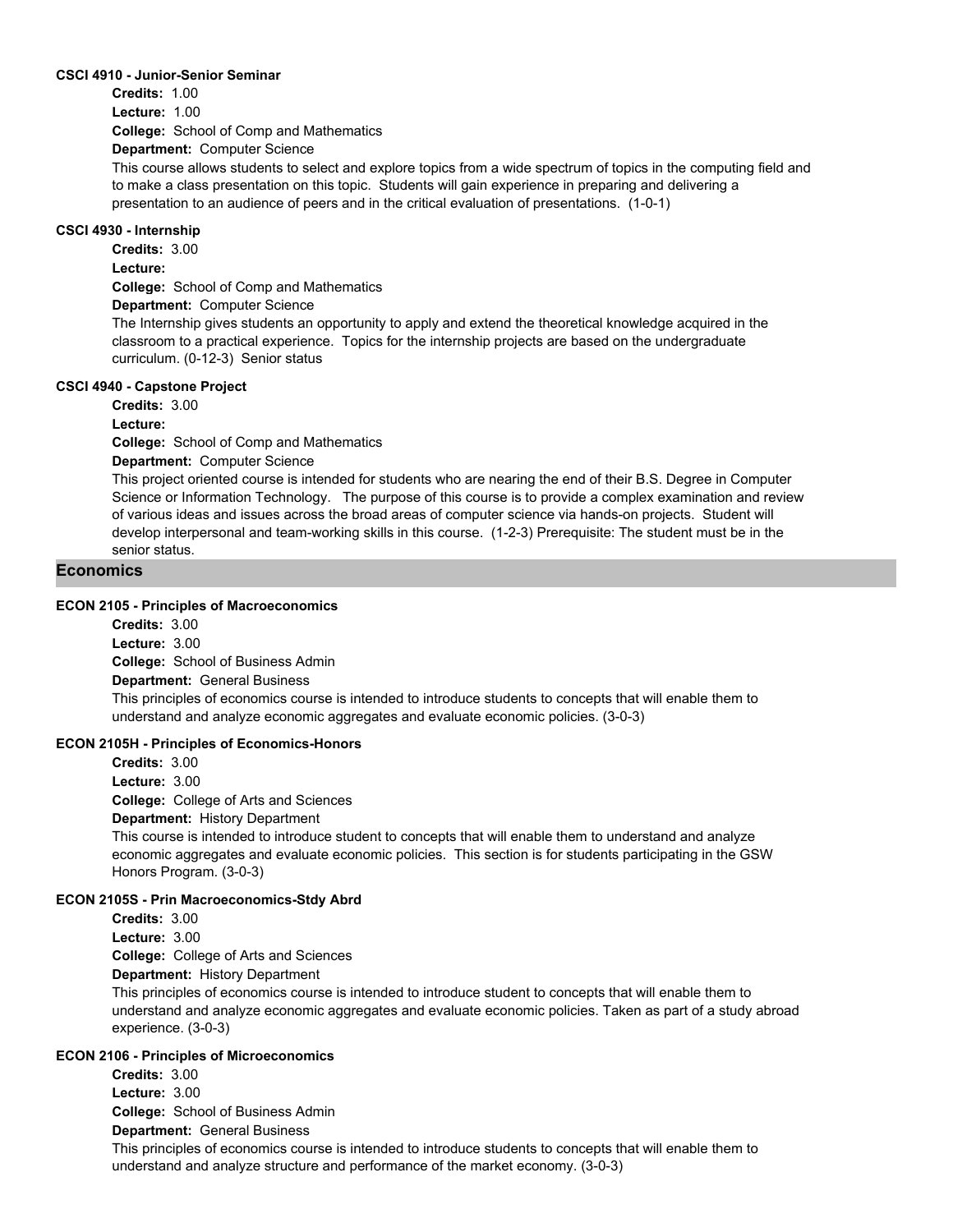**Prerequisites:** 

ECON 2105 Minimum Grade: C or ECO 205 Minimum Grade: C or ECON 2105H Minimum Grade: C

#### **ECON 3510 - Money and Banking**

**College:** School of Business Admin **Department:** General Business **Credits:** 3.00 **Lecture:** 3.00 Monetary theories and role of banking institutions in capital formation, price determination, interest rates, and discount policies. (3-0-3) **Prerequisites:**  ECON 2105 Minimum Grade: C or ECO 205 Minimum Grade: C or ECON 2105H Minimum Grade: C

#### **ECON 4900 - Special Topics in Economics**

**College:** College of Arts and Sciences **Department:** History Department **Credits:** 3.00 **Lecture:** 3.00 A variable credit course on selected issues, problems, and literature in economics. Must have permission of the Department Chairman. (3-0-3)

### **Early Childhood Education**

#### **EDEC 3100 - Early Childhood Math**

**College:** School of Education **Department:** Early Childhood Education **Credits:** 3.00 **Lecture:** 2.00 Activity oriented course that models the discovery approach of teaching mathematics and alternative assessment

measures to monitor individual and class growth. Content will feature investigations of numbers (patterns, operations and properties), statistics-graphing, and elementary geometry. Attention also given to effective teaching practices and materials that will assist students in making the transition from student to teacher. Field experience required. (2-1-3)

#### **EDEC 3400 - Teaching in EC Education**

**College:** School of Education **Department:** Early Childhood Education **Credits:** 3.00 **Lecture:** 2.00

A study of the curriculum for children in grades P-5. Topics include strategies for planning, implementing, and evaluating learning for diverse populations of children, and for creating and supporting a constructivist learning environment. Current research related to "best" practices will be included. The course requires 45 hours of field experience in which the student completes assignments relevant to the course in a P-5 grade setting. (2-3-3)

### **EDEC 3400H - Teaching in EC-HONORS**

**College:** School of Education **Department:** Early Childhood Education **Credits:** 3.00 **Lecture:** 2.00

A study of the curriculum for children in grades P-5. Topics include strategies for planning, implementing, and evaluating learning for diverse populations of children, and for creating and supporting a constructivist learning environment. Current research related to "best" practices will be included. The course requires 45 hours of field experience in which the student completes assignments relevant to the course in a P-5 grade setting. This section is for students participating in the GSW Honors Program. (2-3-3)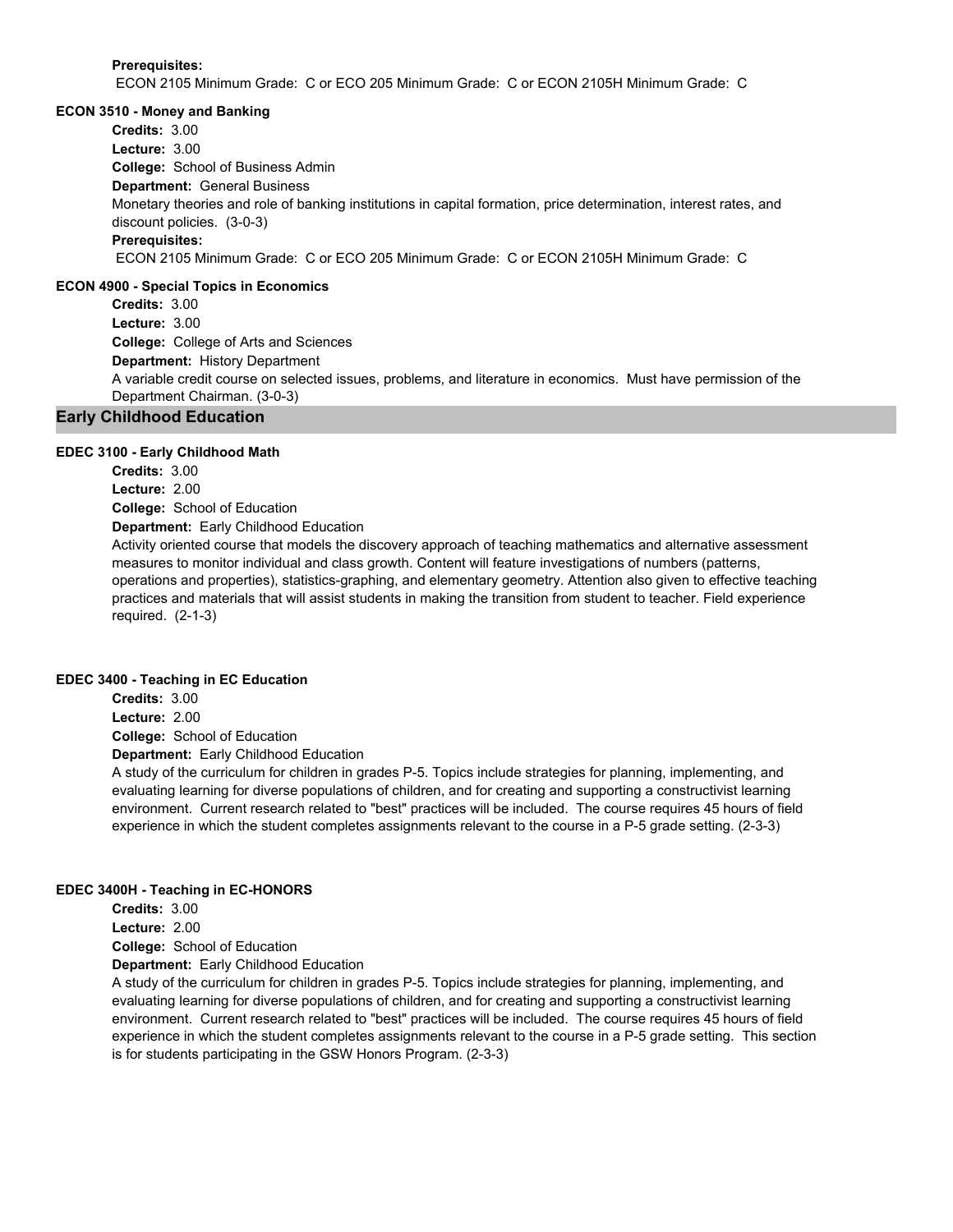#### **EDEC 3450 - Org and Managing EC Classroom**

**College:** School of Education **Department:** Early Childhood Education **Credits:** 3.00 **Lecture:** 2.00

The course will acquaint students with standards and skills for organizing and managing classrooms and behavior for children of diverse developmental levels, abilities, ethnicity, culture, language, and exceptionalities in grades P-5. The course requires 45 hours of field experience in which the student completes assignments relevant to the course in a P-5 grade setting. (2-3-3)

#### **Corequisites:**

EDEC 4970, EDEC 4980, EDEC 4990

#### **EDEC 3600 - Inquiry and Self Expression**

**Credits:** 3.00 **Lecture:** 2.00

**College:** School of Education **Department:** Early Childhood Education

Course content is focused on ways to support the development of skills in research, expository and creative writing, and other forms of self-expression. Techniques for assessing the development and achievement of inquiry and self-expression are included. Field experience required. (2-2-3)

#### **EDEC 3600H - Inquiry & Self Expression-Hnrs**

**College:** School of Education **Credits:** 3.00 **Lecture:** 2.00

**Department:** Early Childhood Education

Course content is focused on ways to support the development of skills in research, expository and creative writing, and other forms of self-expression. Techniques for assessing the development and achievement of inquiry and self-expression are included. Field experience required. This section is for students participating in the GSW Honors Program. (2-2-3)

### **EDEC 3650 - Integrated EC Curriculum**

**Credits:** 3.00

**Lecture:** 2.00

**College:** School of Education

**Department:** Early Childhood Education

The course introduces innovative strategies such as thematic units and project learning as vehicles to integrate into early childhood curriculum and address diverse learning needs in the elementary school classroom. Planning, implementing, and assessing integrated instruction and learning will be presented. Emphasis is on developing knowledge of and skills about the relationships across content area standards. The course requires 30 hours of field experience in which the student completes assignments relevant to the course in a P-5 grade classroom. (2-2-3)

#### **EDEC 3650H - Integrated EC Curriculum-Honor**

**Credits:** 3.00 **Lecture:** 2.00

**College:** School of Education

**Department:** Early Childhood Education

The course introduces innovative strategies such as thematic units and project learning as vehicles to integrate into early childhood curriculum and address diverse learning needs in the elementary school classroom. Planning, implementing, and assessing integrated instruction and learning will be presented. Emphasis is on developing knowledge of and skills about the relationship across content area standards. The course required 30 hours of field experience in which the student completes assignments relevant to the course in a P-5 grade classroom. This section is for students participating in the GSW Honors Program. (2-2-3)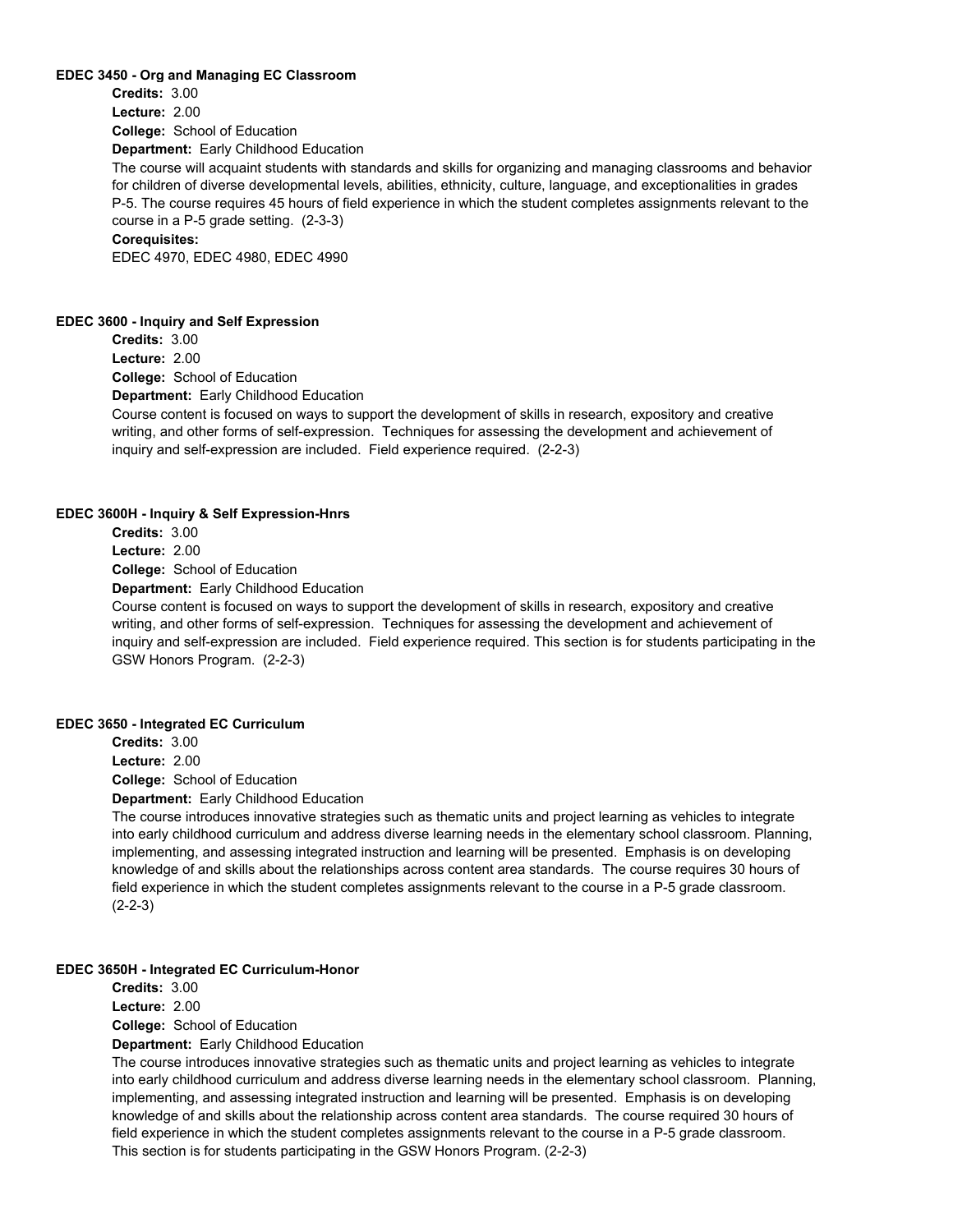#### **EDEC 4200 - Science in EC Education**

**College:** School of Education **Department:** Early Childhood Education **Credits:** 3.00 **Lecture:** 2.00

This course is designed to develop basic science knowledge, concepts, and skills and incorporate them into learning experiences for young children in grades P-5. The content is drawn from a wide range of science topics. Emphasis is placed on student involvement in science and learning experiences. Field experience required. (2-1-3)

#### **EDEC 4200H - Science in EC Ed - Honors**

**College:** School of Education **Department:** Early Childhood Education **Credits:** 3.00 **Lecture:** 2.00

This course is designed to develop basic science knowledge, concepts, and skills and incorporate them into learning experiences for young children in grades P-5. The content is drawn from a wide range of science topics. Emphasis is placed on student involvement in science and learning experiences. Field experience required. This section is for students participating in the GSW Honors Program. (2-1-3)

### **EDEC 4250 - Social Studies for EC**

**Credits:** 3.00

**Lecture:** 2.00

**College:** School of Education

**Department:** Early Childhood Education

This course is a study of the social curriculum for children in grades P-5. Objectives, concepts, content, techniques, materials, methods of inquiry, and evaluative procedures for teaching and learning in the primary grades are emphasized. A foundation for the use of the social sciences to support learning and the integration of content across the curriculum will be provided. Field experience required. (2-1-3)

### **EDEC 4250H - Social Studies for EC - Honors**

**College:** School of Education **Department:** Early Childhood Education **Credits:** 3.00 **Lecture:** 3.00

This course is a study of the social curriculum for children in grades P-5. Objectives, concepts, content, techniques, materials, methods of inquiry, and evaluative procedures for teaching and learning in the primary grades are emphasized. A foundation for the use of the social sciences to support learning and the integration of content across the curriculum will be provided. Field experience required. This section is for students participating in the GSW Honors Program. (2-1-3)

### **EDEC 4550 - Assessment in EC Ed**

**College:** School of Education **Department:** Early Childhood Education **Credits:** 3.00 **Lecture:** 2.00

A study of appropriate strategies for assessing the learning of young children. Formal assessment strategies, authentic assessment strategies, and teacher-developed strategies are introduced. The role of assessment in accountability within the context of child and school evaluation is examined. Field experience required. (2-2-3)

### **EDEC 4970 - Student Teaching EC**

**College:** School of Education **Department:** Early Childhood Education **Credits:** 3.00 **Lecture:** Observations and teaching with emphasis on content knowledge under the direction of an approved cooperating teacher in selected kindergarten and early elementary schools. A seminar component is included. (0-11-3)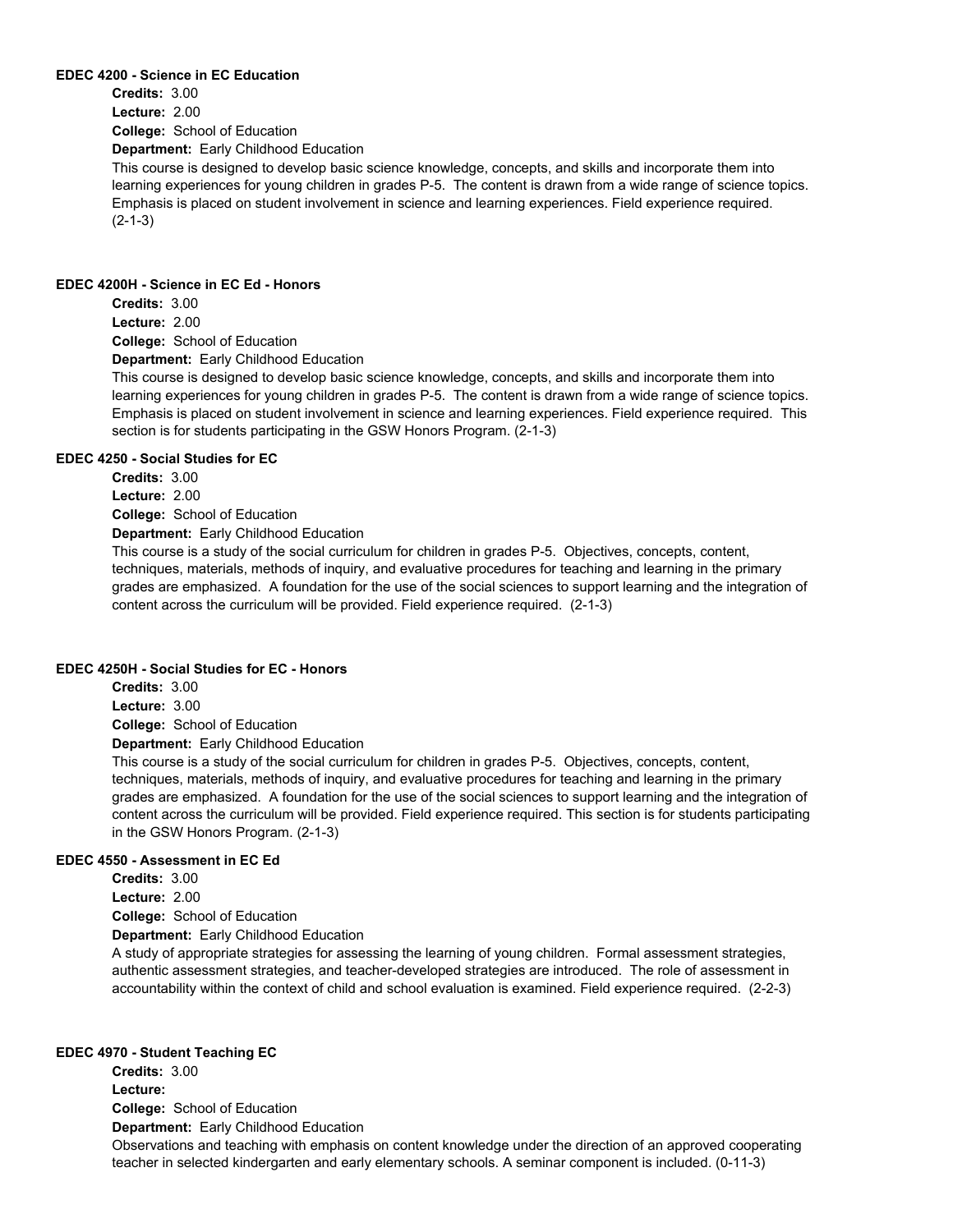#### **EDEC 4980 - Student Teaching EC**

**College:** School of Education **Department:** Early Childhood Education **Credits:** 3.00 **Lecture:** Observations and teaching with emphasis on teaching skills under the direction an approved cooperating teacher in selected kindergarten and early elementary schools. A seminar component is included. (0-11-3) **Corequisites:**  EDEC 4970, EDEC 4990

### **EDEC 4990 - Student Teaching EC**

**College:** School of Education **Department:** Early Childhood Education **Credits:** 3.00 **Lecture:** Observations and teaching with emphasis on professionalism under the direction of an approved cooperating teacher in selected kindergarten and early elementary schools. A seminar component is included. (0-11-3) **Corequisites:**  EDEC 4970, EDEC 4980

### **Middle Grades Education**

### **EDMG 3020 - Middle Grades Learner-Philos**

**College:** School of Education **Department:** Middle Grades Education **Credits:** 5.00 **Lecture:** 3.00

A survey of the history, philosophy, and organization of the middle school, and a comprehensive examination of the early adolescent learner in relation to learning and developmental theories. Extensive field experiences include observations and implementations of lessons for the middle school learner in area middle school. (3-5-5)

#### **EDMG 3030 - MG Lang Arts Assess-Applicat**

**College:** School of Education **Department:** Middle Grades Education **Credits:** 5.00 **Lecture:** 3.00 A course designed for pre-service teachers of children in grades four through eight, and those interested in providing optimal language development for effective communication of adolescents. Field experience required. (3-5-5)

### **EDMG 3060 - MG Science I Assess-Applic**

**College:** School of Education **Department:** Middle Grades Education **Credits:** 5.00 **Lecture:** 3.00

A course designed to develop basic science knowledge, concepts and skills and incorporate them into activities for Middle Grades level science classes. The content is drawn from a wide range of science topics. Emphasis is placed on student involvement in science and activities. Field experience required. (3-5-5)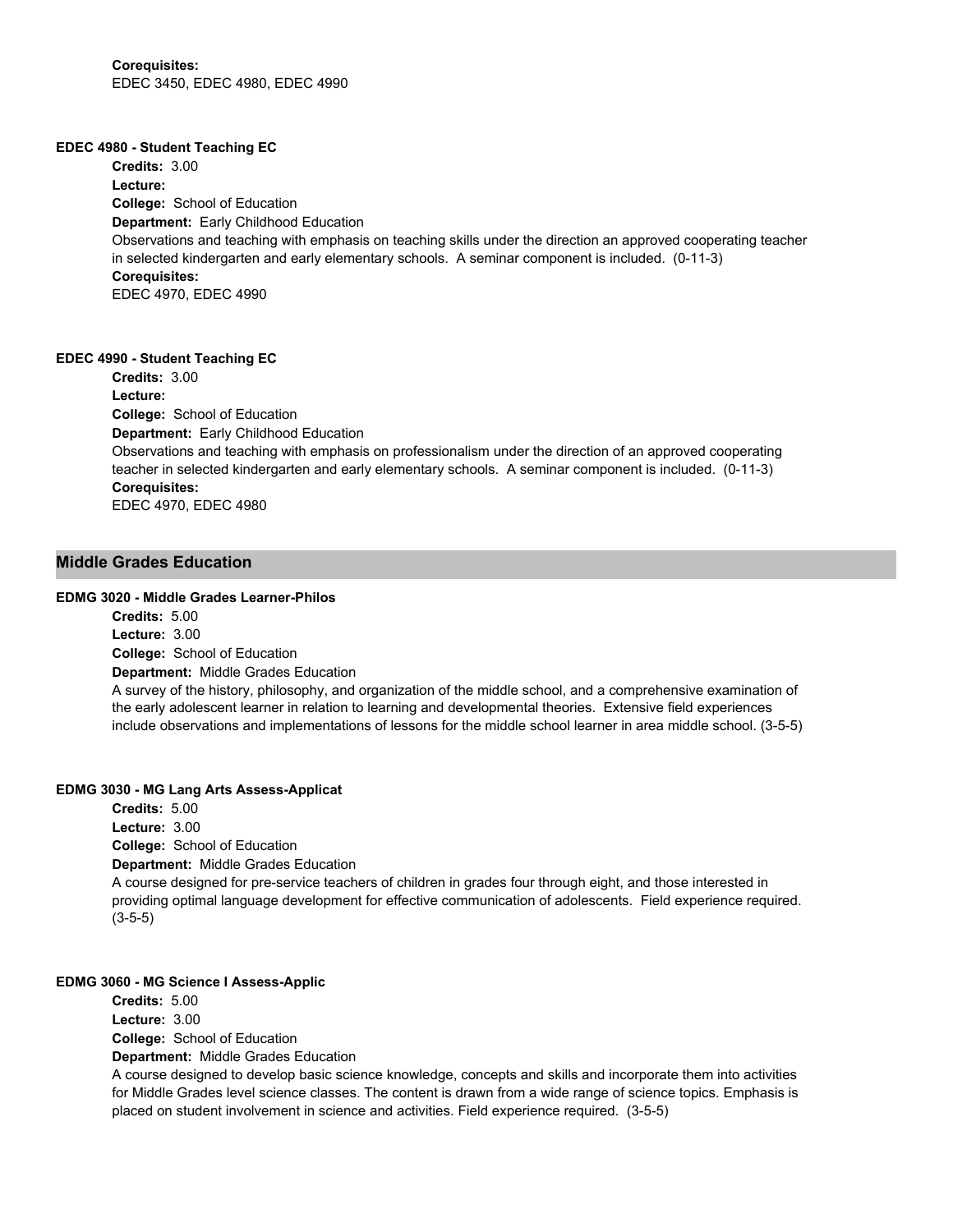#### **EDMG 3100 - MG Math Assess-Applic**

**College:** School of Education **Department:** Middle Grades Education **Credits:** 5.00 **Lecture:** 3.00

Activity oriented course that models the discovery approach of teaching and mathematics and alternative assessment measures to monitor individual and class growth. Content will feature investigations of numbers (patterns, operations and properties), probability and statistics, and elementary geometry. Attention is also given to effective teaching practices and materials that will assist students in making the transition from student to teacher. Field experience required. (3-5-5)

#### **EDMG 4050 - MG Soc Stud Assessm-Applica**

**College:** School of Education **Department:** Middle Grades Education **Credits:** 5.00 **Lecture:** 3.00 A study of the social studies curriculum with emphasis on the program in grades 4-8. Objectives, concepts, content, techniques and material, methods of inquiry, and evaluative procedure for appropriate grade levels are stressed. Field experience required. (3-5-5)

### **EDMG 4970 - Student Teaching Mid Grades**

**College:** School of Education **Department:** Middle Grades Education **Credits:** 3.00 **Lecture:** Observations and teaching with emphasis on content knowledge under the direction of an approved cooperating teacher in selected middle schools. A seminar component is included. (0-10-3) **Corequisites:**  EDMG 4980, EDMG 4990, EDUC 4620

#### **EDMG 4980 - Student Teaching Mid Grades**

**College:** School of Education **Department:** Middle Grades Education **Credits:** 3.00 **Lecture:** Observations and teaching with emphasis on teaching skills under the direction of an approved cooperating teacher in selected middle schools. A seminar component is included. (0-10-3) **Corequisites:**  EDMG 4970, EDMG 4990, EDUC 4620

#### **EDMG 4990 - Student Teaching Mid Grades**

**College:** School of Education **Department:** Middle Grades Education **Credits:** 3.00 **Lecture:** Observations and teaching with emphasis on professionalism under the direction of an approved cooperating teacher in selected middle schools. A seminar component is included. (0-10-3) **Corequisites:**  EDMG 4970, EDMG 4980, EDUC 4620

### **Reading Education**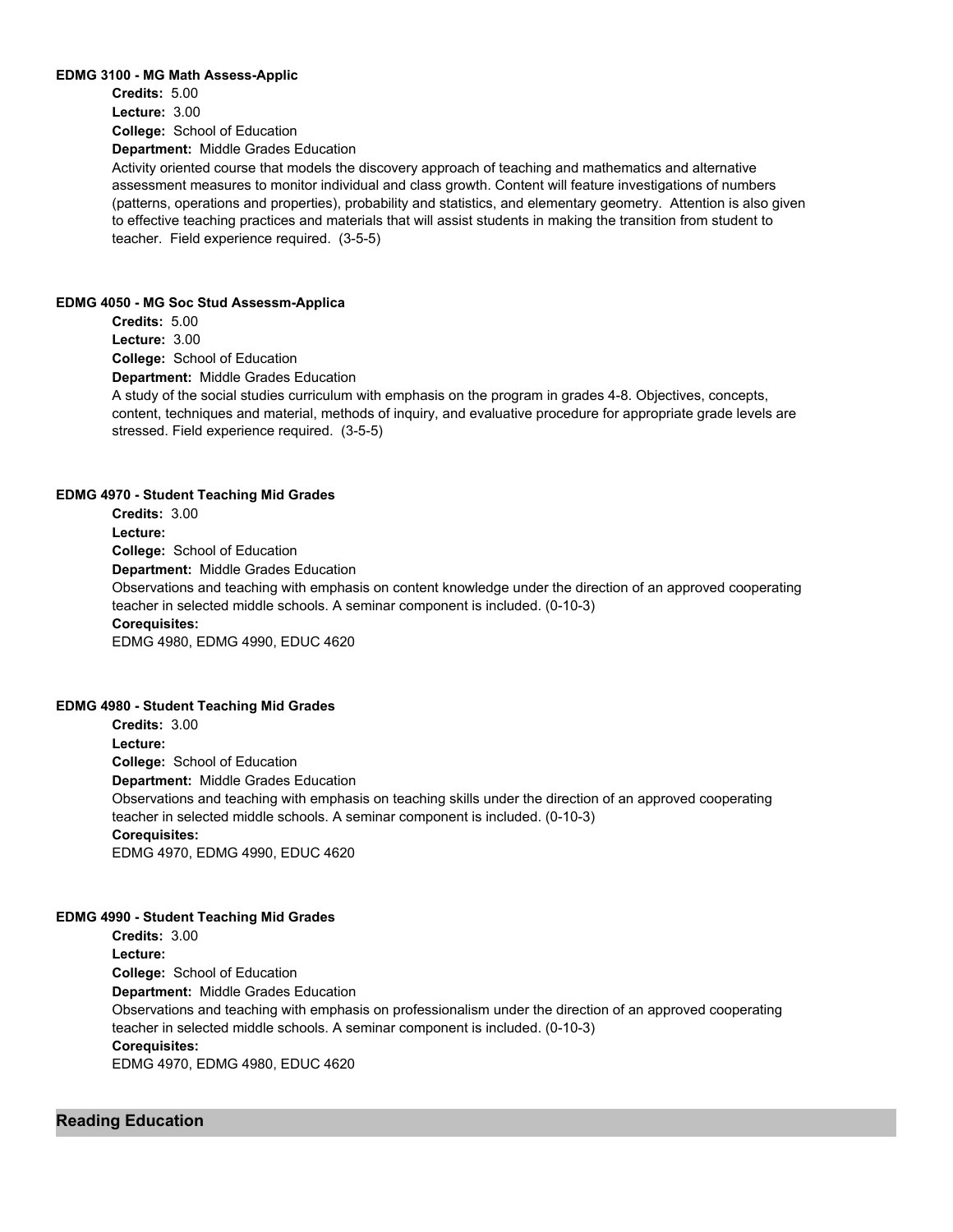#### **EDRG 3020 - Language Arts**

**College:** School of Education **Department:** Education **Credits:** 3.00 **Lecture:** 2.00

The study of communication skills with emphasis on reading, writing, speaking, and listening, as well as language history, grammar, and usage for pre-service teachers in grades P-5. Emphasis on varied instructional strategies, materials, and assessment methods. Field experience required. (2-1-3)

### **EDRG 3040 - Introduction to Reading**

**College:** School of Education **Department:** Education **Credits:** 3.00 **Lecture:** 2.00 An introductory course in the reading skills, methods, and materials for grades P-12. Field experience required. (2-1-3)

#### **EDRG 3060 - Content Literacy**

**College:** School of Education **Department:** Education **Credits:** 3.00 **Lecture:** 2.00 A course that focuses on fostering middle and secondary students' reading, writing, and study skills in various subject areas. Strategies for effective use of textual materials across the curriculum are emphasized. Additionally, diagnosis and remediation strategies are introduced. Field experience required. (2-3-3)

### **EDRG 3160 - Strat Tchg Early Literacy**

**College:** School of Education **Department:** Education **Credits:** 3.00 **Lecture:**

### **EDRG 3260 - Strat Tchg Intermediate Litera**

**College:** School of Education **Department:** Education **Credits:** 3.00 **Lecture:**

### **EDRG 3280 - Literature for Children**

**College:** School of Education **Credits:** 3.00 **Lecture:** 2.00

**Department:** Reading

A study of contemporary and traditional literature for children. A critical exploration of literature emphasizing helping young readers make inferences, make connections, and draw conclusions. In addition, the selection and evaluation of books and other texts and ways to involve children in analyzing literature selections are addressed. Field experience required. (2-1-3)

### **EDRG 4100 - Anal-Corr Reading Disabilities**

**College:** School of Education **Department:** Education **Credits:** 3.00 **Lecture:** 2.00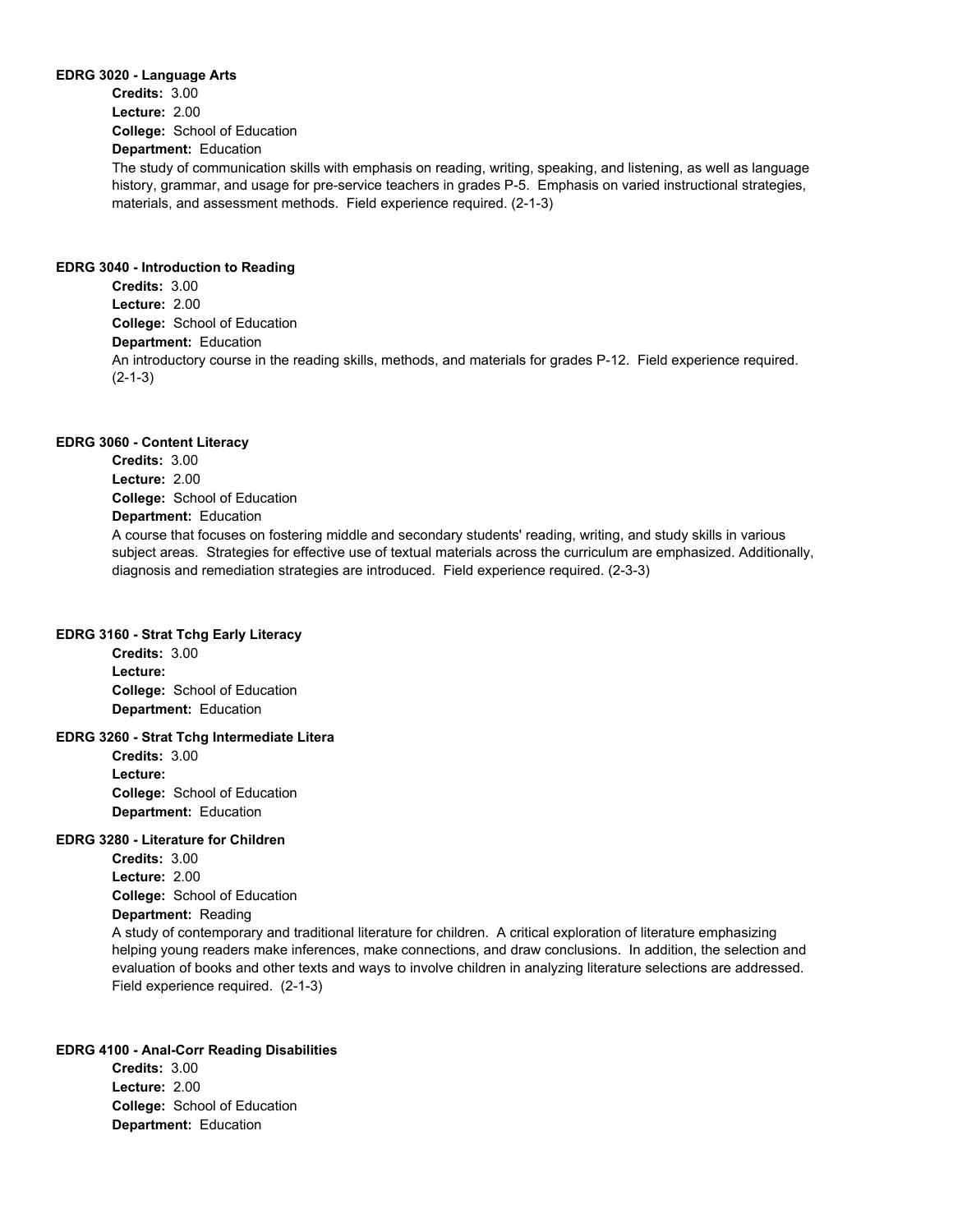A study in diagnostic-prescriptive reading instruction. Emphasis is on the use of varied diagnostic instruments, instructional procedures, and materials appropriate for use with readers requiring remediation. Field experience required. (2-1-3)

### **Secondary Education**

#### **EDSC 4060 - Engl Pedagogy Assess-Applica**

**College:** School of Education **Credits:** 5.00 **Lecture:** 3.00

**Department:** Secondary Education

A pre-service course giving special emphasis to theory and practice in teaching English in secondary schools. Special emphases of the course include the following: planning, selecting, and evaluating instructional materials; classroom management, group interaction, and discipline; evaluating and reporting on pupil progress; and performing other instructional duties related to high school teaching. This course includes an assessment component and extensive field experience in the secondary English classroom. Recommended immediately prior to Student Teaching. (3-8-5)

#### **EDSC 4060H - Engl Pedagogy Assess-App-Hnrs**

**College:** School of Education **Department:** Secondary Education **Credits:** 5.00 **Lecture:** 3.00 See course description for EDSC 4060. This section is for students participating in the GSW Honors Program. (3-8-5)

### **EDSC 4080 - Math Pedagogy Assess-Applica**

**College:** School of Education **Department:** Secondary Education **Credits:** 5.00 **Lecture:** 3.00 An analysis of mathematical content of grades 6-12, its organization, and presentation. Factors and activities contributing to the learning of this mathematical content will be covered. Math lab equipment, calculators, and computers will be utilized. Assessment will be a major component. Designed for secondary mathematics teachers. Recommended immediately prior to student teaching. Field Experience required. (3-8-5)

#### **EDSC 4100 - Hist Pedagogy Assess-Applica**

**College:** School of Education **Department:** Secondary Education **Credits:** 5.00 **Lecture:** 3.00 A course designed to develop instructional skills in the secondary history classroom. This course includes an assessment component and extensive field experience in the secondary history classroom. Offered every Fall semester. (3-8-5)

### **EDSC 4970 - Student Teaching in Secondary**

**College:** School of Education **Department:** Secondary Education **Credits:** 3.00 **Lecture:** Observations and teaching with emphasis on content knowledge under the direction of an approved cooperating teacher in selected secondary schools. A seminar component is included. (0-12-3) **Corequisites:**  EDSC 4980, EDSC 4990, EDUC 4620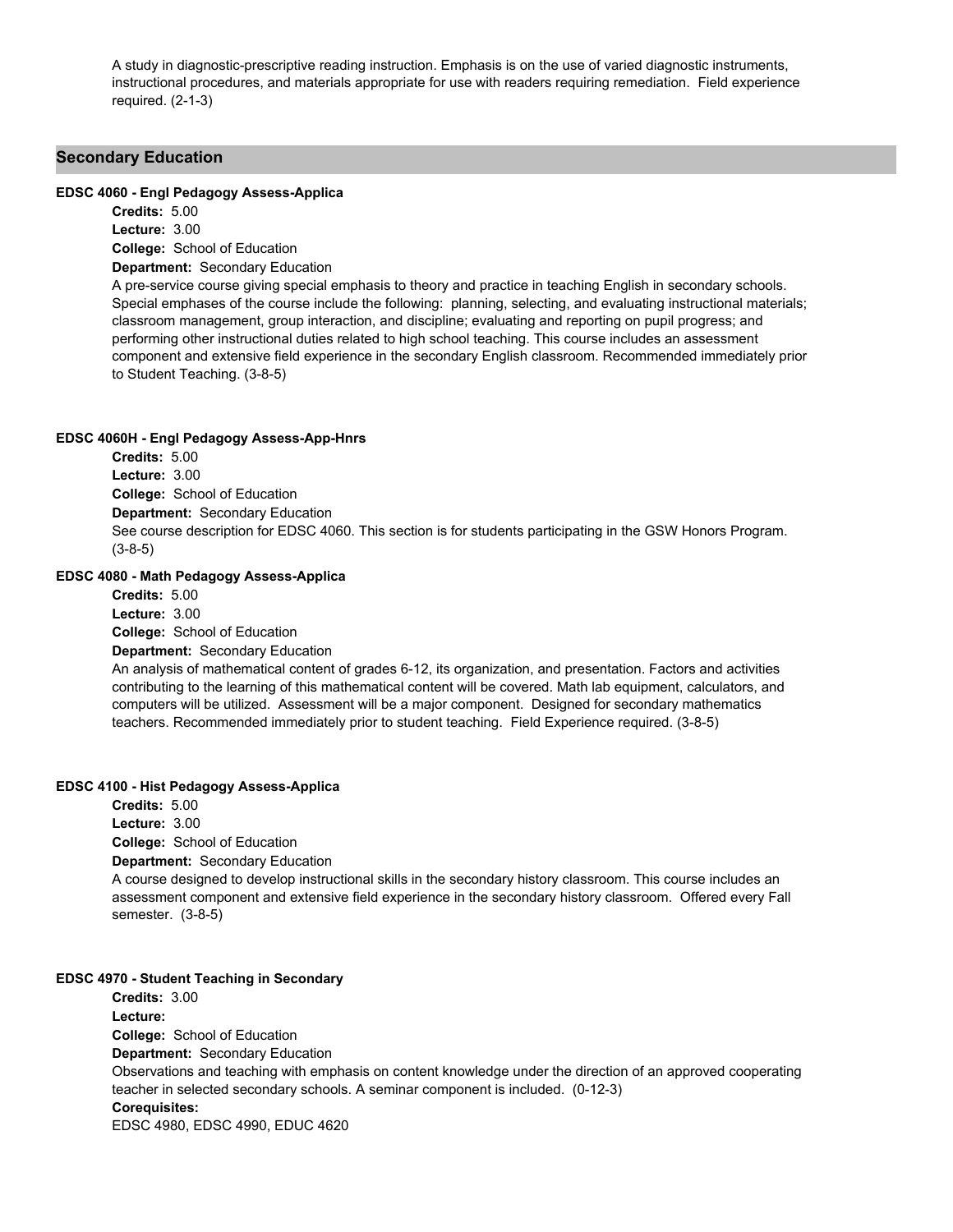#### **EDSC 4980 - Student Teaching in Secondary**

**College:** School of Education **Department:** Secondary Education **Credits:** 3.00 **Lecture:** Observations and teaching with emphasis on teaching skills under the direction of an approved cooperating teacher in selected secondary schools. A seminar component is included. (0-12-3) **Corequisites:**  EDSC 4970, EDSC 4990, EDUC 4620

#### **EDSC 4990 - Student Teaching in Secondary**

**College:** School of Education **Department:** Secondary Education **Credits:** 3.00 **Lecture:** Observations and teaching with emphasis on professionalism under the direction of an approved cooperating teacher in selected secondary schools. A seminar component is included. (0-12-3) **Corequisites:**  EDSC 4970, EDSC 4980, EDUC 4620

### **Special Education**

#### **EDSP 2130 - Tching Ind w Severe-Prof Dis**

**College:** School of Education **Department:** Special Education **Credits:** 3.00 **Lecture:** 2.00

A study of the characteristics, nature, and education of individuals with severe/profound disabilities. Course includes materials and methods for teaching intellectually disabled, emotionally disturbed, physically disabled, and multi-disabled individuals. Field experience required. (2-1-3)

#### **EDSP 2990 - Prof Legal-Eth of Special Ed**

**College:** School of Education **Department:** Special Education **Credits:** 1.00 **Lecture:** 1.00

Explores the teacher's commitment to local, state and national professional organizations. Required of all Special Education majors. May be repeated for credit. Professional standards, ethics, and teacher dispositions are emphasized. (1-0-1)

### **EDSP 3000 - The Exceptional Student**

**College:** School of Education **Credits:** 3.00 **Lecture:** 2.00

**Department:** Special Education

A study of the identification, characteristics, and educational needs of exceptional learners from preschool to adulthood. The course includes appropriate learning environments and current best practices for the education of all learners. Field experience required. (2-1-3) **Prerequisites:** 

#### **EDSP 4051 - Inclusion-Collaborative Stra**

**College:** School of Education **Credits:** 3.00 **Lecture:** 3.00

**Department:** Special Education

Methods for effective inclusion and models for collaboration and co-teaching in interrelated special education settings. Includes techniques for locating and utilizing appropriate community resources to increase support and services for individuals with disabilities and their families. (3-0-3)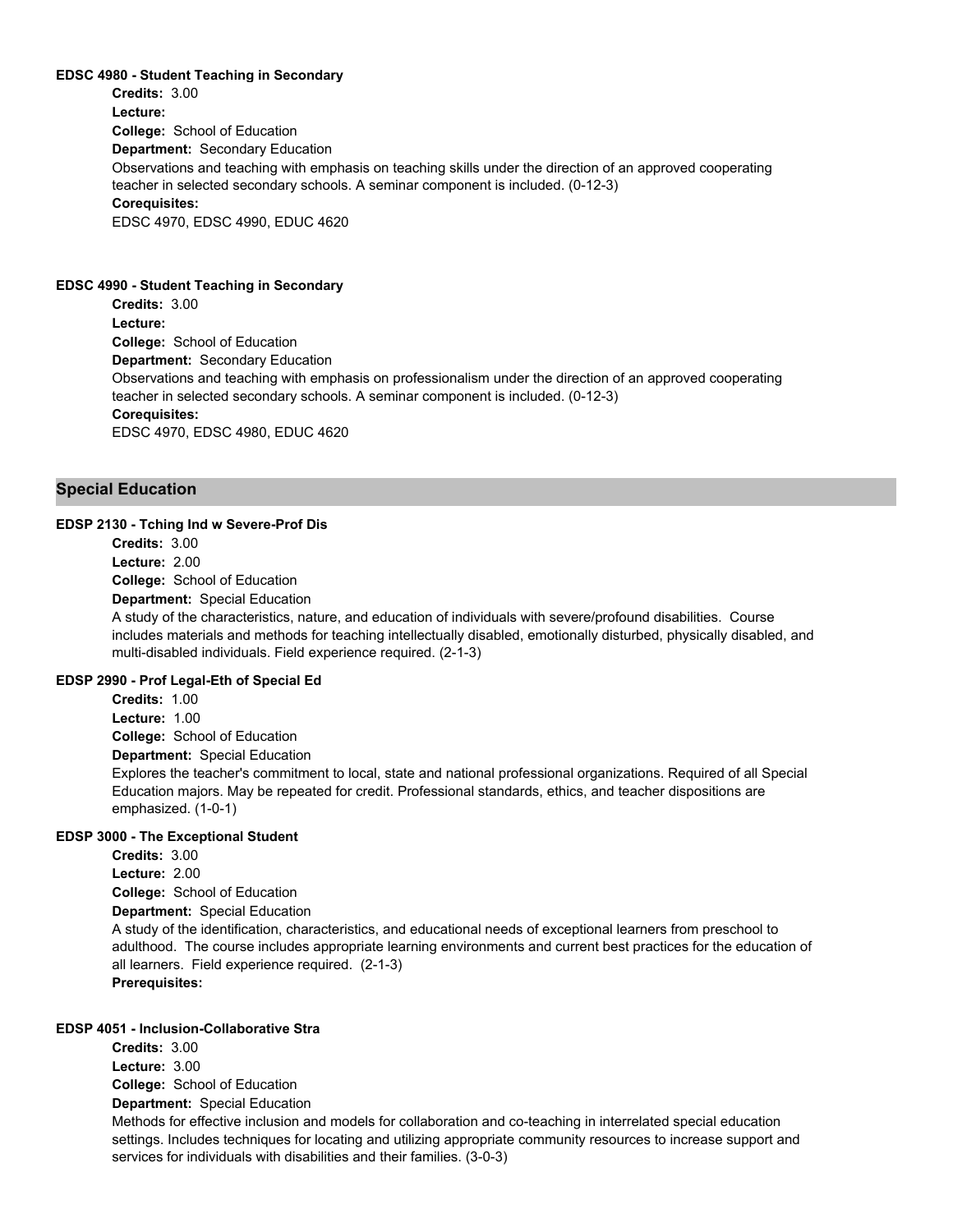#### **EDSP 4060 - Acquisition-Dev of Language**

**College:** School of Education **Department:** Special Education **Credits:** 3.00 **Lecture:** 2.00 A study of the speech and language development of individuals from birth to adolescence with emphasis on normal language development and possible deviations demonstrated by pupils with disabilities. Diagnostic instruments with implications for educational methods, materials, and communication techniques are studied. Field experience required. (2-3-3) **Prerequisites:** 

#### **EDSP 4110 - Nature of Intellectual Disabil**

**College:** School of Education **Department:** Special Education **Credits:** 3.00 **Lecture:** 2.00 Social, emotional, and cognitive characteristics and education of individuals with intellectual disabilities. Field experience required. (2-1-3)

#### **EDSP 4210 - Nature of Behavior Disorders**

**College:** School of Education **Department:** Special Education **Credits:** 3.00 **Lecture:** 2.00 Social, emotional and cognitive characteristics of individuals with behavior disorders. Field experience required. (2-1-3) **Prerequisites:** 

#### **EDSP 4310 - Nature of Learning Disabilitie**

**College:** School of Education **Department:** Special Education **Credits:** 3.00 **Lecture:** 2.00 Social, emotional, and cognitive characteristics of individuals with specific learning disabilities. Field experience required. (2-1-3)

#### **EDSP 4510 - Assess of Learners w Disabil**

**College:** School of Education **Department:** Special Education **Credits:** 3.00 **Lecture:** 2.00 Educational and adaptive behavior assessment of pupils with disabilities. Emphasis on basic measurement concepts and procedures for the administration of informal, standardized, and curriculum-based assessment instruments. Field experience required. (2-3-3)

#### **EDSP 4520 - Special Ed Block Internship**

**College:** School of Education **Department:** Special Education **Credits:** 3.00 **Lecture:** 2.00 Supervised internship in public school special education settings. Emphasis on applying knowledge of content in order to plan and implement curriculum; use effective principles of methodology, behavior management, and professionalism under the supervision of certified in-service teachers and a university supervisor. (2-3-3)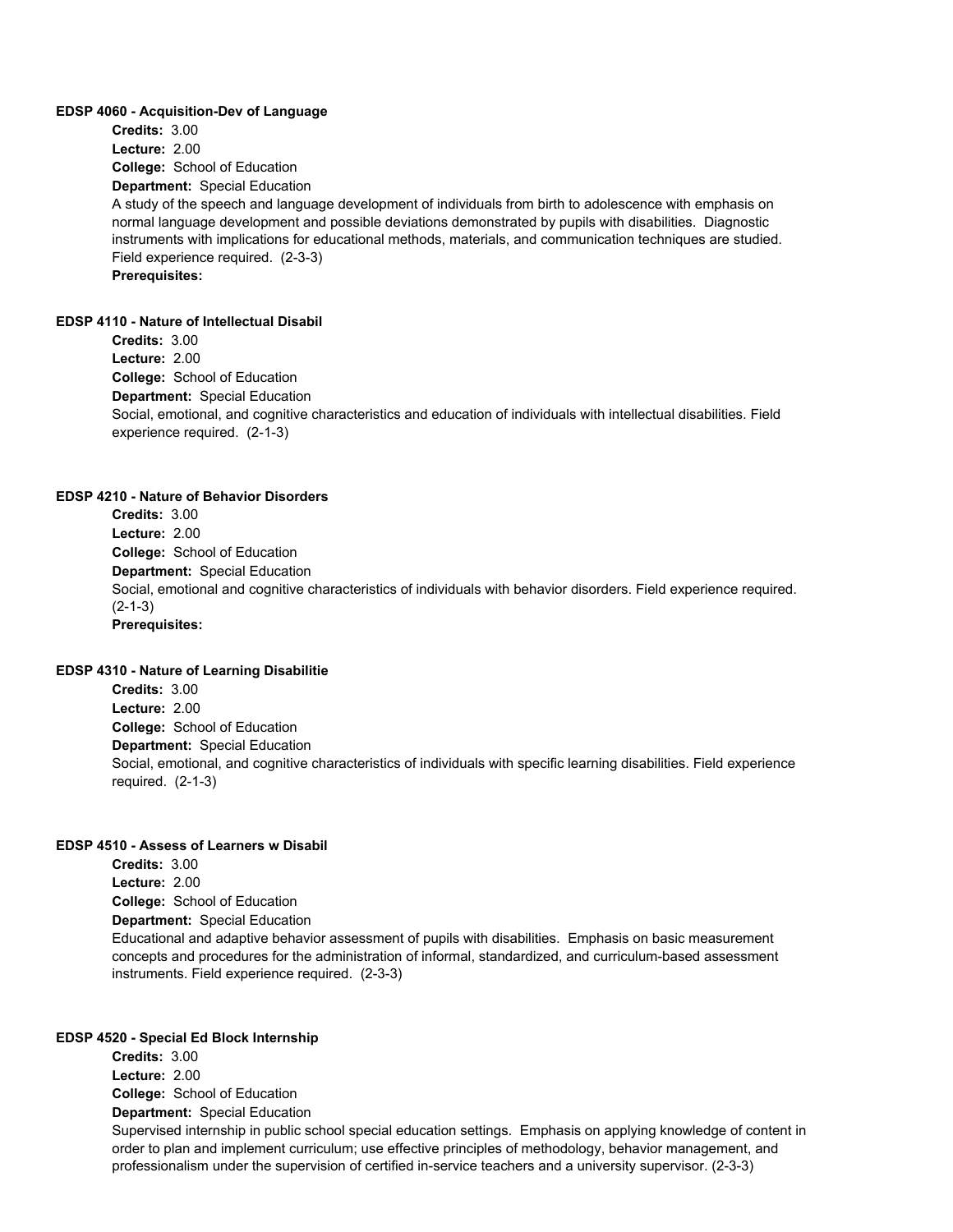#### **EDSP 4550 - Assistive Technology**

**College:** School of Education **Department:** Special Education **Credits:** 3.00 **Lecture:** 3.00 Survey of current assistive technology available for use to improve the physical, social, communication, and learning abilities of individuals with disabilities. Techniques for the effective use of technology to provide effective individualization, evaluation, scheduling, and inclusion of pupils with disabilities. (3-0-3)

#### **EDSP 4610 - Effective Instr for Mild Disab**

**College:** School of Education **Department:** Special Education **Credits:** 3.00 **Lecture:** 2.00 Application of research-based instructional methods and best practices for individuals with mild disabilities. Field experience required. (2-3-3)

#### **EDSP 4620 - Classroom-Beh Mgt for Disabili**

**College:** School of Education **Department:** Special Education **Credits:** 3.00 **Lecture:** 2.00 Classroom and behavior management procedures and techniques based on principles of applied behavior analysis. Emphasis on strategies that promote effective learning, increase achievement, and improve pro-social behavior. Field experience required. (2-1-3)

#### **EDSP 4970 - Student Teaching Special Edu**

**College:** School of Education **Department:** Special Education **Credits:** 3.00 **Lecture:** Observations and teaching with emphasis on content knowledge under the direction of an approved cooperating teacher in the field of intended certification. A seminar component is included. (0-10-3) **Corequisites:**  EDSP 4980, EDSP 4990

#### **EDSP 4980 - Student Teaching Special Edu**

**College:** School of Education **Department:** Special Education **Credits:** 3.00 **Lecture:** Observations and teaching with emphasis on teaching skills under the direction of an approved cooperating teacher in the field of intended certification. A seminar component is included. (0-10-3) **Corequisites:**  EDSP 4970, EDSP 4990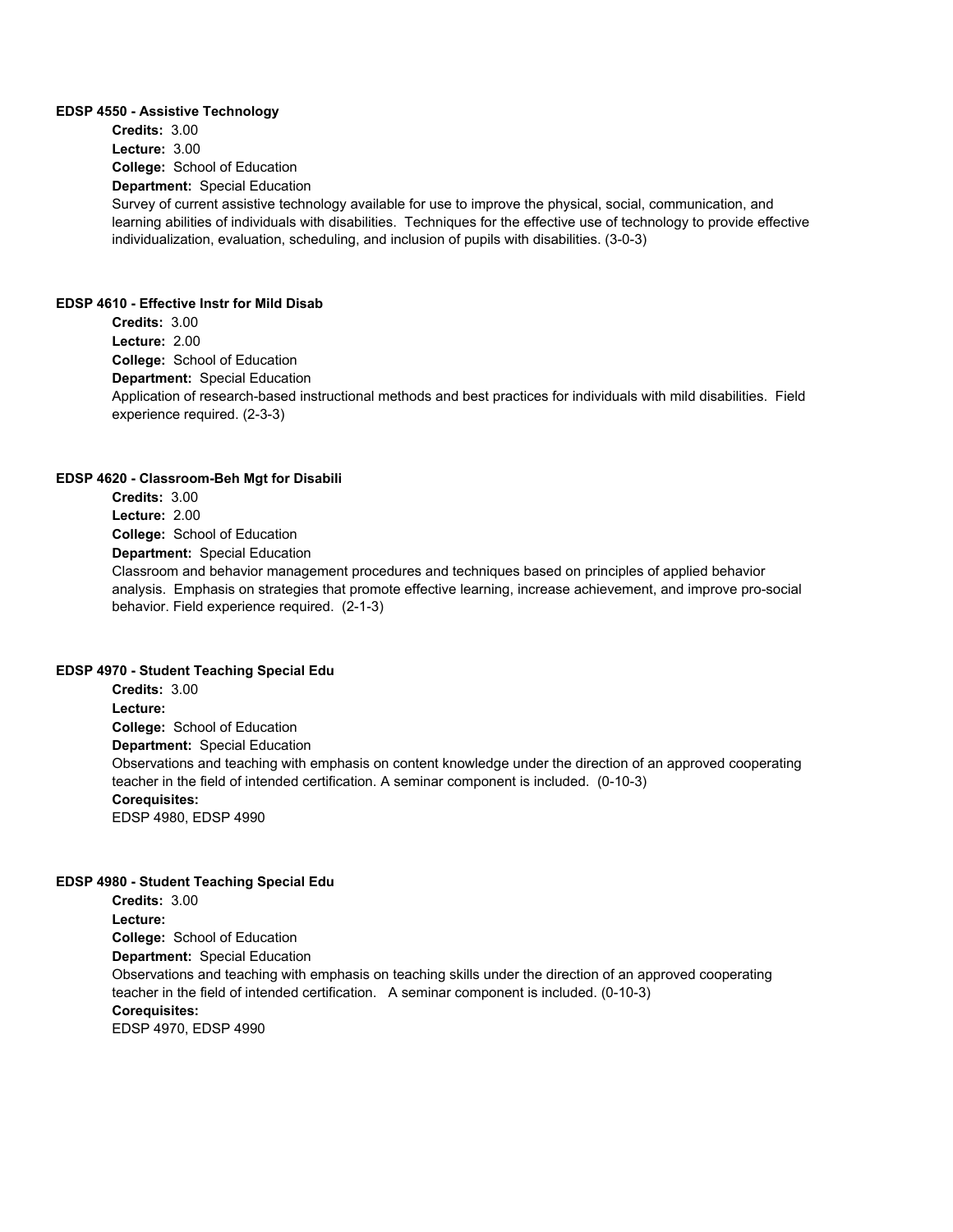#### **EDSP 4990 - Student Teaching Special Edu**

**College:** School of Education **Department:** Special Education **Credits:** 3.00 **Lecture:** Observations and teaching with emphasis on professionalism under the direction of an approved cooperating teacher in the field of intended certification. A seminar component is included. (0-10-3) **Corequisites:**  EDSP 4970, EDSP 4980

### **Education - General**

#### **EDUC 2115 - Mathematics & Science Instruct**

**College:** School of Education **Department:** Education **Credits:** 3.00 **Lecture:** 3.00

The focus of this course is to provide integrated mathematics and science instructional strategies for future teachers (grades P-12). An emphasis will be placed on the roles of planning and implementation of these strategies with individuals with mild disabilities. (3-0-3)

#### **EDUC 2120 - Explr Socio-Cult Per Div in Ed**

**Credits:** 3.00 **Lecture:** 2.00

**College:** School of Education

## **Department:** Education

Given the rapidly changing demographics in Georgia and the United States, this course is designed to equip future teachers with the fundamental knowledge of understanding culture and teaching children from diverse backgrounds. Specifically, this course is designed to examine: (1) the nature and function of culture; (2) the development of individual and group cultural identity; (3) definitions and implications of diversity; and (4) the influences of culture on learning, development, and pedagogy. Field Experience Required. (2-1-3)

### **EDUC 2130 - Exploring Learning & Teaching**

**College:** School of Education **Department:** Education **Credits:** 3.00 **Lecture:** 2.00

This course is designed to explore key aspects of learning and teaching through examining learning processes with the goal of applying knowledge to enhance the learning of all students in a variety of educational settings and contexts. Field Experience Required. (2-1-3)

### **EDUC 2130H - Exploring Learning & Teaching**

**College:** School of Education **Department:** Education **Credits:** 3.00 **Lecture:** 2.00

#### **EDUC 3200 - Instructional Tech-Media**

**College:** School of Education **Department:** Education **Credits:** 3.00 **Lecture:** 3.00 An introduction to a wide range of computer based instructional media materials and equipment available for classroom use. The course focuses on the development of skills needed for effective instructional media production, applications and utilization. Candidates begin production of on-line portfolios. Course fulfills requirements of the Georgia Technology Standards for Educators. (3-0-3) **Prerequisites:**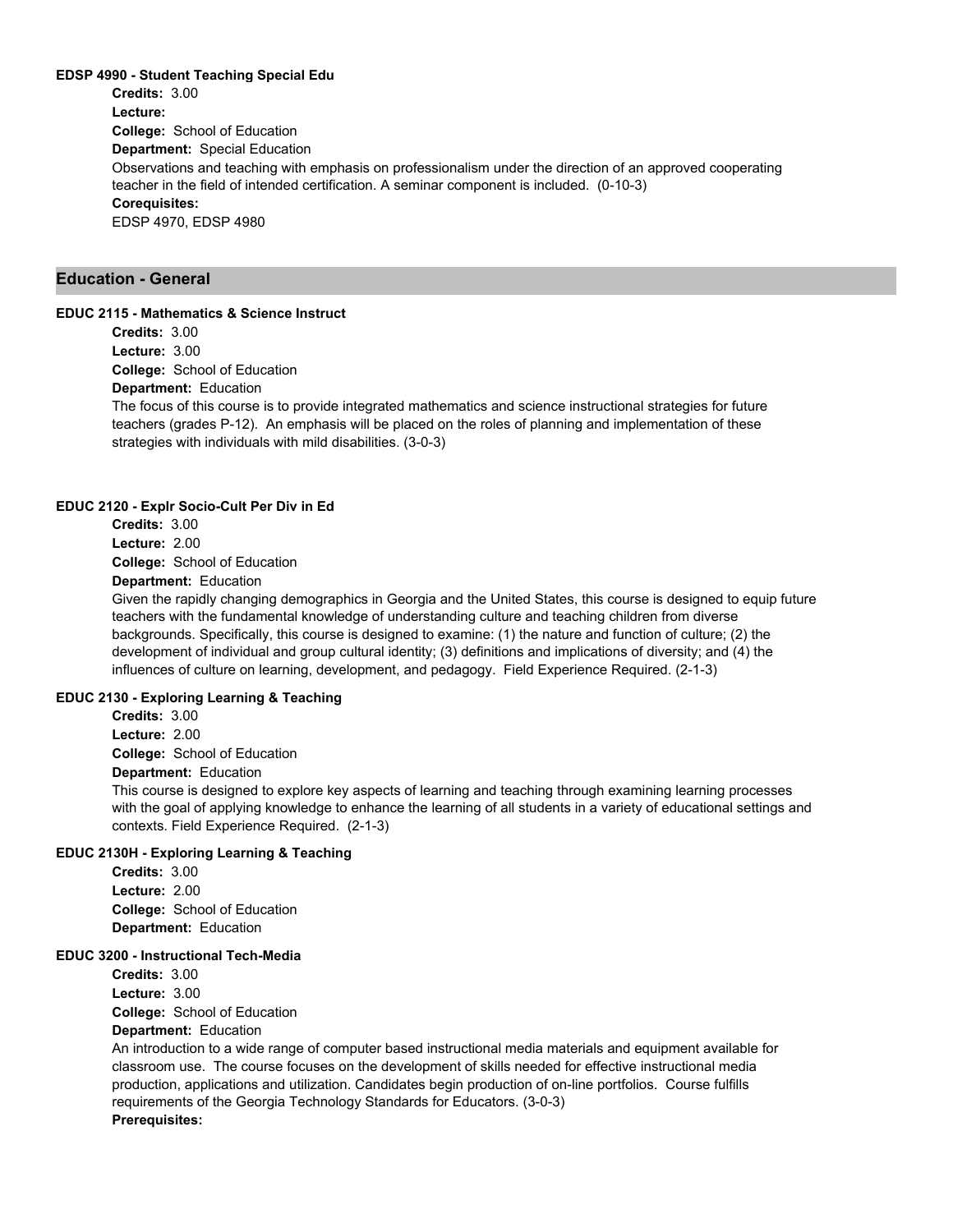#### **EDUC 3330 - Art and Science of Teaching**

**College:** School of Education **Credits:** 3.00 **Lecture:** 3.00

### **Department:** Education

The course presents a model for quality teaching that balances the necessity of research-based data with the equally vital need to understand the strengths and weaknesses of each student. This course will not meet the criteria for teacher certification. (3-0-3)

### **EDUC 3400 - Learner in Multicultural Conte**

**College:** School of Education **Department:** Education **Credits:** 3.00 **Lecture:** 2.00

This course focuses on the application of the knowledge of growth and development of P-12 students with a multicultural school setting. In addition, the course examines various theories of learning, including cognitive, constructivist, behaviorist and social/cultural. It explores the influences of these theories on how humans as individuals and social beings learn, and their implications for structuring teaching and learning activities in P-12 classrooms. Through planned field experiences, teacher candidates will apply course information to diverse classroom settings. (2-2-3) **Prerequisites:** 

### **EDUC 4000 - Senior Seminar in Teaching**

**College:** School of Education **Department:** Education **Credits:** 3.00 **Lecture:** 3.00 A seminar for seniors in education on selected topics of classroom management, application, research and techniques. (3-0-3) **Prerequisites:** 

### **EDUC 4150 - Prob in Classroom Management**

**College:** School of Education **Department:** Education **Credits:** 1.00 TO 3.00 **Lecture:** 1.00 TO 3.00 A study of classroom problems and effective management techniques. May be repeated for credit. (1-0-1 or 2-0-2 or 3-0-3)

### **EDUC 4400 - PE Materials and Methods**

**College:** School of Education **Department:** Education **Credits:** 4.00 **Lecture:** 3.00 A course designed to present materials and instructional methods which will help pre-service teachers of physical education gain an in-depth understanding of the teaching process related to P-12 teaching. Directed observation in the public schools is required. (3-4-4)

### **EDUC 4620 - Classroom/Behavior Mgt**

**College:** School of Education **Department:** Education **Credits:** 3.00 **Lecture:** 2.00 Classroom and behavior management procedures and techniques based on principles of applied behavior analysis. Emphases on strategies that promote effective learning, increase achievement, and improve pro-social behavior. Field experience required. (2-1-3)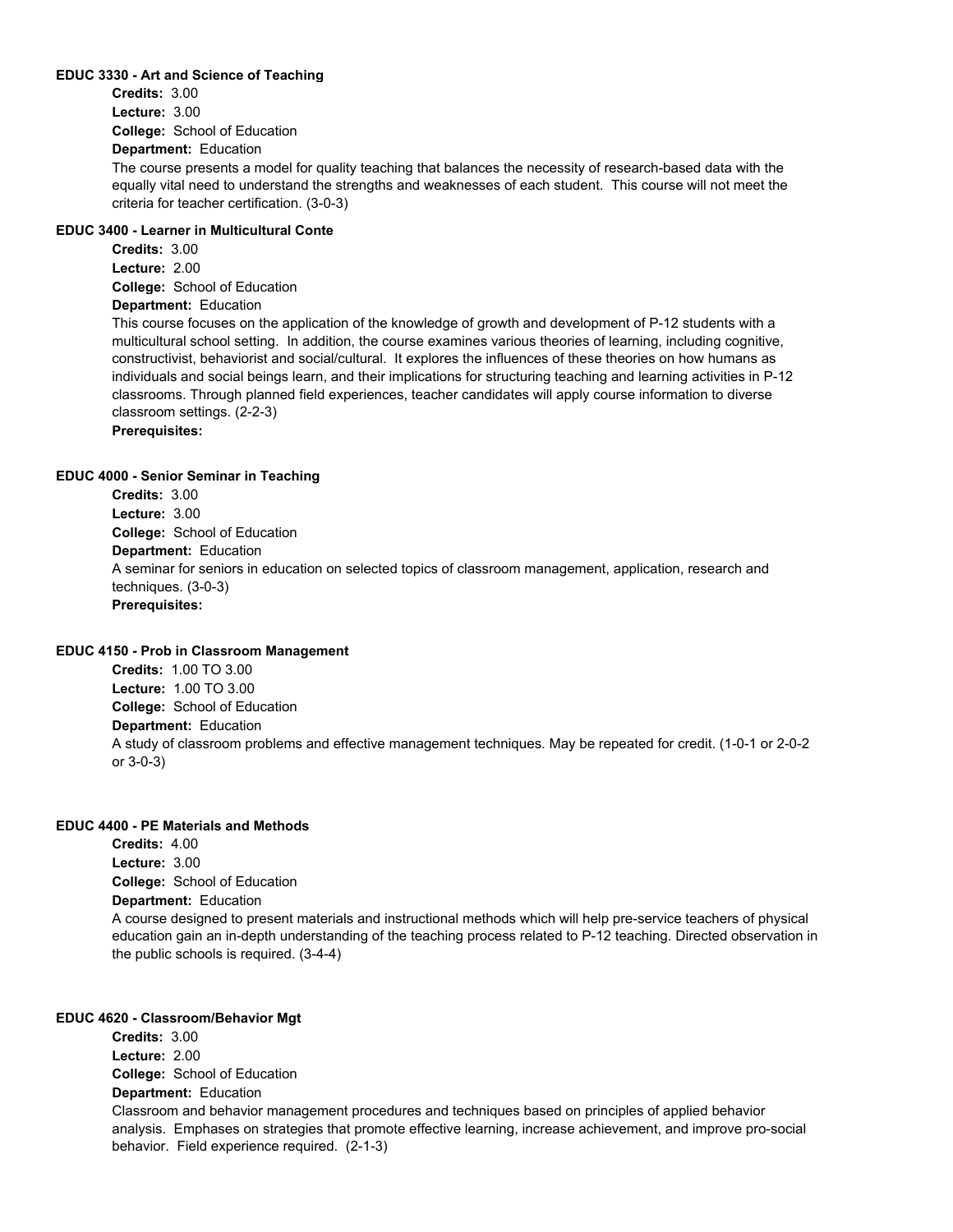**EDUC 4960 - Practicum in Grades P-12 College:** School of Education **Department:** Education **Credits:** 3.00 **Lecture:** A supervised field experience for children in grades P-12. (0-8-3) **Corequisites:**  EDUC 4970, EDUC 4980, EDUC 4990

#### **EDUC 4970 - Student Teaching in P-12**

**College:** School of Education **Department:** Education **Credits:** 3.00 **Lecture:** Observations and teaching with emphasis on content knowledge under the direction of an approved cooperating teacher in selected elementary, middle and secondary schools. A seminar component is included. A seminar component is included. (0-10-3) **Corequisites:**  EDUC 4960, EDUC 4980, EDUC 4990 **Prerequisites:** 

#### **EDUC 4980 - Student Teaching in P-12**

**College:** School of Education **Department:** Education **Credits:** 3.00 **Lecture:** Observations and teaching with emphasis on teaching skills under the direction of an approved cooperating teacher in selected elementary, middle and secondary schools. A seminar component is included. (0-10-3) **Corequisites:**  EDUC 4960, EDUC 4970, EDUC 4990

### **EDUC 4990 - Student Teaching in P-12**

**College:** School of Education **Department:** Education **Credits:** 3.00 **Lecture:** Observations and teaching with emphasis on professionalism under the direction of an approved cooperating teacher in selected elementary middle and secondary schools. A seminar component is included. (0-10-3) **Corequisites:**  EDUC 4960, EDUC 4970, EDUC 4980

### **English**

### **ENGL 0099 - Learning Support English**

**College:** College of Arts and Sciences **Department:** Learning Support Programs **Credits:** 4.00 **Lecture:** 4.00 Intermediate composition and grammar. Instruction and practice in expository or academic essay writing. The emphasis is on revising and editing essays, improving sentence structure, and mastering usage and mechanics. This course is designed to prepare students for college- level composition courses. Four hours institutional credit only. (4-0-4)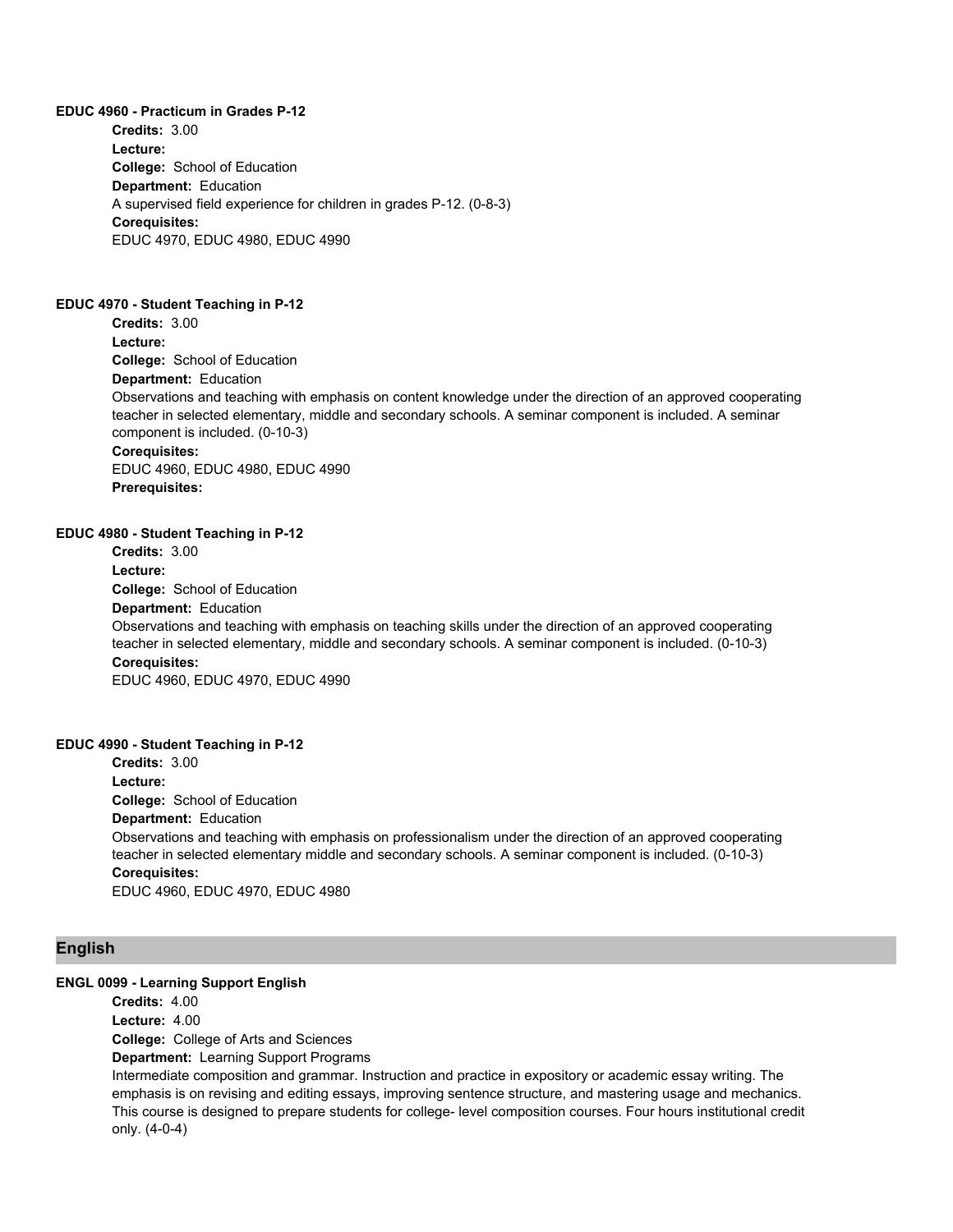#### **ENGL 1101 - Composition I**

**College:** College of Arts and Sciences **Credits:** 3.00 **Lecture:** 3.00

**Department:** English and Foreign Languages

A composition course focusing on skills required for effective writing in a variety of contexts, with an emphasis on writing improvement. The course also seeks to strengthen critical thinking skills and the ability to read with understanding. (3-0-3)

### **ENGL 1101H - Honors Composition I**

**Credits:** 3.00 **Lecture:** 3.00

**College:** College of Arts and Sciences

**Department:** English and Foreign Languages

An Honors composition course focusing on skills required for effective writing in a variety of contexts, with emphasis on exposition, analysis, and argumentation, and also including introductory use of a variety of research skills. A grade of C is required for advancement into ENGL 1102H or ENGL 1102. This section is for students participating in the GSW Honors Program. (3-0-3)

### **ENGL 1102 - Composition II**

**Credits:** 3.00

**Lecture:** 3.00

**College:** College of Arts and Sciences

**Department:** English and Foreign Languages

A composition course that develops writing skills beyond the levels of proficiency required by ENGL 1101, that emphasizes interpretation and evaluation, and that incorporates a variety of more advanced research methods. A minimum grade of C is required. (3-0-3)

### **Prerequisites:**

ENGL 1101 Minimum Grade: C or ENG 101 Minimum Grade: C or ENGL 1101H Minimum Grade: C

### **ENGL 1102H - Honors Composition II**

**Credits:** 3.00

**Lecture:** 3.00

**College:** College of Arts and Sciences

**Department:** English and Foreign Languages

An Honors composition course that develops writing skills beyond the levels of proficiency required by ENGL 1101H, that emphasizes interpretation and evaluation, and that incorporates a variety of more advanced research methods. A minimum grade of C is required. This section is for students participating in the GSW Honors Program. (3-0-3)

### **Prerequisites:**

ENGL 1101 Minimum Grade: C or ENG 101 Minimum Grade: C or ENGL 1101H Minimum Grade: C

### **ENGL 2110 - World Literature**

**College:** College of Arts and Sciences **Department:** English and Foreign Languages **Credits:** 3.00 **Lecture:** 3.00 A survey of important works of world literature. (3-0-3) **Prerequisites:**  ENGL 1102 Minimum Grade: C or ENG 102 Minimum Grade: C or ENGL 1102H Minimum Grade: C

### **ENGL 2110H - World Literature-Honors**

**College:** College of Arts and Sciences **Department:** English and Foreign Languages **Credits:** 3.00 **Lecture:** 3.00 An Honors course survey of important works of world literature. This section is for students participating in GSW Honors Program. (3-0-3) Prerequisites: ENGL 1102 Minimum Grade: C or ENG 102 Minimum Grade: C or ENGL 1102H Minimum Grade: C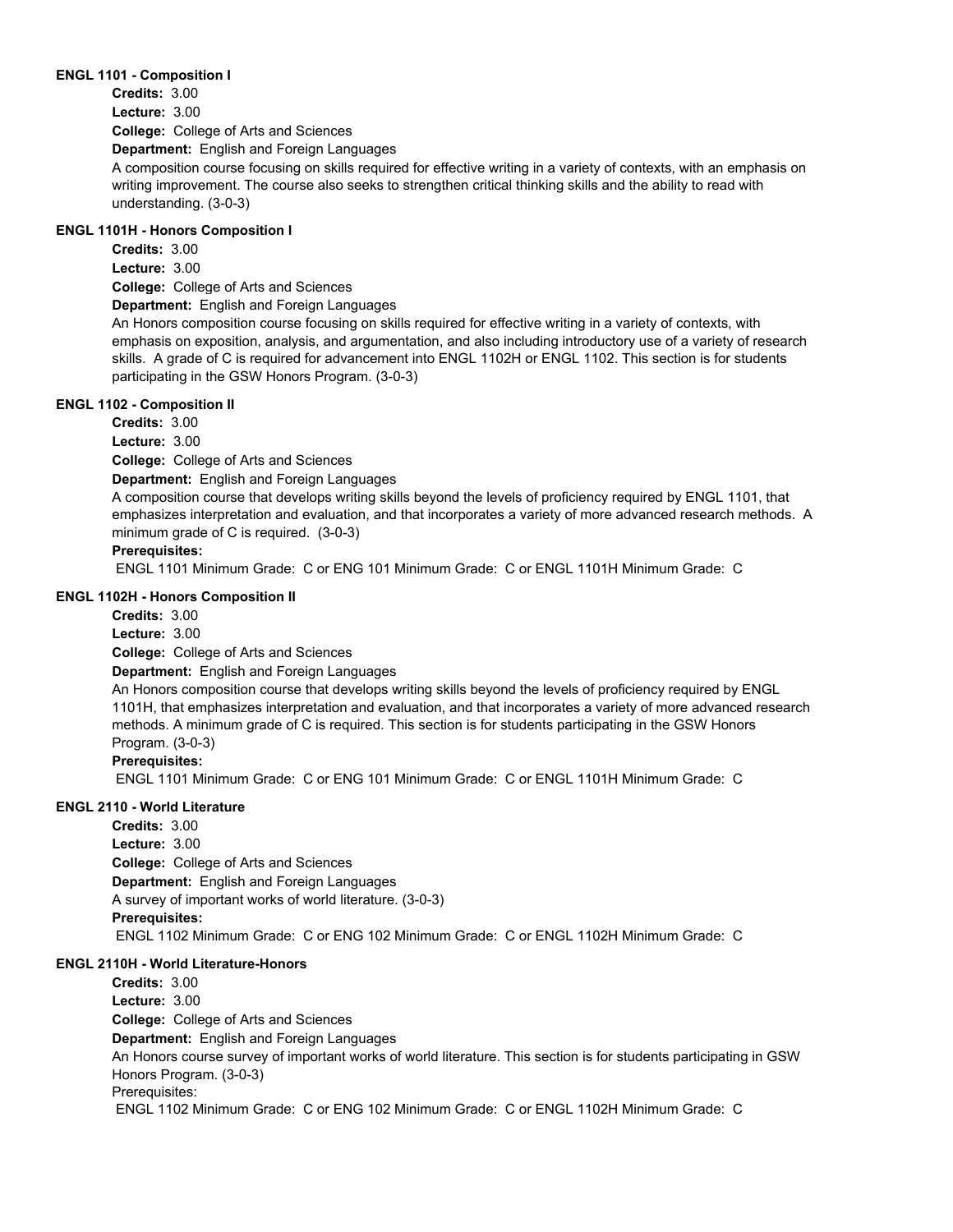#### **ENGL 2120 - British Literature**

**College:** College of Arts and Sciences **Department:** English and Foreign Languages **Credits:** 3.00 **Lecture:** 3.00 A survey of important works of British literature. (3-0-3) **Prerequisites:**  ENGL 1102 Minimum Grade: C or ENG 102 Minimum Grade: C or ENGL 1102H Minimum Grade: C

### **ENGL 2120H - British Literature-Hnr**

**College:** College of Arts and Sciences **Department:** English and Foreign Languages A survey of important works of British literature. For students in the GSW Honors Program. (3-0-3) **Credits:** 3.00 **Lecture:** 3.00 **Prerequisites:**  ENGL 1102 Minimum Grade: C or ENG 102 Minimum Grade: C or ENGL 1102H Minimum Grade: C

#### **ENGL 2130 - American Literature**

**College:** College of Arts and Sciences **Department:** English and Foreign Languages **Credits:** 3.00 **Lecture:** 3.00 A survey of important works of American literature. (3-0-3) **Prerequisites:**  ENGL 1102 Minimum Grade: C or ENGL 1102H Minimum Grade: C or ENG 102 Minimum Grade: C

#### **ENGL 2130H - American Literature-Hnr**

**Credits:** 3.00

**Lecture:** 3.00

**College:** College of Arts and Sciences

**Department:** English and Foreign Languages

An honors course survey of important works of American literature. This section is for students participating in the GSW Honors Program. (3-0-3)

### **ENGL 2140 - Backgrounds for Literature**

**Credits:** 3.00

**Lecture:** 3.00

**College:** College of Arts and Sciences

**Department:** English and Foreign Languages

The cultural and historical backgrounds to Western Literature from Sumner to the Renaissance emphasizing the foundational literary genres of the cultures as well as philosophical and psychological nature of mythology; dimensions of mythology in literature. (3-0-3)

#### **Prerequisites:**

ENGL 1101 Minimum Grade: C or ENGL 1102 Minimum Grade: C

### **ENGL 2140H - Background for Lit - Honors**

**College:** College of Arts and Sciences **Department:** English and Foreign Languages **Credits:** 3.00 **Lecture:** 3.00

#### **ENGL 2200 - Intro to Professional Writing**

**College:** College of Arts and Sciences **Department:** English and Foreign Languages **Credits:** 3.00 **Lecture:** 3.00 The course is designed to help writers understand and practice writing skills as employed across the professions. Students will be asked to master basic writing conventions and publishing procedures for journalistic, technical, managerial, creative, or scientific writing. (3-0-3) **Prerequisites:** 

ENGL 1102 Minimum Grade: C or ENG 102 Minimum Grade: C or ENGL 1102H Minimum Grade: C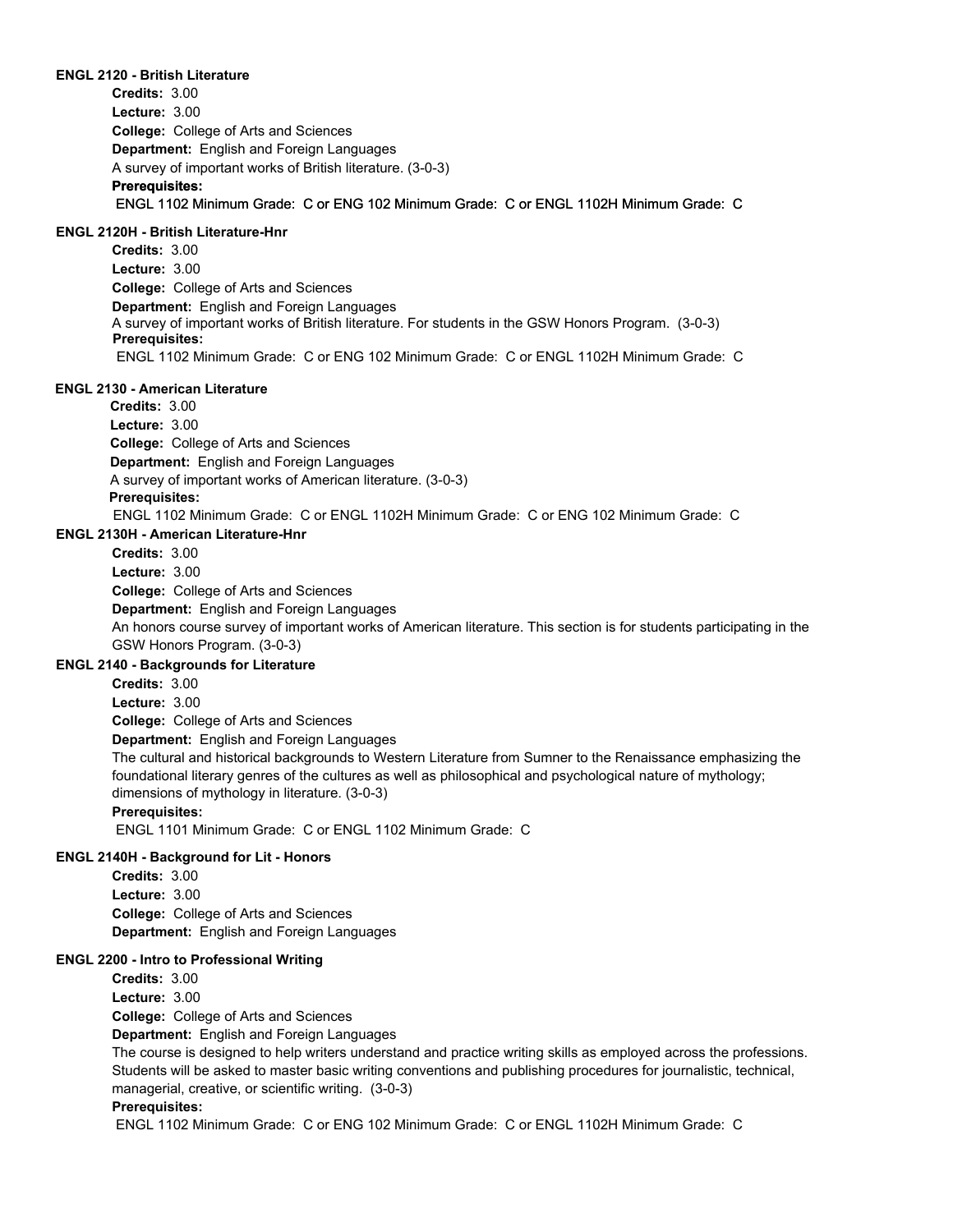#### **ENGL 2210 - Issues in Tutoring Writing**

**College:** College of Arts and Sciences **Department:** English and Foreign Languages **Credits:** 2.00 **Lecture:** 2.00 A course in composition and the theories and method of tutoring writing. (2-0-2) **Prerequisites:**  ENGL 1102 Minimum Grade: C

### **ENGL 3010 - Literature for Young Adults**

**College:** College of Arts and Sciences **Credits:** 3.00 **Lecture:** 3.00

**Department:** English and Foreign Languages

A comprehensive study of young adult literature, including non-Western authors as well as literature representative of racial and ethnic groups, appropriate for students in secondary school programs, with emphasis on teaching techniques.

### **Prerequisites:**

 ENGL 2111 Minimum Grade: C or ENG 201 Minimum Grade: C or ENGL 2112 Minimum Grade: C or ENG 202 Minimum Grade: C or ENGL 2110 Minimum Grade: C or ENGL 2120 Minimum Grade: C or ENGL 2130 Minimum Grade: C or ENGL 2110H Minimum Grade: C or ENGL 2120H Minimum Grade: C or ENGL 2130H Minimum Grade: C

### **ENGL 3010H - Lit for Young Adults-Honors**

**College:** College of Arts and Sciences **Department:** English and Foreign Languages **Credits:** 3.00 **Lecture:** 3.00

#### **ENGL 3100 - Intro Literary Cultural Theory**

**College:** College of Arts and Sciences **Department:** English and Foreign Languages **Credits:** 3.00 **Lecture:** 3.00

This is a writing intensive course on the development of literary theory and methodology from the New Critics to roughly the present with an emphasis on close reading, historiography and argument. Possible topics include, but are not limited to: the New Critics, reader-response theory, cultural studies, poststructuralism, new historicism, reception studies, postcolonialism, feminist/gender theory, narratology, neo-pragmatism, psychoanalysis, book history, and object oriented philosophy. Prerequisite: ENGL 2140, which may be taken concurrently. (3-0-3) **Prerequisites:** 

ENGL 2140 Minimum Grade: C

### **ENGL 3211 - Intro Study English Language**

**Credits:** 3.00

**Lecture:** 3.00

**College:** College of Arts and Sciences

**Department:** English and Foreign Languages

Introduction to the Study of the English Language is a course that introduces basic concepts of linguistics and methods of language analysis. The course also prepares the student apply these concepts to the standard written language, to formal speaking, and across cultures and dialects. ENGL 2140 may be taken concurrently with the course. (3-0-3)

### **Prerequisites:**

 ENGL 2111 Minimum Grade: C or ENG 201 Minimum Grade: C or ENGL 2112 Minimum Grade: C or ENG 202 Minimum Grade: C or ENGL 2110 Minimum Grade: C or ENGL 2120 Minimum Grade: C or ENGL 2130 Minimum Grade: C or ENGL 2110H Minimum Grade: C or ENGL 2120H Minimum Grade: C or ENGL 2130H Minimum Grade: C

### **ENGL 3220 - Adv Composition**

**College:** College of Arts and Sciences **Department:** English and Foreign Languages **Credits:** 3.00 **Lecture:** 3.00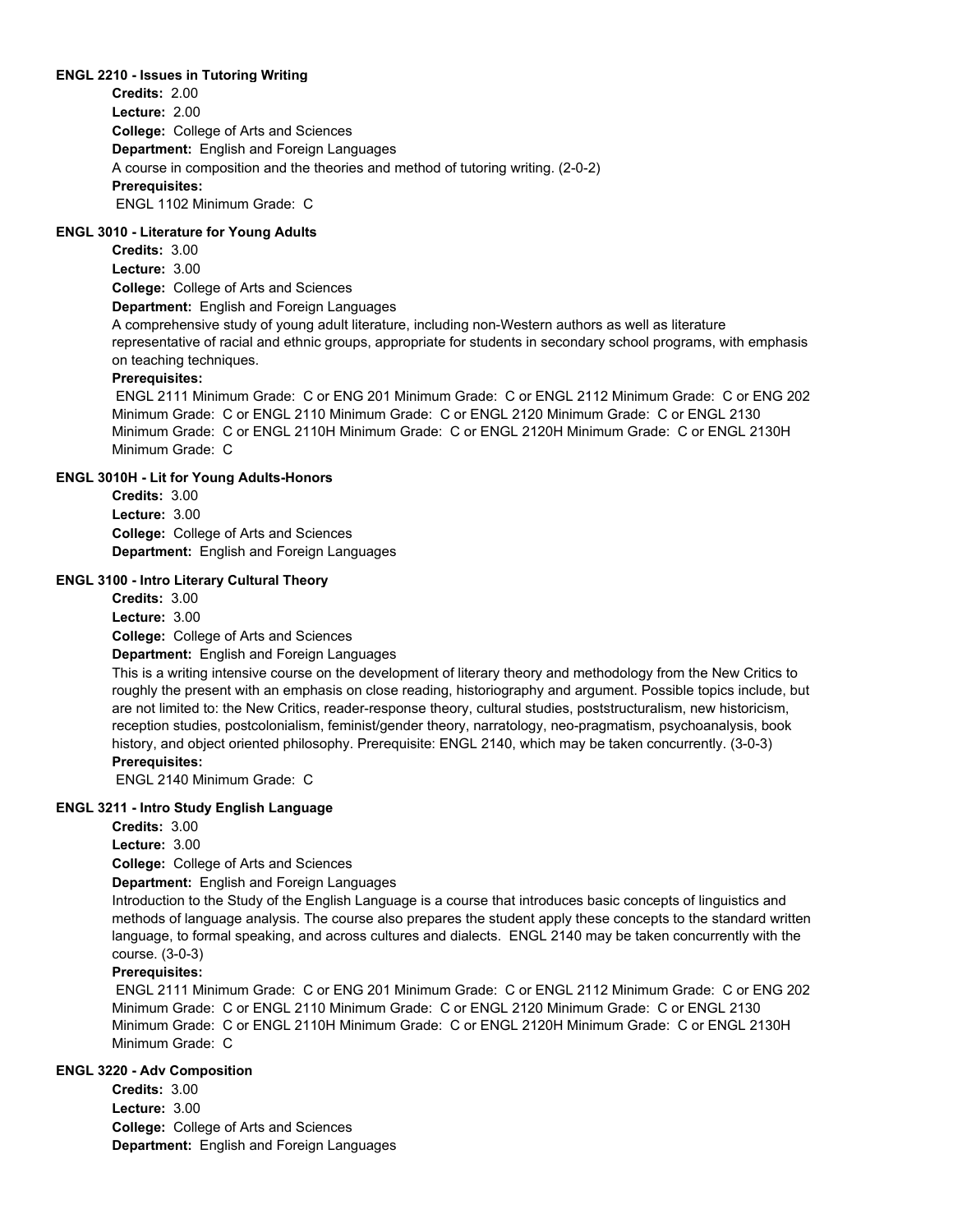A course with emphasis on writing, the nature of writing, and how individuals learn to write. The course also includes a study of research in the teaching of writing. (3-0-3)

### **Prerequisites:**

 (ENGL 1102 Minimum Grade: C or ENG 102 Minimum Grade: C or ENGL 1102H Minimum Grade: C) and ENGL 2140 Minimum Grade: C

### **ENGL 3230 - Creative Writing**

**Credits:** 3.00

**Lecture:** 3.00

**College:** College of Arts and Sciences

**Department:** English and Foreign Languages

A workshop course in writing of various literary genres including fiction, drama, and poetry among others. (3-0-3) **Prerequisites:** 

 (ENGL 2110 Minimum Grade: C or ENGL 2110H Minimum Grade: C or ENGL 2120 Minimum Grade: C or ENGL 2120H Minimum Grade: C or ENGL 2130 Minimum Grade: C or ENGL 2130H Minimum Grade: C) and ENGL 2140 Minimum Grade: C

### **ENGL 3240 - Technical Writing**

**Credits:** 3.00

**Lecture:** 3.00

**College:** College of Arts and Sciences

**Department:** English and Foreign Languages

The course focuses on career-oriented writing, with emphasis on the scientific, technological, and managerial areas. The course provides practice in various genres of writing that apply to these areas and teaches the special, technical skills needed in addition to skills in collaboration and audience analysis. (3-0-3)

### **Prerequisites:**

 (ENGL 1102 Minimum Grade: C or ENG 102 Minimum Grade: C or ENGL 1102H Minimum Grade: C) and ENGL 2140 Minimum Grade: C

### **ENGL 3340 - The Novel**

**Credits:** 3.00

**Lecture:** 3.00

**College:** College of Arts and Sciences

**Department:** English and Foreign Languages

The history, development, and characteristics of the novel as a literary genre; parallel novels and literary criticism. (3-0-3)

### **Prerequisites:**

 (ENGL 2110 Minimum Grade: C or ENGL 2120 Minimum Grade: C or ENGL 2130 Minimum Grade: C or ENGL 2110H Minimum Grade: C or ENGL 2120H Minimum Grade: C or ENGL 2130H Minimum Grade: C) and ENGL 2140 Minimum Grade: C

### **ENGL 3350 - The Short Story**

**Credits:** 3.00 **Lecture:** 3.00

**College:** College of Arts and Sciences

**Department:** English and Foreign Languages

A study of selected short stories with emphasis on development of interpretive and analytical skills of the student. (3-0-3)

### **Prerequisites:**

 (ENGL 2111 Minimum Grade: C or ENG 201 Minimum Grade: C or ENGL 2112 Minimum Grade: C or ENG 202 Minimum Grade: C or ENGL 2110 Minimum Grade: C or ENGL 2120 Minimum Grade: C or ENGL 2130 Minimum Grade: C or ENGL 2110H Minimum Grade: C or ENGL 2120H Minimum Grade: C or ENGL 2130H Minimum Grade: C) and ENGL 2140 Minimum Grade: C

### **ENGL 3360 - Modern Prose**

**Credits:** 3.00

**Lecture:** 3.00

**College:** College of Arts and Sciences

**Department:** English and Foreign Languages

This course examines modern fiction from the late nineteenth century and beyond. Novels and short stories will be covered; non-fiction prose may be included at the instructor's discretion. (3-0-3)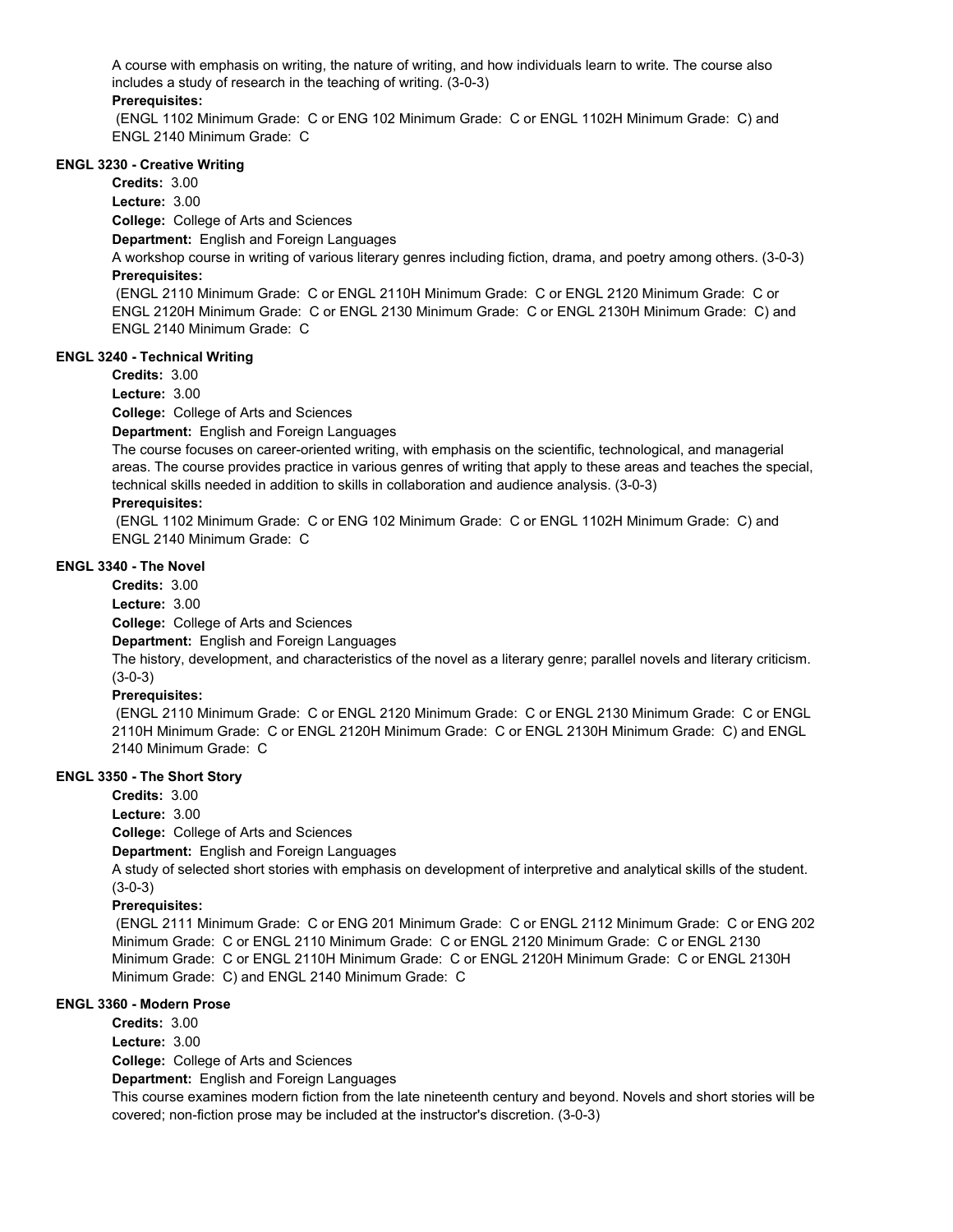### **Prerequisites:**

 (ENGL 2111 Minimum Grade: C or ENG 201 Minimum Grade: C or ENGL 2112 Minimum Grade: C or ENG 202 Minimum Grade: C or ENGL 2110 Minimum Grade: C or ENGL 2120 Minimum Grade: C or ENGL 2130 Minimum Grade: C or ENGL 2110H Minimum Grade: C or ENGL 2120H Minimum Grade: C or ENGL 2130H Minimum Grade: C) and ENGL 2140 Minimum Grade: C

### **ENGL 3370 - Modern Poetry**

**Credits:** 3.00

**Lecture:** 3.00

**College:** College of Arts and Sciences

**Department:** English and Foreign Languages

A study of some of the outstanding poets of the twentieth century and contemporary poets with emphasis on evaluation of their poetry. (3-0-3)

### **Prerequisites:**

 (ENGL 2111 Minimum Grade: C or ENG 201 Minimum Grade: C or ENGL 2112 Minimum Grade: C or ENG 202 Minimum Grade: C or ENGL 2110 Minimum Grade: C or ENGL 2120 Minimum Grade: C or ENGL 2130 Minimum Grade: C or ENGL 2110H Minimum Grade: C or ENGL 2120H Minimum Grade: C or ENGL 2130H Minimum Grade: C) and ENGL 2140 Minimum Grade: C

### **ENGL 3410 - Southern Literature**

**Credits:** 3.00

**Lecture:** 3.00

**College:** College of Arts and Sciences

**Department:** English and Foreign Languages

A study in depth of the leading figures of the Southern Literary Renaissance, with special emphasis on the social, political, and economic conditions in the post-bellum South that led to its development. (3-0-3)

### **Prerequisites:**

(ENGL 2130 Minimum Grade: C or ENGL 2130H Minimum Grade: C) and ENGL 2140 Minimum Grade: C

### **ENGL 3420 - African-American Literature**

**Credits:** 3.00 **Lecture:** 3.00

**College:** College of Arts and Sciences **Department:** English and Foreign Languages

Survey of literature by African-American writers; emphasis on major novelists, on appreciation of the main intellectual and artistic concerns of the African-American culture, and on the role of literature within that culture. (3-0-3)

### **Prerequisites:**

 (ENGL 2111 Minimum Grade: C or ENG 201 Minimum Grade: C or ENGL 2112 Minimum Grade: C or ENG 202 Minimum Grade: C or ENGL 2110 Minimum Grade: C or ENGL 2120 Minimum Grade: C or ENGL 2130 Minimum Grade: C or ENGL 2110H Minimum Grade: C or ENGL 2120H Minimum Grade: C or ENGL 2130H Minimum Grade: C) and ENGL 2140 Minimum Grade: C

### **ENGL 3430 - World Survey Film Narrative**

**Credits:** 3.00

**Lecture:** 3.00

**College:** College of Arts and Sciences

**Department:** English and Foreign Languages

A study of a number of major film directors, the history of film-making and its techniques, and an introduction to film theory. (3-0-3)

### **Prerequisites:**

 (ENGL 2111 Minimum Grade: C or ENG 201 Minimum Grade: C or ENGL 2112 Minimum Grade: C or ENG 202 Minimum Grade: C or ENGL 2110 Minimum Grade: C or ENGL 2120 Minimum Grade: C or ENGL 2130 Minimum Grade: C or ENGL 2110H Minimum Grade: C or ENGL 2120H Minimum Grade: C or ENGL 2130H Minimum Grade: C) and ENGL 2140 Minimum Grade: C

### **ENGL 3460 - Modern British Literature**

**College:** College of Arts and Sciences **Department:** English and Foreign Languages **Credits:** 3.00 **Lecture:** 3.00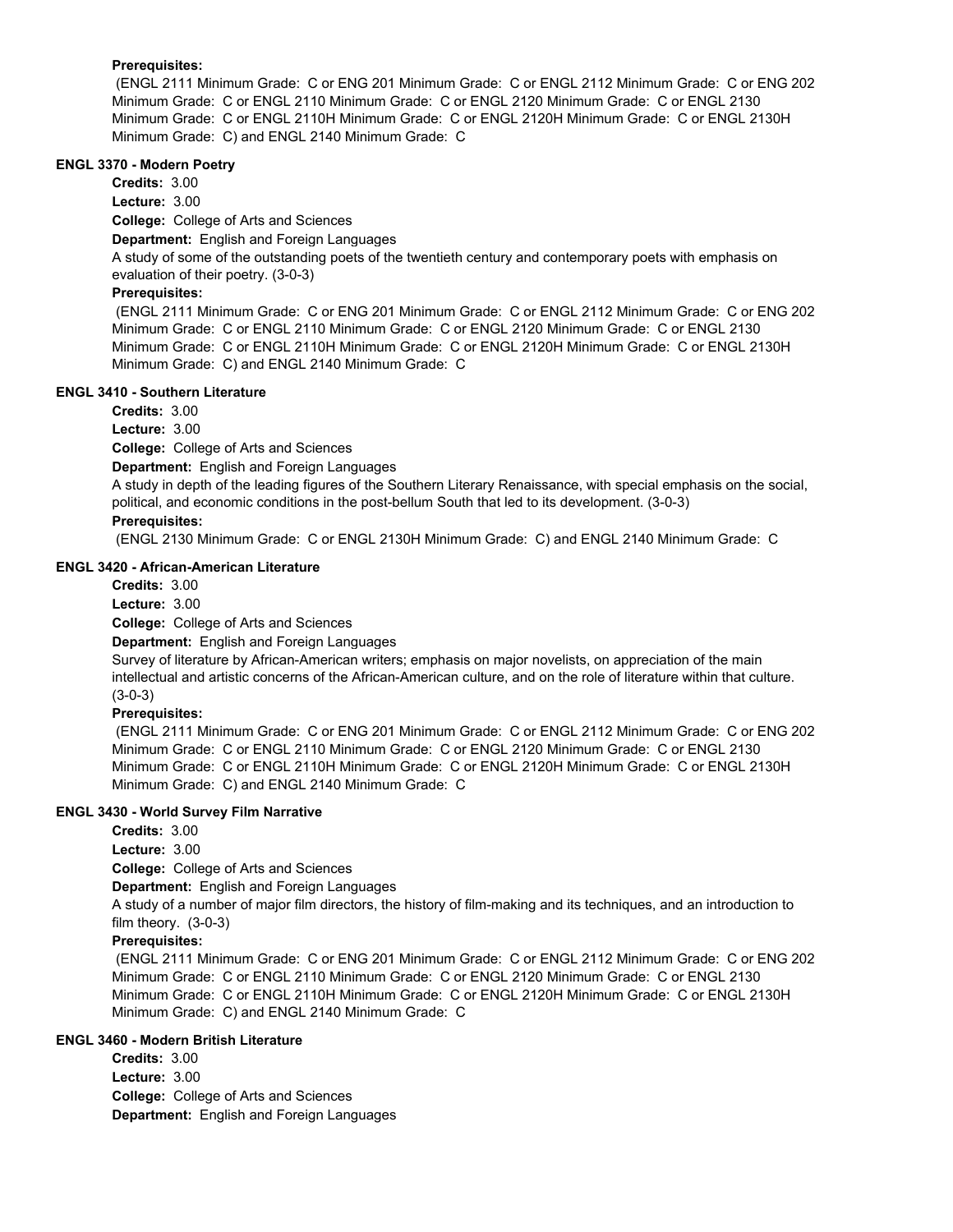Students will complete an in-depth study of Modernism as it emerged from the Victorian Era in Great Britain. The course will cover literature from 1901 to the present, including major authors such as Thomas Hardy, Evelyn Waugh, T.S. Eliot, Virginia Woolf and Angela Carter. Prerequisite: ENGL 2110, 2120, or 2130 and ENGL 2140 which may be taken concurrently with the course. (3-0-3

### **Corequisites:**

### ENGL 2140

### **Prerequisites:**

 (ENGL 2110 Minimum Grade: C or ENGL 2110H Minimum Grade: C or ENGL 2120 Minimum Grade: C or ENGL 2120H Minimum Grade: C or ENGL 2130 Minimum Grade: C or ENGL 2130H Minimum Grade: C) and ENGL 2140 Minimum Grade: C

#### **ENGL 3470 - Postcolonial World Literature**

**Credits:** 3.00

**Lecture:** 3.00

**College:** College of Arts and Sciences

**Department:** English and Foreign Languages

A survey of world literature focusing on writings of authors from the former colonial regions but also including literature in translation from throughout the world. This course will cover writers from various continents including writers from Africa, Central America, South America, the Caribbean, the Pacific Rim, India and elsewhere. Prerequisite: (ENGL 2110 or ENGL 2120) and ENGL 2140, which may be taken concurrently. (3-0-3)

### **Prerequisites:**

 (ENGL 2110 Minimum Grade: C or ENGL 2110H Minimum Grade: C or ENGL 2120 Minimum Grade: C or ENGL 2120H Minimum Grade: C) and ENGL 2140 Minimum Grade: C

### **ENGL 3510 - Modern American Literature**

**Credits:** 3.00

**Lecture:** 3.00

**College:** College of Arts and Sciences

**Department:** English and Foreign Languages

Students will complete an in depth study of Modernism as it pertains to American Literature in the course. The course will cover literature from 1914-1945, including major authors like Robert Frost, William Faulkner, and Zora Neale Hurston. Prerequisite: ENGL 2130. Co-requisite: ENGL 2140 can be taken concurrently. (3-0-3) **Prerequisites:** 

ENGL 2130 Minimum Grade: C and ENGL 2140 Minimum Grade: C

### **ENGL 3520 - Postmodern Contemp Am Lit**

**Credits:** 3.00

**Lecture:** 3.00

**College:** College of Arts and Sciences

**Department:** English and Foreign Languages

Students will complete an in depth study of Postmodernism as it pertains to American literature in the course. Additionally, the students will study trends in contemporary American literature. The course will cover American literature since 1945, including literature that is representative of the ethnically diverse American landscape of the 20th century. Prerequisites: ENGL 2130. Co-requisite ENGL 2140, may be taken concurrently. (3-0-3) **Prerequisites:** 

(ENGL 2130 Minimum Grade: C or ENGL 2130H Minimum Grade: C) and ENGL 2140 Minimum Grade: C

### **ENGL 4025 - Composition Studies**

**Credits:** 3.00 **Lecture:** 3.00

**College:** College of Arts and Sciences

**Department:** English and Foreign Languages

Composition Studies is a course in the theoretical and practical foundations of the teaching and study of writing. Prerequisites: ENGL 3220, which may be taken concurrently (3-0-3).

### **Prerequisites:**

ENGL 3220 Minimum Grade: C

### **ENGL 4030 - Theories of Rhetoric-Comp**

**College:** College of Arts and Sciences **Department:** English and Foreign Languages **Credits:** 3.00 **Lecture:** 3.00 The course surveys the history of rhetoric and examines pedagogical approaches to teaching composition. (3-0-3)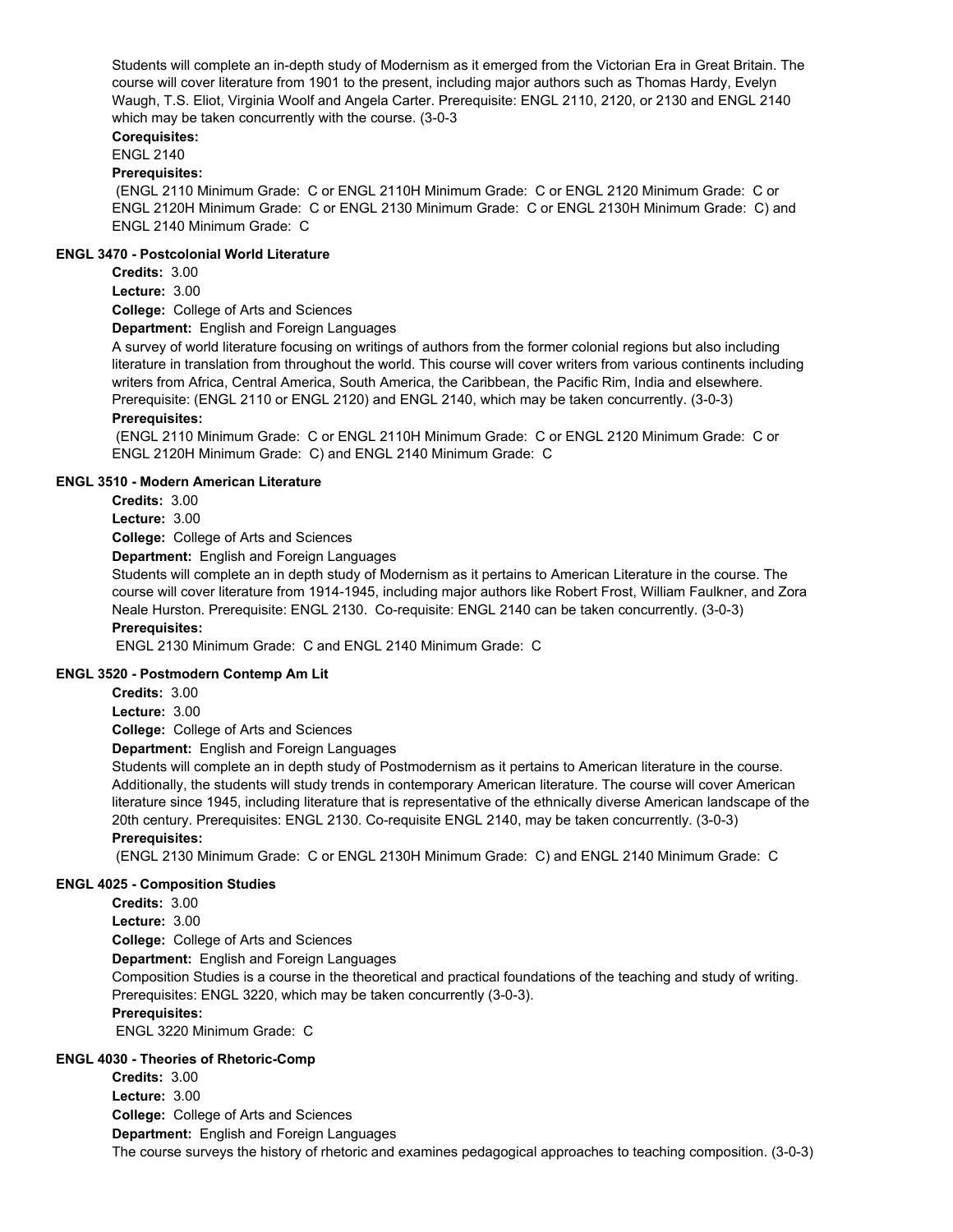### **Prerequisites:**

 (ENGL 2111 Minimum Grade: C or ENG 201 Minimum Grade: C or ENGL 2112 Minimum Grade: C or ENG 202 Minimum Grade: C or ENGL 2110 Minimum Grade: C or ENGL 2120 Minimum Grade: C or ENGL 2130 Minimum Grade: C or ENGL 2110H Minimum Grade: C or ENGL 2120H Minimum Grade: C or ENGL 2130H Minimum Grade: C) and ENGL 2140 Minimum Grade: C

### **ENGL 4035 - Rhetoric: Hist, Theo, & Ped**

**College:** College of Arts and Sciences **Department:** English and Foreign Languages **Credits:** 3.00 **Lecture:** 3.00 A course that surveys histories and theories of rhetoric including rhetoric as a pedagogical tradition. Prerequisite: ENGL 3220, which may be taken concurrently. (3-0-3) **Prerequisites:**  ENGL 3220 Minimum Grade: C

### **ENGL 4040 - Issues in Professional Writing**

**College:** College of Arts and Sciences **Department:** English and Foreign Languages **Credits:** 3.00 **Lecture:** 3.00 Focuses on the issues and scholarship concerning professional writing. Students will explore different techniques used in the profession to analyze and critique professional communications. They will also explore the scholarly discussion of both professional writing and the ethics concerning it. (3-0-3) **Prerequisites:**  ENGL 2200 Minimum Grade: C

### **ENGL 4040H - Issues in Prof Writing-Honors**

**College:** College of Arts and Sciences **Department:** English and Foreign Languages **Credits:** 3.00 **Lecture:** 3.00

### **ENGL 4050 - Writing-Civic Engagement**

**College:** College of Arts and Sciences **Department:** English and Foreign Languages **Credits:** 3.00 **Lecture:** 3.00 Students practice, study, and produce writing for nonprofits, community organizations, and government agencies in the classroom and in a real world setting. (3-0-3) **Prerequisites:**  ENGL 2200 Minimum Grade: C

### **ENGL 4115 - Medieval English Literature**

**College:** College of Arts and Sciences **Department:** English and Foreign Languages **Credits:** 3.00 **Lecture:** 3.00 Focused study in an area of medieval English literature, such as Chaucer, Anglo-Saxon heroic poetry, or Arthurian literature. Some of the course reading will be in either Old or Middle English depending upon the specific topic of the course. (3-0-3) **Prerequisites:**  ENGL 3211 Minimum Grade: C

### **ENGL 4120 - Shakespeare**

**College:** College of Arts and Sciences **Department:** English and Foreign Languages **Credits:** 3.00 **Lecture:** 3.00 An in-depth study of both dramatic and non-dramatic works, including comedies, tragedies, histories, and romances. Prerequisite: ENGL 2120 (3-0-3)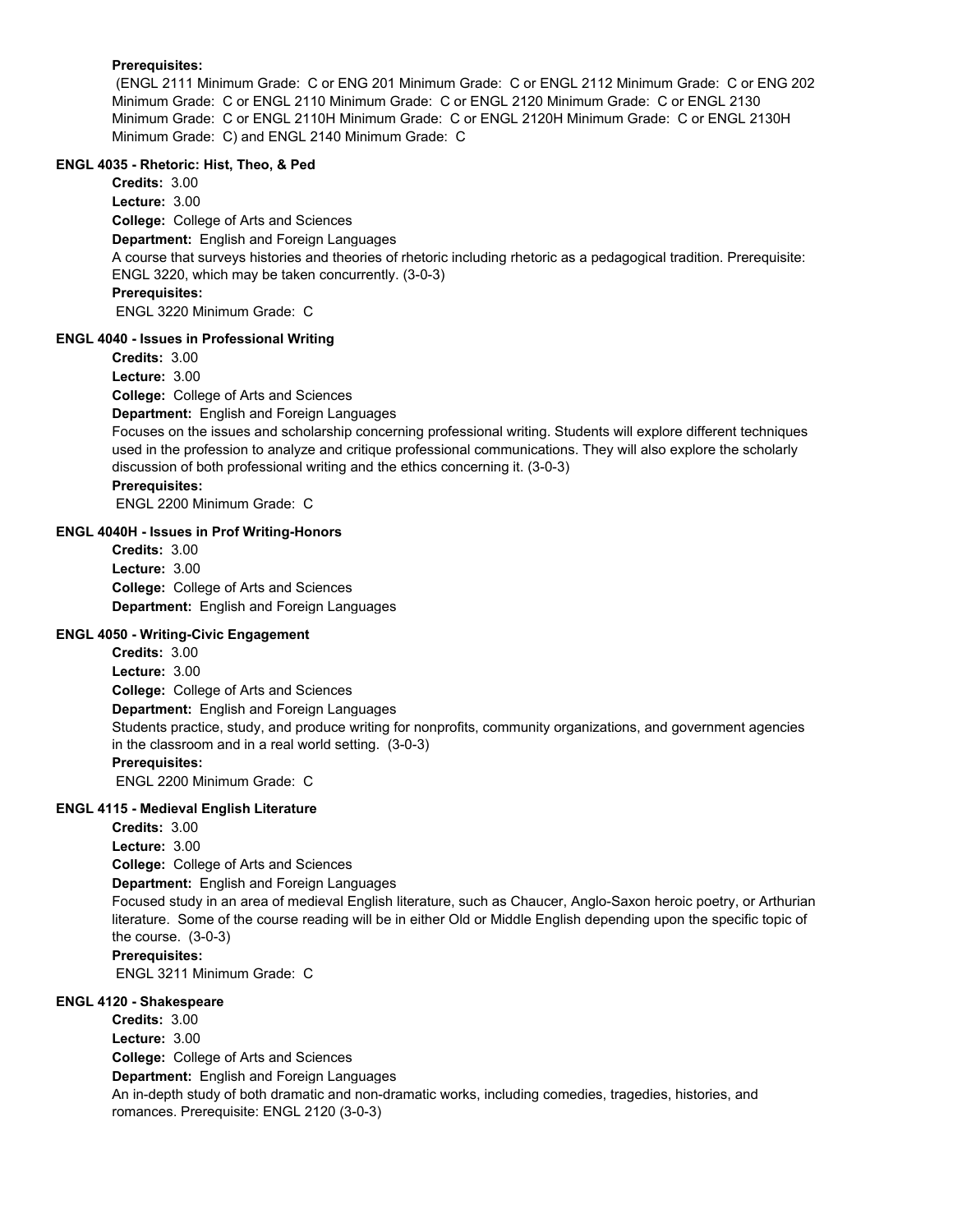### **Prerequisites:**

 ENGL 2111 Minimum Grade: C or ENG 201 Minimum Grade: C or ENGL 2112 Minimum Grade: C or ENG 202 Minimum Grade: C or ENGL 2110 Minimum Grade: C or ENGL 2120 Minimum Grade: C or ENGL 2130 Minimum Grade: C or ENGL 2110H Minimum Grade: C or ENGL 2120H Minimum Grade: C or ENGL 2130H Minimum Grade: C

### **ENGL 4120H - Shakespeare Honors**

**College:** College of Arts and Sciences **Department:** English and Foreign Languages **Credits:** 3.00 **Lecture:** 3.00

### **ENGL 4130 - English Drama to 1642**

**College:** College of Arts and Sciences **Credits:** 3.00 **Lecture:** 3.00

**Department:** English and Foreign Languages

English Drama to 1642 traces the development of drama from its beginnings in medieval times to the closing of the theaters by the Puritans in 1642. Shakespeare's plays are not included in this course. (3-0-3)

### **Prerequisites:**

(ENGL 2120 Minimum Grade: C or ENGL 2120H Minimum Grade: C) and ENGL 2140 Minimum Grade: C

### **ENGL 4135 - Renaissance English Literature**

**Credits:** 3.00 **Lecture:** 3.00

**College:** College of Arts and Sciences

**Department:** English and Foreign Languages

In-depth study Renaissance English non-dramatic literature, such as Spenser, the sonnet, or Jacobean prose. (3-0-3)

### **Prerequisites:**

(ENGL 2120 Minimum Grade: C or ENGL 2120H Minimum Grade: C) and ENGL 2140 Minimum Grade: C

### **ENGL 4140 - Restoration-18th Cen Eng Lit**

**Credits:** 3.00

**Lecture:** 3.00

**College:** College of Arts and Sciences

**Department:** English and Foreign Languages

This course will concentrate on the major authors of the period, with special emphasis on the works of Dryden, Swift, Pope, and Johnson. Attention will also be given to the literary and philosophical currents of the period. (3-0-3)

**Prerequisites:** 

(ENGL 2120 Minimum Grade: C or ENGL 2120H Minimum Grade: C) and ENGL 2140 Minimum Grade: C

### **ENGL 4140H - Restoration-18th Cen Eng Lit-H**

**College:** College of Arts and Sciences **Department:** English and Foreign Languages **Credits:** 3.00 **Lecture:** 3.00

### **ENGL 4150 - Romantic Movement in England**

**Credits:** 3.00

**Lecture:** 3.00

**College:** College of Arts and Sciences

**Department:** English and Foreign Languages

This course will concentrate on the works of the major poetic figures, including Blake, Wordsworth, Coleridge, Byron, Shelley and Keats. Attention will also be given to the major aesthetic and cultural issues of the period. (3-0-3)

### **Prerequisites:**

(ENGL 2120 Minimum Grade: C or ENGL 2120H Minimum Grade: C) and ENGL 2140 Minimum Grade: C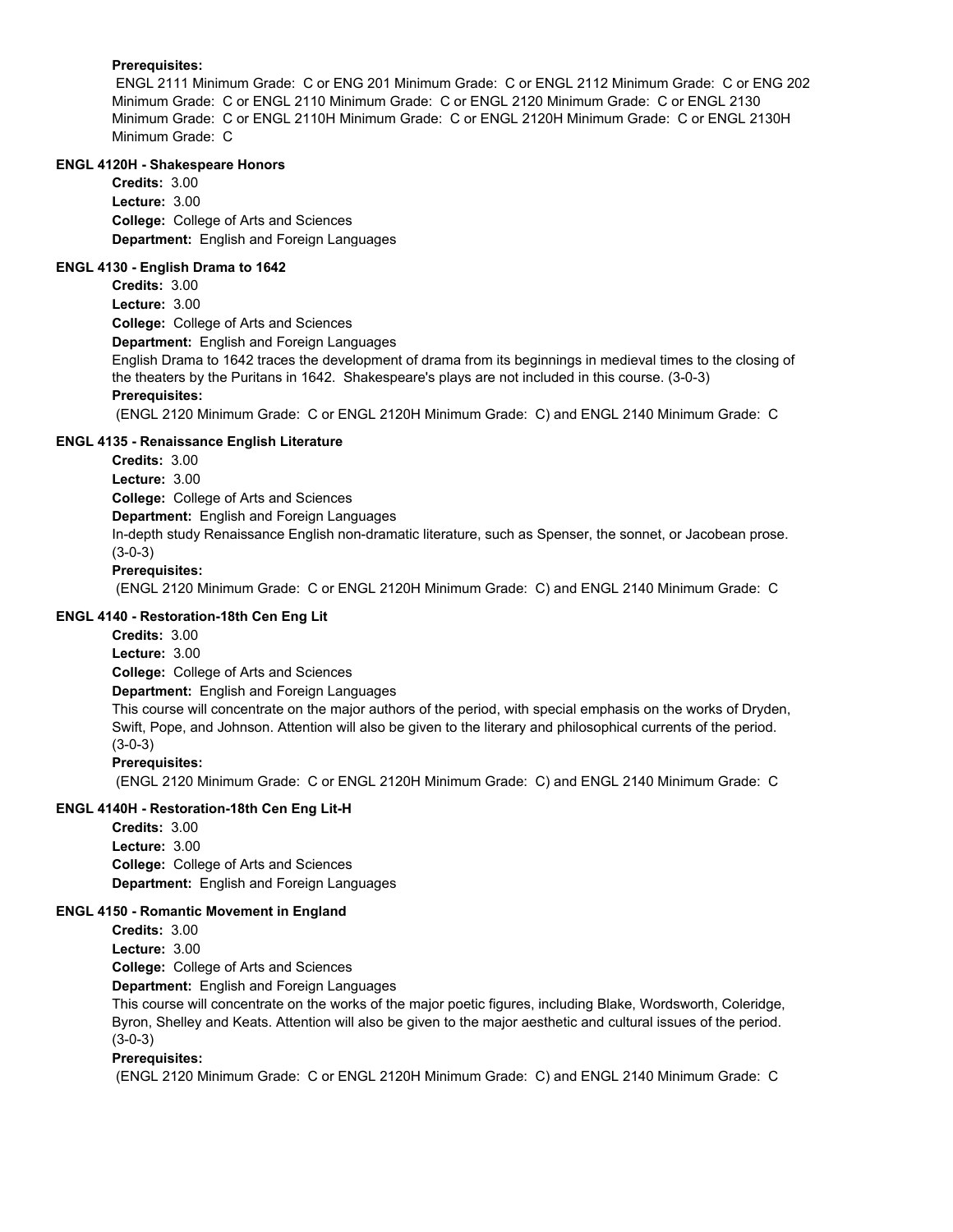#### **ENGL 4160 - Victorian Literature**

**College:** College of Arts and Sciences **Department:** English and Foreign Languages **Credits:** 3.00 **Lecture:** 3.00 This course will concentrate on the works of the major Victorian writers with emphasis on Tennyson, Browning and Arnold, among the major poets, with some emphasis on prose fiction and non-fiction. (3-0-3) **Prerequisites:**  (ENGL 2120 Minimum Grade: C or ENGL 2120H Minimum Grade: C) and ENGL 2140 Minimum Grade: C

#### **ENGL 4200 - Colonial-Federalist Am Lit**

**Credits:** 3.00 **Lecture:** 3.00

**College:** College of Arts and Sciences

**Department:** English and Foreign Languages

The development of American literature from its colonial beginnings through the nascent federal government; emphasis on the main/intellectual currents. (3-0-3) Pre-requisites: ENGL 2110, ENGL 2120, or ENGL 2130. **Prerequisites:** 

(ENGL 2130 Minimum Grade: C or ENGL 2130H Minimum Grade: C) and ENGL 2140 Minimum Grade: C

#### **ENGL 4210 - Romanticism in Amer Literature**

**Credits:** 3.00

**Lecture:** 3.00

**College:** College of Arts and Sciences

**Department:** English and Foreign Languages

The Romantic era is explored, including anta bellum literature, abolitionist literature, and transcendental literature. (3-0-3)

#### **Prerequisites:**

(ENGL 2130 Minimum Grade: C or ENGL 2130H Minimum Grade: C) and ENGL 2140 Minimum Grade: C

### **ENGL 4210H - Romanticism in Amer Lit-Honors**

**College:** College of Arts and Sciences **Department:** English and Foreign Languages **Credits:** 3.00 **Lecture:** 3.00

### **ENGL 4220 - Realism in American Literature**

**Credits:** 3.00

**Lecture:** 3.00

**College:** College of Arts and Sciences

**Department:** English and Foreign Languages

The prose of major authors, with special emphasis on the growth of the novel in America and conditions which fostered the growth of realism and its further development into naturalism will be studied. (3-0-3)

### **Prerequisites:**

(ENGL 2130 Minimum Grade: C or ENGL 2130H Minimum Grade: C) and ENGL 2140 Minimum Grade: C

#### **ENGL 4930 - Special Topics in Women's Lit**

**Credits:** 3.00

**Lecture:** 3.00

**College:** College of Arts and Sciences

**Department:** English and Foreign Languages

A seminar on a major author, or authors, movement, or theme in women's literature. (3-0-3)

### **Prerequisites:**

 (ENGL 2111 Minimum Grade: C or ENG 201 Minimum Grade: C or ENGL 2112 Minimum Grade: C or ENG 202 Minimum Grade: C or ENGL 2110 Minimum Grade: C or ENGL 2120 Minimum Grade: C or ENGL 2130 Minimum Grade: C or ENGL 2110H Minimum Grade: C or ENGL 2120H Minimum Grade: C or ENGL 2130H Minimum Grade: C) and ENGL 2140 Minimum Grade: C

### **ENGL 4940 - Special Topics in Lit-Lang**

**College:** College of Arts and Sciences **Department:** English and Foreign Languages **Credits:** 3.00 **Lecture:** 3.00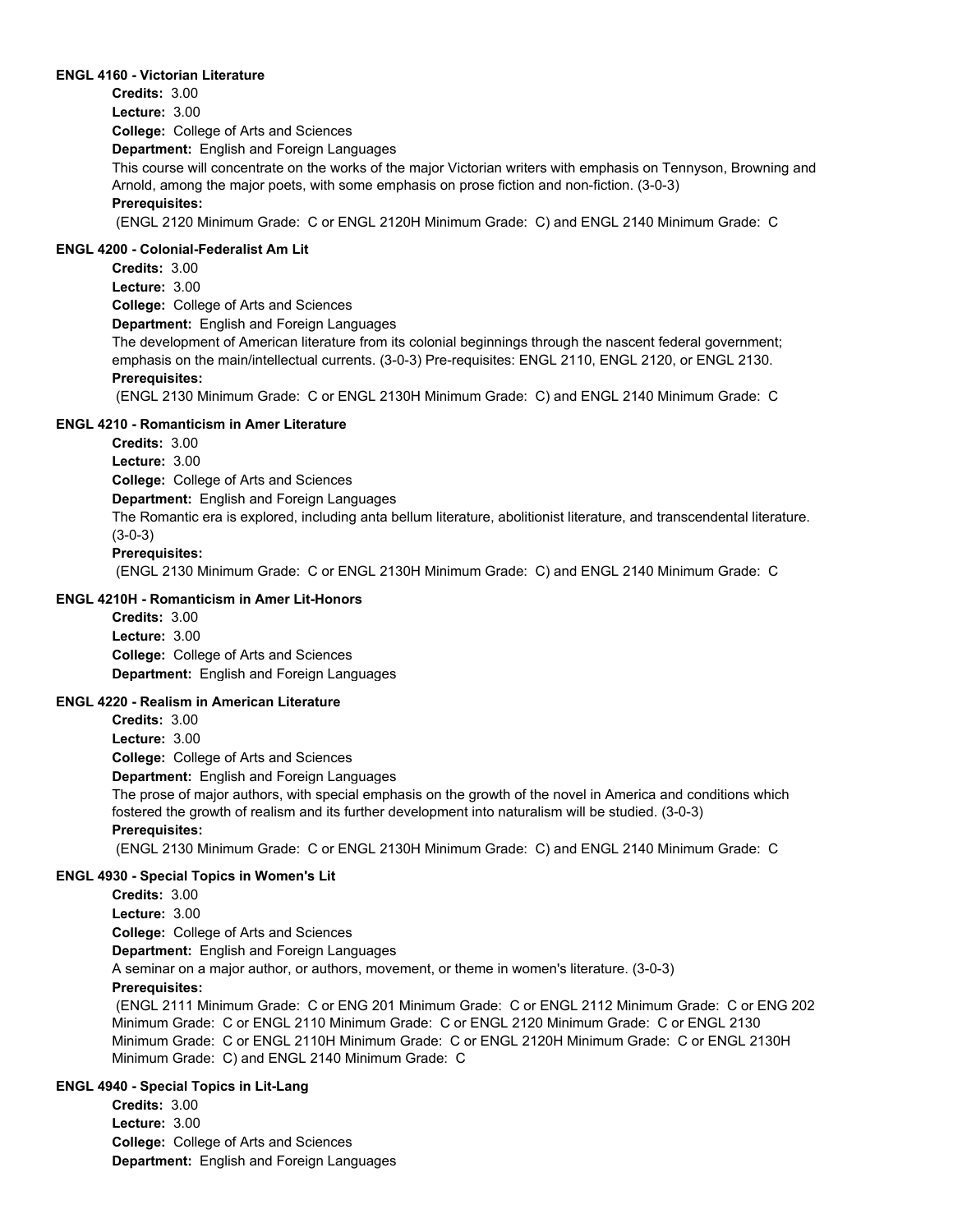A seminar on a major author(s), or theme in English studies not offered in the present catalogue of courses. (3-0-3)

### **Prerequisites:**

 ENGL 2111 Minimum Grade: C or ENG 201 Minimum Grade: C or ENGL 2112 Minimum Grade: C or ENG 202 Minimum Grade: C or ENGL 2110 Minimum Grade: C or ENGL 2120 Minimum Grade: C or ENGL 2130 Minimum Grade: C or ENGL 2110H Minimum Grade: C or ENGL 2120H Minimum Grade: C or ENGL 2130H Minimum Grade: C

### **ENGL 4965 - Senior Capstone Seminar**

**College:** College of Arts and Sciences **Department:** English and Foreign Languages **Credits:** 2.00 **Lecture:** 2.00 Senior Capstone Seminar for majors in the final semester of study. Prerequisite: 12 hours of upper level English courses with a C or better; or, approval of department chair. (2-0-2) **Prerequisites:**  (ENGL 2111 Minimum Grade: C or ENGL 2112 Minimum Grade: C or ENGL 2110 Minimum Grade: C) and (ENGL 2120 Minimum Grade: C and ENGL 2130 Minimum Grade: C)

### **ENGL 4970 - Georgia Intern Program**

**College:** College of Arts and Sciences **Department:** English and Foreign Languages **Credits:** 3.00 **Lecture:** 3.00 English-related internships for qualified students. (3-0-3)

### **Prerequisites:**

 (ENGL 2111 Minimum Grade: C or ENG 201 Minimum Grade: C) and INTN 4920 Minimum Grade: D or (ENGL 2110 Minimum Grade: C or ENGL 2120 Minimum Grade: C or ENGL 2130 Minimum Grade: C or ENGL 2110H Minimum Grade: C or ENGL 2120H Minimum Grade: C or ENGL 2130H Minimum Grade: C)

### **Environmental Science**

### **ENVS 1100 - Intro to Environmental Science**

**Credits:** 3.00 **Lecture:** 3.00

**College:** College of Arts and Sciences

**Department:** Arts and Sciences

This course is designed to provide non-science and science majors with an introduction to modern environmental science. This course seeks to help students explore the reasons behind major environmental issues and the consequences these issues have. Emphasis will be on general topics such as biodiversity, environmental chemistry, pollution, global climate change, sustainability, energy alternatives, waste management, and environmental policy. Prerequisites: Learning Support students must have exited LS Reading and LS Math. (3-0-3)

### **English as a Second Language**

### **ESL 0000 - ESL - Fulltime (3 cr)**

**College:** College of Arts and Sciences **Department:** Learning Support Programs **Credits:** 0.00 **Lecture:** 0.00

### **ESL 0000A - ESL - Part Time Assessment**

**College:** College of Arts and Sciences **Department:** Learning Support Programs **Credits:** 0.00 **Lecture:** 0.00

### **ESL 0000B - ESL - No GSW Services**

**College:** College of Arts and Sciences **Department:** Learning Support Programs **Credits:** 0.00 **Lecture:** 0.00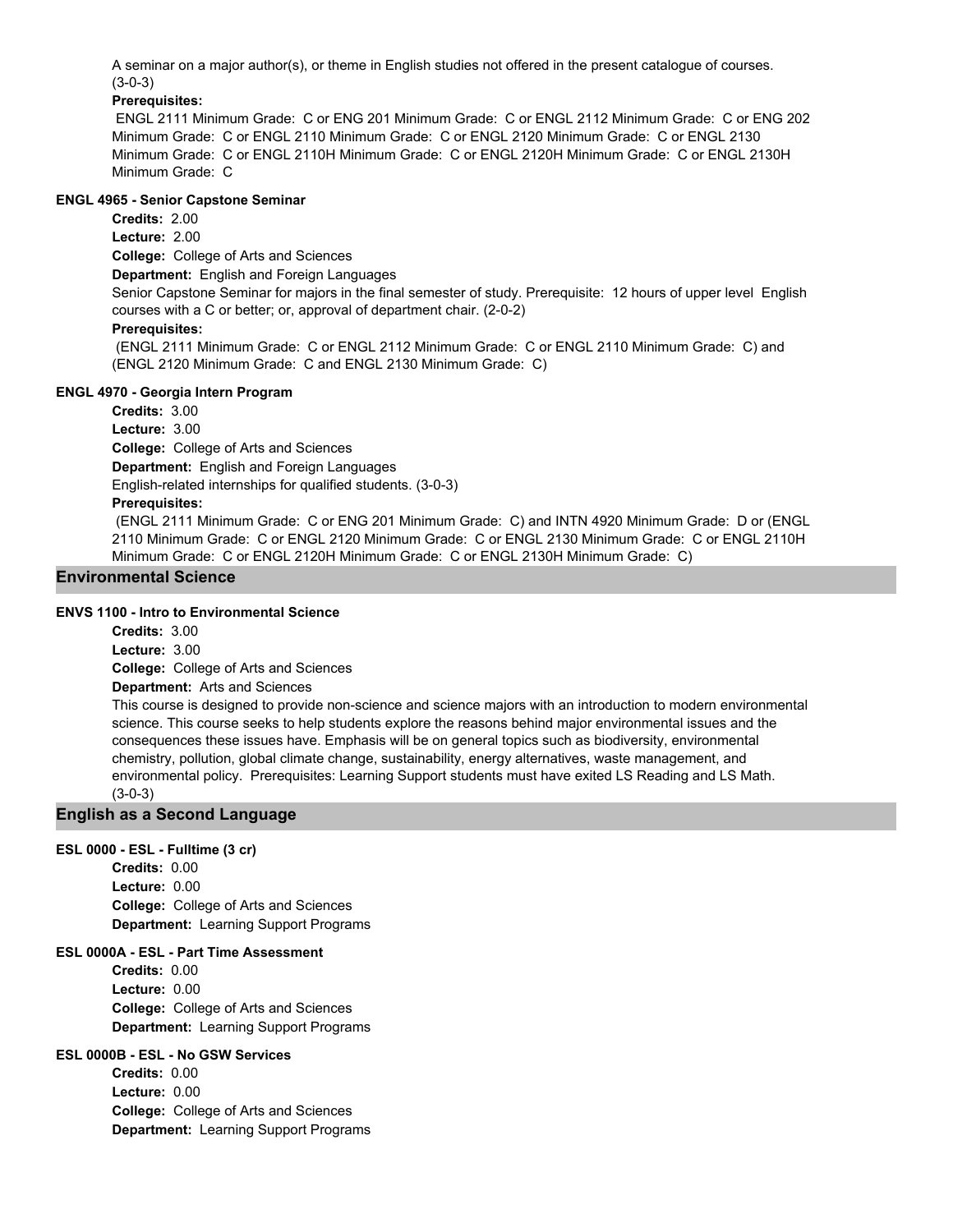#### **ESL 0100 - Basic Writing**

**College:** College of Arts and Sciences **Department:** Learning Support Programs **Credits:** 2.00 **Lecture:** 5.00

#### **ESL 0100A - Basic Writing A**

**College:** College of Arts and Sciences **Department:** Learning Support Programs **Credits:** 1.00 **Lecture:** 5.00

#### **ESL 0100B - Basic Writing B**

**College:** College of Arts and Sciences **Department:** Learning Support Programs **Credits:** 1.00 **Lecture:** 5.00

### **ESL 0110 - Listening-Speaking I**

**College:** College of Arts and Sciences **Department:** Learning Support Programs **Credits:** 2.00 **Lecture:** 5.00

#### **ESL 0120 - Basic Grammar**

**College:** College of Arts and Sciences **Department:** Learning Support Programs **Credits:** 2.00 **Lecture:** 5.00

### **ESL 0120A - Basic Grammar A**

**College:** College of Arts and Sciences **Department:** Learning Support Programs **Credits:** 1.00 **Lecture:** 5.00

#### **ESL 0120B - Basic Grammar B**

**College:** College of Arts and Sciences **Department:** Learning Support Programs **Credits:** 1.00 **Lecture:** 5.00

#### **ESL 0130 - Basic Reading**

**College:** College of Arts and Sciences **Department:** Learning Support Programs **Credits:** 2.00 **Lecture:** 5.00

#### **ESL 0130A - Basic Reading A**

**College:** College of Arts and Sciences **Department:** Learning Support Programs **Credits:** 1.00 **Lecture:** 5.00

#### **ESL 0130B - Basic Reading B**

**College:** College of Arts and Sciences **Department:** Learning Support Programs **Credits:** 1.00 **Lecture:** 5.00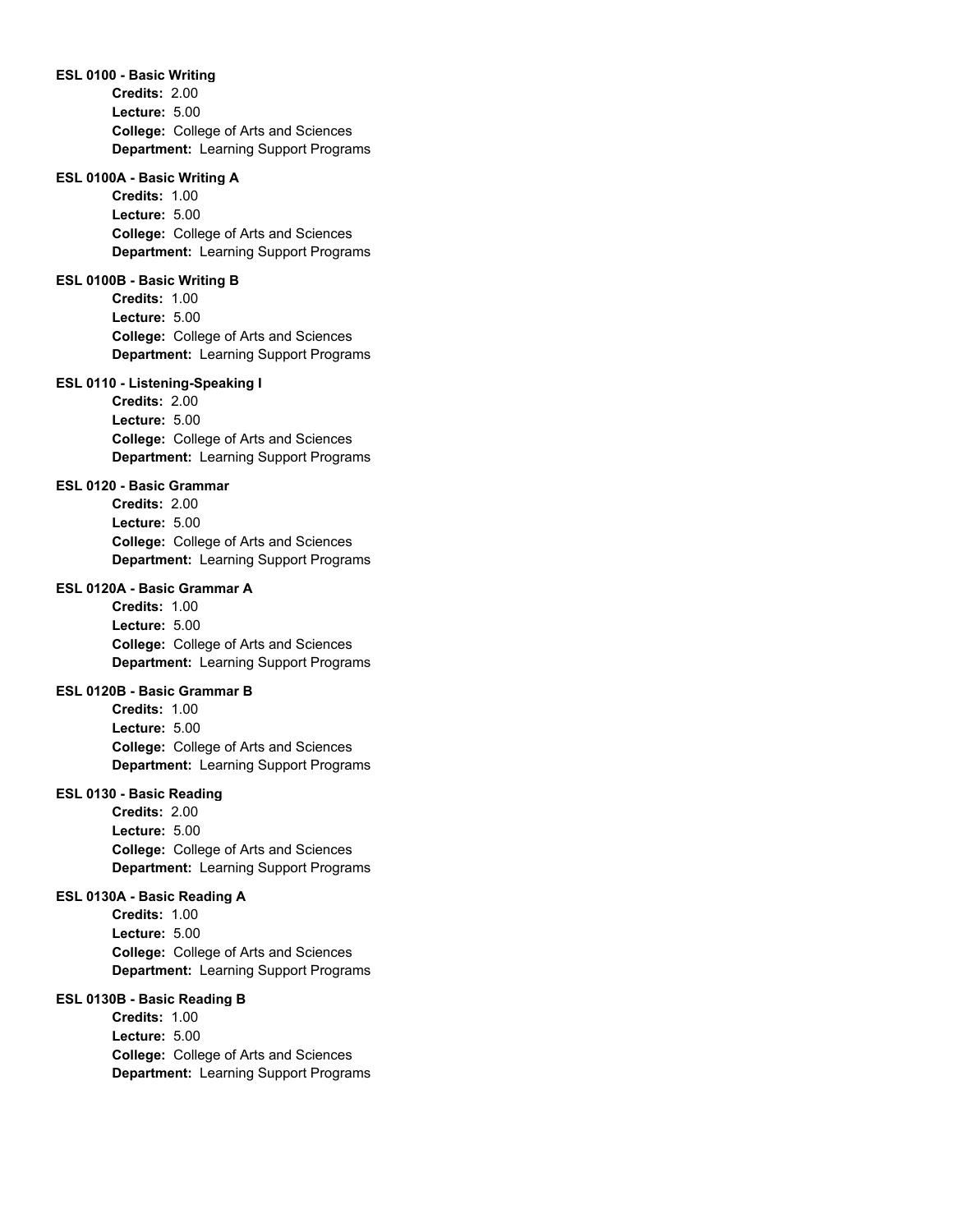#### **ESL 0200 - Intermediate Writing**

**College:** College of Arts and Sciences **Department:** Learning Support Programs **Credits:** 2.00 **Lecture:** 5.00

#### **ESL 0200A - Intermediate Writing A**

**College:** College of Arts and Sciences **Department:** Learning Support Programs **Credits:** 1.00 **Lecture:** 5.00

#### **ESL 0200B - Intermediate Writing B**

**College:** College of Arts and Sciences **Department:** Learning Support Programs **Credits:** 1.00 **Lecture:** 5.00

#### **ESL 0210 - Listening-Speaking - Idioms**

**College:** College of Arts and Sciences **Department:** Learning Support Programs **Credits:** 1.00 **Lecture:** 2.00

### **ESL 0210Z - Listening-Speaking-Idioms (R)**

**College:** College of Arts and Sciences **Department:** Learning Support Programs **Credits:** 1.00 **Lecture:** 2.00

#### **ESL 0211 - Listening-Speaking - Pron**

**College:** College of Arts and Sciences **Department:** Learning Support Programs **Credits:** 2.00 **Lecture:** 5.00

**ESL 0211Z - Listening-Speaking - Pron (R) College:** College of Arts and Sciences **Credits:** 2.00 **Lecture:** 5.00

# **ESL 0212 - Listening-Speaking -TOEFL I**

**College:** College of Arts and Sciences **Department:** Learning Support Programs **Credits:** 1.00 **Lecture:** 2.00

**Department:** Learning Support Programs

#### **ESL 0213 - Listening-Speak -Movie Inter**

**College:** College of Arts and Sciences **Department:** Learning Support Programs **Credits:** 1.00 **Lecture:** 1.00

#### **ESL 0215 - English Lab II**

**College:** College of Arts and Sciences **Department:** Learning Support Programs **Credits:** 1.00 **Lecture:** 2.00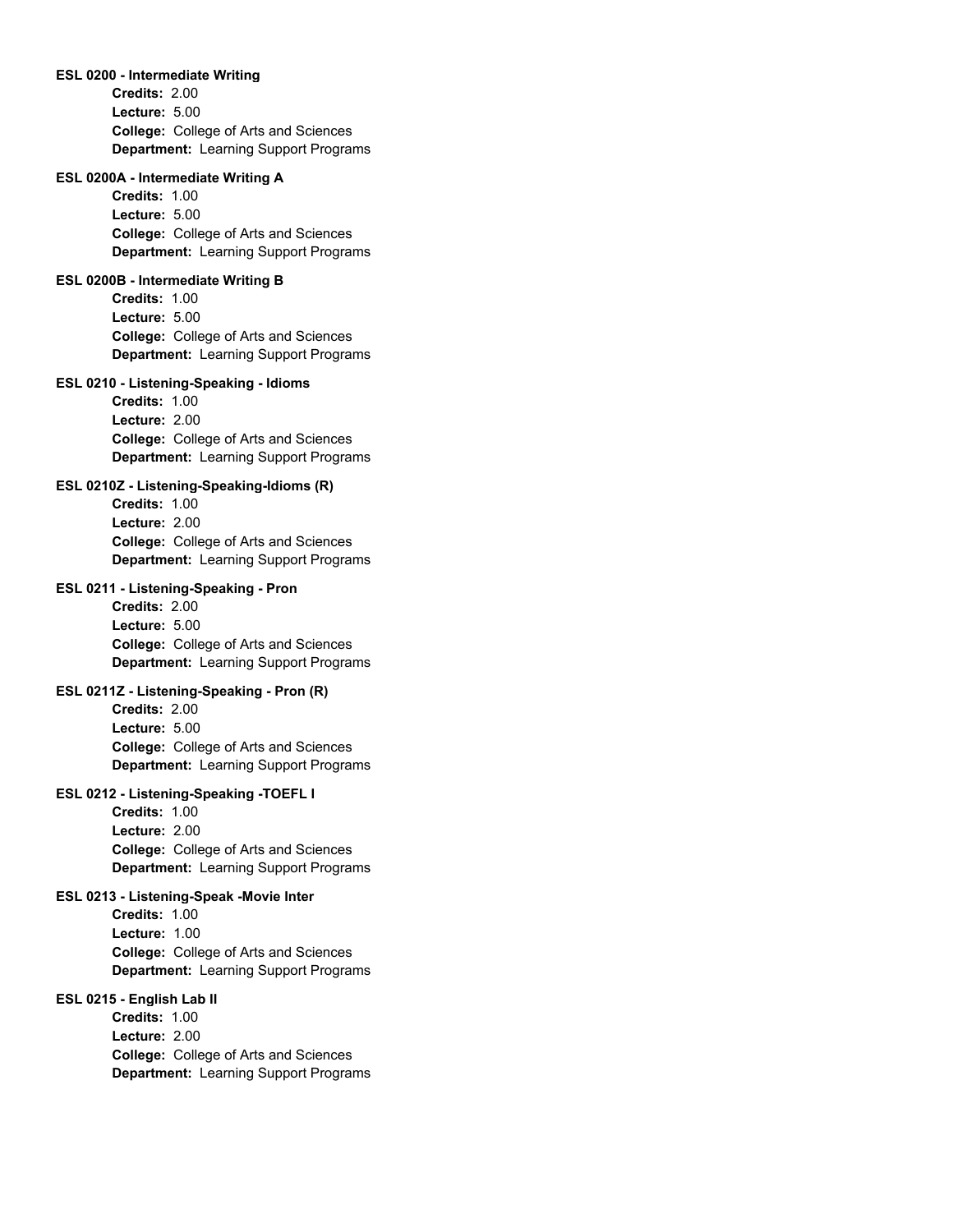#### **ESL 0220 - Intermediate Grammar**

**College:** College of Arts and Sciences **Department:** Learning Support Programs **Credits:** 2.00 **Lecture:** 5.00

#### **ESL 0220A - Intermediate Grammar A**

**College:** College of Arts and Sciences **Department:** Learning Support Programs **Credits:** 1.00 **Lecture:** 5.00

#### **ESL 0220B - Intermediate Grammar B**

**College:** College of Arts and Sciences **Department:** Learning Support Programs **Credits:** 1.00 **Lecture:** 5.00

#### **ESL 0230 - Intermediate Reading**

**College:** College of Arts and Sciences **Department:** Learning Support Programs **Credits:** 2.00 **Lecture:** 5.00

#### **ESL 0230A - Intermediate Reading A**

**College:** College of Arts and Sciences **Department:** Learning Support Programs **Credits:** 1.00 **Lecture:** 5.00

### **ESL 0230B - Intermediate Reading B**

**College:** College of Arts and Sciences **Department:** Learning Support Programs **Credits:** 1.00 **Lecture:** 5.00

#### **ESL 0300 - Adv Writing**

**College:** College of Arts and Sciences **Department:** Learning Support Programs **Credits:** 2.00 **Lecture:** 5.00

#### **ESL 0300A - Adv Writing A**

**College:** College of Arts and Sciences **Department:** Learning Support Programs **Credits:** 1.00 **Lecture:** 5.00

#### **ESL 0300B - Adv Writing B**

**College:** College of Arts and Sciences **Department:** Learning Support Programs **Credits:** 1.00 **Lecture:** 5.00

#### **ESL 0300Z - Adv Writing (R)**

**College:** College of Arts and Sciences **Department:** Learning Support Programs **Credits:** 2.00 **Lecture:** 5.00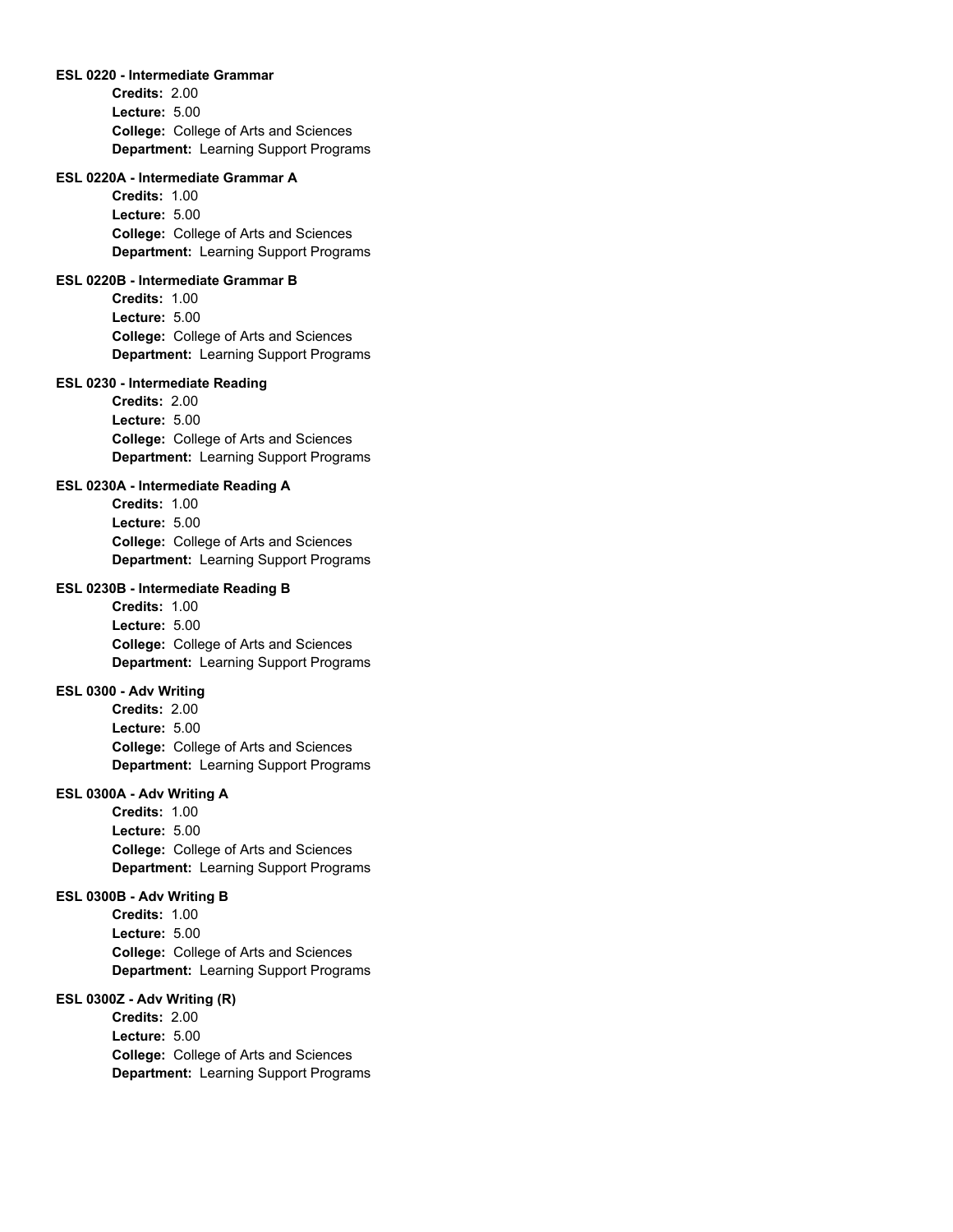### **ESL 0310 - Listening-Speaking -Fluency**

**College:** College of Arts and Sciences **Department:** Learning Support Programs **Credits:** 1.00 **Lecture:** 2.00

### **ESL 0311 - Listening-Speaking - Pron**

**College:** College of Arts and Sciences **Department:** Learning Support Programs **Credits:** 2.00 **Lecture:** 5.00

### **ESL 0311Z - Listening-Speaking - Pron (R)**

**College:** College of Arts and Sciences **Department:** Learning Support Programs **Credits:** 2.00 **Lecture:** 5.00

### **ESL 0312 - Listening-Speaking-TOEFL II**

**College:** College of Arts and Sciences **Department:** Learning Support Programs **Credits:** 1.00 **Lecture:** 2.00

# **ESL 0312Z - Listen-Speak-TOEFL II (R)**

**College:** College of Arts and Sciences **Department:** Learning Support Programs **Credits:** 1.00 **Lecture:** 2.00

# **ESL 0313 - Listening-Speaking-Movie Adv**

**College:** College of Arts and Sciences **Department:** Learning Support Programs **Credits:** 1.00 **Lecture:** 2.00

### **ESL 0313Z - Listen-Speak-Movie Adv (R)**

**College:** College of Arts and Sciences **Department:** Learning Support Programs **Credits:** 1.00 **Lecture:** 2.00

### **ESL 0314 - Listen-Speak Conversation**

**College:** College of Arts and Sciences **Department:** Learning Support Programs **Credits:** 1.00 **Lecture:** 2.00

#### **ESL 0314Z - Listen-Speak Conversation (R)**

**College:** College of Arts and Sciences **Department:** Learning Support Programs **Credits:** 1.00 **Lecture:** 2.00

### **ESL 0315 - English Lab III**

**College:** College of Arts and Sciences **Department:** Learning Support Programs **Credits:** 1.00 **Lecture:** 2.00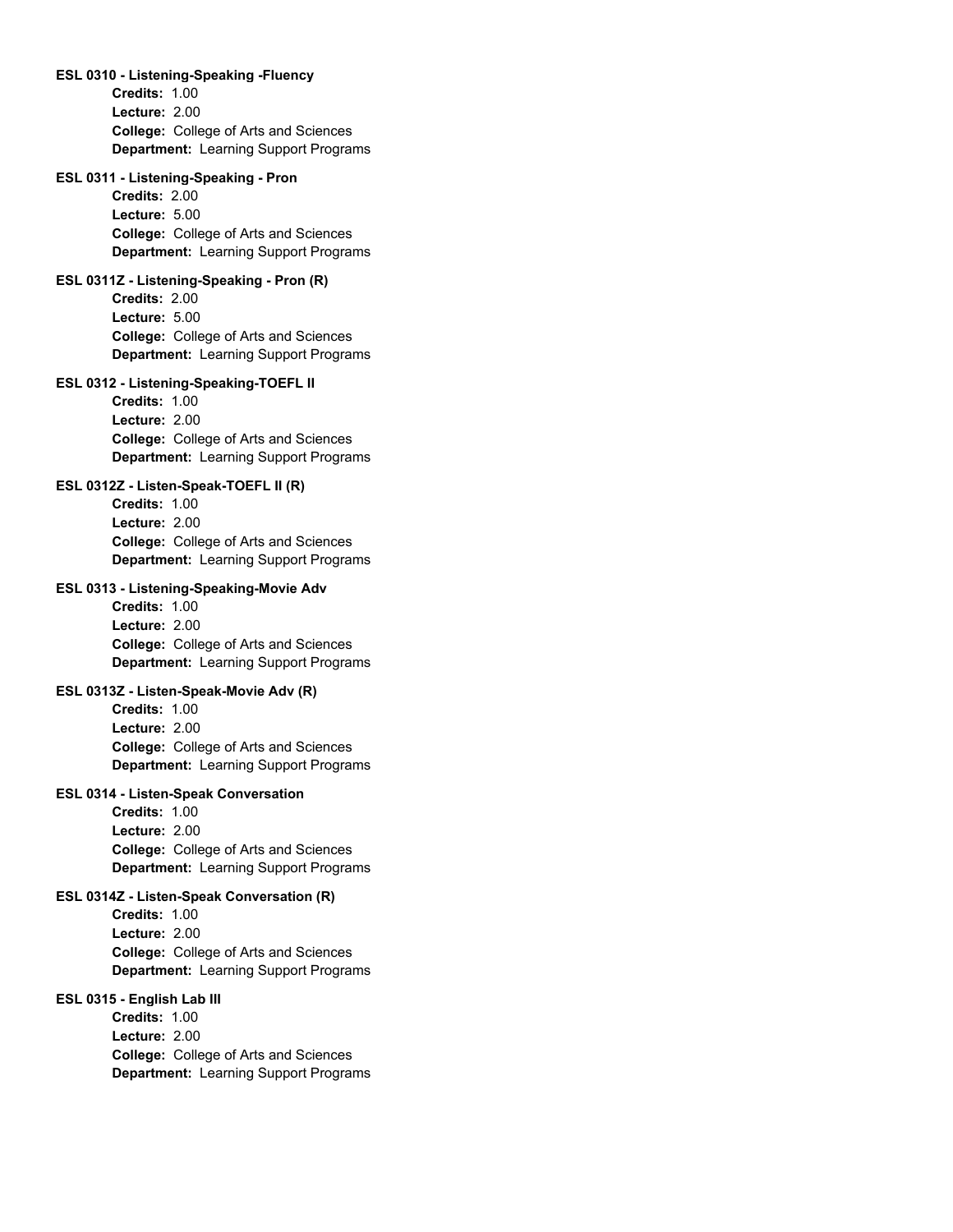#### **ESL 0315Z - English Lab III (R)**

**College:** College of Arts and Sciences **Department:** Learning Support Programs **Credits:** 1.00 **Lecture:** 2.00

### **ESL 0320 - Adv Grammar**

**College:** College of Arts and Sciences **Department:** Learning Support Programs **Credits:** 1.00 **Lecture:** 2.00

#### **ESL 0320A - Adv Grammar A**

**College:** College of Arts and Sciences **Department:** Learning Support Programs **Credits:** 1.00 **Lecture:** 5.00

### **ESL 0320B - Adv Grammar B**

**College:** College of Arts and Sciences **Department:** Learning Support Programs **Credits:** 1.00 **Lecture:** 5.00

### **ESL 0320Z - Adv Grammar (R)**

**College:** College of Arts and Sciences **Department:** Learning Support Programs **Credits:** 1.00 **Lecture:** 2.00

### **ESL 0325 - Adv Grammar-TOEFL**

**College:** College of Arts and Sciences **Department:** Learning Support Programs **Credits:** 2.00 **Lecture:** 5.00

### **ESL 0325A - Adv Grammar-TOEFL A**

**College:** College of Arts and Sciences **Department:** Learning Support Programs **Credits:** 1.00 **Lecture:** 5.00

### **ESL 0325B - Adv Grammar-TOEFL B**

**College:** College of Arts and Sciences **Department:** Learning Support Programs **Credits:** 1.00 **Lecture:** 5.00

### **ESL 0330 - Adv Reading**

**College:** College of Arts and Sciences **Department:** Learning Support Programs **Credits:** 2.00 **Lecture:** 5.00

### **ESL 0330A - Adv Reading A**

**College:** College of Arts and Sciences **Department:** Learning Support Programs **Credits:** 1.00 **Lecture:** 5.00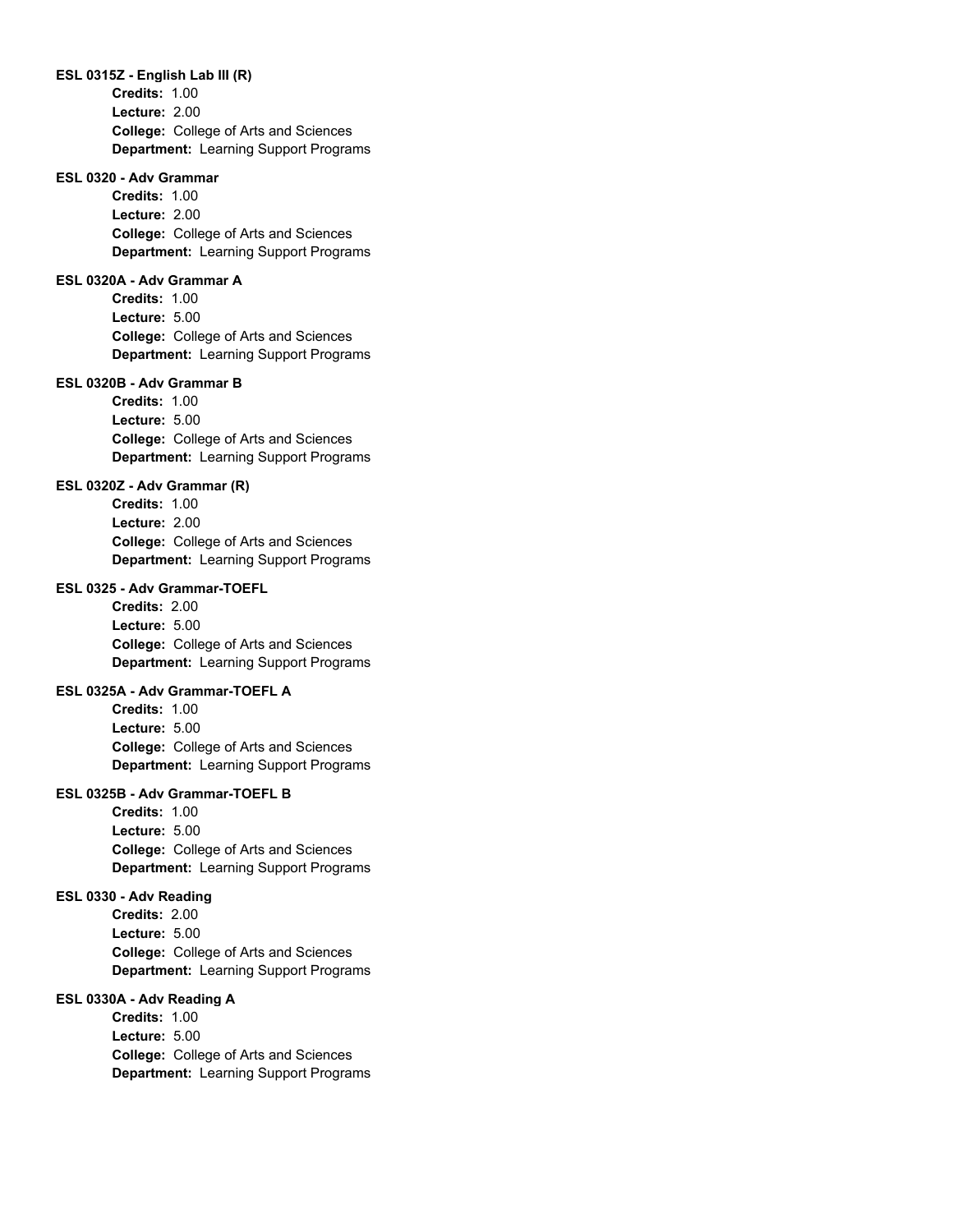### **ESL 0330B - Adv Reading B**

**College:** College of Arts and Sciences **Department:** Learning Support Programs **Credits:** 1.00 **Lecture:** 5.00

### **ESL 0330Z - Adv Reading (R)**

**College:** College of Arts and Sciences **Department:** Learning Support Programs **Credits:** 2.00 **Lecture:** 5.00

### **ESL 0400 - Bridge - High Adv - Writing**

**College:** College of Arts and Sciences **Department:** Learning Support Programs **Credits:** 2.00 **Lecture:** 5.00

# **ESL 0400A - Bridge - High Adv - Writing A**

**College:** College of Arts and Sciences **Department:** Learning Support Programs **Credits:** 1.00 **Lecture:** 5.00

# **ESL 0400B - Bridge - High Adv - Writing B**

**College:** College of Arts and Sciences **Department:** Learning Support Programs **Credits:** 1.00 **Lecture:** 5.00

# **ESL 0400Z - Bridge- High Adv- Writing (R)**

**College:** College of Arts and Sciences **Department:** Learning Support Programs **Credits:** 2.00 **Lecture:** 5.00

# **ESL 0410 - Listening-Speaking IV-Fluency**

**College:** College of Arts and Sciences **Department:** Learning Support Programs **Credits:** 1.00 **Lecture:** 2.00

### **ESL 0411 - Listening-Speaking IV - Pron**

**College:** College of Arts and Sciences **Department:** Learning Support Programs **Credits:** 2.00 **Lecture:** 2.00

#### **ESL 0411Z - Listening-Speaking - Pron (R)**

**College:** College of Arts and Sciences **Department:** Learning Support Programs **Credits:** 2.00 **Lecture:** 5.00

### **ESL 0412 - Listening-Speaking IV-TOEFL**

**College:** College of Arts and Sciences **Department:** Learning Support Programs **Credits:** 1.00 **Lecture:** 2.00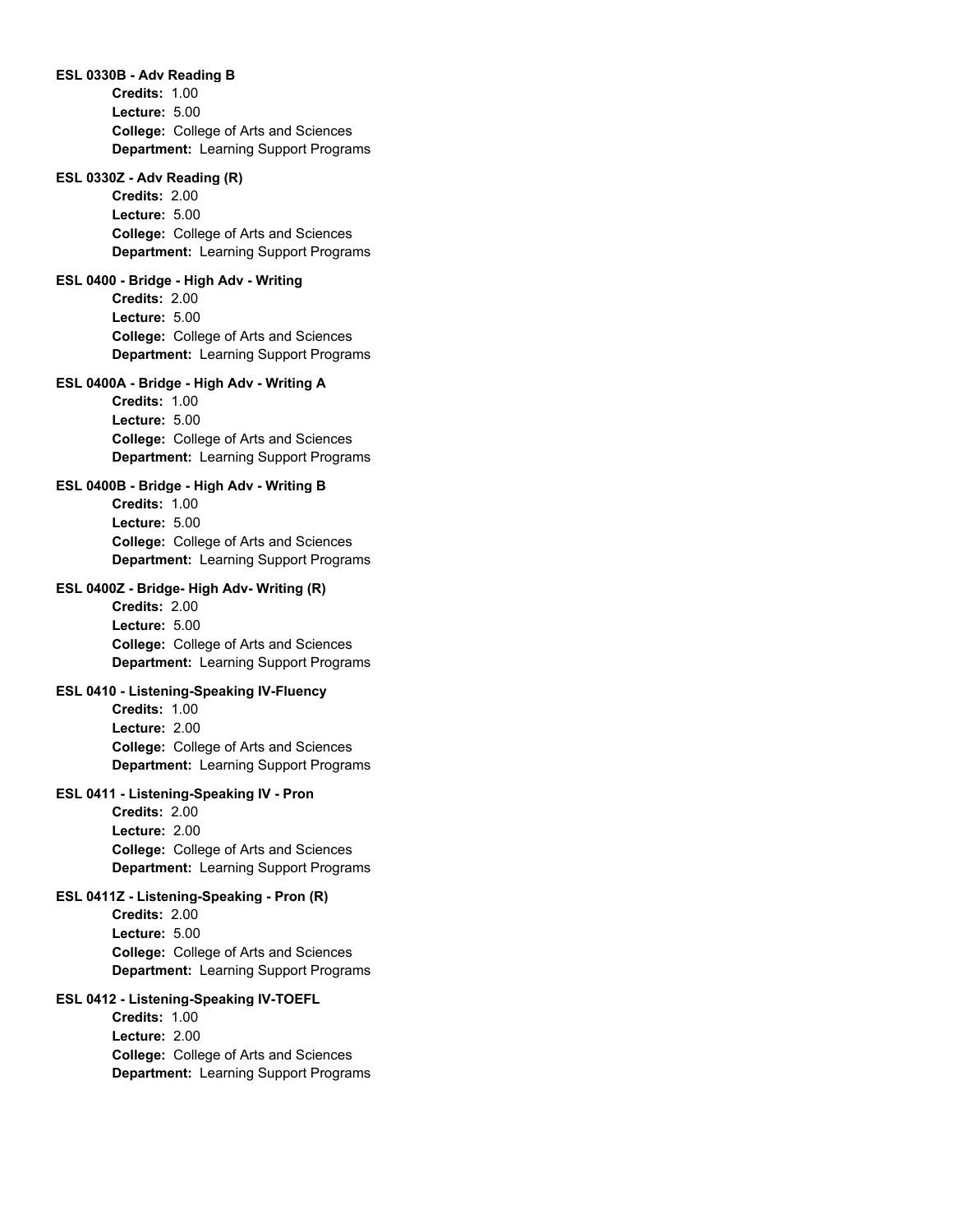### **ESL 0413 - Listening-Speak -Movie Bridg**

**College:** College of Arts and Sciences **Department:** Learning Support Programs **Credits:** 1.00 **Lecture:** 1.00

#### **ESL 0415 - English Lab IV**

**College:** College of Arts and Sciences **Department:** Learning Support Programs **Credits:** 1.00 **Lecture:** 2.00

# **ESL 0430 - Bridge - High Adv - Reading**

**College:** College of Arts and Sciences **Department:** Learning Support Programs **Credits:** 2.00 **Lecture:** 5.00

# **ESL 0430A - Bridge - High Adv - Reading A**

**College:** College of Arts and Sciences **Department:** Learning Support Programs **Credits:** 1.00 **Lecture:** 5.00

# **ESL 0430B - Bridge - High Adv - Reading B**

**College:** College of Arts and Sciences **Department:** Learning Support Programs **Credits:** 1.00 **Lecture:** 5.00

# **ESL 0430Z - Bridge- High Adv- Reading (R)**

**College:** College of Arts and Sciences **Department:** Learning Support Programs **Credits:** 2.00 **Lecture:** 5.00

### **ESL 120A - Basic Grammar**

**College:** College of Arts and Sciences **Department:** Learning Support Programs **Credits:** 1.00 **Lecture:** 5.00

### **ESL 120B - Basic Grammar B**

**College:** College of Arts and Sciences **Department:** Learning Support Programs **Credits:** 1.00 **Lecture:** 5.00

#### **ESL 130A - Basic Reading A**

**College:** College of Arts and Sciences **Department:** Learning Support Programs **Credits:** 1.00 **Lecture:** 5.00

### **ESL 130B - Basic Reading B**

**College:** College of Arts and Sciences **Department:** Learning Support Programs **Credits:** 1.00 **Lecture:** 5.00

# **Finance**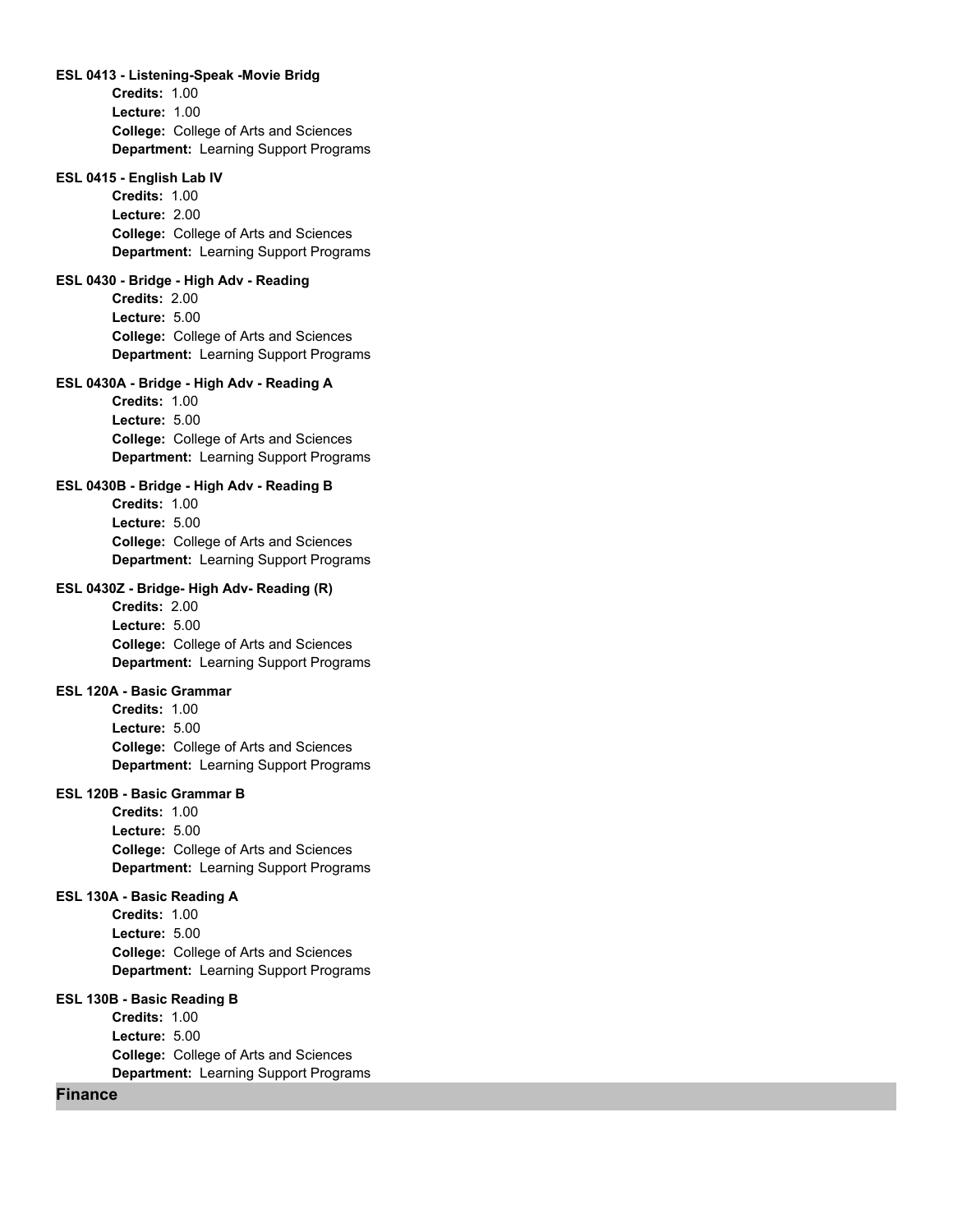#### **FINA 3100 - Financial Planning**

**Credits:** 3.00

**Lecture:** 3.00

**College:** School of Business Admin

**Department:** General Business

This class will prepare students to work in the financial services industry and to dispense advice to the clients. The course will cover personal financial securities and investments, taxation and investment, budgeting, and retirement planning. 3-0-3

### **Prerequisites:**

ACCT 2101 Minimum Grade: C or ACT 205 Minimum Grade: C

### **FINA 3850 - Real Estate Principles**

**College:** School of Business Admin **Credits:** 3.00 **Lecture:** 3.00

# **Department:** Marketing

An introduction to the principles of real estate analysis and utilization. Subjects include the nature of real property, the legal instruments involved in real property transactions, market analysis and the determinants of real estate values, the appraisal process, investment and financial analysis, and public policy aspects of real estate planning and utilization.

# **Prerequisites:**

MKTG 3800 Minimum Grade: C or MKT 320 Minimum Grade: C

# **French**

### **FREN 4210 - Business French**

**College:** College of Arts and Sciences **Department:** English and Foreign Languages **Credits:** 3.00 **Lecture:** 3.00 An introduction to the economic and business practices of contemporary France and the Francophone world. Conducted in French. This is an on-line, asynchronous Web-CT course. (3-0-3) **Prerequisites:**  FREN 2002 Minimum Grade: C or FRH 202 Minimum Grade: C

# **Geology**

# **GEOL 1121 - Earth Mat, Processes, & Env**

**College:** College of Arts and Sciences **Department:** Geology and Physics Dept. **Credits:** 4.00 **Lecture:** 3.00 To provide students with an introduction to our dynamic planet which includes processes that create Earth materials in the form of minerals and rocks and those geologic events which shape the earth's surface. (3-2-4)

# **GEOL 1121H - Earth Mat, Proc, & Env-Honors**

**College:** College of Arts and Sciences **Department:** Geology and Physics Dept. **Credits:** 4.00 **Lecture:** 3.00 Introductory Geosciences I for the Honors Program. (3-2-4)

#### **GEOL 1122 - Earth History & Global Change**

**College:** College of Arts and Sciences **Department:** Geology and Physics Dept. **Credits:** 4.00 **Lecture:** 3.00 To introduce students to the evidence for a long and dynamic earth history, the methods of logical interpretation of that evidence, and a brief summary of important events in the earth's history. (3-2-4) **Prerequisites:**  GEOL 1121 or GEOL 1121H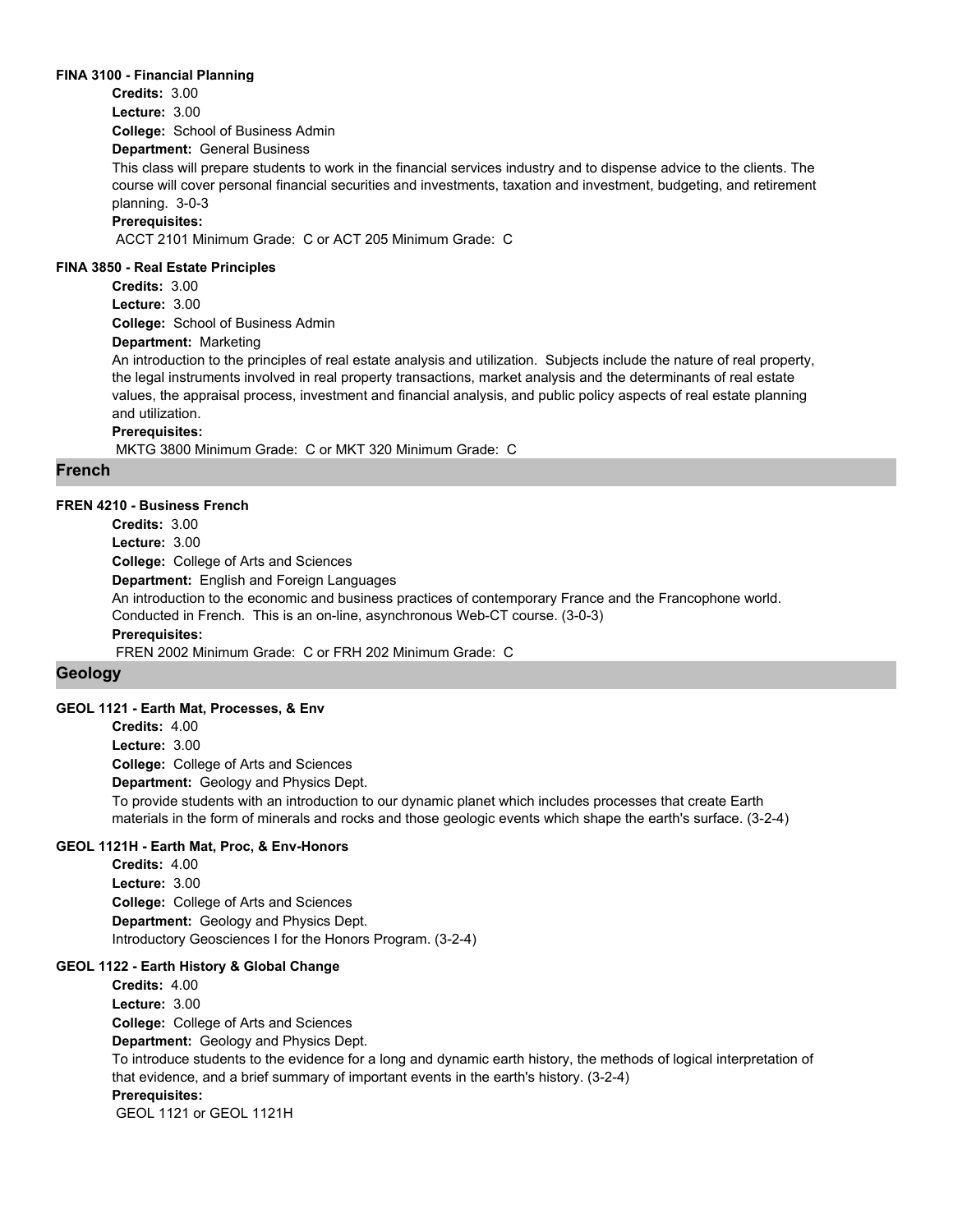### **GEOL 1122H - Earth Hist & Global Chg-Honors**

**College:** College of Arts and Sciences **Department:** Geology and Physics Dept. **Credits:** 4.00 **Lecture:** 3.00 Introductory Geosciences II for the Honors Program. (3-2-4)

### **GEOL 1122S - Intro Geosciences II-Study Abr**

**College:** College of Arts and Sciences **Department:** Geology and Physics Dept. **Credits:** 4.00 **Lecture:** 3.00 See description for GEOL 1122. Taken as a study abroad experience. (3-2-4)

### **GEOL 1142 - The Geology of Georgia**

**Credits:** 3.00

**Lecture:** 2.00

**College:** College of Arts and Sciences

### **Department:** Geology and Physics Dept.

Students will recognize and interpret common geologic structures, fossils, and rock types found in Georgia. They will travel to regions of geologic interest in the state where they will make geologic measurements and observations in the field in order to interpret Georgia's geologic history. An integrated lecture and field trip format will be used for the course. The class will include some outdoor activities such as hiking and camping. (2-3-3) **Prerequisites:** 

GEOL 1121

### **GEOL 1221 - Solar System Exploration**

**Credits:** 3.00

**Lecture:** 3.00

**College:** College of Arts and Sciences

**Department:** Geology and Physics Dept.

A survey course designed to expose students to the nature and wonders of our solar system. The course will also cover the methods of space exploration which includes the Apollo lunar missions to the current on-going efforts such as the Mars Pathfinder and Mars Surveyor missions. The possibility of extraterrestrial life in the solar system and beyond will also be covered. (3-0-3)

# **GEOL 1221H - Solar Sys Exploration- HONORS**

**College:** College of Arts and Sciences **Department:** Geology and Physics Dept. **Credits:** 3.00 **Lecture:** 3.00 Solar System Exploration for the Honors Program. (3-0-3)

# **GEOL 3111 - Environmental Geology**

**College:** College of Arts and Sciences **Department:** Geology and Physics Dept. **Credits:** 4.00 **Lecture:** 3.00 A study of human interaction with the environment. Topics include natural hazards, land use, waste management, and geologic aspects of environmental health. (3-2-4) **Prerequisites:**  GEOL 1121 or ESC 110

### **GEOL 3121 - Mineralogy**

**College:** College of Arts and Sciences **Department:** Geology and Physics Dept. **Credits:** 4.00 **Lecture:** 3.00

A study of naturally occurring, crystalline substances. Laboratory work focuses on the physical, chemical, and crystallographic characteristics of important rock-forming and economic minerals. Lectures emphasize the generation and geologic occurrences of these minerals. (3-2-4)

#### **Prerequisites:**

GEOL 1121 or ESC 110 or GEOL 1121H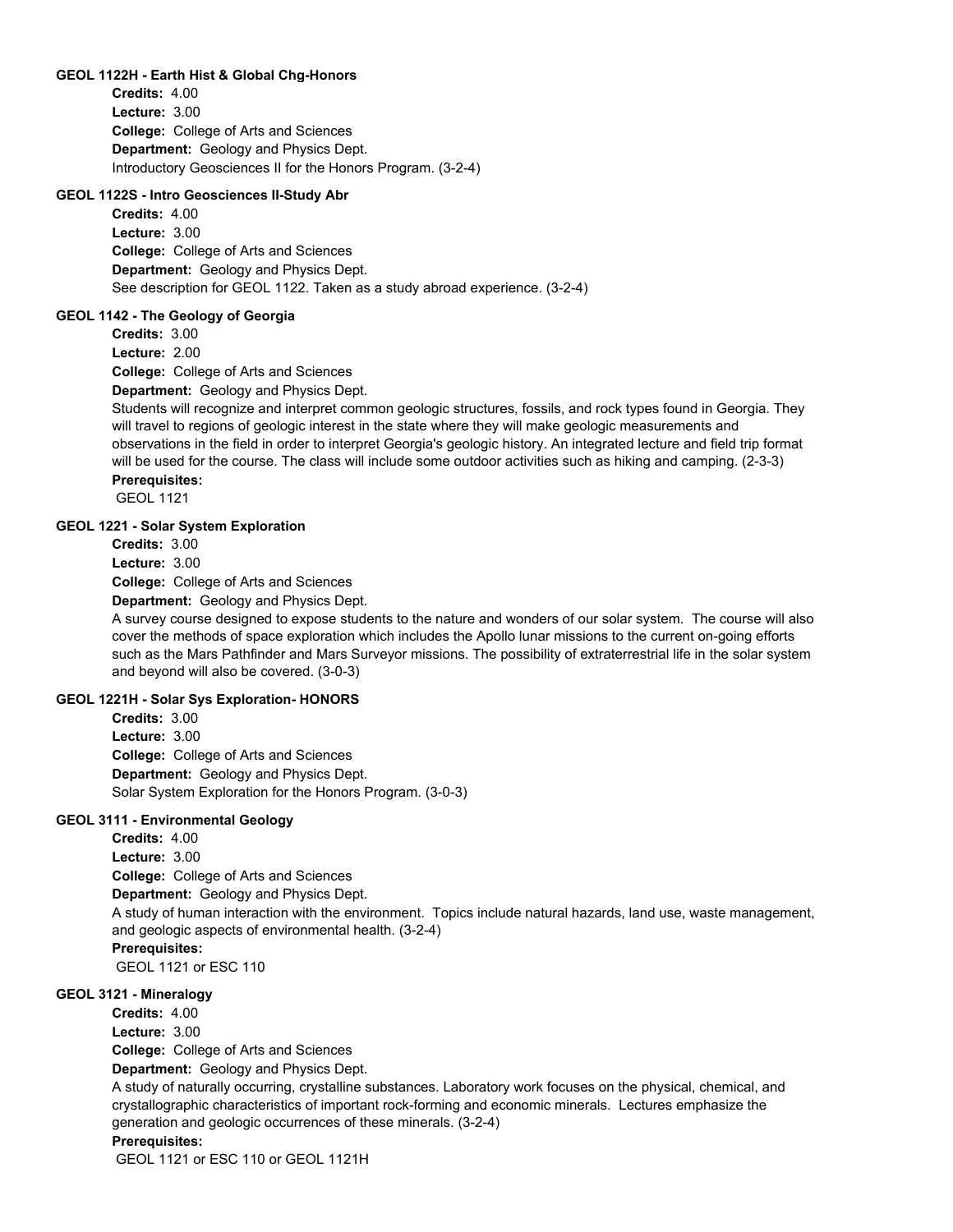### **GEOL 3131 - Optical Mineralogy**

**Credits:** 2.00

**Lecture:** 1.00

**College:** College of Arts and Sciences

**Department:** Geology and Physics Dept.

An introductory section on physical optics will provide a basis for understanding the interaction of light and minerals. The petrographic microscope will then be used to distinguish the common rock-forming minerals, obtain compositional information, and decipher geologic histories. (1-2-2)

# **Prerequisites:**

GEOL 3121

# **GEOL 3211 - Invertebrate Paleobiology**

**Credits:** 4.00

**Lecture:** 3.00

**College:** College of Arts and Sciences

**Department:** Geology and Physics Dept.

Paleontology has traditionally served the earth sciences primarily as a tool for determining the ages of rocks and inferring how they correlate from place to place. More recently it has become apparent that paleontology provides a unique historical viewpoint on the evolution of the natural environment. This course introduces students to the basic evidence of the earth's past life available to paleontologists, assessment of the strengths and weaknesses of that evidence, and the logical application of that evidence to both traditional problems of correlation and to modern discussion of the evolutionary history of the Earth's environment. Permission of instructor also required in addition to course prerequisites. (3-2-4)

# **Prerequisites:**

(GEOL 1122 or ESC 120) or BIOL 2108

# **GEOL 3311 - Oceanography**

**Credits:** 4.00

**Lecture:** 3.00

**College:** College of Arts and Sciences

**Department:** Geology and Physics Dept.

The physical, chemical, geological, and biological characteristics of the ocean and the interactions between the hydrosphere, lithosphere, atmosphere, and biosphere. (3-2-4) **Prerequisites:** 

GEOL 1121 or GEOL 1121H or ESC 110

# **GEOL 3411 - Geomorphology**

**Credits:** 4.00

**Lecture:** 3.00

**College:** College of Arts and Sciences

**Department:** Geology and Physics Dept.

An examination of the basic tectonic and erosional processes that influence the appearance of the Earth's surface, and the landforms that result from them. Emphasis will be on characterizing landforms descriptively and numerically, and inferring the processes responsible for their formation. (3-2-4)

**Prerequisites:** 

GEOL 1121 or ESC 110

### **GEOL 3511 - Structural Geology**

**Credits:** 4.00

**Lecture:** 3.00

**College:** College of Arts and Sciences

**Department:** Geology and Physics Dept.

An introduction to the techniques and terminology used in the recognition and description of rock structures. An introductory section on rock mechanics will provide a basis for distinguishing and evaluating the rock properties and stress responsible for the contrasting styles of deformation. (3-2-4)

# **Prerequisites:**

GEOL 1122 or ESC 120

# **GEOL 3511H - Structural Geology-Honors**

**College:** College of Arts and Sciences **Department:** Geology and Physics Dept. **Credits:** 4.00 **Lecture:** 3.00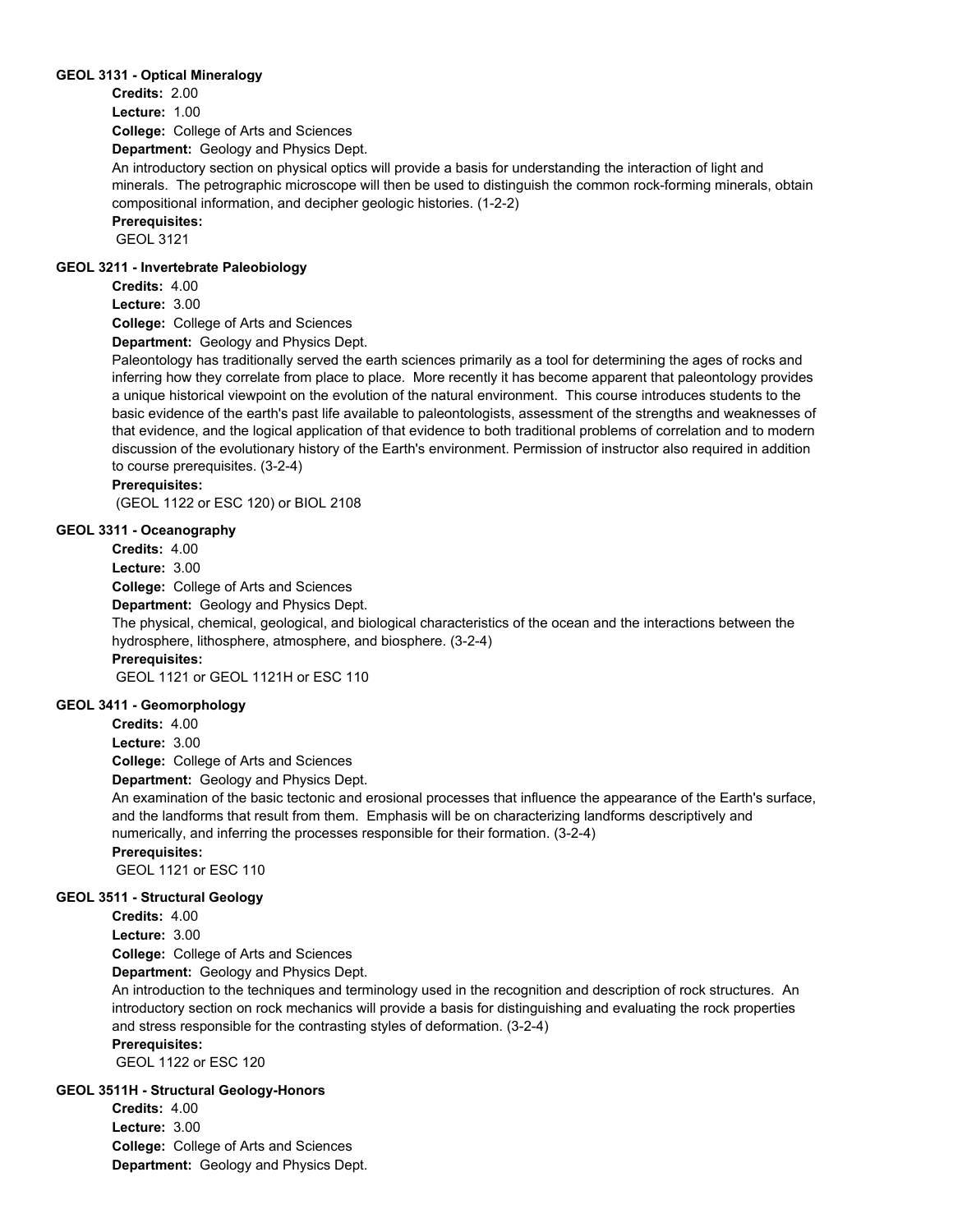### **GEOL 3621 - Inst Analysis in Geosciences**

**Credits:** 1.00

**Lecture:** 1.00

**College:** College of Arts and Sciences

**Department:** Geology and Physics Dept.

This course will provide students with the opportunity to learn operational procedures for specific research instrumentation housed within the Department (e.g., x-ray diffraction, x-ray fluorescence, scanning electron microscope, etc.). In addition, the students will learn the theory behind the instrumentation, the various applications of this analytical tool, and how to interpret the resulting analytical data. Permission of instructor or Department Chair required in addition to course prerequisites. (1-0-1)

# **GEOL 4311 - Sedimentation-Sed Petrology**

**Credits:** 4.00

**Lecture:** 3.00

**College:** College of Arts and Sciences

**Department:** Geology and Physics Dept.

Sedimentation deals with the study of sediment properties, transport mechanisms/dynamics, and the development of sedimentary structures as tools for interpreting paleoenvironments and for predicting rock texture. Sedimentary petrology involves understanding how weathering processes, transport mechanisms, and depositional systems leave interpretable records of themselves in rocks. Petrographic characteristics of the more common sedimentary rocks are examined in this context. (3-2-4)

**Prerequisites:** 

GEOL 3121

# **GEOL 4411 - Stratigraphy**

**Credits:** 4.00

**Lecture:** 3.00

**College:** College of Arts and Sciences

**Department:** Geology and Physics Dept.

Principles of stratigraphy as applied to interpreting the relative and absolute ages of rocks and their local and global correlation. The course will also examine techniques for interpreting specific environments of deposition based on lithology, fossil content, and stratigraphic characteristics, and the application of combined facies and age assessments to understanding the evolution of depositional basins and their strata. (3-2-4)

# **Prerequisites:**

GEOL 4311 or ESC 360

# **GEOL 4421 - Sedimentary Geology**

**Credits:** 4.00

**Lecture:** 3.00

**College:** College of Arts and Sciences

**Department:** Geology and Physics Dept.

A four-semester-hour course designed to introduce the student to the characteristics of sedimentary rocks at several scales. The first portion of the course comprises basic characteristics of individual rocks in hand sample and thin section. The interpretation of facies and sedimentary environments in which these rocks occur follows. The course concludes with concepts of stratigraphic correlation of sedimentary rocks and rock bodies across large regions, and of basin analysis. (3-2-4)

**Prerequisites:** 

GEOL 1122 Minimum Grade: C or GEOL 1122H Minimum Grade: C

# **GEOL 4611 - Introduction to GIS**

**Credits:** 4.00

**Lecture:** 3.00

**College:** College of Arts and Sciences

**Department:** Geology and Physics Dept.

This class will introduce the modern techniques and tools of spatial data analysis. Lecture material will focus on the common terminology, software, hardware and techniques utilized in geographic information systems. Applications in scientific research, county and city planning, environmental projects and desktop mapping will be demonstrated and discussed. Lab exercises will involve spatial data collection and conversion, project structuring and presentation, and data interpretation. A general computer background is required. (3-2-4)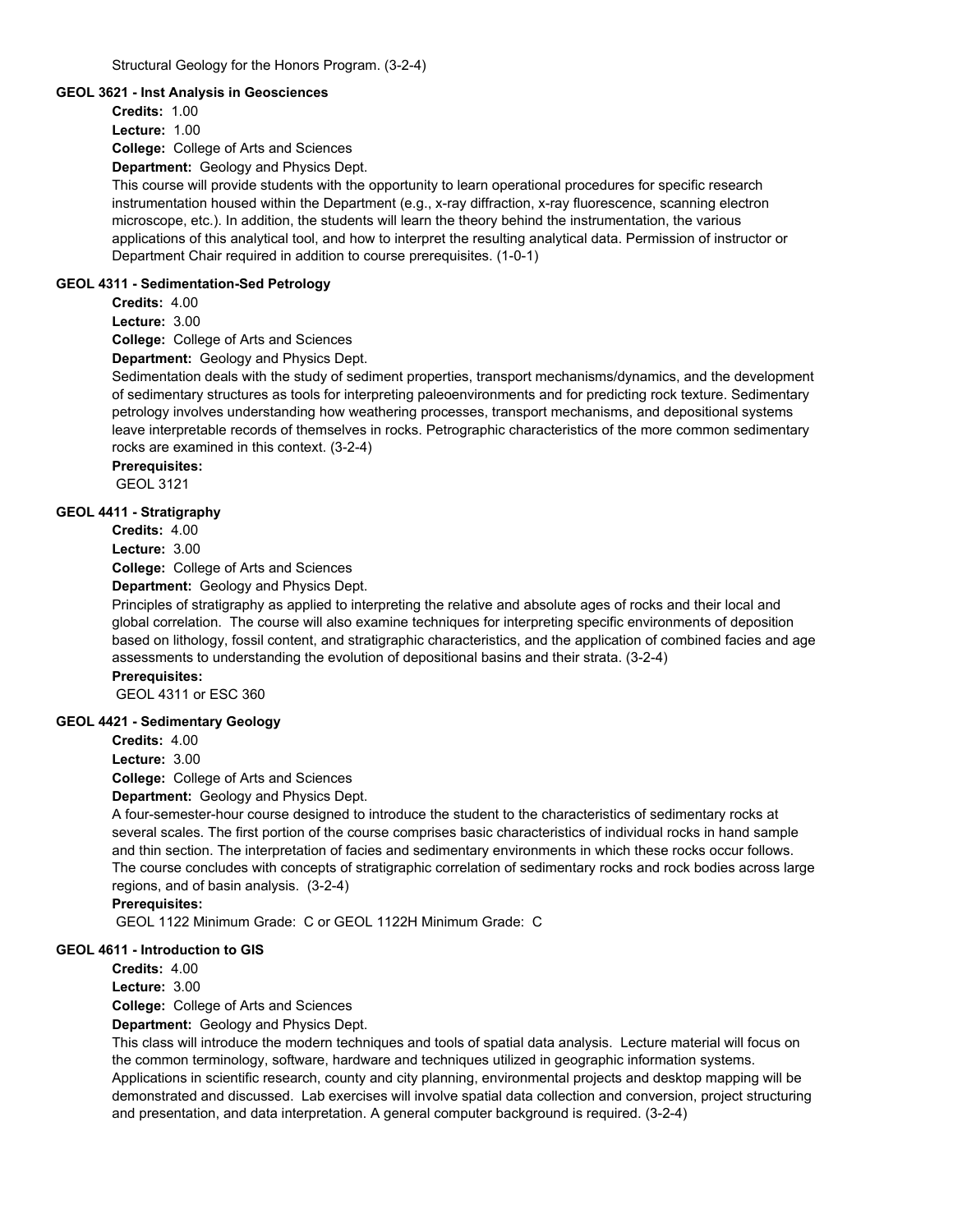### **GEOL 4711 - Igneous-Metamorphic Petrology**

**Credits:** 4.00

**Lecture:** 3.00

**College:** College of Arts and Sciences

**Department:** Geology and Physics Dept.

A study of the origins, characteristics, and classifications of igneous and metamorphic rocks. Petrographic, geochemical and structural data will be used to evaluate the origins and tectonic significance of specific rock suites. (3-2-4)

**Prerequisites:** 

GEOL 3121 or GEO 321

### **GEOL 4811 - Introduction to Geophysics**

**Credits:** 4.00 **Lecture:** 3.00

**College:** College of Arts and Sciences

**Department:** Geology and Physics Dept.

Acquisition and interpretation of exploration geophysical data. Seismic reflection and refraction methods, gravity and magnetic fields, geoelectrical methods, and geophysical well logging. An introductory physics course is desirable but not necessary. (3-2-4)

**Prerequisites:** 

GEOL 1122

# **GEOL 4821 - Environmental Geophysics**

**Credits:** 4.00

**Lecture:** 3.00

**College:** College of Arts and Sciences

**Department:** Geology and Physics Dept.

The student will identify which geophysical methods are used by industry and academia to solve environmental problems, and be able to associate seismic, potential field, electrical and electromagnetic methods with the particular problems to which the methods are best suited. The student will analyze and integrate the physical theory, field methodology, and interpretation of each method with geologic and engineering information to solve problems using real data sets. The student will also summarize and critique recent publications in the fields of engineering and environmental geophysics. (3-2-4)

**Prerequisites:** 

GEOL 1122 and (MATH 1111 or MATH 1113 or MATH 1120 or MATH 2221 or MATH 2222)

# **GEOL 4911 - Senior Seminar**

**Credits:** 1.00

**Lecture:** 1.00

**College:** College of Arts and Sciences

**Department:** Geology and Physics Dept.

Will provide senior geology majors with an opportunity to prepare and deliver presentations within various fields of the geosciences. Presentations will be followed by a critical review and discussion from their peers and faculty members. Senior standing in geology required. (1-0-1)

# **GEOL 4911H - Senior Seminar- Honors**

**College:** College of Arts and Sciences **Department:** Geology and Physics Dept. **Credits:** 1.00 **Lecture:** 1.00 Senior Seminar for the Honors Program. (1-0-1)

### **GEOL 4921 - Geotectonics**

**Credits:** 4.00 **Lecture:** 3.00

**College:** College of Arts and Sciences

**Department:** Geology and Physics Dept.

An overview of the major structural and compositional features of the earth and the modern theories that explain their origin and development. A combination of paleontologic, petrologic, stratigraphic, structural and geophysical data from various global locations will be examined and interpreted. (3-2-4)

# **Prerequisites:**

(GEOL 4711 or ESC 460) and (GEOL 3511 or ESC 301) and (GEOL 4411 or ESC 212)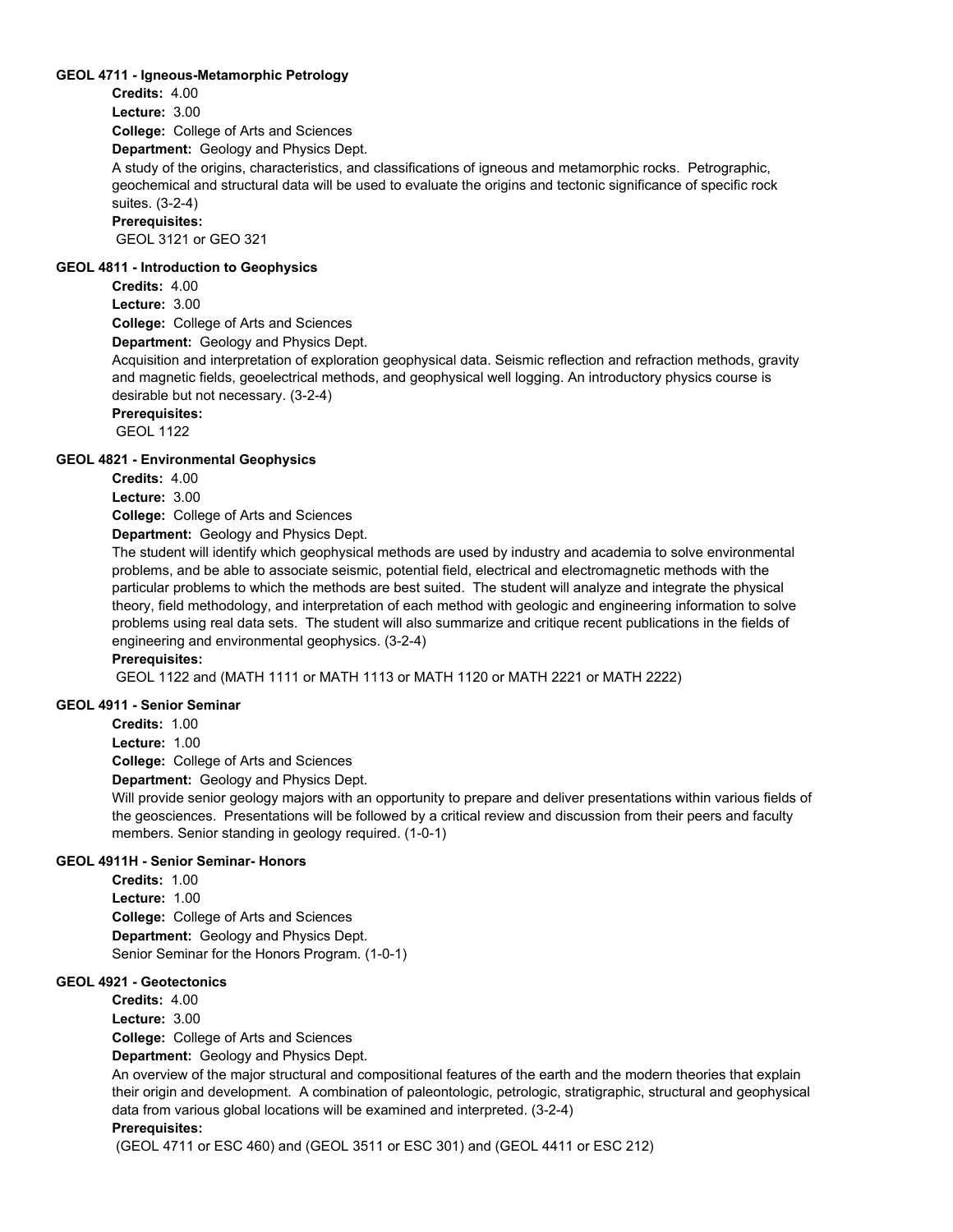### **GEOL 4931 - Field Methods**

**Credits:** 4.00 **Lecture:** 3.00

**College:** College of Arts and Sciences

**Department:** Geology and Physics Dept.

An introduction to the current techniques and equipment used in the collection and interpretation of geologic field data. The course will not only examine classical techniques in sampling, surveying, and mapping, but will also provide field and lab experience using GPS (Global Positioning Systems) and GIS (Geographic Information Systems) equipment and software. Several half-day and extended field trips will focus on observational and interpretative skills, while follow-up projects will emphasize technical writing and effective data presentation.  $(3-2-4)$ 

**Prerequisites:** 

GEOL 3511 or ESC 301

# **GEOL 4941 - Senior Thesis I**

**Credits:** 1.00

**Lecture:** 1.00

**College:** College of Arts and Sciences

**Department:** Geology and Physics Dept.

The course will provide seniors with the opportunity of collecting scientific data via laboratory and/or field work as part of an original research project. Prior to enrollment in Senior Thesis I, the student will submit a research proposal which will be reviewed and approved by his or her Thesis Director. Additional requirements include senior status with all required upper-level geology, math, and applied science courses completed. (1-0-1)

# **GEOL 4942 - Senior Thesis II**

**Credits:** 1.00

**Lecture:** 1.00

**College:** College of Arts and Sciences

**Department:** Geology and Physics Dept.

This portion of Senior Thesis requires the student to employ critical and analytical thinking. Data collected in Senior Thesis I must be compiled and then evaluated for its scientific validity. Subsequently, conclusions must be drawn from this information. The significance of the findings in relation to the common body of knowledge in the geosciences will also be addressed by the student. All data collection methods, results and conclusions will be submitted to the Thesis Director in a specified journal format and will also be presented either at a professional meeting or an in-house seminar. Must have successfully completed GEOL 4941. (1-0-1)

# **GEOL 4951 - Special Topics in Geology**

**College:** College of Arts and Sciences **Department:** Geology and Physics Dept. **Credits:** 2.00 TO 4.00 **Lecture:** 0.00 TO 3.00

A 2-4 semester hour course designed to provide upper level students with a course on current and emerging topics in the world of geosciences. Credit will vary depending upon the topic selected. Prerequisite: GEOL 1122 and permission of instructor. (0-3 lecture, 0-2 lab, 2-4 credits total)

**Prerequisites:**  GEOL 1122 or ESC 120

# **History**

# **HIST 1111 - World Civilization I**

**College:** College of Arts and Sciences **Department:** History Department **Credits:** 3.00 **Lecture:** 3.00 This course surveys world history to early modern times. (3-0-3)

# **HIST 1112 - World Civilization II**

**College:** College of Arts and Sciences **Department:** History Department **Credits:** 3.00 **Lecture:** 3.00 This course surveys world history from early modern times to the present. May be taken before HIST 1111. (3-0-3)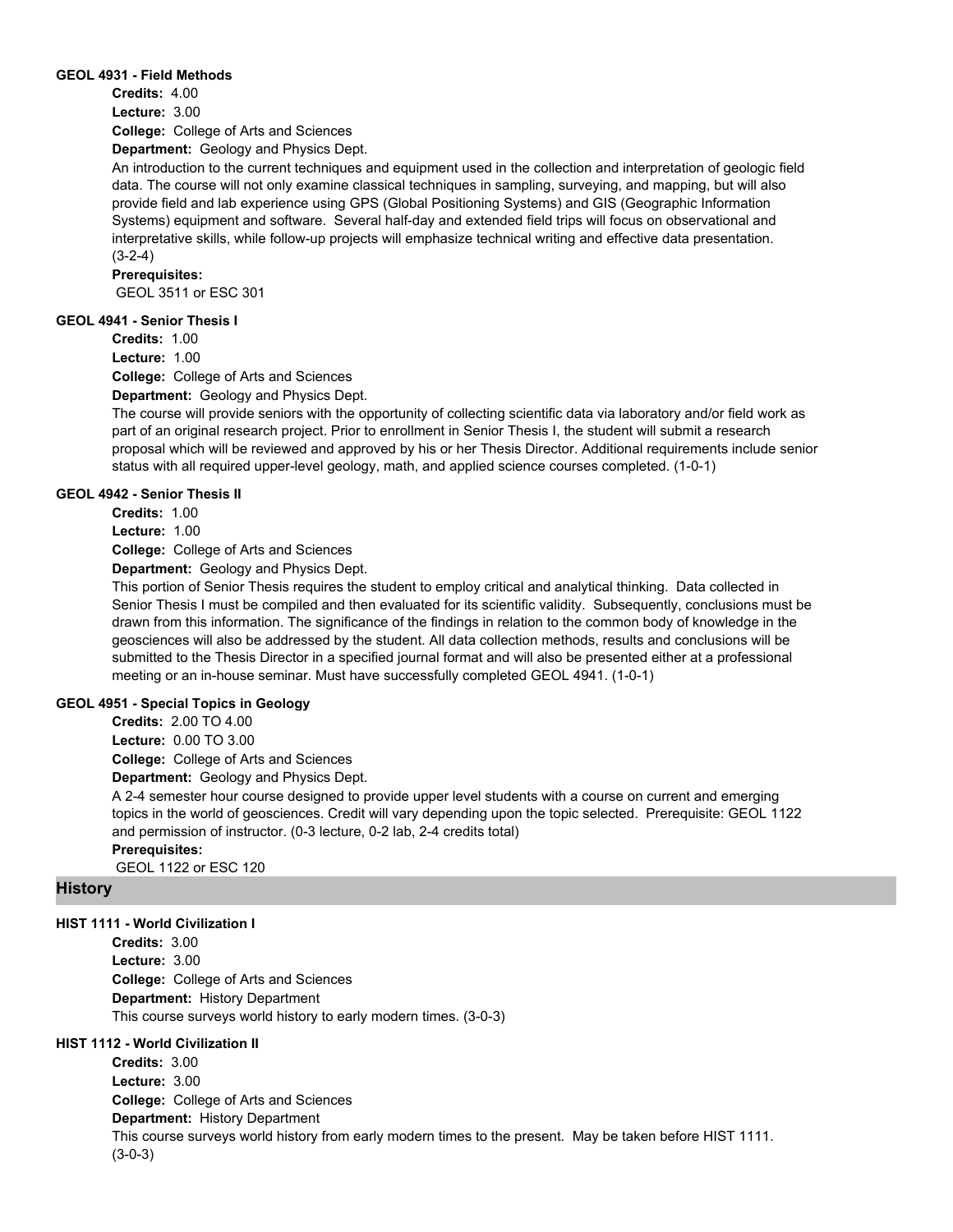### **HIST 1112H - World Civilization II-Honors**

**College:** College of Arts and Sciences **Department:** History Department **Credits:** 3.00 **Lecture:** 3.00 A survey of world history from early modern times to the present. This section is for students participating in the GSW Honors Program. (3-0-3)

# **HIST 2111 - United States History I**

**College:** College of Arts and Sciences **Department:** History Department **Credits:** 3.00 **Lecture:** 3.00 This course focuses on American history from the discovery of the Western World through the Civil War. A passing grade in this course satisfies the U.S. history and Georgia history requirements of Georgia State Code 20-3-68. (3-0-3)

# **HIST 2112 - United States History II**

**College:** College of Arts and Sciences **Department:** History Department **Credits:** 3.00 **Lecture:** 3.00 This course focuses on American history from Reconstruction to the present. A passing grade in this course satisfies the U.S. history and Georgia history requirements of Georgia Code 20-3-68. (3-0-3)

# **HIST 2500 - The Study of History**

**College:** College of Arts and Sciences **Department:** History Department **Credits:** 3.00 **Lecture:** 3.00 This course is an introduction to the study of history. Required of all history majors. (3-0-3)

# **HIST 3510 - American Colonial History**

**College:** College of Arts and Sciences **Department:** History Department **Credits:** 3.00 **Lecture:** 3.00 Major developments in American history between 1492 and 1789 are explored. (3-0-3)

# **HIST 3570 - Civil War-Reconstruction**

**College:** College of Arts and Sciences **Department:** History Department **Credits:** 3.00 **Lecture:** 3.00 This course is an in-depth study of the Civil War and Reconstruction period of U.S. history focused on the background, political, social, economic, and military aspects of the period. (3-0-3)

# **HIST 3730 - History of the Old South**

**College:** College of Arts and Sciences **Department:** History Department **Credits:** 3.00 **Lecture:** 3.00 This course examines the history of the South from the colonial period to the outbreak of the Civil War. Topics for

study include the economic system of the Old South, slavery, antebellum Southern politics, and social and intellectual patterns of the Old South. (3-0-3)

# **HIST 3770 - Black-American History**

**College:** College of Arts and Sciences **Department:** History Department **Credits:** 3.00 **Lecture:** 3.00

The focus of this course is the role of Blacks in the Western Hemisphere, with special emphasis on the struggles of African-Americans for equality and their contributions to American progress. (3-0-3)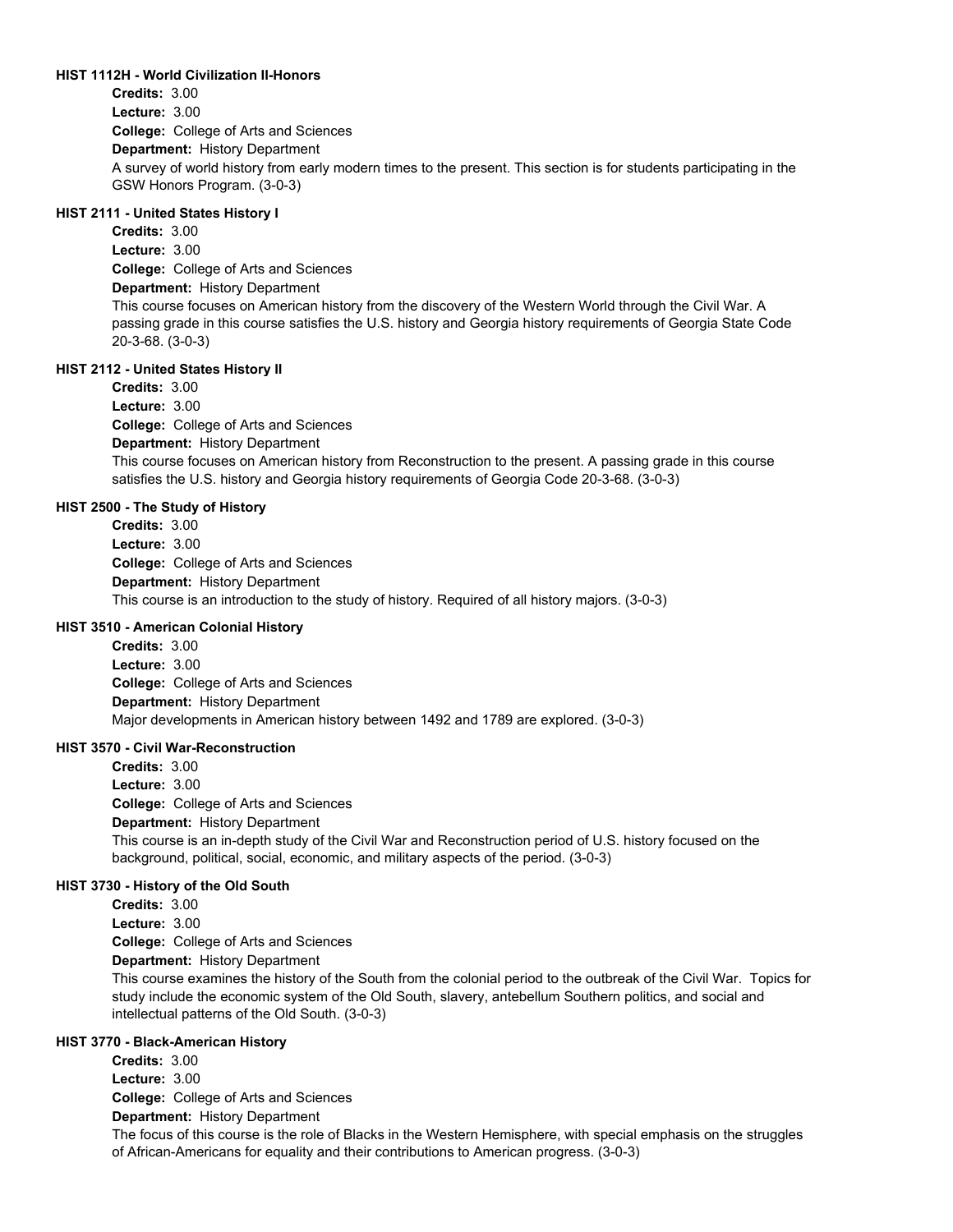### **HIST 3810 - History of Georgia**

**College:** College of Arts and Sciences **Credits:** 3.00 **Lecture:** 3.00

**Department:** History Department

This course surveys Georgia history from the beginning to the present. The course is of particular significance to prospective teachers in elementary and secondary schools. A passing grade in this course satisfies history of Georgia and the Constitution of Georgia requirements of Georgia State Code 20-3-68. (3-0-3)

### **HIST 4000 - Historiography**

**College:** College of Arts and Sciences **Department:** History Department **Credits:** 3.00 **Lecture:** 3.00

This is the capstone senior seminar course required of all history majors. It entails a survey of leading writers who have produced the major historical works, with special emphasis on the intellectual and cultural influences that helped to shape their historical interpretations. Prerequisite: 15 hrs of upper division history or permission of the instructor. (3-0-3)

### **Prerequisites:**

HIST 2500 Minimum Grade: C

### **HIST 4050 - Early Modern Europe**

**College:** College of Arts and Sciences **Department:** History Department **Credits:** 3.00 **Lecture:** 3.00 This course entails topical discussions of intellectual traditions and institutional structures in European history from 1648 to 1815. (3-0-3)

### **HIST 4100 - 19th Cent Europe**

**College:** College of Arts and Sciences **Department:** History Department **Credits:** 3.00 **Lecture:** 3.00 This course focuses on the political, economic, and social history of Europe from the Congress of Vienna to the outbreak of World War I. (3-0-3)

### **HIST 4110 - Europe in the 20th Cent**

**College:** College of Arts and Sciences **Department:** History Department **Credits:** 3.00 **Lecture:** 3.00 This course explores the history of Europe since 1914. The main political, social, economic, cultural, international, and intellectual movements are considered. (3-0-3)

# **HIST 4120 - Modern Russia**

**College:** College of Arts and Sciences **Department:** History Department **Credits:** 3.00 **Lecture:** 3.00

This course examines the development of Russia from the reign of Peter I to the present democratic government. It addresses the geographic setting and the medieval background of Russian history, including the reforms of Peter I, the institution of serfdom, revolution and civil war at the beginning of the Twentieth Century, the Soviet State, the Second World War, the Cold War, and the collapse of Communism. (3-0-3)

# **HIST 4130 - Eastern Europe**

**College:** College of Arts and Sciences **Department:** History Department **Credits:** 3.00 **Lecture:** 3.00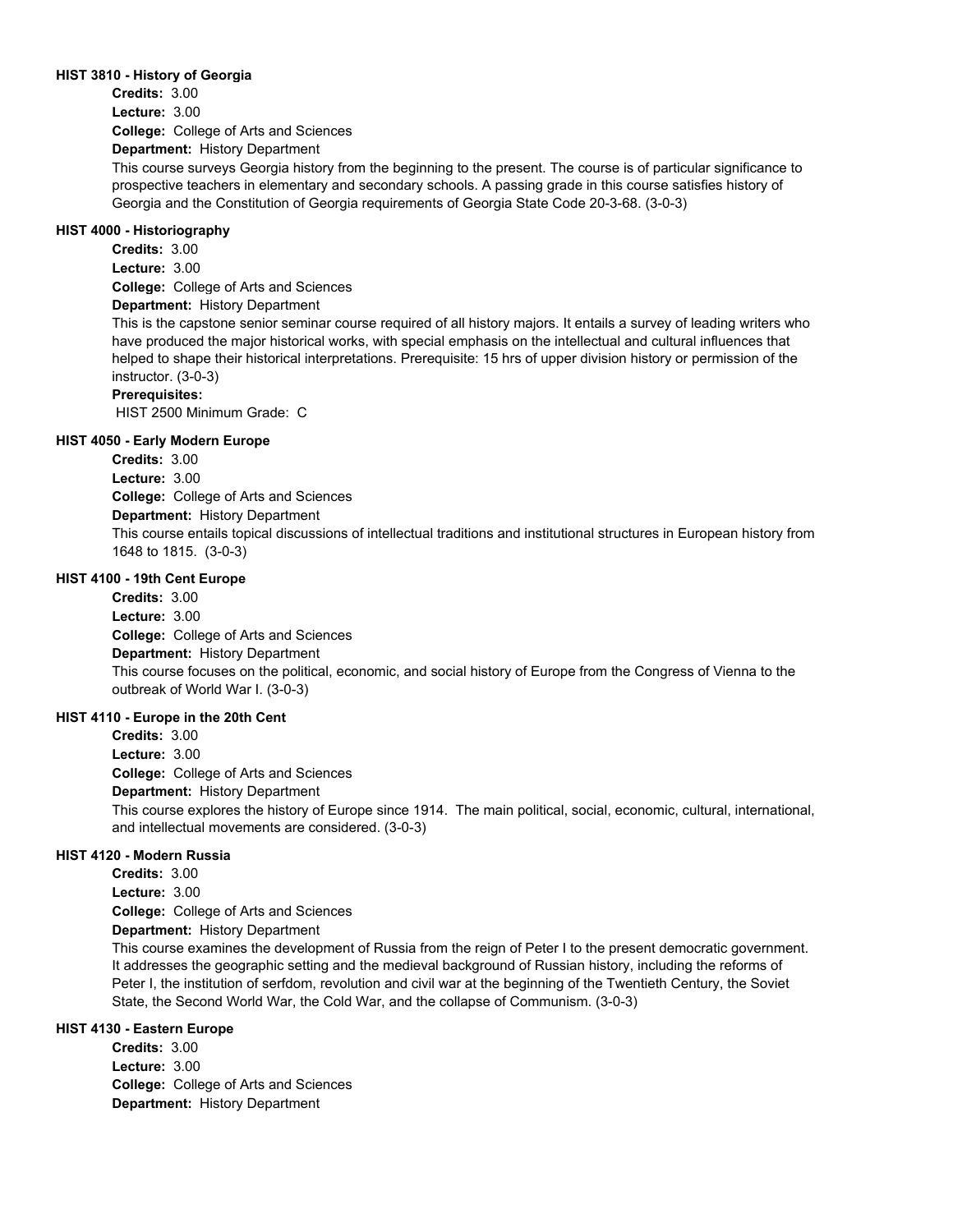This course examines major events in the history of Eastern Europe. Among the major topics covered are the Byzantine Empire, the Ottoman Empire, The Polish-Lithuanian Commonwealth, the Hapsburg Empire, national revivals, the World Wars, Communist domination and the collapse of Communism. The class will examine the political, cultural and economic aspects of these topics. (3-0-3)

### **HIST 4140 - History of Modern Germany**

**College:** College of Arts and Sciences **Department:** History Department **Credits:** 3.00 **Lecture:** 3.00

This course explores the development of Germany from medieval times to the present. The geographic setting and medieval background of German history are addressed. Major topics covered include the Reformation, the 30 Year War, the unification of Germany by Bismarck, Hitler and the Nazi period, the Second World War, the Cold War and the collapse of Communism. (3-0-3)

# **HIST 4150 - The Renaissance & Reformation**

**College:** College of Arts and Sciences **Department:** History Department **Credits:** 3.00 **Lecture:** 3.00 This course provides an introduction to European history from the fourteenth century to 1648, focusing on the Italian Renaissance and the various religious Reformations of sixteenth century Europe. (3-0-3)

# **HIST 4160 - History of Medicine**

**College:** College of Arts and Sciences **Department:** History Department **Credits:** 3.00 **Lecture:** 3.00 This course will examine the history of medicine in a wide social context covering the impact of medicine on intellectual, economic, institutional, and cultural relationships from antiquity to the present. (3-0-3)

# **HIST 4160H - History of Medicine - Honors**

**College:** College of Arts and Sciences **Department:** History Department **Credits:** 3.00 **Lecture:** 3.00

# **HIST 4540 - US History, 1877-1920**

**College:** College of Arts and Sciences **Department:** History Department **Credits:** 3.00 **Lecture:** 3.00 This course focuses on American history from the rise of Populism through the Progressive Era, 1877-1920. (3-0-3)

# **HIST 4551 - US History 1920 to 1945**

**College:** College of Arts and Sciences **Department:** History Department **Credits:** 3.00 **Lecture:** 3.00 This course surveys United States history from the end of World War I through World War II. (3-0-3)

# **HIST 4561 - US Social History**

**College:** College of Arts and Sciences **Department:** History Department **Credits:** 3.00 **Lecture:** 3.00 Selected and representative social, cultural, and intellectual themes in American history are explored in this course. (3-0-3)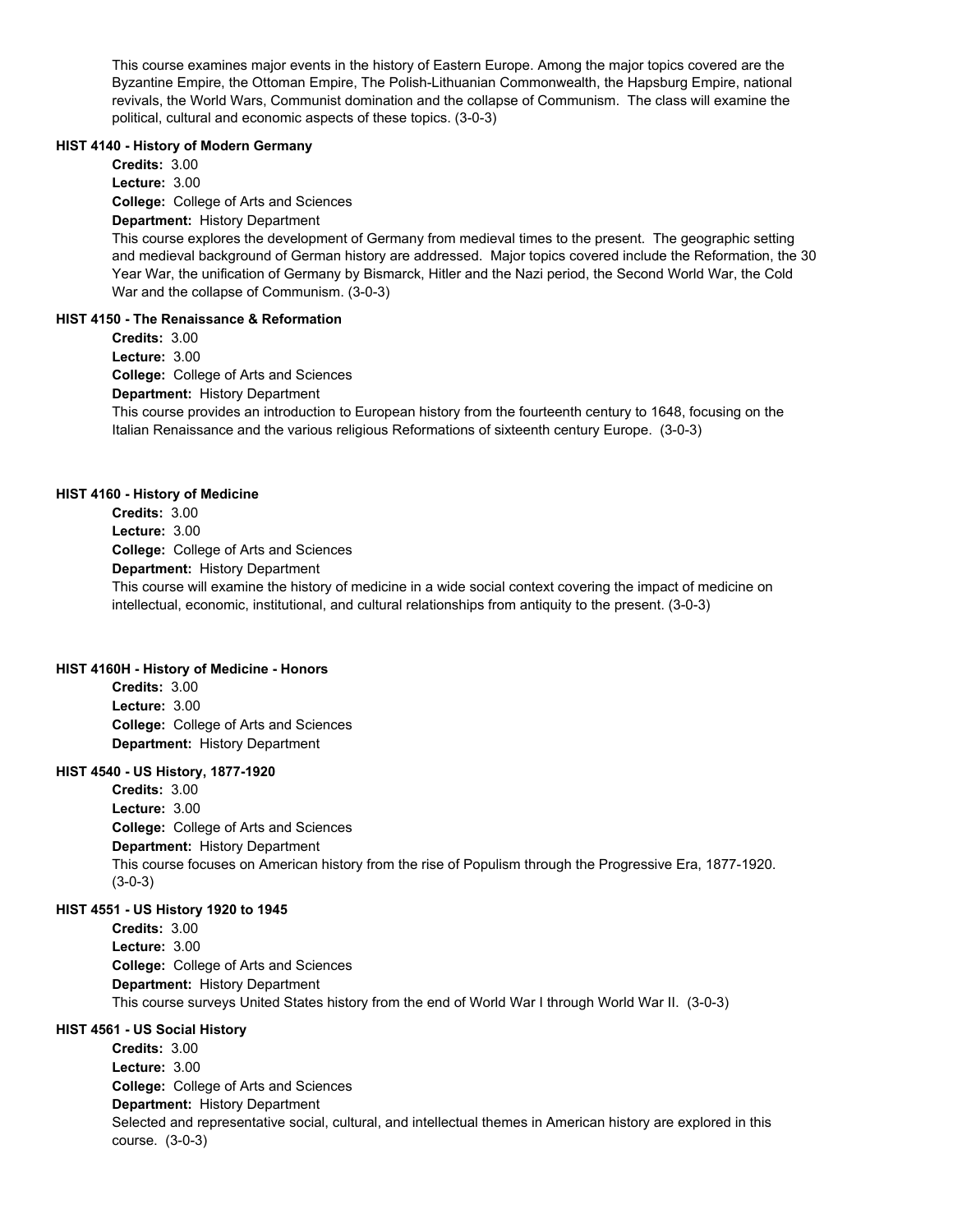### **HIST 4562 - History of American Women**

**College:** College of Arts and Sciences **Department:** History Department **Credits:** 3.00 **Lecture:** 3.00 This course explores women's experiences in American history from the colonial era to the present. (3-0-3)

#### **HIST 4780 - History of the Middle East**

**College:** College of Arts and Sciences **Department:** History Department **Credits:** 3.00 **Lecture:** 3.00 This course covers the broad sweep of Middle Eastern history and culture. (3-0-3)

### **HIST 4781 - History of North Africa**

**College:** College of Arts and Sciences **Department:** History Department **Credits:** 3.00 **Lecture:** 3.00 This course is designed to familiarize students with the history and culture of Northern Africa. (3-0-3)

### **HIST 4782 - Gend/Minorities-Mideast/Africa**

**College:** College of Arts and Sciences **Department:** History Department **Credits:** 3.00 **Lecture:** 3.00 This course explores the history of gender and minorities in the Middle East and North Africa. (3-0-3)

# **HIST 4900 - Special Topics in History**

**College:** College of Arts and Sciences **Department:** History Department **Credits:** 1.00 TO 3.00 **Lecture:** 1.00 TO 3.00 Selected issues, problems, and literature in history are addressed in this course. Prerequisite: Permission of the Department Chair. (3-0-3)

### **HIST 4920 - History Internship**

**College:** College of Arts and Sciences **Department:** History Department **Credits:** 3.00 **Lecture:** History related internships are available for qualified students. See the Coordinator of Intern Programs for information. (3-0-3)

### **Honors**

# **HONS 2000 - University Honors Seminar**

**College:** College of Arts and Sciences **Department:** Arts and Sciences **Credits:** 1.00 **Lecture:** 1.00  $(1-0-1)$ 

# **Health, PE, and Recreation**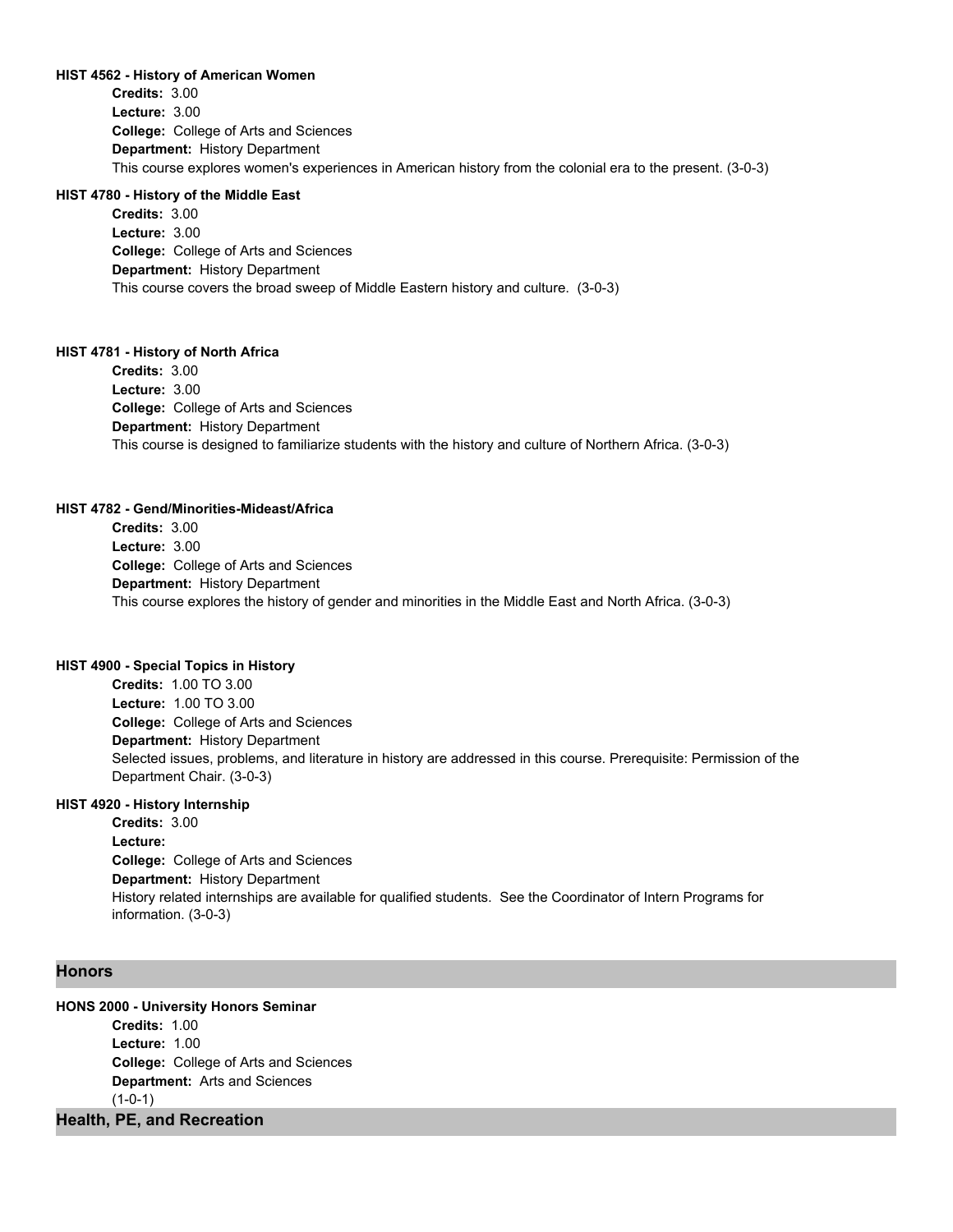### **HPER 2021 - Life Skills for Athletes-FR**

**College:** School of Education **Credits:** 2.00 **Lecture:** 2.00

**Department:** Health & Human Performance

The course focuses on the academic, athletic, and social issues that student-athletes face when entering college as freshmen. Provides information designed to help student athletes succeed not only on the field, but also academically, within their community, and in the job market. The course also assists the individual to explore the unique aspects of his/her experience as a student athlete, including personal identity and integrity, throughout the college years. (2-0-2)

### **HPER 2022 - Life Skills for Athletes-TRNS**

**Credits:** 2.00

**Lecture:** 2.00

**College:** School of Education

**Department:** Health & Human Performance

The course focuses on the academic, athletic, and social issues that student-athletes face when entering college as transfers. Provides information designed to help student athletes succeed not only on the field, but also academically, within their community, and in the job market. The course also assists the individual to explore the unique aspects of his/her experience as a student-athlete, including personal identity and integrity, throughout the college years. (2-0-2)

# **HPER 2040 - Sports Appreciation**

**Credits:** 2.00

**Lecture:** 2.00

**College:** School of Education

**Department:** Health & Human Performance

Designed for students who are unable to participate in sports activities, with special emphasis being placed on aiding the student in becoming more knowledgeable and appreciative as a spectator or participant. (2-0-2)

### **HPER 2050 - PE for EC Teachers**

**College:** School of Education **Department:** Health & Human Performance **Credits:** 2.00 **Lecture:** 2.00 The purpose of this course is to enable teacher candidates to plan, organize, and conduct a physical education program for children in an early childhood educational setting. Candidates will be provided background knowledge about physical education content and how to teach movement skills and concepts. (2-0-2)

#### **HPER 2060 - Fundamentals of Baseball**

**College:** School of Education **Department:** Health & Human Performance **Credits:** 2.00 **Lecture:** 1.00 Fundamentals and techniques involved in coaching baseball. (1-1-2)

# **HPER 2090 - Athletic Training-Condition**

**College:** School of Education **Department:** Health & Human Performance **Credits:** 3.00 **Lecture:** 3.00 Theory and practice of massage, bandaging, taping, and caring for athletic injuries. Provides basic information on

injury prevention and immediate care of the more common sports injuries for those entering into the fields of coaching and/or physical education. Basic foundations are also provided for the student interested in more substantive areas of rehabilitation and allied health careers. (3-0-3)

# **HPER 2100 - First Aid-Safety**

**College:** School of Education **Department:** Health & Human Performance **Credits:** 2.00 **Lecture:** 1.00 American Red Cross standard courses in first aid and CPR (certification). (1-1-2)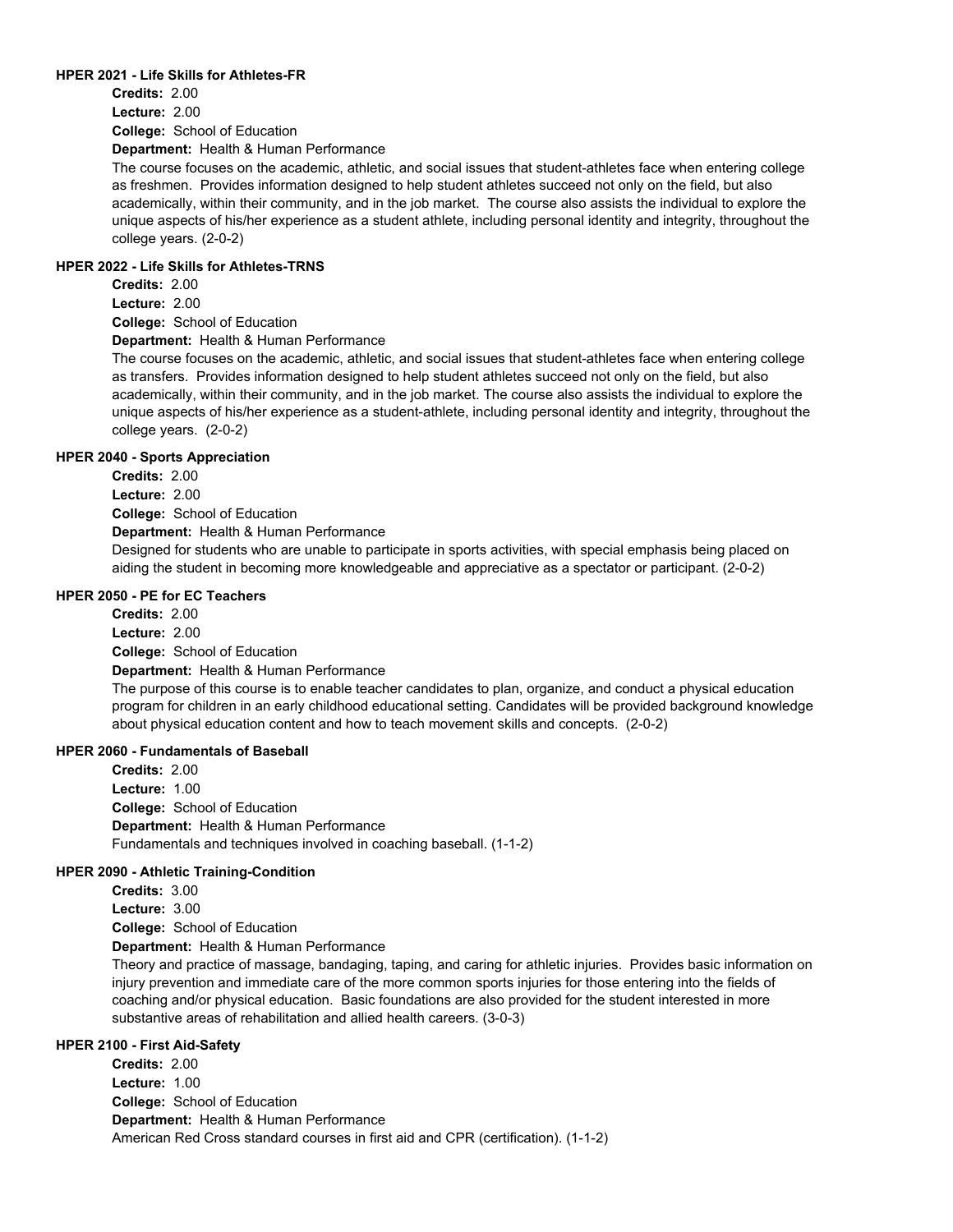### **HPER 2100H - First Aid-Safety - Honors**

**College:** School of Education **Department:** Health & Human Performance **Credits:** 2.00 **Lecture:** 1.00 American Red Cross standard courses in first aid and CPR (certification). This section is for students participating in the GSW Honors Program. (1-1-2)

# **HPER 2170 - Introduction to PE**

**College:** School of Education **Department:** Health & Human Performance **Credits:** 1.00 **Lecture:** 2.00 Introduction to the fields of Health and Physical Education as pertains to program demands and employment opportunities. Trends in the past and current physical education movement emphasized. (2-0-1)

### **HPER 2180 - Introduction to Recreation**

**College:** School of Education **Department:** Health & Human Performance **Credits:** 3.00 **Lecture:** 2.00 Introduction to the field of Recreation. Emphasis is placed on abilities and personal characteristics, professional qualifications, and employment situation. (2-1-3)

# **HPER 2200 - Maintenance of Rec Facilities**

**College:** School of Education **Department:** Health & Human Performance **Credits:** 2.00 **Lecture:** 2.00 A course designed to acquaint recreation majors with the basic maintenance problems, procedures, and situations of recreation agencies. (2-0-2)

# **HPER 2240 - Nutrition-Human Performance**

**College:** School of Education **Department:** Health & Human Performance **Credits:** 3.00 **Lecture:** 3.00 A study of basic nutritional concepts as they relate to the exercising individual. Emphasis will be on the physiological response of proper nutrition and methods of enhancing exercise or athletic performance. (3-0-3) **Prerequisites:**  BIOL 2030 Minimum Grade: C

#### **HPER 2350 - Camp-Outdoor Recreation**

**College:** School of Education **Department:** Health & Human Performance **Credits:** 3.00 **Lecture:** 2.00 The purpose of this course is to train camp leaders and counselors. Includes organized camping, camp counselor skills, camp activities, and camping and trail skills. (2-1-3)

### **HPER 2410 - Social Recreation**

**College:** School of Education **Department:** Health & Human Performance **Credits:** 2.00 **Lecture:** 2.00

Practical application of planning, demonstrating, and conducting activities and programs for various social events and gatherings. (2-0-2)

# **HPER 2500 - Comp App HHP**

**College:** School of Education **Department:** Health & Human Performance **Credits:** 3.00 **Lecture:** 3.00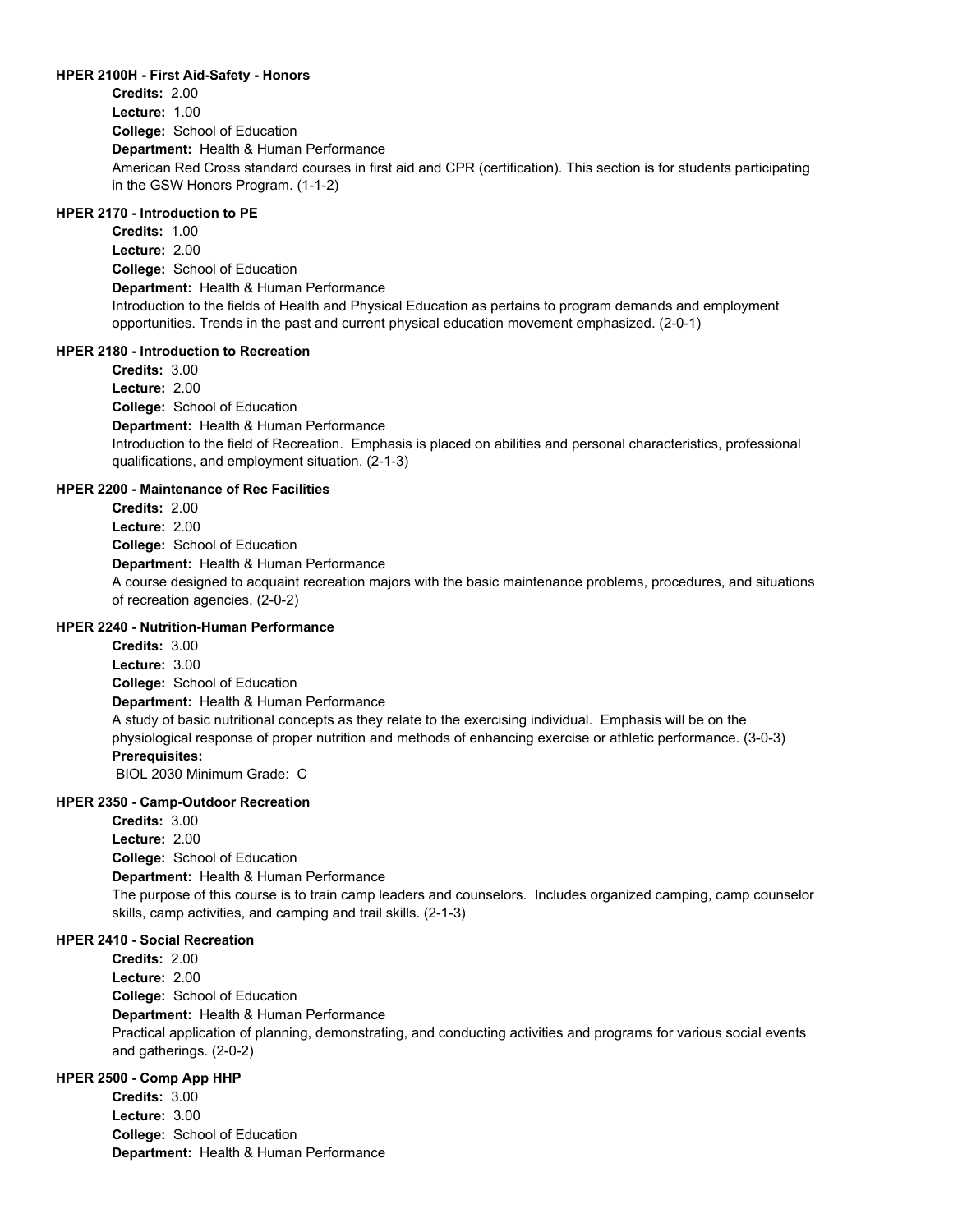This course is designed as a comprehensive overview of computer-based methods for accessing, analyzing, and communicating information in the area of health and human performance. The course will focus on the development of skills necessary for effective utilization of various computer tools and applications used in health, physical education, recreation and exercise science. (3-0-3)

# **HPER 3000 - Recreation Practicum**

**College:** School of Education **Department:** Health & Human Performance **Credits:** 4.00 **Lecture:** A practical field work experience under supervision in an approved recreational and leisure setting. (0-4-4)

# **HPER 3010 - Mat-Met in Health Education**

**College:** School of Education **Department:** Health & Human Performance **Credits:** 3.00 **Lecture:** 2.00 This course is concerned with the understanding of the pedagogical basis and the content area for the total school health education program. Field experiences required. (2-2-3) **Prerequisites:** 

# **HPER 3050 - Mat-Met EC Phys Education**

**College:** School of Education **Department:** Health & Human Performance **Credits:** 3.00 **Lecture:** 2.00

A study of principles and procedures in conducting a program of health and physical education in the early childhood grades. Emphasis will be placed on methods of effective teaching, classroom management, growth and development of motor skills, and liability issues in the classroom and the gymnasium environment. Field experience required.(2-2-3)

# **HPER 3090 - Adv Athletic Training**

**Credits:** 3.00

**College:** School of Education **Department:** Health & Human Performance **Lecture:** 2.00 A concentrated study by means of participation, observation, discussion, and research pertaining to advanced topics in the evaluation of traumatic and non-traumatic athletic injuries, as well as injuries to children and older adults. (2-1-3)

# **Prerequisites:**

HPER 2090 Minimum Grade: C

# **HPER 3100 - Community Health**

**College:** School of Education **Department:** Health & Human Performance **Credits:** 3.00 **Lecture:** 3.00 Present day philosophy of the health care system including current needs and priorities in delivery of health services, intelligent consumer health selection, specific community health problems and solutions, and safety education. (3-0-3)

# **HPER 3240 - Kinesiology**

**College:** School of Education **Department:** Health & Human Performance **Credits:** 3.00 **Lecture:** 3.00

Study of the human movement, along with the various muscles, bones, and nerves utilized within those movements. (3-0-3)

# **Prerequisites:**

 (BIOL 2030 Minimum Grade: C and BIOL 2040 Minimum Grade: C) or (BIO 203 Minimum Grade: C and BIO 204 Minimum Grade: C)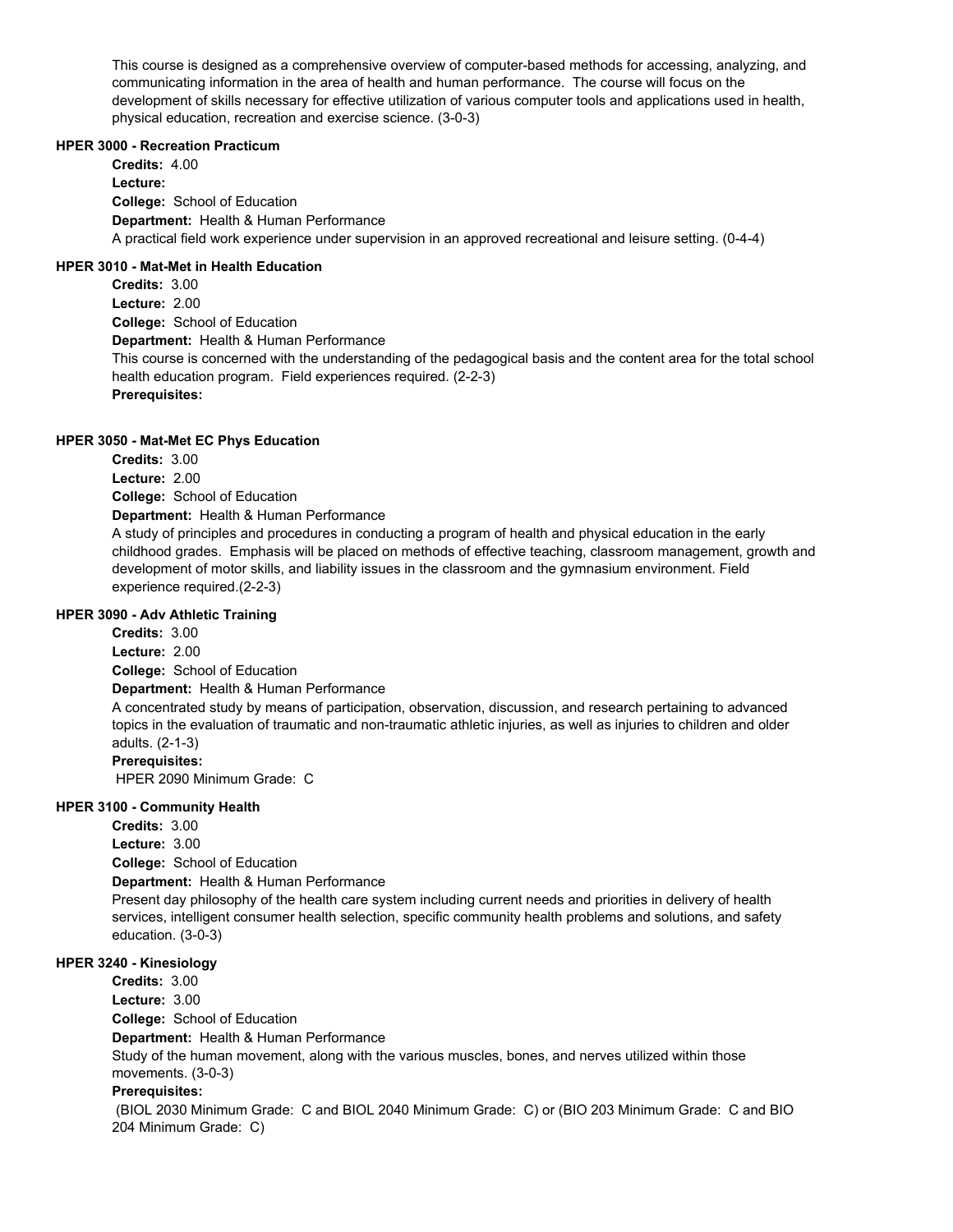### **HPER 3260 - Exercise Physiology**

**College:** School of Education **Department:** Health & Human Performance **Credits:** 3.00 **Lecture:** 2.00 The current practice and theory of exercise physiology as applied to work, physical education, and sports. (2-1-3) **Prerequisites:**  (BIOL 2030 Minimum Grade: C and BIOL 2040 Minimum Grade: C) or (BIO 203 Minimum Grade: C and BIO 204 Minimum Grade: C)

# **HPER 3260H - Exercise Physiology-Honors**

**College:** School of Education **Department:** Health & Human Performance **Credits:** 3.00 **Lecture:** 2.00 (2-1-3) **Prerequisites:**  (BIOL 2030 Minimum Grade: C and BIOL 2040 Minimum Grade: C) or (BIO 203 Minimum Grade: C and BIO 204 Minimum Grade: C)

# **HPER 3280 - Exercise Testing-Pres**

**Credits:** 3.00

**College:** School of Education **Lecture:** 2.00

**Department:** Health & Human Performance

The purpose of this course is to provide exercise science/wellness students with theoretical and practical knowledge of the various techniques used in clinical exercise testing and prescription for various populations. (2-1-3)

**Prerequisites:** 

HPER 3260 Minimum Grade: C

### **HPER 3300 - Principles of Strength-Cond**

**Credits:** 3.00

**College:** School of Education **Lecture:** 3.00

**Department:** Health & Human Performance

The purpose of this course is to provide students with theoretical and practical knowledge of the physiological, biomechanical, and administrative aspects of designing and supervising strength and conditioning programs for various populations. (3-0-3)

### **Prerequisites:**

BIOL 2030 Minimum Grade: C

# **HPER 3310 - Exercise Leadership**

**Credits:** 3.00

**Lecture:** 3.00

**College:** School of Education

**Department:** Health & Human Performance

This course is designed to teach leadership skills, motivational techniques, choreography, administrative functions dealing with equipment purchase, organization and use and experiences leading aerobic exercise formats for a variety of populations. (3-0-3)

**Prerequisites:** 

MATH 2204 Minimum Grade: C or MTH 204 Minimum Grade: C

# **HPER 3310H - Exercise Leadership - Honors**

**College:** School of Education **Department:** Health & Human Performance **Credits:** 3.00 **Lecture:** 3.00 (3-0-3)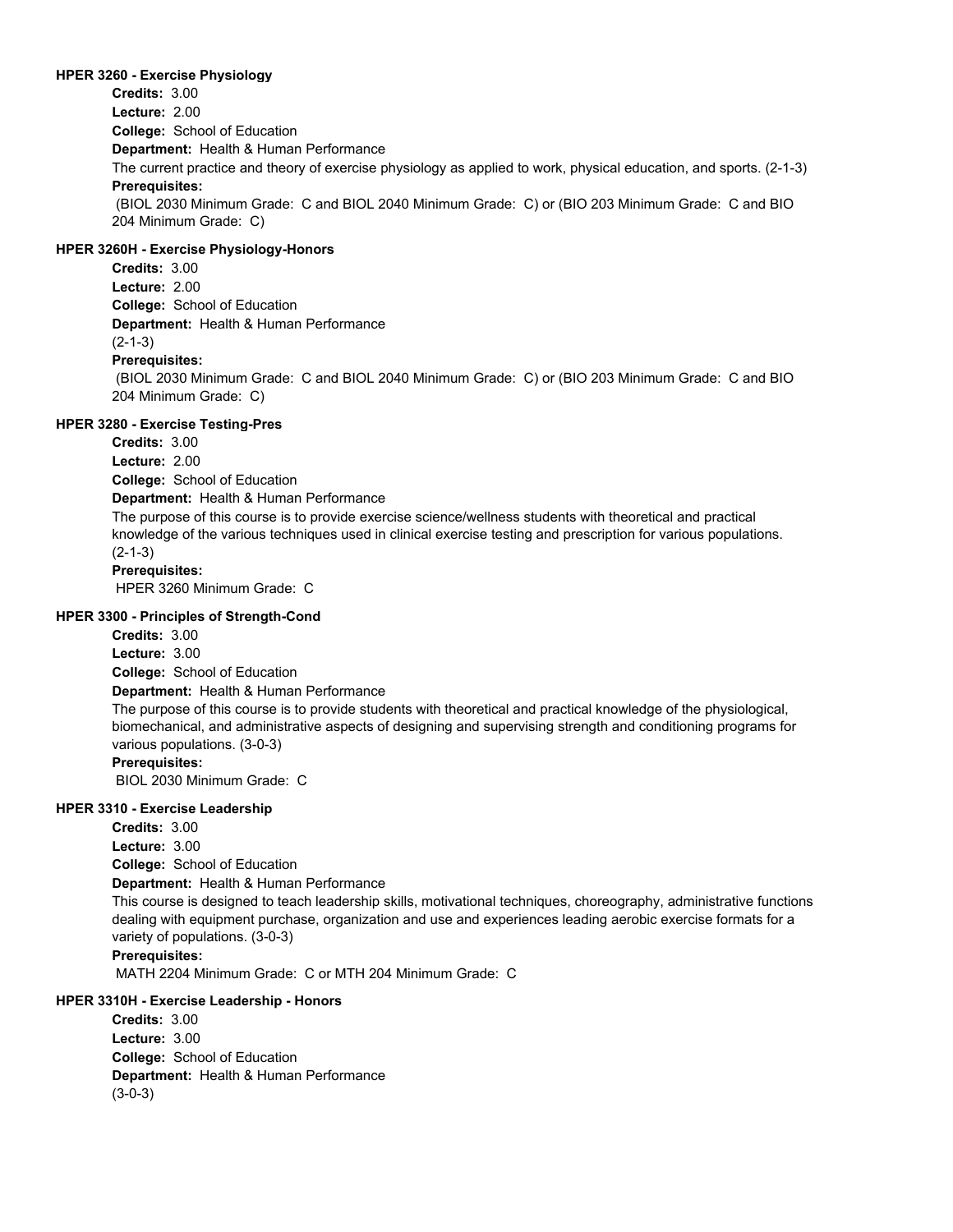#### **HPER 3320 - Health Promotion**

**College:** School of Education **Department:** Health & Human Performance **Credits:** 3.00 **Lecture:** 3.00 A study of the principles and procedures necessary to effectively conduct health promotion program. The emphasis will be placed on the role of the health professional in developing wellness and preventive-oriented interventions to promote healthy lifestyles. (3-0-3)

# **HPER 3330 - Ex Sci - Wellness Practicum**

**College:** School of Education **Department:** Health & Human Performance **Credits:** 4.00 **Lecture:**  $(0-4-4)$ 

# **HPER 3350 - Org-Adm of Recreation**

**College:** School of Education **Department:** Health & Human Performance **Credits:** 3.00 **Lecture:** 3.00 Deals with administrative problems common to playground and community center directors and others having executive responsibilities in the field of recreation. (3-0-3)

### **HPER 3400 - Health Behavior**

**College:** School of Education **Credits:** 3.00 **Lecture:** 3.00

**Department:** Health & Human Performance

This course is designed to provide health education and exercise science students with an understanding of theories and models upon which behavior change is based, and to practice skills and strategies that impact health behavior change. It is also designed to assist students in demonstrating a basic knowledge of the principles involved in motivation and program adherence and retention.

### **HPER 3410 - Recreation Leadership**

**College:** School of Education **Department:** Health & Human Performance **Credits:** 2.00 **Lecture:** 2.00 This course deals with the philosophical and practical aspects of program construction, leadership skills, and methods. (2-0-2)

# **HPER 3450 - Exercise and Aging**

**College:** School of Education **Department:** Health & Human Performance **Credits:** 3.00 **Lecture:** 3.00 This course addresses the contribution of human movement to the well-being and quality of life of aging populations. Principles, practice, and programs for seniors related to the concept of wellness and the myths, needs, and movement potential of aging persons are discussed. (3-0-3)

### **HPER 3500 - Recreation Planning**

**College:** School of Education **Department:** Health & Human Performance **Credits:** 3.00 **Lecture:** 3.00 Provides an understanding of the principles and objectives of planning recreation programs, facilities, space, and the interdependent relationship of activities to physical environment. **Prerequisites:**  HPER 2180 Minimum Grade: C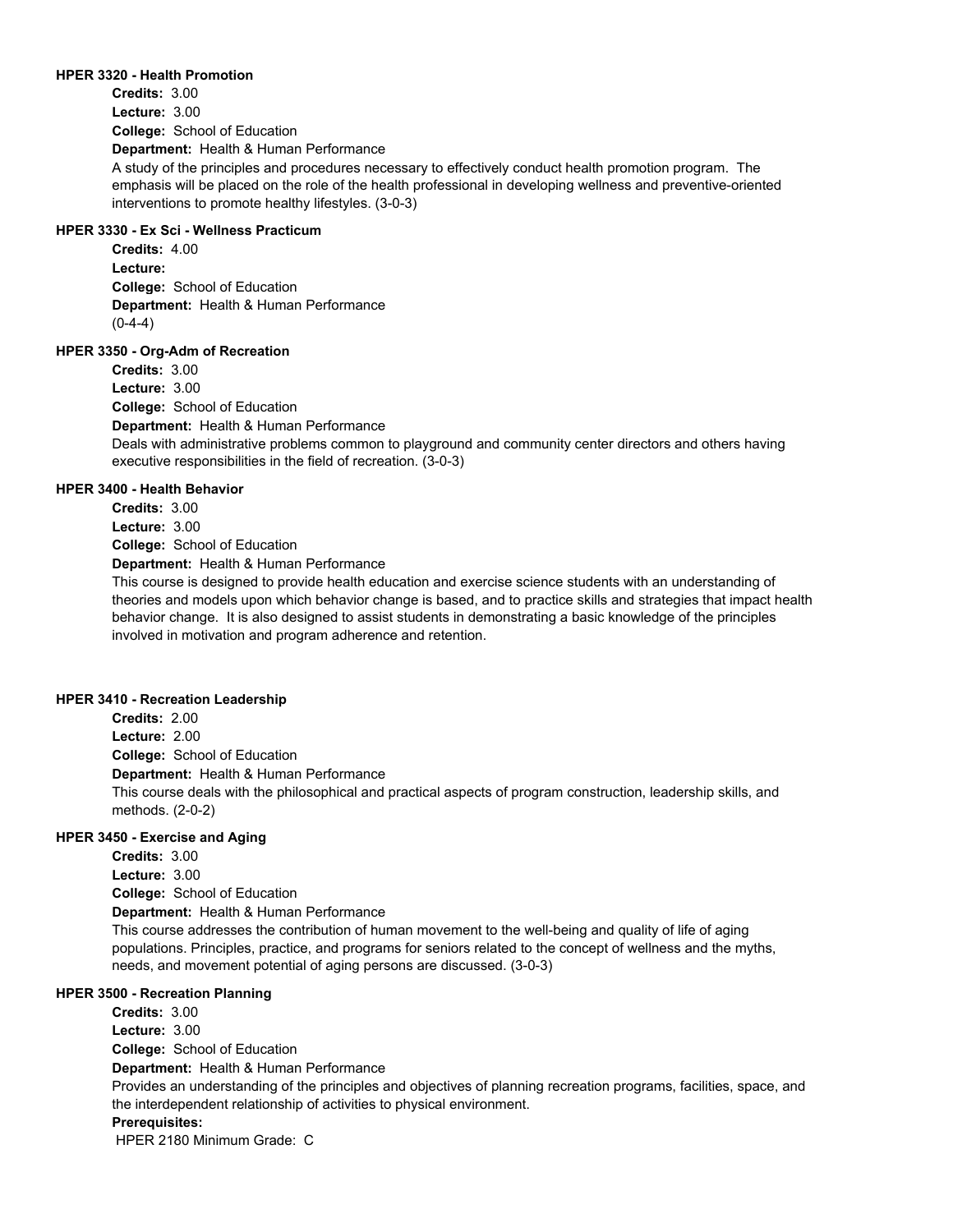### **HPER 3550 - Spec Prob in Special Populat**

**College:** School of Education **Department:** Health & Human Performance **Credits:** 3.00 **Lecture:** 2.00 Selected problems confronting individuals with special needs in the areas of physical development, therapeutic activities, and physiological performance. Field experience required. (2-2-3)

# **HPER 3600 - Tech of Teaching Sports Skills**

**College:** School of Education **Department:** Health & Human Performance **Credits:** 3.00 **Lecture:** 3.00 Skills, appreciation, knowledge, and effective teaching techniques for individual, dual and team sports. (3-0-3)

# **HPER 3700 - Cont Issues in Health**

**College:** School of Education **Department:** Health & Human Performance **Credits:** 3.00 **Lecture:** 3.00 Scientific study of heal education with emphasis placed on the application of health facts and principles that are related to a better life physically, mentally and socially for the student today. (3-0-3)

# **HPER 3800 - Family Health Issues**

**College:** School of Education **Department:** Health & Human Performance **Credits:** 3.00 **Lecture:** 2.00 The study of various health issues as they relate to relationships and family life. Topics include sexuality and sexual behavior, family planning, pregnancy and childbirth, parenting, communication and interpersonal

relationships, and violence and abuse. Field experience required. (2-2-3)

### **HPER 3850 - Motor Development**

**College:** School of Education **Department:** Health & Human Performance **Credits:** 3.00 **Lecture:** 3.00

This course focuses on the growth and development of the human being and the interaction of growth and development on human motor performance. Students examine the impact of motor development and motor learning, neuromuscular function, and information processing on motor skill acquisition and make application to teaching physical education (P-12). (3-0-3)

# **HPER 3900 - Clinical Exercise Physiology**

**College:** School of Education **Department:** Health & Human Performance **Credits:** 3.00 **Lecture:** 2.00 Advanced course in clinical exercise testing and prescription as it relates to disease of the cardiovascular, pulmonary, metabolic, musculoskeletal, neuromuscular, and immunologic systems. The course is designed to provide the student with a basic understanding of the pathophysiology and exercise response in these populations. ACSM certification guidelines emphasized. (2-2-3)

# **Prerequisites:**

HPER 3260 Minimum Grade: C

# **HPER 3920 - Neuromuscular Physiology**

**College:** School of Education **Department:** Health & Human Performance **Credits:** 3.00 **Lecture:** 3.00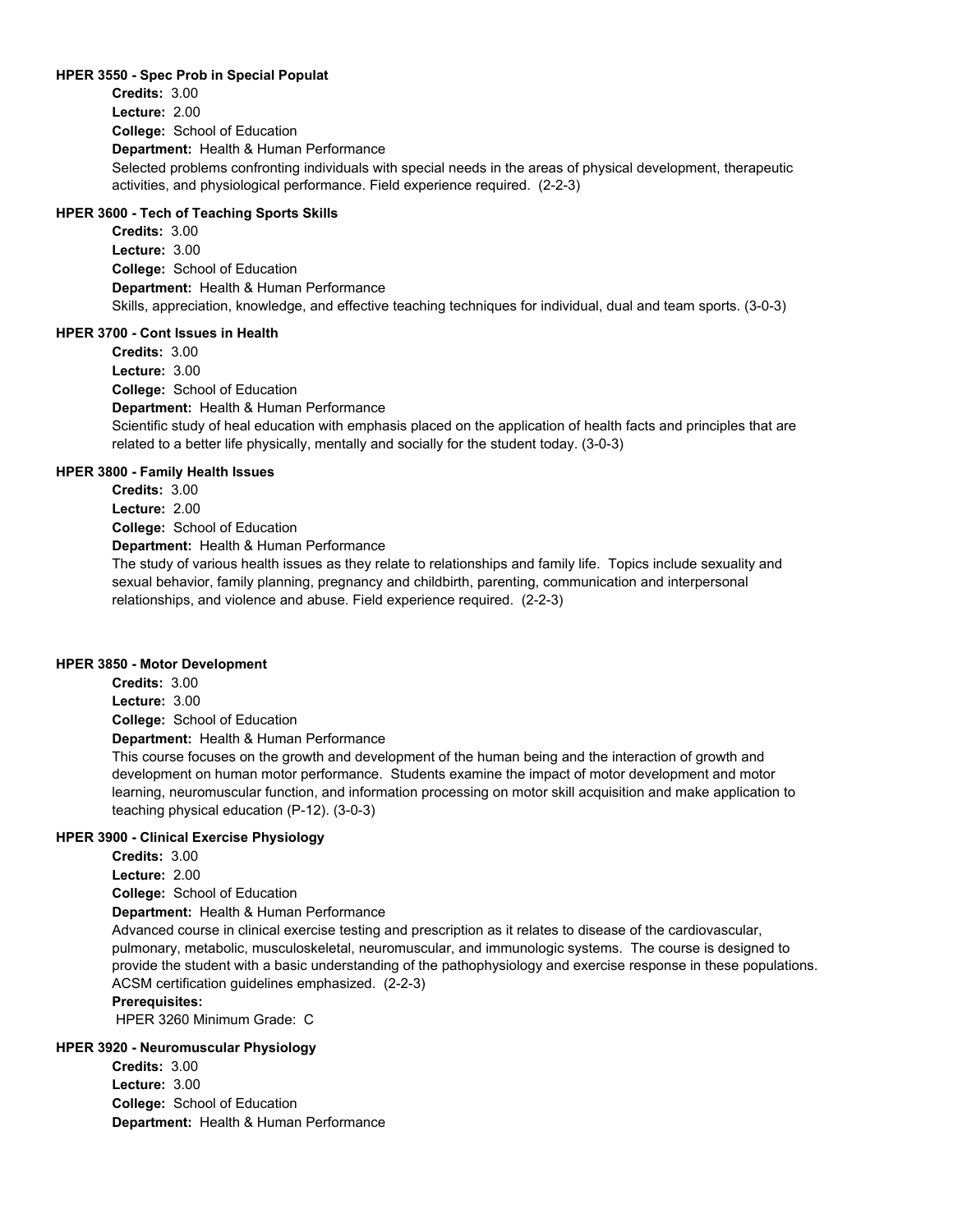This course will assess the relationship between neuromuscular structure and function with a major focus on the understanding of the acute responses and chronic adaptations of skeletal muscle to physical activity, exercise, and specific types of training. Students will examine such topics as the biomechanical and morphological characteristics of skeletal muscles, fibers, neuromuscular regulation, bioenergetics of fatigue and muscle contractions, muscle plasticity related to development, growth, and adaptation, and the impact on the aging process on neuromuscular performance. (3-0-3)

# **Prerequisites:**

HPER 3260 Minimum Grade: C

### **HPER 4010 - Theory and Coaching Football**

**College:** School of Education **Department:** Health & Human Performance **Credits:** 2.00 **Lecture:** 2.00 Emphasis on the fundamentals of position play and methods of coaching offensive and defensive team play. The running, passing and kicking game will be presented. Complete organization of a football program. (2-0-2)

# **HPER 4020 - Theory-Coaching Basketball**

**College:** School of Education **Department:** Health & Human Performance **Credits:** 2.00 **Lecture:** 2.00 Practical experience in fundamental skills and techniques, team play and strategy. Specific offense and defense analyzed. A definite plan of offense and defense presented. (2-0-2)

# **HPER 4050 - Recreation Internship**

**Credits:** 4.00

**Lecture:**

**College:** School of Education

**Department:** Health & Human Performance

The purpose of this course is to provide recreation students with a full-time work experience in a professional setting under a qualified recreation director for one academic semester. The student will work with a variety of recreation participants and populations while learning supervisory and leadership roles. Prerequisite: Completion of program coursework or approval of department chair. (0-4-4)

# **HPER 4060 - Recreation Internship**

**Credits:** 4.00

**Lecture:**

**College:** School of Education

**Department:** Health & Human Performance

The purpose of this course is to provide recreation students with a full-time work experience in a professional setting under a qualified recreation director for one academic semester. The student will work with a variety of recreation participants and populations while learning supervisory and leadership roles. Prerequisite: Completion of program coursework or approval of department chair. (0-4-4)

# **HPER 4070 - Recreation Internship**

**Credits:** 4.00

**Lecture:**

**College:** School of Education

**Department:** Health & Human Performance

The purpose of this course is to provide recreation students with a full-time work experience in a professional setting under a qualified recreation director for one academic semester. The student will work with a variety of recreation participants and populations while learning supervisory and leadership roles. Prerequisite: Completion of program coursework or approval of department chair. (0-4-4)

# **HPER 4100 - Exer Sci - Wellness Internship**

**Credits:** 4.00

**Lecture:**

**College:** School of Education

**Department:** Health & Human Performance

The purpose of this course is to provide exercise science/ wellness students with a full-time work experience in a professional fitness/wellness setting under a qualified fitness/wellness director for one academic semester. The student will work with a variety of fitness/wellness participants and populations while learning supervisory and leadership roles. Prerequisite: Completion of program coursework or approval of department chair. (0-4-4)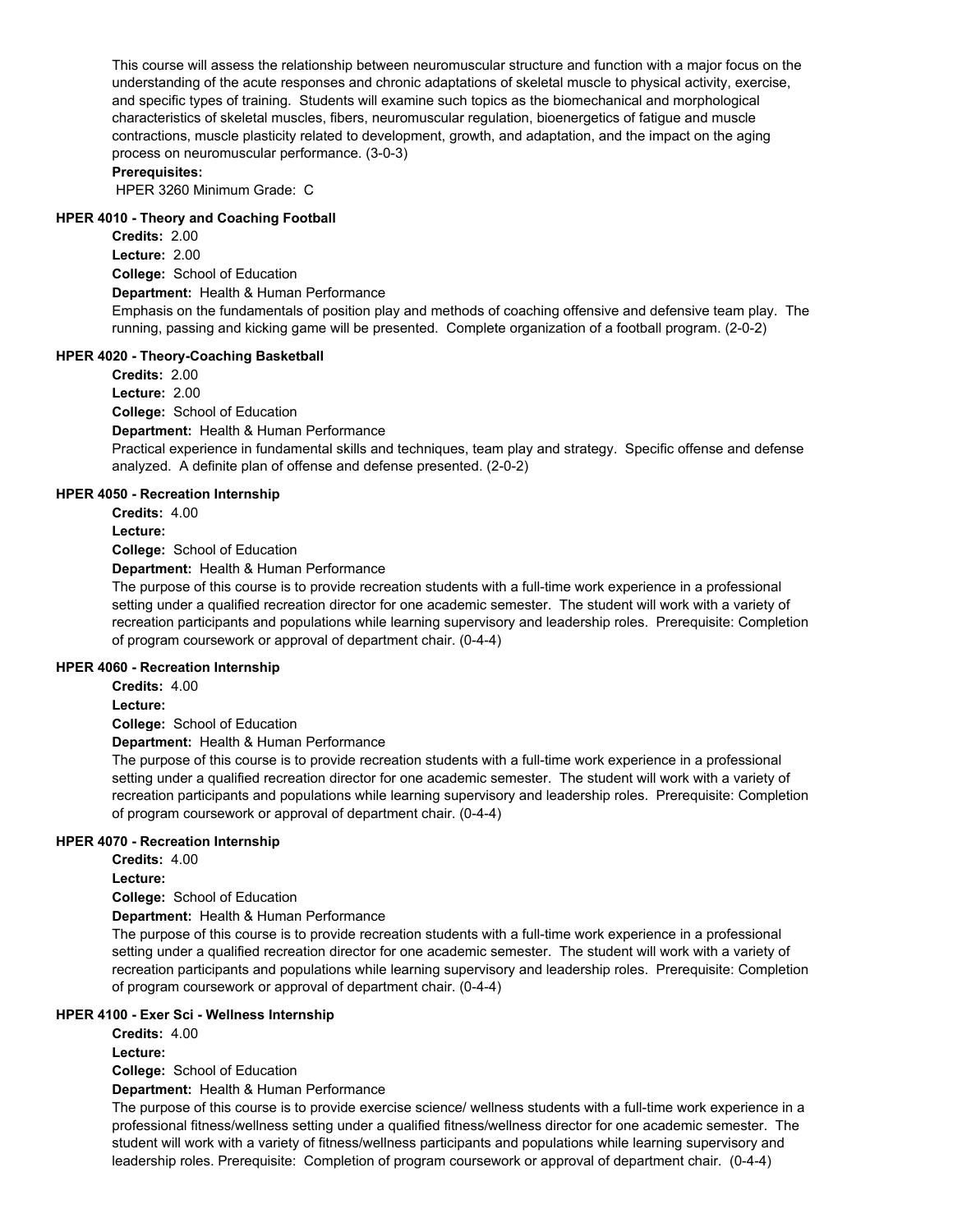### **HPER 4110 - Exer Sci - Wellness Internship**

**College:** School of Education **Credits:** 4.00 **Lecture:**

**Department:** Health & Human Performance

The purpose of this course is to provide exercise science/ wellness students with a full-time work experience in a professional fitness/wellness setting under a qualified fitness/wellness director for one academic semester. The student will work with a variety of fitness/wellness participants and populations while learning supervisory and leadership roles. Prerequisite: Completion of program coursework or approval of department chair. (0-4-4)

# **HPER 4120 - Exer Sci - Wellness Internship**

**Credits:** 4.00

**Lecture:**

**College:** School of Education

**Department:** Health & Human Performance

The purpose of this course is to provide exercise science/ wellness students with a full-time work experience in a professional fitness/wellness setting under a qualified fitness/wellness director for one academic semester. The student will work with a variety of fitness/wellness participants and populations while learning supervisory and leadership roles. Prerequisite: Completion of program coursework or approval of department chair. (0-4-4)

# **Humanities**

### **HUMA 2000S - Humanities I - Study Abroad**

**College:** College of Arts and Sciences **Department:** Arts and Sciences **Credits:** 1.00 TO 3.00 **Lecture:** 1.00 TO 3.00 A variable credit (1 to 3 semester hours) course on selected topics in the humanities studied abroad with an accredited college-level institution. Prerequisite: Permission of the respective study abroad program and approval of a GSW Transient Permission form. (1-0-1), (2-0-2) or (3-0-3)

#### **HUMA 2020S - Humanities Elect Study Abroad**

**College:** College of Arts and Sciences **Department:** Arts and Sciences **Credits:** 3.00 **Lecture:** 3.00

# **Internship**

# **INTN 4920 - Governor's Internship**

**College:** College of Arts and Sciences **Credits:** 3.00 **Lecture:**

**Department:** History Department

Seminar in the general procedures and practices of student internships. This course is required of all student interns regardless of the area in which they are to receive intern credit. The course is designed to aid the student in performing the internship and to reward him for completion of the various tasks assigned by non-academic sources. See the Coordinator of Intern Program for information. (0-6-3)

# **INTN 4920A - Internship**

**College:** College of Arts and Sciences **Department:** History Department **Credits:** 3.00 **Lecture:** 3.00 (3-0-3)

# **INTN 4920B - Georgia Internship**

**College:** College of Arts and Sciences **Department:** History Department **Credits:** 3.00 **Lecture:** 3.00

(3-0-3) An analysis of family violence in the U.S. Topics include child maltreatment, intimate partner abuse, sexual violence and elderly abuse. Emphasis on social aspects of family violence and criminal justice responses.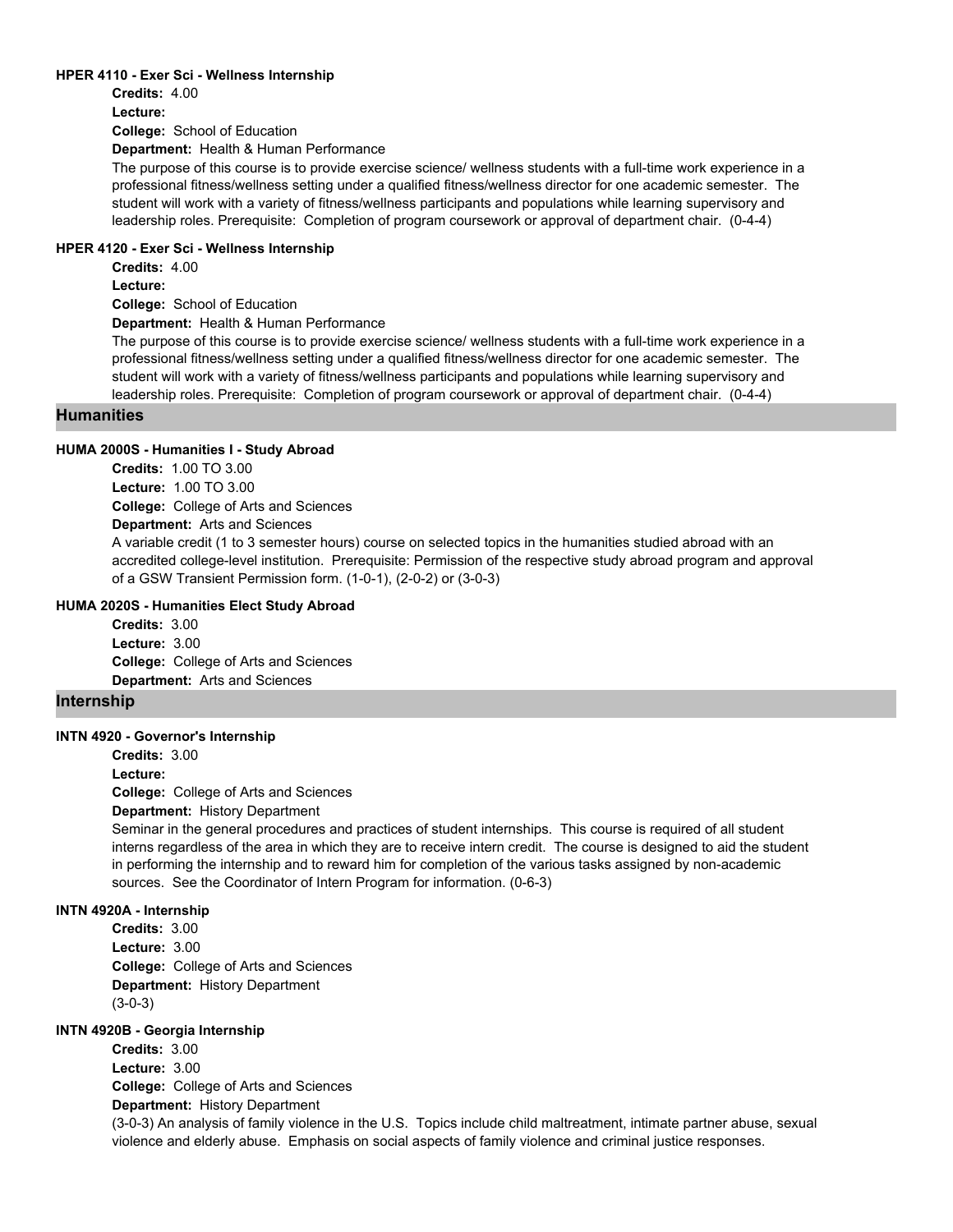#### **INTN 4920C - Legislative Internship**

**College:** College of Arts and Sciences **Department:** History Department **Credits:** 3.00 **Lecture:** 3.00 (3-0-3)

# **INTN 4920D - Governor's Internship**

**College:** College of Arts and Sciences **Department:** History Department **Credits:** 3.00 **Lecture:** 3.00 (3-0-3)

# **INTN 4920E - Congressional Internship**

**College:** College of Arts and Sciences **Department:** History Department **Credits:** 3.00 **Lecture:** 3.00 (3-0-3)

# **Integrated Science**

### **ISCI 2001 - Life & Earth Sci for Teachers**

**College:** College of Arts and Sciences **Department:** Geology and Physics Dept. **Credits:** 3.00 **Lecture:** 2.00

This course is an integrated science course for Early Childhood Education students. This is a lecture course with an integrated lab component. Topics include: characteristics of life, interdependence of life, biodiversity, heredity, energy flow, cell structure and function, earth systems, lithosphere, hydrosphere, and the biosphere. (2-2-3)

#### **ISCI 2002 - Physical Science for Teachers**

**College:** College of Arts and Sciences **Department:** Geology and Physics Dept. **Credits:** 3.00 **Lecture:** 2.00

A three-semester-hour course designed to meet the needs of Early Childhood Education Majors. This is a lecture course with an integrated lab component. The student will investigate areas of the physical sciences, including but not limited to: the scientific method, the nature and properties of matter, chemical and physical change, conservation laws, forms of energy and their interaction, forces, motion, simple machines, and the characteristics of sound, light, electricity and magnetism. (2-2-3)

# **Leadership**

#### **LEAD 1000 - Leadership Development**

**College:** College of Arts and Sciences **Department:** Arts and Sciences **Credits:** 1.00 **Lecture:** 2.00 (2-0-1)

# **LEAD 2000 - Leadership in Action**

**College:** College of Arts and Sciences **Department:** Arts and Sciences **Credits:** 1.00 **Lecture:** 1.00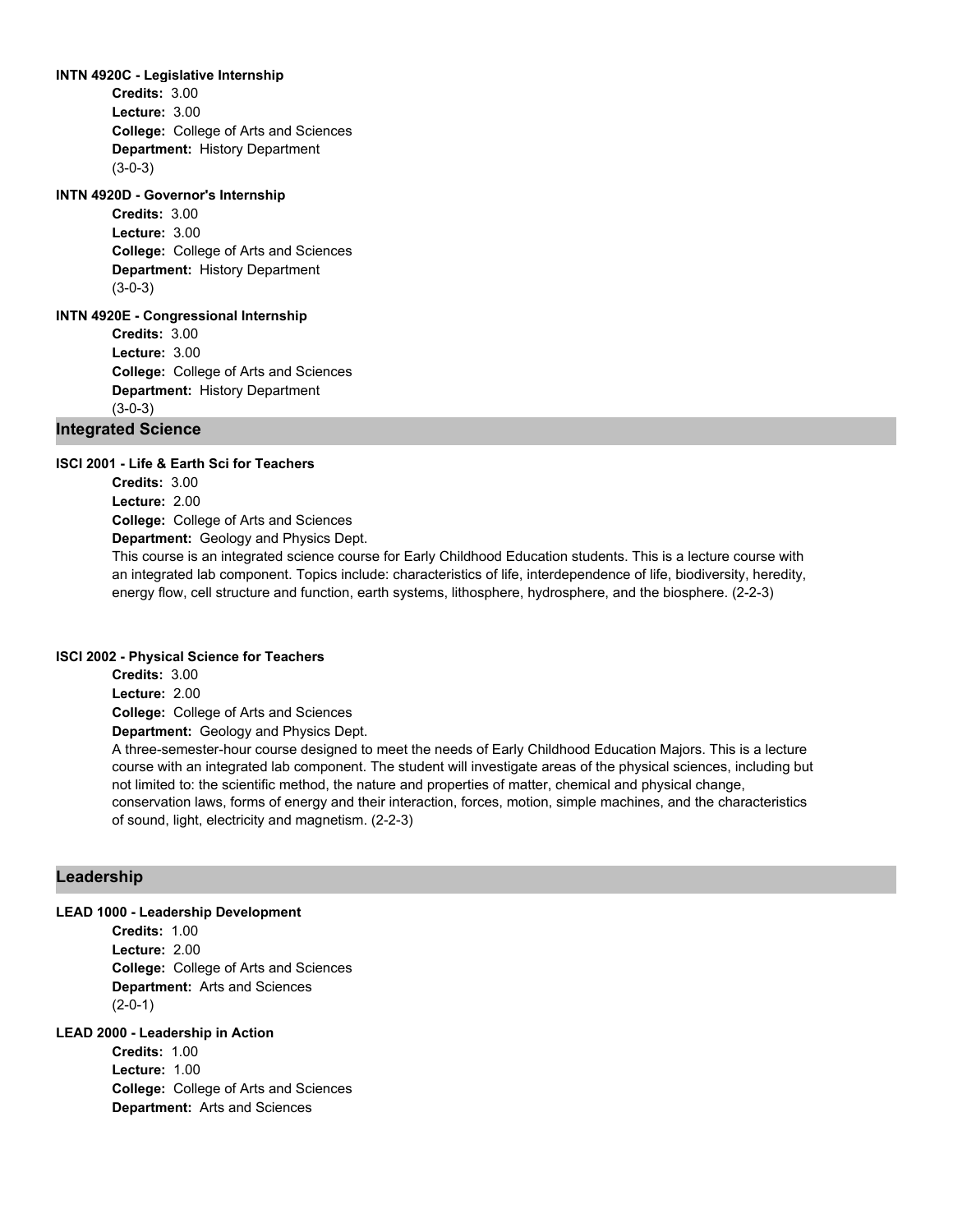This course is a continuation of the leadership principles taught in LEAD 1000. Applications and strategies for working with college students in residence halls will be discussed along with the benefits of a residential component to a university campus. Students will gain an understanding of the Resident Assistant position as a leadership role among peers. Prerequisite: LEAD 1000 (1-0-1)

# **Library**

### **LIBR 1101 - FDNS of Information Literacy**

**College:** College of Arts and Sciences **Department:** Arts and Sciences **Credits:** 1.00 **Lecture:** 1.00 This course will emphasize Information Literacy theory and its importance as a lifelong learning skill. The knowledge, analytical skills, and competencies gained through participation in the course will provide students with a basis for academic success in all disciplines. (1-0-1)

# **Learning Support**

# **LSPT 2000 - Tutor Training**

**College:** College of Arts and Sciences **Department:** English and Foreign Languages **Credits:** 1.00 **Lecture:** 1.00 An introduction to contemporary learning theory and its application to one-to-one (tutorial) and small group learning situations. Emphasis will be placed on philosophy, procedures, and practice which are known to be effective on improving learning. Prerequisite: Recommendation of Department Chair, 3.00 GPA in course tutored, and permission from the instructor. (1-0-1)

# **Mathematics**

### **MATH 0098 - Learning Support Math I**

**College:** School of Comp and Mathematics **Department:** Learning Support Programs **Credits:** 4.00 **Lecture:** 4.00

A program of study in which a graphing calculator will be used extensively to facilitate the learning of basic algebra skills (operations with signed numbers, simplifying constant and variable expressions, solving and graphing linear equations and inequalities). One hour of laboratory work is required. Four hours institutional credit only. (4-1-4)

### **MATH 0099 - Learning Support Math II**

**Credits:** 4.00

**Lecture:** 4.00

**College:** School of Comp and Mathematics

**Department:** Learning Support Programs

A program of study preparing students for success in college -level mathematics. Enrollment is by placement, by satisfactory completion of MATH 0098, or by volunteering for the course. Course content includes operation on polynomials (including factoring), solving systems of equations, and solving quadratic equations. One hour of laboratory work is required. Four hours institutional credit only. (4-1-4)

### **MATH 1101 - Introduction to Math Modeling**

**Credits:** 3.00

**Lecture:** 3.00

**College:** School of Comp and Mathematics

**Department:** Mathematics Department

This course is designed as an entry-level college mathematics course at the same level as MATH 1111, but is intended for students who are not necessarily preparing for subsequent mathematics courses. It is an introduction to mathematical modeling based on the use of elementary functions, to describe and explore real world data and phenomena. Prerequisite: General High School Mathematics (3-0-3)

# **MATH 1101L - Math Modeling Lab**

**College:** School of Comp and Mathematics **Department:** Mathematics Department **Credits:** 1.00 **Lecture:**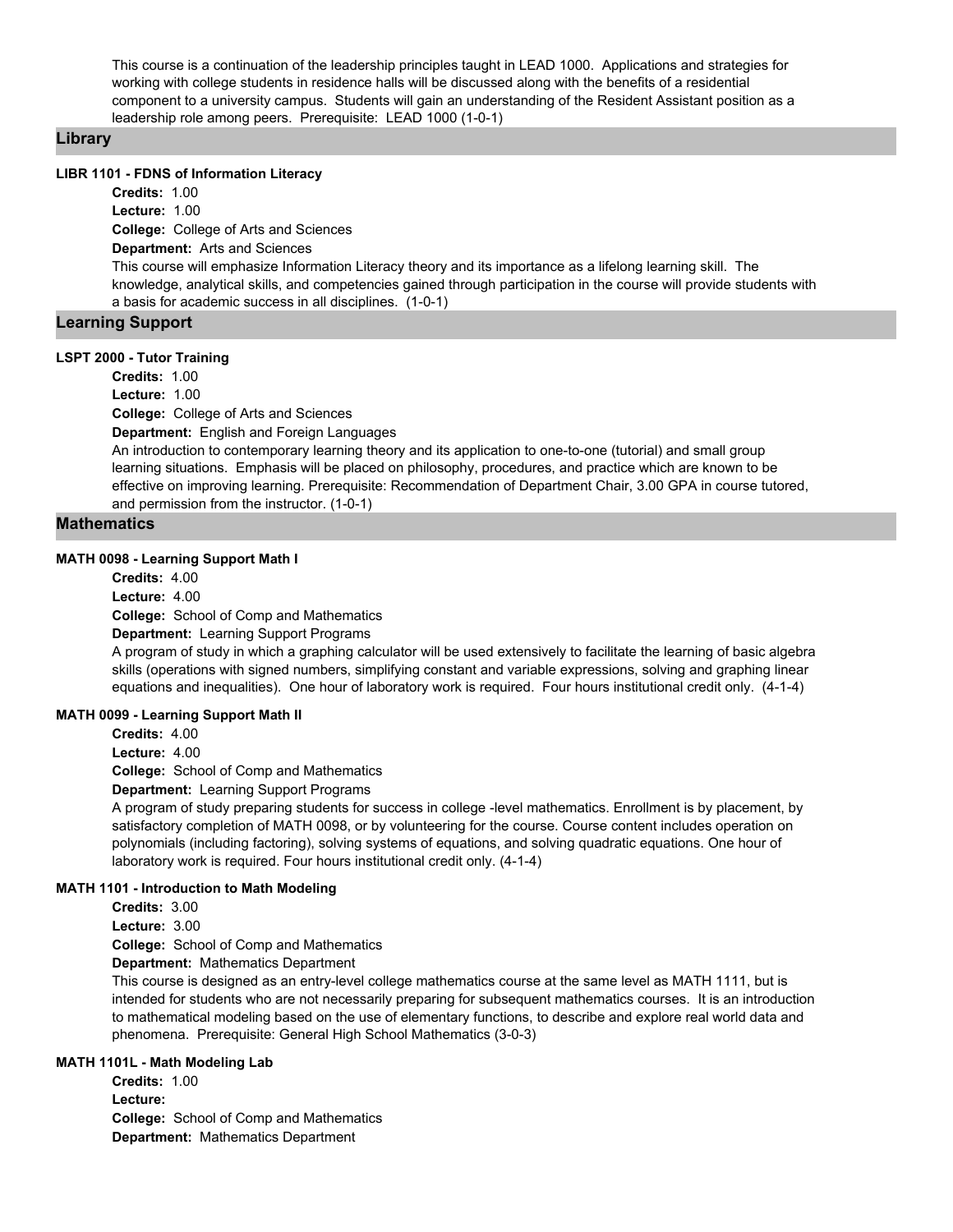This lab is required of students who place in MATH 1101, but have Math placement scores, which indicate they will be at risk. The lab gives students an opportunity to enhance their problem solving skills under the direction of an experienced instructor. Co-requisite: admission to MATH 1101 and appropriate placement score. (0-1-1) **Corequisites:** 

MATH 1101

### **MATH 1111 - College Algebra**

**College:** School of Comp and Mathematics **Credits:** 3.00 **Lecture:** 3.00

# **Department:** Mathematics Department

This course is a functional approach to algebra that incorporates the use of appropriate technology. Emphasis will be placed on the study of functions, and their graphs, inequalities, and linear, quadratic, piece-wise defined, rational, polynomial, exponential, and logarithmic functions. Appropriate applications will be included. General High School Mathematics. (3-0-3)

# **MATH 1111H - College Algebra-Honors**

**Credits:** 3.00

**Lecture:** 4.00

**College:** School of Comp and Mathematics

**Department:** Mathematics Department

An Honors course that is a functional approach to algebra that incorporates the use of appropriate technology. Emphasis will be placed on the study of functions, and their graphs, inequalities, and linear, quadratic, piece-wise defined, rational, polynomial, exponential, and logarithmic functions. Appropriate applications will be included. This section is for students participating in the GSW Honors Program (3-0-3)

# **MATH 1111L - College Algebra Lab**

**Credits:** 1.00

**Lecture:**

**College:** School of Comp and Mathematics

**Department:** Mathematics Department

This lab is required of students who place in MATH 1111, but have Math placement scores, which indicate they will be at risk. The lab gives students an opportunity to enhance their problem solving skills under the direction of an experienced instructor. Co-requisite: admission to MATH 1111 and appropriate placement score. (0-1-1) **Corequisites:** 

MATH 1111

# **MATH 1113 - Precalculus**

**Credits:** 3.00

**Lecture:** 3.00

**College:** School of Comp and Mathematics

**Department:** Mathematics Department

This course is designed to prepare students for calculus, physics, and related technical subjects. Topics include an intensive study of algebraic and transcendental functions accompanied by analytic geometry. (3-0-3) Prerequisite: Three years of high-school level mathematics.

#### **MATH 1113H - Precalculus-Honors**

**Credits:** 3.00 **Lecture:** 3.00

**College:** School of Comp and Mathematics

**Department:** Mathematics Department

This course is designed to prepare students for calculus, physic, and related technical subjects. Topics include an intensive study of algebraic and transcendental functions accompanied by analytic geometry. This section is for students participating in the GSW Honors Program. (3-0-3)

# **MATH 1120 - Calculus I**

**College:** School of Comp and Mathematics **Department:** Mathematics Department **Credits:** 4.00 **Lecture:** 4.00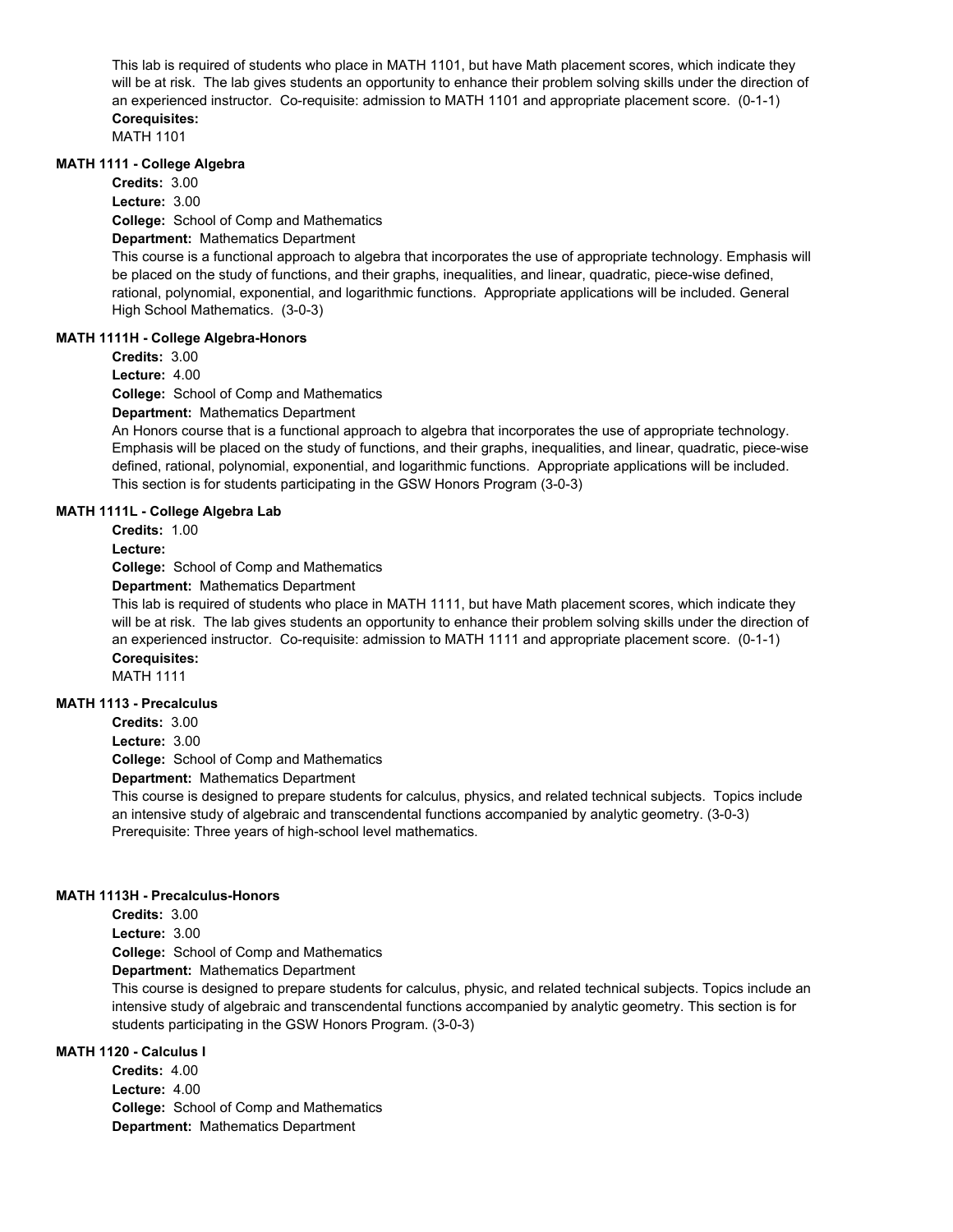A study of the fundamental concepts of the calculus: limits and continuity, differentiation, the mean value theorem, applications of differentiations, Riemann integration, the Fundamental Theorem of Calculus, and elementary applications of integration. (4-0-4)

# **Prerequisites:**

(MATH 1113 or MTH 113 or MATH 1113H) or (MTH 110 and MTH 111) or (MATH 1111 and MATH 1112)

### **MATH 1120H - Calculus I - Honors**

**College:** School of Comp and Mathematics **Department:** Mathematics Department **Credits:** 4.00 **Lecture:** 4.00 Calculus I for the Honors Program. (4-0-4) **Prerequisites:**  MATH 1113 or MATH 1113H or MTH 113

### **MATH 2008 - Fdns of Numbers & Operations**

**Credits:** 3.00

**Lecture:** 3.00

**College:** School of Comp and Mathematics

**Department:** Mathematics Department

Introduces students to concepts of algebra, arithmetic and number theory appropriate for early childhood and middle grades classrooms. These include number bases, primality, divisibility and congruence, mental arithmetic and estimation, and techniques of problem solving and use of appropriate classroom technology. (3-0-3) **Prerequisites:** 

 MATH 1111 Minimum Grade: C or MTH 110 Minimum Grade: C or MATH 1113 Minimum Grade: C or MTH 113 Minimum Grade: C

### **MATH 2204 - Elementary Statistics**

**Credits:** 3.00

**Lecture:** 3.00

**College:** School of Comp and Mathematics

**Department:** Mathematics Department

The study of the nature of statistics, the fundamental concepts of probability, the methods of collecting and analyzing data, and the techniques of making inferences based upon data. Technology, in the form of graphing calculators and statistical software, will be integrated in the course. (3-0-3)

#### **Prerequisites:**

MATH 1111 or MATH 110 or MATH 1113 or MATH 113 or MATH 1101 or MATH 1113H

### **MATH 2204H - Elem Statistics- Honors**

**Credits:** 3.00

**Lecture:** 3.00

**College:** School of Comp and Mathematics

**Department:** Mathematics Department

The study of the nature of statistics, the fundamental concepts of probability, the methods of collecting and analyzing data, and the techniques of making inferences based upon date. Technology, in the form of graphing calculators and statistical software, will be integrated in the course. This section is for students participating in the GSW Honors Program. (3-0-3)

### **MATH 2221 - Calculus II**

**Credits:** 4.00

**Lecture:** 4.00

**College:** School of Comp and Mathematics

**Department:** Mathematics Department

This is a continuation of Calculus I. It deals with further applications of one variable integration, the techniques of integration, sequences, series, indeterminant forms and improper integrals. Technology, in the form of graphing calculators and modeling software, will be integrated in the course. (4-0-4)

# **Prerequisites:**

MATH 1120 or MTH 112

# **MATH 2221H - Calculus II-Honors**

**College:** School of Comp and Mathematics **Department:** Mathematics Department **Credits:** 4.00 **Lecture:** 4.00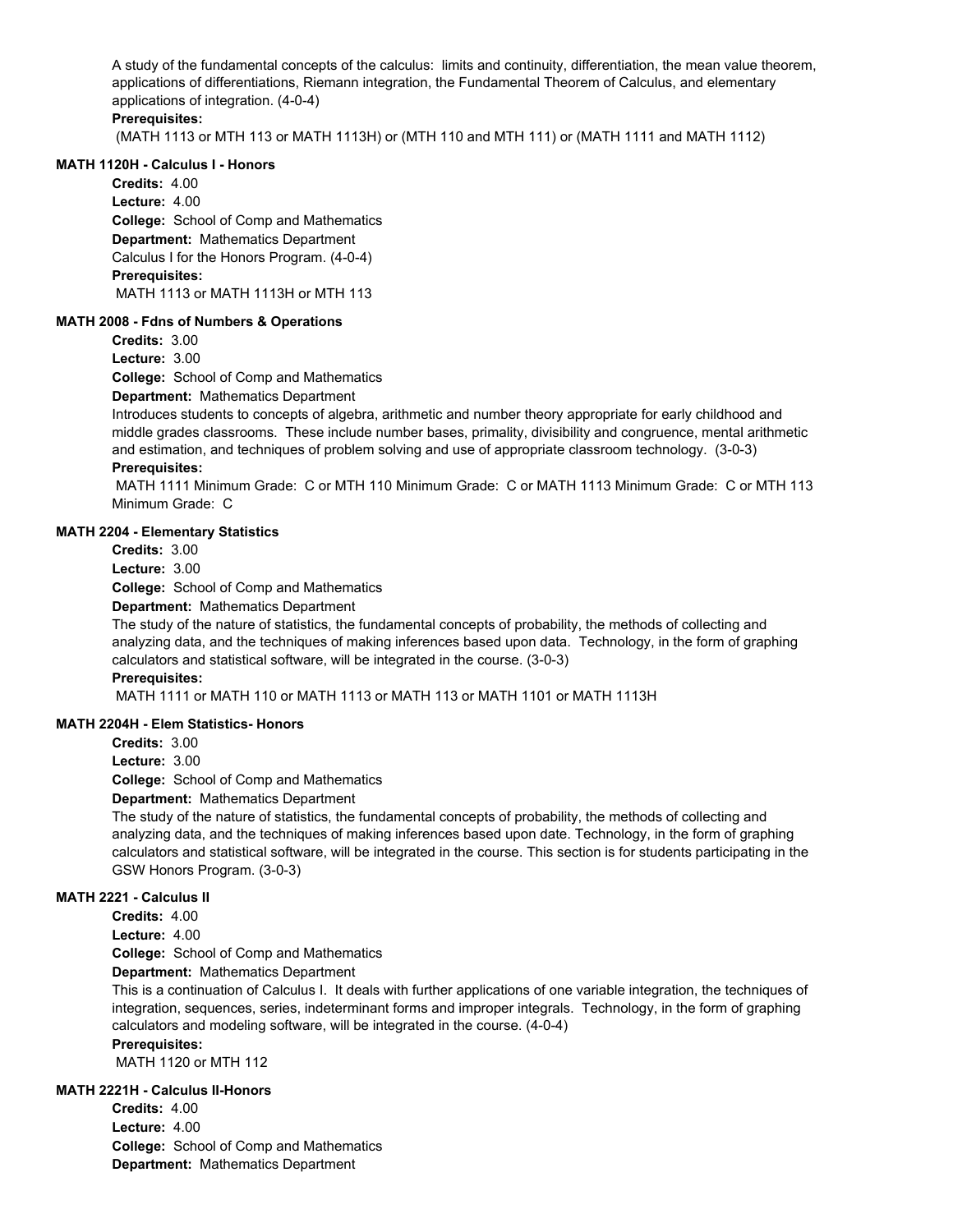This is a continuation of Calculus I. It deals with further applications of one variable integration, the techniques of integration, sequences, series, indeterminant forms and improper integrals. Technology, in the form of graphing calculators and modeling software, will be integrated in the course. This section is for students participating in the GSW Honors Program. (4-0-4)

# **MATH 2222 - Calculus III**

**College:** School of Comp and Mathematics **Department:** Mathematics Department **Credits:** 4.00 **Lecture:** 4.00

This is a continuation of Calculus II. It introduces students to the notions of vector calculus commonly used in engineering and science applications: vector and scalar functions of several variables, gradients, curl and divergence, mini-max theorems, multiple integrals, line integrals, the theorems of Green, Gauss and Stokes, and their applications. Technology in the form of graphing calculators and modeling software, will be integrated in the course. (4-0-4)

### **Prerequisites:**

MATH 2221 or MTH 210

# **MATH 2222H - Calculus III - Honors**

**College:** School of Comp and Mathematics **Department:** Mathematics Department **Credits:** 4.00 **Lecture:** 4.00

# **MATH 2223 - Discrete Systems I**

**College:** School of Comp and Mathematics **Department:** Mathematics Department **Credits:** 3.00 **Lecture:** 3.00

A course designed to give students an introduction to discrete models, in the context of finite dimensional linear algebra, with applications. (3-0-3)

### **Prerequisites:**

MATH 2221 or MTH 210 or MATH 2222 or MTH 211

# **MATH 2223H - Discrete Systems I - Honors**

**College:** School of Comp and Mathematics **Department:** Mathematics Department **Credits:** 3.00 **Lecture:** 3.00

A course designed to give students an early experience of the power and applicability of discrete models in the solution of problems in mathematics, the sciences, computer science and engineering. Discrete Systems I focuses on linear algebra and its applications. This section is for students participating in the GSW Honors Program. (3-0-3)

# **MATH 2224 - Discrete Systems II**

**College:** School of Comp and Mathematics **Department:** Mathematics Department **Credits:** 3.00 **Lecture:** 3.00 A continuation of Discrete Systems I. Topics include graphs and algorithms, analysis of algorithms, Boolean logic, networks, discrete stochastic models, generating functions, and an applications-oriented introduction to topics in modern algebra. (3-0-3) **Prerequisites:** 

(MATH 2221 or MTH 210) or (MATH 2222 or MTH 211)

# **MATH 2224H - Discrete Systems II-Honors**

**Credits:** 3.00

**Lecture:** 3.00

**College:** School of Comp and Mathematics

**Department:** Mathematics Department

Topics include number theory, graphs and algorithms, analysis of algorithms, Boolean logic, discrete stochastic models, and an applications-oriented introduction to modern algebra. This section is for students participating in the GSW Honors Program. (3-0-3)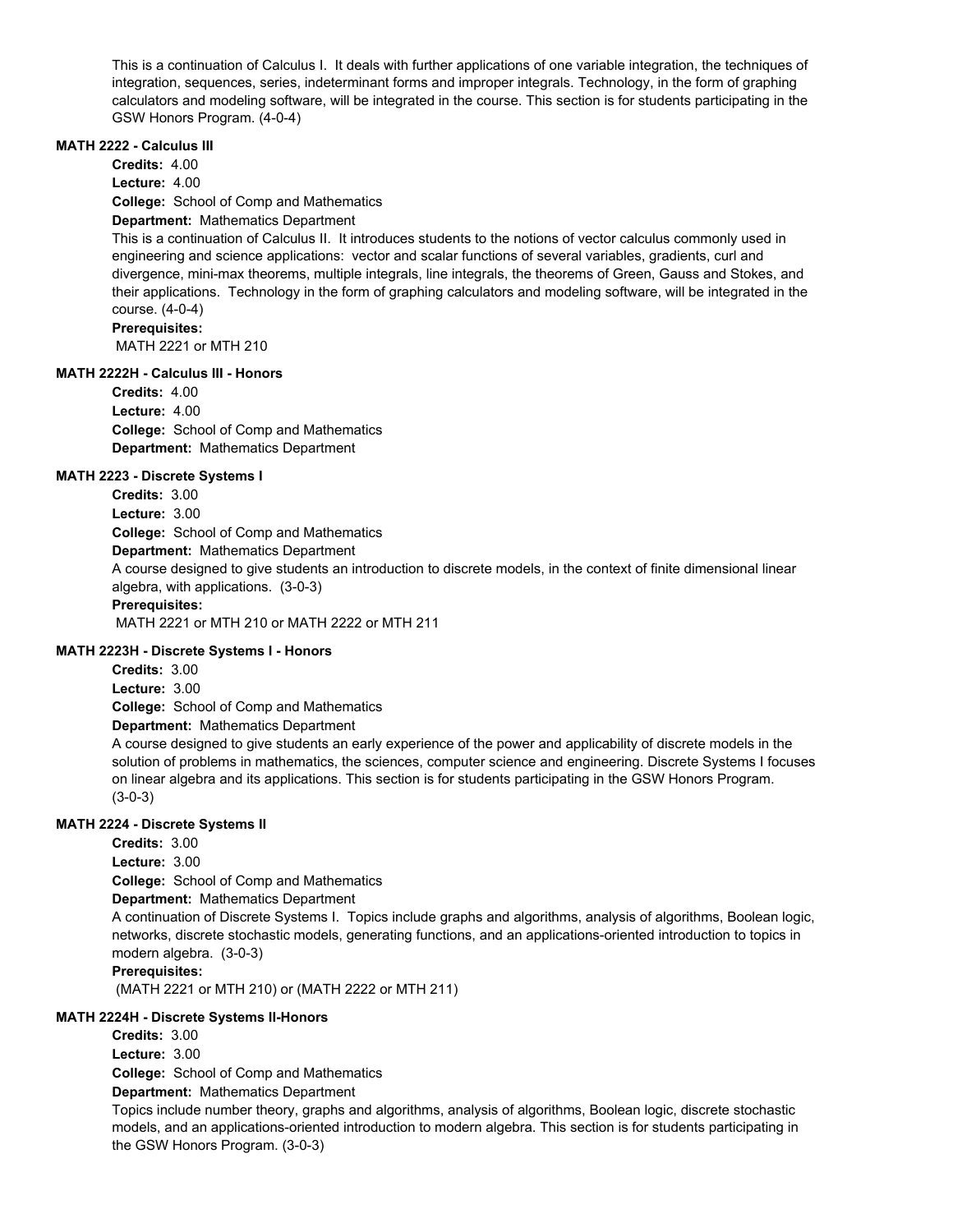## **MATH 3002 - Geometry for Teachers**

**College:** School of Comp and Mathematics **Department:** Mathematics Department **Credits:** 3.00 **Lecture:** 3.00 Euclidean. Geometry appropriate for middle grades and early childhood teachers. Topics include similarity and congruence, measurement, isometry, and tesselation. (3-0-3) **Prerequisites:**  (MATH 1120 or MTH 112 or MATH 1113 or MTH 110 or MATH 1111) or (MTH 108 and MTH 109)

### **MATH 3003 - Probability&Stats for Teachers**

**Credits:** 3.00

**Lecture:** 3.00

**College:** School of Comp and Mathematics

**Department:** Mathematics Department

This course is designed to teach students the concepts of probability and statistics appropriate for early childhood and middle grades classrooms, with emphasis on problem solving, active learning, and appropriate technology including calculators, electronic resources, and manipulatives. Students will also learn to use statistical techniques to make decisions in an educational environment. (3-0-3)

# **Prerequisites:**

MATH 1111 or MATH 1113 or MTH 110 or MTH 113

### **MATH 3100 - Modern Geometry**

**Credits:** 3.00

**Lecture:** 3.00

**College:** School of Comp and Mathematics

# **Department:** Mathematics Department

This course includes the study of topics in classical Euclidean Geometry, non-Euclidean Geometry (Spherical and Hyperbolic), Projective, Algebraic and Differential Geometry and Finite Geometry. The course also explores current research topics such as sphere packing and Fermat curves, and promotes the use of technology as a tool for geometric discovery. (3-0-3)

# **Prerequisites:**

(MATH 2222 or MTH 212) and (MATH 2223 or MTH 312)

### **MATH 3200 - Number Theory**

**Credits:** 3.00

**Lecture:** 3.00

**College:** School of Comp and Mathematics

**Department:** Mathematics Department

This course includes the study of divisibility, congruence, quadratic reciprocity, Diophantine equations, continued fractions, multiplicative functions, algebraic and transcendental numbers, and promotes the use of technology to explore advanced topics of current interest. (3-0-3)

#### **Prerequisites:**

(MATH 2222 or MTH 212) and MATH 2224

#### **MATH 3313 - Differential Equations**

**Credits:** 3.00

**Lecture:** 3.00

**College:** School of Comp and Mathematics

**Department:** Mathematics Department

This course provides students of mathematics, science and pre-engineering with a qualitative, numeric and analytic approach to the dynamical systems commonly encountered in their disciplines. (3-0-3)

# **Prerequisites:**

(MATH 2222 or MTH 211) and (MATH 2223 or MTH 312)

# **MATH 3313H - Differential Equations- Honors**

**Credits:** 3.00

**Lecture:** 3.00

**College:** School of Comp and Mathematics

**Department:** Mathematics Department

This course provides students of mathematics, science and pre-engineering with a qualitative, numeric and analytic approach to the dynamical systems commonly encountered in their disciplines. This section is for students participating in the GSW Honors Program. (3-0-3)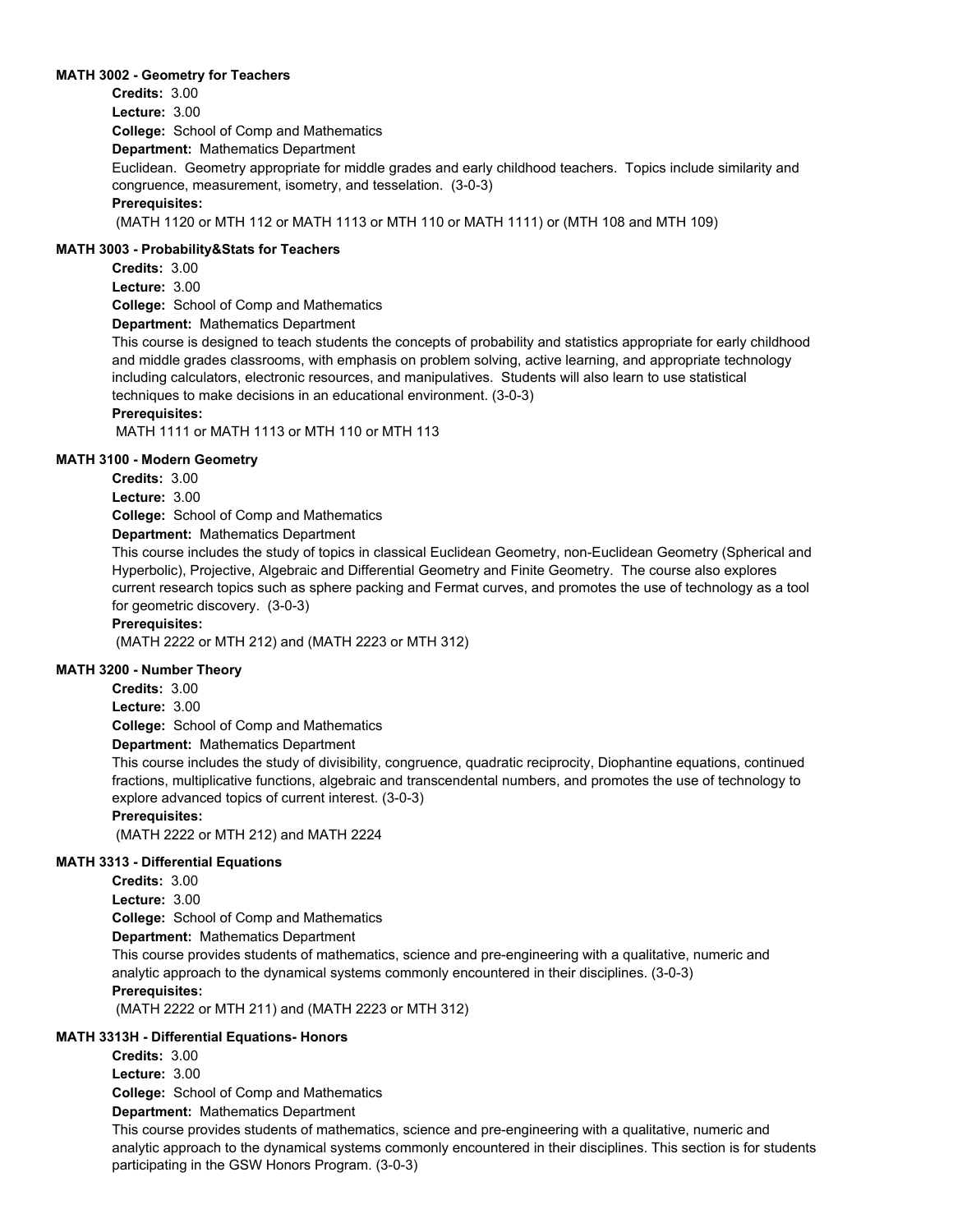# **MATH 3316 - Analysis I**

**College:** School of Comp and Mathematics **Department:** Mathematics Department **Credits:** 3.00 **Lecture:** 3.00 This course introduces students to the basic elements of mathematical analysis. Topics include the topology of Euclidean space, sequences and limits, continuity and differentiation, and Riemann integration . (3-0-3) **Prerequisites:**  (MATH 2222 or MTH 211) and (MATH 2223 or MTH 312) **MATH 3317 - Analysis II Credits:** 3.00

**College:** School of Comp and Mathematics **Department:** Mathematics Department **Lecture:** 3.00 A continuation of Analysis I. Topics include the integrals of Riemann-Stieltjes and Lebesque, infinite series and products, sequences of functions, Fourier series and integrals. (3-0-3) **Prerequisites:**  MATH 3316

# **MATH 3320 - Scientific Computation**

**College:** School of Comp and Mathematics **Department:** Mathematics Department **Credits:** 3.00 **Lecture:** 3.00 An introduction to the elements of modern scientific computing, using visualization, vector-level thinking skills, numeric models, and analytic techniques. (3-0-3) **Prerequisites:**  (MATH 2222 or MTH 211) and (MATH 2223 or MTH 312) and (CSCI 1301 or CSC 220)

# **MATH 3322 - Adv Mathematical Modeling**

**College:** School of Comp and Mathematics **Department:** Mathematics Department **Credits:** 3.00 **Lecture:** 3.00 Teaches the art of mathematical modeling and the techniques of validation in deterministic and stochastic settings. (3-0-3) **Prerequisites:**  (MATH 2222 or MTH 211) and (MATH 2204 or MTH 204) or (MATH 3325 or MTH 325)

# **MATH 3325 - Mathematical Statistics**

**College:** School of Comp and Mathematics **Department:** Mathematics Department **Credits:** 3.00 **Lecture:** 3.00 A course designed to give students of mathematics, computer science, the physical sciences, and pre-engineering a reasoned introduction to probability and statistics using the multivariable calculus. (3-0-3) **Prerequisites:**  MATH 2222 or MTH 211

# **MATH 4412 - Modern Algebra I**

**College:** School of Comp and Mathematics **Department:** Mathematics Department **Credits:** 3.00 **Lecture:** 3.00 This course gives students an understanding of standard algebra structures: groups, rings, ideals and fields, and their relationship to models from number theory & geometry. (3-0-3) **Prerequisites:**  (MATH 2222 or MTH 211) and MATH 2224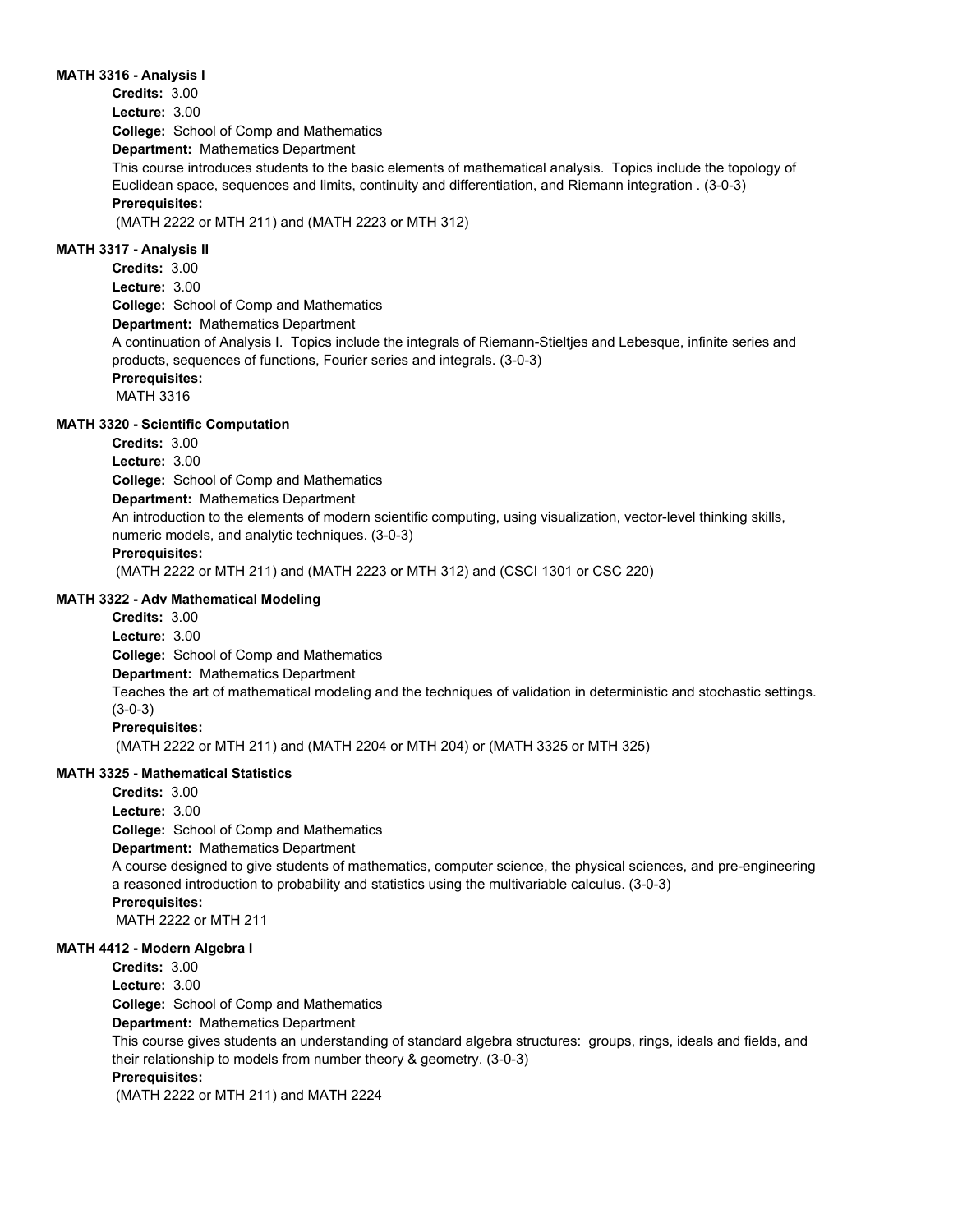### **MATH 4413 - Modern Algebra II**

**College:** School of Comp and Mathematics **Department:** Mathematics Department **Credits:** 3.00 **Lecture:** 3.00 This is a continuation of Modern Algebra I. Topics include classification theorems for finite groups, field extensions, Galois theory and applications, algebraic coding theory. (3-0-3) **Prerequisites:**  MATH 4412 or MTH 412

# **MATH 4440 - Partial Differential Equations**

**Credits:** 3.00 **Lecture:** 3.00

**College:** School of Comp and Mathematics

**Department:** Mathematics Department

The purpose of this course is to familiarize students with the elements of partial differential equations and related aspects of applied mathematics in a modeling context. Topics include boundary value problems, Fourier and generalized Fourier series, Fourier integrals, Laplace and Fourier transforms, the heat, wave, and potential equations. (3-0-3)

# **Prerequisites:**

MATH 3313 or MTH 313

### **MATH 4442 - Complex Analysis**

**Credits:** 3.00

**Lecture:** 3.00

**College:** School of Comp and Mathematics

# **Department:** Mathematics Department

An introduction to basic ideas concerning functions of one complex variable. Topics include analytic functions, Cauchy's integral theorem, series and products, calculus of residues, conformal mapping, asymptotic methods, and applications to heat conduction, electrostatics, aerodynamics and hydrodynamics. (3-0-3)

# **Prerequisites:**

MATH 3313 or MTH 313

# **MATH 4442H - Complex Analysis Honors**

**College:** School of Comp and Mathematics **Department:** Mathematics Department **Credits:** 3.00 **Lecture:** 3.00

# **MATH 4450 - Topology I**

**College:** School of Comp and Mathematics **Department:** Mathematics Department **Credits:** 3.00 **Lecture:** 3.00 A study of general topological spaces, continuity, compactness, connectedness, separability, and characterization of metrizability. (3-0-3) **Prerequisites:**  MATH 3316 or MTH 314

# **MATH 4451 - Topology II**

**Credits:** 3.00

**Lecture:** 3.00

**College:** School of Comp and Mathematics

**Department:** Mathematics Department

A continuation of Topology I, emphasizing the elements of geometric and algebraic topology. Topics include identification spaces, fundamental group, triangulations, surface theory and knot theory. (3-0-3) **Prerequisites:** 

(MATH 4450 or MTH 450) and (MATH 4412 or MTH 412)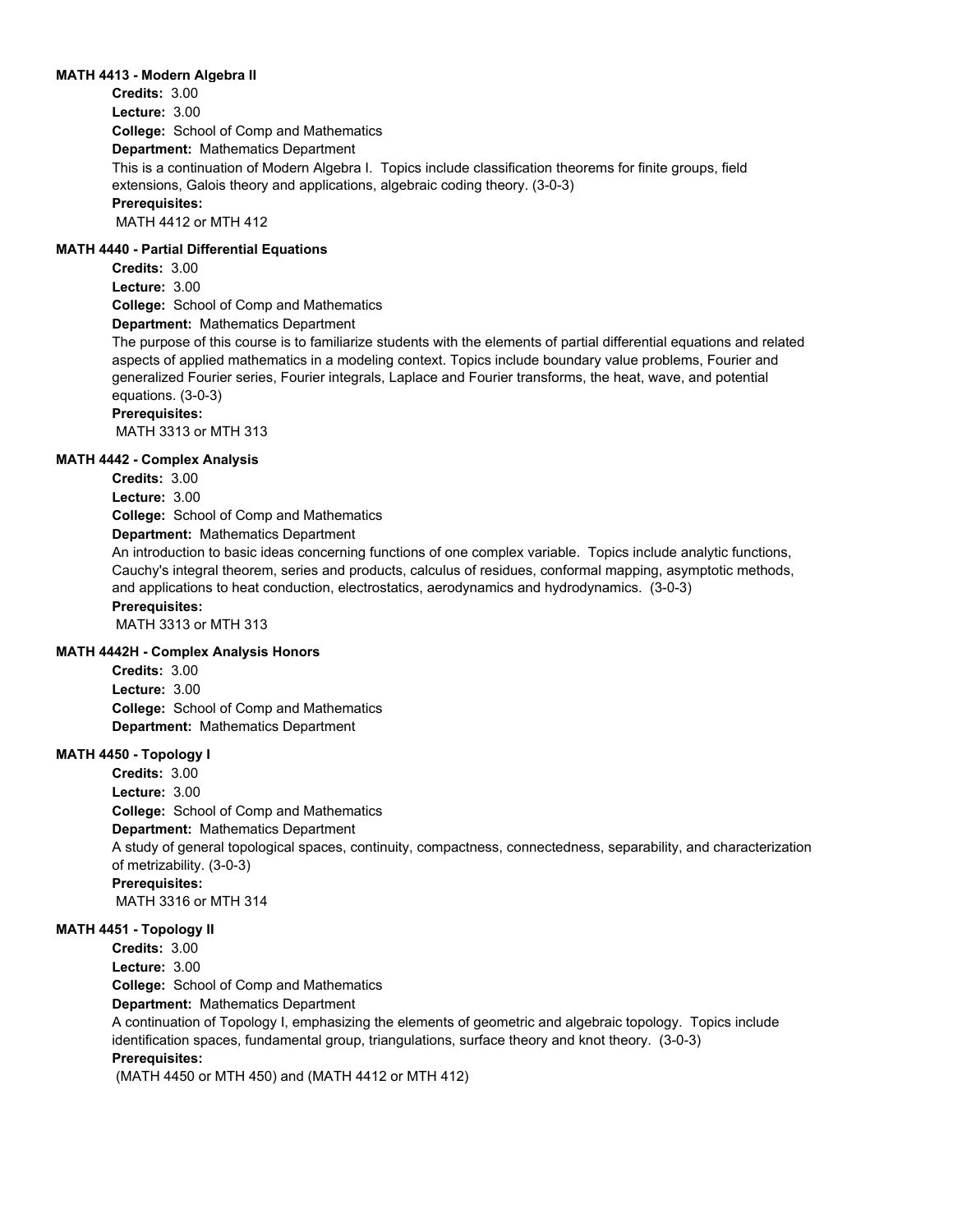### **MATH 4454 - Industrial Mathematics I**

**College:** School of Comp and Mathematics **Department:** Mathematics Department **Credits:** 3.00 **Lecture:** 3.00 This course introduces students to a variety of mathematical techniques used to make organizational, scheduling, and optimization decisions in research and industrial settings. (3-0-3) **Prerequisites:**  (MATH 3313 or MTH 313) and (MATH 3325 or MTH 325)

### **MATH 4455 - Industrial Mathematics II**

**College:** School of Comp and Mathematics **Department:** Mathematics Department **Credits:** 3.00 **Lecture:** 3.00 A course that provides students with modeling and problem solving experiences that parallel applications of mathematics in industrial, and research and development settings. (3-0-3) **Prerequisites:**  MATH 4440

# **MATH 4456 - Financial Engineering**

**College:** School of Comp and Mathematics **Department:** Mathematics Department **Credits:** 3.00 **Lecture:** 3.00 Financial Engineering is an introduction to mathematical methods of option pricing and option design using partial differential equations and numerical approximations. (3-0-3) **Prerequisites:**  MATH 3325 and MATH 3317 and MATH 4440

### **MATH 4457 - Quantitative Finance**

**College:** School of Comp and Mathematics **Department:** Mathematics Department **Credits:** 3.00 **Lecture:** 3.00 Quantitative Finance introduces students to a variety of topics including exotic contracts and path dependence, fixed income modeling, credit risk, and Black-Scholes defects. (3-0-3) **Prerequisites:**  MATH 4456

## **MATH 4458 - Comp Science & Engineering I**

**College:** School of Comp and Mathematics **Department:** Mathematics Department **Credits:** 3.00 **Lecture:** 3.00 Computational Science and Engineering I introduces students methods of linearization, discretion, dimensionality reduction, and coefficient modeling that are the core of modern approaches to computation in science and engineering. (3-0-3) **Prerequisites:**  MATH 2223 and MATH 3313

### **MATH 4459 - Comp Science and EngineeringII**

**Credits:** 3.00

**Lecture:** 3.00

**College:** School of Comp and Mathematics

**Department:** Mathematics Department

Computational Science and Engineering II covers a variety of computational problems including boundary value problems, Fourier series and integrals, initial value problems, large systems, optimization and minimum principles, all in the computational framework introduced in MATH 4458.

### **Prerequisites:**

MATH 4458 and MATH 3317 and MATH 4440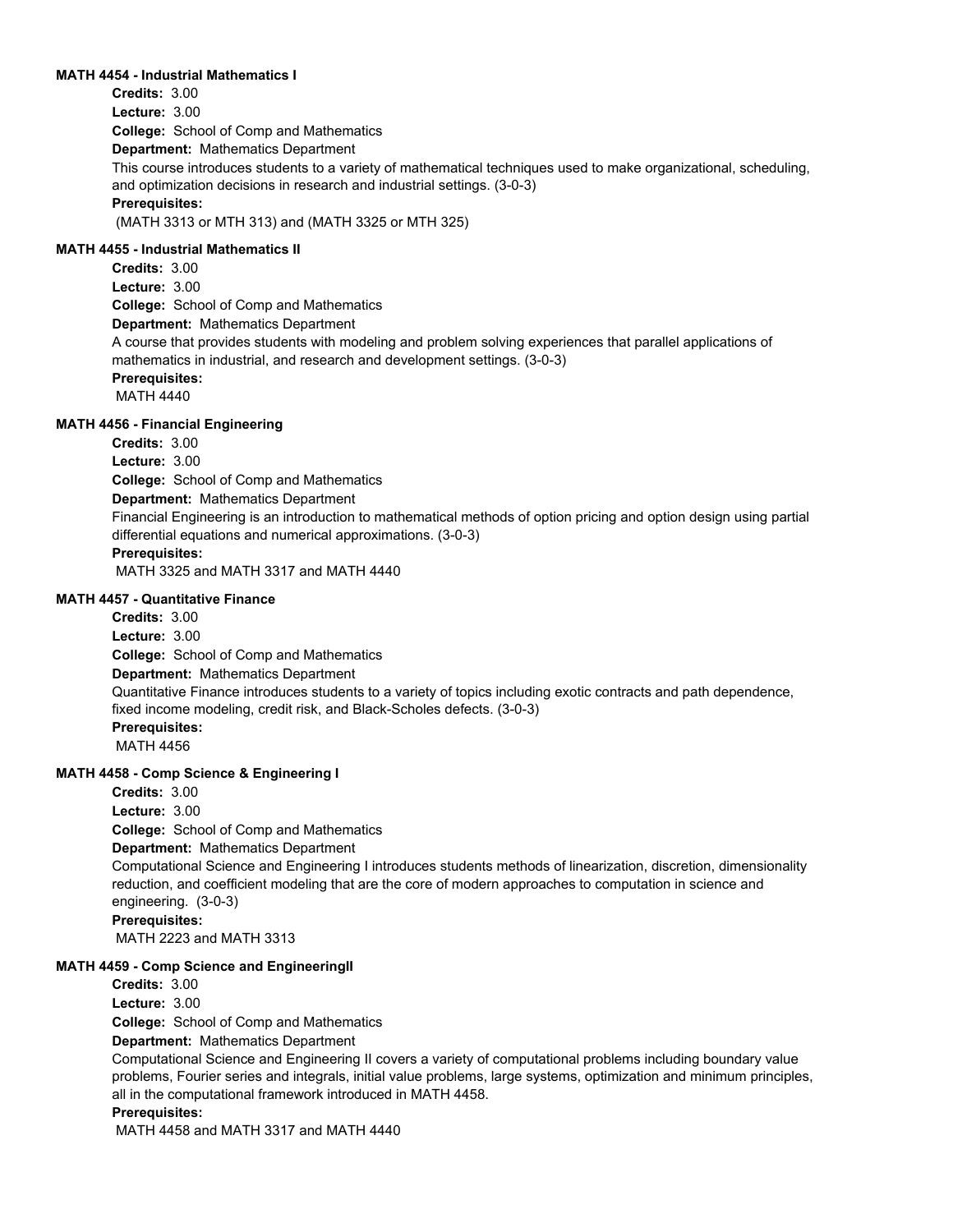### **MATH 4490 - History and Philosophy of Math**

**College:** School of Comp and Mathematics **Department:** Mathematics Department **Credits:** 3.00 **Lecture:** 3.00 Topics in the history of mathematics for pre-service teachers. A capstone course emphasizing key ideas in algebra, geometry, probability and statistics, and number theory, in a historical and philosophical context. (3-0-3)

# **MATH 4490H - Hist & Phil of Math - Honors**

**College:** School of Comp and Mathematics **Department:** Mathematics Department **Credits:** 3.00 **Lecture:**

### **MATH 4495 - Mathematics for Grad School**

**College:** School of Comp and Mathematics **Credits:** 3.00 **Lecture:** 3.00

**Department:** Mathematics Department

This course is designed to give students in the BS in Mathematics program a coherent overview of undergraduate mathematics as it relates to graduate study, in a lecture, seminar, mini-research, and oral examination environment. Senior standing and approval of the chair of Mathematics. (3-0-3)

### **MATH 4499 - Sr Honors Thesis and Math**

**College:** School of Comp and Mathematics **Department:** Mathematics Department **Credits:** 3.00 **Lecture:** 3.00 An opportunity for qualified and highly motivated students in mathematics to do mentored research under the guidance of a member of the mathematics faculty. Senior standing and instructor's invitation. (3-0-3) **MATH 4850 - Spec Prob: Real Analysis Credits:** 1.00 TO 3.00

**College:** School of Comp and Mathematics **Department:** Mathematics Department **Lecture:** 1.00 TO 3.00 Special Topics in Mathematics offers students a variety of courses, either as lecture, or independent study, in areas Mathematics, which are not represented in the list of courses in the University catalog. A topic may be offered a semester after it has been requested, subject to the approval of the department chair, and the instructor who will teach the course, or direct the independent study. Depending on the topic and depth of coverage, MATH 4850, may grant 1 to 3 hours of credit. (1-0-1, 2-0-2, 3-0-3).

# **Management**

# **MGNT 3390 - Human Resources Law**

**College:** School of Business Admin **Department:** Management **Credits:** 3.00 **Lecture:** 3.00 The current status of legal statutes and issues in human resource management is analyzed. Emerging issues and trends are explored. Taught fall term only. (3-0-3) **Prerequisites:**  MGNT 3600 or MGT 312

### **MGNT 3600 - Principles of Management**

**Credits:** 3.00

**Lecture:** 3.00

**College:** School of Business Admin

# **Department:** Management

Management principles applicable to all types of cooperative enterprises. The vital functions of the manager are studied in detail. (3-0-3)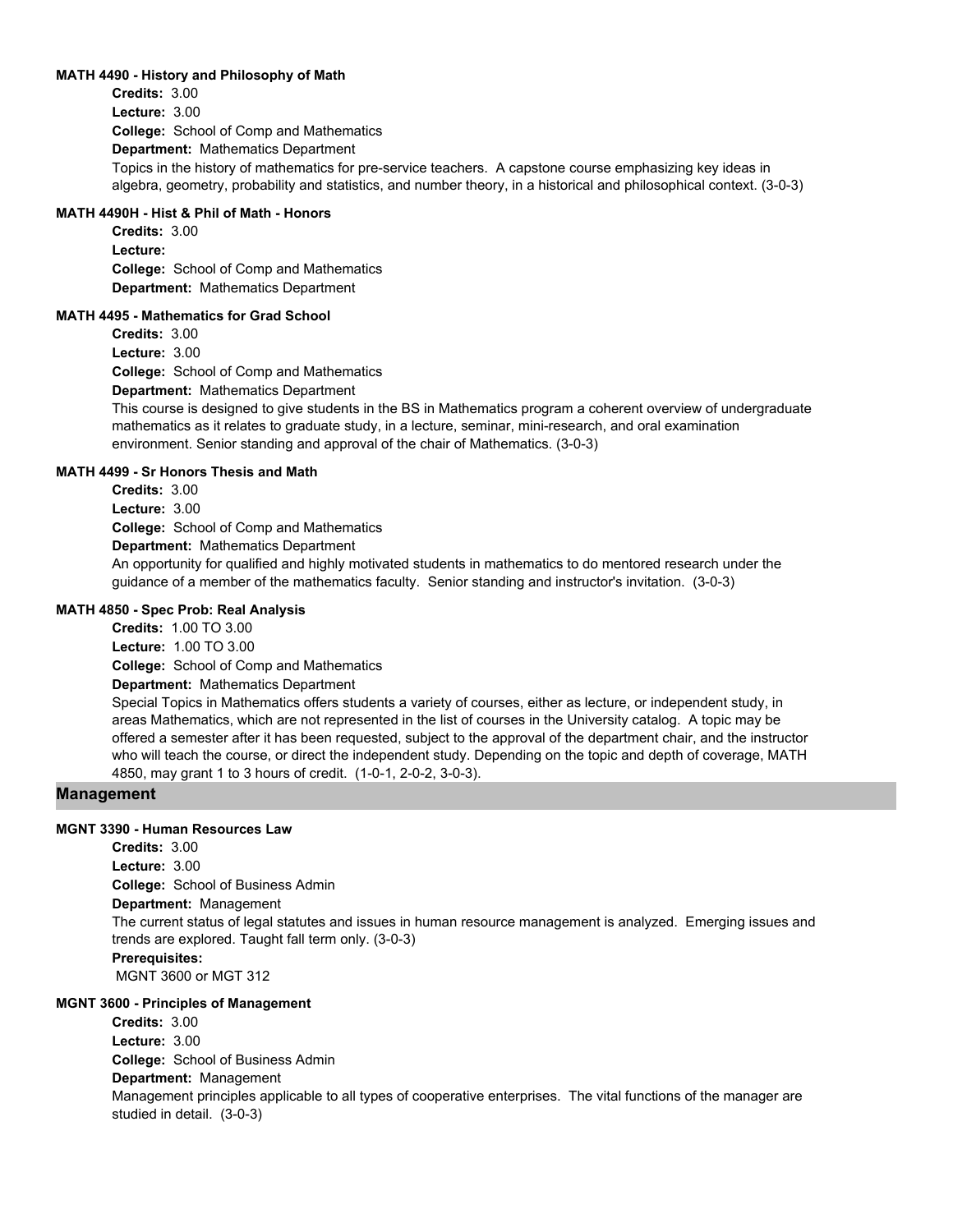### **MGNT 3600H - Principles of Mgmt- Honors**

**College:** School of Business Admin **Department:** Management **Credits:** 3.00 **Lecture:** 3.00 Management principles applicable to all types of cooperative enterprises. The vital functions of the manager are studied in detail. This section is for students participating in the GSW Honors Program. (3-0-3)

# **MGNT 3610 - Operations Management**

**Credits:** 3.00 **Lecture:** 3.00

**College:** School of Business Admin

# **Department:** Management

The application of management science principles to the actual management of operations. Through the application of these techniques, improved decisions are made as to hiring, firing, training, output planning and controlling, raw material acquisition, quality control budgeting, and maintenance expenditures as concerns business processes. (3-0-3)

# **Prerequisites:**

BUSA 3050 Minimum Grade: C and (MGNT 3600 Minimum Grade: C or MGT 312 Minimum Grade: C)

# **MGNT 3610H - Operations Management Honors**

**College:** School of Business Admin **Department:** Management **Credits:** 3.00 **Lecture:** 3.00

# **MGNT 3650 - Intro to Internat'l Business**

**College:** School of Business Admin **Department:** Management **Credits:** 3.00 **Lecture:** 3.00 An introduction to the nature and environment of international business, multinational business operations, and the future of international business. (3-0-3)

# **MGNT 3670 - Intro to Human Resource Mgt**

**Credits:** 3.00

**Lecture:** 3.00

**College:** School of Business Admin

# **Department:** Management

This course is intended as an overview of the field of human resource management for the non-major. Emphasis will be placed on management responsibilities regarding the organization's human resources. (3-0-3)

# **Prerequisites:**

MGNT 3600 Minimum Grade: C or MGT 312 Minimum Grade: C

# **MGNT 3670S - Intro HR Mgmt -Study Abroad**

**College:** School of Business Admin **Credits:** 3.00 **Lecture:** 3.00

# **Department:** Management

This course is intended as an overview of the field of human resource management for the non-major. Emphasis will be placed on management responsibilities regarding the organization's human resources. Taken as part of a study abroad experience. (3-0-3)

# **MGNT 3680 - Organizational Theory-Behav**

**College:** School of Business Admin **Department:** Management **Credits:** 3.00 **Lecture:** 3.00 The theory and application of behavioral interaction within organizations. Extensive use is made of practice exercises that require organizational effort in the classroom. (3-0-3) **Prerequisites:**  MGNT 3600 or MGT 312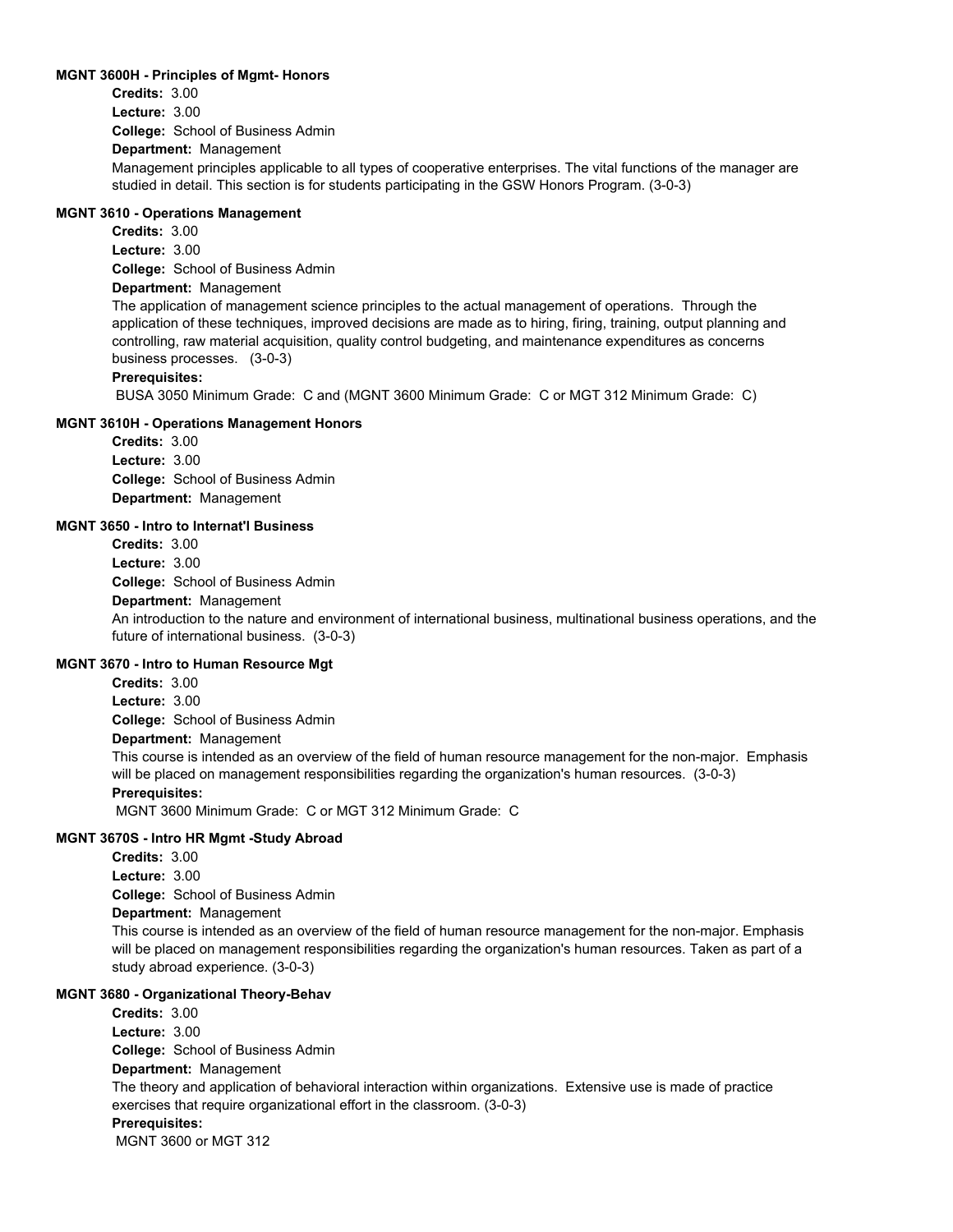### **MGNT 3700 - Information System for Mgmt**

**Credits:** 3.00 **Lecture:** 3.00

**College:** School of Business Admin

### **Department:** Management

This course covers the fundamental principles of information technology and illustrates the effective use of information technology in managerial decision making. The focus will be on the role of IT in formulating and implementing strategies for competitive advantage. (3-0-3)

### **Prerequisites:**

BUSA 2010 Minimum Grade: C or CIS 1000 Minimum Grade: C

### **MGNT 4190 - Strategic Management**

**College:** School of Business Admin **Credits:** 3.00 **Lecture:** 3.00

# **Department:** Management

A study of business strategy and strategic planning in relation to company resources, the environment, and changes which may bring opportunities or threats. An opportunity to apply one's skills through strategic case analysis and through the management of a manufacturing firm in a computer-simulated business situation. (3-0-3) **Prerequisites:** 

 (MGNT 3600 Minimum Grade: C or MGT 312 Minimum Grade: C) and (MKTG 3800 Minimum Grade: C or MKT 320 Minimum Grade: C) and (BUSA 3150 Minimum Grade: C or BUS 313 Minimum Grade: C) and (BUSA 3050 Minimum Grade: C or BUS 350 Minimum Grade: C)

# **MGNT 4190H - Strategic Management Honors**

**College:** School of Business Admin **Department:** Management **Credits:** 3.00 **Lecture:** 3.00

# **MGNT 4260 - Small Bus/Entrepreneurship**

**College:** School of Business Admin **Department:** Management **Credits:** 3.00 **Lecture:** 3.00 An introduction to the world of small business including the principles of successful small business management. (3-0-3) **Prerequisites:** 

MGNT 3600 Minimum Grade: C or MGT 312 Minimum Grade: C

### **MGNT 4660 - Business Forecasting**

**College:** School of Business Admin **Department:** Management **Credits:** 3.00 **Lecture:** 3.00

An introduction to the analysis of business fluctuations as a major factor in forecasting business activity on a general level as well as for the individual firm. The importance of forecasting is included along with consideration of macro- economic forces which affect forecasts and various methods of analysis for determination of cyclical factors and other methods of preparing and documenting forecasts. (3-0-3)

### **Prerequisites:**

BUSA 3050 Minimum Grade: C or BUS 313 Minimum Grade: C

### **MGNT 4670 - Adv Human Resource Mgmt**

**College:** School of Business Admin **Department:** Management **Credits:** 3.00 **Lecture:** 3.00 An overview of the personnel management function in organizations. It serves as an introductory course for the prospective personnel officer and as a survey of personnel responsibilities and activities for any manager with supervisory responsibilities. Taught fall term only. (3-0-3) **Prerequisites:** 

(MGNT 3600 or MGT 312) and MGNT 3670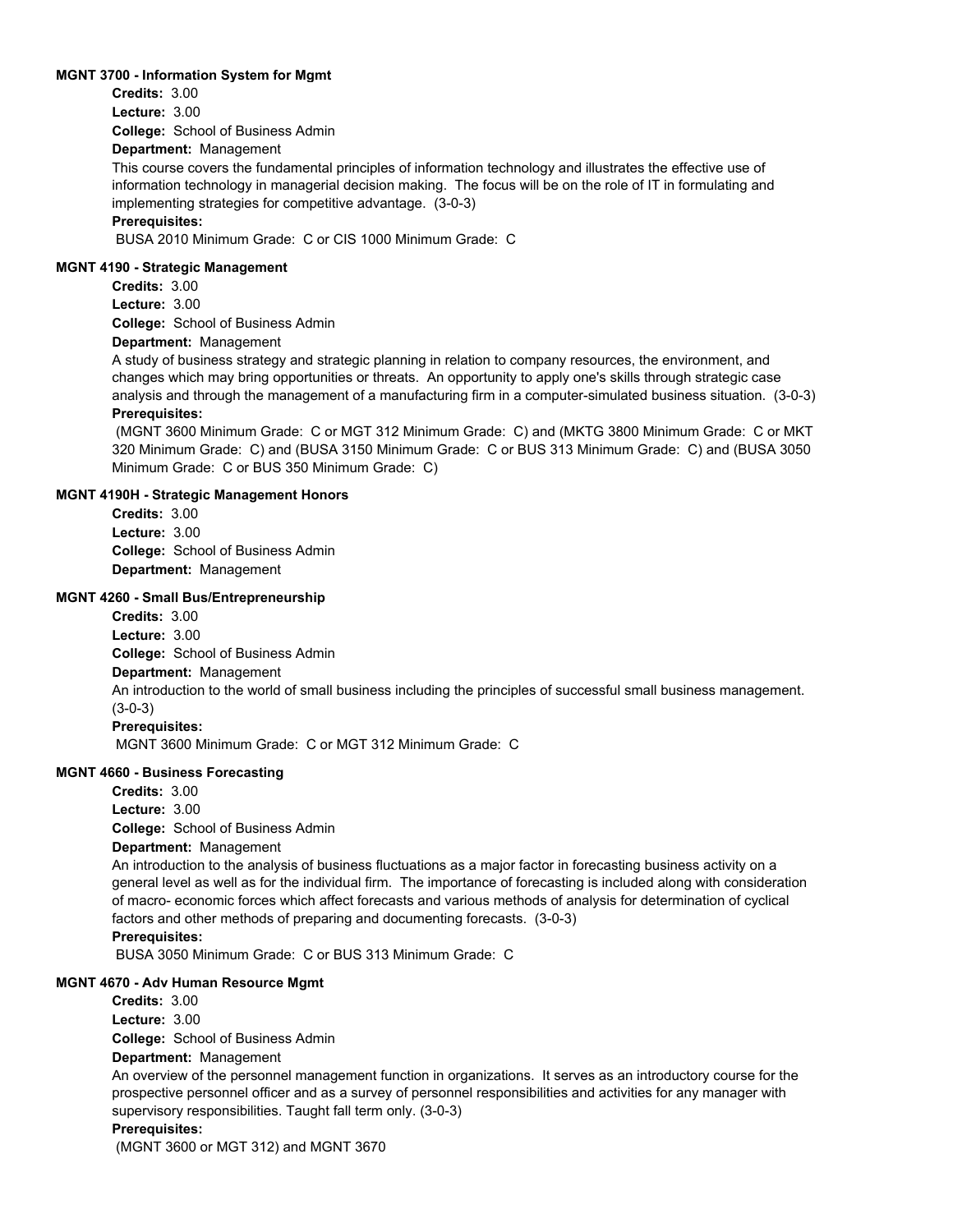### **MGNT 4680 - Compensation Management**

**Credits:** 3.00

**Lecture:** 3.00

**College:** School of Business Admin

**Department:** Management

This course comes under the broad area of financial management and deals with rewards for the supply of labor. It addresses the ways in which both tangible and intangible forms of compensation may be used to motivate and reward employee performance. The course also deals with job analysis, job description and job evaluation on the basis of compensable factors as well as designing an equitable pay structure. Additionally, compensation management analyzes the influence of unions and government in determining the compensation of the labor force. It deals with the compensation of both hourly workers and managerial employees. Taught spring term only. (3-0-3)

### **Prerequisites:**

MGNT 3600 Minimum Grade: C or MGT 312 Minimum Grade: C

### **MGNT 4690 - Labor Management Relations**

**College:** School of Business Admin **Department:** Management **Credits:** 3.00 **Lecture:** 3.00 An analysis of the industrial relations problems between organized labor and management, and the interrelationships of the union, its members, and the nonunion workers. (3-0-3) **Prerequisites:**  MGNT 3600 or MGT 312

### **MGNT 4790 - Current Issues in Human Resour**

**College:** School of Business Admin **Credits:** 3.00 **Lecture:** 3.00

# **Department:** Management

This course is designed for senior Human Resources students. It acts as a capstone course, and is conducted as a seminar. Current issues in the field of Human Resources will serve as the springboard for discussion and research. Students will have the opportunity to engage others in their field, and the instructor, in a collegial atmosphere designed to stimulate an appreciation and thorough understanding of the issues in the field. Taught spring term only. (3-0-3)

**Prerequisites:** 

MGNT 4670 Minimum Grade: C or MGT 421 Minimum Grade: C

# **Marketing**

# **MKTG 3800 - Principles of Marketing**

**College:** School of Business Admin **Department:** Marketing **Credits:** 3.00 **Lecture:** 3.00 Principles and methods involved in the movement of goods and services from producer to consumer. (3-0-3)

#### **MKTG 3850 - Real Estate Principles**

**College:** School of Business Admin **Credits:** 3.00 **Lecture:** 3.00

# **Department:** Marketing

An introduction to the principles of real estate analysis and utilization. Subjects include the nature of real property, the legal instruments involved in real property transactions, market analysis and the determinants of real estate values, the appraisal process, investment and financial analysis, and public policy aspects of real estate planning and utilization. (3-0-3)

# **Prerequisites:**

MKTG 3800 Minimum Grade: C or MKT 320 Minimum Grade: C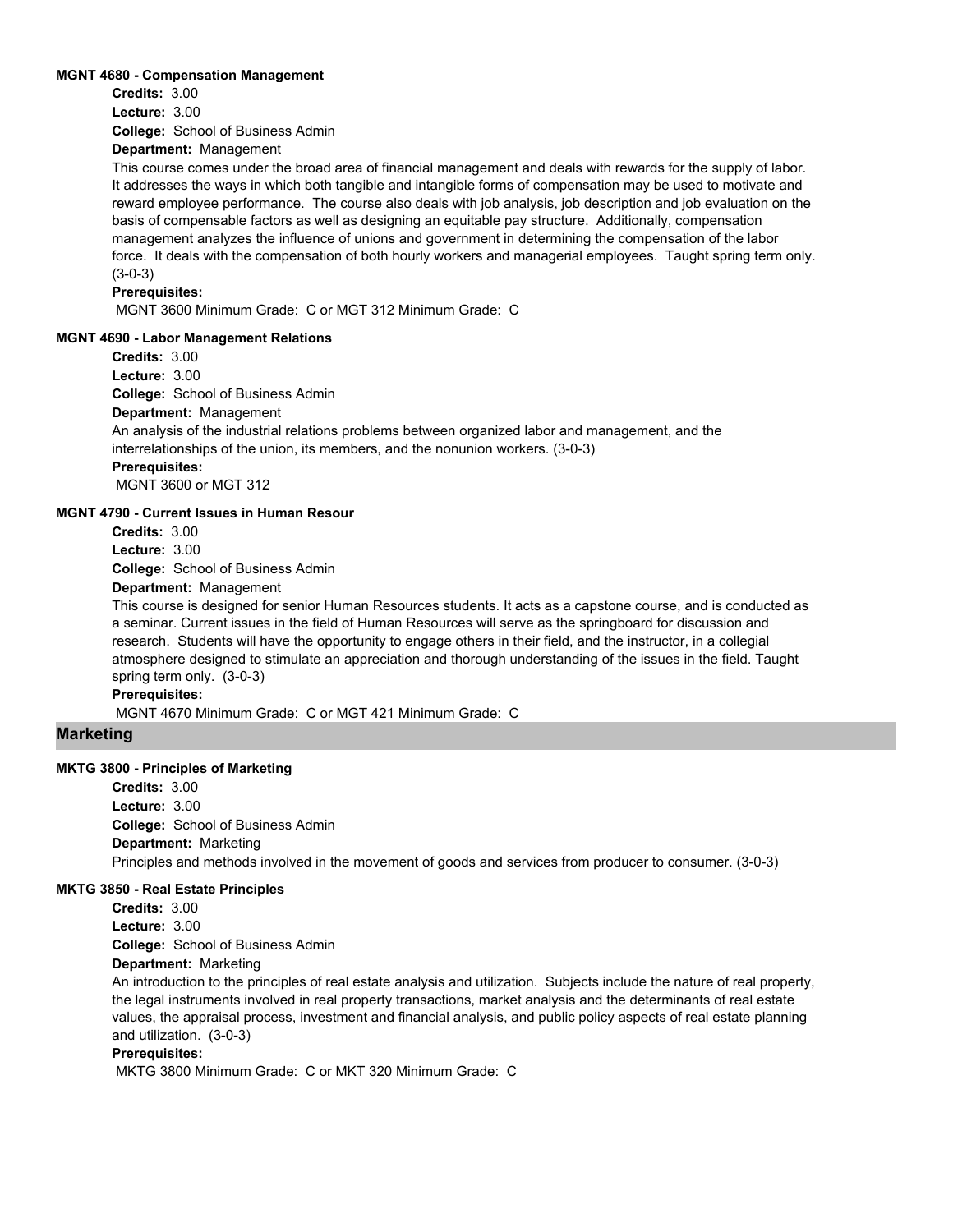### **MKTG 4800 - Personal Selling**

**College:** School of Business Admin **Credits:** 3.00 **Lecture:** 3.00

# **Department:** Management

This course is designed to provide the basic concepts and theories involved with developing and maintaining personal exchange relationships. Students participate in experiential exercises and selling role-playing to develop an understanding and appreciation of the skills required in being a successful salesperson. (3-0-3)

# **Prerequisites:**

MKTG 3800 Minimum Grade: C or MKT 320 Minimum Grade: C

### **MKTG 4805 - Sales Management**

**College:** School of Business Admin **Credits:** 3.00 **Lecture:** 3.00

# **Department:** Marketing

This course is designed to provide students the basic concepts about managing a sales force and how to apply them to solve business problems. In addition, the course will introduce students to the sequence of activities that guide sales managers in the creation and administration of a successful sales program. (3-0-3)

# **Prerequisites:**

MKTG 3800 Minimum Grade: C or MKT 320 Minimum Grade: C

### **MKTG 4820 - Consumer Behavior**

**College:** School of Business Admin **Credits:** 3.00 **Lecture:** 3.00

# **Department:** Marketing

This course is a natural blending of psychology, social psychology, cultural anthropology, sociology, and marketing. Based on empirical research on what the consumer does and why, the course focuses on practical guidelines for the marketing manager. Decision-making models are analyzed, and implications for influencing decisions are highlighted. Although heavily laden with the conceptual frameworks of behavioral science, Consumer Behavior is taught as a marketing course. (3-0-3)

**Prerequisites:** 

MKTG 3800 or MKT 320

# **MKTG 4830 - Marketing Communications**

**Credits:** 3.00

**College:** School of Business Admin **Lecture:** 3.00

# **Department:** Marketing

An overview of methods, procedures, strategies, and applications in communicating with consumer and business markets as an integral part of the promotion function with respect to mass communications (advertising and public relations), personal selling, direct marketing, and sales promotion. The various media which may be employed in these forms of the promotion function and the effects upon resulting buyer behavior will be evaluated and considered in their specific applications. (3-0-3)

# **Prerequisites:**

MKTG 3800 Minimum Grade: C or MKT 320 Minimum Grade: C

# **MKTG 4850 - Marketing Channels**

**College:** School of Business Admin **Credits:** 3.00 **Lecture:** 3.00

# **Department:** Marketing

An overview of methods, procedures, strategies, and applications in the management of channels of distribution of products and services from producer to final consumer sale. This includes retailing for consumer goods, personnel selling and sales management for business goods, as well as transportation and logistic services. Consumer behavior for household purchasing in the retail market and business buying behavior in the business market are also included. (3-0-3)

#### **Prerequisites:**

MKTG 3800 or MKT 320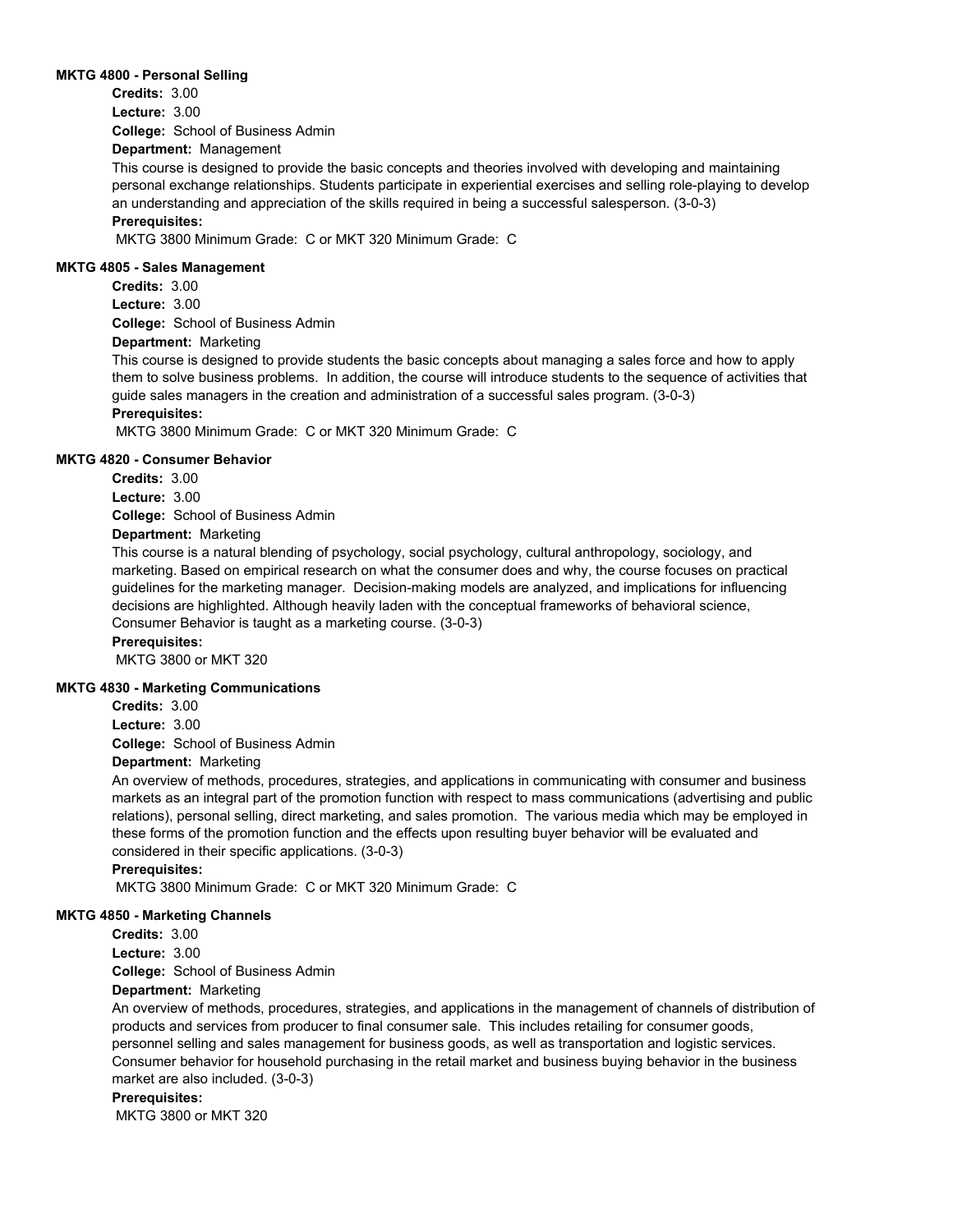#### **MKTG 4870 - Sports Marketing**

**College:** School of Business Admin **Credits:** 3.00 **Lecture:** 3.00

## **Department:** Marketing

A course which examines the unique nature of marketing sport both as a participatory and spectator event. Emphasis is upon understanding the synergy of marketing, sport, and society. Consideration is given to marketing collegiate and professional sports. (3-0-3)

## **Prerequisites:**

MKTG 3800 Minimum Grade: C or MKT 320 Minimum Grade: C

#### **MKTG 4890 - Marketing Management**

**College:** School of Business Admin **Credits:** 3.00 **Lecture:** 3.00

#### **Department:** Marketing

An extension of the descriptive aspects of marketing principles into the arena of application. Emphasis is placed on the marketing planning process, environmental analysis, strategic marketing, and the effective implementation of marketing plans. (3-0-3)

## **Prerequisites:**

 (MKTG 3800 Minimum Grade: C or MKT 320 Minimum Grade: C) and (MGNT 3600 Minimum Grade: C or MGT 312 Minimum Grade: C)

## **MKTG 4910 - Marketing Research**

**College:** School of Business Admin **Credits:** 3.00 **Lecture:** 3.00

**Department:** Marketing

A course to provide the student with a working knowledge of the principles and theory of business research applied specifically to the marketing environment. The course stresses both concepts and application. (3-0-3) **Prerequisites:** 

 (BUSA 3050 Minimum Grade: C or BUS 313 Minimum Grade: C) and (MKTG 3800 Minimum Grade: C or MKT 320 Minimum Grade: C) and BUSA 2010 Minimum Grade: C

## **Music**

## **MUSC 0990 - Recital Laboratory**

**Credits:** 0.00

**Lecture:**

**College:** College of Arts and Sciences

## **Department:** Music

A weekly laboratory designed to provide experiences in hearing live performances of a wide variety of music including student recitals, guest performances, master classes, and other concerts listed by the music faculty. All majors must register for this class for seven semesters. Transfers will be assessed by the music faculty to determine how many semesters of MUSC 0990 they will need to complete their degree requirements. (0-1-0)

## **MUSC 1100 - Music Appreciation**

**College:** College of Arts and Sciences **Department:** Music **Credits:** 3.00 **Lecture:** 3.00 Introduction to music listening and literature. A study of traditional forms of music from ancient times to the present with emphasis on the basic elements of music and their relationship. This study emphasizes the development of listening skills and musical understanding. (3-0-3)

# **MUSC 1100H - Honors Music Appreciation**

**College:** College of Arts and Sciences **Department:** Music **Credits:** 3.00 **Lecture:** 3.00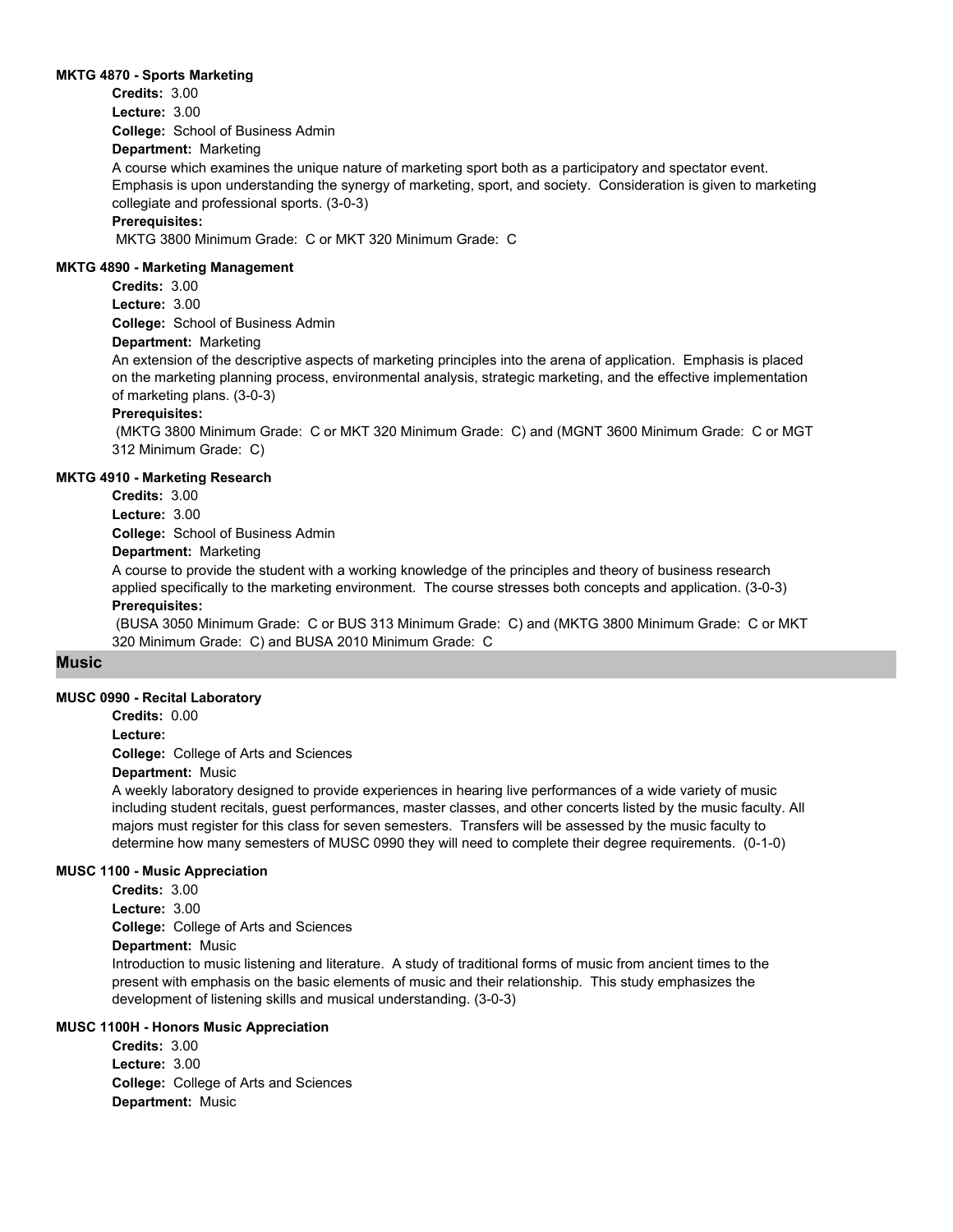Introduction to music listening and literature. A study of traditional forms of music from ancient times to the present with emphasis on the basic elements of music and their relationship. This study emphasizes the development of listening skills and musical understanding. This section is for students participating in the GSW Honors Program. (3-0-3)

## **MUSC 1100S - Music Apprec - Study Abroad**

**College:** College of Arts and Sciences **Department:** Music **Credits:** 3.00 **Lecture:** 3.00

Introduction to music listening and literature. A study of traditional forms of music from ancient times to the present with emphasis on the basic elements of music and their relationship. This study emphasizes the development of listening skills and musical understanding. (3-0-3)

## **MUSC 1150 - History of Rock & Roll**

**College:** College of Arts and Sciences **Department:** Music **Credits:** 3.00 **Lecture:** 3.00

The History of Rock and Roll is an in depth study of the origins of popular music in the 20th century and the social and historical context that gave birth to it and related genres and musical offshoots. 3-0-3

## **MUSC 1201 - Elementary Harmony Pt I**

**College:** College of Arts and Sciences **Department:** Music **Credits:** 3.00 **Lecture:** 3.00

A study of the fundamentals of music including intervals, triads, keys, scales, modes, meter, part-writing, figured bass, harmonic analysis, and an intro to modulation. Theory Placement Test required. (3-0-3)

## **MUSC 1201H - Elementary Harmony Pt I-Honors**

**College:** College of Arts and Sciences **Department:** Music **Credits:** 3.00 **Lecture:** 3.00

A study of the fundamentals of music including intervals, triads, keys, scales, modes, meter, part-writing, figured bass, harmonic analysis, and an intro to modulation. Theory Placement Test required. This section is for students participating in the GSW Honors Program. (3-0-3)

#### **MUSC 1202 - Elementary Harmony Pt 2**

**College:** College of Arts and Sciences **Department:** Music **Credits:** 3.00 **Lecture:** 3.00

Continuation of study covered in MUSC 1201 expanding to non-harmonic tones, 7th chords, secondary dominants, augmented 6th chords and Neapolitan 6th chords with harmonic analysis to early 19th century. (3-0-3) Pre-requisites: MUSC 1201 Minimum Grade: C

**Prerequisites:** 

MUSC 1201 Minimum Grade: C

## **MUSC 1211 - Sight Singing I**

**Credits:** 1.00

**Lecture:**

**College:** College of Arts and Sciences

## **Department:** Music

A course designed to develop sight reading skills involving ear training, keyboard performance skills, and sight singing. (1-0-1)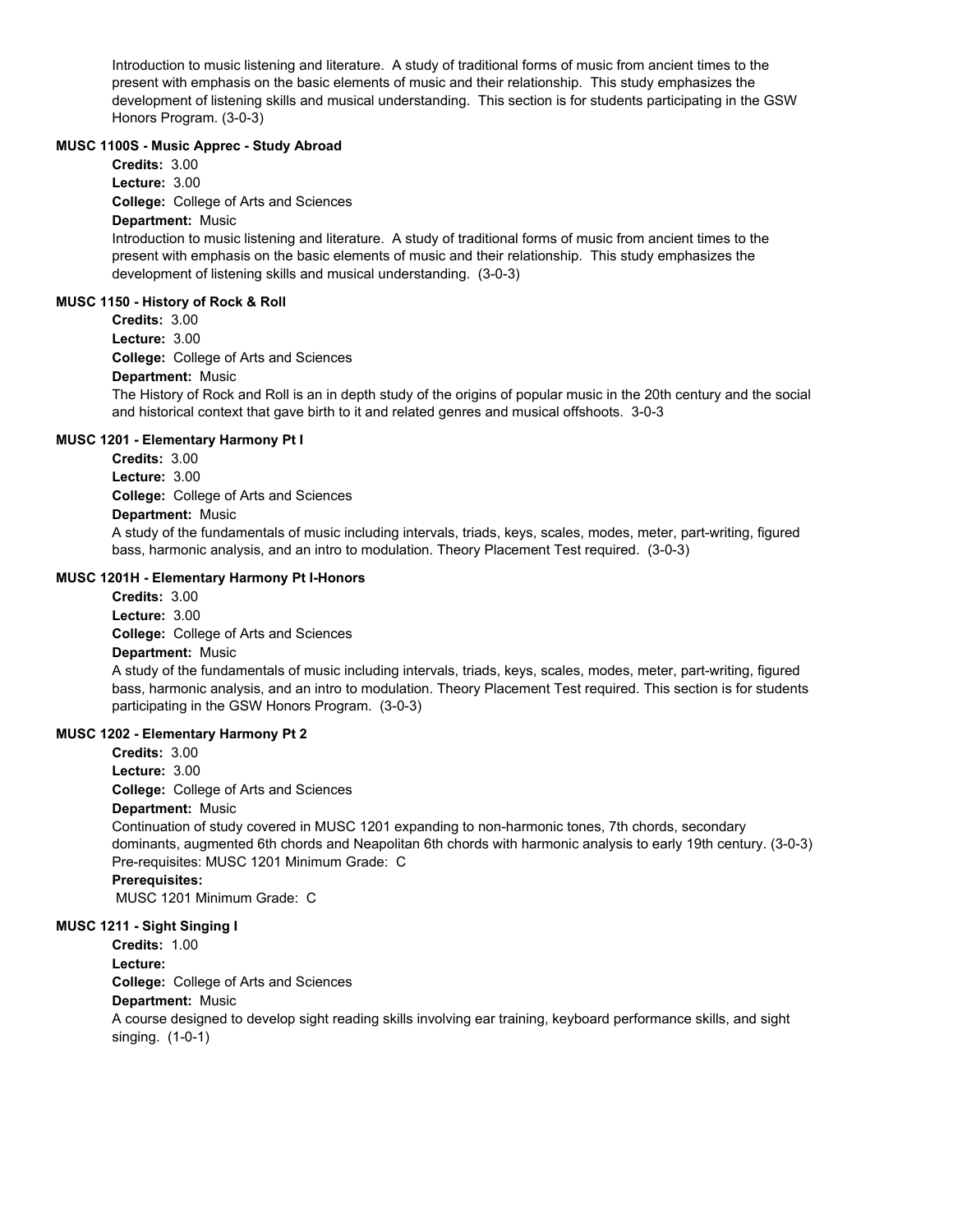#### **MUSC 1212 - Sight Singing II**

**Credits:** 1.00

**College:** College of Arts and Sciences **Department:** Music **Lecture:** Continuation of study covered in MUSC 1211 concentrating on improving skills of ear-training, keyboard performance, and sight singing. (1-0-1)

#### **Prerequisites:**

MUSC 1211 Minimum Grade: C

#### **MUSC 1401 - Group Piano I**

**Credits:** 2.00

**Lecture:**

**College:** College of Arts and Sciences

**Department:** Music

Practical skills and techniques for expressive piano performance, to include the following: reading, improvisation, harmonization, transposition, and sight reading. This course will also provide a variety of piano pieces in contrasting styles for solo and ensemble performance emphasizing melodic, rhythmic, and harmonic structures. (2-0-2)

## **MUSC 1402 - Group Piano II**

**Credits:** 2.00

**Lecture:**

**College:** College of Arts and Sciences

## **Department:** Music

Practical skills and techniques for expressive piano performance, maintaining and refining the techniques of reading, improvisation, harmonization, transposition, sight reading. This course will also build a repertory of solo piano pieces; analyze rhythmic, melodic, and harmonic structures; and perform solo pieces as well as accompaniments to instrumental and vocal solos. (2-0-2)

#### **Prerequisites:**

MUSC 1401 Minimum Grade: C

#### **MUSC 1402H - Group Piano II Honors**

**College:** College of Arts and Sciences **Department:** Music **Credits:** 2.00 **Lecture:**

# **MUSC 151A - Flute**

**College:** College of Arts and Sciences **Department:** Music **Credits:** 1.00 **Lecture:** Freshmen music majors only. Lab fee required. Must register for Band or Choir. (0-1-1)

## **MUSC 151B - Oboe**

**College:** College of Arts and Sciences **Department:** Music **Credits:** 1.00 **Lecture:** Freshmen music majors only. Lab fee required. Must register for Band or Choir. (0-1-1)

# **MUSC 151C - Clarinet**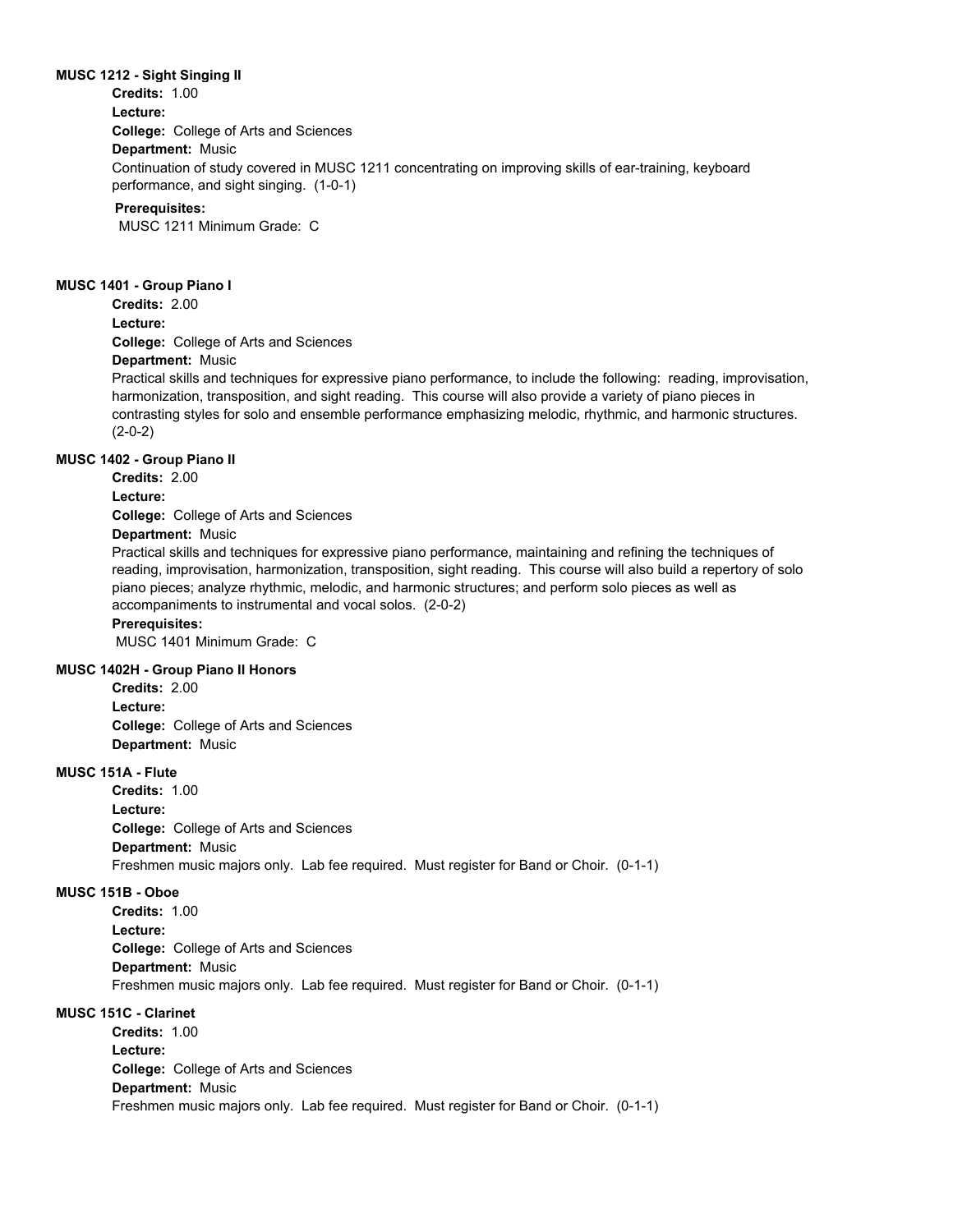#### **MUSC 151D - Clarinet Bass**

**College:** College of Arts and Sciences **Department:** Music **Credits:** 1.00 **Lecture:** Freshmen music majors only. Lab fee required. Must register for Band or Choir. (0-1-1)

#### **MUSC 151E - Bassoon**

**College:** College of Arts and Sciences **Department:** Music **Credits:** 1.00 **Lecture:** Freshmen music majors only. Lab fee required. Must register for Band or Choir. (0-1-1)

#### **MUSC 151F - Saxophone Alto**

**College:** College of Arts and Sciences **Department:** Music **Credits:** 1.00 **Lecture:** Freshmen music majors only. Lab fee required. Must register for Band or Choir. (0-1-1)

## **MUSC 151G - Saxophone Tenor**

**College:** College of Arts and Sciences **Department:** Music **Credits:** 1.00 **Lecture:** Freshmen music majors only. Lab fee required. Must register for Band or Choir. (0-1-1)

#### **MUSC 151H - Trumpet**

**College:** College of Arts and Sciences **Department:** Music **Credits:** 1.00 **Lecture:** Freshmen music majors only. Lab fee required. Must register for Band or Choir. (0-1-1)

#### **MUSC 151I - French Horn**

**College:** College of Arts and Sciences **Department:** Music **Credits:** 1.00 **Lecture:** Freshmen music majors only. Lab fee required. Must register for Band or Choir. (0-1-1)

## **MUSC 151J - Trombone**

**College:** College of Arts and Sciences **Department:** Music **Credits:** 1.00 **Lecture:** Freshmen music majors only. Lab fee required. Must register for Band or Choir. (0-1-1)

#### **MUSC 151K - Euphonium**

**College:** College of Arts and Sciences **Department:** Music **Credits:** 1.00 **Lecture:** Freshmen music majors only. Lab fee required. Must register for Band or Choir. (0-1-1)

## **MUSC 151L - Tuba**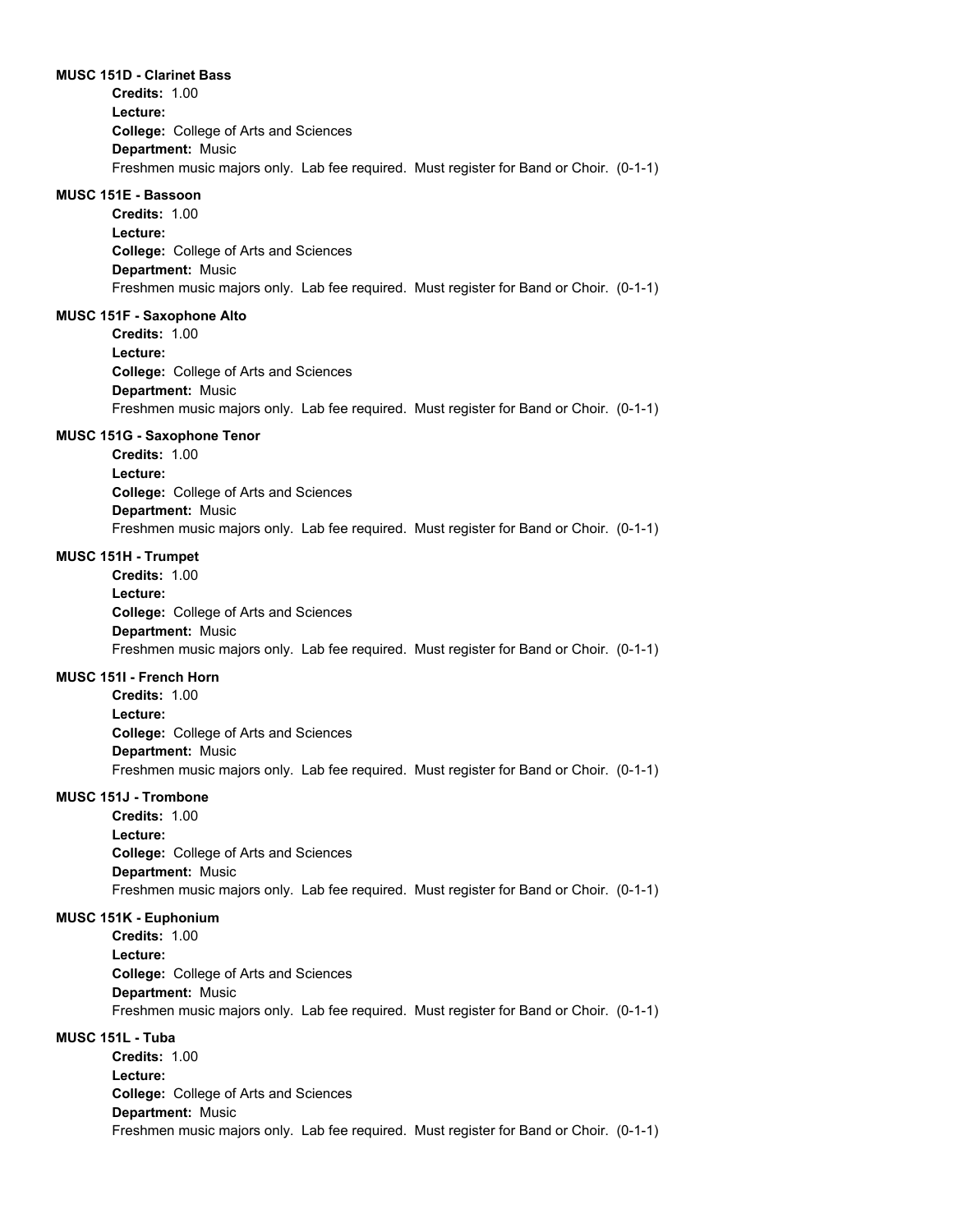#### **MUSC 151M - Percussion**

**College:** College of Arts and Sciences **Department:** Music **Credits:** 1.00 **Lecture:** Freshmen music majors only. Lab fee required. Must register for Band or Choir. (0-1-1)

#### **MUSC 151N - Piano**

**College:** College of Arts and Sciences **Department:** Music **Credits:** 1.00 **Lecture:** Freshmen music majors only. Lab fee required. Must register for Band or Choir. (0-1-1)

## **MUSC 151P - Organ**

**College:** College of Arts and Sciences **Department:** Music **Credits:** 1.00 **Lecture:** Freshmen music majors only. Lab fee required. Must register for Band or Choir. (0-1-1)

#### **MUSC 151Q - Harpsichord**

**College:** College of Arts and Sciences **Department:** Music **Credits:** 1.00 **Lecture:** Freshmen music majors only. Lab fee required. Must register for Band or Choir. (0-1-1)

## **MUSC 151V - Violin**

**College:** College of Arts and Sciences **Department:** Music **Credits:** 1.00 **Lecture:** Freshmen music majors only. Lab fee required. Must register for Band or Choir. (0-1-1)

#### **MUSC 151W - Voice**

**College:** College of Arts and Sciences **Department:** Music **Credits:** 1.00 **Lecture:** Freshmen music majors only. Lab fee required. Must register for Band or Choir. (0-1-1)

# **MUSC 151X - Guitar**

**College:** College of Arts and Sciences **Department:** Music **Credits:** 1.00 **Lecture:** 1.00 Freshmen music majors only. Lab fee required. Must register for Band or Choir. (0-1-1)

#### **MUSC 151Y - String Bass**

**College:** College of Arts and Sciences **Department:** Music **Credits:** 1.00 **Lecture:** Freshmen music majors only. Lab fee required. Must register for band or choir. (0-1-1)

## **MUSC 152A - Flute**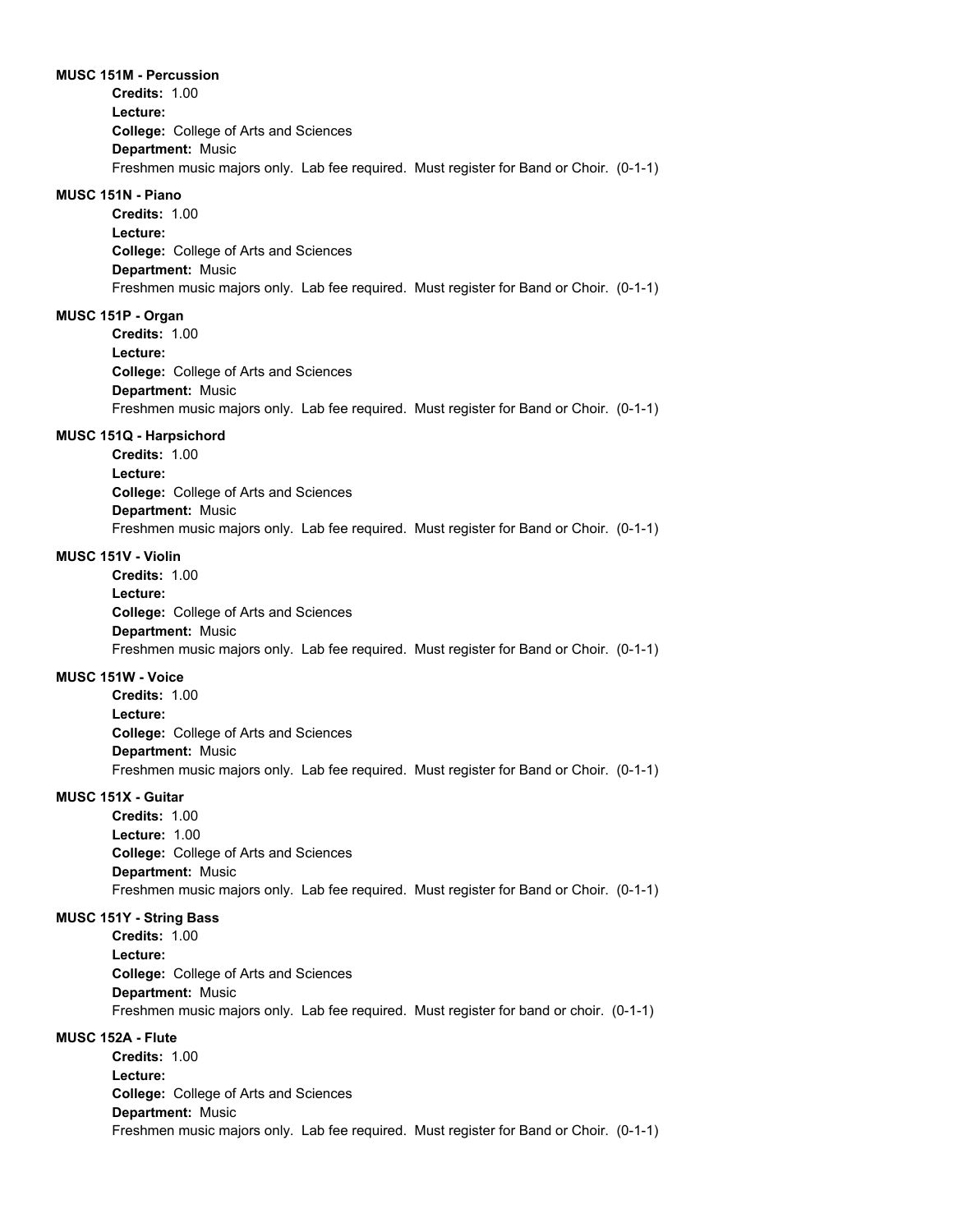**Prerequisites:**  MUSC 151A

# **MUSC 152B - Oboe**

**College:** College of Arts and Sciences **Department:** Music **Credits:** 1.00 **Lecture:** Freshmen music majors only. Lab fee required. Must register for Band or Choir. (0-1-1) **Prerequisites:**  MUSC 151B

**MUSC 152C - Clarinet**

**College:** College of Arts and Sciences **Department:** Music **Credits:** 1.00 **Lecture:** Freshmen music majors only. Lab fee required. Must register for Band or Choir. (0-1-1) **Prerequisites:**  MUSC 151C

# **MUSC 152D - Bass Clarinet**

**College:** College of Arts and Sciences **Department:** Music **Credits:** 1.00 **Lecture:** Freshmen music majors only. Lab fee required. Must register for Band or Choir. (0-1-1) **Prerequisites:**  MUSC 151D

# **MUSC 152E - Bassoon**

**College:** College of Arts and Sciences **Department:** Music **Credits:** 1.00 **Lecture:** Freshmen music majors only. Lab fee required. Must register for Band or Choir. (0-1-1) **Prerequisites:**  MUSC 151E

## **MUSC 152F - Saxophone Alto**

**College:** College of Arts and Sciences **Department:** Music **Credits:** 1.00 **Lecture:** Freshmen music majors only. Lab fee required. Must register for Band or Choir. (0-1-1) **Prerequisites:** 

MUSC 151F

## **MUSC 152G - Saxophone Tenor**

**College:** College of Arts and Sciences **Department:** Music **Credits:** 1.00 **Lecture:** Freshmen music majors only. Lab fee required. Must register for Band or Choir. (0-1-1) **Prerequisites:**  MUSC 151G

## **MUSC 152H - Trumpet**

**College:** College of Arts and Sciences **Department:** Music **Credits:** 1.00 **Lecture:**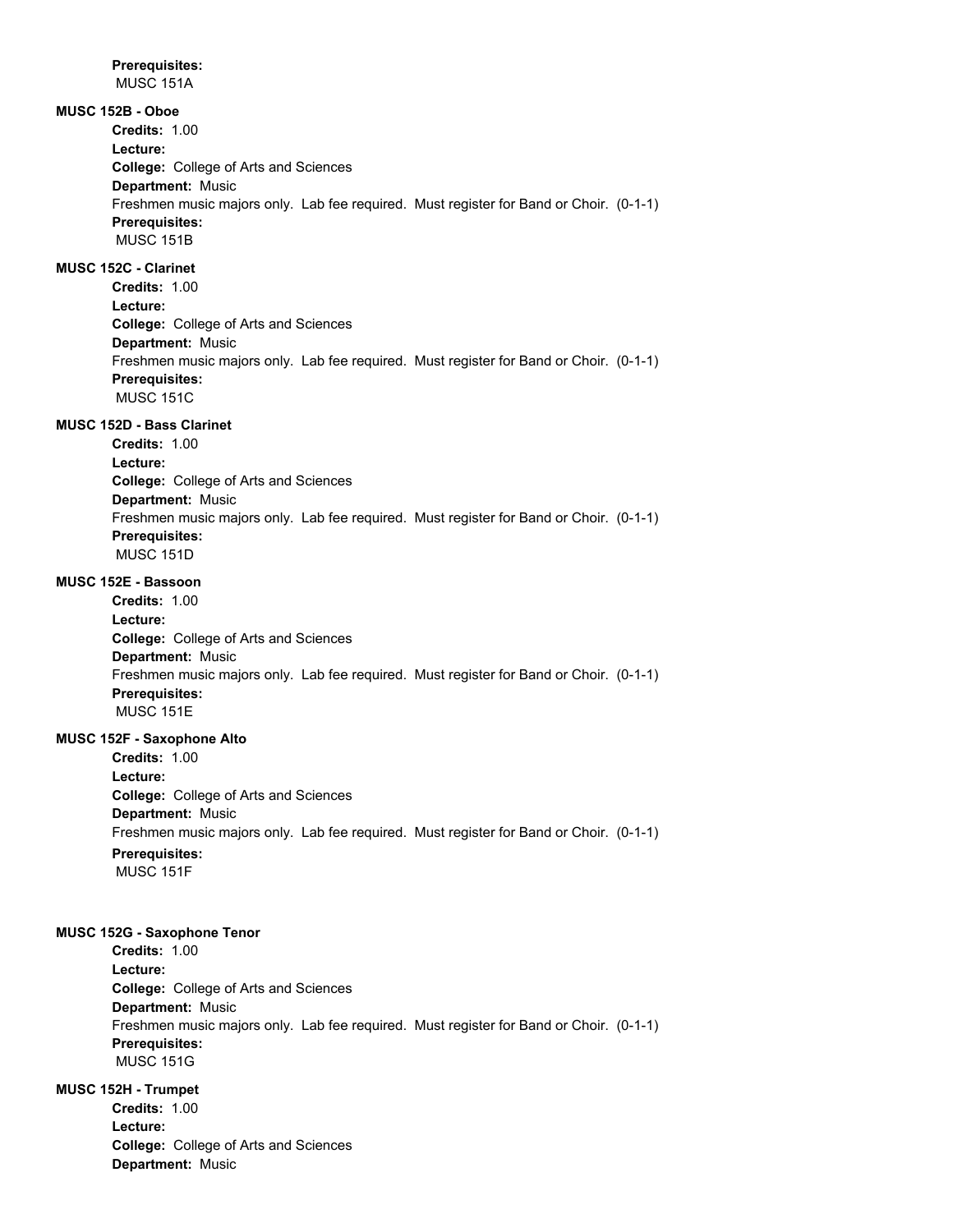Freshmen music majors only. Lab fee required. Must register for Band or Choir. (0-1-1) **Prerequisites:**  MUSC 151H

## **MUSC 152I - French Horn**

**Credits:** 1.00

**College:** College of Arts and Sciences **Department:** Music **Lecture:** Freshmen music majors only. Lab fee required. Must register for Band or Choir. (0-1-1) **Prerequisites:**  MUSC 151I

# **MUSC 152J - Trombone**

**College:** College of Arts and Sciences **Department:** Music **Credits:** 1.00 **Lecture:**

Freshmen music majors only. Lab fee required. Must register for Band or Choir. (0-1-1) **Prerequisites:**  MUSC 151J

#### **MUSC 152K - Euphonium**

**College:** College of Arts and Sciences **Department:** Music **Credits:** 1.00 **Lecture:** Freshmen music majors only. Lab fee required. Must register for Band or Choir. (0-1-1) **Prerequisites:**  MUSC 151K

## **MUSC 152L - Tuba**

**College:** College of Arts and Sciences **Department:** Music **Credits:** 1.00 **Lecture:** Freshmen music majors only. Lab fee required. Must register for Band or Choir. (0-1-1) **Prerequisites:**  MUSC 151L

## **MUSC 152M - Percussion**

**College:** College of Arts and Sciences **Department:** Music **Credits:** 1.00 **Lecture:** Freshmen music majors only. Lab fee required. Must register for Band or Choir. (0-1-1) **Prerequisites:**  MUSC 151M Minimum Grade: C

# **MUSC 152N - Piano**

**College:** College of Arts and Sciences **Department:** Music **Credits:** 1.00 **Lecture:** Freshmen music majors only. Lab fee required. Must register for Band or Choir. (0-1-1) **Prerequisites:**  MUSC 151N

## **MUSC 152P - Organ**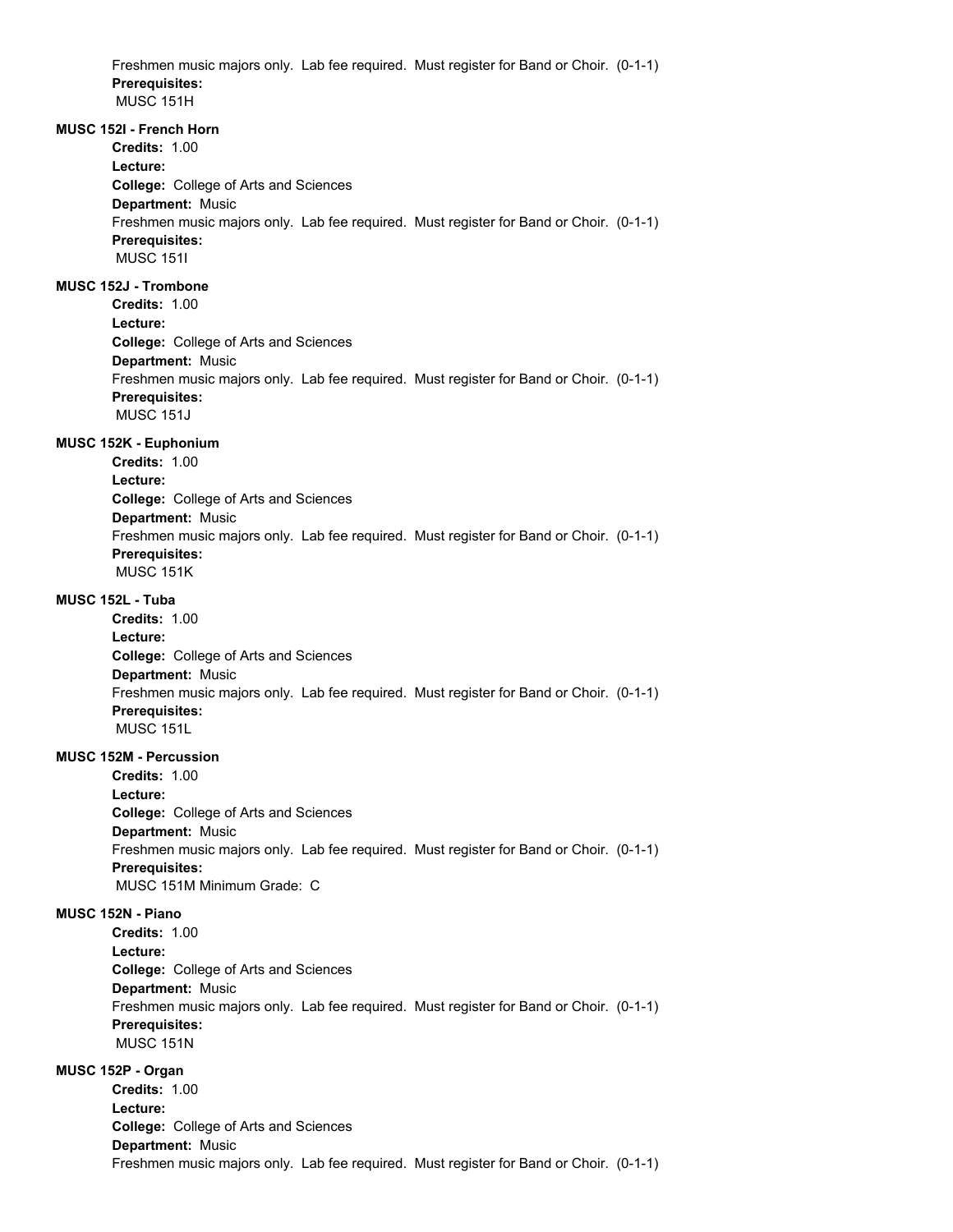**Prerequisites:**  MUSC 151P

**MUSC 152Q - Harpsichord**

**Credits:** 1.00

**Lecture:**

**College:** College of Arts and Sciences **Department:** Music Freshmen music majors only. Lab fee required. Must register for Band or Choir. (0-1-1) **Prerequisites:**  MUSC 151Q

**MUSC 152V - Violin**

**College:** College of Arts and Sciences **Department:** Music **Credits:** 1.00 **Lecture:** Freshmen music majors only. Lab fee required. Must register for Band or Choir. (0-1-1) **Prerequisites:**  MUSC 151V

# **MUSC 152W - Voice**

**College:** College of Arts and Sciences **Department:** Music **Credits:** 1.00 **Lecture:** Freshmen music majors only. Lab fee required. Must register for Band or Choir. (0-1-1) **Prerequisites:**  MUSC 151W Minimum Grade: C

## **MUSC 152X - Guitar**

**College:** College of Arts and Sciences **Department:** Music **Credits:** 1.00 **Lecture:** 1.00 Freshmen music majors only. Lab fee required. Must register for Band or Choir. (0-1-1) **Prerequisites:**  MUSC 151X Minimum Grade: C

## **MUSC 152Y - String Bass**

**College:** College of Arts and Sciences **Department:** Music **Credits:** 1.00 **Lecture:** Freshmen music majors only. Lab fee required. Must register for Band or Choir. (0-1-1) **Prerequisites:**  MUSC 151Y Minimum Grade: C

#### **MUSC 171A - Flute**

**College:** College of Arts and Sciences **Department:** Music **Credits:** 1.00 **Lecture:** Freshmen music minors only. Lab fee required. Must register for Band or Choir. (0-1-1)

# **MUSC 171B - Oboe**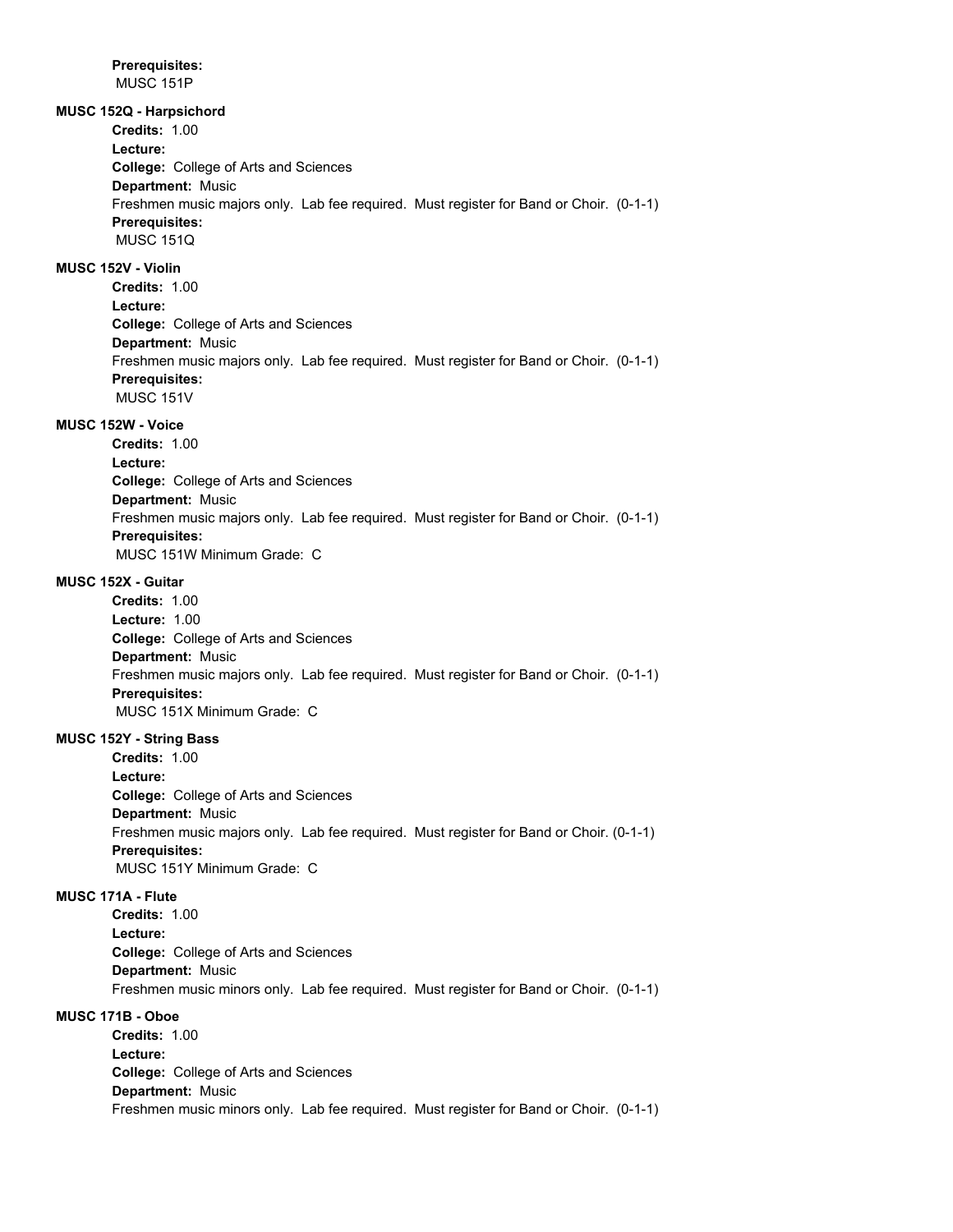**MUSC 171C - Clarinet**

**College:** College of Arts and Sciences **Department:** Music **Credits:** 1.00 **Lecture:** Freshmen music minors only. Lab fee required. Must register for Band or Choir. (0-1-1)

#### **MUSC 171D - Clarinet Bass**

**College:** College of Arts and Sciences **Department:** Music **Credits:** 1.00 **Lecture:** Freshmen music minors only. Lab fee required. Must register for Band or Choir. (0-1-1)

## **MUSC 171E - Bassoon**

**College:** College of Arts and Sciences **Department:** Music **Credits:** 1.00 **Lecture:** Freshmen music minors only. Lab fee required. Must register for Band or Choir. (0-1-1)

#### **MUSC 171F - Saxophone Alto**

**College:** College of Arts and Sciences **Department:** Music **Credits:** 1.00 **Lecture:** Freshmen music minors only. Lab fee required. Must register for Band or Choir. (0-1-1)

#### **MUSC 171G - Saxophone Tenor**

**College:** College of Arts and Sciences **Department:** Music **Credits:** 1.00 **Lecture:** Freshmen music minors only. Lab fee required. Must register for Band or Choir. (0-1-1)

## **MUSC 171H - Trumpet**

**College:** College of Arts and Sciences **Department:** Music **Credits:** 1.00 **Lecture:** Freshmen music minors only. Lab fee required. Must register for Band or Choir. (0-1-1)

#### **MUSC 171I - French Horn**

**College:** College of Arts and Sciences **Department:** Music **Credits:** 1.00 **Lecture:** Freshmen music minors only. Lab fee required. Must register for Band or Choir. (0-1-1)

#### **MUSC 171J - Trombone**

**College:** College of Arts and Sciences **Department:** Music **Credits:** 1.00 **Lecture:** Freshmen music minors only. Lab fee required. Must register for Band or Choir. (0-1-1)

## **MUSC 171K - Euphonium**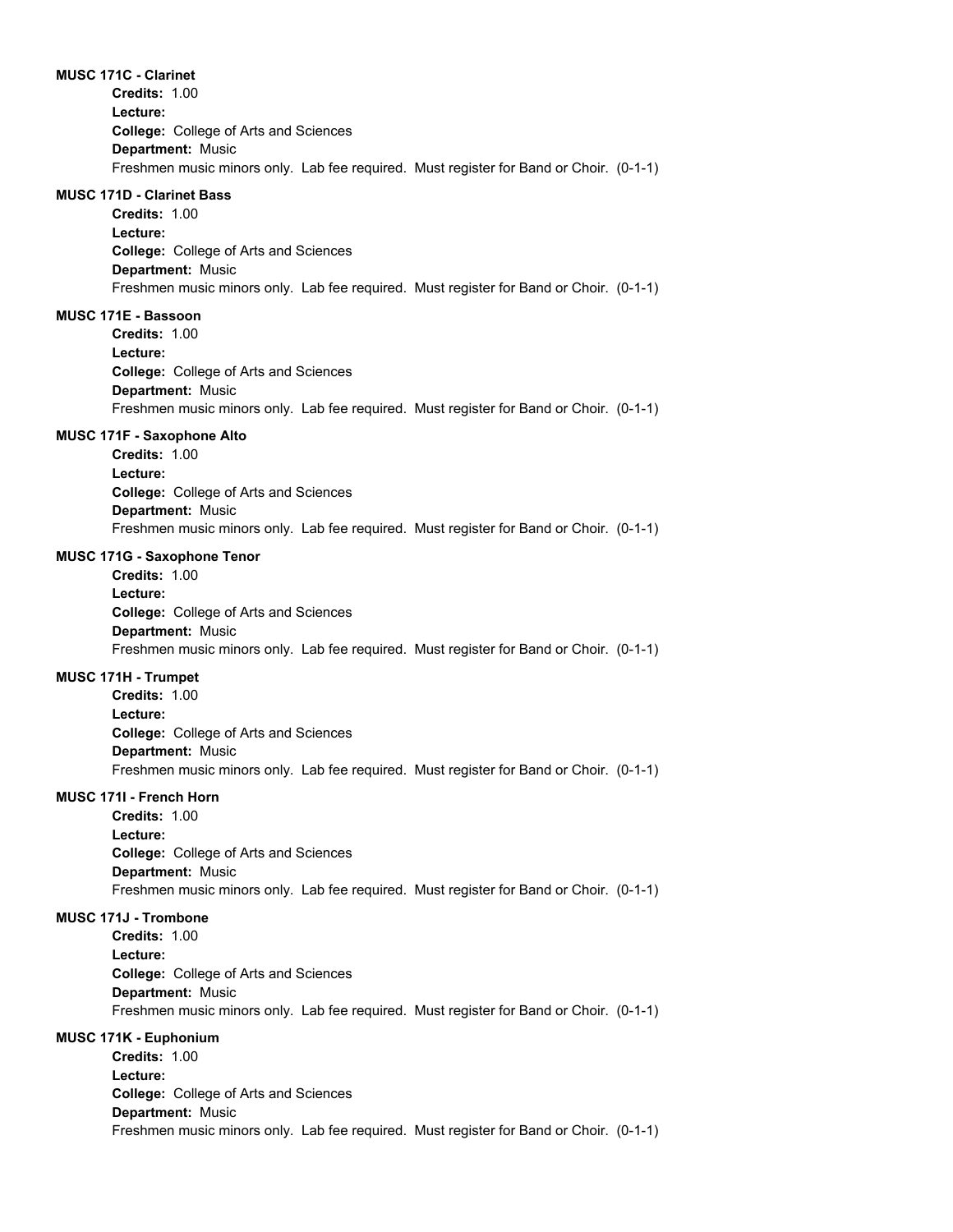**MUSC 171L - Tuba**

**College:** College of Arts and Sciences **Department:** Music **Credits:** 1.00 **Lecture:** Freshmen music minors only. Lab fee required. Must register for Band or Choir. (0-1-1)

#### **MUSC 171M - Percussion**

**College:** College of Arts and Sciences **Department:** Music **Credits:** 1.00 **Lecture:** Freshmen music minors only. Lab fee required. Must register for Band or Choir. (0-1-1)

## **MUSC 171N - Piano**

**College:** College of Arts and Sciences **Department:** Music **Credits:** 1.00 **Lecture:** Freshmen music minors only. Lab fee required. Must register for Band or Choir. (0-1-1)

## **MUSC 171P - Organ**

**College:** College of Arts and Sciences **Department:** Music **Credits:** 1.00 **Lecture:** Freshmen music minors only. Lab fee required. Must register for Band or Choir. (0-1-1)

## **MUSC 171W - Voice**

**College:** College of Arts and Sciences **Department:** Music **Credits:** 1.00 **Lecture:** 1.00 Freshmen music minors only. Lab fee required. Must register for Band or Choir. (0-1-1)

#### **MUSC 171X - Guitar**

**College:** College of Arts and Sciences **Department:** Music **Credits:** 1.00 **Lecture:** 1.00 Freshmen music minors only. Lab fee required. Must register for Band or Choir. (0-1-1)

#### **MUSC 172 - Applied Music**

**College:** College of Arts and Sciences **Department:** Music **Credits:** 1.00 **Lecture:** Freshmen music minors only. Lab fee required. Must register for Band or Choir. (0-1-1) **Prerequisites:**  MUSC 171 Minimum Grade: C or MUS 161 Minimum Grade: C

# **MUSC 172A - Flute**

**College:** College of Arts and Sciences **Department:** Music **Credits:** 1.00 **Lecture:** Freshmen music minors only. Lab fee required. Must register for Band or Choir. (0-1-1) **Prerequisites:**  MUSC 171A Minimum Grade: C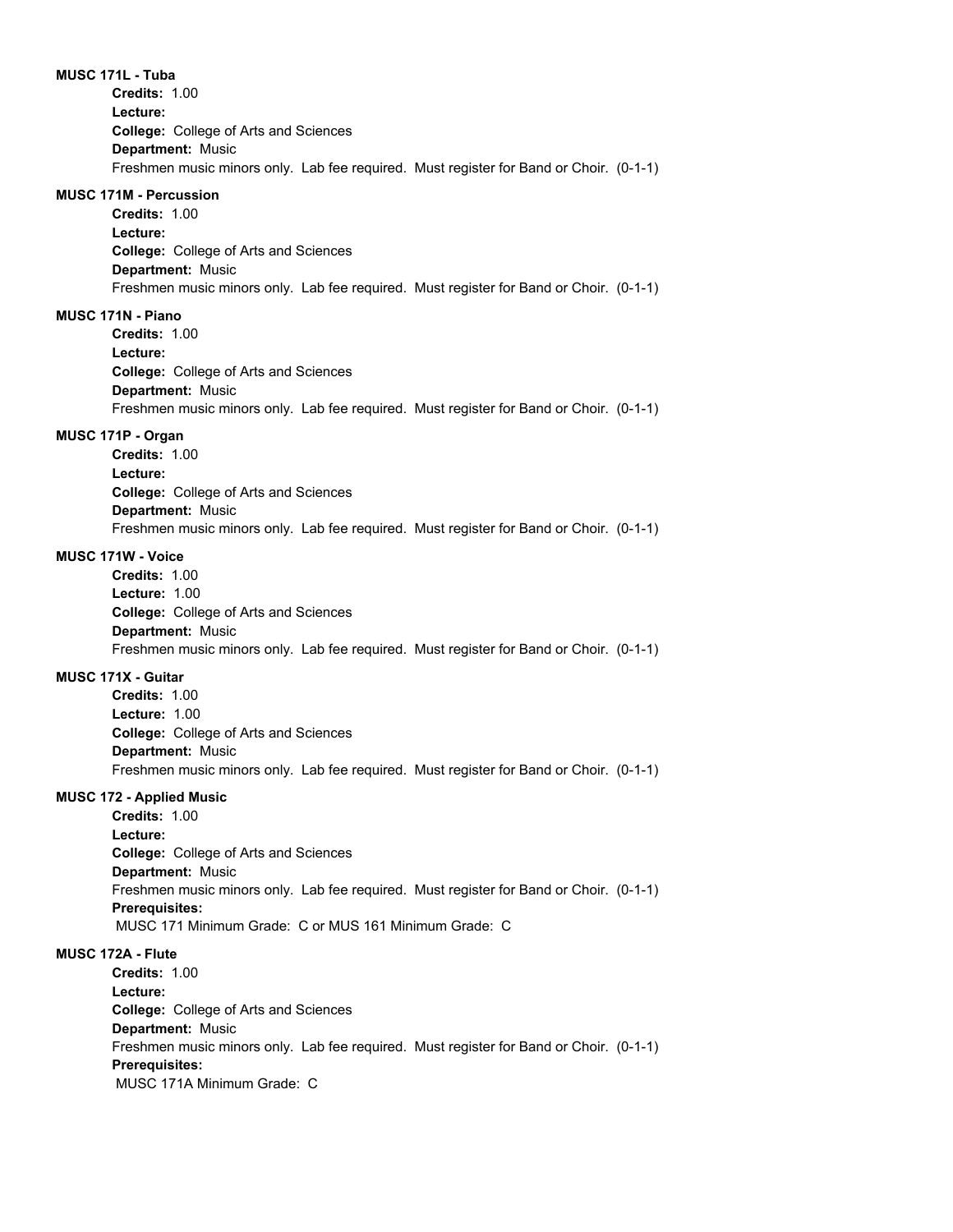**MUSC 172B - Oboe College:** College of Arts and Sciences **Department:** Music **Credits:** 1.00 **Lecture:** Freshmen music minors only. Lab fee required. Must register for Band or Choir. (0-1-1) **Prerequisites:**  MUSC 171B Minimum Grade: C

## **MUSC 172C - Clarinet**

**College:** College of Arts and Sciences **Department:** Music **Credits:** 1.00 **Lecture:** Freshmen music minors only. Lab fee required. Must register for Band or Choir. (0-1-1) **Prerequisites:**  MUSC 171C Minimum Grade: C or MUS 161C Minimum Grade: C

## **MUSC 172D - Clarinet Bass**

**College:** College of Arts and Sciences **Department:** Music **Credits:** 1.00 **Lecture:** Freshmen music minors only. Lab fee required. Must register for Band or Choir. (0-1-1) **Prerequisites:**  MUSC 171D Minimum Grade: C or MUS 161D Minimum Grade: C

#### **MUSC 172E - Bassoon**

**College:** College of Arts and Sciences **Department:** Music **Credits:** 1.00 **Lecture:** Freshmen music minors only. Lab fee required. Must register for Band or Choir. (0-1-1). **Prerequisites:**  MUSC 171E Minimum Grade: C

## **MUSC 172F - Saxophone Alto**

**College:** College of Arts and Sciences **Department:** Music **Credits:** 1.00 **Lecture:** Freshmen music minors only. Lab fee required. Must register for Band or Choir. (0-1-1) **Prerequisites:**  MUSC 171F Minimum Grade: C

#### **MUSC 172G - Saxophone Tenor**

**College:** College of Arts and Sciences **Department:** Music **Credits:** 1.00 **Lecture:** Freshmen music minors only. Lab fee required. Must register for Band or Choir. (0-1-1) **Prerequisites:**  MUSC 171G Minimum Grade: C or MUS 1610 Minimum Grade: C

### **MUSC 172H - Trumpet**

**College:** College of Arts and Sciences **Department:** Music **Credits:** 1.00 **Lecture:** Freshmen music minors only. Lab fee required. Must register for Band or Choir. (0-1-1) **Prerequisites:**  MUSC 171H Minimum Grade: C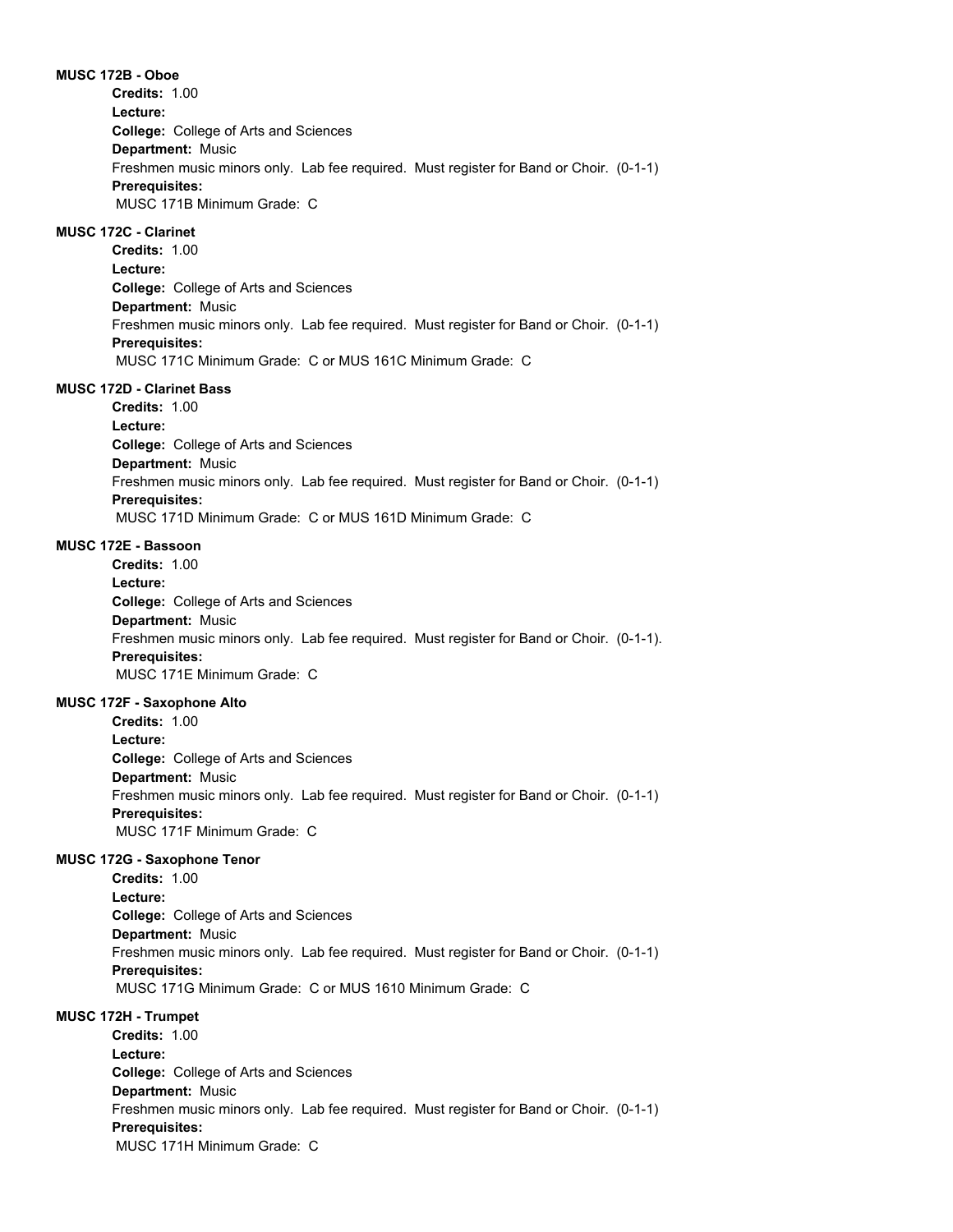#### **MUSC 172I - French Horn**

**College:** College of Arts and Sciences **Department:** Music **Credits:** 1.00 **Lecture:** Freshmen music minors only. Lab fee required. Must register for Band or Choir. (0-1-1) **Prerequisites:**  MUSC 171I Minimum Grade: C

## **MUSC 172J - Trombone**

**College:** College of Arts and Sciences **Department:** Music **Credits:** 1.00 **Lecture:** Freshmen music minors only. Lab fee required. Must register for Band or Choir. (0-1-1) **Prerequisites:**  MUSC 171J Minimum Grade: C

#### **MUSC 172K - Euphonium**

**College:** College of Arts and Sciences **Department:** Music **Credits:** 1.00 **Lecture:** Freshmen music minors only. Lab fee required. Must register for Band or Choir. (0-1-1) **Prerequisites:**  MUSC 171K Minimum Grade: C

#### **MUSC 172L - Tuba**

**College:** College of Arts and Sciences **Department:** Music **Credits:** 1.00 **Lecture:** Freshmen music minors only. Lab fee required. Must register for Band or Choir. (0-1-1) **Prerequisites:**  MUSC 171L Minimum Grade: C or MUS 171S Minimum Grade: C

#### **MUSC 172M - Percussion**

**College:** College of Arts and Sciences **Department:** Music **Credits:** 1.00 **Lecture:** Freshmen music minors only. Lab fee required. Must register for Band or Choir. (0-1-1) **Prerequisites:**  MUSC 171M Minimum Grade: C

## **MUSC 172N - Piano**

**College:** College of Arts and Sciences **Department:** Music **Credits:** 1.00 **Lecture:** Freshmen music minors only. Lab fee required. Must register for Band or Choir. (0-1-1) **Prerequisites:**  MUSC 171N Minimum Grade: C

### **MUSC 172P - Organ**

**College:** College of Arts and Sciences **Department:** Music **Credits:** 1.00 **Lecture:** Freshmen music minors only. Lab fee required. Must register for Band or Choir. (0-1-1) **Prerequisites:**  MUSC 171P Minimum Grade: C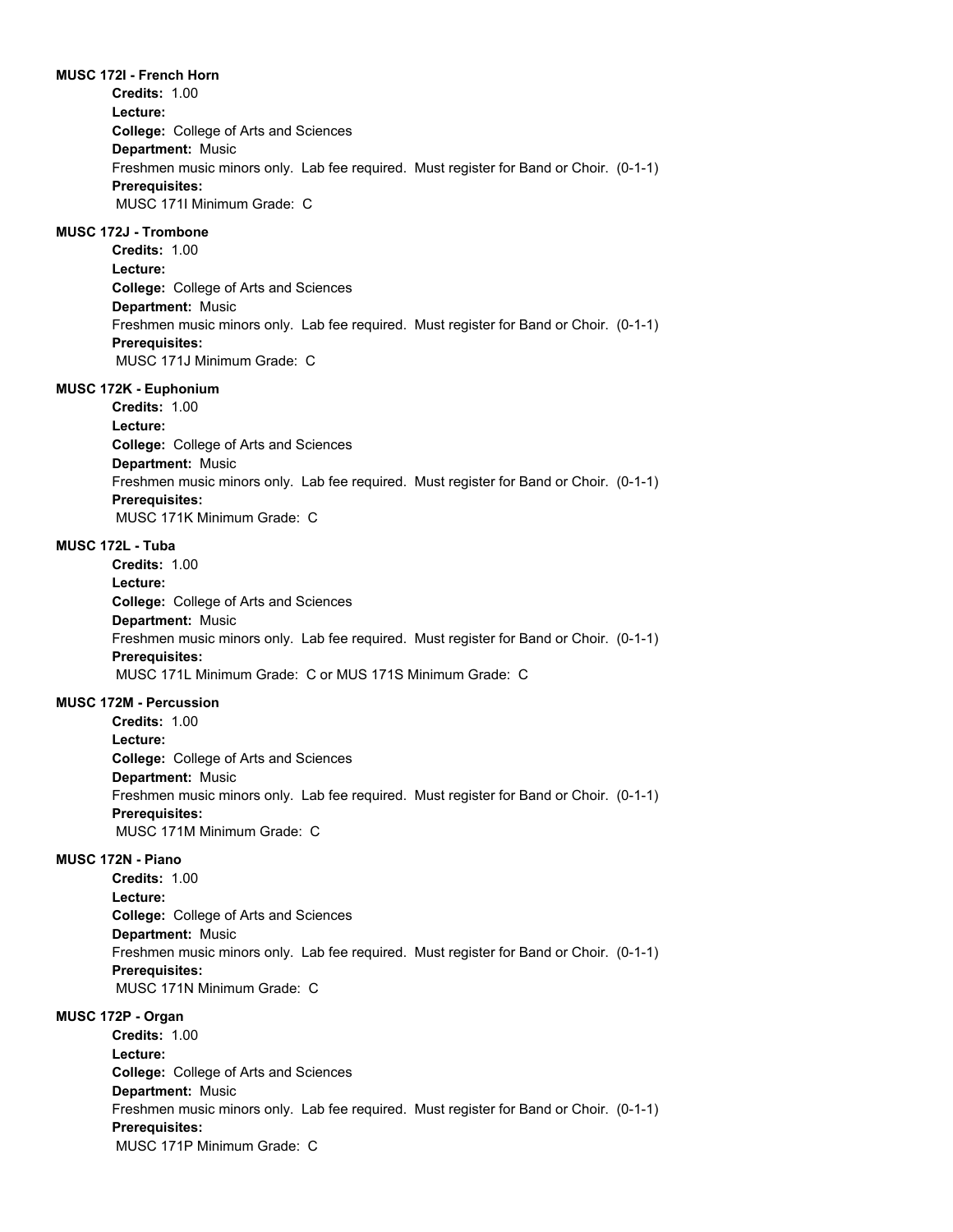#### **MUSC 172Q - Harpsichord**

**College:** College of Arts and Sciences **Department:** Music **Credits:** 1.00 **Lecture:** Freshmen music minors only. Lab fee required. Must register for Band or Choir. (0-1-1) **Prerequisites:**  MUSC 171Q Minimum Grade: C or MUS 171Y Minimum Grade: C

# **MUSC 172W - Voice**

**College:** College of Arts and Sciences **Department:** Music **Credits:** 1.00 **Lecture:** Freshmen music minors only. Lab fee required. Must register for Band or Choir. (0-1-1) **Prerequisites:**  MUSC 171W Minimum Grade: C or MUS 171W Minimum Grade: C

## **MUSC 172X - Guitar**

**College:** College of Arts and Sciences **Department:** Music **Credits:** 1.00 **Lecture:** 1.00 Minor area. Freshman level. One hour guitar lesson per week. **Prerequisites:**  MUSC 171X Minimum Grade: C

#### **MUSC 2010 - SW Civic Chorus**

**College:** College of Arts and Sciences **Department:** Art Department **Credits:** 1.00 **Lecture:** 2.00 A mixed, non-auditioned choral organization comprised of students, faculty, and townspeople, performing major choral works with piano/organ or orchestral accompaniment. May be repeated. (2-0-1)

## **MUSC 2030 - GSW Chamber Singers**

**College:** College of Arts and Sciences **Department:** Music **Credits:** 1.00 **Lecture:**

An auditioned chamber choral ensemble specializing in Renaissance madrigal repertoire, vocal chamber literature, and 20th century vocal jazz. Especially geared towards music majors as an introduction to choral literature beyond the level of Concert Choir. May be repeated. (3-0-1) Co-requisites: MUSC 2090

## **Corequisites:**

MUSC 2090

#### **MUSC 2080 - GSW Concert Band**

**Credits:** 1.00 **Lecture:** 2.00

**College:** College of Arts and Sciences

# **Department:** Music

An instrumental ensemble which provides the student an opportunity to study and perform the best in standard and contemporary band literature. May be repeated. (2-0-1)

# **MUSC 2090 - GSW Concert Choir**

**College:** College of Arts and Sciences **Department:** Music **Credits:** 1.00 **Lecture:** A mixed, non-auditioned choral organization performing Renaissance through 20th Century repertoire for collegiate level performance standards. May be taken more than once. (2-0-1)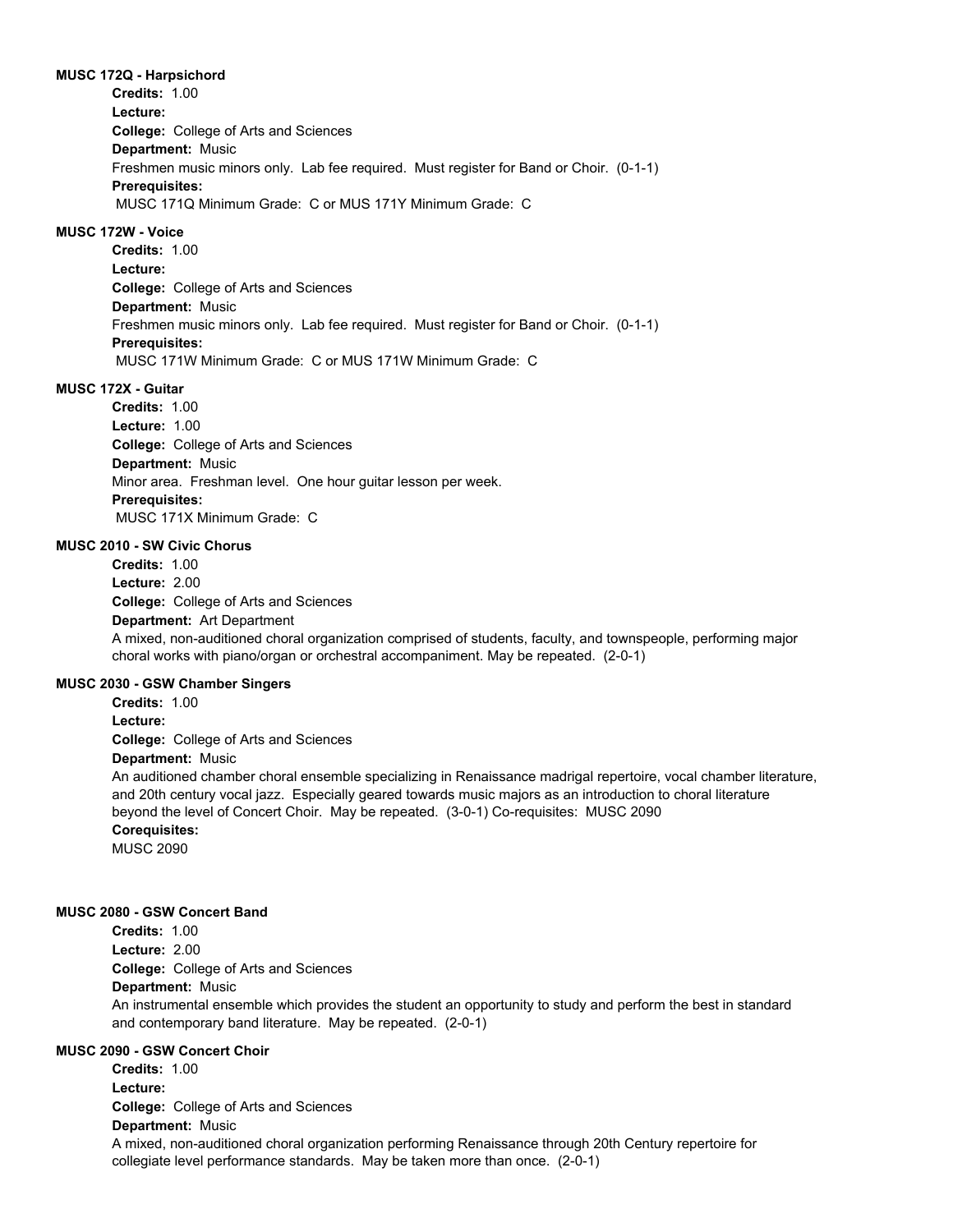#### **MUSC 2110 - University Concert Band**

**College:** College of Arts and Sciences **Department:** Art Department **Credits:** 1.00 **Lecture:** An auditioned instrumental organization which provides the student an opportunity to study and perform the best in standard and contemporary band literature. Credit: 1 hour. Offered F, Sp. May be taken more than once.

# **MUSC 2120 - Small Ensemble**

**College:** College of Arts and Sciences **Department:** Music **Credits:** 1.00 **Lecture:** 2.00 An auditioned chamber ensemble performance experience in brass, woodwind, and percussion instruments. May be repeated. (2-0-1)

# **MUSC 2130 - Jazz Band**

**College:** College of Arts and Sciences **Department:** Music **Credits:** 1.00 **Lecture:** 2.00 An auditioned jazz band which provides the student an opportunity to study and perform the best in jazz literature. Opportunities for solo-improvisation are provided. May be repeated. (2-0-1)

#### **MUSC 2203 - Intermediate Harmony**

**College:** College of Arts and Sciences **Department:** Music **Credits:** 3.00 **Lecture:** 3.00 Continuation of materials covered in MUSC 1201 & 1202 expanding to mid and later 19th Century harmonic analysis, melody harmonization, introductory composition exercises, and an introduction to arranging, orchestration, and counterpoint. (3-0-3) **Prerequisites:**  MUSC 1202 Minimum Grade: C

# **MUSC 2203H - Intermediate Harmony Honors**

**College:** College of Arts and Sciences **Department:** Music **Credits:** 3.00 **Lecture:** 3.00

## **MUSC 2213 - Sight Singing III**

**College:** College of Arts and Sciences **Department:** Music **Credits:** 1.00 **Lecture:** Continuation of sight reading and sight singing skills taught in MUSC 1211 and 1213 with emphasis on ear-training, keyboard performance skills, and singing. (1-0-1)

# **Prerequisites:**

MUSC 1212 Minimum Grade: C

## **MUSC 2214 - Sight Singing IV**

**College:** College of Arts and Sciences **Department:** Music **Credits:** 1.00 **Lecture:** Continuation of sight reading and sight singing skills taught in MUSC 1211, 1213, and 2213 with emphasis on ear training, keyboard performance skills, and singing. (1-0-1) **Prerequisites:**  MUSC 2213 Minimum Grade: C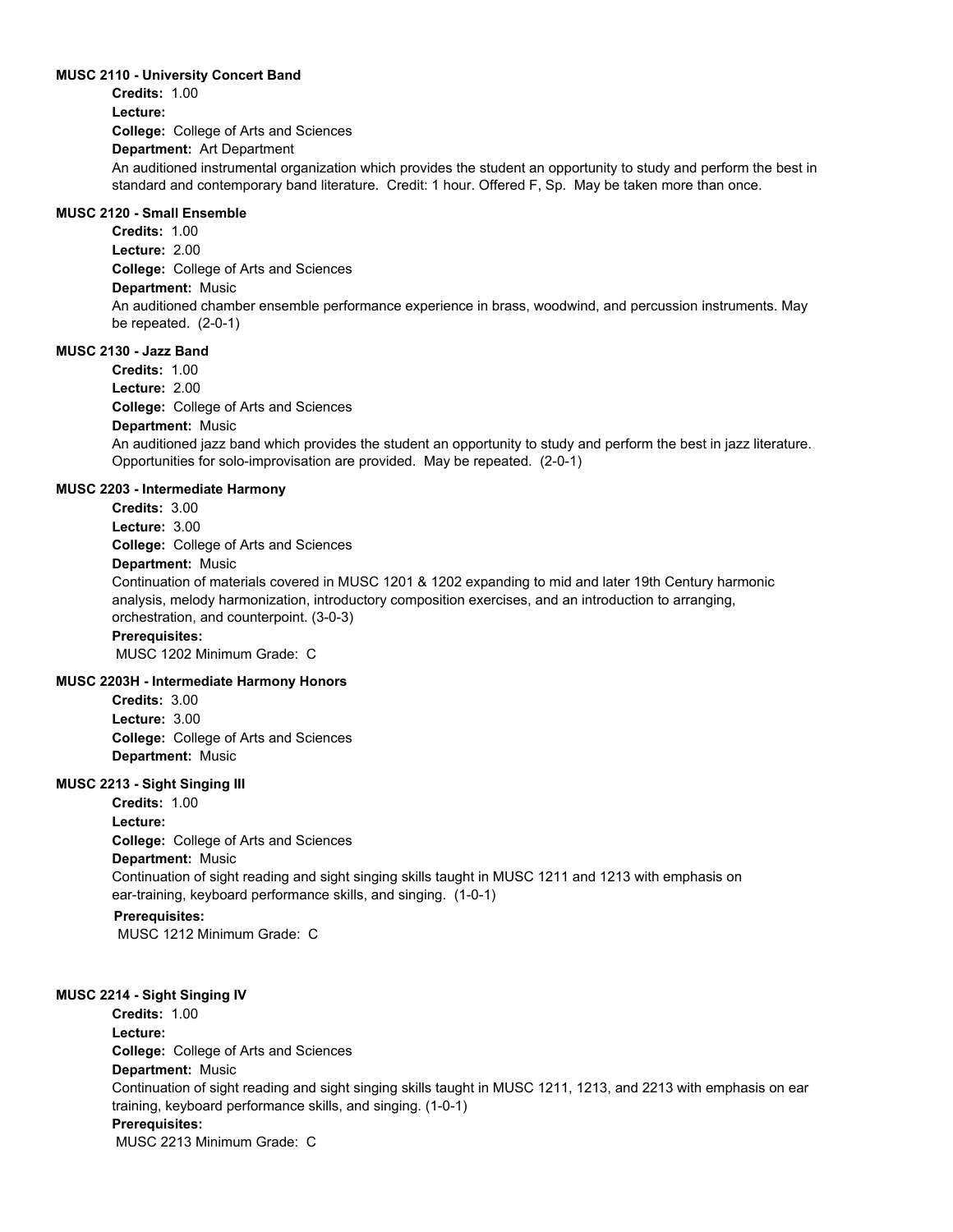#### **MUSC 2303 - Intermediate Harmony**

**College:** College of Arts and Sciences **Department:** Art Department **Credits:** 3.00 **Lecture:** Continuation of materials covered in MUSC 1201 & 1202 expanding to mid and later 19th Century harmonic analysis, melody harmonization, introductory composition exercises, and an introduction to arranging, orchestration, and counterpoint. Offered every four semesters. (0-3-3) **Prerequisites:**  MUSC 1202

# **MUSC 2400 - Introduction to Conducting**

**College:** College of Arts and Sciences **Department:** Music **Credits:** 1.00 **Lecture:** 2.00 Introduction and development of skills basic to instrumental and choral conducting. (2-0-1) **Prerequisites:**  MUSC 1201 Minimum Grade: C

#### **MUSC 251A - Flute**

**College:** College of Arts and Sciences **Department:** Music **Credits:** 1.00 **Lecture:** Sophomore music majors only. Lab fee required. Must register for Band or Choir. (0-1-1) **Prerequisites:**  MUSC 152A Minimum Grade: C

#### **MUSC 251B - Oboe**

**College:** College of Arts and Sciences **Department:** Music **Credits:** 1.00 **Lecture:** Sophomore music majors only. Lab fee required. Must register for Band or Choir. (0-1-1) **Prerequisites:**  MUSC 152B Minimum Grade: C

# **MUSC 251C - Clarinet**

**College:** College of Arts and Sciences **Department:** Music **Credits:** 1.00 **Lecture:** Sophomore music majors only. Lab fee required. Must register for Band or Choir. (0-1-1) **Prerequisites:**  MUSC 152C Minimum Grade: C

#### **MUSC 251D - Clarinet Bass**

**College:** College of Arts and Sciences **Department:** Music **Credits:** 1.00 **Lecture:** Sophomore music majors only. Lab fee required. Must register for Band or Choir. (0-1-1) **Prerequisites:**  MUSC 152D Minimum Grade: C

# **MUSC 251E - Bassoon**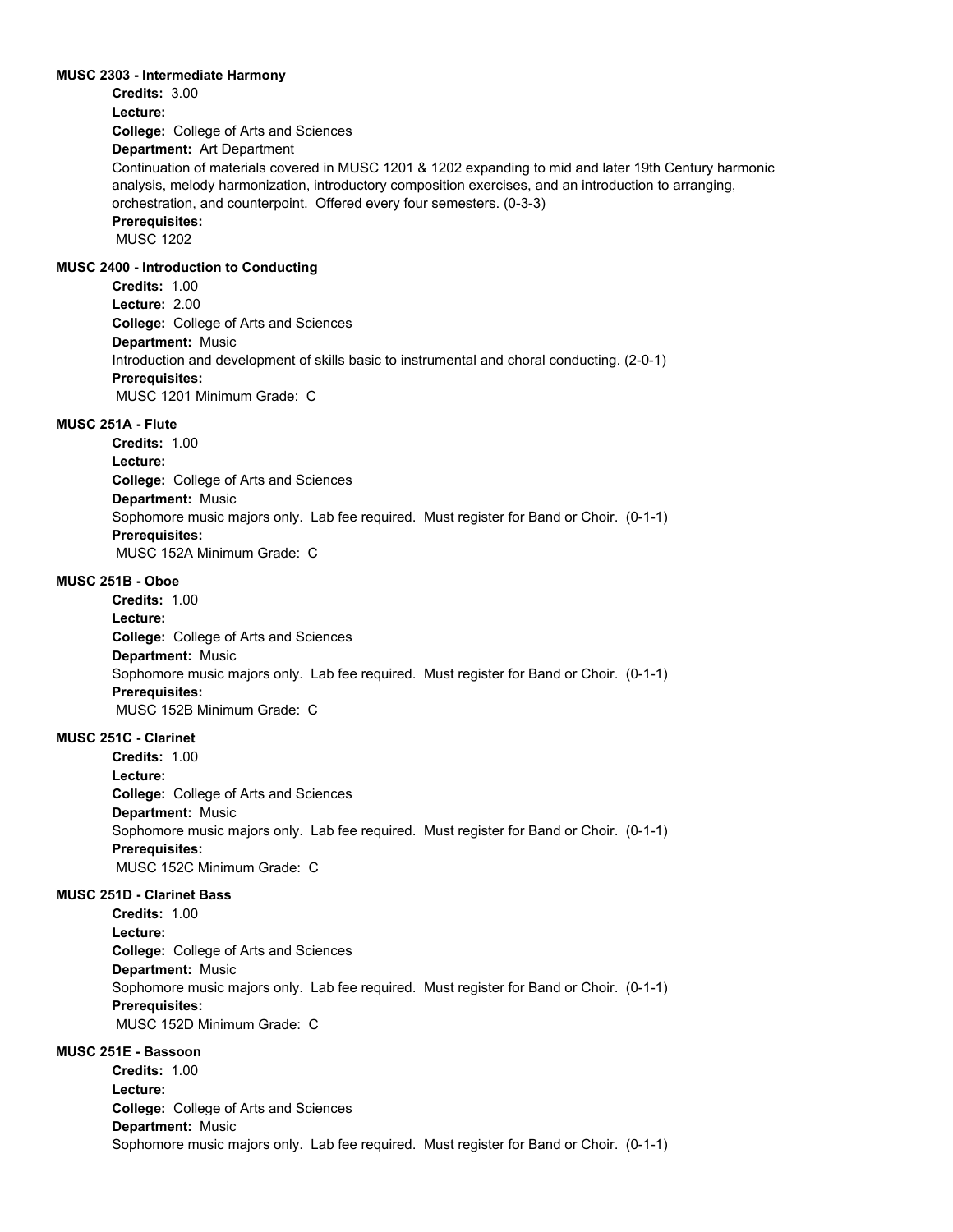**Prerequisites:**  MUSC 152E Minimum Grade: C

**MUSC 251F - Saxophone Alto**

**College:** College of Arts and Sciences **Department:** Music **Credits:** 1.00 **Lecture:** Sophomore music majors only. Lab fee required. Must register for Band or Choir. (0-1-1) **Prerequisites:**  MUSC 152F Minimum Grade: C

## **MUSC 251G - Saxophone Tenor**

**College:** College of Arts and Sciences **Department:** Music **Credits:** 1.00 **Lecture:** Sophomore music majors only. Lab fee required. Must register for Band or Choir. (0-1-1) **Prerequisites:**  MUSC 152G Minimum Grade: C

#### **MUSC 251H - Trumpet**

**College:** College of Arts and Sciences **Department:** Music **Credits:** 1.00 **Lecture:** Sophomore music majors only. Lab fee required. Must register for Band or Choir. (0-1-1) **Prerequisites:**  MUSC 152H Minimum Grade: C

## **MUSC 251I - French Horn**

**College:** College of Arts and Sciences **Department:** Music **Credits:** 1.00 **Lecture:** Sophomore music majors only. Lab fee required. Must register for Band or Choir. (0-1-1) **Prerequisites:**  MUSC 152I Minimum Grade: C

# **MUSC 251J - Trombone**

**College:** College of Arts and Sciences **Department:** Music **Credits:** 1.00 **Lecture:** Sophomore music majors only. Lab fee required. Must register for Band or Choir. (0-1-1) **Prerequisites:**  MUSC 152J Minimum Grade: C

#### **MUSC 251K - Euphonium**

**College:** College of Arts and Sciences **Department:** Music **Credits:** 1.00 **Lecture:** Sophomore music majors only. Lab fee required. Must register for Band or Choir. (0-1-1) **Prerequisites:**  MUSC 152K Minimum Grade: C

## **MUSC 251L - Tuba**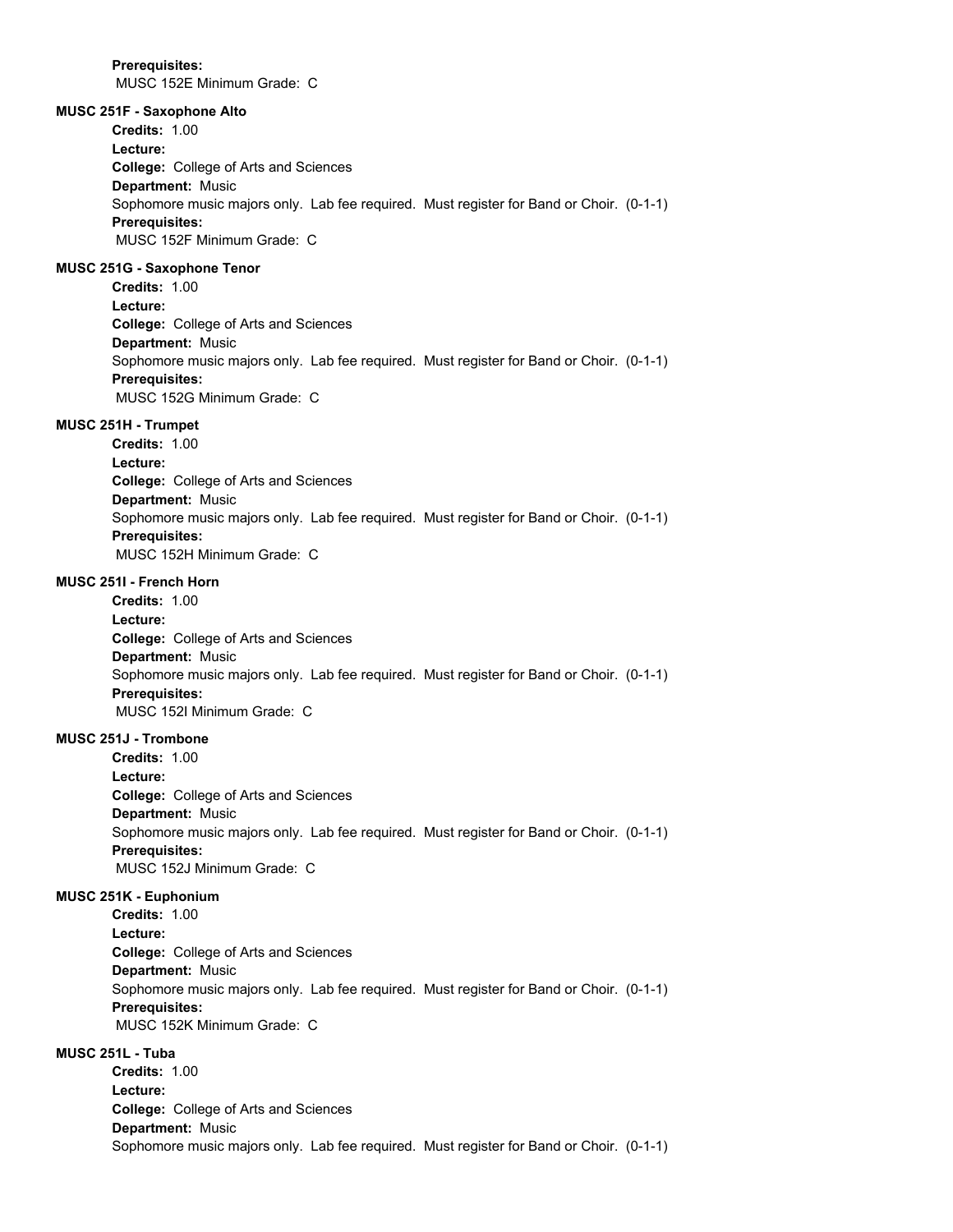MUSC 152L Minimum Grade: C

# **MUSC 251M - Percussion**

**College:** College of Arts and Sciences **Department:** Music **Credits:** 1.00 **Lecture:** Sophomore music majors only. Lab fee required. Must register for Band or Choir. (0-1-1) **Prerequisites:**  MUSC 152M Minimum Grade: C

## **MUSC 251N - Piano**

**College:** College of Arts and Sciences **Department:** Music **Credits:** 1.00 **Lecture:** Sophomore music majors only. Lab fee required. Must register for Band or Choir. (0-1-1) **Prerequisites:**  MUSC 152N Minimum Grade: C

## **MUSC 251P - Organ**

**College:** College of Arts and Sciences **Department:** Music **Credits:** 1.00 **Lecture:** Sophomore music majors only. Lab fee required. Must register for Band or Choir. (0-1-1) **Prerequisites:**  MUSC 152P Minimum Grade: C

## **MUSC 251Q - Harpsichord**

**College:** College of Arts and Sciences **Department:** Music **Credits:** 1.00 **Lecture:** Sophomore music majors only. Lab fee required. Must register for Band or Choir. (0-1-1) **Prerequisites:**  MUSC 152Q Minimum Grade: C

# **MUSC 251V - Violin**

**College:** College of Arts and Sciences **Department:** Music **Credits:** 1.00 **Lecture:** Sophomore music majors only. Lab fee required. Must register for Band or Choir. (0-1-1) **Prerequisites:**  MUSC 152V Minimum Grade: C

#### **MUSC 251W - Voice**

**College:** College of Arts and Sciences **Department:** Music **Credits:** 1.00 **Lecture:** Sophomore music majors only. Lab fee required. Must register for Band or Choir. (0-1-1) **Prerequisites:**  MUSC 152W Minimum Grade: C

## **MUSC 251X - Guitar**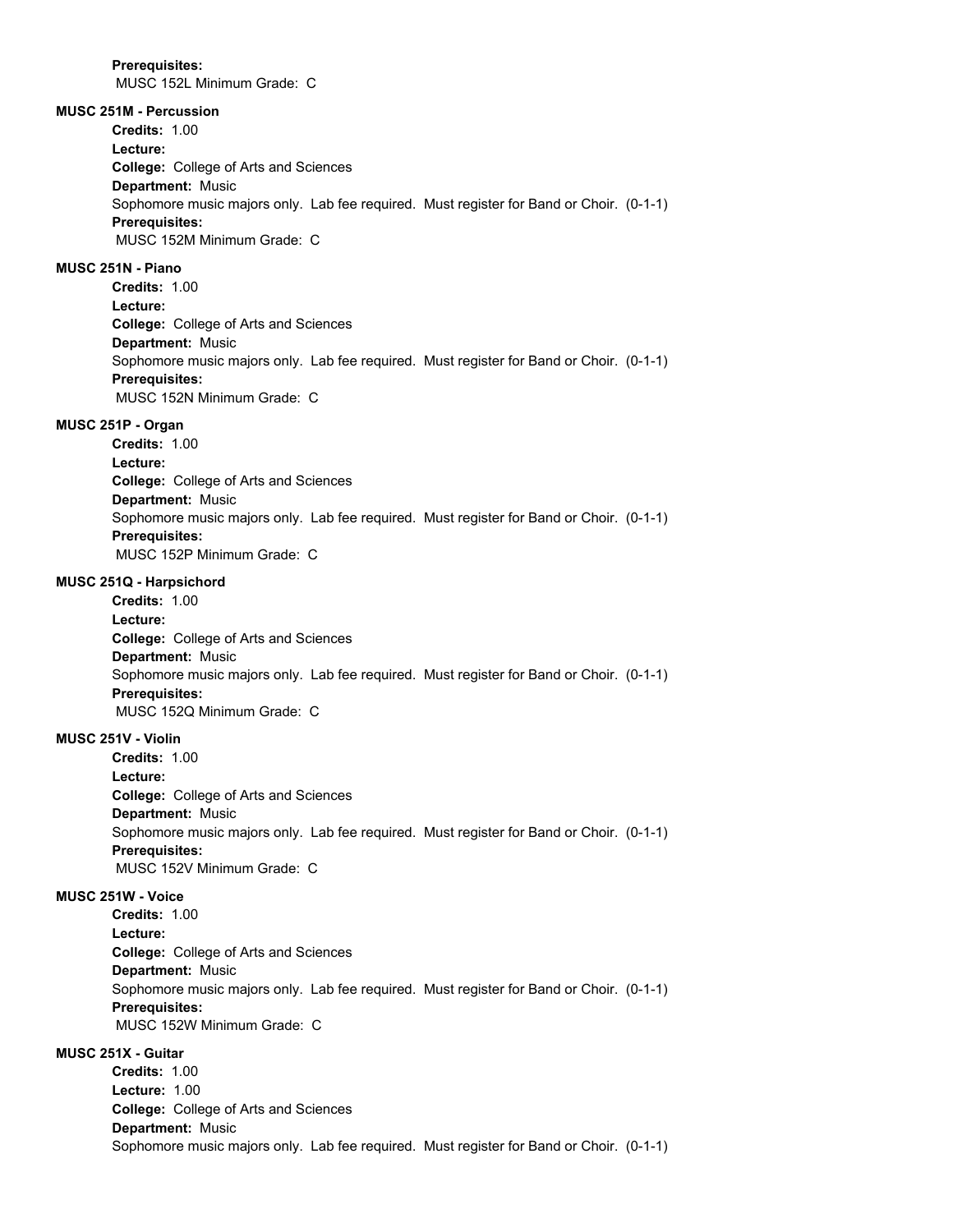MUSC 152X Minimum Grade: C

# **MUSC 251Y - String Bass**

**College:** College of Arts and Sciences **Department:** Music **Credits:** 1.00 **Lecture:** Sophomore music majors only. Lab fee required. Must register for Band or Choir. (0-1-1) **Prerequisites:**  MUSC 152Y Minimum Grade: C

## **MUSC 252A - Flute**

**College:** College of Arts and Sciences **Department:** Music **Credits:** 1.00 **Lecture:** Sophomore music majors only. Lab fee required. Must register for Band or Choir. (0-1-1) **Prerequisites:**  MUSC 251A Minimum Grade: C

# **MUSC 252B - Oboe**

**College:** College of Arts and Sciences **Department:** Music **Credits:** 1.00 **Lecture:** Sophomore music majors only. Lab fee required. Must register for Band or Choir. (0-1-1) **Prerequisites:**  MUSC 251B Minimum Grade: C

# **MUSC 252C - Clarinet**

**College:** College of Arts and Sciences **Department:** Music **Credits:** 1.00 **Lecture:** Sophomore music majors only. Lab fee required. Must register for Band or Choir. (0-1-1) **Prerequisites:**  MUSC 251C Minimum Grade: C or MUS 251C Minimum Grade: C

## **MUSC 252D - Clarinet Bass**

**College:** College of Arts and Sciences **Department:** Music **Credits:** 1.00 **Lecture:** Sophomore music majors only. Lab fee required. Must register for Band or Choir. (0-1-1) **Prerequisites:**  MUSC 251D Minimum Grade: C or MUS 251D Minimum Grade: C

#### **MUSC 252E - Bassoon**

**College:** College of Arts and Sciences **Department:** Music **Credits:** 1.00 **Lecture:** Sophomore music majors only. Lab fee required. Must register for Band or Choir. (0-1-1) **Prerequisites:**  MUSC 251E Minimum Grade: C

## **MUSC 252F - Saxophone Alto**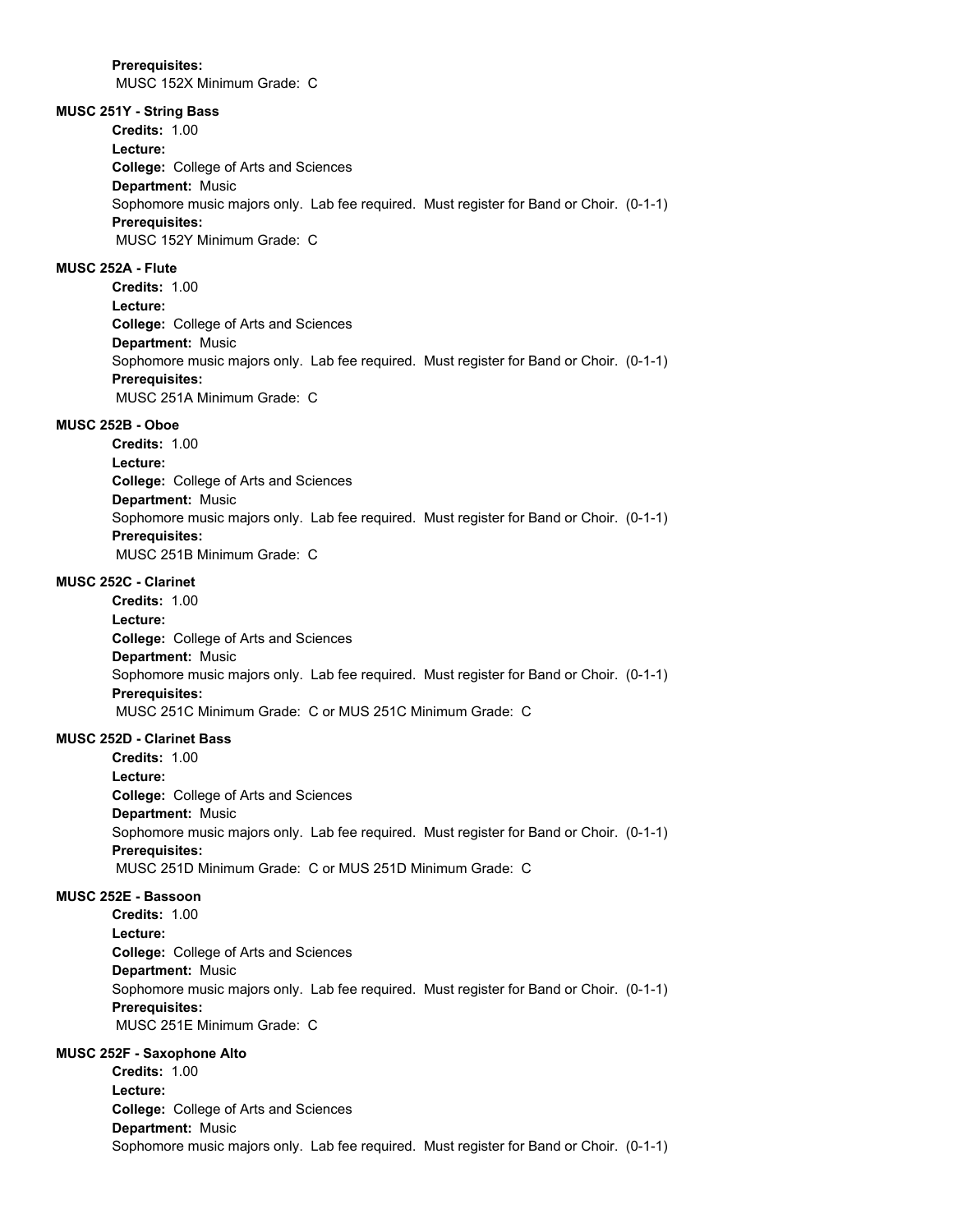**Prerequisites:**  MUSC 251F Minimum Grade: C

## **MUSC 252G - Saxophone Tenor**

**College:** College of Arts and Sciences **Department:** Music **Credits:** 1.00 **Lecture:** Sophomore music majors only. Lab fee required. Must register for Band or Choir. (0-1-1) **Prerequisites:**  MUSC 251G Minimum Grade: C or MUS 251O Minimum Grade: C

## **MUSC 252H - Trumpet**

**College:** College of Arts and Sciences **Department:** Music **Credits:** 1.00 **Lecture:** Sophomore music majors only. Lab fee required. Must register for Band or Choir. (0-1-1) **Prerequisites:**  MUSC 251H Minimum Grade: C

#### **MUSC 252I - French Horn**

**College:** College of Arts and Sciences **Department:** Music **Credits:** 1.00 **Lecture:** Sophomore music majors only. Lab fee required. Must register for Band or Choir. (0-1-1) **Prerequisites:**  MUSC 251I Minimum Grade: C

## **MUSC 252J - Trombone**

**College:** College of Arts and Sciences **Department:** Music **Credits:** 1.00 **Lecture:** Sophomore music majors only. Lab fee required. Must register for Band or Choir. (0-1-1) **Prerequisites:**  MUSC 251J Minimum Grade: C

#### **MUSC 252K - Euphonium**

**College:** College of Arts and Sciences **Department:** Music **Credits:** 1.00 **Lecture:** Sophomore music majors only. Lab fee required. Must register for Band or Choir. (0-1-1) **Prerequisites:**  MUSC 251K Minimum Grade: C

## **MUSC 252L - Tuba**

**College:** College of Arts and Sciences **Department:** Music **Credits:** 1.00 **Lecture:** Sophomore music majors only. Lab fee required. Must register for Band or Choir. (0-1-1) **Prerequisites:**  MUSC 251L Minimum Grade: C or MUS 251S Minimum Grade: C

#### **MUSC 252M - Percussion**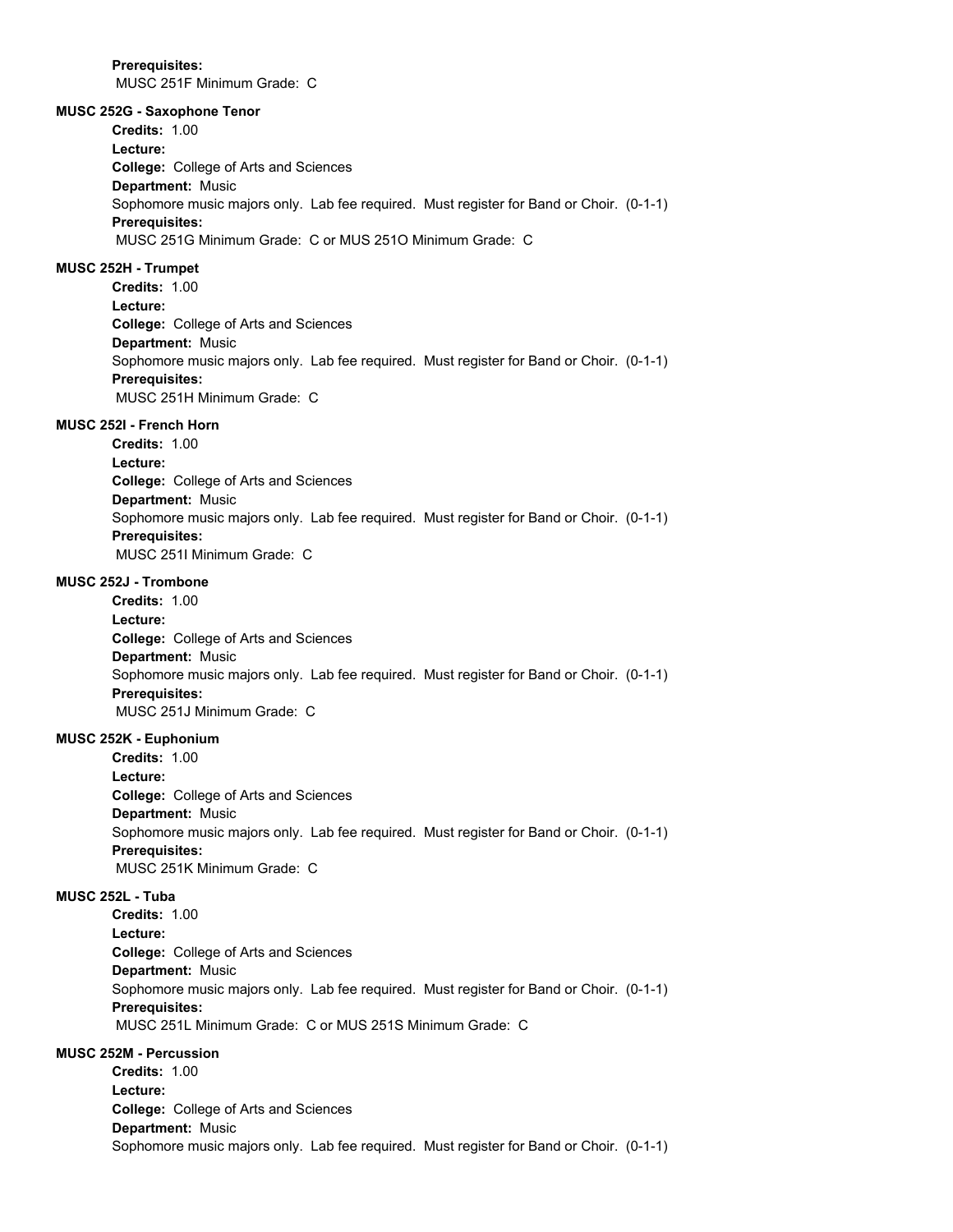MUSC 251M Minimum Grade: C

# **MUSC 252N - Piano**

**College:** College of Arts and Sciences **Department:** Music **Credits:** 1.00 **Lecture:** Sophomore music majors only. Lab fee required. Must register for Band or Choir. (0-1-1) **Prerequisites:**  MUSC 251N Minimum Grade: C

# **MUSC 252P - Organ**

**College:** College of Arts and Sciences **Department:** Music **Credits:** 1.00 **Lecture:** Sophomore music majors only. Lab fee required. Must register for Band or Choir. (0-1-1) **Prerequisites:**  MUSC 251P Minimum Grade: C

#### **MUSC 252Q - Harpsichord**

**College:** College of Arts and Sciences **Department:** Music **Credits:** 1.00 **Lecture:** Sophomore music majors only. Lab fee required. Must register for Band or Choir. (0-1-1) **Prerequisites:**  MUSC 251Q Minimum Grade: C or MUS 251Y Minimum Grade: C

#### **MUSC 252V - Violin**

**College:** College of Arts and Sciences **Department:** Music **Credits:** 1.00 **Lecture:** Sophomore music majors only. Lab fee required. Must register for Band or Choir. (0-1-1)

# **MUSC 252W - Voice**

**College:** College of Arts and Sciences **Department:** Music **Credits:** 1.00 **Lecture:** Sophomore music majors only. Lab fee required. Must register for Band or Choir. (0-1-1) **Prerequisites:**  MUSC 251W Minimum Grade: C or MUS 251W Minimum Grade: C

# **MUSC 252X - Guitar**

**College:** College of Arts and Sciences **Department:** Music **Credits:** 1.00 **Lecture:** 1.00 Sophomore music majors only. Lab fee required. Must register for Band or Choir. (0-1-1) **Prerequisites:**  MUSC 251X Minimum Grade: C

## **MUSC 252Y - String Bass**

**College:** College of Arts and Sciences **Department:** Music **Credits:** 1.00 **Lecture:** Sophomore music majors only. Lab fee required. Must register for Band or Choir. (0-1-1) **Prerequisites:**  MUSC 251Y Minimum Grade: C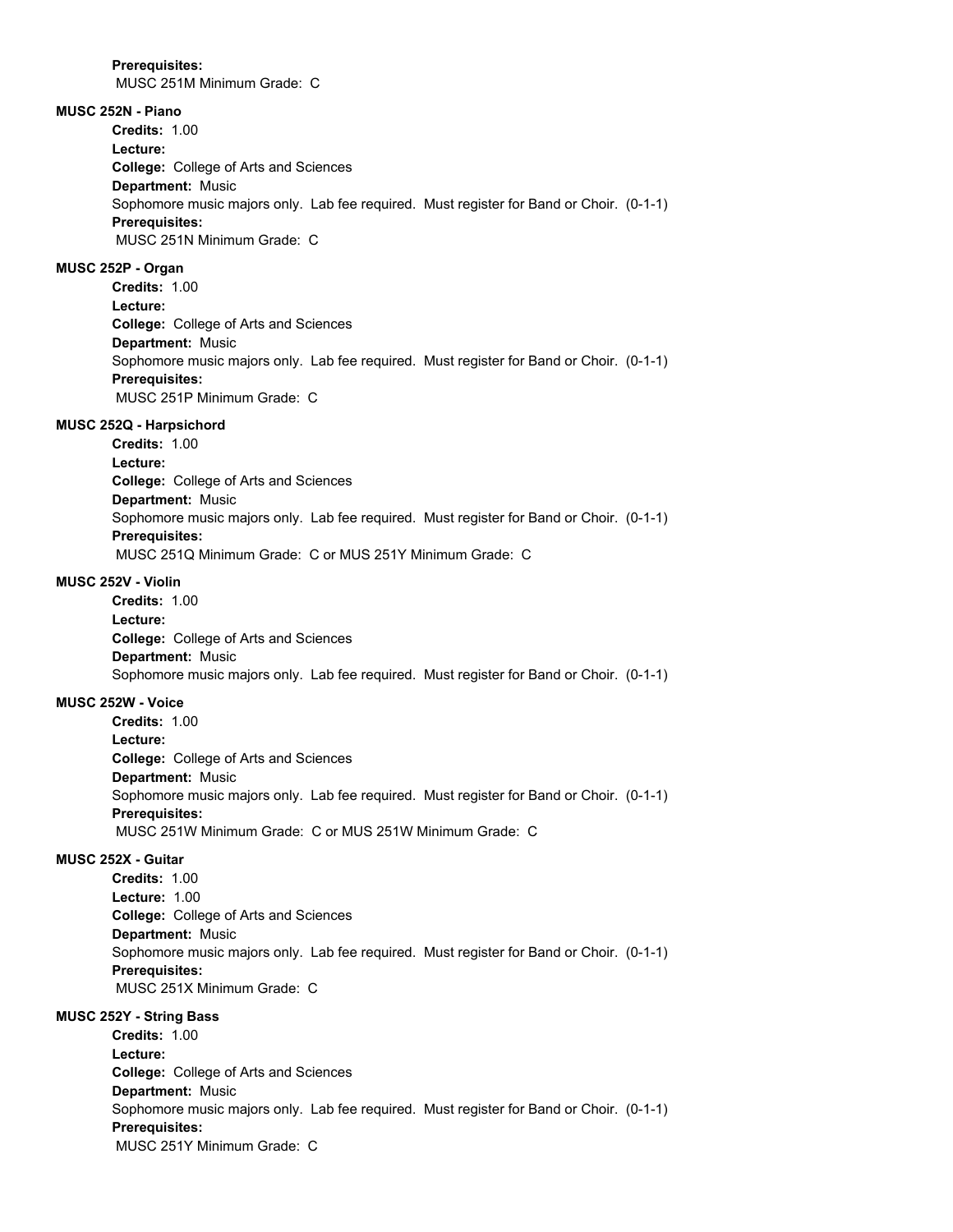#### **MUSC 2650 - Early Childhood Music**

**College:** College of Arts and Sciences **Department:** Music **Credits:** 2.00 **Lecture:** 2.00 A study of the fundamental concepts of music needed by early childhood grade teachers and the application of the concepts to musical activities appropriate for growth and development in music at this level. (2-0-2)

## **MUSC 271A - Flute**

**College:** College of Arts and Sciences **Department:** Music **Credits:** 1.00 **Lecture:** Sophomore music minors only. Lab fee required. Must register for Band or Choir. (0-1-1) **Prerequisites:**  MUSC 172A Minimum Grade: C

#### **MUSC 271B - Oboe**

**College:** College of Arts and Sciences **Department:** Music **Credits:** 1.00 **Lecture:** Sophomore music minors only. Lab fee required. Must register for Band or Choir. (0-1-1) **Prerequisites:**  MUSC 172B Minimum Grade: C

## **MUSC 271C - Clarinet**

**College:** College of Arts and Sciences **Department:** Music **Credits:** 1.00 **Lecture:** Sophomore music minors only. Lab fee required. Must register for Band or Choir. (0-1-1) **Prerequisites:**  MUSC 172C Minimum Grade: C

# **MUSC 271D - Clarinet Bass**

**College:** College of Arts and Sciences **Department:** Music **Credits:** 1.00 **Lecture:** Sophomore music minors only. Lab fee required. Must register for Band or Choir. (0-1-1) **Prerequisites:**  MUSC 172D Minimum Grade: C

## **MUSC 271E - Bassoon**

**College:** College of Arts and Sciences **Department:** Music **Credits:** 1.00 **Lecture:** Sophomore music minors only. Lab fee required. Must register for Band or Choir. (0-1-1) **Prerequisites:**  MUSC 172E Minimum Grade: C

#### **MUSC 271F - Saxophone Alto**

**College:** College of Arts and Sciences **Department:** Music **Credits:** 1.00 **Lecture:** 1.00 Sophomore music minors only. Lab fee required. Must register for Band or Choir. (0-1-1) **Prerequisites:**  MUSC 172F Minimum Grade: C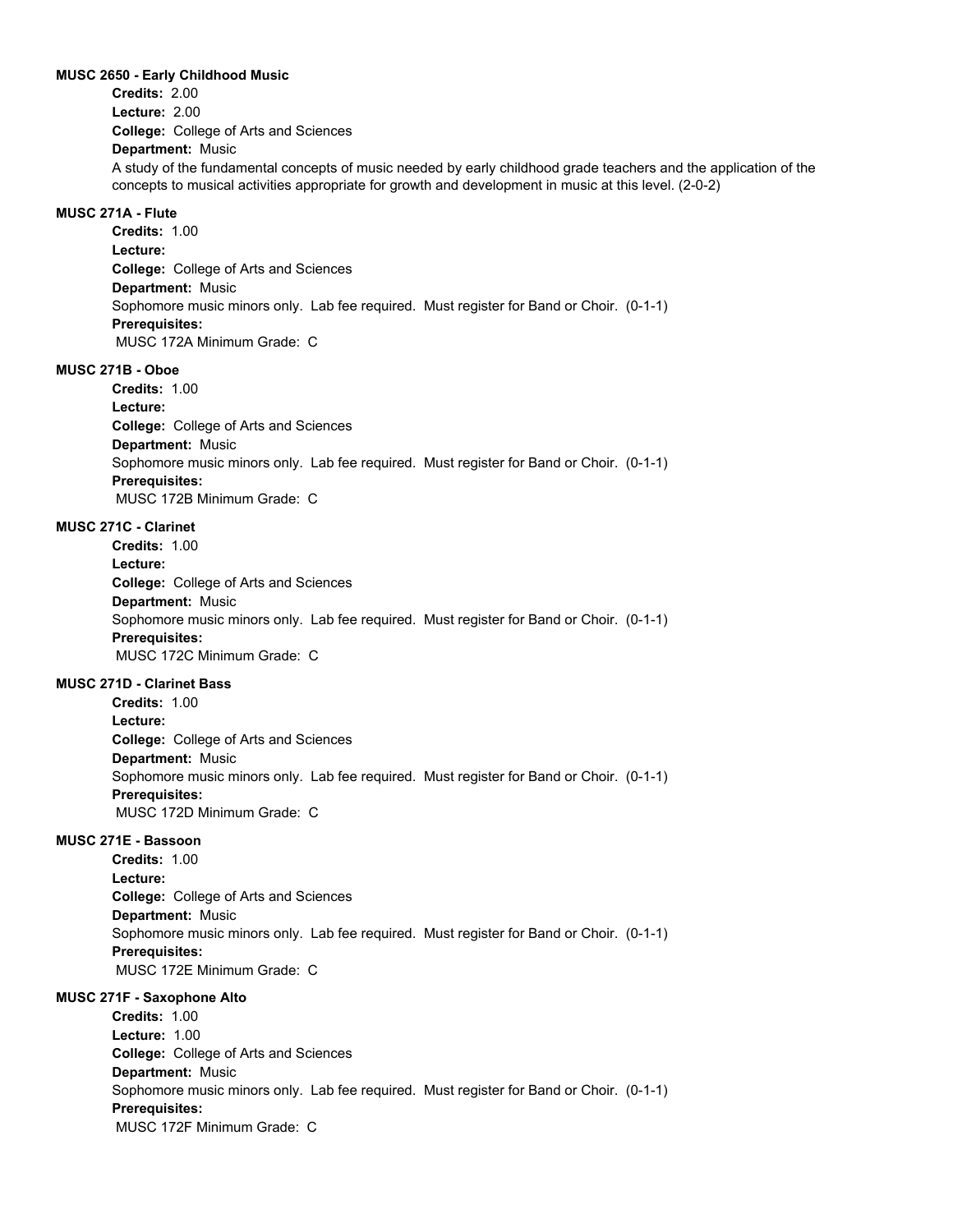#### **MUSC 271G - Saxophone Tenor**

**College:** College of Arts and Sciences **Department:** Music **Credits:** 1.00 **Lecture:** Sophomore music minors only. Lab fee required. Must register for Band or Choir. (0-1-1) **Prerequisites:**  MUSC 172G Minimum Grade: C

# **MUSC 271H - Trumpet**

**College:** College of Arts and Sciences **Department:** Music **Credits:** 1.00 **Lecture:** Sophomore music minors only. Lab fee required. Must register for Band or Choir. (0-1-1) **Prerequisites:**  MUSC 172H Minimum Grade: C

## **MUSC 271I - French Horn**

**College:** College of Arts and Sciences **Department:** Music **Credits:** 1.00 **Lecture:** Sophomore music minors only. Lab fee required. Must register for Band or Choir. (0-1-1) **Prerequisites:**  MUSC 172I Minimum Grade: C

#### **MUSC 271J - Trombone**

**College:** College of Arts and Sciences **Department:** Music **Credits:** 1.00 **Lecture:** Sophomore music minors only. Lab fee required. Must register for Band or Choir. (0-1-1) **Prerequisites:**  MUSC 172J Minimum Grade: C

## **MUSC 271K - Euphonium**

**College:** College of Arts and Sciences **Department:** Music **Credits:** 1.00 **Lecture:** Sophomore music minors only. Lab fee required. Must register for Band or Choir. (0-1-1) **Prerequisites:**  MUSC 172K Minimum Grade: C

# **MUSC 271L - Tuba**

**College:** College of Arts and Sciences **Department:** Music **Credits:** 1.00 **Lecture:** Sophomore music minors only. Lab fee required. Must register for Band or Choir. (0-1-1) **Prerequisites:**  MUSC 172L Minimum Grade: C

# **MUSC 271M - Percussion**

**College:** College of Arts and Sciences **Department:** Music **Credits:** 1.00 **Lecture:** Sophomore music minors only. Lab fee required. Must register for Band or Choir. (0-1-1) **Prerequisites:**  MUSC 172M Minimum Grade: C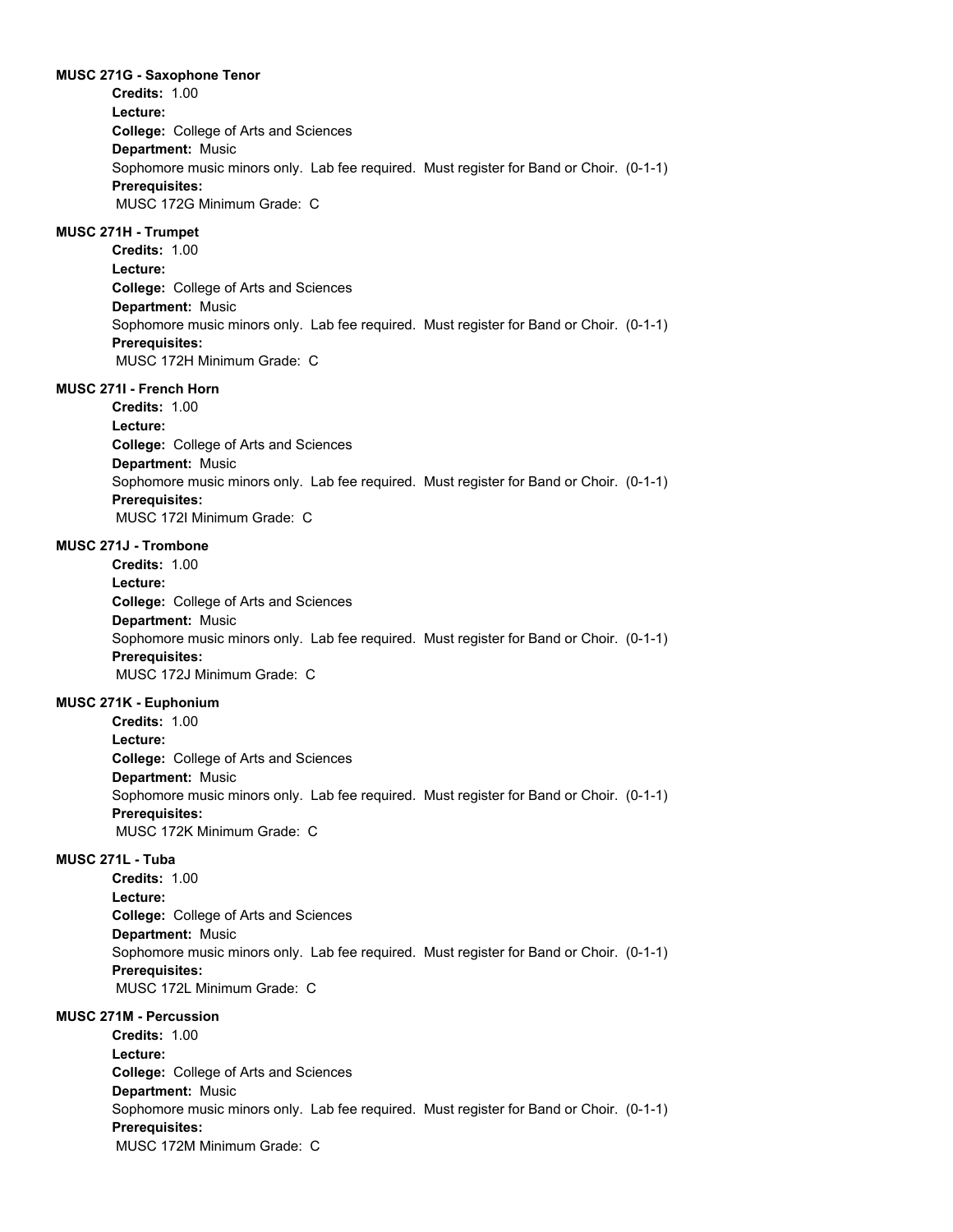**MUSC 271N - Piano College:** College of Arts and Sciences **Department:** Music **Credits:** 1.00 **Lecture:** Sophomore music minors only. Lab fee required. Must register for Band or Choir. (0-1-1) **Prerequisites:**  MUSC 172N Minimum Grade: C

## **MUSC 271P - Organ**

**College:** College of Arts and Sciences **Department:** Music **Credits:** 1.00 **Lecture:** Sophomore music minors only. Lab fee required. Must register for Band or Choir. (0-1-1) **Prerequisites:**  MUSC 172P Minimum Grade: C

#### **MUSC 271Q - Harpsichord**

**College:** College of Arts and Sciences **Department:** Music **Credits:** 1.00 **Lecture:** Sophomore music minors only. Lab fee required. Must register for Band or Choir. (0-1-1) **Prerequisites:**  MUSC 172Q Minimum Grade: C

#### **MUSC 271V - Violin**

**College:** College of Arts and Sciences **Department:** Music **Credits:** 1.00 **Lecture:** Sophomore music minors only. Lab fee required. Must register for Band or Choir. (0-1-1) **Prerequisites:**  MUSC 172V Minimum Grade: C

#### **MUSC 271W - Voice**

**College:** College of Arts and Sciences **Department:** Music **Credits:** 1.00 **Lecture:** Sophomore music minors only. Lab fee required. Must register for Band or Choir. (0-1-1) **Prerequisites:**  MUSC 172W Minimum Grade: C

## **MUSC 271X - Guitar**

**College:** College of Arts and Sciences **Department:** Music **Credits:** 1.00 **Lecture:** 1.00 Sophomore music minors only. Lab fee required. Must register for Band or Choir. (0-1-1) **Prerequisites:**  MUSC 172X Minimum Grade: C

# **MUSC 272A - Flute**

**College:** College of Arts and Sciences **Department:** Music **Credits:** 1.00 **Lecture:** Sophomore music minors only. Lab fee required. Must register for Band or Choir. (0-1-1) **Prerequisites:**  MUSC 271A Minimum Grade: C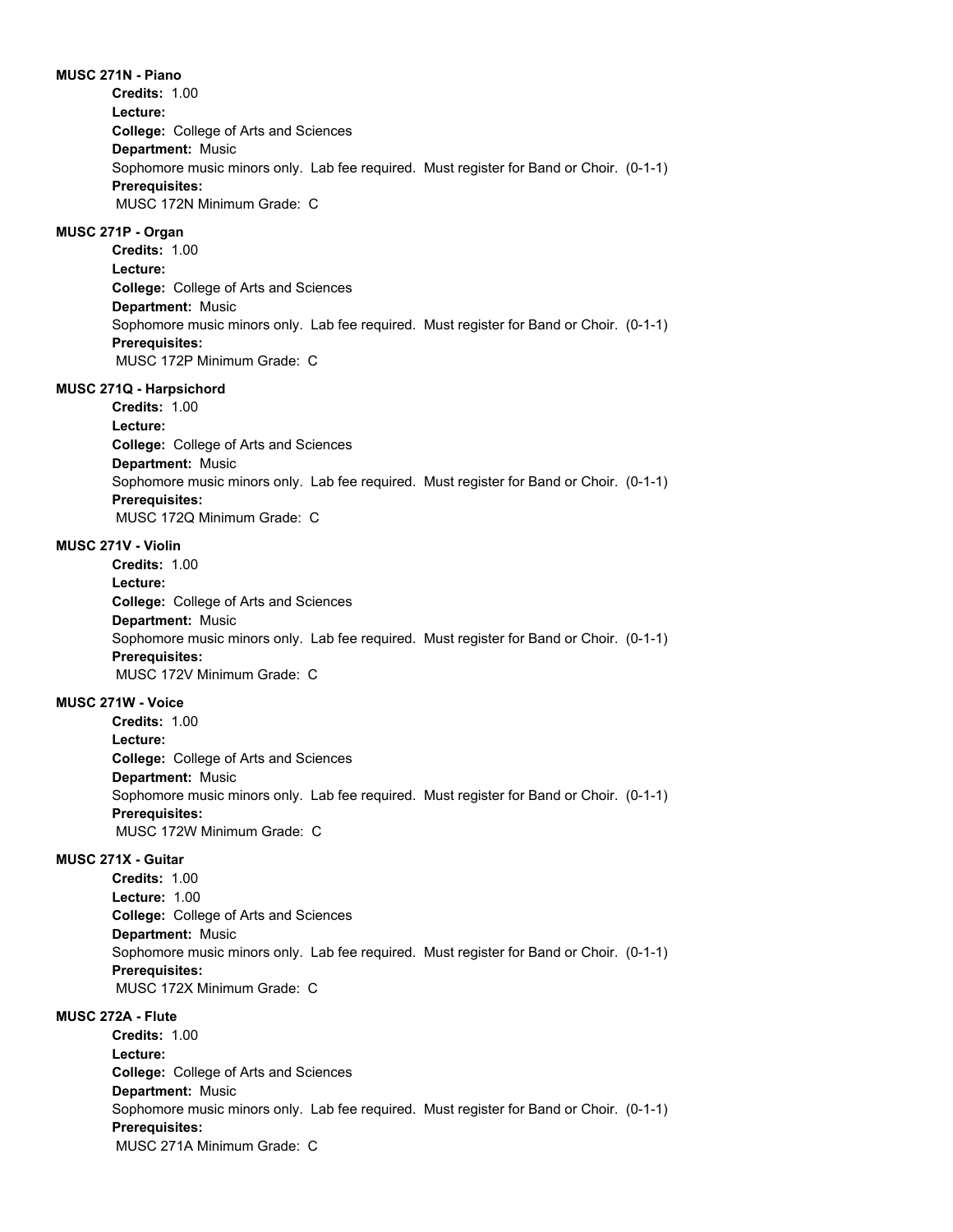**MUSC 272B - Oboe College:** College of Arts and Sciences **Department:** Music **Credits:** 1.00 **Lecture:** Sophomore music minors only. Lab fee required. Must register for Band or Choir. (0-1-1) **Prerequisites:**  MUSC 271B Minimum Grade: C

## **MUSC 272C - Clarinet**

**College:** College of Arts and Sciences **Department:** Music **Credits:** 1.00 **Lecture:** Sophomore music minors only. Lab fee required. Must register for Band or Choir. (0-1-1) **Prerequisites:**  MUSC 271C Minimum Grade: C or MUS 271C Minimum Grade: C

## **MUSC 272D - Clarinet Bass**

**College:** College of Arts and Sciences **Department:** Music **Credits:** 1.00 **Lecture:** Sophomore music minors only. Lab fee required. Must register for Band or Choir. (0-1-1) **Prerequisites:**  MUSC 271D Minimum Grade: C or MUS 271D Minimum Grade: C

#### **MUSC 272E - Bassoon**

**College:** College of Arts and Sciences **Department:** Music **Credits:** 1.00 **Lecture:** Sophomore music minors only. Lab fee required. Must register for Band or Choir. (0-1-1) **Prerequisites:**  MUSC 271E Minimum Grade: C

#### **MUSC 272F - Saxophone Alto**

**College:** College of Arts and Sciences **Department:** Music **Credits:** 1.00 **Lecture:** Sophomore music minors only. Lab fee required. Must register for Band or Choir. (0-1-1) **Prerequisites:**  MUSC 271F Minimum Grade: C

#### **MUSC 272G - Saxophone Tenor**

**College:** College of Arts and Sciences **Department:** Music **Credits:** 1.00 **Lecture:** Sophomore music minors only. Lab fee required. Must register for Band or Choir. (0-1-1) **Prerequisites:**  MUSC 271G Minimum Grade: C

### **MUSC 272H - Trumpet**

**College:** College of Arts and Sciences **Department:** Music **Credits:** 1.00 **Lecture:** Sophomore music minors only. Lab fee required. Must register for Band or Choir. (0-1-1) **Prerequisites:**  MUSC 271H Minimum Grade: C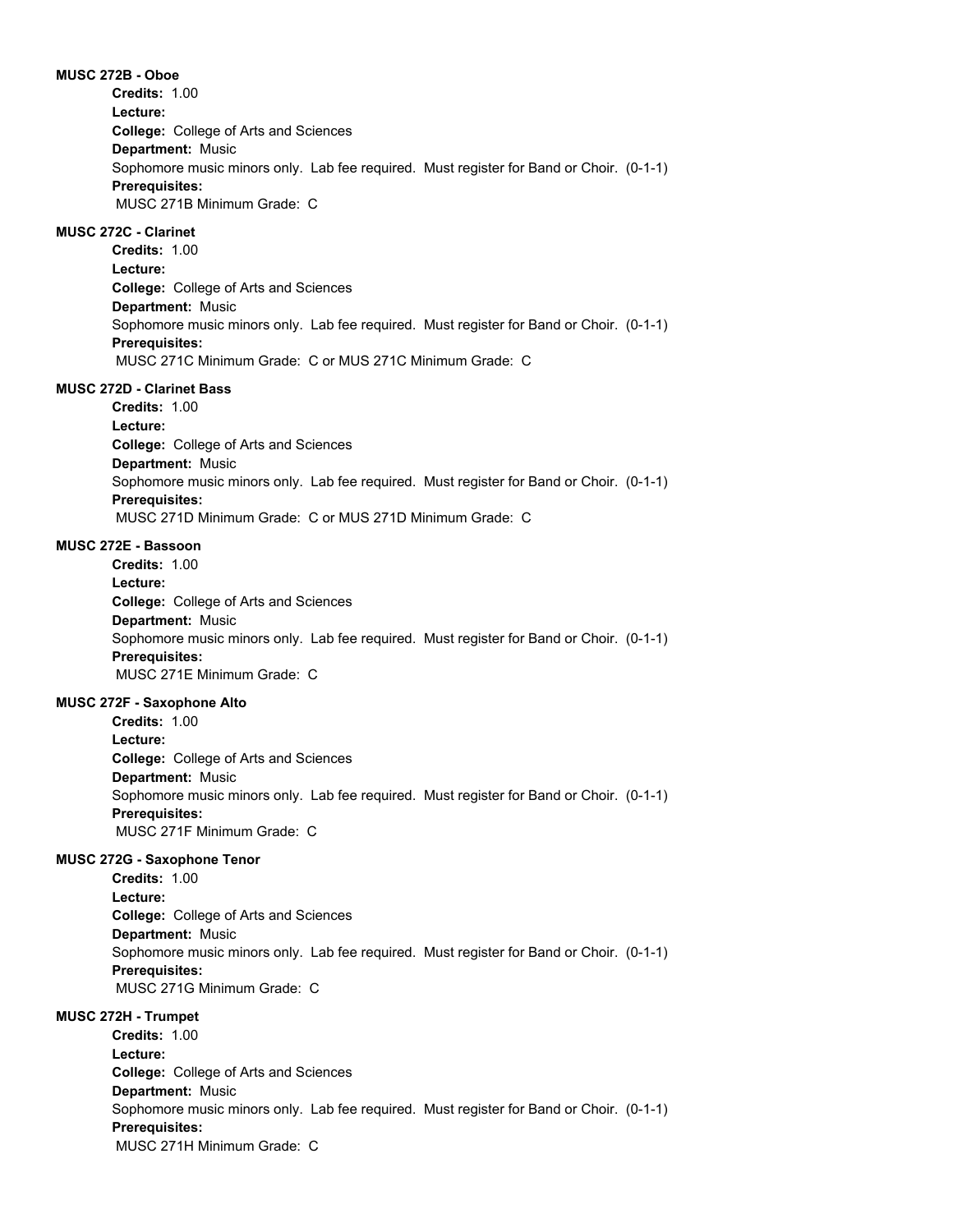# **MUSC 272I - French Horn**

**Credits:** 1.00

**College:** College of Arts and Sciences **Department:** Music **Lecture:** Sophomore music minors only. Lab fee required. Must register for Band or Choir. (0-1-1) **Prerequisites:**  MUSC 271I

## **MUSC 272J - Trombone**

**College:** College of Arts and Sciences **Department:** Music **Credits:** 1.00 **Lecture:** Sophomore music minors only. Lab fee required. Must register for Band or Choir. (0-1-1) **Prerequisites:**  MUSC 271J Minimum Grade: C

#### **MUSC 272K - Euphonium**

**College:** College of Arts and Sciences **Department:** Music **Credits:** 1.00 **Lecture:** Sophomore music minors only. Lab fee required. Must register for Band or Choir. (0-1-1) **Prerequisites:**  MUSC 271K Minimum Grade: C

#### **MUSC 272L - Tuba**

**College:** College of Arts and Sciences **Department:** Music **Credits:** 1.00 **Lecture:** Sophomore music minors only. Lab fee required. Must register for Band or Choir. (0-1-1) **Prerequisites:**  MUSC 271L Minimum Grade: C or MUS 271S Minimum Grade: C

#### **MUSC 272M - Percussion**

**College:** College of Arts and Sciences **Department:** Music **Credits:** 1.00 **Lecture:** Sophomore music minors only. Lab fee required. Must register for Band or Choir. (0-1-1) **Prerequisites:**  MUSC 271M

# **MUSC 272N - Piano**

**College:** College of Arts and Sciences **Department:** Music **Credits:** 1.00 **Lecture:** Sophomore music minors only. Lab fee required. Must register for Band or Choir. (0-1-1) **Prerequisites:**  MUSC 271N Minimum Grade: C

### **MUSC 272P - Organ**

**College:** College of Arts and Sciences **Department:** Music **Credits:** 1.00 **Lecture:** Sophomore music minors only. Lab fee required. Must register for Band or Choir. (0-1-1) **Prerequisites:**  MUSC 271P Minimum Grade: C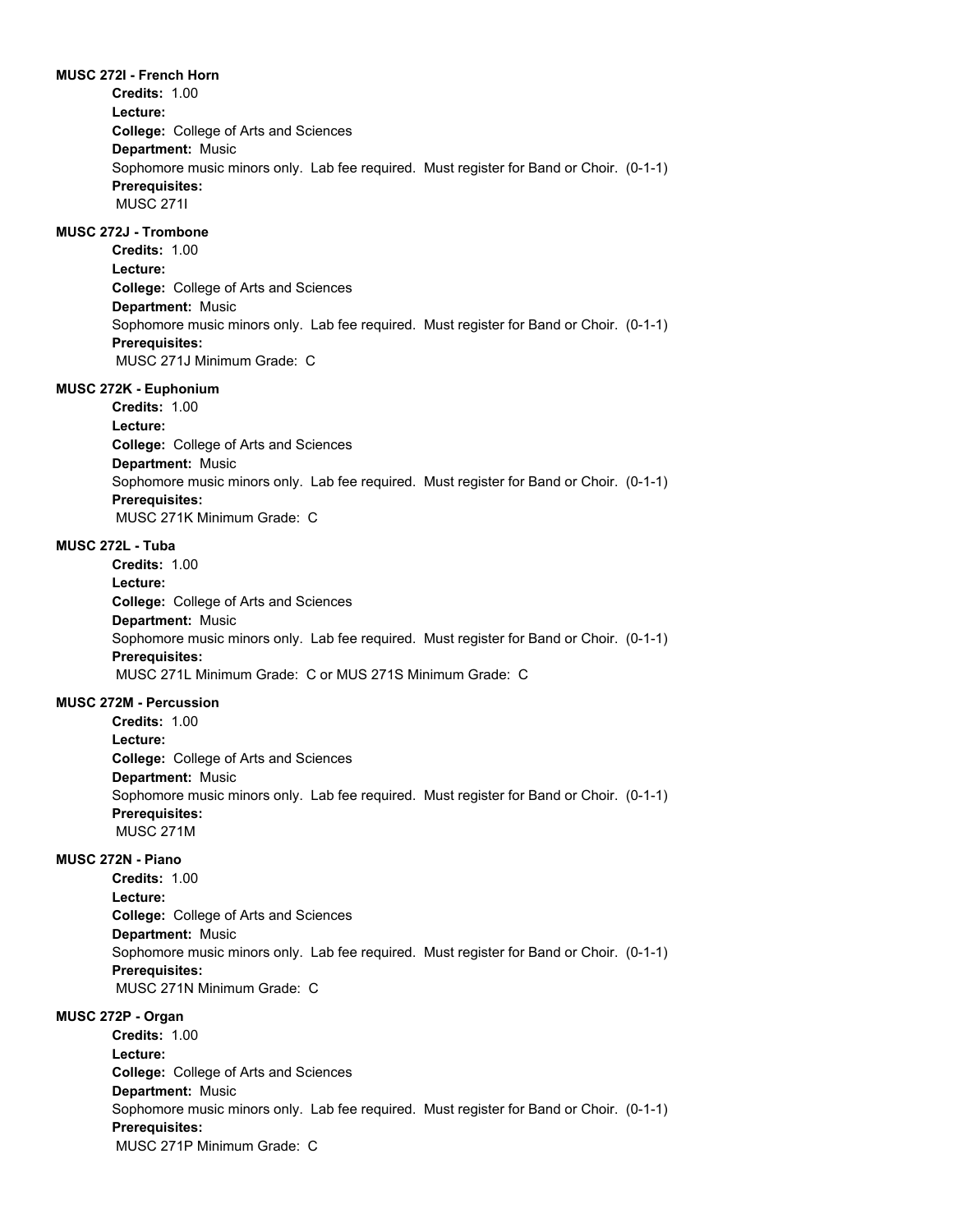#### **MUSC 272Q - Harpsichord**

**College:** College of Arts and Sciences **Department:** Music **Credits:** 1.00 **Lecture:** Sophomore music minors only. Lab fee required. Must register for Band or Choir. (0-1-1) **Prerequisites:**  MUSC 271Q

# **MUSC 272W - Voice**

**College:** College of Arts and Sciences **Department:** Music **Credits:** 1.00 **Lecture:** Sophomore music minors only. Lab fee required. Must register for Band or Choir. (0-1-1) **Prerequisites:**  MUSC 271W

## **MUSC 272X - Guitar**

**College:** College of Arts and Sciences **Department:** Music **Credits:** 1.00 **Lecture:** 1.00 Sophomore music minors only. Lab fee required. Must register for Band or Choir. (0-1-1) **Prerequisites:**  MUSC 271X Minimum Grade: C

#### **MUSC 3000 - Piano Proficiency**

**College:** College of Arts and Sciences **Department:** Music **Credits:** 1.00 **Lecture:** 1.00 MUSC 3000 Piano Proficiency is an advanced piano course that is designed to assist students in acquiring functional keyboard skills necessary for completing the piano proficiency examination. Prerequisite: MUSC 1402 Group Piano II or Permission of Department/Instructor. (1-0-1) **Prerequisites:**  MUSC 1402

# **MUSC 3020 - Music in Film**

**Credits:** 3.00

**College:** College of Arts and Sciences **Lecture:** 3.00

## **Department:** Music

Music in Film is an introduction to the history and aesthetics of music written for Hollywood films. The course will explore the sociology, philosophy, psychology, and technique of film music. Students will review the elements of musical style, with particular emphasis on their relation to the dramatic aspects of film, and explore critical analysis of the use of music in various American film genres. (3-0-3)

## **MUSC 3040 - GSW Chamber Singers**

**College:** College of Arts and Sciences **Credits:** 1.00 **Lecture:** 3.00

## **Department:** Music

An advanced auditioned chamber choral ensemble specializing in Renaissance madrigal repertoire, vocal chamber literature, and 20th century vocal jazz. Especially geared towards music majors as an introduction to choral literature beyond the level of Concert Choir. (3-0-1)

# **Corequisites:**

MUSC 2090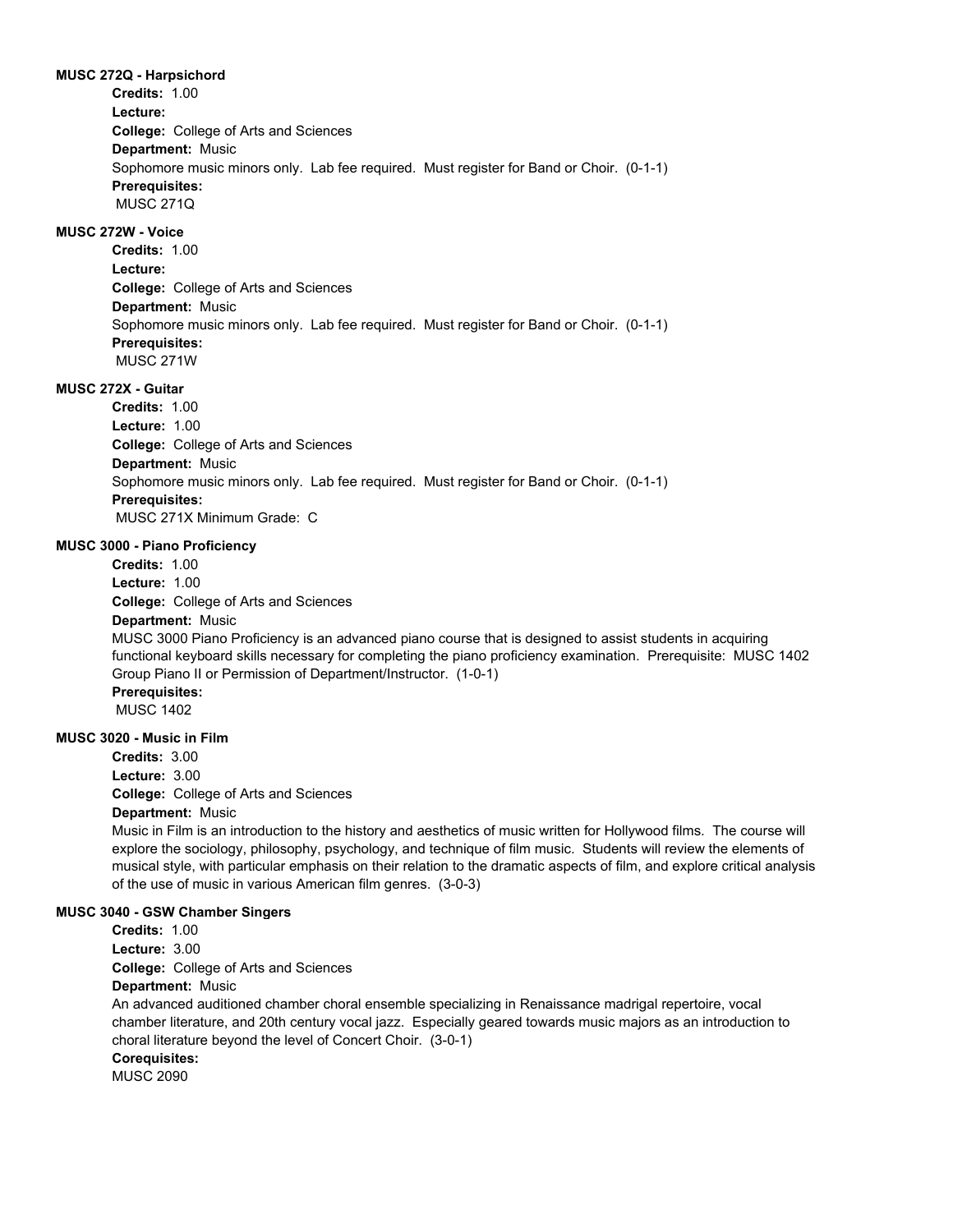#### **MUSC 3090 - Music in the Elementary School**

**College:** College of Arts and Sciences **Department:** Music **Credits:** 3.00 **Lecture:** 3.00 This course is designed to acquaint the student with the curriculum, materials, and methods of teaching music in preschool through elementary grades. (3-0-3) Pre-requisite: MUSC 3204 Minimum grade: C **Prerequisites:**  MUSC 3204 Minimum Grade: C

#### **MUSC 3093 - Choral Music, Secondary School**

**College:** College of Arts and Sciences **Department:** Music **Credits:** 3.00 **Lecture:** 3.00 A course involved with materials and methods necessary in conducting a secondary choral music program. (3-4-3) **Prerequisites:**  MUSC 3090 Minimum Grade: C

## **MUSC 3103 - Instrumental Music, Secondary**

**Credits:** 3.00

**College:** College of Arts and Sciences **Lecture:** 3.00

## **Department:** Music

Designed to provide future band directors with the foundations and principles for teaching instrumental music in the secondary school. (3-4-3) Pre-requisites: MUSC 3071 Minimum grade: C and MUSC 3082 Minimum grade: C and MUSC 3090 Minimum grade: C.

## **Prerequisites:**

MUSC 3090 Minimum Grade: C

## **MUSC 3120 - Small Ensemble**

**College:** College of Arts and Sciences **Credits:** 1.00 **Lecture:** 2.00

# **Department:** Music

An advanced auditioned chamber ensemble performance experience in brass, woodwind and percussion instruments. Especially geared towards music majors as an introduction to instrumental literature above the level of the Concert Band. (2-0-1)

#### **MUSC 3155 - Mus Hist Ancient to Baroque**

**College:** College of Arts and Sciences **Department:** Music **Credits:** 3.00 **Lecture:** 3.00 A study of music from ancient Greek and early Christian music to the end of the Baroque period. (3-0-3) **Prerequisites:**  MUSC 1201 Minimum Grade: C

## **MUSC 3165 - Mus Hist - Classic to Modern**

**College:** College of Arts and Sciences **Department:** Music **Credits:** 3.00 **Lecture:** 3.00 A study of music from the Classical period to present day. (3-0-3) **Prerequisites:**  MUSC 1201 Minimum Grade: C and MUSC 3155 Minimum Grade: C

## **MUSC 3180 - History - Multicultural**

**College:** College of Arts and Sciences **Department:** Music **Credits:** 2.00 **Lecture:** 2.00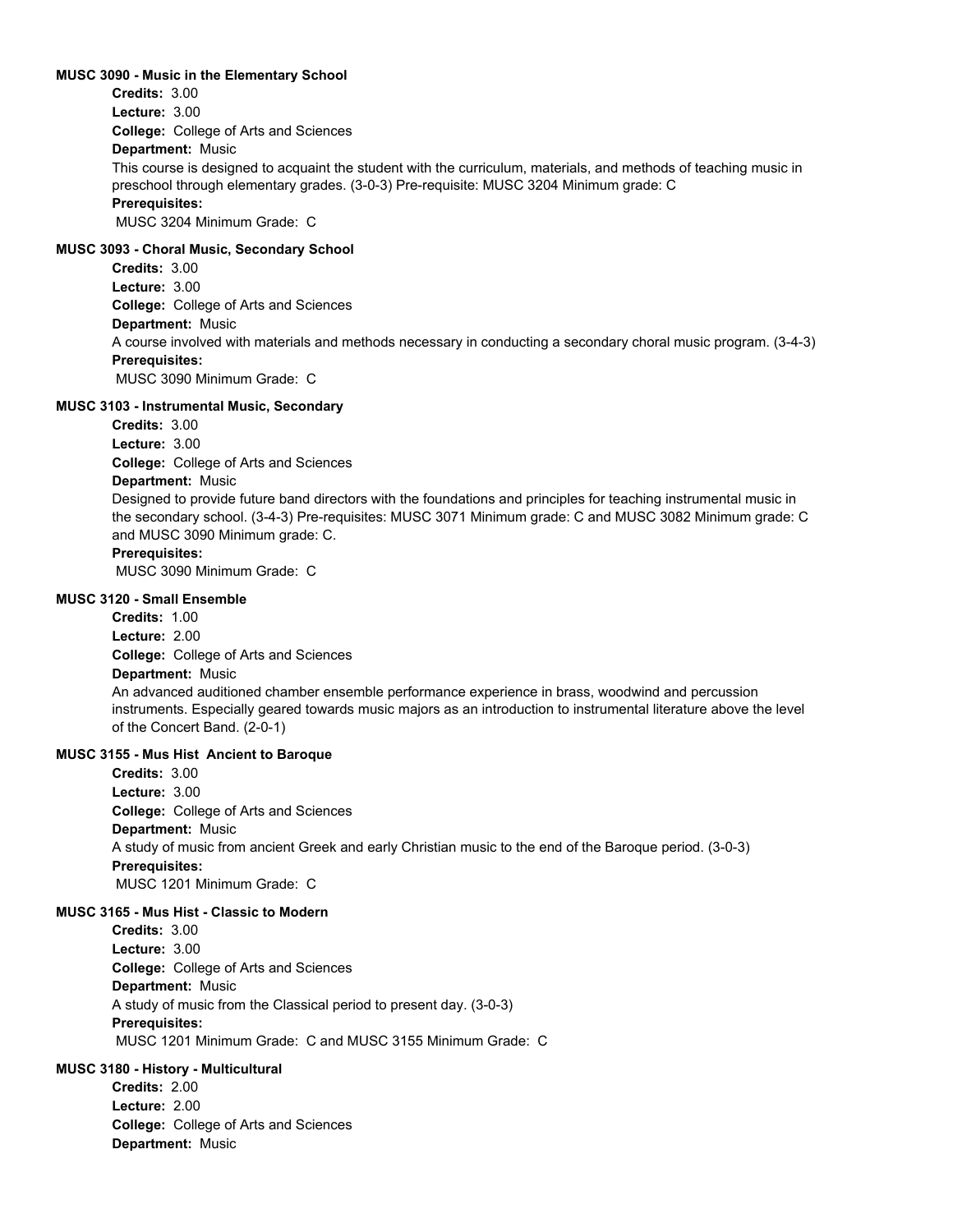Designed to offer an introduction to music other than that developed from the European tertian harmonic (major/minor) tradition including an examination of the music, instruments, and cultures of India, the Middle East, Greece, China, Japan, Indonesia, Africa, Latin America, and the North American Indian and African American. (2-0-2)

#### **Prerequisites:**

MUSC 1201 Minimum Grade: C

#### **MUSC 3190 - Music History: American Music**

**Credits:** 2.00

**College:** College of Arts and Sciences **Lecture:** 2.00

# **Department:** Music

American Music is a course designed to study the development of music in the United States. The focus will be on both the vernacular traditions including hymn singing, country music, jazz, blues, big band, and rock, as well as the cultivated traditions of Art music from William Billings to John Cage. 2-0-2

## **Prerequisites:**

MUSC 1201 Minimum Grade: C

#### **MUSC 3200 - Brass Techniques**

**College:** College of Arts and Sciences **Department:** Music **Credits:** 1.00 **Lecture:** 2.00 Acquaints students with the performance fundamentals and teaching methods for brass instruments. (2-0-1) **Prerequisites:**  MUSC 1201 Minimum Grade: C

## **MUSC 3204 - Adv Harmony**

**Credits:** 3.00

**Lecture:** 3.00

**College:** College of Arts and Sciences

## **Department:** Music

Application of principle and techniques acquired in MUSC 1201, 1202, 2203 with examination of late 19th and 20th Century harmonic techniques and a continuation of harmonic and formal analysis and applications of counterpoint. (3-0-3)

#### **Prerequisites:**

MUSC 2203 Minimum Grade: C

#### **MUSC 3210 - Woodwind Techniques**

**College:** College of Arts and Sciences **Department:** Music **Credits:** 1.00 **Lecture:** 2.00 Concentrates on the performance fundamentals and teaching methods for woodwind instruments. (2-0-1) Pre-requisite: MUSC 1201 Minimum grade: C. **Prerequisites:**  MUSC 1201 Minimum Grade: C

#### **MUSC 3220 - String Techniques**

**College:** College of Arts and Sciences **Department:** Music **Credits:** 1.00 **Lecture:** 2.00 Designed to provide techniques for performance and methods of teaching stringed instruments (violin family). (2-0-1) **Prerequisites:**  MUSC 1201 Minimum Grade: C

## **MUSC 3230 - Percussion Techniques**

**College:** College of Arts and Sciences **Department:** Music **Credits:** 1.00 **Lecture:** 2.00 Provides students with the techniques for performance and methods of teaching percussion instruments. (2-1-0)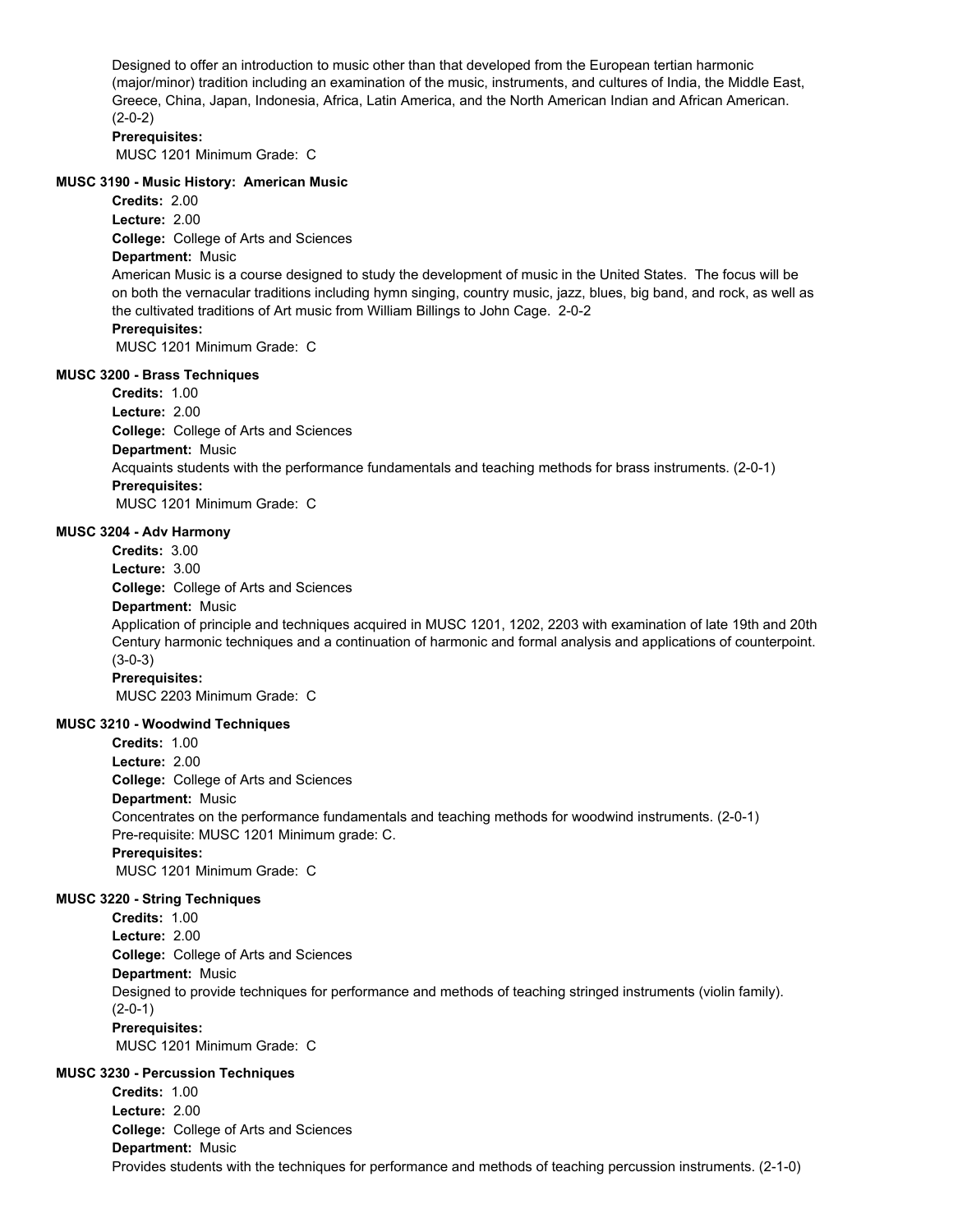**Prerequisites:**  MUSC 1201 Minimum Grade: C

## **MUSC 3240 - Perf and Teach Meth-Clrm Inst**

**Credits:** 1.00 **Lecture:** 2.00

**College:** College of Arts and Sciences

# **Department:** Music

Concentrates on basic performance skills on recorder, guitar and Orff instruments. Students will perform selected melodic and harmonic musical examples. Additionally, students will accompany selected compositions using I-IV-V chords in keys of C-F and G. Credit: 1 hour. Offered every four semesters. (1-0-1) **Prerequisites:** 

MUSC 1201 Minimum Grade: C

## **MUSC 3250 - Voice Techniques**

**Credits:** 2.00

**Lecture:**

**College:** College of Arts and Sciences

#### **Department:** Music

Designed to study voice and basic principles of its use, including vocal techniques for individual and group performance. Basic techniques of vocal pedagogy are emphasized. (2-0-2).

# **Prerequisites:**

MUSC 1201 Minimum Grade: C

# **MUSC 3300 - Choral Conducting**

**College:** College of Arts and Sciences **Credits:** 1.00 **Lecture:** 2.00

# **Department:** Music

Provides students with basic skills in choral conducting including hand and baton techniques, score study, rehearsal techniques and performance practices. (2-0-1) Pre-requisites: MUSC 2400 Minimum grade C and MUSC 2090. Taken concurrently with MUSC 2090.

## **Prerequisites:**

MUSC 2400 Minimum Grade: C and MUSC 2090 Minimum Grade: C

### **MUSC 3310 - Instrumental Conducting**

**Credits:** 1.00

**Lecture:** 2.00

**College:** College of Arts and Sciences

#### **Department:** Music

Develops basic skills in instrumental conducting, including hand and baton techniques, score study, rehearsal techniques and performance practices. (2-0-1). Pre-requisites: MUSC 2400 Minimum grade C. Taken concurrently with MUSC 2080.

**Corequisites:** 

MUSC 2080 **Prerequisites:**  MUSC 2400 Minimum Grade: C

#### **MUSC 3400 - Junior Recital**

**College:** College of Arts and Sciences **Department:** Music **Credits:** 1.00 **Lecture:** 1.00 Taken concurrently with MUSC 352 or MUSC 372 Applied Music. Student will work with Applied Music Instructor and Accompanist in preparation for 20-30 minute recital program. (1-0-1) **Prerequisites:**  MUSC 3000

# **MUSC 351A - Flute**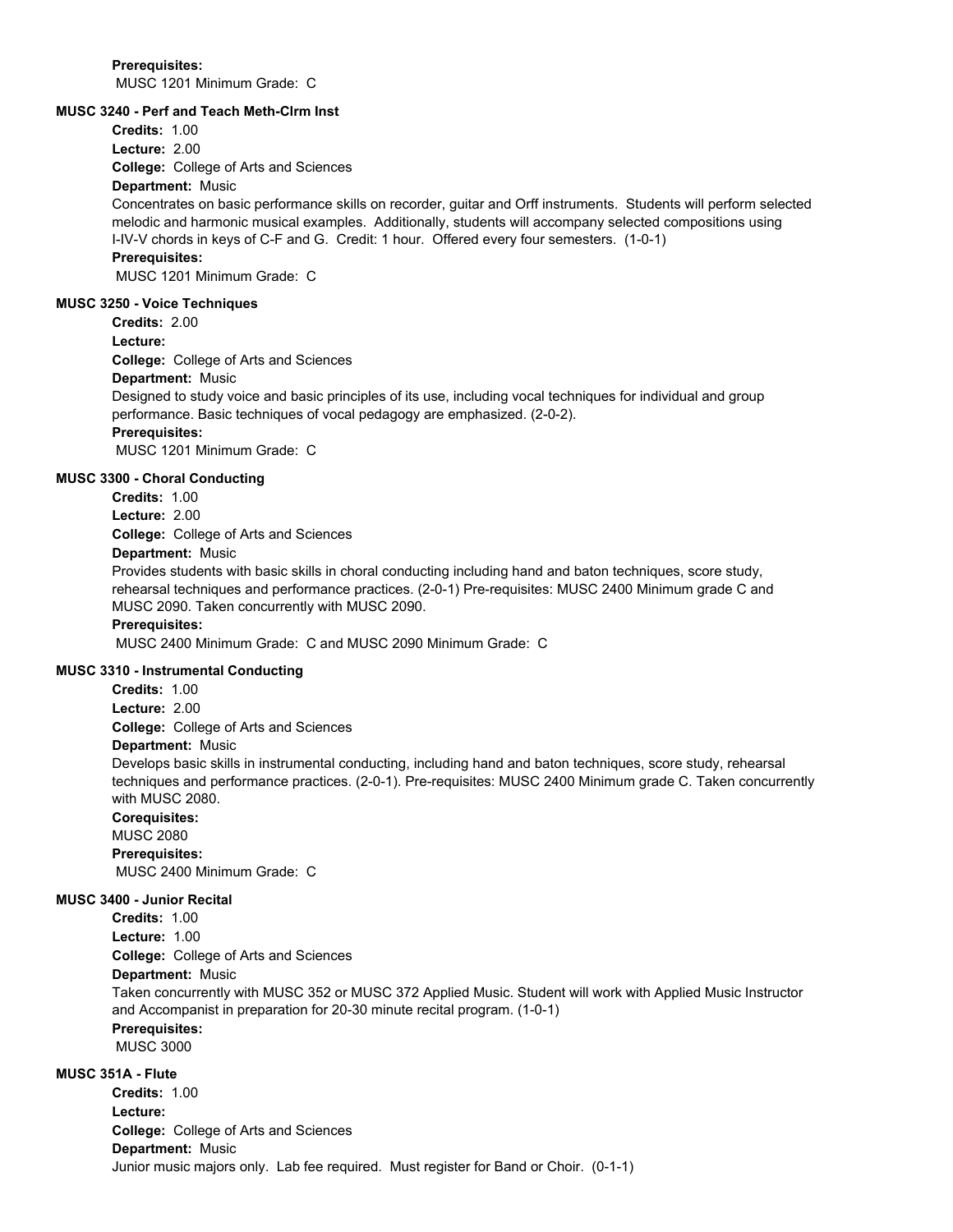MUSC 252A Minimum Grade: C

# **MUSC 351B - Oboe**

**College:** College of Arts and Sciences **Department:** Music **Credits:** 1.00 **Lecture:** Junior music majors only. Lab fee required. Must register for Band or Choir. (0-1-1) **Prerequisites:**  MUSC 252B Minimum Grade: C

# **MUSC 351C - Clarinet**

**College:** College of Arts and Sciences **Department:** Music **Credits:** 1.00 **Lecture:** Junior music majors only. Lab fee required. Must register for Band or Choir. (0-1-1) **Prerequisites:**  MUSC 252C Minimum Grade: C

#### **MUSC 351D - Clarinet Bass**

**College:** College of Arts and Sciences **Department:** Music **Credits:** 1.00 **Lecture:** Junior music majors only. Lab fee required. Must register for Band or Choir. (0-1-1) **Prerequisites:**  MUSC 252D Minimum Grade: C

# **MUSC 351E - Bassoon**

**College:** College of Arts and Sciences **Department:** Music **Credits:** 1.00 **Lecture:** Junior music majors only. Lab fee required. Must register for Band or Choir. (0-1-1) **Prerequisites:**  MUSC 252E Minimum Grade: C

## **MUSC 351F - Saxophone Alto**

**College:** College of Arts and Sciences **Department:** Music **Credits:** 1.00 **Lecture:** Junior music majors only. Lab fee required. Must register for Band or Choir. (0-1-1) **Prerequisites:**  MUSC 252F Minimum Grade: C

#### **MUSC 351G - Saxophone Tenor**

**College:** College of Arts and Sciences **Department:** Music **Credits:** 1.00 **Lecture:** Junior music majors only. Lab fee required. Must register for Band or Choir. (0-1-1) **Prerequisites:**  MUSC 252G Minimum Grade: C

# **MUSC 351H - Trumpet**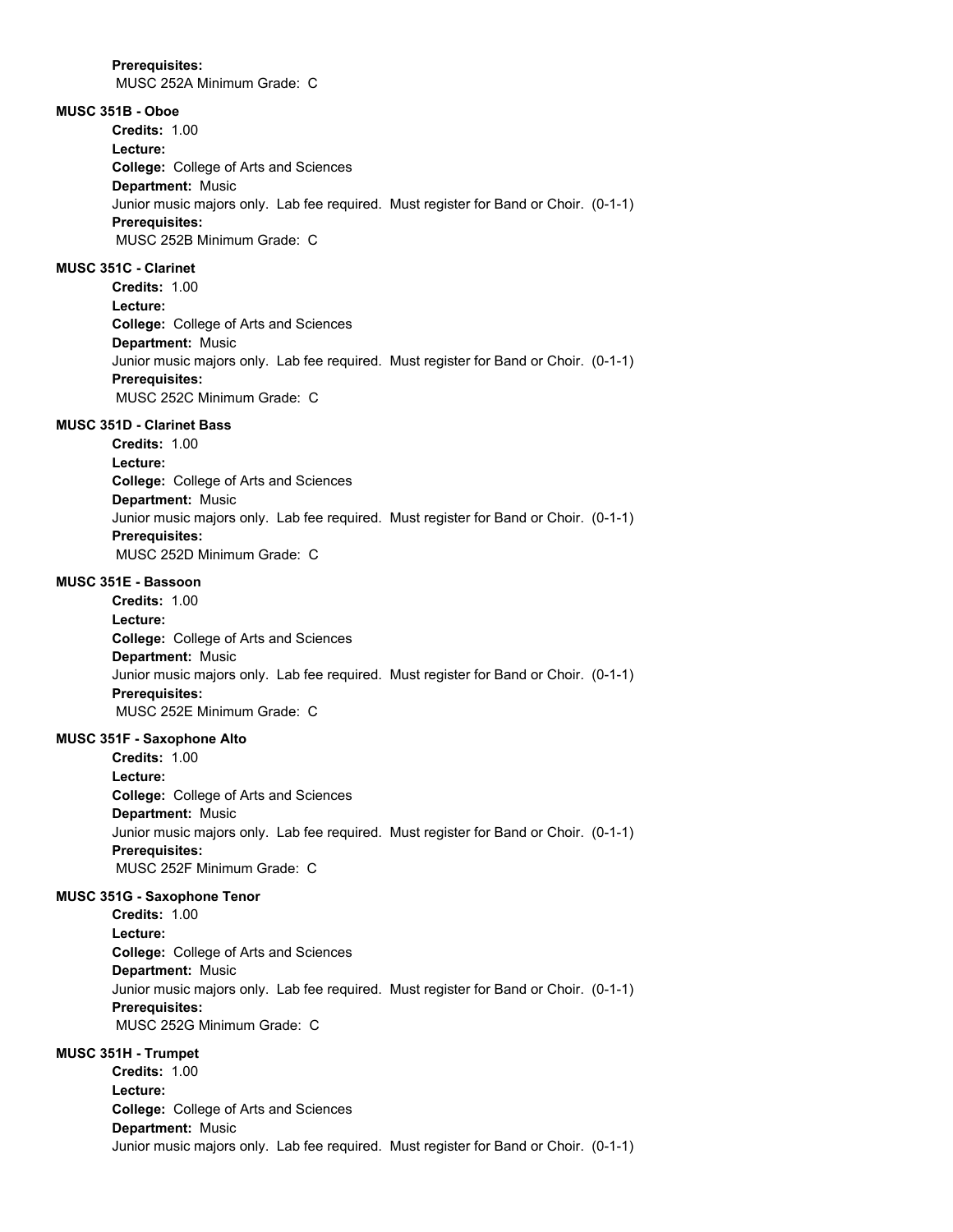MUSC 252H Minimum Grade: C

# **MUSC 351I - French Horn**

**Credits:** 1.00

**Lecture:**

**College:** College of Arts and Sciences **Department:** Music Junior music majors only. Lab fee required. Must register for Band or Choir. (0-1-1) **Prerequisites:**  MUSC 252I Minimum Grade: C

# **MUSC 351J - Trombone**

**College:** College of Arts and Sciences **Department:** Music **Credits:** 1.00 **Lecture:** Junior music majors only. Lab fee required. Must register for Band or Choir. (0-1-1) **Prerequisites:**  MUSC 252J Minimum Grade: C

## **MUSC 351K - Euphonium**

**College:** College of Arts and Sciences **Department:** Music **Credits:** 1.00 **Lecture:** Junior music majors only. Lab fee required. Must register for Band or Choir. (0-1-1) **Prerequisites:**  MUSC 252K Minimum Grade: C

# **MUSC 351L - Tuba**

**College:** College of Arts and Sciences **Department:** Music **Credits:** 1.00 **Lecture:** Junior music majors only. Lab fee required. Must register for Band or Choir. (0-1-1) **Prerequisites:**  MUSC 252L Minimum Grade: C

## **MUSC 351M - Percussion**

**College:** College of Arts and Sciences **Department:** Music **Credits:** 1.00 **Lecture:** Junior music majors only. Lab fee required. Must register for Band or Choir. (0-1-1) **Prerequisites:**  MUSC 252M Minimum Grade: C

#### **MUSC 351N - Piano**

**College:** College of Arts and Sciences **Department:** Music **Credits:** 1.00 **Lecture:** Junior music majors only. Lab fee required. Must register for Band or Choir. (0-1-1) **Prerequisites:**  MUSC 252N Minimum Grade: C

## **MUSC 351P - Organ**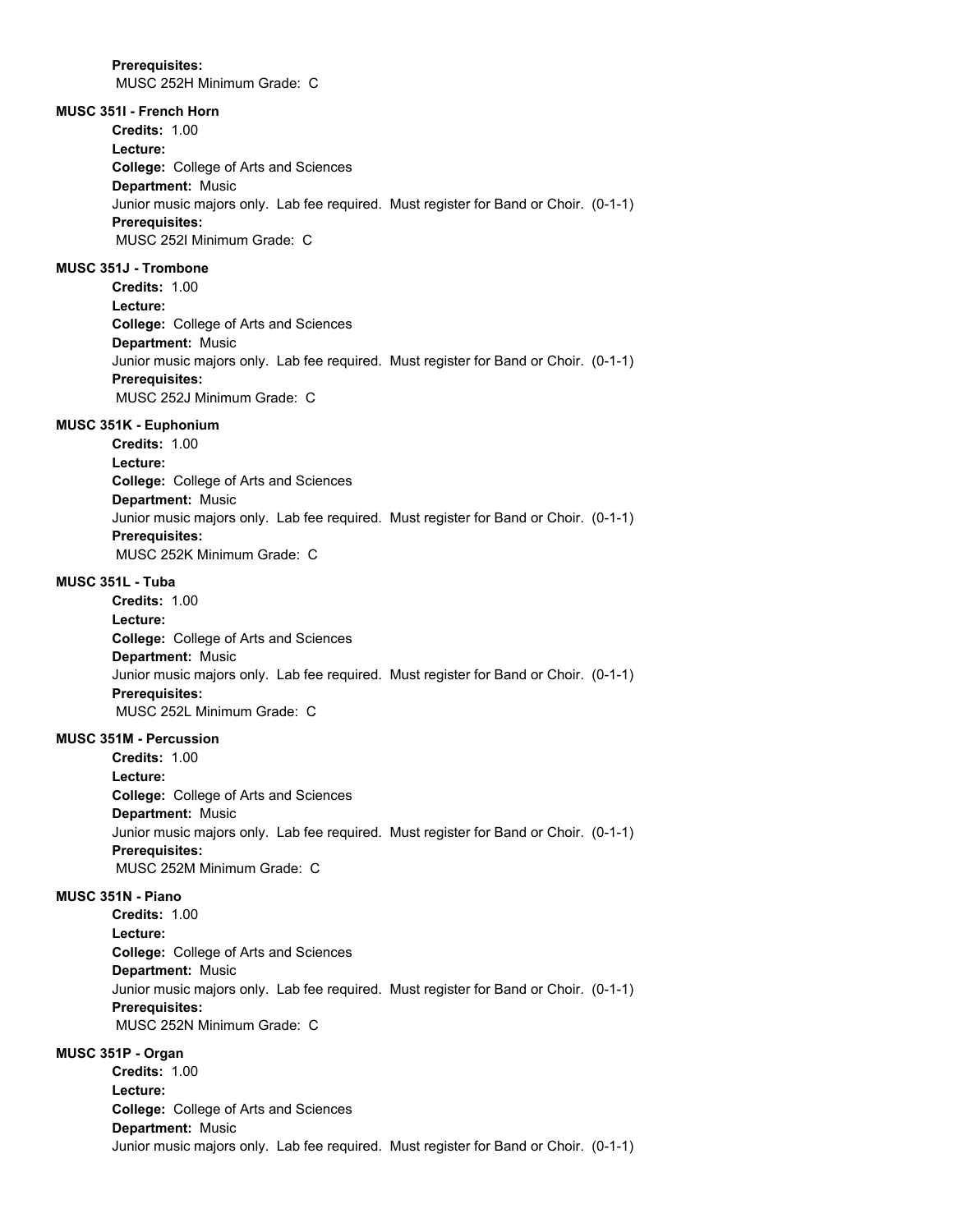MUSC 252P Minimum Grade: C

# **MUSC 351Q - Harpsichord**

**Credits:** 1.00

**Lecture:**

**College:** College of Arts and Sciences **Department:** Music Junior music majors only. Lab fee required. Must register for Band or Choir. (0-1-1) **Prerequisites:**  MUSC 252Q Minimum Grade: C

## **MUSC 351V - Violin**

**College:** College of Arts and Sciences **Department:** Music **Credits:** 1.00 **Lecture:** Junior Music majors only. Must register for Band or Choir. (0-1-1) **Prerequisites:**  MUSC 252V Minimum Grade: C

#### **MUSC 351W - Voice**

**College:** College of Arts and Sciences **Department:** Music **Credits:** 1.00 **Lecture:** Junior music majors only. Lab fee required. Must register for Band or Choir. (0-1-1) **Prerequisites:**  MUSC 252W Minimum Grade: C

## **MUSC 351X - Guitar**

**College:** College of Arts and Sciences **Department:** Music **Credits:** 1.00 **Lecture:** 1.00 Junior music majors only. Lab fee required. Must register for Band or Choir. (0-1-1) **Prerequisites:**  MUSC 252X Minimum Grade: C

## **MUSC 351Y - String Bass**

**College:** College of Arts and Sciences **Department:** Music **Credits:** 1.00 **Lecture:** Junior music majors only. Lab fee required. Must register for Band or Choir. (0-1-1) **Prerequisites:**  MUSC 252Y Minimum Grade: C

#### **MUSC 352A - Flute**

**College:** College of Arts and Sciences **Department:** Music **Credits:** 1.00 **Lecture:** Junior music majors only. Lab fee required. Must register for Band or Choir. (0-1-1) **Prerequisites:**  MUSC 351A Minimum Grade: C

# **MUSC 352B - Oboe**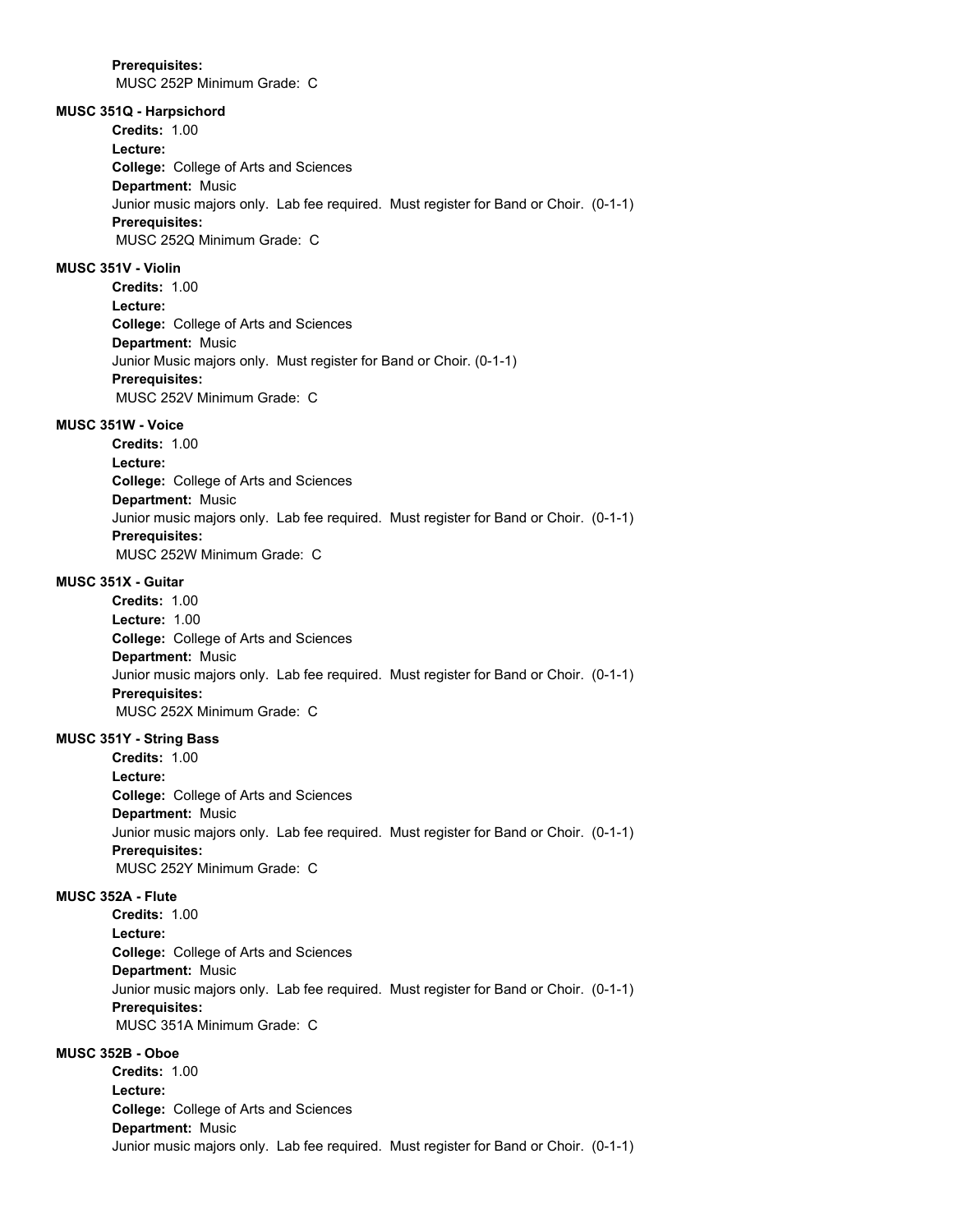MUSC 351B Minimum Grade: C

# **MUSC 352C - Clarinet**

**College:** College of Arts and Sciences **Department:** Music **Credits:** 1.00 **Lecture:** Junior music majors only. Lab fee required. Must register for Band or Choir. (0-1-1) **Prerequisites:**  MUSC 351C Minimum Grade: C MUS 351C Minimum Grade: C

## **MUSC 352D - Clarinet Bass**

**College:** College of Arts and Sciences **Department:** Music **Credits:** 1.00 **Lecture:** Junior music majors only. Lab fee required. Must register for Band or Choir. (0-1-1) **Prerequisites:**  MUSC 351D Minimum Grade: C or MUS 351D Minimum Grade: C

#### **MUSC 352E - Bassoon**

**College:** College of Arts and Sciences **Department:** Music **Credits:** 1.00 **Lecture:** Junior music majors only. Lab fee required. Must register for Band or Choir. (0-1-1) **Prerequisites:**  MUSC 351E Minimum Grade: C or MUS 351B Minimum Grade: C

## **MUSC 352F - Saxophone Alto**

**College:** College of Arts and Sciences **Department:** Music **Credits:** 1.00 **Lecture:** Junior music majors only. Lab fee required. Must register for Band or Choir. (0-1-1) **Prerequisites:**  MUSC 351F Minimum Grade: C

## **MUSC 352G - Saxophone Tenor**

**College:** College of Arts and Sciences **Department:** Music **Credits:** 1.00 **Lecture:** Junior music majors only. Lab fee required. Must register for Band or Choir. (0-1-1) **Prerequisites:**  MUSC 351G Minimum Grade: C or MUS 351O Minimum Grade: C

#### **MUSC 352H - Trumpet**

**College:** College of Arts and Sciences **Department:** Music **Credits:** 1.00 **Lecture:** Junior music majors only. Lab fee required. Must register for Band or Choir. (0-1-1) **Prerequisites:**  MUSC 351H Minimum Grade: C

## **MUSC 352I - French Horn**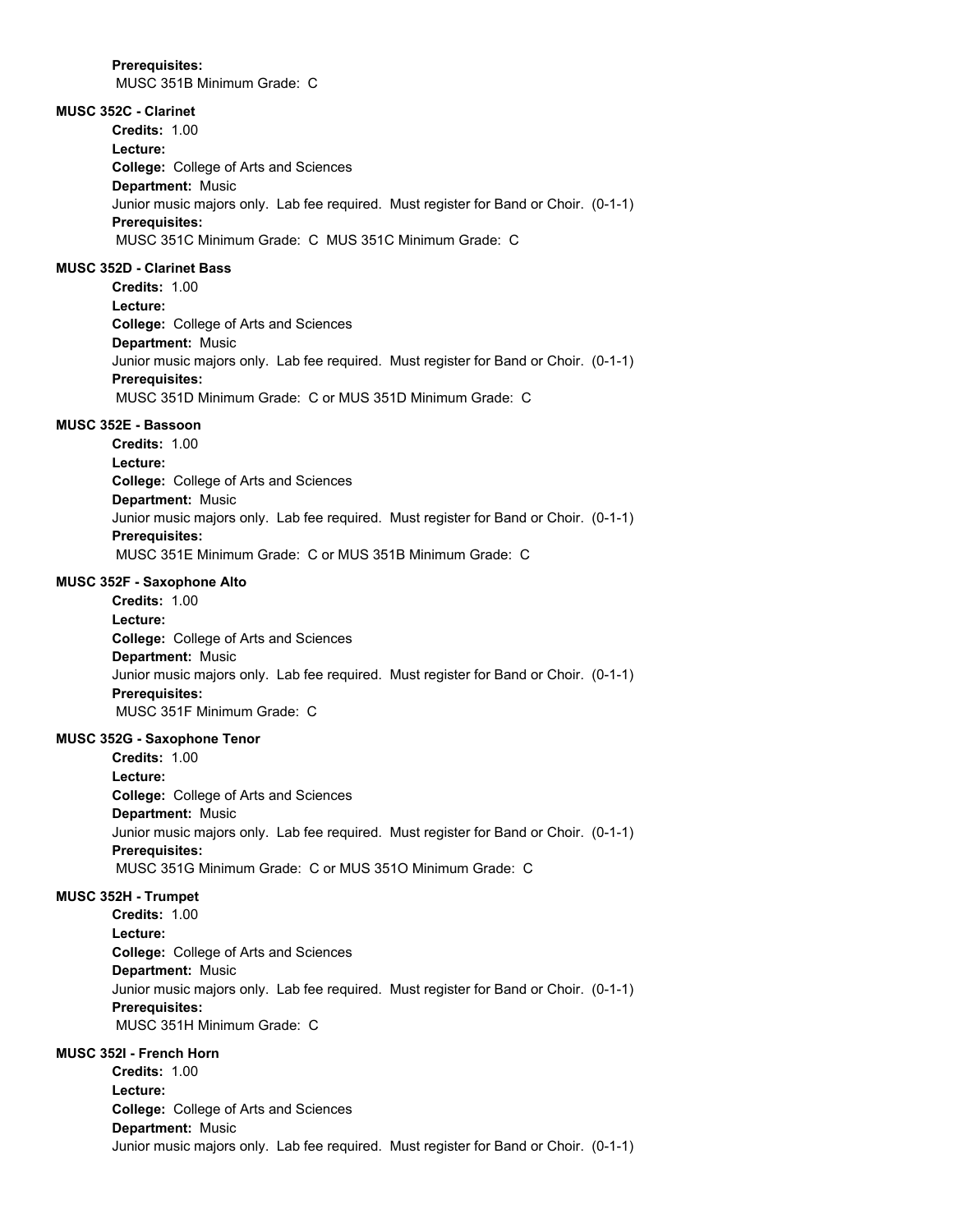MUSC 351I Minimum Grade: C

# **MUSC 352J - Trombone**

**College:** College of Arts and Sciences **Department:** Music **Credits:** 1.00 **Lecture:** Junior music majors only. Lab fee required. Must register for Band or Choir. (0-1-1) **Prerequisites:**  MUSC 351J Minimum Grade: C

## **MUSC 352K - Euphonium**

**College:** College of Arts and Sciences **Department:** Music **Credits:** 1.00 **Lecture:** Junior music majors only. Lab fee required. Must register for Band or Choir. (0-1-1) **Prerequisites:**  MUSC 351K Minimum Grade: C

#### **MUSC 352L - Tuba**

**College:** College of Arts and Sciences **Department:** Music **Credits:** 1.00 **Lecture:** Junior music majors only. Lab fee required. Must register for Band or Choir. (0-1-1) **Prerequisites:**  MUSC 351L Minimum Grade: C or MUS 351S Minimum Grade: C

## **MUSC 352M - Percussion**

**College:** College of Arts and Sciences **Department:** Music **Credits:** 1.00 **Lecture:** Junior music majors only. Lab fee required. Must register for Band or Choir. (0-1-1) **Prerequisites:**  MUSC 351M Minimum Grade: C

## **MUSC 352N - Piano**

**College:** College of Arts and Sciences **Department:** Music **Credits:** 1.00 **Lecture:** Junior music majors only. Lab fee required. Must register for Band or Choir. (0-1-1) **Prerequisites:**  MUSC 351N Minimum Grade: C

#### **MUSC 352NH - Piano-Honors**

**College:** College of Arts and Sciences **Department:** Music **Credits:** 1.00 **Lecture: Prerequisites:**  MUSC 351N Minimum Grade: C

**MUSC 352P - Organ**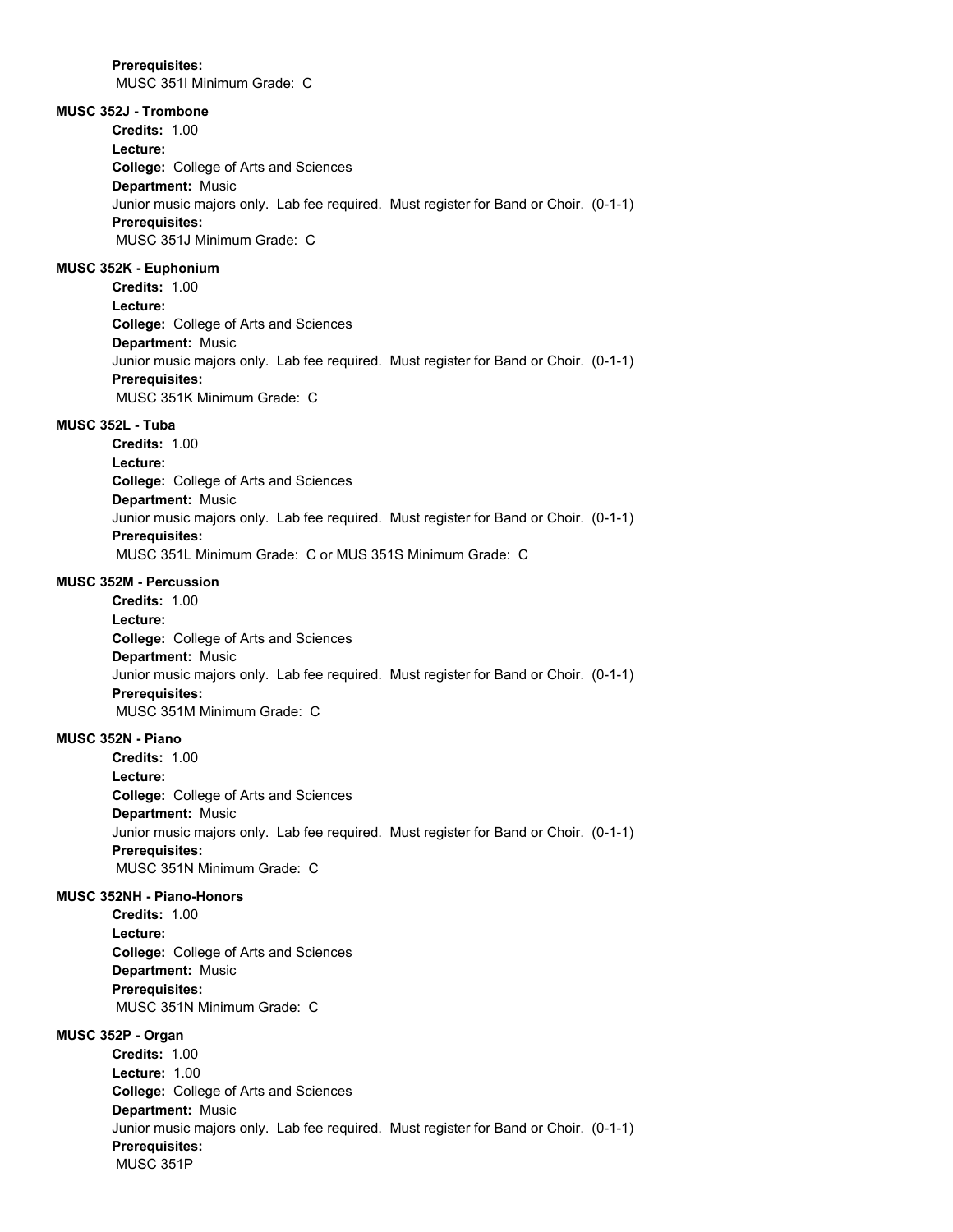#### **MUSC 352Q - Harpsichord**

**College:** College of Arts and Sciences **Department:** Music **Credits:** 1.00 **Lecture:** Junior music majors only. Lab fee required. Must register for Band or Choir. (0-1-1) **Prerequisites:**  MUSC 351Q Minimum Grade: C or MUS 351Y Minimum Grade: C

## **MUSC 352R - Trumpet**

**College:** College of Arts and Sciences **Department:** Music **Credits:** 1.00 **Lecture:** Junior music majors only. Lab fee required. Must register for Band or Choir. (0-1-1) **Prerequisites:**  MUSC 351R

## **MUSC 352V - Violin**

**College:** College of Arts and Sciences **Department:** Music **Credits:** 1.00 **Lecture:** Junior music majors only. Lab fee required. Must register for Band or Choir. (0-1-1)

#### **MUSC 352W - Voice**

**College:** College of Arts and Sciences **Department:** Music **Credits:** 1.00 **Lecture:** Junior music majors only. Lab fee required. Must register for Band or Choir. (0-1-1) **Prerequisites:**  MUSC 351W Minimum Grade: C or MUS 351W Minimum Grade: C

## **MUSC 352X - Guitar**

**College:** College of Arts and Sciences **Department:** Music **Credits:** 1.00 **Lecture:** 1.00 Junior music majors only. Lab fee required. Must register for Band or Choir. (0-1-1) **Prerequisites:**  MUSC 351X Minimum Grade: C

# **MUSC 352Y - String Bass**

**College:** College of Arts and Sciences **Department:** Music **Credits:** 1.00 **Lecture:** Junior music majors only. Lab fee required. Must register for Band or Choir. (0-1-1) **Prerequisites:**  MUSC 351Y Minimum Grade: C

# **MUSC 371A - Flute**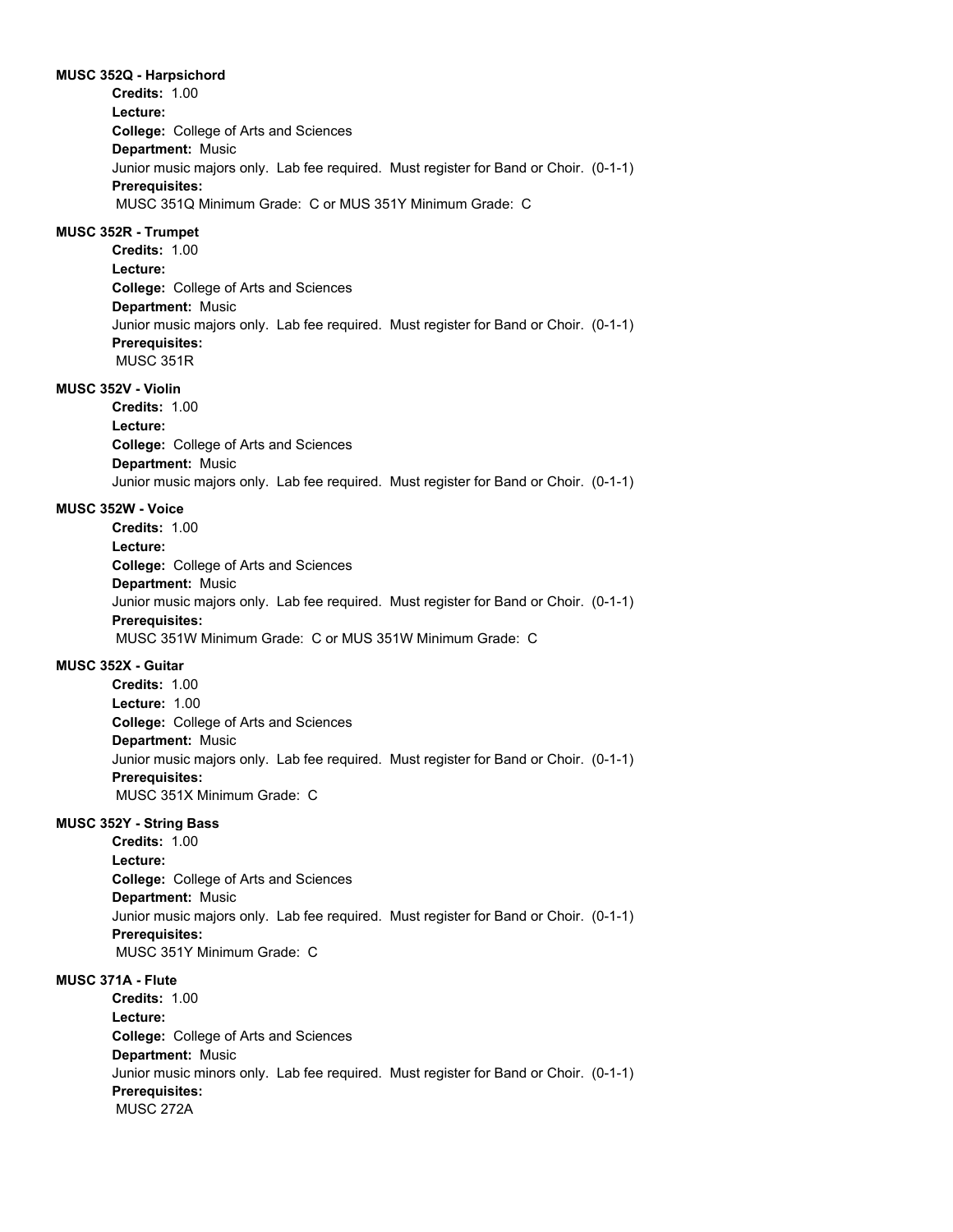**MUSC 371B - Oboe**

**College:** College of Arts and Sciences **Department:** Music **Credits:** 1.00 **Lecture:** Junior music minors only. Lab fee required. Must register for Band or Choir. (0-1-1)

## **MUSC 371C - Clarinet**

**College:** College of Arts and Sciences **Department:** Music **Credits:** 1.00 **Lecture:** Junior music minors only. Lab fee required. Must register for Band or Choir. (0-1-1)

## **MUSC 371D - Clarinet Bass**

**College:** College of Arts and Sciences **Department:** Music **Credits:** 1.00 **Lecture:** Junior music minors only. Lab fee required. Must register for Band or Choir. (0-1-1)

#### **MUSC 371E - Bassoon**

**College:** College of Arts and Sciences **Department:** Music **Credits:** 1.00 **Lecture:** Junior music minors only. Lab fee required. Must register for Band or Choir. (0-1-1)

#### **MUSC 371F - Saxophone Alto**

**College:** College of Arts and Sciences **Department:** Music **Credits:** 1.00 **Lecture:** Junior music minors only. Lab fee required. Must register for Band or Choir. (0-1-1)

## **MUSC 371G - Saxophone Tenor**

**College:** College of Arts and Sciences **Department:** Music **Credits:** 1.00 **Lecture:** Junior music minors only. Lab fee required. Must register for Band or Choir. (0-1-1)

## **MUSC 371H - Trumpet**

**College:** College of Arts and Sciences **Department:** Music **Credits:** 1.00 **Lecture:** Junior music minors only. Lab fee required. Must register for Band or Choir. (0-1-1)

## **MUSC 371I - French Horn**

**College:** College of Arts and Sciences **Department:** Music **Credits:** 1.00 **Lecture:** Junior music minors only. Lab fee required. Must register for Band or Choir. (0-1-1)

## **MUSC 371J - Trombone**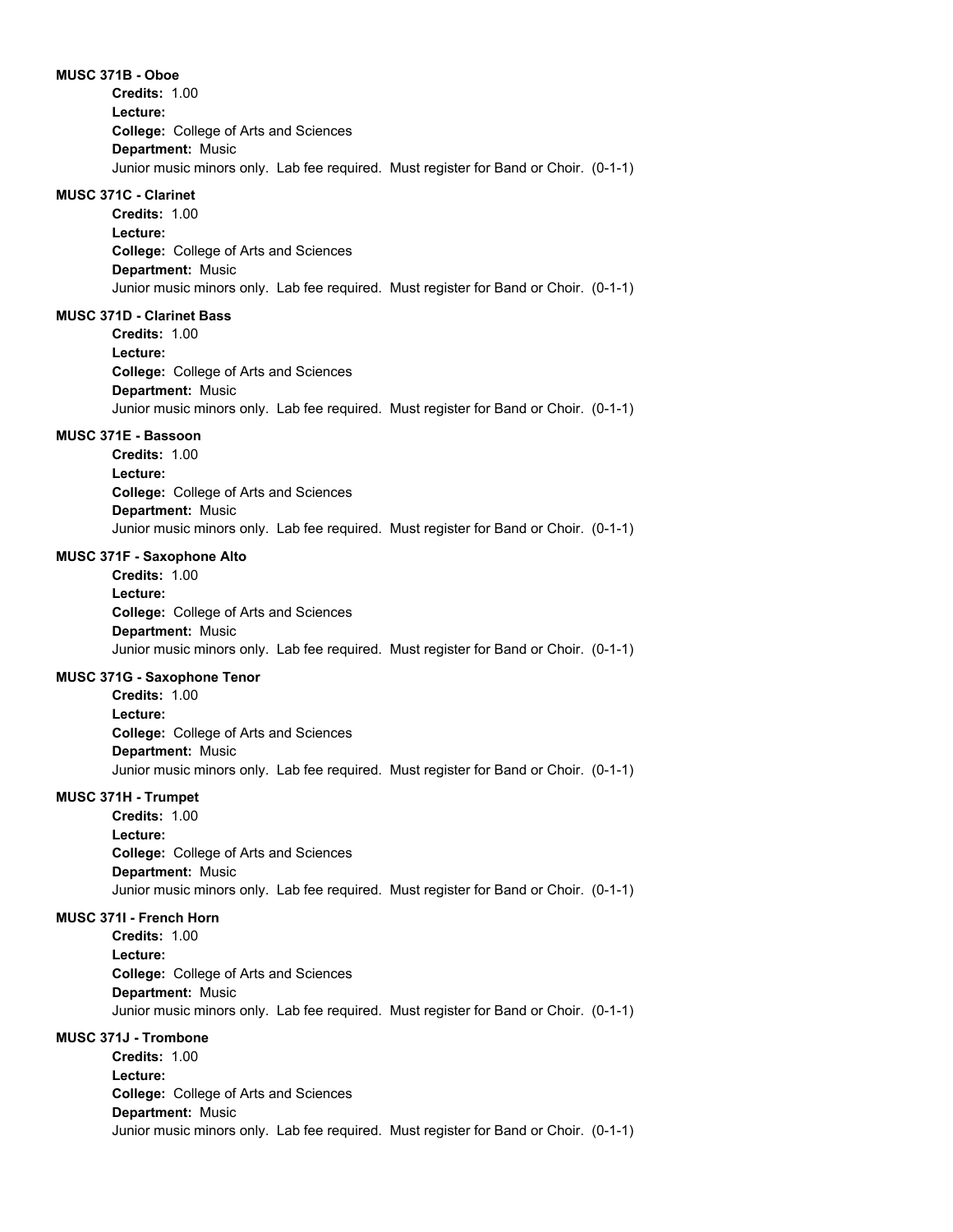#### **MUSC 371K - Euphonium**

**College:** College of Arts and Sciences **Department:** Music **Credits:** 1.00 **Lecture:** Junior music minors only. Lab fee required. Must register for Band or Choir. (0-1-1)

### **MUSC 371L - Tuba**

**College:** College of Arts and Sciences **Department:** Music **Credits:** 1.00 **Lecture:** Junior music minors only. Lab fee required. Must register for Band or Choir. (0-1-1)

### **MUSC 371M - Percussion**

**College:** College of Arts and Sciences **Department:** Music **Credits:** 1.00 **Lecture:** Junior music minors only. Lab fee required. Must register for Band or Choir. (0-1-1)

### **MUSC 371N - Piano**

**College:** College of Arts and Sciences **Department:** Music **Credits:** 1.00 **Lecture:** Junior music minors only. Lab fee required. Must register for Band or Choir. (0-1-1)

#### **MUSC 371P - Organ**

**College:** College of Arts and Sciences **Department:** Music **Credits:** 1.00 **Lecture:** Junior music minors only. Lab fee required. Must register for Band or Choir. (0-1-1)

#### **MUSC 371Q - Harpsichord**

**College:** College of Arts and Sciences **Department:** Music **Credits:** 1.00 **Lecture:** Junior music minors only. Lab fee required. Must register for Band or Choir. (0-1-1)

### **MUSC 371W - Voice**

**College:** College of Arts and Sciences **Department:** Music **Credits:** 1.00 **Lecture:** Junior music minors only. Lab fee required. Must register for Band or Choir. (0-1-1)

### **MUSC 371X - Guitar**

**College:** College of Arts and Sciences **Department:** Music **Credits:** 1.00 **Lecture:** 1.00 Junior music minors only. Lab fee required. Must register for Band or Choir. (0-1-1) **Prerequisites:**  MUSC 352X Minimum Grade: C

### **MUSC 372A - Flute**

**College:** College of Arts and Sciences **Department:** Music **Credits:** 1.00 **Lecture:**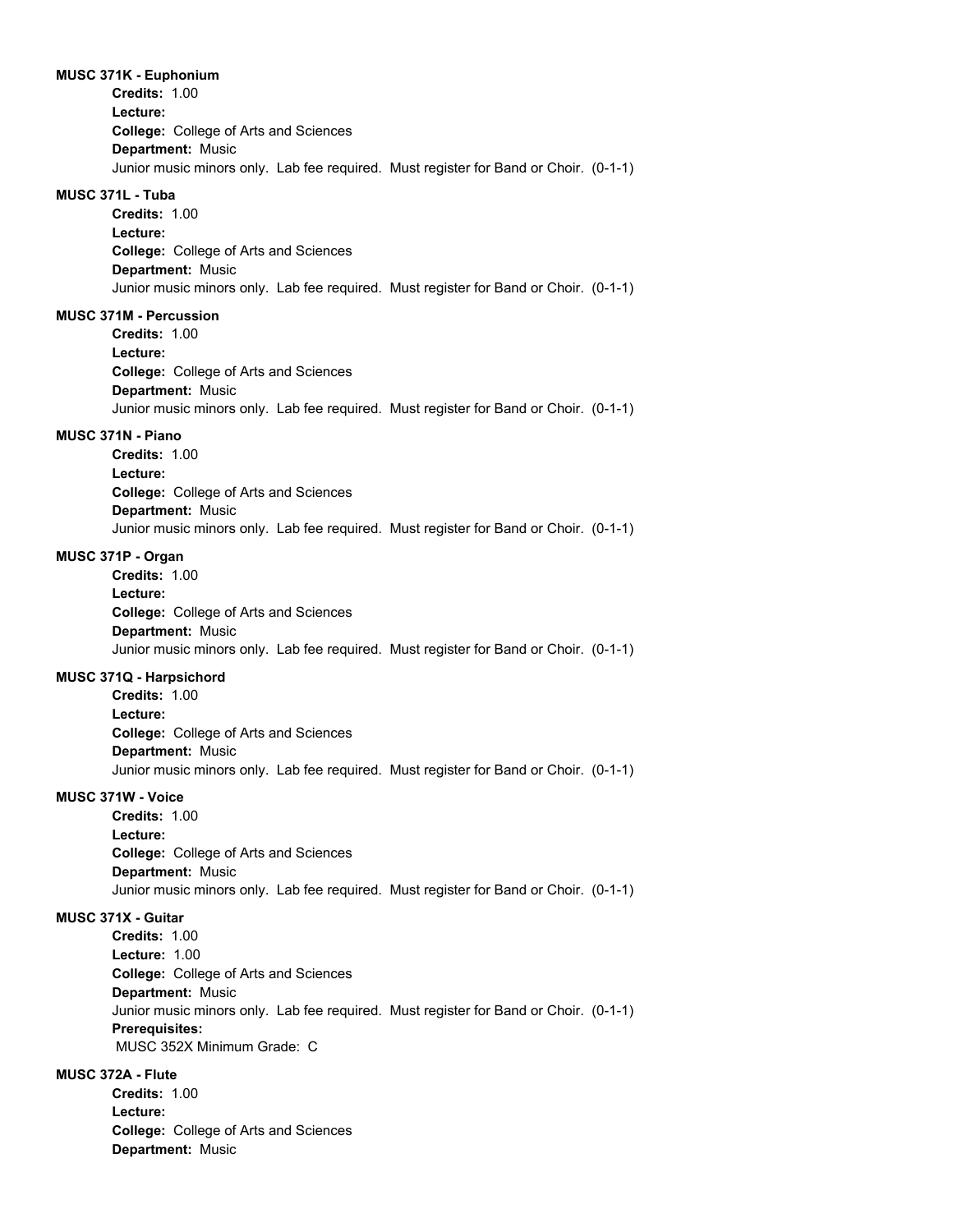Junior music minors only. Lab fee required. Must register for Band or Choir. (0-1-1) **Prerequisites:**  MUSC 371A or MUS 371A

### **MUSC 372B - Oboe**

**College:** College of Arts and Sciences **Department:** Music **Credits:** 1.00 **Lecture:** Junior music minors only. Lab fee required. Must register for Band or Choir. (0-1-1) **Prerequisites:**  MUSC 371B or MUS 371B

### **MUSC 372C - Clarinet**

**College:** College of Arts and Sciences **Department:** Music **Credits:** 1.00 **Lecture:** Junior music minors only. Lab fee required. Must register for Band or Choir. (0-1-1) **Prerequisites:**  MUSC 371C or MUS 371C

#### **MUSC 372D - Clarinet Bass**

**College:** College of Arts and Sciences **Department:** Music **Credits:** 1.00 **Lecture:** Junior music minors only. Lab fee required. Must register for Band or Choir. (0-1-1) **Prerequisites:**  MUSC 371D or MUS 371D

### **MUSC 372E - Bassoon**

**College:** College of Arts and Sciences **Department:** Music **Credits:** 1.00 **Lecture:** Junior music minors only. Lab fee required. Must register for Band or Choir. (0-1-1) **Prerequisites:**  MUSC 371E or MUSC 371E

#### **MUSC 372F - Saxophone Alto**

**College:** College of Arts and Sciences **Department:** Music **Credits:** 1.00 **Lecture:** Junior music minors only. Lab fee required. Must register for Band or Choir. (0-1-1) **Prerequisites:**  MUSC 371F or MUS 371F

### **MUSC 372G - Saxophone Tenor**

**College:** College of Arts and Sciences **Department:** Music **Credits:** 1.00 **Lecture:** Junior music minors only. Lab fee required. Must register for Band or Choir. (0-1-1) **Prerequisites:**  MUSC 371G or MUS 371G

### **MUSC 372H - Trumpet**

**College:** College of Arts and Sciences **Department:** Music **Credits:** 1.00 **Lecture:** Junior music minors only. Lab fee required. Must register for Band or Choir. (0-1-1)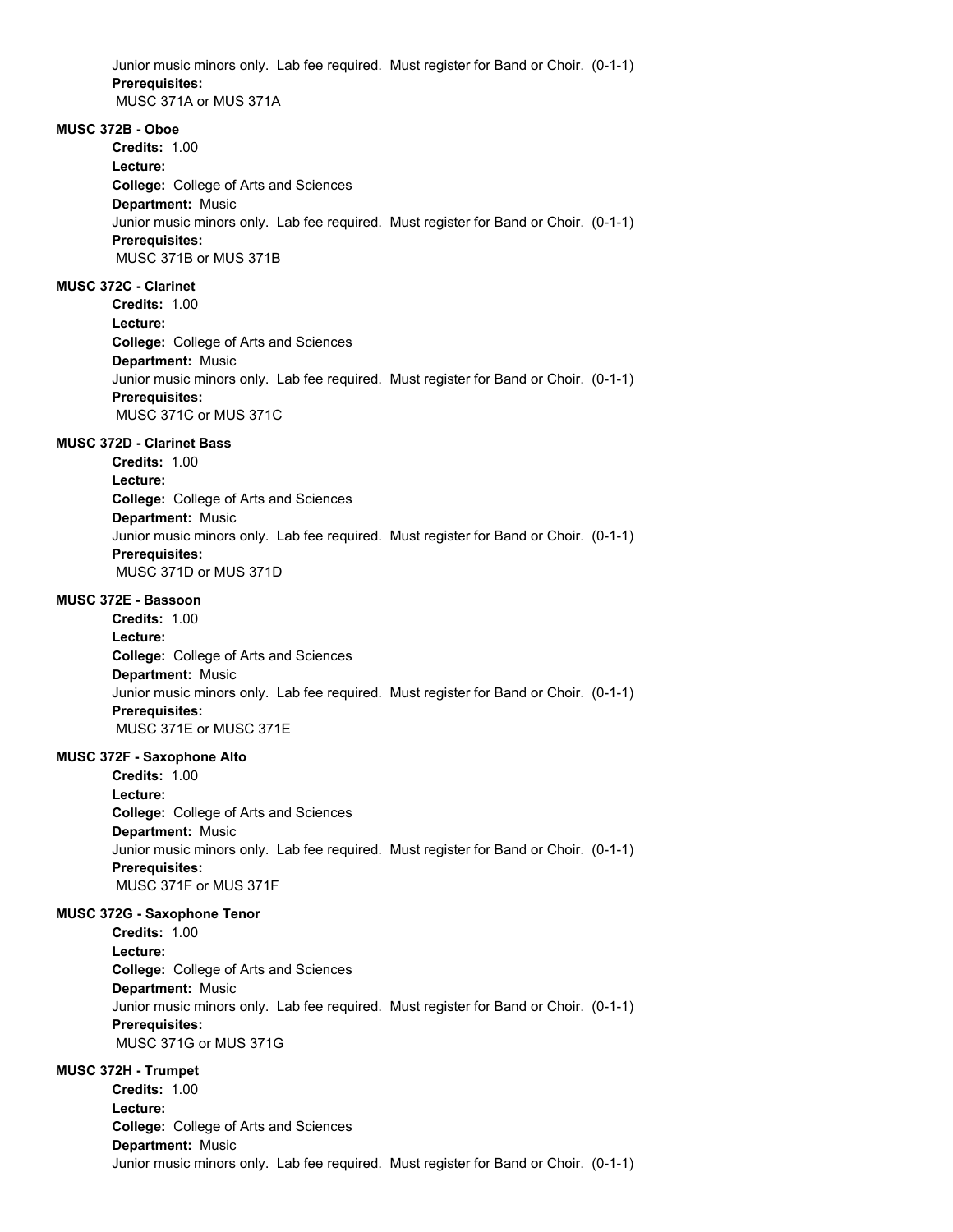**Prerequisites:**  MUSC 371H

## **MUSC 372I - French Horn**

**Credits:** 1.00

**Lecture:**

**College:** College of Arts and Sciences **Department:** Music Junior music minors only. Lab fee required. Must register for Band or Choir. (0-1-1) **Prerequisites:**  MUSC 371I or MUS 371I

### **MUSC 372J - Trombone**

**College:** College of Arts and Sciences **Department:** Music **Credits:** 1.00 **Lecture:** Junior music minors only. Lab fee required. Must register for Band or Choir. (0-1-1) **Prerequisites:**  MUSC 371J Minimum Grade: C

### **MUSC 372K - Euphonium**

**College:** College of Arts and Sciences **Department:** Music **Credits:** 1.00 **Lecture:** Junior music minors only. Lab fee required. Must register for Band or Choir. (0-1-1) **Prerequisites:**  MUSC 371K or MUS 371K

### **MUSC 372L - Tuba**

**College:** College of Arts and Sciences **Department:** Music **Credits:** 1.00 **Lecture:** Junior music minors only. Lab fee required. Must register for Band or Choir. (0-1-1) **Prerequisites:**  MUSC 371L or MUS 371L

### **MUSC 372M - Percussion**

**College:** College of Arts and Sciences **Department:** Music **Credits:** 1.00 **Lecture:** Junior music minors only. Lab fee required. Must register for Band or Choir. (0-1-1) **Prerequisites:**  MUSC 371M or MUS 371M

#### **MUSC 372N - Piano**

**College:** College of Arts and Sciences **Department:** Music **Credits:** 1.00 **Lecture:** Junior music minors only. Lab fee required. Must register for Band or Choir. (0-1-1) **Prerequisites:**  MUSC 371N or MUS 371N

### **MUSC 372P - Organ**

**College:** College of Arts and Sciences **Department:** Music **Credits:** 1.00 **Lecture:** Junior music minors only. Lab fee required. Must register for Band or Choir. (0-1-1)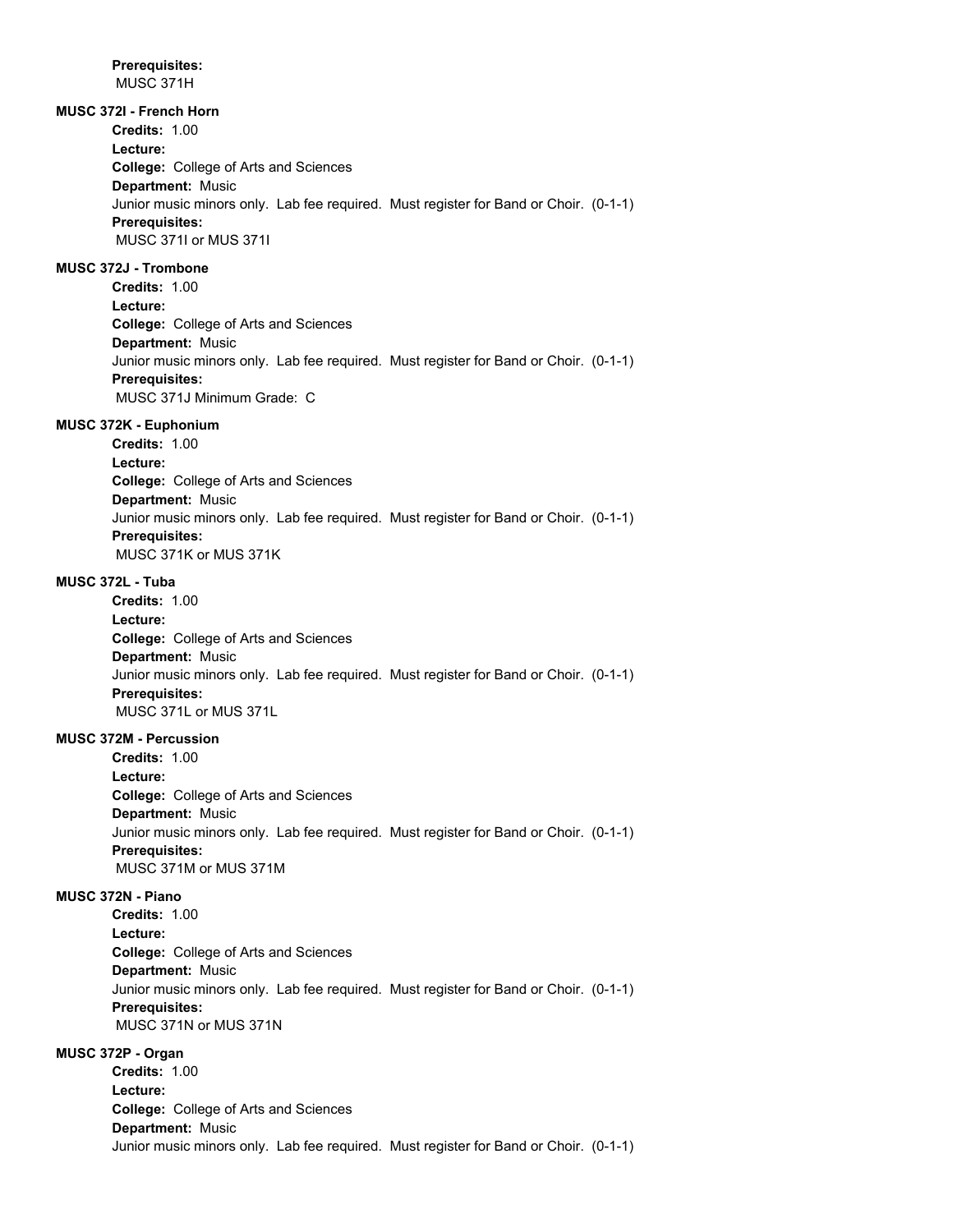**Prerequisites:** 

MUSC 371P Minimum Grade: C

## **MUSC 372Q - Harpsichord**

**Credits:** 1.00

**Lecture:**

**College:** College of Arts and Sciences **Department:** Music Junior music minors only. Lab fee required. Must register for Band or Choir. (0-1-1) **Prerequisites:**  MUSC 371Q or MUS 371Q

### **MUSC 372W - Voice**

**College:** College of Arts and Sciences **Department:** Music **Credits:** 1.00 **Lecture:** Junior music minors only. Lab fee required. Must register for Band or Choir. (0-1-1) **Prerequisites:**  MUSC 371W

### **MUSC 372X - Guitar**

**College:** College of Arts and Sciences **Department:** Music **Credits:** 1.00 **Lecture:** 1.00 Junior music minors only. Lab fee required. Must register for Band or Choir. (0-1-1) **Prerequisites:**  MUSC 371X Minimum Grade: C

### **MUSC 4150 - Diction for Singers**

**College:** College of Arts and Sciences **Department:** Music **Credits:** 2.00 **Lecture:** 2.00 The study of principles and application of English, Italian, French, and German diction in singing through the use of the International Phonetic Alphabet, spoken language drill, and student and performance of representative song literature. (2-0-2). Pre-requisite: MUSC 1201 Minimum grade: C.

### **MUSC 451A - Flute**

**College:** College of Arts and Sciences **Department:** Music **Credits:** 1.00 **Lecture:** Senior music majors only. Lab fee required. Must register for Band or Choir. (0-1-1)

### **MUSC 451B - Oboe**

**College:** College of Arts and Sciences **Department:** Music **Credits:** 1.00 **Lecture:** Senior music majors only. Lab fee required. Must register for Band or Choir. (0-1-1)

### **MUSC 451C - Clarinet**

**College:** College of Arts and Sciences **Department:** Music **Credits:** 1.00 **Lecture:** Senior music majors only. Lab fee required. Must register for Band or Choir. (0-1-1)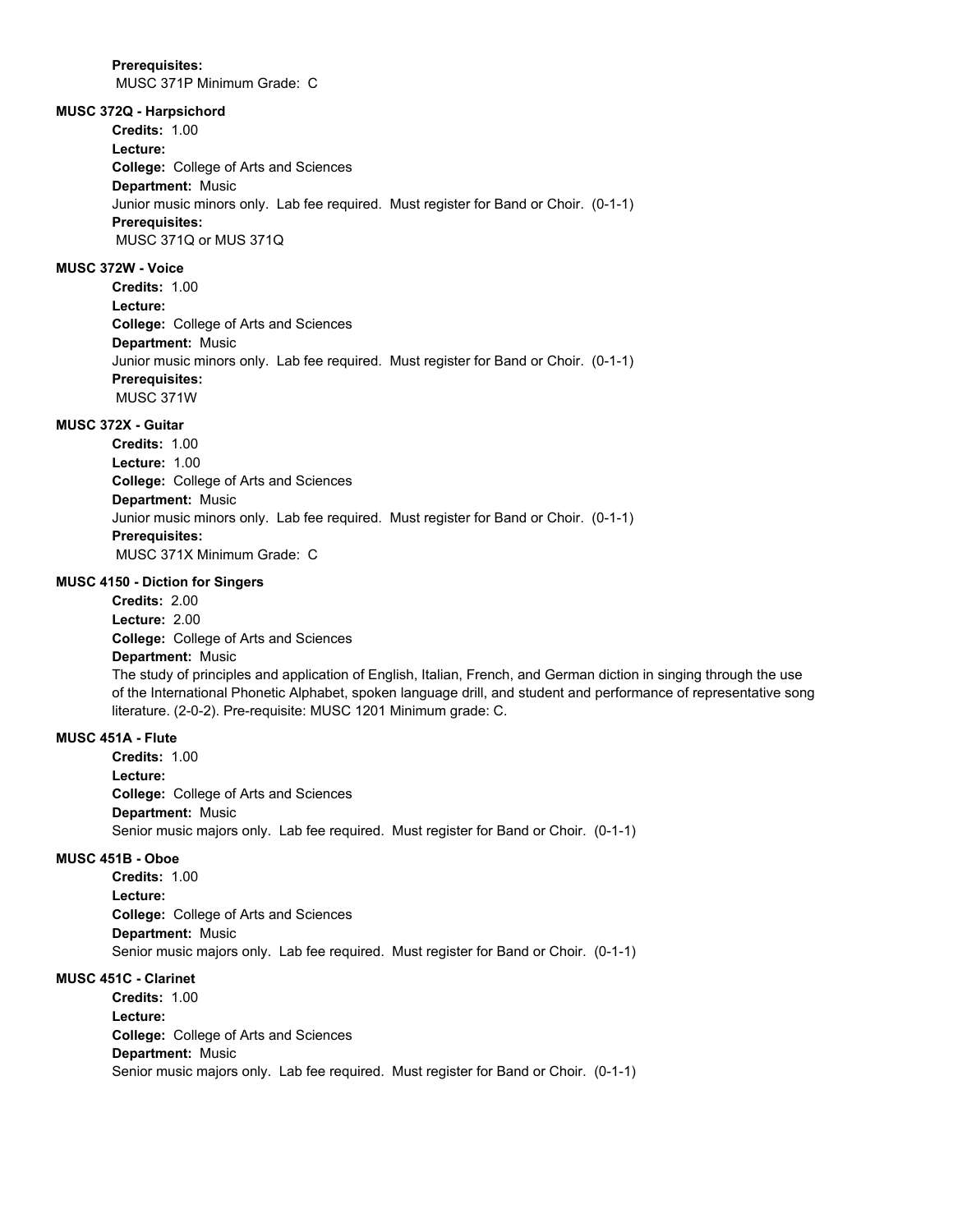#### **MUSC 451D - Clarinet Bass**

**College:** College of Arts and Sciences **Department:** Music **Credits:** 1.00 **Lecture:** Senior music majors only. Lab fee required. Must register for Band or Choir. (0-1-1)

#### **MUSC 451E - Bassoon**

**College:** College of Arts and Sciences **Department:** Music **Credits:** 1.00 **Lecture:** Senior music majors only. Lab fee required. Must register for Band or Choir. (0-1-1)

#### **MUSC 451F - Saxophone Alto**

**College:** College of Arts and Sciences **Department:** Music **Credits:** 1.00 **Lecture:** Senior music majors only. Lab fee required. Must register for Band or Choir. (0-1-1)

#### **MUSC 451G - Saxophone Tenor**

**College:** College of Arts and Sciences **Department:** Music **Credits:** 1.00 **Lecture:** Senior music majors only. Lab fee required. Must register for Band or Choir. (0-1-1)

### **MUSC 451H - Trumpet**

**College:** College of Arts and Sciences **Department:** Music **Credits:** 1.00 **Lecture:** Senior music majors only. Lab fee required. Must register for Band or Choir. (0-1-1)

#### **MUSC 451I - French Horn**

**College:** College of Arts and Sciences **Department:** Music **Credits:** 1.00 **Lecture:** Senior music majors only. Lab fee required. Must register for Band or Choir. (0-1-1)

### **MUSC 451J - Trombone**

**College:** College of Arts and Sciences **Department:** Music **Credits:** 1.00 **Lecture:** Senior music majors only. Lab fee required. Must register for Band or Choir. (0-1-1)

### **MUSC 451K - Euphonium**

**College:** College of Arts and Sciences **Department:** Music **Credits:** 1.00 **Lecture:** Senior music majors only. Lab fee required. Must register for Band or Choir. (0-1-1)

### **MUSC 451L - Tuba**

**College:** College of Arts and Sciences **Department:** Music **Credits:** 1.00 **Lecture:** Senior music majors only. Lab fee required. Must register for Band or Choir. (0-1-1)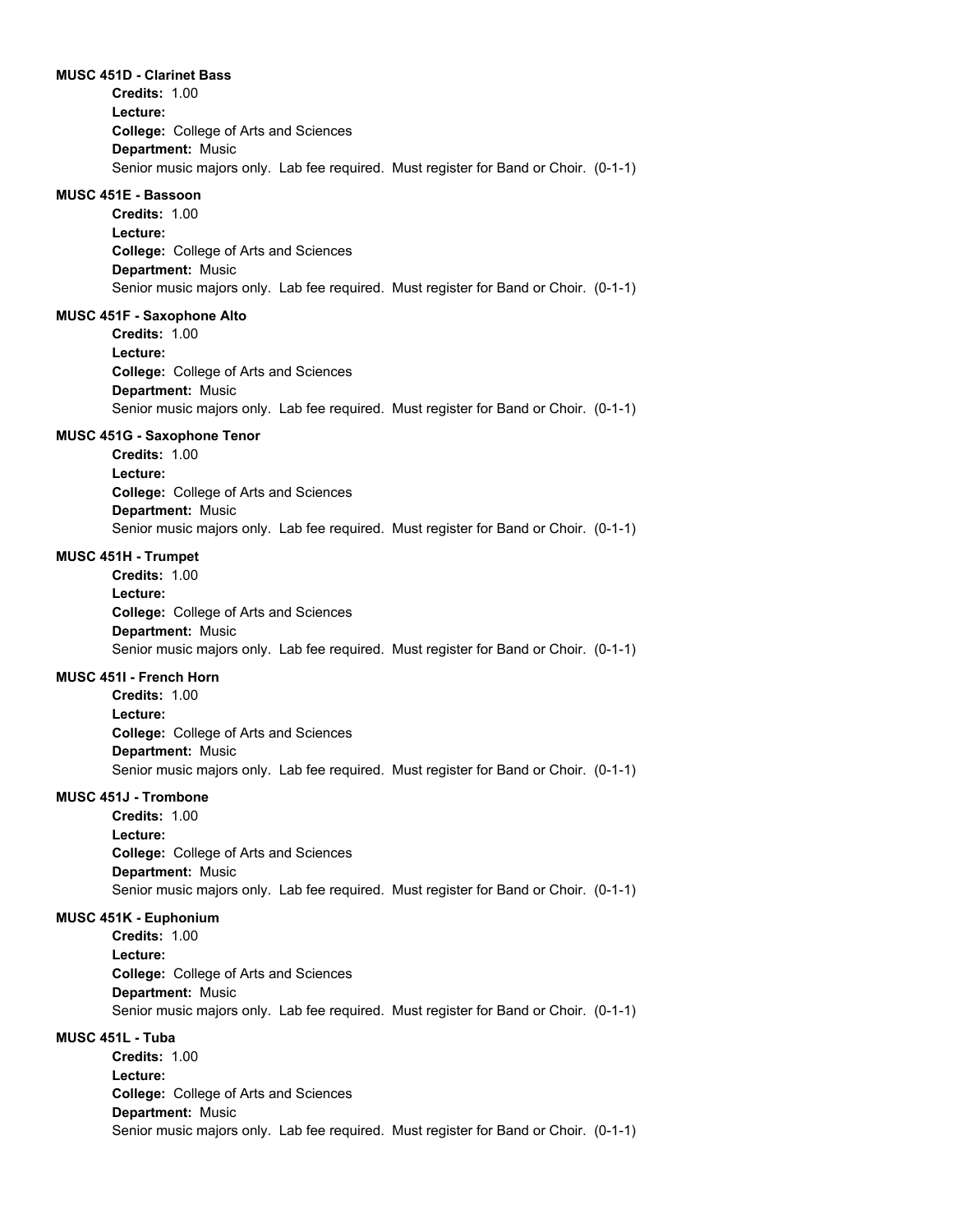#### **MUSC 451M - Percussion**

**College:** College of Arts and Sciences **Department:** Music **Credits:** 1.00 **Lecture:** Senior music majors only. Lab fee required. Must register for Band or Choir. (0-1-1)

### **MUSC 451N - Piano**

**College:** College of Arts and Sciences **Department:** Music **Credits:** 1.00 **Lecture:** Senior music majors only. Lab fee required. Must register for Band or Choir. (0-1-1)

### **MUSC 451P - Organ**

**College:** College of Arts and Sciences **Department:** Music **Credits:** 1.00 **Lecture:** Senior music majors only. Lab fee required. Must register for Band or Choir. (0-1-1) **Prerequisites:**  MUSC 352P

### **MUSC 451Q - Harpsichord**

**College:** College of Arts and Sciences **Department:** Music **Credits:** 1.00 **Lecture:** Senior music majors only. Lab fee required. Must register for Band or Choir. (0-1-1)

### **MUSC 451W - Voice**

**College:** College of Arts and Sciences **Department:** Music **Credits:** 1.00 **Lecture:** Senior music majors only. Lab fee required. Must register for Band or Choir. (0-1-1)

### **MUSC 451X - Guitar**

**College:** College of Arts and Sciences **Department:** Music **Credits:** 1.00 **Lecture:** 1.00 Senior music majors only. Lab fee required. Must register for Band or Choir. (0-1-1) **Prerequisites:**  MUSC 352X Minimum Grade: C

#### **MUSC 451Y - String Bass**

**College:** College of Arts and Sciences **Department:** Music **Credits:** 1.00 **Lecture:** Senior music majors only. Lab fee required. Must register for Band or Choir. (0-1-1)

### **MUSC 452A - Flute**

**College:** College of Arts and Sciences **Department:** Music **Credits:** 1.00 **Lecture:** Senior music majors only. Lab fee required. Must register for Band or Choir. (0-1-1) **Prerequisites:**  MUSC 451A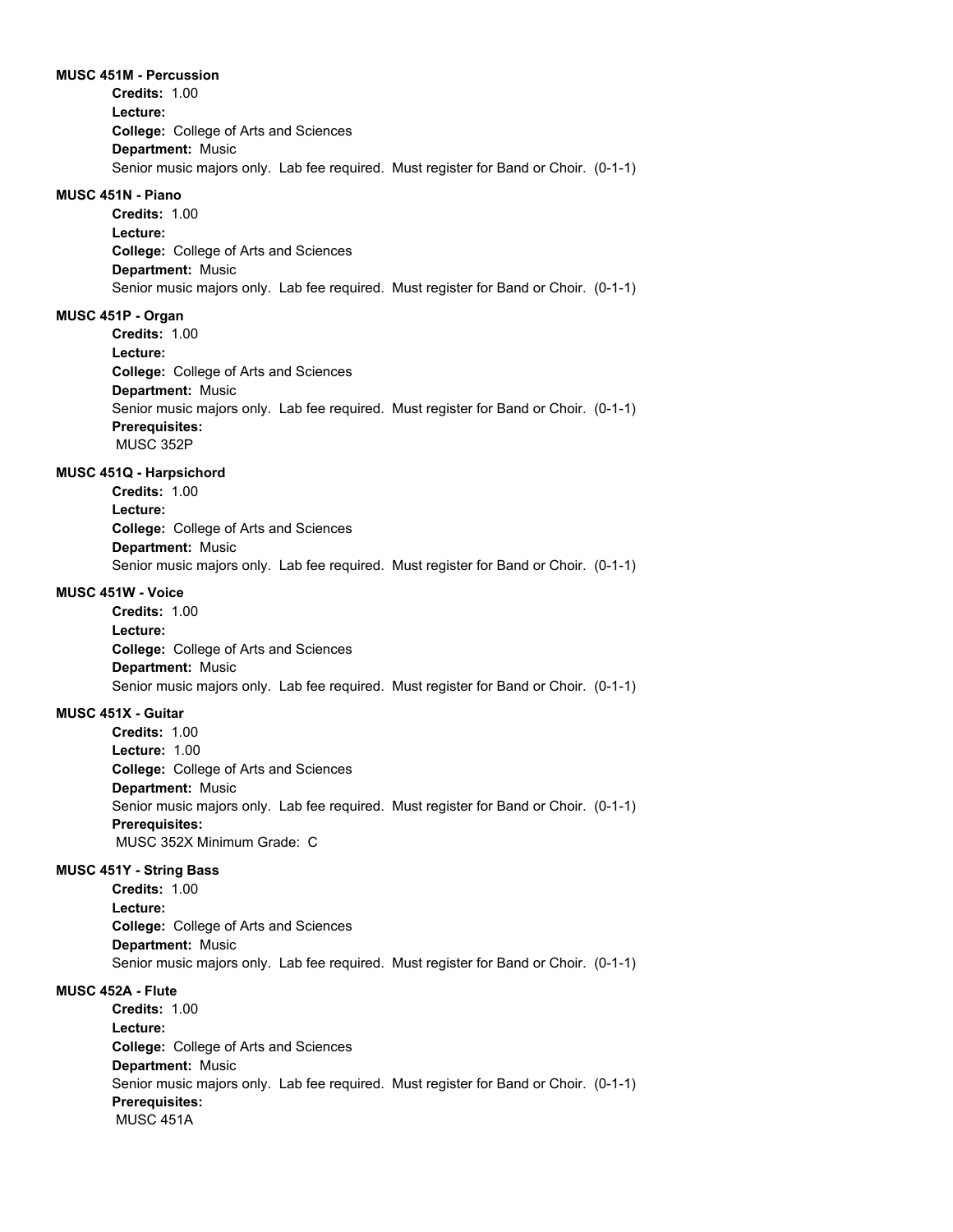**MUSC 452B - Oboe College:** College of Arts and Sciences **Department:** Music **Credits:** 1.00 **Lecture:** Senior music majors only. Lab fee required. Must register for Band or Choir. (0-1-1) **Prerequisites:**  MUSC 451B or MUS 451B

### **MUSC 452C - Clarinet**

**College:** College of Arts and Sciences **Department:** Music **Credits:** 1.00 **Lecture:** Senior music majors only. Lab fee required. Must register for Band or Choir. (0-1-1) **Prerequisites:**  MUSC 451C or MUS 451C

### **MUSC 452D - Clarinet Bass**

**College:** College of Arts and Sciences **Department:** Music **Credits:** 1.00 **Lecture:** Senior music majors only. Lab fee required. Must register for Band or Choir. (0-1-1) **Prerequisites:**  MUSC 451D or MUS 451D

#### **MUSC 452E - Bassoon**

**College:** College of Arts and Sciences **Department:** Music **Credits:** 1.00 **Lecture:** Senior music majors only. Lab fee required. Must register for Band or Choir. (0-1-1) **Prerequisites:**  MUSC 451E

### **MUSC 452F - Saxophone Alto**

**College:** College of Arts and Sciences **Department:** Music **Credits:** 1.00 **Lecture:** Senior music majors only. Lab fee required. Must register for Band or Choir. (0-1-1) **Prerequisites:**  MUSC 451F or MUS 451F

### **MUSC 452G - Saxophone Tenor**

**College:** College of Arts and Sciences **Department:** Music **Credits:** 1.00 **Lecture:** Senior music majors only. Lab fee required. Must register for Band or Choir. (0-1-1) **Prerequisites:**  MUSC 451G or MUS 451G

#### **MUSC 452H - Trumpet**

**College:** College of Arts and Sciences **Department:** Music **Credits:** 1.00 **Lecture:** Senior music majors only. Lab fee required. Must register for Band or Choir. (0-1-1) **Prerequisites:**  MUSC 451H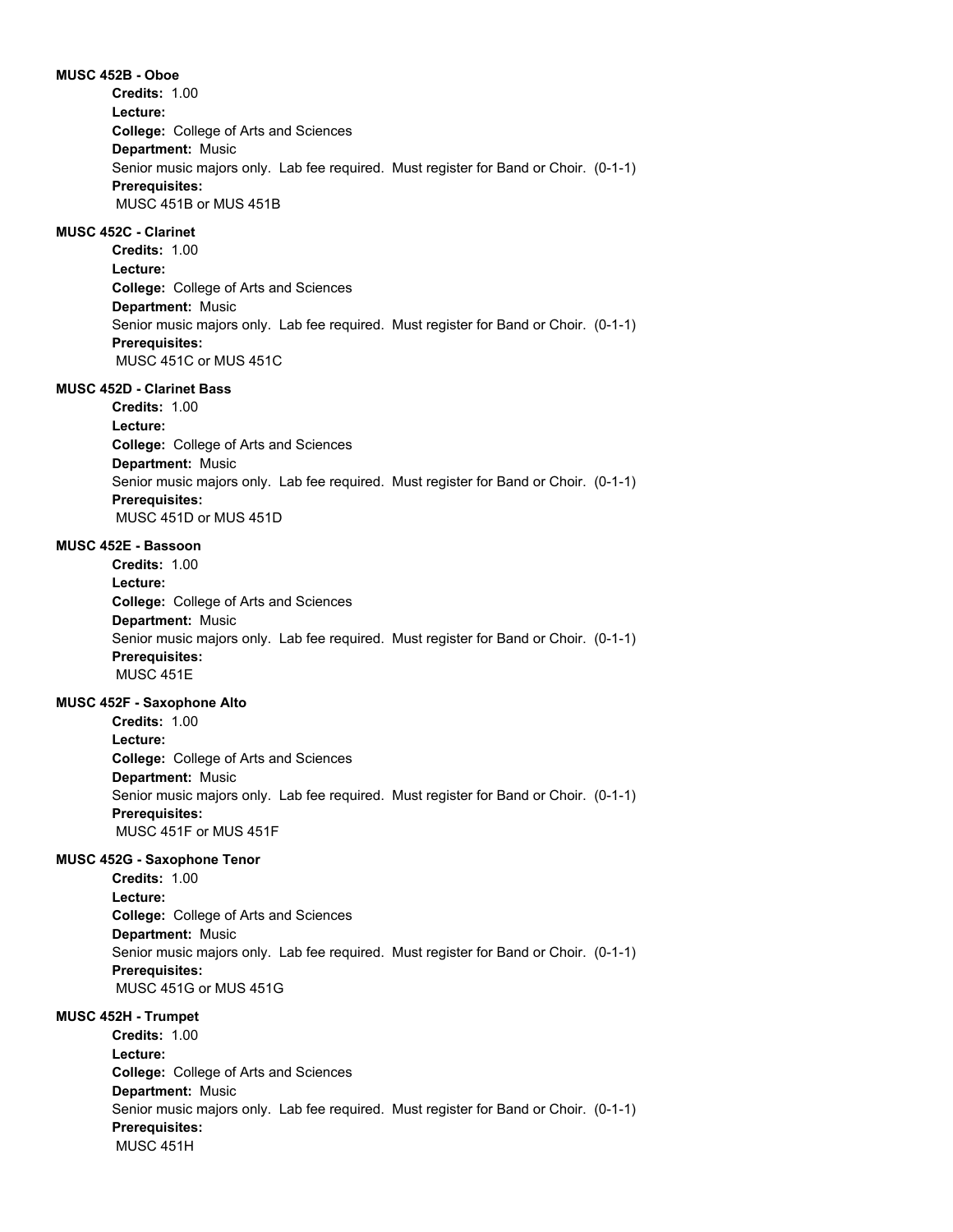#### **MUSC 452I - French Horn**

**College:** College of Arts and Sciences **Department:** Music **Credits:** 1.00 **Lecture:** Senior music majors only. Lab fee required. Must register for Band or Choir. (0-1-1) **Prerequisites:**  MUSC 451I Minimum Grade: C

### **MUSC 452J - Trombone**

**College:** College of Arts and Sciences **Department:** Music **Credits:** 1.00 **Lecture:** Senior music majors only. Lab fee required. Must register for Band or Choir. (0-1-1) **Prerequisites:**  MUSC 451J or MUS 451J

#### **MUSC 452K - Euphonium**

**College:** College of Arts and Sciences **Department:** Music **Credits:** 1.00 **Lecture:** Senior music majors only. Lab fee required. Must register for Band or Choir. (0-1-1) **Prerequisites:**  MUSC 451K

#### **MUSC 452L - Tuba**

**College:** College of Arts and Sciences **Department:** Music **Credits:** 1.00 **Lecture:** Senior music majors only. Lab fee required. Must register for Band or Choir. (0-1-1) **Prerequisites:**  MUSC 451L or MUS 451L

### **MUSC 452M - Percussion**

**College:** College of Arts and Sciences **Department:** Music **Credits:** 1.00 **Lecture:** Senior music majors only. Lab fee required. Must register for Band or Choir. (0-1-1) **Prerequisites:**  MUSC 451M or MUS 451M

### **MUSC 452N - Piano**

**College:** College of Arts and Sciences **Department:** Music **Credits:** 1.00 **Lecture:** Senior music majors only. Lab fee required. Must register for Band or Choir. (0-1-1) **Prerequisites:**  MUSC 451N or MUS 451N

#### **MUSC 452P - Organ**

**College:** College of Arts and Sciences **Department:** Music **Credits:** 1.00 **Lecture:** Senior music majors only. Lab fee required. Must register for Band or Choir. (0-1-1) **Prerequisites:**  MUSC 451P or MUS 451P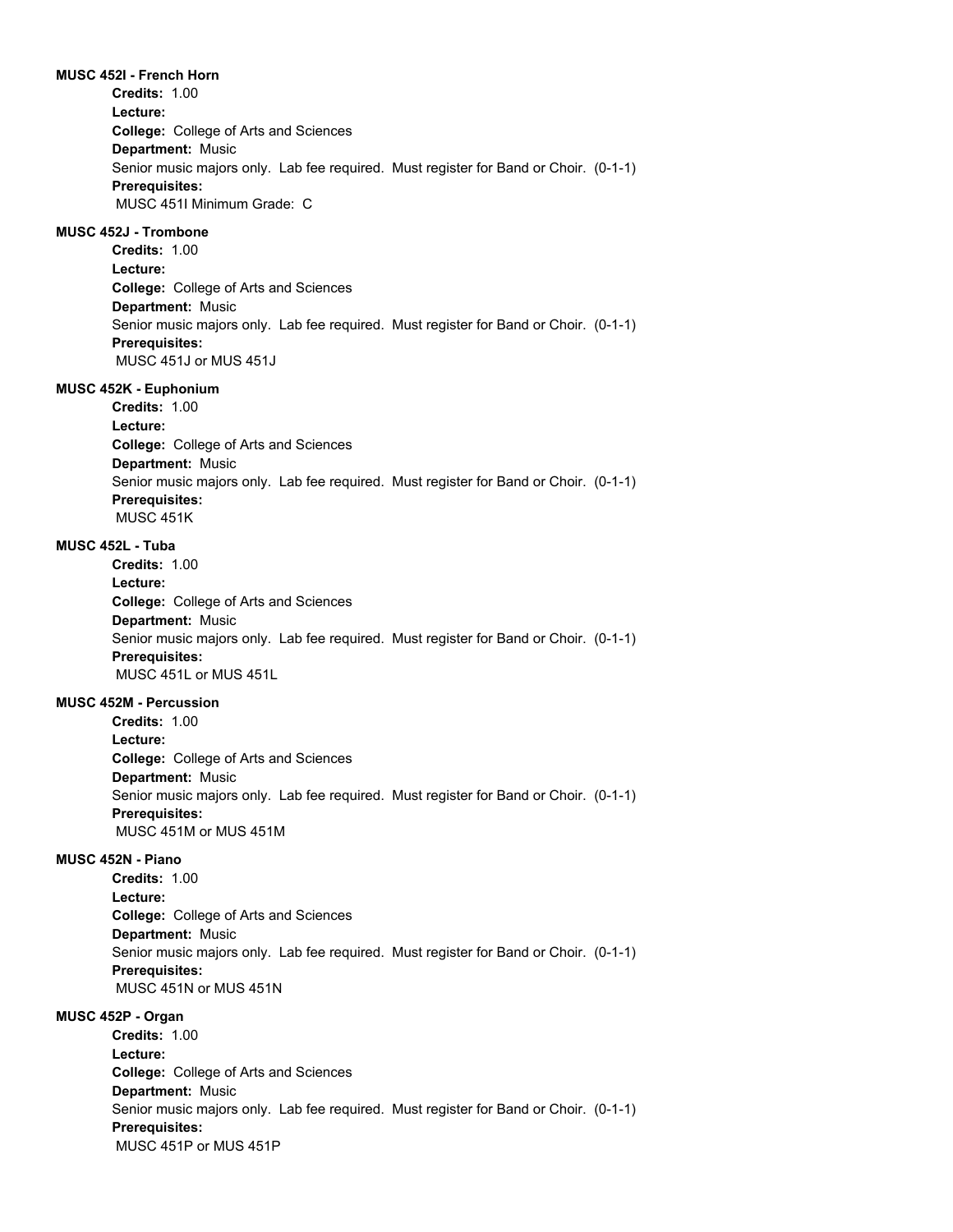#### **MUSC 452Q - Harpsichord**

**College:** College of Arts and Sciences **Department:** Music **Credits:** 1.00 **Lecture:** Senior music majors only. Lab fee required. Must register for Band or Choir. (0-1-1) **Prerequisites:**  MUSC 451Q or MUS 451Q

### **MUSC 452W - Voice**

**College:** College of Arts and Sciences **Department:** Music **Credits:** 1.00 **Lecture:** Senior music majors only. Lab fee required. Must register for Band or Choir. (0-1-1) **Prerequisites:**  MUSC 451W or MUS 451W

### **MUSC 452X - Guitar**

**College:** College of Arts and Sciences **Department:** Music **Credits:** 1.00 **Lecture:** 1.00 Senior music majors only. Lab fee required. Must register for Band or Choir. (0-1-1) **Prerequisites:**  MUSC 451X Minimum Grade: C

#### **MUSC 452Y - String Bass**

**College:** College of Arts and Sciences **Department:** Music **Credits:** 1.00 **Lecture:** Senior music majors only. Lab fee required. Must register for Band or Choir. (0-1-1) **Prerequisites:**  MUSC 451Y Minimum Grade: C

### **MUSC 453L - Tuba**

**College:** College of Arts and Sciences **Department:** Music **Credits:** 1.00 **Lecture:**

### **MUSC 471A - Flute**

**College:** College of Arts and Sciences **Department:** Music **Credits:** 1.00 **Lecture:** Senior music minors only. Lab fee required. Must register for Band or Choir. (0-1-1)

### **MUSC 471B - Oboe**

**College:** College of Arts and Sciences **Department:** Music **Credits:** 1.00 **Lecture:** Senior music minors only. Lab fee required. Must register for Band or Choir. (0-1-1)

#### **MUSC 471C - Clarinet**

**College:** College of Arts and Sciences **Department:** Music **Credits:** 1.00 **Lecture:** Senior music minors only. Lab fee required. Must register for Band or Choir. (0-1-1)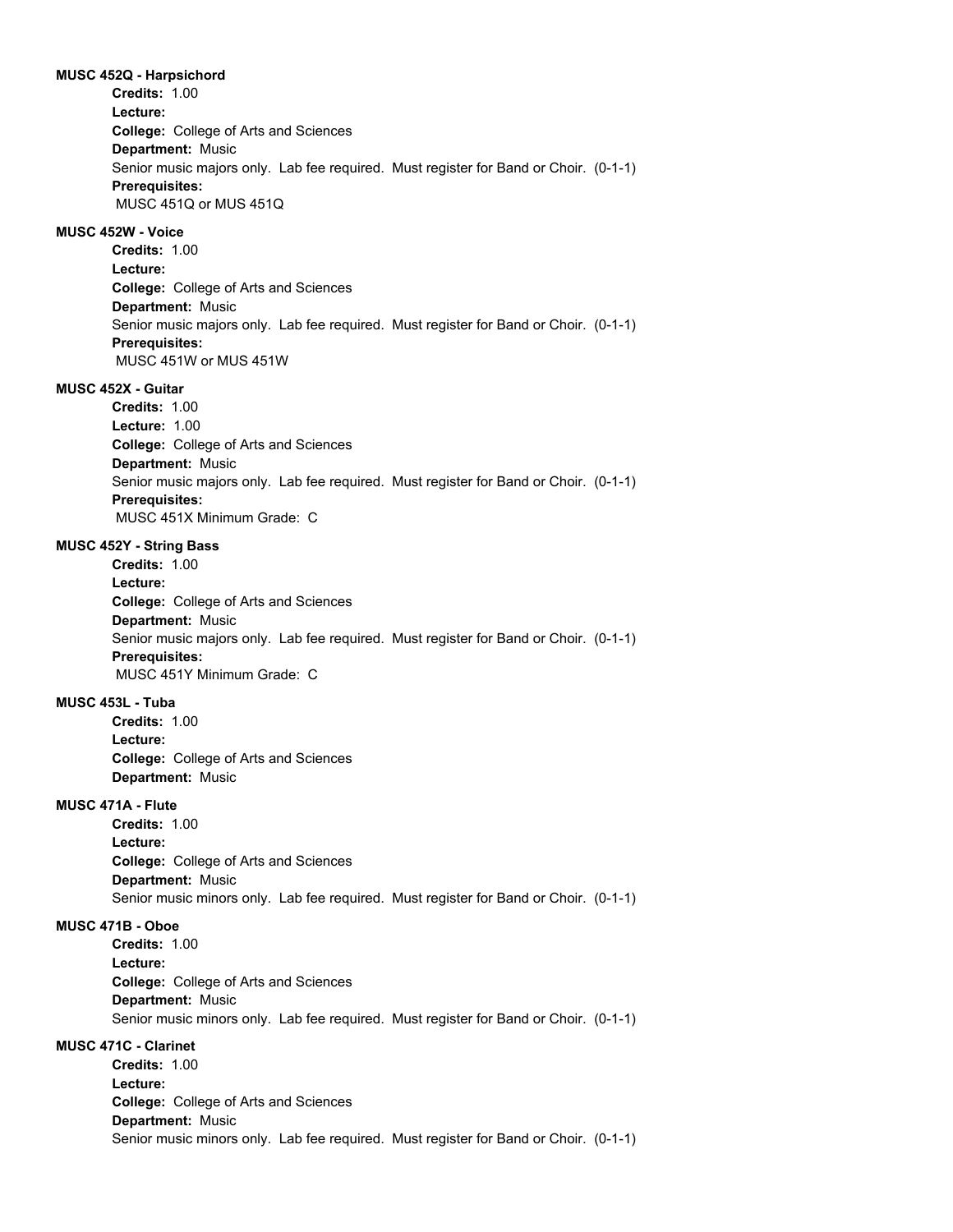#### **MUSC 471D - Clarinet Bass**

**College:** College of Arts and Sciences **Department:** Music **Credits:** 1.00 **Lecture:** Senior music minors only. Lab fee required. Must register for Band or Choir. (0-1-1)

### **MUSC 471E - Bassoon**

**College:** College of Arts and Sciences **Department:** Music **Credits:** 1.00 **Lecture:** Senior music minors only. Lab fee required. Must register for Band or Choir. (0-1-1)

#### **MUSC 471F - Saxophone Alto**

**College:** College of Arts and Sciences **Department:** Music **Credits:** 1.00 **Lecture:** Senior music minors only. Lab fee required. Must register for Band or Choir. (0-1-1)

### **MUSC 471G - Saxophone Tenor**

**College:** College of Arts and Sciences **Department:** Music **Credits:** 1.00 **Lecture:** Senior music minors only. Lab fee required. Must register for Band or Choir. (0-1-1) **Prerequisites:**  MUSC 372G

#### **MUSC 471H - Trumpet**

**College:** College of Arts and Sciences **Department:** Music **Credits:** 1.00 **Lecture:** Senior music minors only. Lab fee required. Must register for Band or Choir. (0-1-1) **Prerequisites:**  MUSC 372H

### **MUSC 471I - French Horn**

**College:** College of Arts and Sciences **Department:** Music **Credits:** 1.00 **Lecture:** Senior music minors only. Lab fee required. Must register for Band or Choir. (0-1-1)

#### **MUSC 471J - Trombone**

**College:** College of Arts and Sciences **Department:** Music **Credits:** 1.00 **Lecture:** Senior music minors only. Lab fee required. Must register for Band or Choir. (0-1-1) **Prerequisites:**  MUSC 372J

### **MUSC 471K - Euphonium**

**College:** College of Arts and Sciences **Department:** Music **Credits:** 1.00 **Lecture:** Senior music minors only. Lab fee required. Must register for Band or Choir. (0-1-1)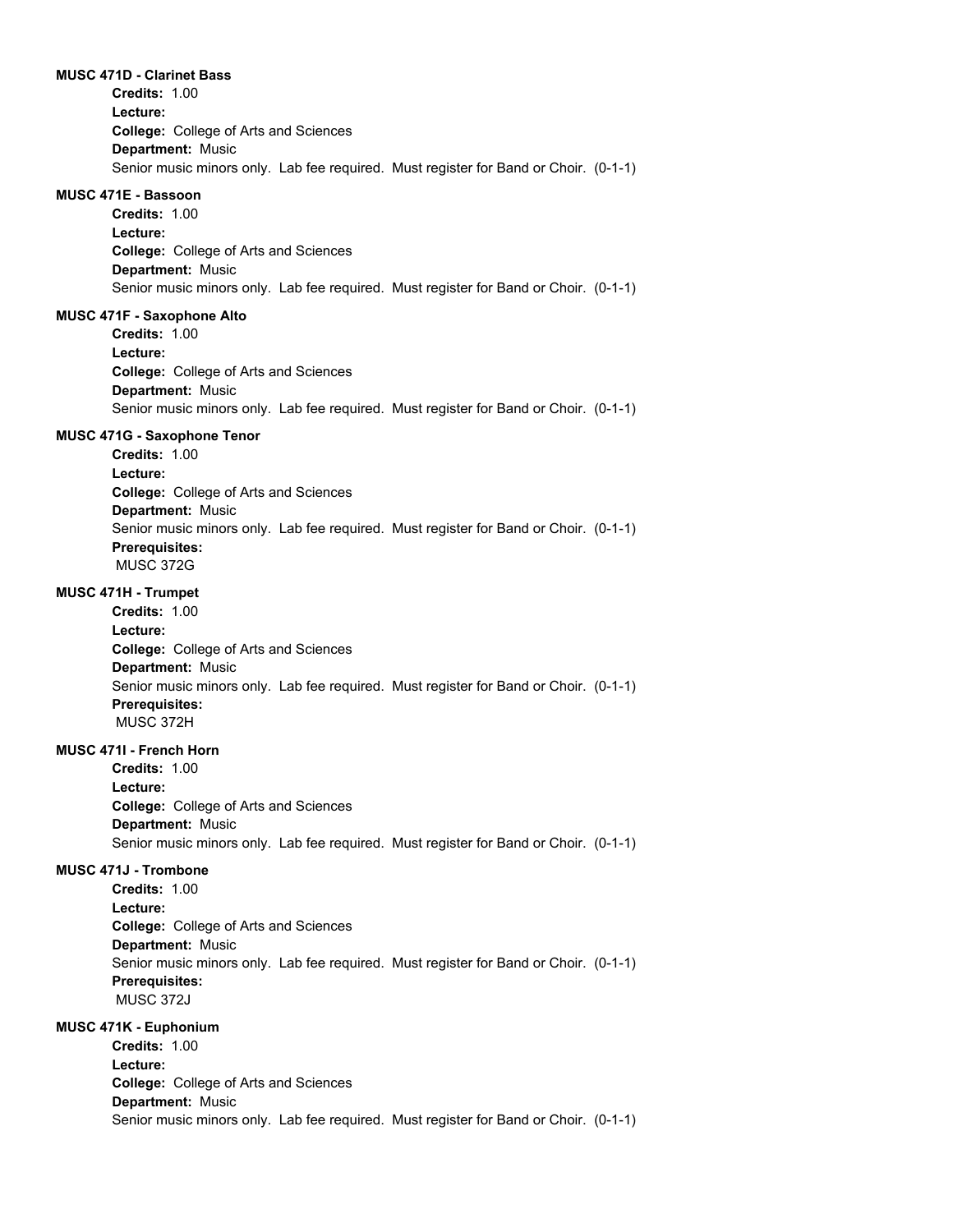#### **MUSC 471L - Tuba**

**College:** College of Arts and Sciences **Department:** Music **Credits:** 1.00 **Lecture:** Senior music minors only. Lab fee required. Must register for Band or Choir. (0-1-1)

#### **MUSC 471M - Percussion**

**College:** College of Arts and Sciences **Department:** Music **Credits:** 1.00 **Lecture:** Senior music minors only. Lab fee required. Must register for Band or Choir. (0-1-1)

### **MUSC 471N - Piano**

**College:** College of Arts and Sciences **Department:** Music **Credits:** 1.00 **Lecture:** Senior music minors only. Lab fee required. Must register for Band or Choir. (0-1-1)

### **MUSC 471P - Organ**

**College:** College of Arts and Sciences **Department:** Music **Credits:** 1.00 **Lecture:** Senior music minors only. Lab fee required. Must register for Band or Choir. (0-1-1)

### **MUSC 471Q - Harpsichord**

**College:** College of Arts and Sciences **Department:** Music **Credits:** 1.00 **Lecture:** Senior music minors only. Lab fee required. Must register for Band or Choir. (0-1-1)

### **MUSC 471W - Voice**

**College:** College of Arts and Sciences **Department:** Music **Credits:** 1.00 **Lecture:** Senior music minors only. Lab fee required. Must register for Band or Choir. (0-1-1)

### **MUSC 471X - Guitar**

**College:** College of Arts and Sciences **Department:** Music **Credits:** 1.00 **Lecture:** 1.00 Senior music minors only. Lab fee required. Must register for Band or Choir. (0-1-1) **Prerequisites:**  MUSC 452X Minimum Grade: C

### **MUSC 472A - Flute**

**College:** College of Arts and Sciences **Department:** Music **Credits:** 1.00 **Lecture:** Senior music minors only. Lab fee required. Must register for Band or Choir. (0-1-1) **Prerequisites:**  MUSC 471A or MUS 471A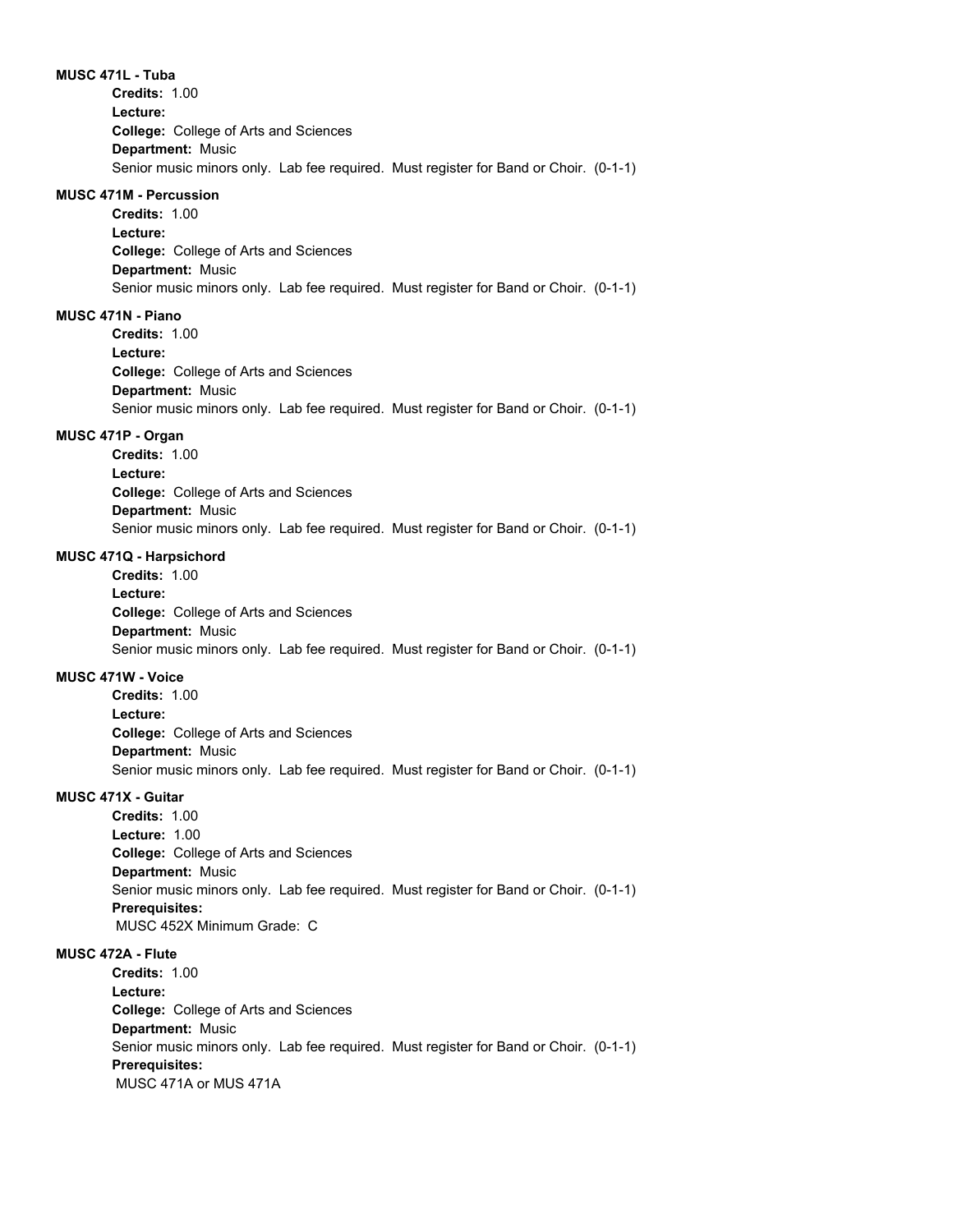**MUSC 472B - Oboe College:** College of Arts and Sciences **Department:** Music **Credits:** 1.00 **Lecture:** Senior music minors only. Lab fee required. Must register for Band or Choir. (0-1-1) **Prerequisites:**  MUSC 471B or MUS 471B

### **MUSC 472C - Clarinet**

**College:** College of Arts and Sciences **Department:** Music **Credits:** 1.00 **Lecture:** Senior music minors only. Lab fee required. Must register for Band or Choir. (0-1-1) **Prerequisites:**  MUSC 471C or MUS 471C

### **MUSC 472D - Clarinet Bass**

**College:** College of Arts and Sciences **Department:** Music **Credits:** 1.00 **Lecture:** Senior music minors only. Lab fee required. Must register for Band or Choir. (0-1-1) **Prerequisites:**  MUSC 471D

#### **MUSC 472E - Bassoon**

**College:** College of Arts and Sciences **Department:** Music **Credits:** 1.00 **Lecture:** Senior music minors only. Lab fee required. Must register for Band or Choir. (0-1-1) **Prerequisites:**  MUSC 471E or MUS 471E

### **MUSC 472F - Saxophone Alto**

**College:** College of Arts and Sciences **Department:** Music **Credits:** 1.00 **Lecture:** Senior music minors only. Lab fee required. Must register for Band or Choir. (0-1-1) **Prerequisites:**  MUSC 471F or MUS 471F

### **MUSC 472G - Saxophone Tenor**

**College:** College of Arts and Sciences **Department:** Music **Credits:** 1.00 **Lecture:** Senior music minors only. Lab fee required. Must register for Band or Choir. (0-1-1) **Prerequisites:**  MUSC 471G or MUS 471G

### **MUSC 472H - Trumpet**

**College:** College of Arts and Sciences **Department:** Music **Credits:** 1.00 **Lecture:** Senior music minors only. Lab fee required. Must register for Band or Choir. (0-1-1) **Prerequisites:**  MUSC 471H or MUS 471H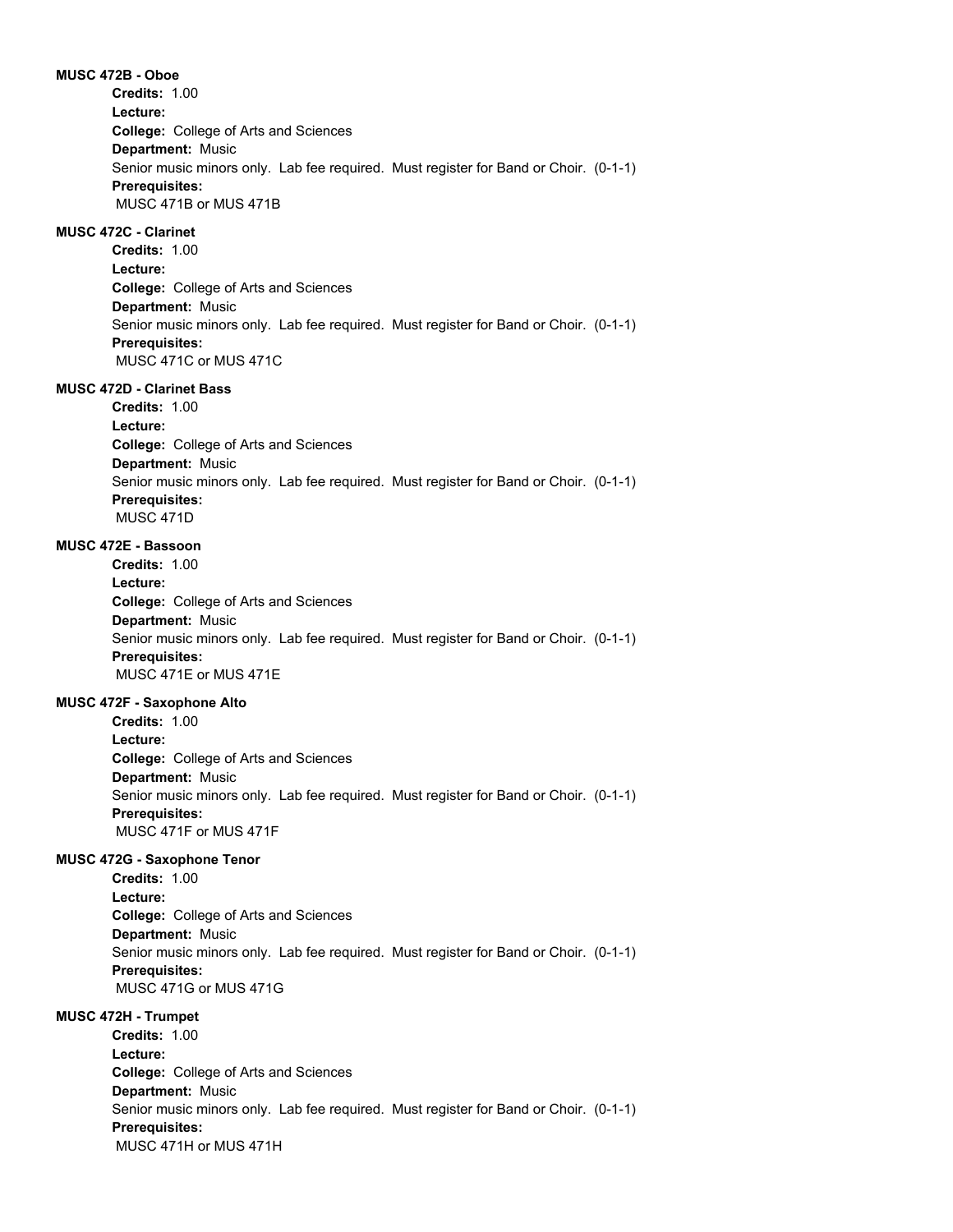**MUSC 472I - French Horn College:** College of Arts and Sciences **Department:** Music **Credits:** 1.00 **Lecture:** Senior music minors only. Lab fee required. Must register for Band or Choir. (0-1-1) **Prerequisites:**  MUSC 471I or MUS 471I **MUSC 472J - Trombone College:** College of Arts and Sciences **Department:** Music **Credits:** 1.00 **Lecture:** Senior music minors only. Lab fee required. Must register for Band or Choir. (0-1-1) **Prerequisites:**  MUSC 471J or MUS 471J **MUSC 472K - Euphonium College:** College of Arts and Sciences **Department:** Music **Credits:** 1.00 **Lecture:** Senior music minors only. Lab fee required. Must register for Band or Choir. (0-1-1) **Prerequisites:**  MUSC 471K or MUS 451K **MUSC 472L - Tuba College:** College of Arts and Sciences **Department:** Music **Credits:** 1.00 **Lecture:** Senior music minors only. Lab fee required. Must register for Band or Choir. (0-1-1) **Prerequisites:**  MUSC 471L or MUS 471L **MUSC 472M - Percussion College:** College of Arts and Sciences **Department:** Music **Credits:** 1.00 **Lecture:** Senior music minors only. Lab fee required. Must register for Band or Choir. (0-1-1) **Prerequisites:**  MUSC 471M or MUS 471M **MUSC 472N - Piano College:** College of Arts and Sciences **Department:** Music **Credits:** 1.00 **Lecture:** Senior music minors only. Lab fee required. Must register for Band or Choir. (0-1-1) **Prerequisites:** 

MUSC 471N or MUS 371N

### **MUSC 472P - Organ**

**College:** College of Arts and Sciences **Department:** Music **Credits:** 1.00 **Lecture:** Senior music minors only. Lab fee required. Must register for Band or Choir. (0-1-1) **Prerequisites:**  MUSC 471P or MUS 471P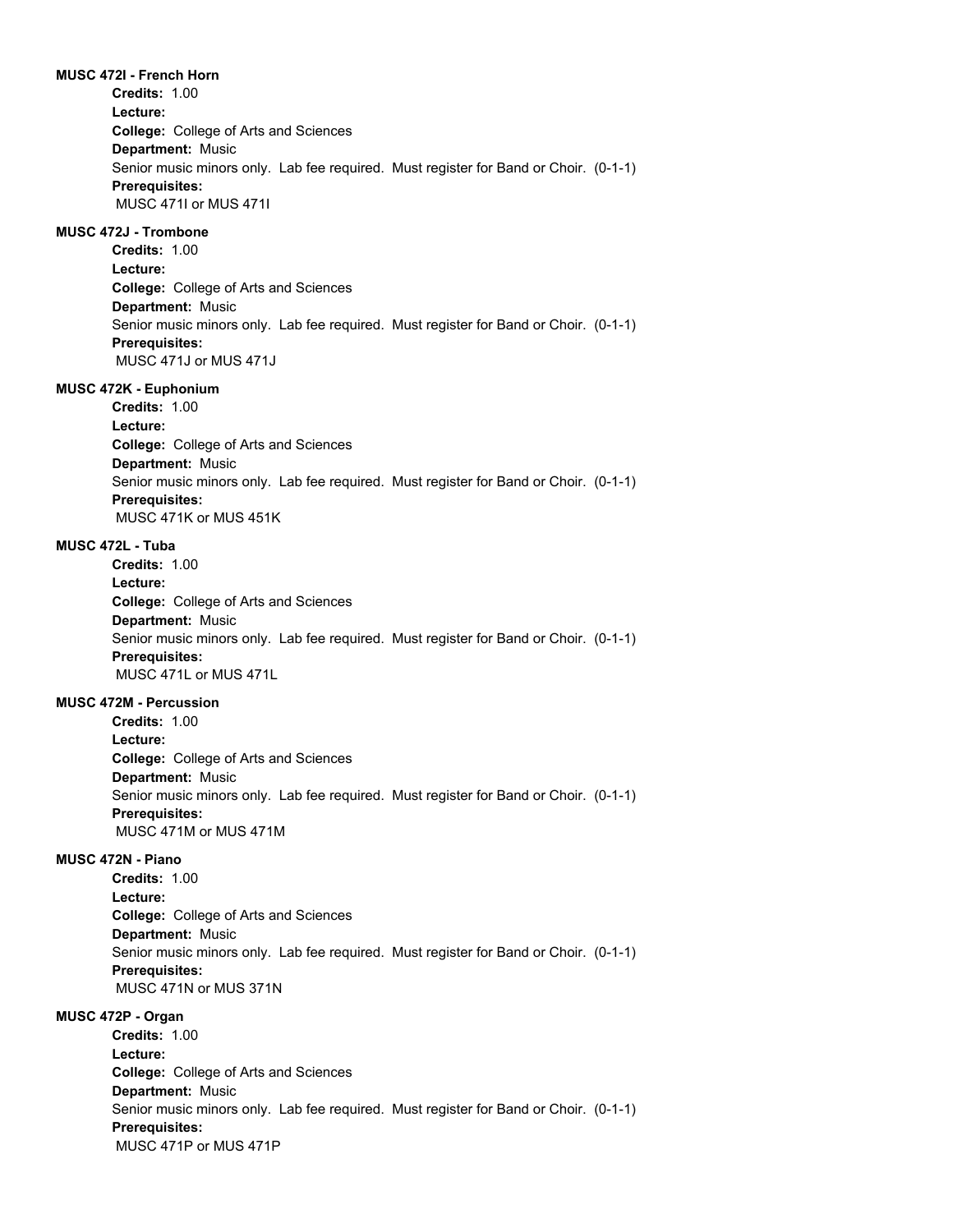#### **MUSC 472Q - Harpsichord**

**College:** College of Arts and Sciences **Department:** Music **Credits:** 1.00 **Lecture:** Senior music minors only. Lab fee required. Must register for Band or Choir. (0-1-1) **Prerequisites:**  MUSC 471Q or MUS 471Q

### **MUSC 472W - Voice**

**College:** College of Arts and Sciences **Department:** Music **Credits:** 1.00 **Lecture:** Senior music minors only. Lab fee required. Must register for Band or Choir. (0-1-1) **Prerequisites:**  MUSC 471W Minimum Grade: C

### **MUSC 472X - Guitar**

**College:** College of Arts and Sciences **Department:** Music **Credits:** 1.00 **Lecture:** 1.00 Senior music minors only. Lab fee required. Must register for Band or Choir. (0-1-1) **Prerequisites:**  MUSC 471X Minimum Grade: C

### **MUSC 4800 - Senior Recital**

**College:** College of Arts and Sciences **Department:** Music **Credits:** 1.00 **Lecture:** 1.00 Taken concurrently with MUSC 452 or MUSC 472 Applied Music. Student will work with Applied Music Instructor and Accompanist in preparation for a 40-50 minute recital program. (1-0-1) **Prerequisites:**  MUSC 3000

### **MUSC 4900 - Special Topics in Music**

**College:** College of Arts and Sciences **Department:** Music **Credits:** 1.00 TO 3.00 **Lecture:** 1.00 TO 3.00 A variable credit course on selected issues, topics, and literature in music. (1-3 lecture, 0 lab, 1-3 credits) Pre-requisite: Permission of instructor.

### **MUSC 4900S - Special Topics-Study Abroad**

**College:** College of Arts and Sciences **Department:** Art Department **Credits:** 1.00 TO 3.00 **Lecture:** 1.00 TO 3.00 A variable credit course on selected issues, topics, and literature in music. Taken as part of a study abroad program. (1-3 lecture, 0 lab, 1-3 credits). Pre-requisite: Permission of the instructor

### **Nursing**

#### **NURS 2002 - The Caregiving Journey**

**College:** School of Nursing **Department:** Nursing **Credits:** 3.00 **Lecture:** 3.00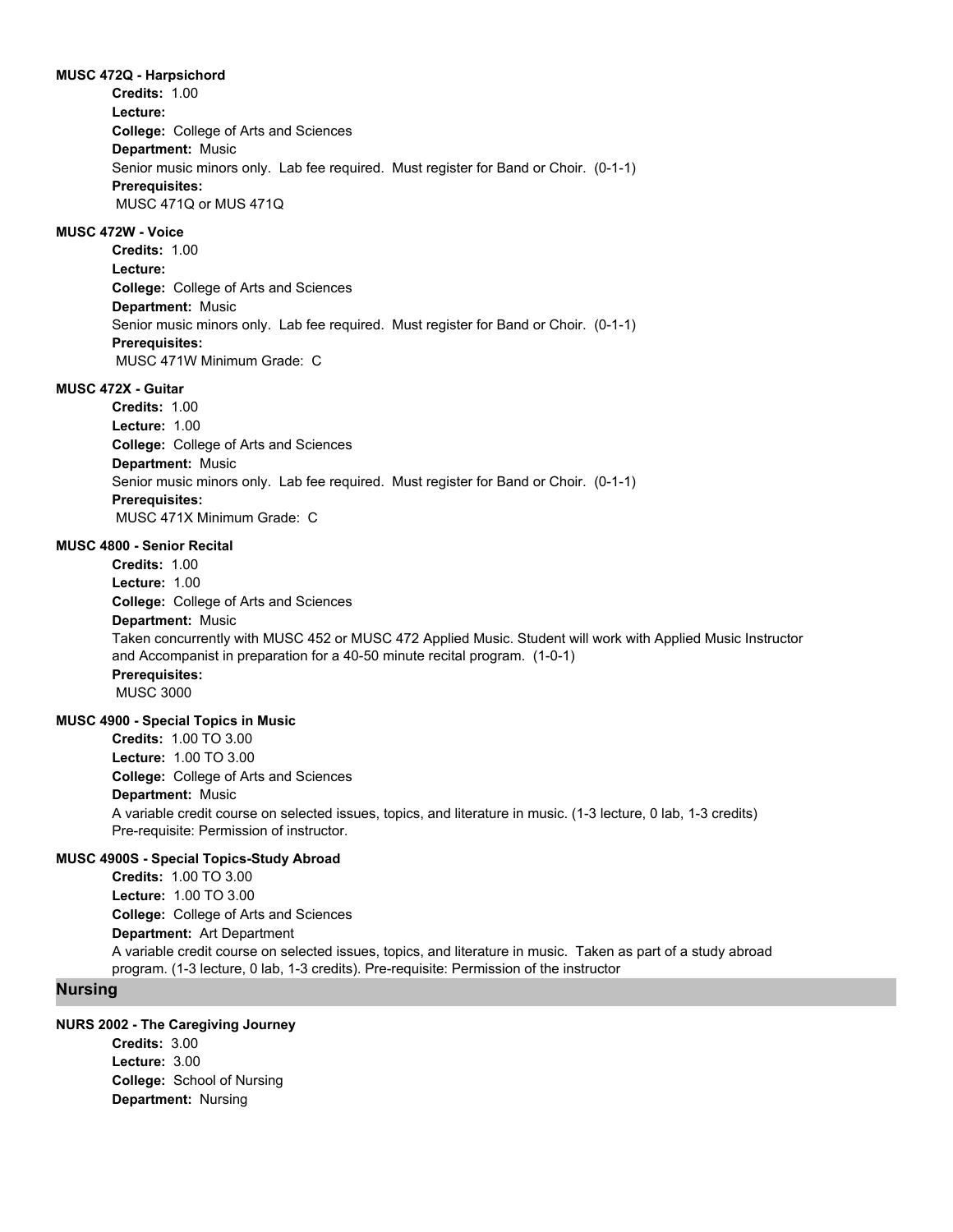The journey of the caregiver is explored in a multicultural approach. In this course, students will apply a theoretical model(s) to understand the caregiving process, explore the costs and health effects of caregiving on care recipients as well as caregivers. Life after caregiving is discussed as part of the caregiver journey. The purpose of this course is to provide the student with an understanding of the triumphs and difficulties faced by caregivers today. (3-0-3) Prerequisites: None. Corequisites: None.

### **NURS 2003 - Best Practices in Support Care**

**College:** School of Nursing **Credits:** 3.00 **Lecture:** 3.00

### **Department:** Nursing

Caregiver support programs are discussed with an emphasis on the research underpinnings. This thorough review of evidence-based programs explores program effectiveness as well as strategies necessary for implementing, managing and sustaining effective family caregiver support programs. In this course, students will investigate critical skills for caregivers including self-care, stress management, medication management, problem-solving, and communication strategies. (3-0-3) Prerequisites: None Corequisites: None

### **NURS 2004 - Medical Terminology**

**College:** School of Nursing **Department:** Nursing **Credits:** 2.00 **Lecture:** 2.00

This course provides the student with an introduction to medical terminology, the origin of medical language, including root words, prefixes, suffixes and combining forms. The relationship of word parts to their anatomical counterparts, accurate pronunciation, use of medical terms in medical reports and the use and spelling of disorders and abnormal conditions will also be studied. (2-0-2)

### **NURS 2400 - Women's Health Care Issues**

**College:** School of Nursing **Department:** Nursing **Credits:** 3.00 **Lecture:** 3.00

An exploration of contemporary health issues of particular concern to women. Violence, sexuality, healthcompromising behaviors, and reproductive issues are included as well as the impact of the feminist movement, women's health worldwide, and famous women who have contributed to health care reform. An elective course (3-0-3)

### **NURS 3001 - Special Populat Requiring Care**

**Credits:** 3.00

**Lecture:** 3.00

**College:** School of Nursing

### **Department:** Nursing

This course focuses on special concerns and issues facing care recipients and caregivers for selected illnesses/ disabilities. Addressed in this course are unique health care and social concerns encountered over the course of illnesses/disabilities which may include, but are not limited to, the following: Alzheimer's disease, Dementia, Cancer, Stroke, Heart Disease, Diabetes, Chronic Mental Illness, Developmental Disabilities, Children with Disabilities and Chronic Illnesses. In this course, students will investigate illness trajectories as a way to understand caregiver demands. (3-0-3) Prerequisites: None. Corequisites: None.

### **NURS 3002 - Concepts of Prof Nursing**

**Credits:** 2.00 **Lecture:** 2.00

**College:** School of Nursing

### **Department:** Nursing

This is a foundation course upon which subsequent nursing courses are built. Nursing as a profession, changes occurring over the years, current factors influencing nursing and health care, and nursing roles are major topics of focus. Concepts and principles basic to nursing as a profession and concepts of health care are explored. (2-0-2) Prerequisite: Must be accepted to School of Nursing Co-requisite: NURS 3007.

#### **Corequisites:**

NURS 3007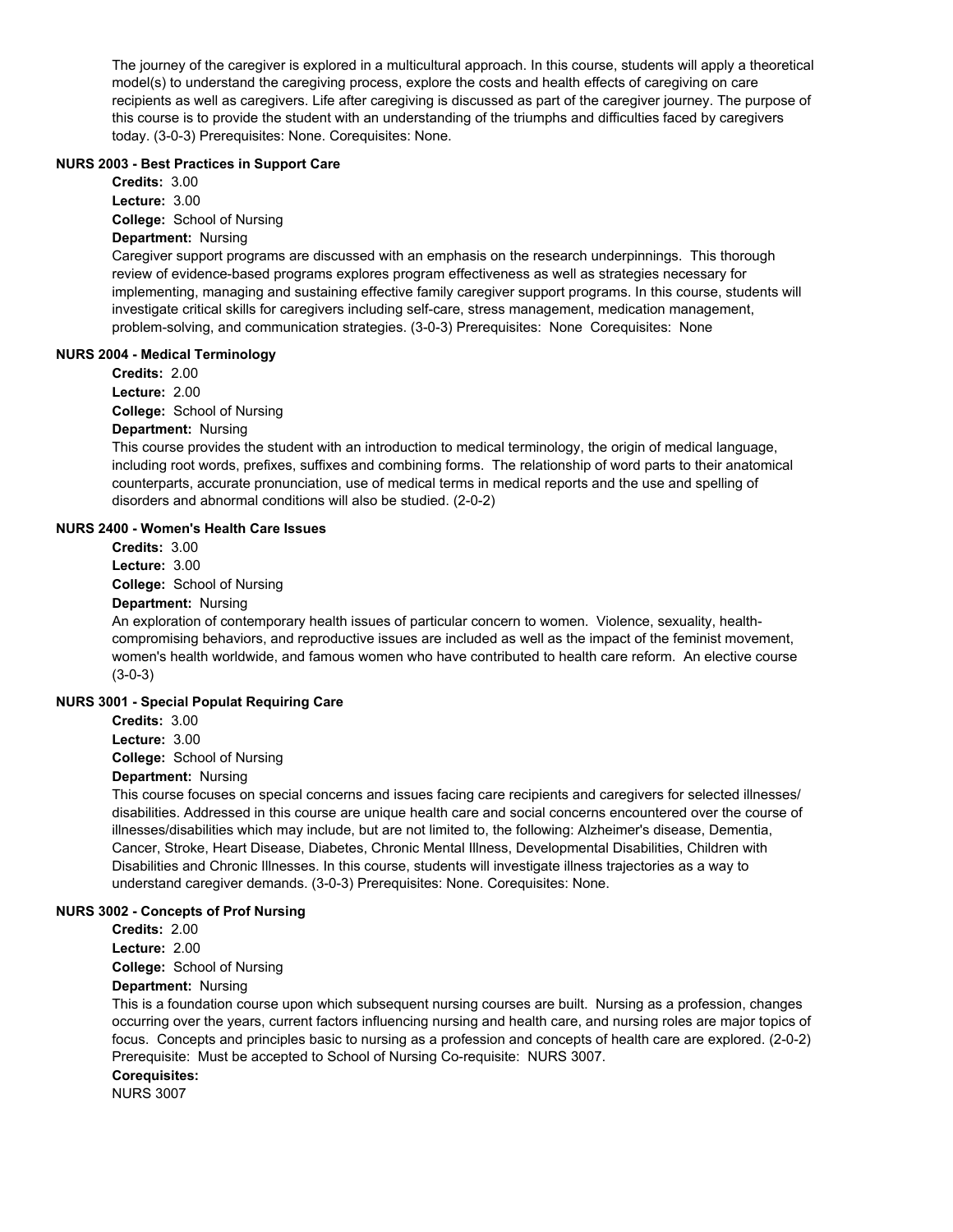### **NURS 3004 - Cross Cultur/National Issue CG**

**College:** School of Nursing **Credits:** 3.00 **Lecture:** 3.00

**Department:** Nursing

This course targets cultural practices centered on family caregiving from areas around the world. Healing traditions and caregiving practices from various cultures are targeted and explored as the guiding influence on the health of an individual. Similarities and differences in cultural practices related to health and caregiving are examined. This course presents information on the impact of the manifestations of an individual's cultural heritage on the caregiving situation. (3-0-3) Prerequisites: None. Corequisites: None.

### **NURS 3005 - Human Pathophysiology**

**College:** School of Nursing **Department:** Nursing **Credits:** 3.00 **Lecture:** 3.00

A study of the physiological changes and states associated with disease. (3-0-3) Prerequisite: Must be accepted to School of Nursing. Co-requisite: None.

### **NURS 3006 - Adv Practice Issues in CG**

**Credits:** 3.00 **Lecture:** 3.00

**College:** School of Nursing

### **Department:** Nursing

Selected advanced practice topics in caregiving are explored. These topics may include, but are not limited to, exploration of 1) end of life issues; 2) caregiving burnout and coping strategies; 3) abuse and neglect in caregiving; 4) ethical and legal issues in caregiving; 5) managing caregiving transitions - hospital to home and home to hospital; and 6) institutional care. This course will examine one or more of these topics in- depth to facilitate student understanding of these complex caregiving issues. (3-0-3) Prerequisites: None. Corequisites: None.

### **NURS 3007 - Clinical Therapeutics**

**College:** School of Nursing **Credits:** 4.00 **Lecture:** 3.00

### **Department:** Nursing

NURS 3007 is a beginning nursing course in which basic physiological functioning of major biological systems, adaptive responses, and deviations in normal functions are studied. Application of the nursing process to maintain health and in response to selected disruptions, with emphasis on scientifically based interventions and skills necessary for providing care to diverse client populations. Professional standards of care, ethical and legal responsibilities of the nurse when carrying out interventions and/or skills are reviewed. Use of the nursing process and skills learned in this course are reinforced and expanded throughout the curriculum. (3-3-4) Prerequisite: Must be accepted to the School of Nursing. Corequisites: NURS 3002. This course requires a lab component. **Corequisites:** 

NURS 3002

### **NURS 3007L - Clinical Therapeutics Lab**

**College:** School of Nursing **Department:** Nursing **Credits:** 0.00 **Lecture:** (0-3-0) **Corequisites:**  NURS 3007

### **NURS 3010 - Prof Nurs Practice for RNs**

**College:** School of Nursing **Department:** Nursing **Credits:** 3.00 **Lecture:** 3.00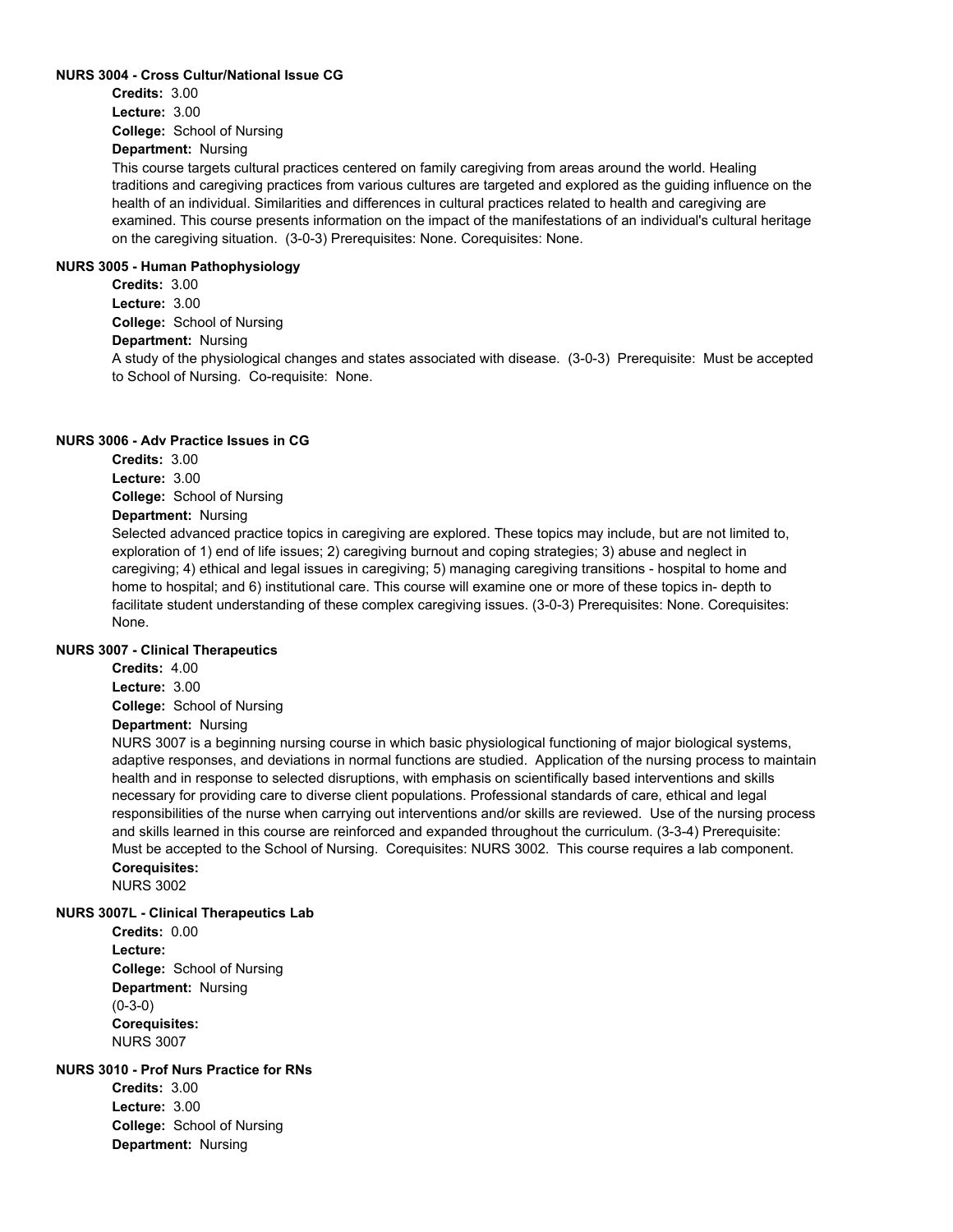This is an online course directed to the RN student returning to school for a baccalaureate degree in nursing. This is an introductory course to the BSN curriculum that examines concepts and perspectives in contemporary nursing. The content builds on the RN's prior experience and nursing education. Examples of content include ethical principles, health care economics, legislative process, nursing theories, health and wellness, critical thinking, current trends and issues in nursing. (3-0-3) Prerequisites: Must be a licensed professional nurse. Corequisites: None.

### **NURS 3050 - Health Promotion**

**College:** School of Nursing **Department:** Nursing **Credits:** 2.00 **Lecture:** 2.00

This course is designed to provide students with the basic knowledge and skills needed to provide health promotion and disease prevention interventions, essential components of comprehensive health care. The course includes content on health promotion, risk reduction, and disease prevention strategies across the life span, with emphasis on application to rural clients; health behavior models and theories; change theories, health education principles, theories, and strategies. (2-0-2) Prerequisites: Must be accepted to the School of Nursing Co-requisites: None.

### **NURS 3050H - Health Promotion - Honors**

**College:** School of Nursing **Credits:** 2.00 **Lecture:** 2.00

## **Department:** Nursing

This course is designed to provide students with the basic knowledge and skills needed to provide health promotion and disease prevention interventions, essential components of comprehensive health care. The course includes content on health promotion, risk reduction, and disease prevention strategies across the life span, with emphasis on application to rural clients; health behavior models and theories; change theories; health education principles, theories, and strategies. This section is for students participating in the GSW Honors Program. (2-0-2) Prerequisites: Must be accepted to the School of Nursing. Co-requisites: None.

### **NURS 3100 - Nursing of Adults I**

**College:** School of Nursing **Credits:** 6.00 **Lecture:** 4.00

### **Department:** Nursing

Illnesses common in the adult population are explored, especially as presented in the acute care setting. Emphasis is on identification, treatment, and/or resolution of acute and long term health problems. Health promotion and disease prevention as they apply to specific disease entities are also discussed. The influence of genetics, alternative or cultural health practices, and application of nursing care in the community are reviewed as they relate to specific illnesses as well as collaborative care with other health care professionals. (4-6-6) Prerequisites: NURS 3002, 3007 and 3200. Co-requisites: NURS 3005 and 3630. This course requires a lab component.

# **Corequisites:**

NURS 3005, NURS 3630 **Prerequisites:**  (NURS 3002 Minimum Grade: C and NURS 3007 Minimum Grade: C and NURS 3200 Minimum Grade: C)

### **NURS 3100L - Nursing of Adults I Lab**

**College:** School of Nursing **Department:** Nursing **Credits:** 0.00 **Lecture:** (0-6-0) **Corequisites:**  NURS 3100 **Prerequisites:**  NURS 3002 Minimum Grade: C and NURS 3007 Minimum Grade: C and NURS 3200 Minimum Grade: C

### **NURS 3200 - Health Assessment**

**College:** School of Nursing **Department:** Nursing **Credits:** 4.00 **Lecture:** 3.00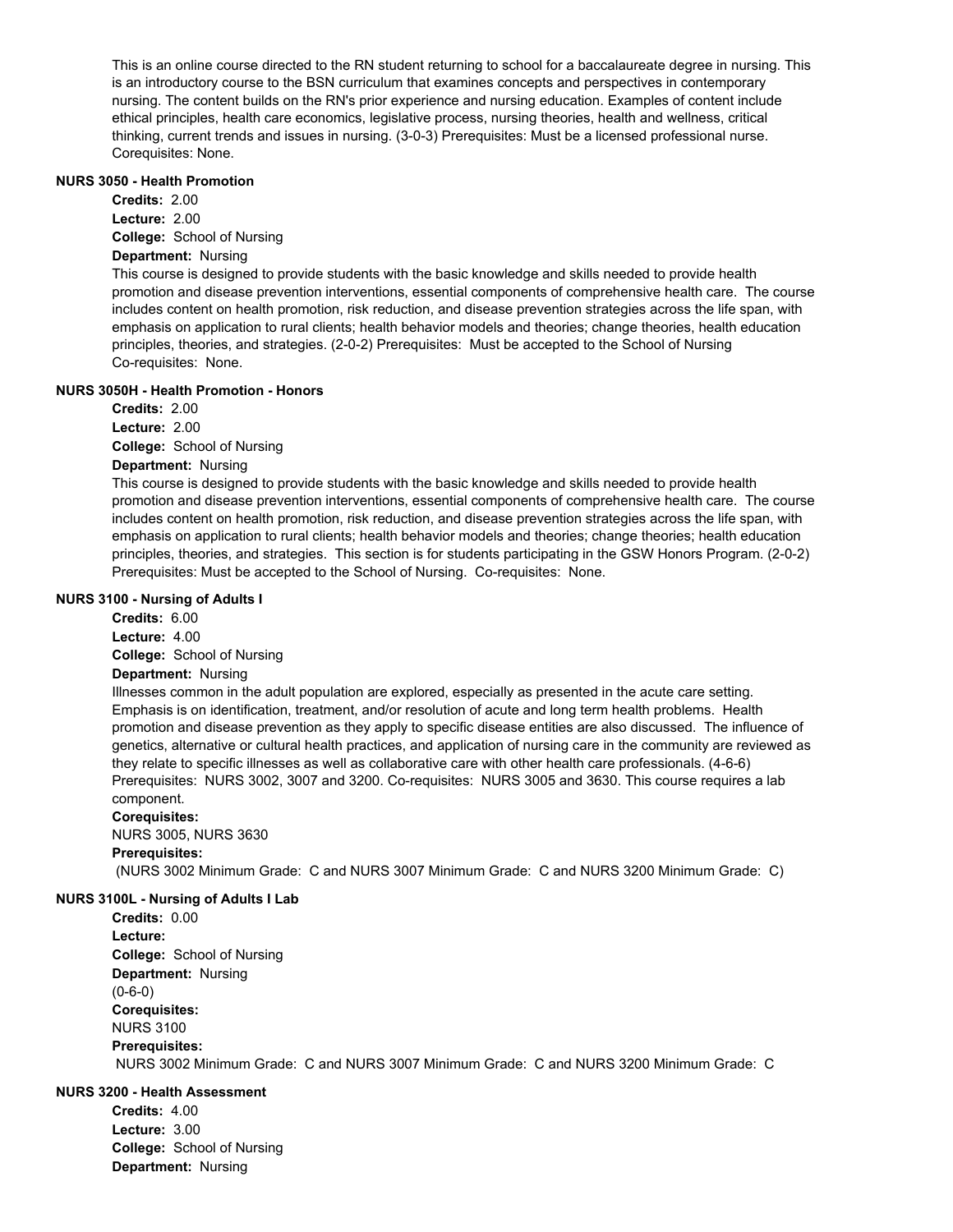Assessment skills for clients across the life span are presented for the purpose of determining health status. Theory and skills necessary to obtain a comprehensive health history and complete physical examination are emphasized. Assessment skills in conducting an interview for the purpose of nutritional, cultural, and family pedigree information are incorporated. Special assessment techniques unique to children, older adults, and clients with functional disabilities are included. Physical findings indicating genetic disorders are also introduced. (3-2-4) Prerequisites: Must be accepted to the School of Nursing. This course requires a lab component.

#### **NURS 3200L - Health Assessment Lab**

**College:** School of Nursing **Department:** Nursing **Credits:** 0.00 **Lecture:** (0-2-0) **Corequisites:**  NURS 3200

#### **NURS 3290 - Int'l Health Care Delivery Sys**

**College:** School of Nursing **Department:** Nursing **Credits:** 3.00 **Lecture:** 3.00 This course compares the health care delivery systems of the United States and one European Union country and one Latin American country. An elective course. (3-0-3) Prerequisites: None. Corequisites: None.

#### **NURS 3400 - Community Health Nursing**

**College:** School of Nursing **Department:** Nursing **Credits:** 6.00 **Lecture:** 4.00

A study of elements and strategies for the provision of community-based, population-focused care to enhance the health of communities. Public health principles with nursing knowledge and skills are incorporated to offer health promotion and disease prevention to individuals, families, aggregates, and communities. Content includes public health principles, the health care system, aggregate health care, responsibilities of the community health nurse, and contemporary community health problems. Application of theoretical concepts is achieved in a variety of community settings. Credit: 6 hours (4 hours theory, 6 hours applied learning experience).

### **Prerequisites:**

NURS 3200 Minimum Grade: C

### **NURS 3500 - Ethical Issues in Health Care**

**College:** School of Nursing **Credits:** 3.00 **Lecture:** 3.00

**Department:** Nursing

An exploration of contemporary ethical issues in health care delivery in light of various models of moral thought. Ethical decision-making models are used to analyze issues such as rationing of health care, abortion, euthanasia, surrogate motherhood, genetic engineering, and rights of subjects of research and experimentation. An elective course. (3-0-3) Prerequisites: None. Corequisites: None.

### **NURS 3600S - Transcultural HealthCare-St Ab**

**College:** School of Nursing **Department:** Nursing **Credits:** 3.00 **Lecture:** 1.00

An introduction to transcultural health care. The study of health care in a variety of cultural settings is accomplished through comparative analysis from a nursing perspective. Historical, political, and religious factors which impact health care beliefs of the caregiver and the client are studied within the framework of cultural health care theory. An elective course. (1-2-3) Prerequisites: NURS 3200 and NURS 3007. Corequisites: None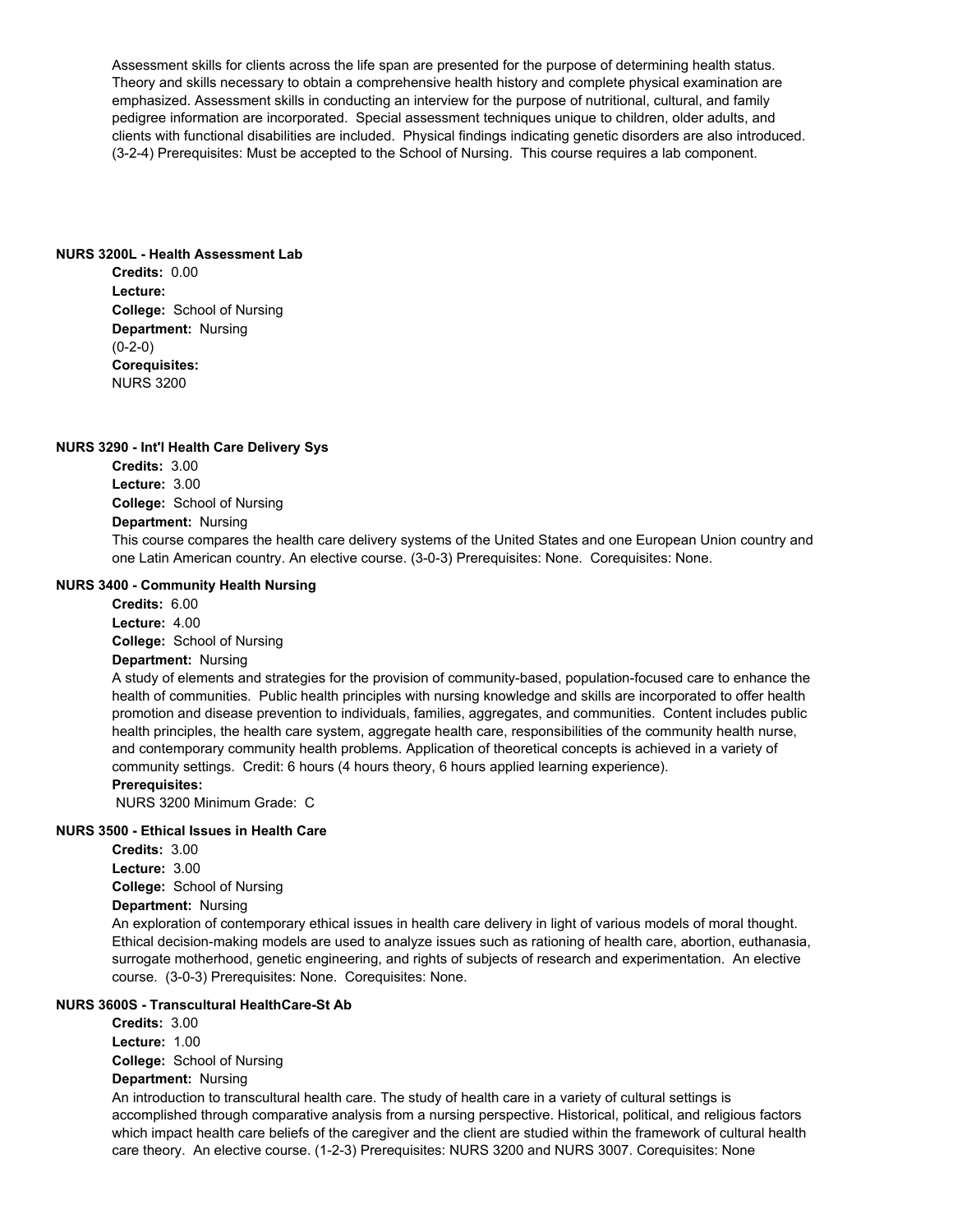#### **Prerequisites:**

NURS 3002 Minimum Grade: C and NURS 3007 Minimum Grade: C

### **NURS 3630 - Pharmacology I**

**Credits:** 2.00

**Lecture:** 2.00

**College:** School of Nursing

# **Department:** Nursing

This course addresses the principles of nursing management in drug therapy, the basics of core drug knowledge, and patient-related variables. Nursing management of the patient's response to medication is discussed according to various body systems, pathological conditions, and major drug classifications. (2-0-2) Prerequisite: NURS 3002 and NURS 3007. Co-requisites: NURS 3005 and NURS 3100.

### **Corequisites:**

NURS 3005, NURS 3100 **Prerequisites:**  NURS 3002 Minimum Grade: C and NURS 3007 Minimum Grade: C

### **NURS 3700 - Women's Health Care Issues**

**College:** School of Nursing **Credits:** 3.00 **Lecture:** 3.00

### **Department:** Nursing

An exploration of contemporary health care issues of particular concern to women. Violence, sexuality, healthcompromising behaviors, and reproductive issues are included as well as the impact of the feminist movement, women's health worldwide, and famous women who have contributed to health care reform. An elective course. (3-0-3) Prerequisites: None Corequisites: None

### **NURS 3750 - Nursing of the Family**

**Credits:** 9.00 **Lecture:** 6.00

**College:** School of Nursing

# **Department:** Nursing

Focuses on a family-centered approach to meeting health needs during the childbearing and childrearing years. (6-9-9) Prerequisites: NURS 3100 and NURS 3630. This course requires a lab component.

### **Prerequisites:**

NURS 3100 Minimum Grade: C and NURS 3630 Minimum Grade: C

### **NURS 3750H - Nursing of the Family-Honors**

**College:** School of Nursing **Department:** Nursing **Credits:** 9.00 **Lecture:** 6.00

Focuses on a family-centered approach to meeting health needs during the childbearing and childrearing years. This section is for students participating in the GSW Honors Program. (6-9-9) Prerequisites: NURS 3100 and NURS 3630. Corequisites: None.

**Corequisites:** 

NURS 3750L **Prerequisites:** 

NURS 3100 Minimum Grade: C and NURS 3630 Minimum Grade: C

### **NURS 3750L - Nursing of Family Lab I & II**

**College:** School of Nursing **Department:** Nursing **Credits:** 0.00 **Lecture:** (0-9-0) **Corequisites:**  NURS 3750, NURS 3750H **Prerequisites:**  NURS 3100 Minimum Grade: C and NURS 3630 Minimum Grade: C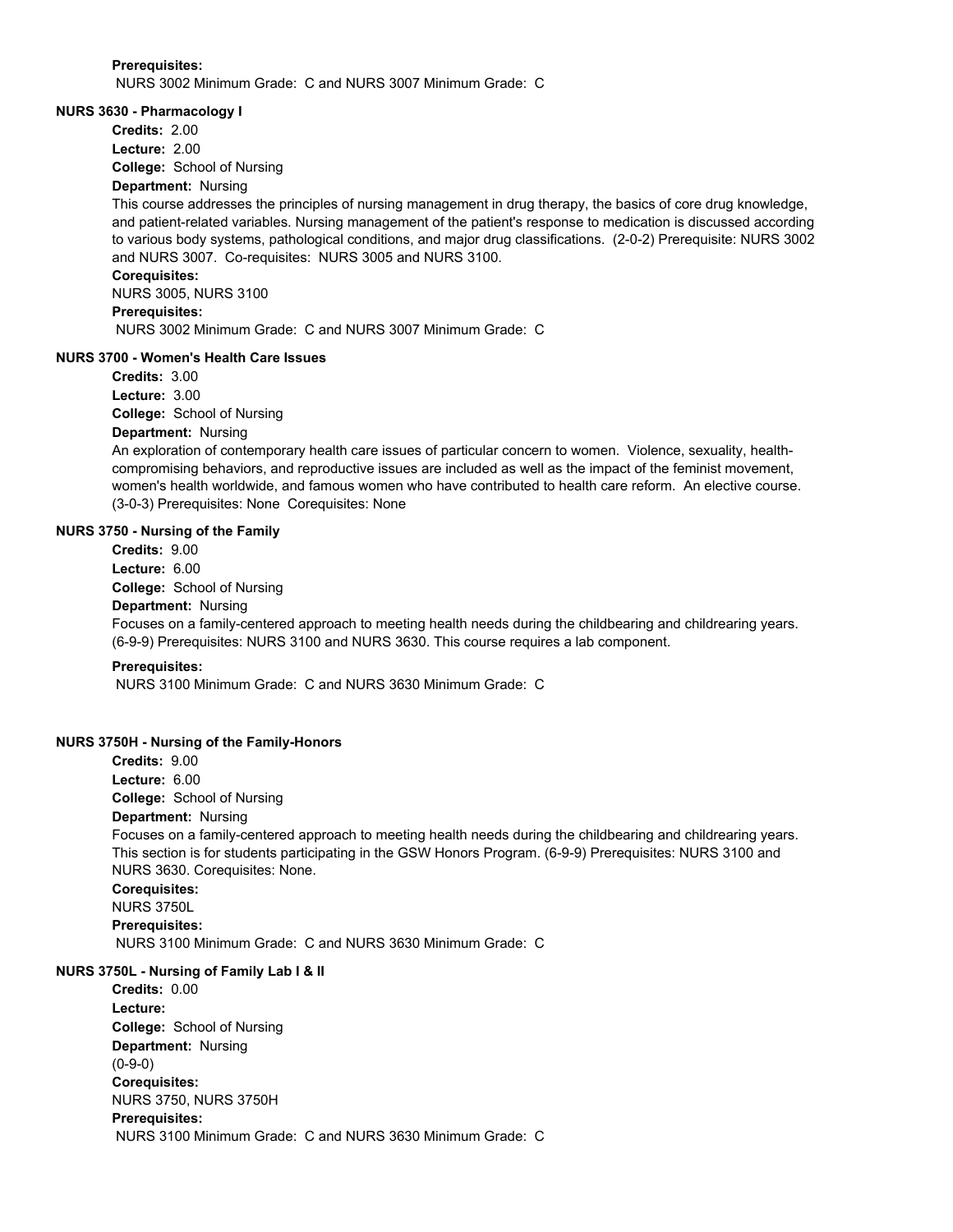#### **NURS 3770 - Issues in Adolescence**

**College:** School of Nursing **Department:** Nursing **Credits:** 3.00 **Lecture:** 3.00 An exploration of the contemporary health, health care, and related issues of concern to professionals who work with adolescent populations. This course is an elective course. (3-0-3) Prerequisites: None. Corequisites: None.

### **NURS 3850 - Gerontological Nursing**

**College:** School of Nursing **Department:** Nursing **Credits:** 3.00 **Lecture:** 3.00 An exploration of the physiological and psychological changes that are common to the aging adult. Content includes theories of aging, issues related to healthy aging, illness, pharmacology, nutrition, sexuality, ethical/legal

### situations and sociocultural influences. (3-0-3) Prerequisites: NURS 3100. Corequisites: None. **Prerequisites:**

NURS 3100 Minimum Grade: C

#### **NURS 4010 - Leadership in Nursing**

**College:** School of Nursing **Department:** Nursing **Credits:** 3.00 **Lecture:** 3.00 Selected principles of leadership and management as they relate to health care delivery and to specific nursing service roles in which nurses function. Includes content on leadership roles, management theories, components of effective management, organizational dynamics, political and economic context of health care, and career development strategies. (3-0-3) Prerequisite: Completion of all 3XXX nursing courses. Corequisites: None.

#### **NURS 4080 - Special Topic in Leadership**

**College:** School of Nursing **Department:** Nursing **Credits:** 3.00 **Lecture:** (3-0-3) Prerequisites: Completion of all 3XXX nursing courses. Corequisite: None.

#### **NURS 4100 - Nursing of Adults II**

**College:** School of Nursing **Department:** Nursing **Credits:** 5.00 **Lecture:** 3.00 A study of complex diseases in the adult population. Emphasis is on promotion and maintenance of health and prevention of disability in clients with acute, critical, and long-term health problems. (3-6-5) Prerequisites: Completion of 3xxx nursing courses. All core requirements including U.S. and Georgia History and Constitution. Co-requisites: NURS 4010 and NURS 4630. This course requires a lab component. **Corequisites:**  NURS 4010, NURS 4630

### **NURS 4100L - Nursing of Adults II Lab**

**College:** School of Nursing **Department:** Nursing **Credits:** 0.00 **Lecture:**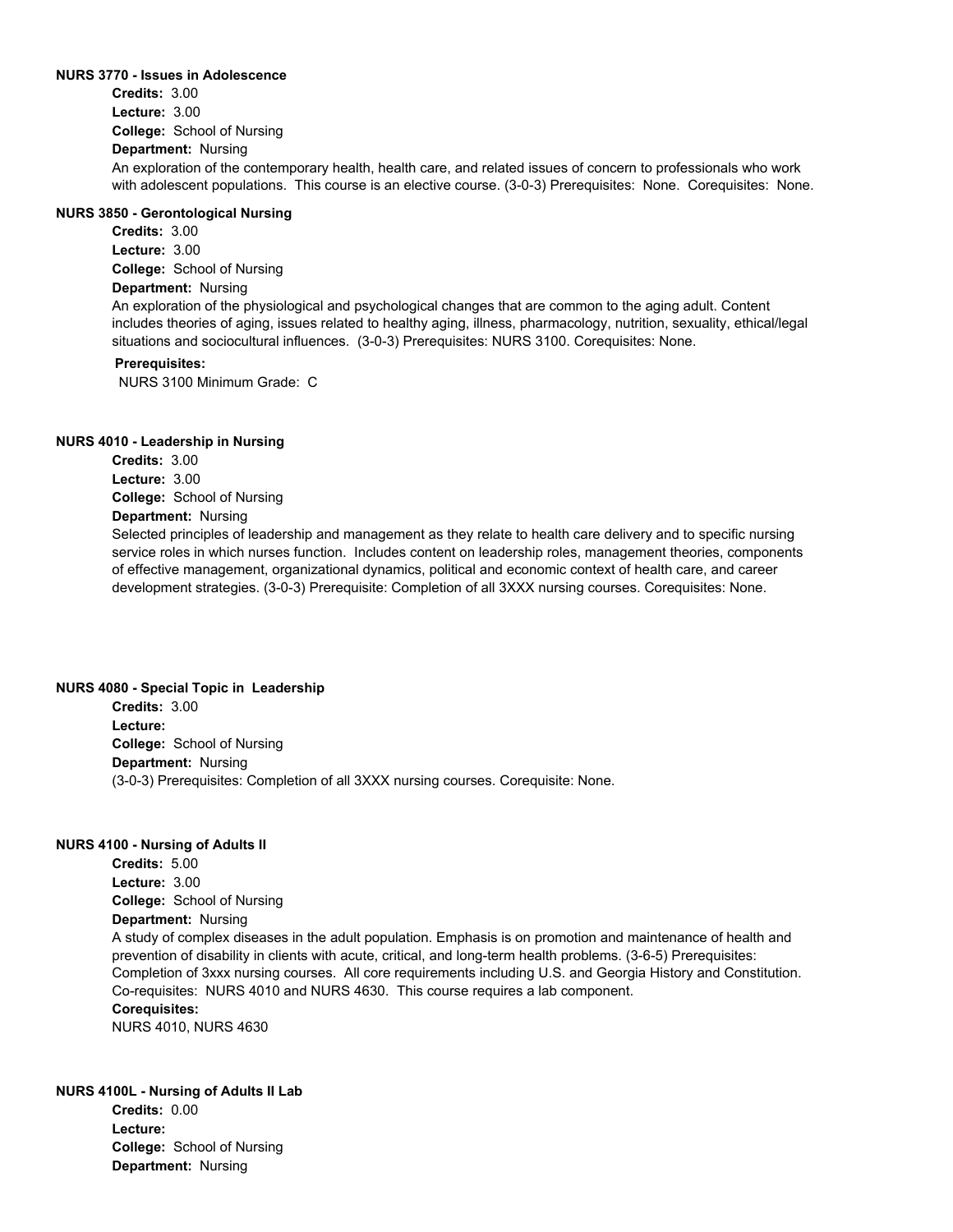$(0-6-0)$ **Corequisites:**  NURS 4100

#### **NURS 4200 - Psychiatric-Mental Health Nurs**

**College:** School of Nursing **Department:** Nursing **Credits:** 5.00 **Lecture:** 3.00 The course acquaints the beginning practitioner with the essential concepts of mental health and mental illness and builds on the student's knowledge of normal patterns of behavior, personality development, and defense mechanisms. The focus is on the use of the nursing process in caring for clients exhibiting emotional disorders and maladaptive behaviors. Therapeutic communication skills are integrated and practiced throughout the course. (3-6-5) Prerequisites: Completion of 3xxx nursing courses. Corequisites: None. This course requires a lab component.

### **NURS 4200L - Psych-Mental Health Nurs Lab**

**College:** School of Nursing **Department:** Nursing **Credits:** 0.00 **Lecture:** (0-6-0) **Corequisites:**  NURS 4200

#### **NURS 4400 - Community Health Nursing**

**College:** School of Nursing **Department:** Nursing **Credits:** 5.00 **Lecture:** 3.00

A course designed to aid the baccalaureate nursing student in developing skills essential to population-based practice. This course requires the student to integrate prior knowledge and skills from maternal child health nursing, medical/surgical nursing, and mental health nursing with concepts of primary care in order to promote and maintain health and prevent disease. Emphasis will be on conducting community assessments, planning and implementing appropriate interventions based on assessment finding, presenting health data to groups, facilitating the development of community coalitions, and collaborating with community partners for effective change in health policy. (3-6-5) Prerequisites: Completion of 3xxx nursing courses, NURS 4100, NURS 4200, and NURS 4630. Corequisite: None. This course requires a lab component.

#### **Prerequisites:**

NURS 4100 Minimum Grade: C and NURS 4200 Minimum Grade: C and NURS 4630 Minimum Grade: C

### **NURS 4400H - Community Health Nurs-Honors**

**College:** School of Nursing **Department:** Nursing **Credits:** 5.00 **Lecture:** 3.00

## **NURS 4400L - Community Health Nursing Lab**

**College:** School of Nursing **Department:** Nursing **Credits:** 0.00 **Lecture:** (0-6-0)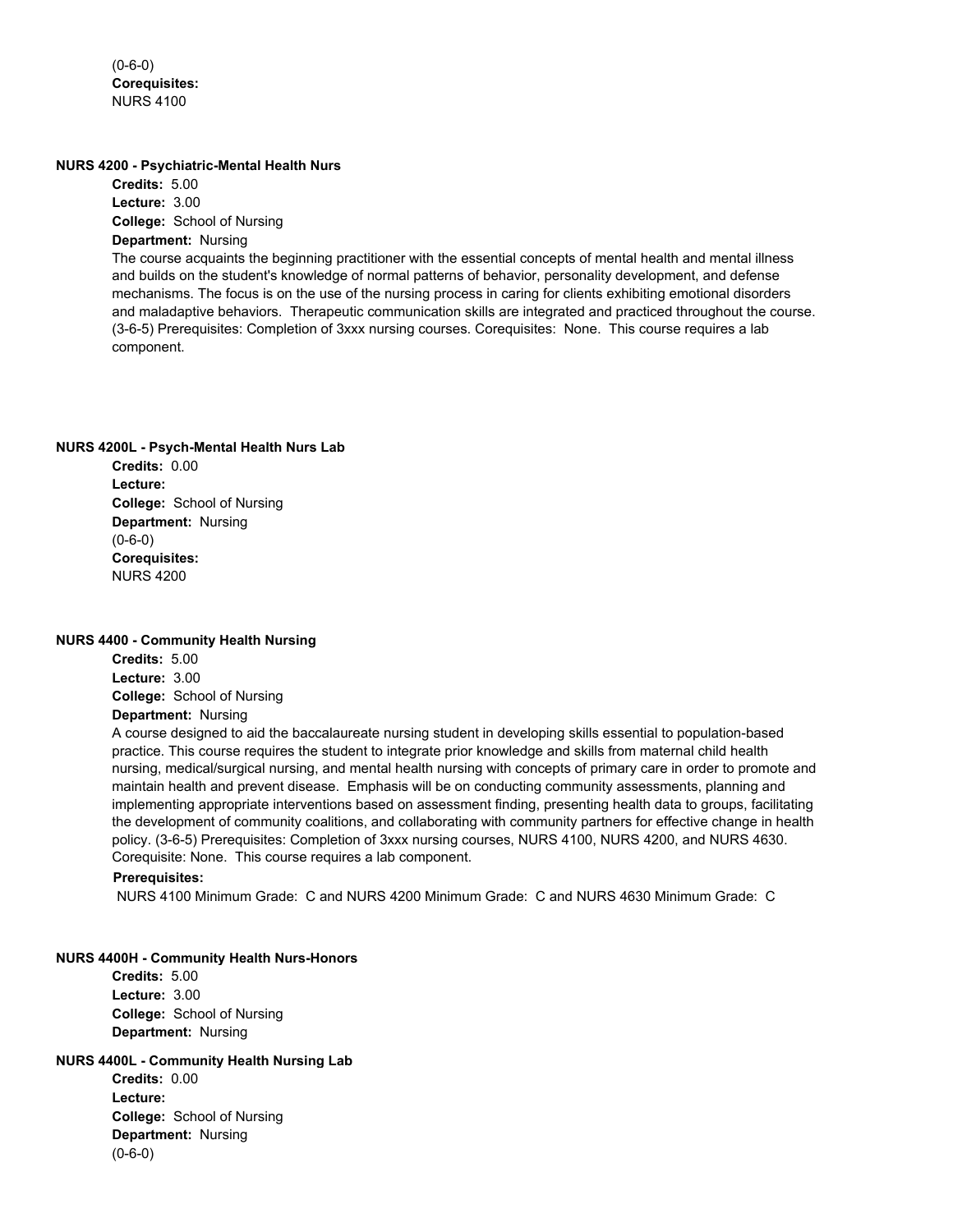#### **NURS 4630 - Pharmacology II**

**Credits:** 2.00

**College:** School of Nursing **Lecture:** 2.00

# **Department:** Nursing

Pharmacology II is a continuation of Pharmacology I. This course facilitates the acquisition, comprehension, and application of knowledge in drug therapy. Nursing management of the patient's response to medication is discussed according to various body systems, pathological conditions, and major drug classification. (2-0-2) Prerequisites: Completion of 3xxx nursing courses. Corequisites: None .

### **NURS 4800 - Research in Nursing**

**College:** School of Nursing **Department:** Nursing **Credits:** 3.00 **Lecture:** 3.00 An overview of basic research concepts and process. Critical analysis of published research and evaluation for applicability to nursing practice. (3-0-3) Prerequisites: Completion of all 3xxx courses. Co-requisites: None.

### **NURS 4900 - Practicum in Nursing**

**Credits:** 4.00 **Lecture:** 1.00

**College:** School of Nursing

#### **Department:** Nursing

Students in this clinical course develop and implement a self-directed contract encompassing their nursing education to-date. Completion of this course, under the guidance of a faculty advisor and a clinical preceptor, facilitates the student's transition to the professional nursing role. (1-9-4) Prerequisites: NURS 4010 , NURS 4100, NURS 4200, and NURS 4630. Corequisites: NURS 4400 and NURS 4800. This course requires a lab component.

#### **Corequisites:**

NURS 4400, NURS 4800

### **Prerequisites:**

 NURS 4010 Minimum Grade: C and NURS 4100 Minimum Grade: C and NURS 4200 Minimum Grade: C and NURS 4630 Minimum Grade: C

### **NURS 4900L - Practicum Lab**

**College:** School of Nursing **Department:** Nursing **Credits:** 0.00 **Lecture:** (0-9-0) **Corequisites:**  NURS 4900

### **Physical Education**

### **PEDS 1010 - Lifetime Fitness**

**College:** School of Education **Department:** Health & Human Performance **Credits:** 1.00 **Lecture:**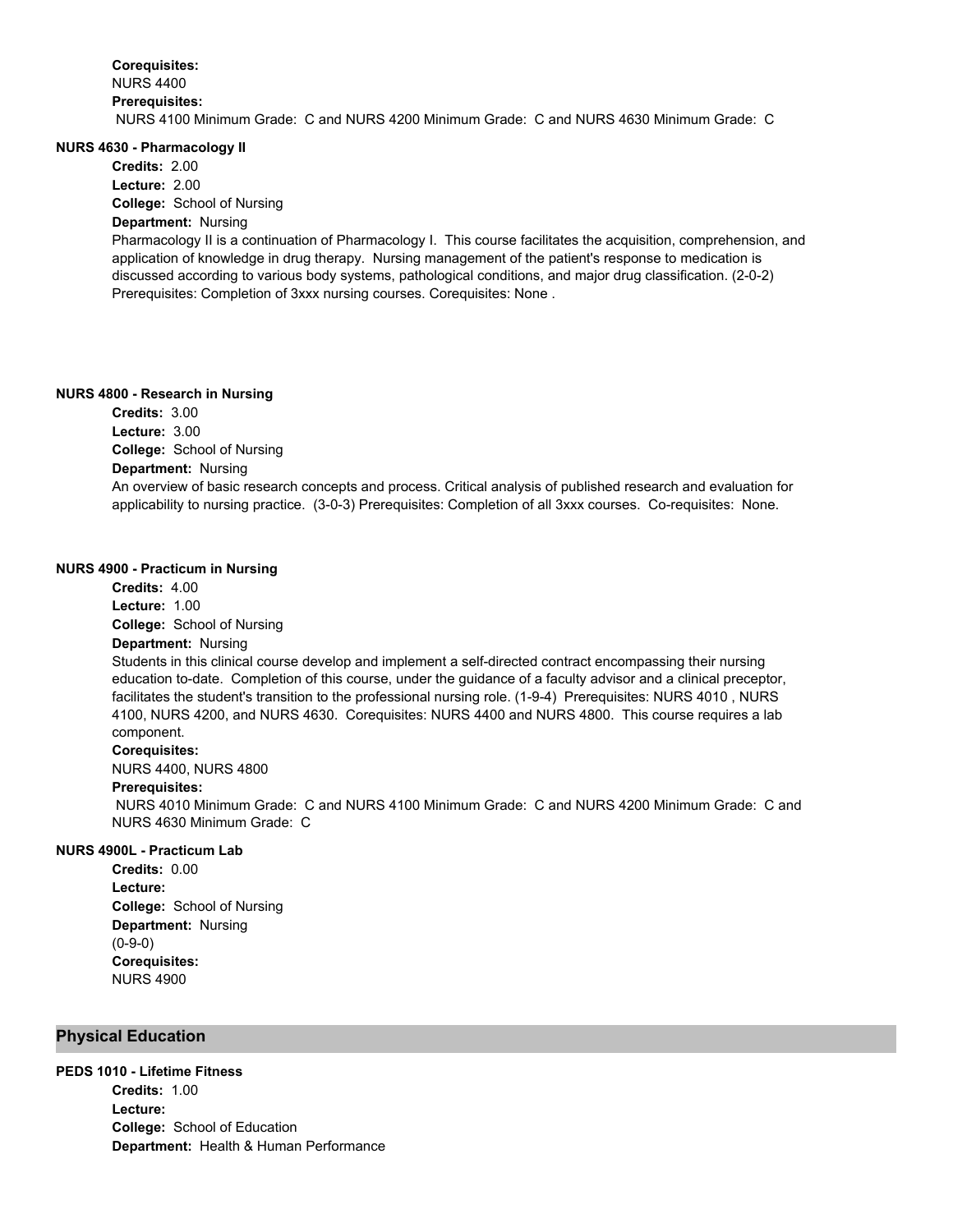A course required of all students as a part of the general curriculum. The purpose of the course is to provide the student with scientific-based knowledge concerning practical application of physical fitness training and evaluation procedures while participating in a fitness program. (0-2-1)

#### **PEDS 1020 - Aerobics - Walk-Jog**

**Credits:** 1.00

**Lecture:**

**College:** School of Education

**Department:** Health & Human Performance

This course is designed to equip students with the necessary information and practical learning experiences to design, implement, and evaluate their own personal aerobics exercise program. (0-2-1)

### **PEDS 1030 - Step Aerobics**

**Credits:** 1.00

### **Lecture:**

**College:** School of Education

**Department:** Health & Human Performance

This course is designed to equip students with the necessary information and practical learning experiences to design, implement, and evaluate their own personal step aerobics exercise program. Emphasis will be placed on safety, body mechanics and proper usage of the step. (0-2-1)

### **PEDS 1100 - Beg Swimming**

**College:** School of Education **Department:** Health & Human Performance **Credits:** 1.00 **Lecture:** To equip students with basic safety and knowledge to make them reasonably safe while in or about water. (0-2-1)

### **PEDS 1180 - Canoeing**

**College:** School of Education **Department:** Health & Human Performance **Credits:** 1.00 **Lecture:** Personal development through canoeing as a lifetime recreational activity is realized. (0-2-1)

### **PEDS 1230 - Racquetball**

**College:** School of Education **Department:** Health & Human Performance **Credits:** 1.00 **Lecture:** The purpose of the course is to provide the beginning student with the skills and knowledge needed to play and understand the game of racquetball. (0-2-1)

### **PEDS 1250 - Beg Tennis**

**College:** School of Education **Department:** Health & Human Performance **Credits:** 1.00 **Lecture:** To equip the student with basic skills knowledge so that they may establish an interest and desire to play tennis.  $(0-2-1)$ 

### **PEDS 1280 - Beg Golf**

**College:** School of Education **Credits:** 1.00 **Lecture:**

**Department:** Health & Human Performance

To equip the student with basic skills and knowledge so that they may participate in a social activity with long lasting carry-over values. (0-2-1)

### **PEDS 1330 - Weight Training**

**College:** School of Education **Department:** Health & Human Performance **Credits:** 1.00 **Lecture:**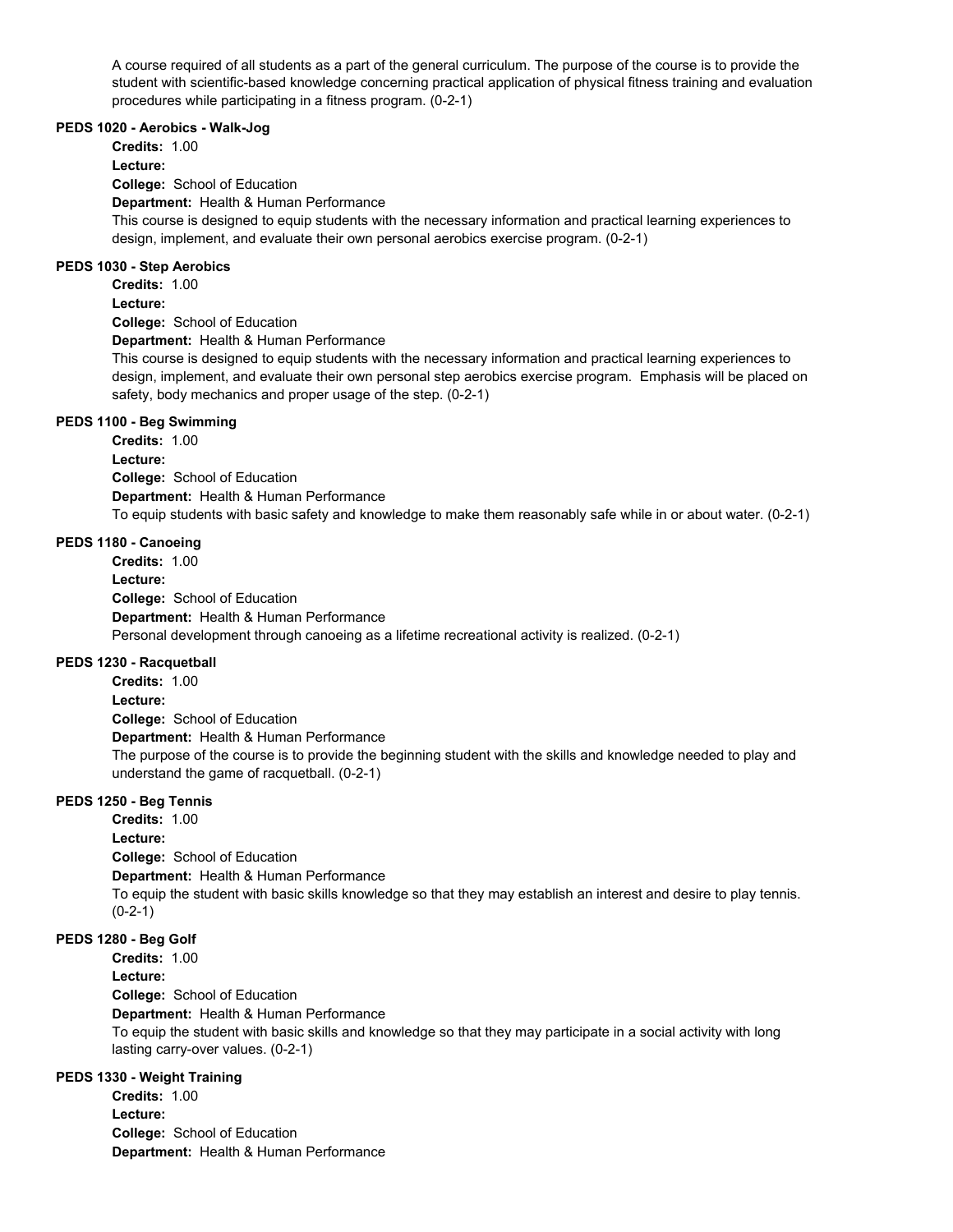Fundamental techniques in developing fitness and conditioning with the idea of developing firm, healthy-looking bodies naturally from the facilities and equipment available. (0-2-1)

#### **PEDS 1700 - Fundamentals of Dance**

**College:** School of Education **Department:** Health & Human Performance **Credits:** 1.00 **Lecture:** A study of the fundamental skills and knowledge needed to perform ballroom, square and folk dance steps and patterns. (0-2-1)

### **PEDS 1770 - Beg Ballet**

**College:** School of Education **Department:** Health & Human Performance **Credits:** 1.00 **Lecture:** To equip the student with the basic skills and knowledge of beginning ballet. (0-2-1)

### **PEDS 1910 - Beg Yoga**

**College:** School of Education **Department:** Health & Human Performance **Credits:** 1.00 **Lecture:** The purpose of the course is to provide the beginning students with the skills and knowledge needed to practice yoga on their own. (0-2-1)

### **PEDS 2000 - CPR and First Aid**

**College:** School of Education **Department:** Health & Human Performance **Credits:** 2.00 **Lecture:** 1.00 This course is required of all students as part of the general curriculum. The course is designed to provide every student knowledge and practical skill practice in a current first aid, cardiopulmonary resuscitation techniques and HIV/AIDS education. (1-1-2)

### **Professional Golf Course Mgmt**

#### **PGMT 2200 - Intro to Professional Golf Mgt**

**College:** School of Business Admin **Department:** Management **Credits:** 2.00 **Lecture:** 1.00

This course will serve as an introduction to the PGM program PGA/PGM bookwork, and the golf industry, including career paths as a whole. Students will also begin on their Level 1 PGA/PGM Materials with special consideration given to those materials that will best prepare students for their first internship experience. (3-0-)

### **PGMT 3010 - Tournament Ops & Int Golf Inst**

**College:** School of Business Admin **Department:** Management **Credits:** 1.00 **Lecture:** 1.00

**Prerequisites:**  PGMT 2200 Minimum Grade: C

### **PGMT 3020 - Game Mgnt, Golf Car Fleet Mgnt**

**College:** School of Business Admin **Department:** Management **Credits:** 1.00 **Lecture:** 1.00

**Prerequisites:**  PGMT 3010 Minimum Grade: C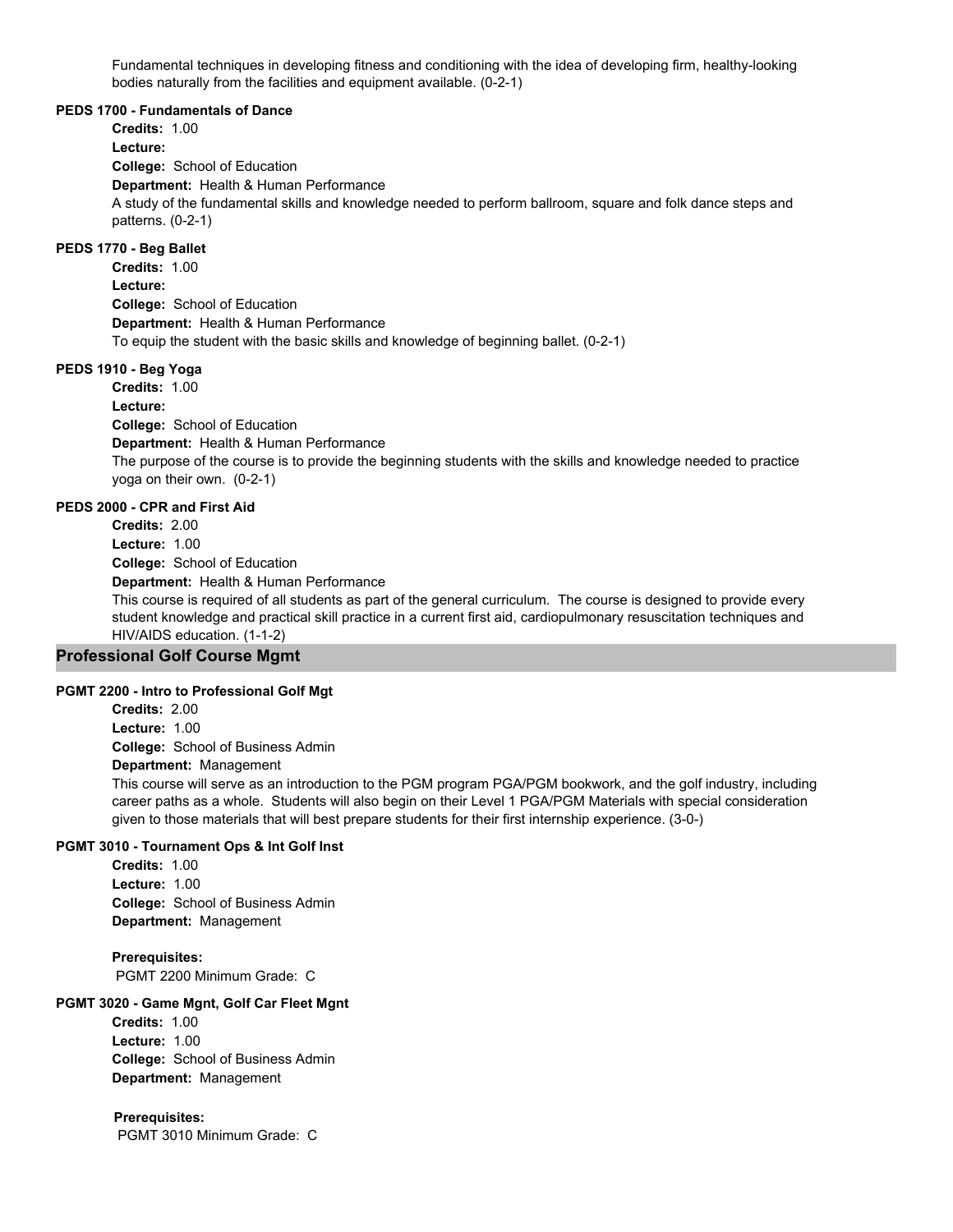#### **PGMT 3030 - Fitting for Instruct, Adv Inst**

**College:** School of Business Admin **Department:** Management **Credits:** 1.00 **Lecture:** 1.00

#### **Prerequisites:**

PGMT 3020 Minimum Grade: C

### **PGMT 3040 - PGA of America Guidelines**

**College:** School of Business Admin **Department:** Management **Credits:** 2.00 **Lecture:** 2.00

**Prerequisites:**  PGMT 3030 Minimum Grade: C

#### **PGMT 4000 - PGM Internship - Year 1**

**College:** School of Business Admin **Department:** Management **Credits:** 1.00 **Lecture:**

#### **PGMT 4001 - PGM Internship Year 2**

**College:** School of Business Admin **Department:** Management **Credits:** 1.00 **Lecture:**

#### **PGMT 4002 - PGM Internship Year 3**

**College:** School of Business Admin **Department:** Management **Credits:** 1.00 **Lecture:**

#### **Physics**

#### **PHYS 1100 - Introduction to Engineering**

**Credits:** 1.00

**Lecture:** 1.00

**College:** College of Arts and Sciences

**Department:** Geology and Physics Dept.

This course will introduce the dual degree student to the nature of engineering both as methodology and as a practical career choice. The history, current state and potential future of different fields of engineering will be surveyed with the help of specific examples. A detailed discussion of the different types of practical skills and theoretical background required for a successful career in engineering will be included. Engineering Dual-Degree major required. (1-0-1)

### **PHYS 1111 - Introduction to Physics I**

**Credits:** 4.00

**College:** College of Arts and Sciences **Lecture:** 3.00

**Department:** Geology and Physics Dept.

Emphasizes classical mechanics, including Newton's laws, rotational motion, and oscillators; wave motion; and thermodynamics. Permission of instructor required. (3-3-4)

#### **Prerequisites:**

MATH 1113 Minimum Grade: D or MTH 113 Minimum Grade: D or MATH 1113H Minimum Grade: D

### **PHYS 1111H - Intro to Physics I Honors**

**College:** College of Arts and Sciences **Department:** Geology and Physics Dept. **Credits:** 4.00 **Lecture:** 3.00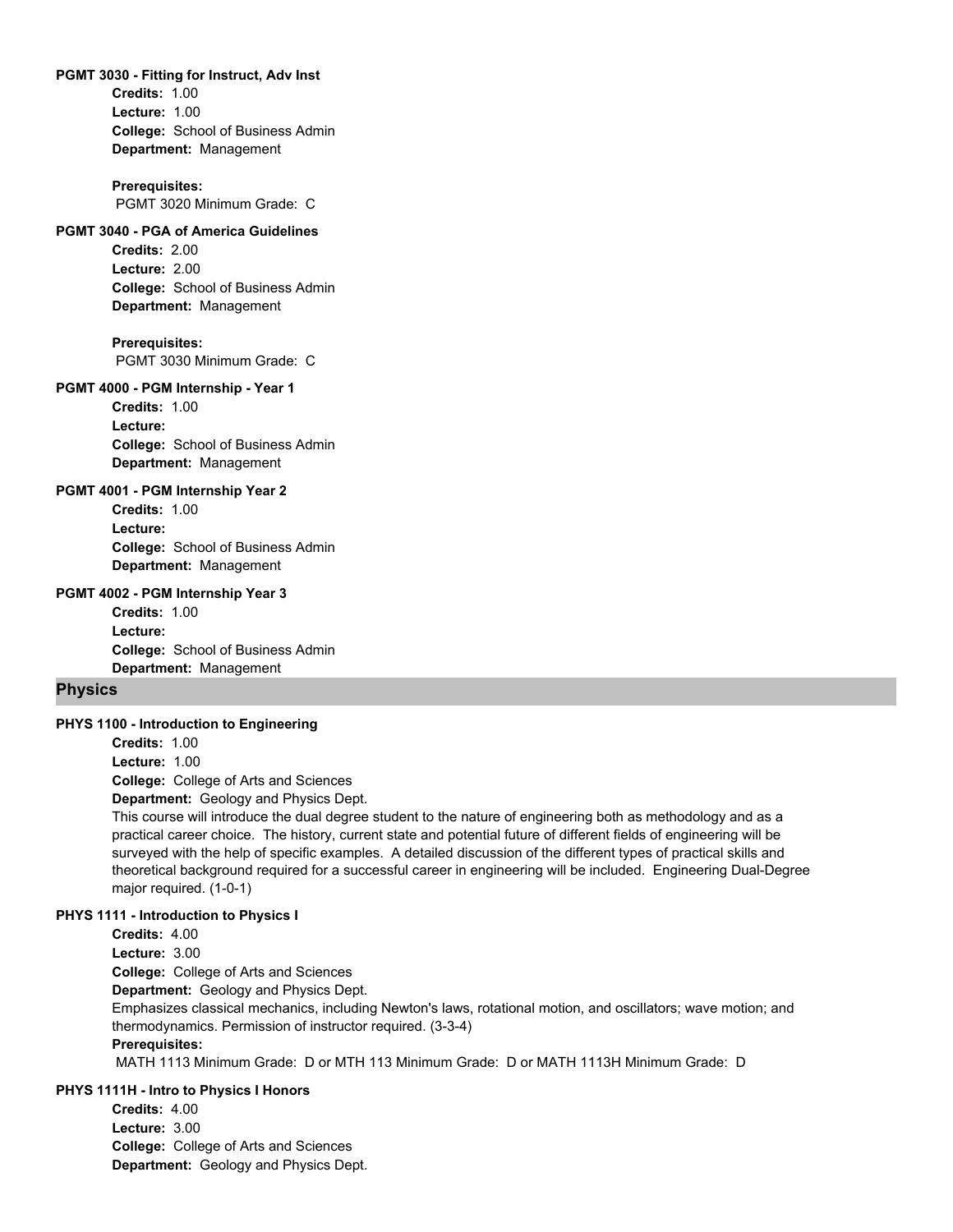### **PHYS 1112 - Introduction to Physics II**

**College:** College of Arts and Sciences **Department:** Geology and Physics Dept. **Credits:** 4.00 **Lecture:** 3.00 Emphasizes classical electromagnetism, optics, and modern concepts, including relativity, quantum mechanics, and atomic and nuclear structure. (3-3-4) **Prerequisites:**  PHYS 1111 or PHY 201

### **PHYS 1112H - Intro to Physics II-Honors**

**College:** College of Arts and Sciences **Department:** Geology and Physics Dept. **Credits:** 4.00 **Lecture:** 3.00 Emphasizes classical electromagnetism, optics, and modern concepts, including relativity, quantum mechanics, and atomic and nuclear structure. This section is for students participating in the GSW Honors Program. (3-2-4)

### **PHYS 1222 - Stellar Astronomy**

**Credits:** 3.00

**Lecture:** 3.00

**College:** College of Arts and Sciences

**Department:** Geology and Physics Dept.

Introductory survey course for non-science majors. Does not require GEOL 1221/PHYS 1221. The main focus of this class is to put our solar system into a broader perspective provided by the rest of the universe. The sun as a star, physical properties of stars, principles of spectroscopy as applied to astronomy, binary stars, variable stars, star clusters, gaseous nebulae, stellar motions and distribution, Milky Way and external galaxies, expanding universe, cosmic time scale. (3-0-3)

### **PHYS 1222H - Stellar Astronomy - Honors**

**College:** College of Arts and Sciences **Credits:** 3.00 **Lecture:** 3.00

**Department:** Geology and Physics Dept.

Introductory survey course for non-science majors. Does not require GEOL 1221/PHYS 1221. The main focus of this class is to put our solar system into a broader perspective provided by the rest of the universe. The sun as a star, physical properties of stars, principles of spectroscopy as applied to astronomy, binary stars, variable stars, star clusters, gaseous nebulae, stellar motions and distribution, Milky Way and external galaxies, expanding universe, cosmic time scale. This section is for students participating in the GSW Honors Program. (3-0-3)

### **PHYS 2025 - Intro to Signal Processing**

**College:** College of Arts and Sciences **Department:** Geology and Physics Dept. **Credits:** 4.00 **Lecture:** 3.00 Introduction to signal processing for discrete-time and continuous-time signals. Topics include problems in filtering, frequency response, and applications of the Fourier transform and the Z-transform. Laboratory emphasizes computer-based signal processing. (3-2-4) **Prerequisites:** 

MTH 112 or MATH 1120 or MATH 1120H

### **PHYS 2211 - Principles of Physics I**

**College:** College of Arts and Sciences **Department:** Geology and Physics Dept. **Credits:** 4.00 **Lecture:** 3.00 Emphasizes classical mechanics, including Newton's laws, rotational motion, and oscillators; wave motion; and thermodynamics. (3-3-4) **Prerequisites:**  MATH 1120 or MATH 1120H or MATH 112 or MATH 1501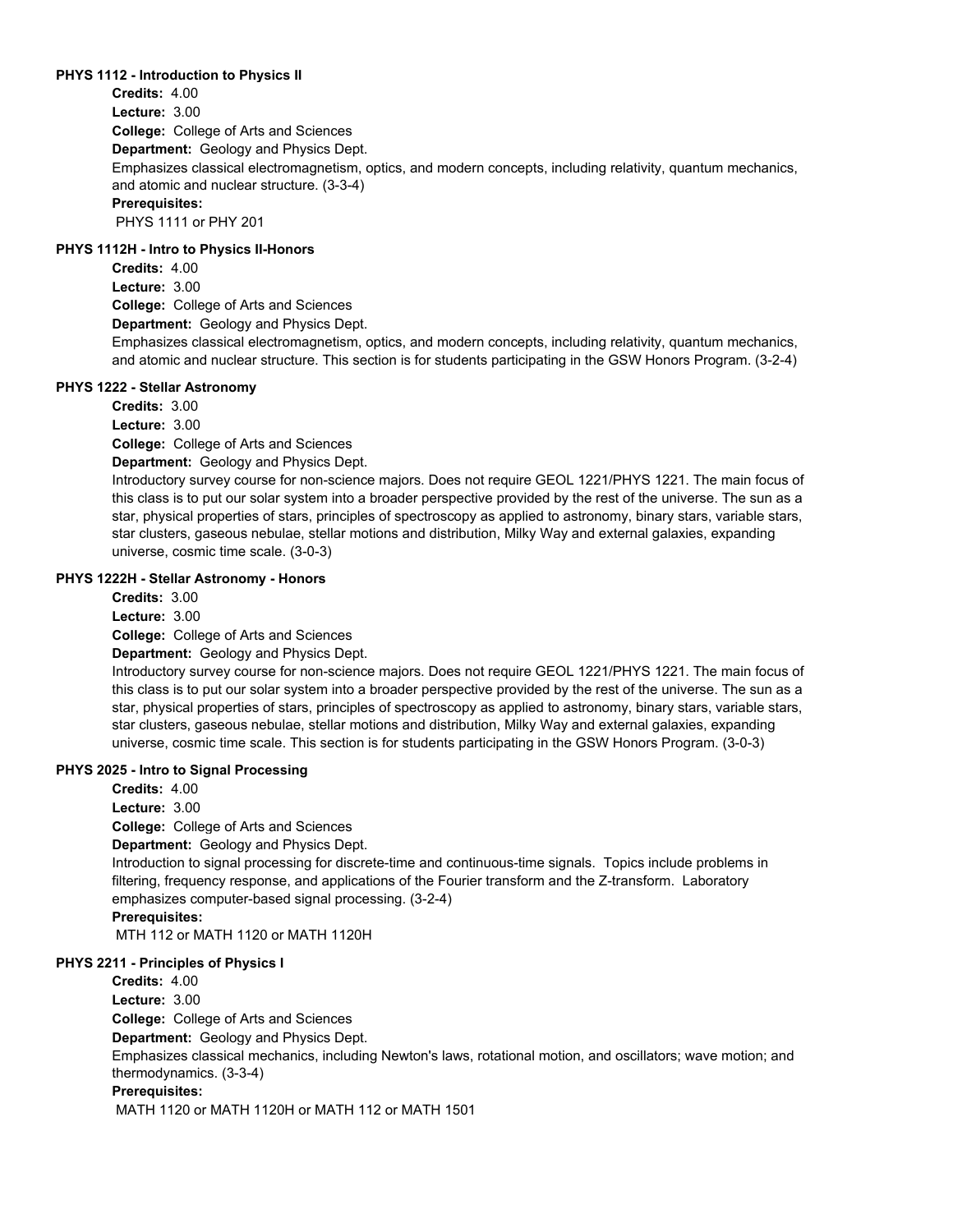#### **PHYS 2211H - Principles of Physics I**

**College:** College of Arts and Sciences **Department:** Geology and Physics Dept. **Credits:** 4.00 **Lecture:** 3.00

### **PHYS 2212 - Principles of Physics II**

**College:** College of Arts and Sciences **Department:** Geology and Physics Dept. **Credits:** 4.00 **Lecture:** 3.00 Emphasizes classical electromagnetism, optics, and modern concepts, including relativity, quantum mechanics, and atomic and nuclear structure. (3-3-4) **Prerequisites:**  PHYS 2211 or PHY 211

### **PHYS 2213 - Modern Physics**

**College:** College of Arts and Sciences **Department:** Geology and Physics Dept. **Credits:** 3.00 **Lecture:** 3.00

This course provides the student with a survey of modern concepts in physics including wave motion, electromagnetic waves, special relativity, quantum theory and atomic structure. The student will further develop his or her analytical skills by learning and applying a wide variety of problem solving techniques. (3-0-3) **Prerequisites:** 

PHYS 2212 or PHY 213

#### **PHYS 3322 - Thermodynamics**

**College:** College of Arts and Sciences **Department:** Geology and Physics Dept. **Credits:** 3.00 **Lecture:** 3.00 Thermodynamic properties, energy and mass conservation, entropy and the second law. Second law analysis of thermodynamic systems, gas cycles, vapor cycles. (3-0-3) **Prerequisites:**  PHYS 2212 **PHYS 4100 - Special Topics in Physics**

**College:** College of Arts and Sciences **Credits:** 1.00 TO 4.00 **Lecture:** 1.00 TO 3.00

**Department:** Geology and Physics Dept.

A 1-4 semester hour course designed to provide upper level students with a course on current and emerging topics in physics. Credit will vary depending upon the topic selected. Prerequisites: MATH 1120, PHYS 2212, AND permission of instructor. (lecture 1-3 hrs, lab 0-2 hrs, credit 1-4 hrs) **Prerequisites:** 

MATH 1120 or PHYS 2212

**Prior Learning Assessment**

#### **PLA 2000 - Prior Learning Assess Document**

**College:** No College Designated **Department:** Undeclared Department **Credits:** 2.00 **Lecture:** 2.00 An orientation to the university, educational options and programs at Georgia Southwestern for nontraditional students. College success and study skills are emphasized. Techniques for the development of documentation for prior learning experiences based on standards and criteria established by academic and subject matter professionals. Students prepare and submit documentation which provides a clear description of competencies obtained. Prerequisite: Permission of instructor (2-0-2)

### **Political Science**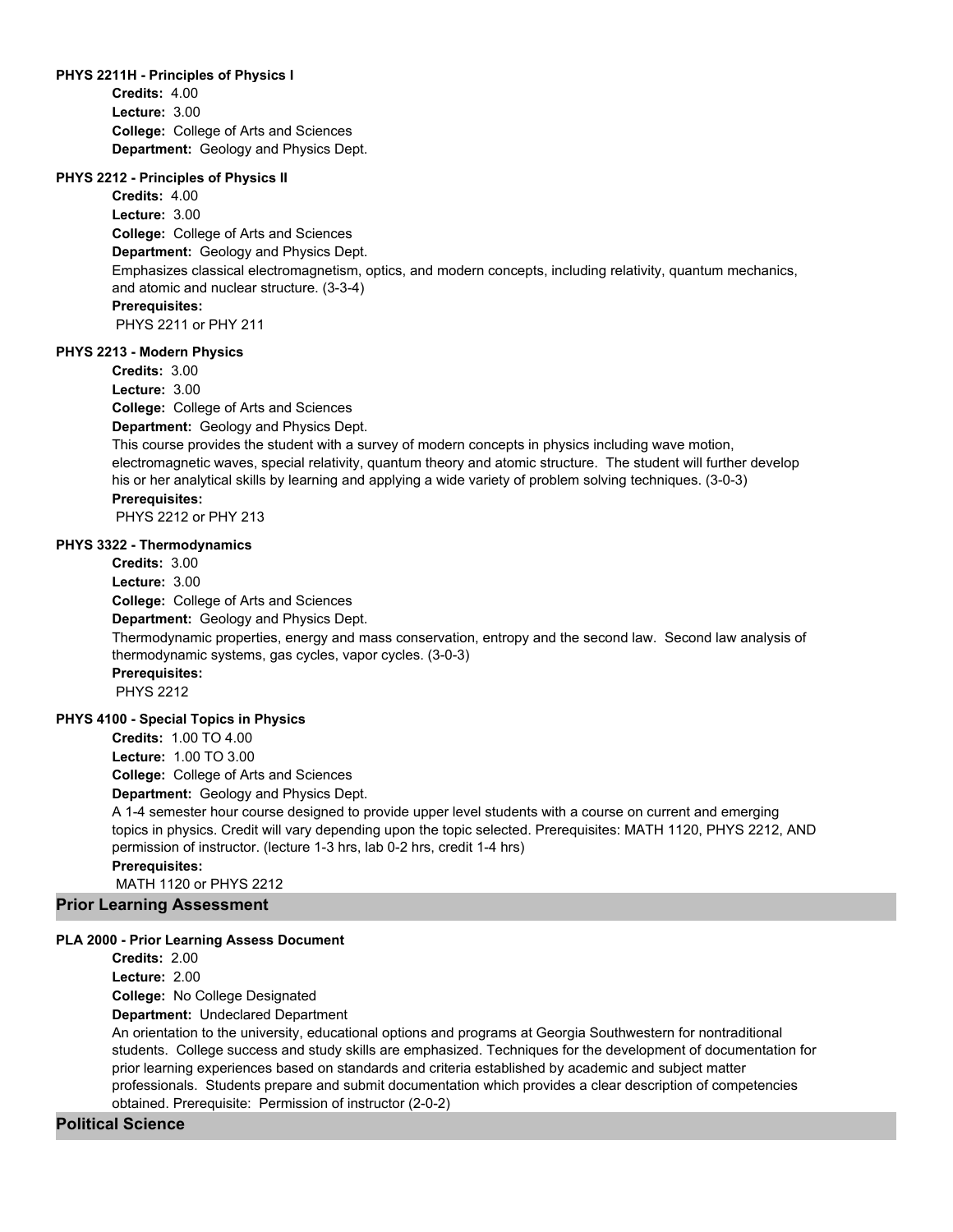### **POLS 1101 - American Government**

**College:** College of Arts and Sciences **Department:** History Department **Credits:** 3.00 **Lecture:** 3.00 American political institutions and processes and their development over time are carefully examined in this course. A passing grade in this course satisfies the U.S. and Georgia Constitution requirements of Georgia State Code 20-3-68. (3-0-3)

### **POLS 1101H - American Government-Honors**

**College:** College of Arts and Sciences **Department:** History Department **Credits:** 3.00 **Lecture:** 3.00 American political institutions and their development. A passing grade in this course satisfies the U.S. and Georgia Constitution requirements of Georgia State Code 20-3-68. This section is for students participating in the GSW Honors Program. (3-0-3)

### **POLS 2101 - Intro to Discipline of Pol Sci**

**College:** College of Arts and Sciences **Department:** History Department **Credits:** 3.00 **Lecture:** 3.00 This course is a general introduction to the scope of political science, including types of governments, the variety of institutions and processes, political concepts, and ideologies, and to the methods used to study political phenomena. Required of all political science majors. (3-0-3)

### **POLS 2201 - State & Local Government**

**College:** College of Arts and Sciences **Department:** Political Science **Credits:** 3.00 **Lecture:** 3.00

This course focuses on the organization, powers, functions, and political processes at the state and local levels, as well as the relationship between the state and national governments. A passing grade in this course satisfies the Georgia Constitution requirement of Georgia Code 20-3-68. (3-0-3)

### **POLS 2401 - Intro to Global Issues**

**College:** College of Arts and Sciences **Department:** Political Science **Credits:** 3.00 **Lecture:** 3.00 POLS 2401 Introduction to Global Issues. An examination of contemporary world issues such as environmental degradation, disease, war, human rights, and changes in the global economy. (3-0-3)

### **POLS 3200 - Intro to the European Union**

**College:** College of Arts and Sciences **Department:** History Department **Credits:** 3.00 **Lecture:** 3.00 This course examines the development of the European Union. It is the basic course for students participating in the E.U. Certification Program. (3-0-3)

### **POLS 3205 - Intro to Comparative Politics**

**College:** College of Arts and Sciences **Department:** History Department **Credits:** 3.00 **Lecture:** 3.00

This course introduces the comparative method of studying political systems, with an emphasis on institutional arrangements and political behavior found in democratic and non-democratic political systems. Transitions to democracy and political development are also examined. Case studies include political systems in various regions of the world. (3-0-3)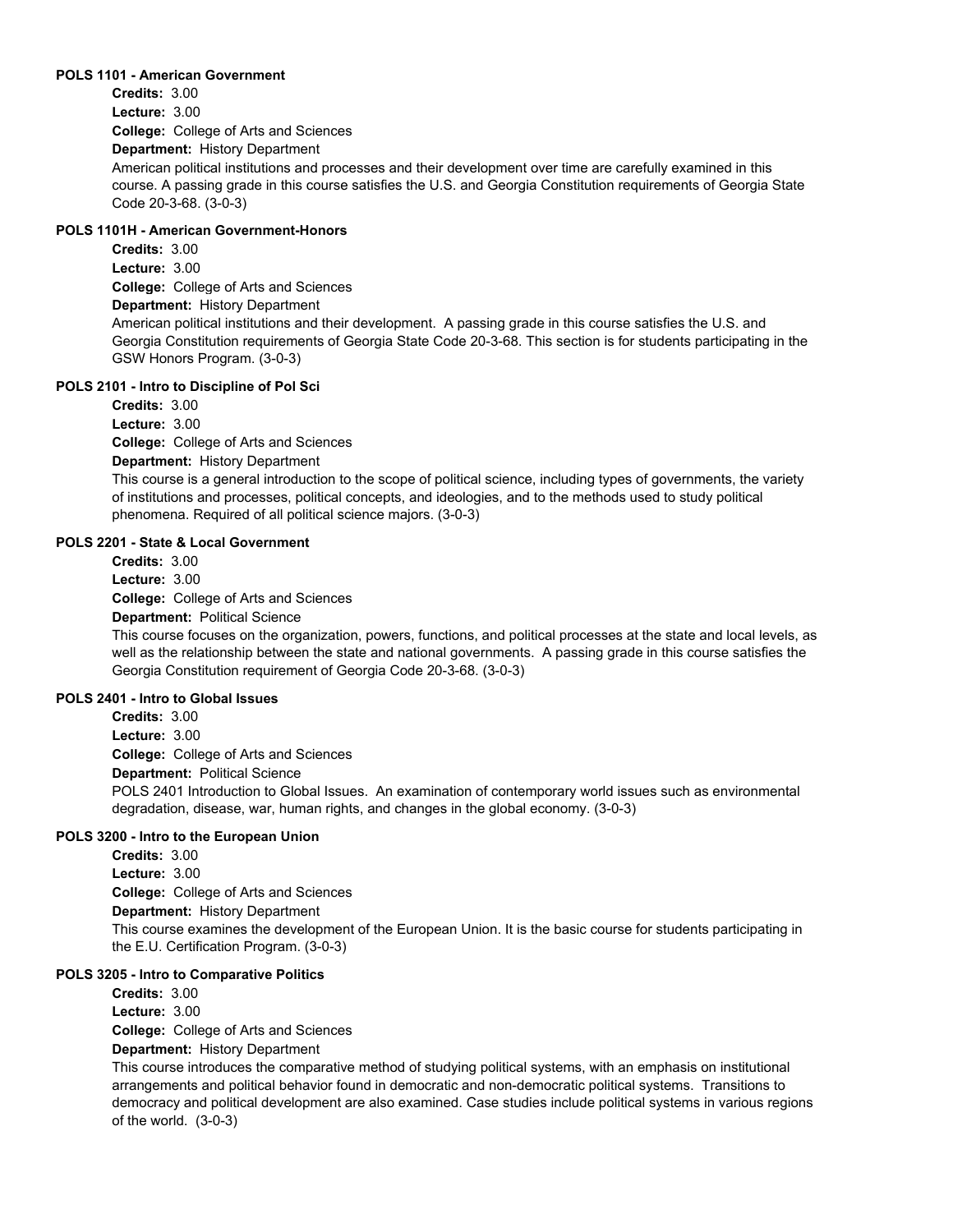### **POLS 3210 - Modern European Governments**

**College:** College of Arts and Sciences **Department:** History Department **Credits:** 3.00 **Lecture:** 3.00 This course entails a study of the constitutions, basic principles, governmental organizations, political party systems, and political methods of major countries in Europe. (3-0-3)

### **POLS 4100 - Amer Pol Parties-Int Groups**

**College:** College of Arts and Sciences **Department:** History Department **Credits:** 3.00 **Lecture:** 3.00

This course involves a careful study of the two main types of political organizations in the United States that serve as linkages between the people and their government: political parties and interest groups. The focus is on the development of political parties and interest groups, their structure and operations, and their roles in the political system. (3-0-3)

### **POLS 4460 - The Legislative Process**

**College:** College of Arts and Sciences **Department:** History Department **Credits:** 3.00 **Lecture:** 3.00

The focus of this course is the structure, functions, and powers of the U.S. Congress and the behavior and goals of its members. It emphasizes the composition, leadership, and procedures of the House and the Senate. Attention is also given to the role of elections, party, and views of representation. (3-0-3)

### **POLS 4470 - American Presidency**

**College:** College of Arts and Sciences **Department:** History Department **Credits:** 3.00 **Lecture:** 3.00 Presidential powers, duties, and responsibilities are surveyed. Students will carefully examine historic and contemporary conceptions of the office and the presidency as an administrative institution. (3-0-3)

### **POLS 4570 - Constitutional Law I**

**College:** College of Arts and Sciences **Credits:** 3.00 **Lecture:** 3.00

**Department:** History Department

This course focuses on the development of the separation of powers, checks and balances, federalism, and national and state regulatory authority as defined in the Constitution and as elaborated though Supreme Court decisions. Prior credit in American Government is recommended. (3-0-3)

### **POLS 4580 - Constitutional Law II**

**College:** College of Arts and Sciences **Department:** History Department **Credits:** 3.00 **Lecture:** 3.00

This course is focused on civil liberties and civil rights as given in the Constitution, especially the Bill of Rights and the Civil War Amendments, and as reflected in Supreme Court decisions. Prior credit in American Government or its equivalent is recommended. Constitutional Law I is not a prerequisite for this course. (3-0-3)

### **POLS 4630 - International Relations**

**College:** College of Arts and Sciences **Department:** History Department **Credits:** 3.00 **Lecture:** 3.00 The focus of this course is the theory and practices of international relations. (3-0-3)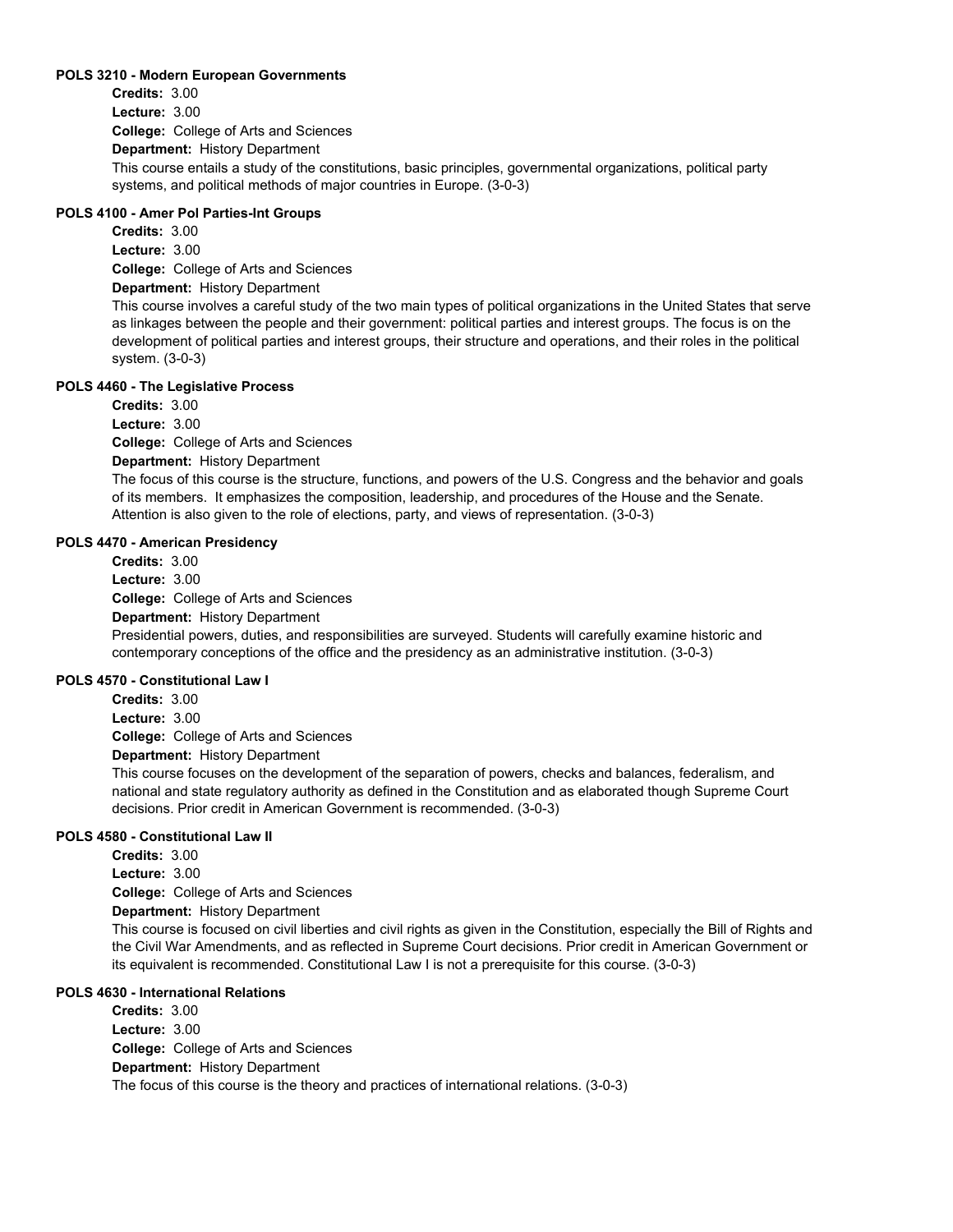### **POLS 4690 - American Foreign Policy**

**College:** College of Arts and Sciences **Department:** History Department **Credits:** 3.00 **Lecture:** 3.00 This course surveys U.S. foreign policy from the 18th to the 21st centuries with emphasis on the role of the international system in shaping American policies and interests. (3-0-3)

### **POLS 4700 - Political Philosophy**

**College:** College of Arts and Sciences **Department:** History Department **Credits:** 3.00 **Lecture:** 3.00 In this course students examine the development of political philosophy and the perennial issues with which it is concerned through the works of such thinkers as Plato, Aristotle, Augustine, Aquinas, Machiavelli, Hobbes, Locke, Rousseau, and Marx. (3-0-3)

### **POLS 4730 - Religion and Politics**

**College:** College of Arts and Sciences **Department:** History Department **Credits:** 3.00 **Lecture:** 3.00 This course surveys the interaction of religion in U.S. politics and political behavior from the early colonial period through the contemporary political scene. (3-0-3)

### **POLS 4760 - American Political Thought**

**Credits:** 3.00

**Lecture:** 3.00

**College:** College of Arts and Sciences

**Department:** History Department

This course entails an examination of the basic ideas about man and government that have formed the basis for political practice and debate within the United States. Schools and trends of thought from the colonial era to contemporary times will be explored. (3-0-3)

### **POLS 4900 - Special Topics in Pol Sci**

**College:** College of Arts and Sciences **Department:** History Department **Credits:** 3.00 **Lecture:** 3.00 This course focuses on selected issues, problems, and literature in political science. A student must get the permission of the Department Chair. (3-0-3)

### **POLS 4900H - Spec Tops in Pol Sci - Honors**

**College:** College of Arts and Sciences **Department:** History Department **Credits:** 3.00 **Lecture:** 3.00 A variable credit course on selected issues, problems, and literature in political science. Must have permission of Department Chair. This section is for students participating in the GSW Honors Program. (3-0-3)

### **POLS 4920 - Political Science Internship**

**College:** College of Arts and Sciences **Department:** History Department **Credits:** 3.00 **Lecture:** 3.00 Internships with government agencies are available for qualified students. See the Coordinator of Intern Programs for information. (3-0-3)

### **POLS 4950 - Senior Research**

**College:** College of Arts and Sciences **Department:** History Department **Credits:** 3.00 **Lecture:** 3.00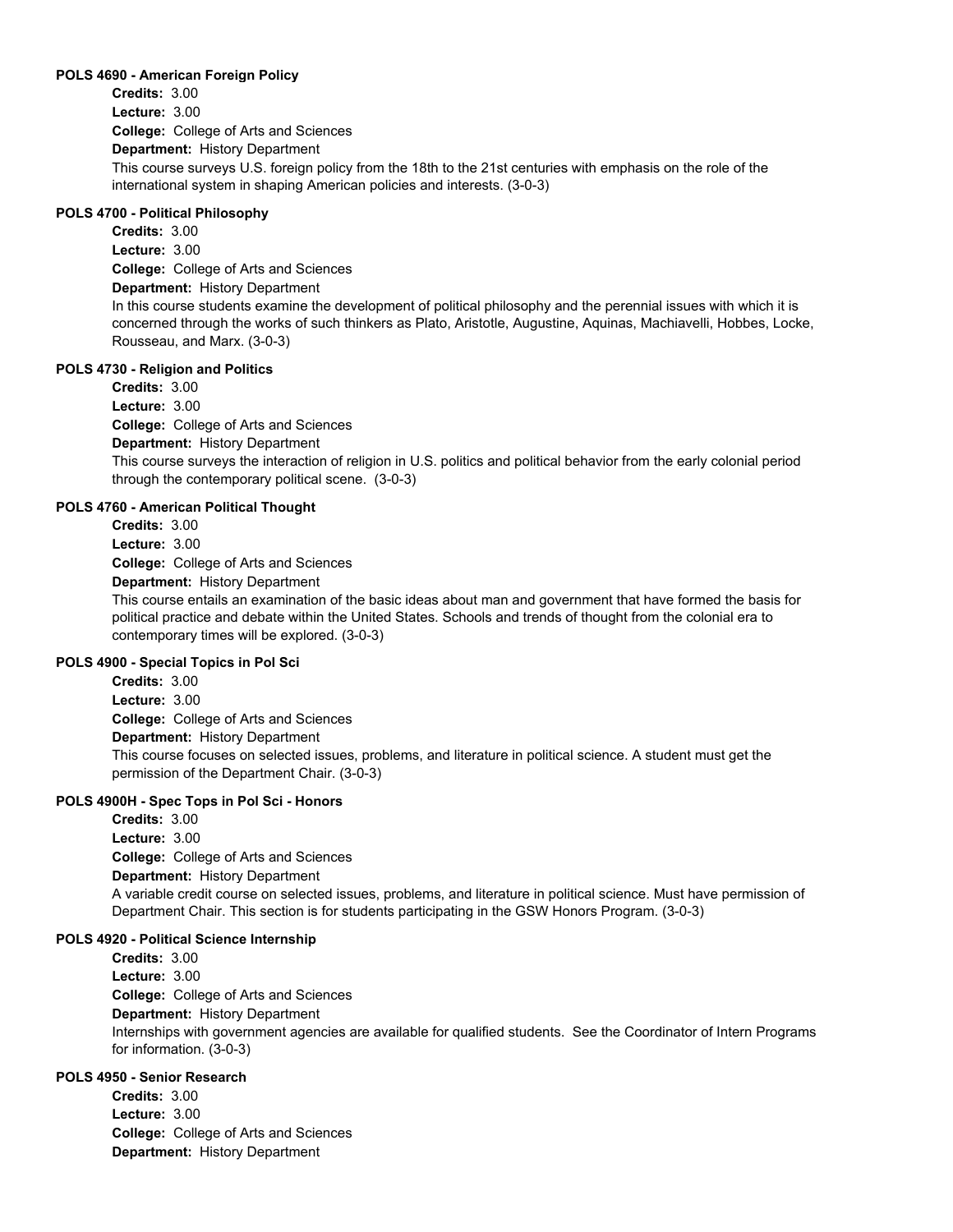Required of all political science majors, this capstone research course requires students to integrate the basic concepts, methods, and sub-fields of political science, and to relate these to the contemporary world. It further develops skills in research and communications. A student must have earned a grade of C or better in at least 15 hours of upper division political science. (3-0-3)

### **Prerequisites:**

 POLS 3205 Minimum Grade: D and (POLS 4630 Minimum Grade: D or POL 463 Minimum Grade: D) and (POLS 4700 Minimum Grade: D or POL 470 Minimum Grade: D)

### **Psychology**

### **PSYC 1101 - Introduction to Psychology**

**Credits:** 3.00 **Lecture:** 3.00

**College:** College of Arts and Sciences

**Department:** Psychology Department

A survey of the scientific discipline of psychology, including the approach used to address key issues. Emphasis is placed on heredity, environment, emotions, motives, learning and intelligence as related to individual differences. This course serves as a prerequisite for advanced courses in psychology. (3-0-3)

### **PSYC 1101H - Intro to Psychology-Honors**

**Credits:** 3.00

**Lecture:** 3.00

**College:** College of Arts and Sciences

**Department:** Psychology Department

A survey of the scientific discipline of psychology, including the approach used to address key issues. Emphasis is placed on heredity, environment, emotions, motives, learning and intelligence as related to individual differences. This course serves as a prerequisite for advanced courses in psychology. This section is for students participating in the GSW Honors Program. (3-0-3)

### **PSYC 1102 - Psyc as a Natural Science**

**College:** College of Arts and Sciences **Department:** Psychology Department **Credits:** 3.00 **Lecture:**

An introduction to modern scientific psychology with emphasis upon historical and methodological foundations. Scientific principles of sensation and perception, learning, cognition, motivation and emotion, intelligence and personality, abnormal behavior, health, mating, families, social behavior, and culture will be examined. (3-0-3)

### **PSYC 1102H - Psyc as Natural Sci- Honors**

**Credits:** 3.00

**Lecture:** 3.00

**College:** College of Arts and Sciences

**Department:** Psychology Department

An introduction to modern scientific psychology with emphasis upon historical and methodological foundations. Scientific principles of sensation and perception, learning, cognition, motivation and emotion, intelligence and personality, abnormal behavior, health, mating, families, social behavior, and culture will be examined. This section is for students participating in the GSW Honors Program. (3-0-3)

### **PSYC 2000 - Interdiscip App in Caregiving**

**Credits:** 3.00

**Lecture:** 3.00

**College:** College of Arts and Sciences

**Department:** Psychology Department

A multidisciplinary approach to caregiving is utilized to provide the student with information regarding caregivers and the vital role(s) they play in providing health care. This course seeks to educate current and potential professional caregivers to better meet the needs of the rapidly rising family and community caregiver populations. (3-0-3)

# **PSYC 2001 - Introduction to Caregiving**

**College:** College of Arts and Sciences **Department:** Psychology Department **Credits:** 3.00 **Lecture:** 3.00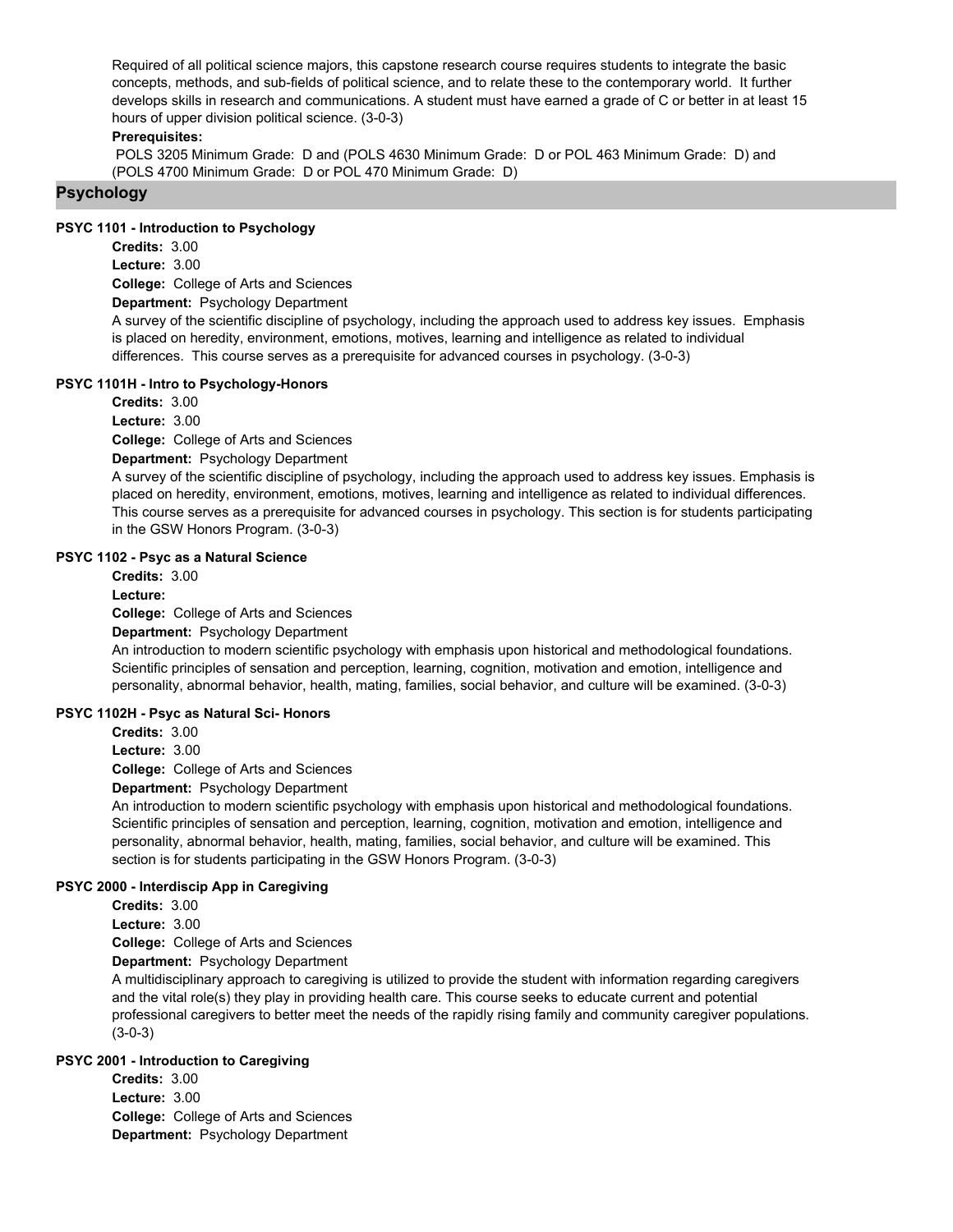Introduction of the concept of caregiving as a vital role(s) caregivers play in providing health care, utilizing a multi-cultural approach. Legal, economic, and policy issues related to caregiving are explored. (3-0-3)

### **PSYC 2101 - Health Psychology**

**College:** College of Arts and Sciences **Department:** Psychology Department **Credits:** 3.00 **Lecture:** 3.00 A survey course dealing with how environmental, social, and behavioral events influence bodily systems. Sociopsychological factors correlated with health problems and risks will also be covered. **Prerequisites:**  PSYC 1101 Minimum Grade: D or PSY 101 Minimum Grade: D **PSYC 2103 - Human Growth-Development**

**College:** College of Arts and Sciences **Department:** Psychology Department **Credits:** 3.00 **Lecture:** 3.00 The study of human development throughout the lifespan, including key events and changes in physical, cognitive, and socio-emotional functioning. (3-0-3)

### **PSYC 2103H - Human Growth-Dev-Honors**

**College:** College of Arts and Sciences **Department:** Psychology Department **Credits:** 3.00 **Lecture:** 3.00 The study of human development throughout the lifespan, including key events and changes in physical, cognitive, and socio-emotional functioning. This section is for students participating in the GSW Honors Program. (3-0-3)

### **PSYC 2103S - Hum Growth & Dev-Study Abroad**

**College:** College of Arts and Sciences **Department:** Psychology Department **Credits:** 3.00 **Lecture:** 3.00 The study of human development throughout the lifespan, including key events and changes in physical, cognitive, and socio-emotional functioning (3-0-3) Taken as part of a study abroad experience.

# **PSYC 3301 - Psychological Statistics**

**College:** College of Arts and Sciences **Credits:** 3.00 **Lecture:** 3.00

**Department:** Psychology Department

An introduction to the basic principles of descriptive and inferential statistics. The course emphasizes the application of statistical methods and research designs found commonly in the social sciences. May substitute SOCI 3331. (3-0-3)

## **PSYC 3308 - Psycho Aspects of Aging**

**Credits:** 3.00 **Lecture:** 3.00

**College:** College of Arts and Sciences

**Department:** Psychology Department

A thorough discussion of human aging, focusing on the physiological and psychosocial aspects of aging, as well as a historical and contemporary examination of the various psychological and sociological aspects of death and dying. May substitute SOCI 3308. (3-0-3)

### **Prerequisites:**

PSYC 1101 or PSY 101 or PSYC 1101H or SOCI 1101 or SOCI 202 or SOCI 1101H

### **PSYC 3309 - Human Sexuality**

**College:** College of Arts and Sciences **Department:** Psychology Department **Credits:** 3.00 **Lecture:** 3.00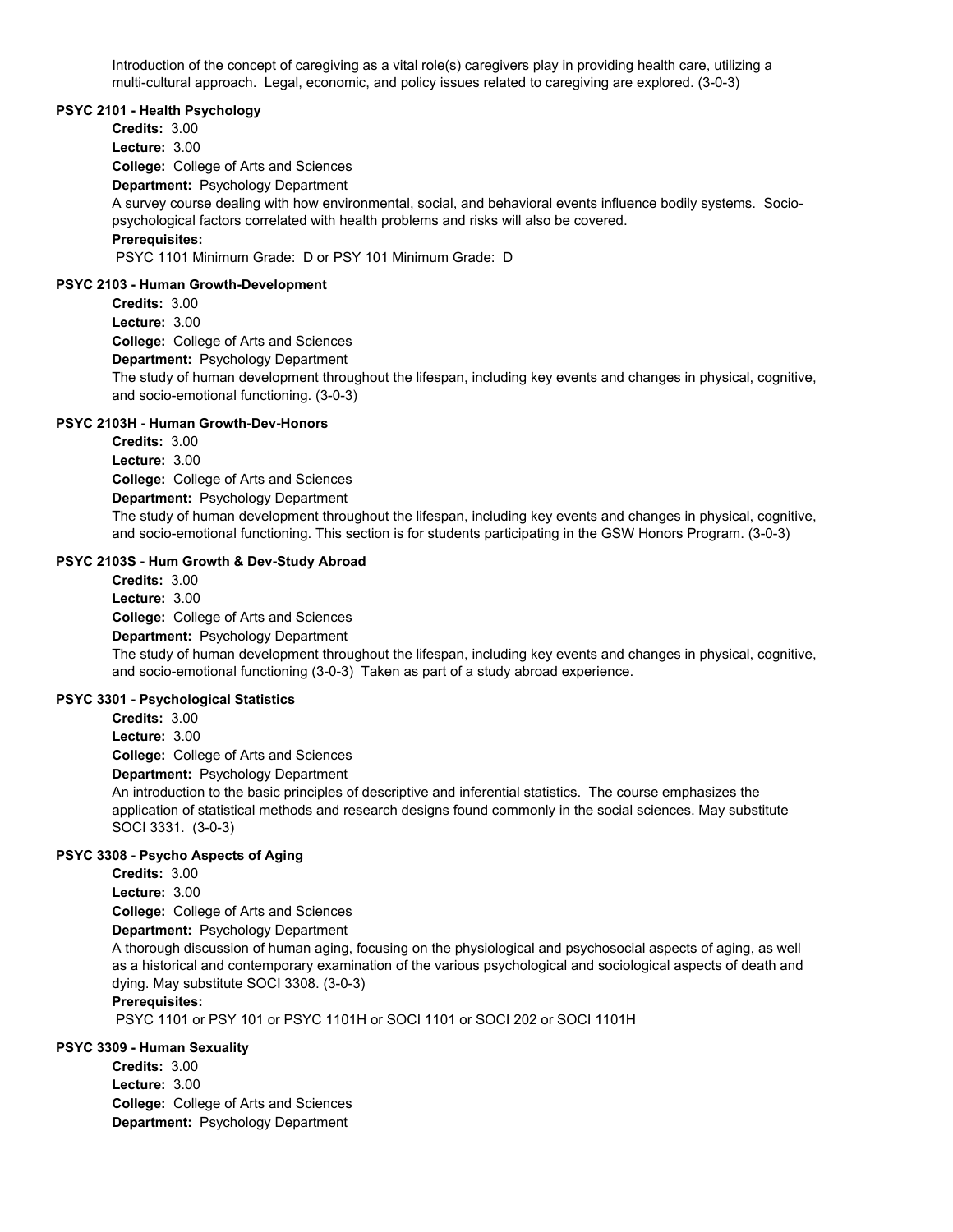A thorough discussion of human sexuality, focusing on the psychological, social, anthropological, and physiological aspects of sexual expression. The treatment of sexual problems, therapies, and deviancy are addressed along with myths and realities. May substitute SOCI 3309. (3-0-3)

## **Prerequisites:**

PSYC 1101 or PSYC 1101H or SOCI 1101 or SOCI 1101H or PSY 101 or SOC 202

### **PSYC 3309H - Human Sexuality- Honors**

**Credits:** 3.00

**Lecture:** 3.00

**College:** College of Arts and Sciences

### **Department:** Psychology Department

A thorough discussion of human sexuality, focusing on the psychological, social, anthropological, and physiological aspects of sexual expression. The treatment of sexual problems, therapies, and deviancy are addressed along with myths and realities. May substitute SOCI 3309. This section is for students participating in the GSW Honors Program. (3-0-3)

### **PSYC 3311 - Social Psychology**

**Credits:** 3.00

**Lecture:** 3.00

**College:** College of Arts and Sciences

**Department:** Psychology Department

The scientific study of how people's thoughts, feelings, and behaviors are influenced by both the real and imagined presence of others. Topics include such subjects as social influence, attitudes, social cognition, interpersonal attraction and prejudice. May substitute SOCI 3311. (3-0-3) Prerequisite: PSYC 1101 **Prerequisites:** 

PSYC 1101

### **PSYC 3320 - Child Psychology**

**Credits:** 3.00

**Lecture:** 3.00

**College:** College of Arts and Sciences

**Department:** Arts and Sciences

An explanation of the typical and atypical development of children in physical, cognitive, and socioemotional areas, with an emphasis on the scientific study of child development and the application of psychological principles to understanding and enhancing the development of children. (3-0-3) Prerequisite: PSYC 1101

# **Prerequisites:**

PSYC 1101

### **PSYC 3322 - Experimental Psychology**

**College:** College of Arts and Sciences **Department:** Psychology Department **Credits:** 3.00 **Lecture:** 5.00 **Prerequisites:**  PSYC 1101 Minimum Grade: D or PSYC 1101H Minimum Grade: C

### **PSYC 3331 - Intro Psychological Testing**

**Credits:** 3.00

**Lecture:** 3.00

**College:** College of Arts and Sciences

**Department:** Psychology Department

Theory of psychological measurement, types and characteristics of tests, methods for evaluating tests, and review of some of the more commonly used psychological tests. (3-0-3)

### **Prerequisites:**

PSYC 1101 or PSYC 1101H or PSY 101

### **PSYC 3337 - Theories of Personal Relations**

**Credits:** 3.00

**Lecture:** 3.00

**College:** College of Arts and Sciences

**Department:** Psychology Department

A survey of the major theories and research findings regarding personal relationships. The topics of interpersonal attraction, liking, loving, romance, communication, and therapeutic interventions will be covered. Productive and non-productive human interactions are differentiated. (3-0-3)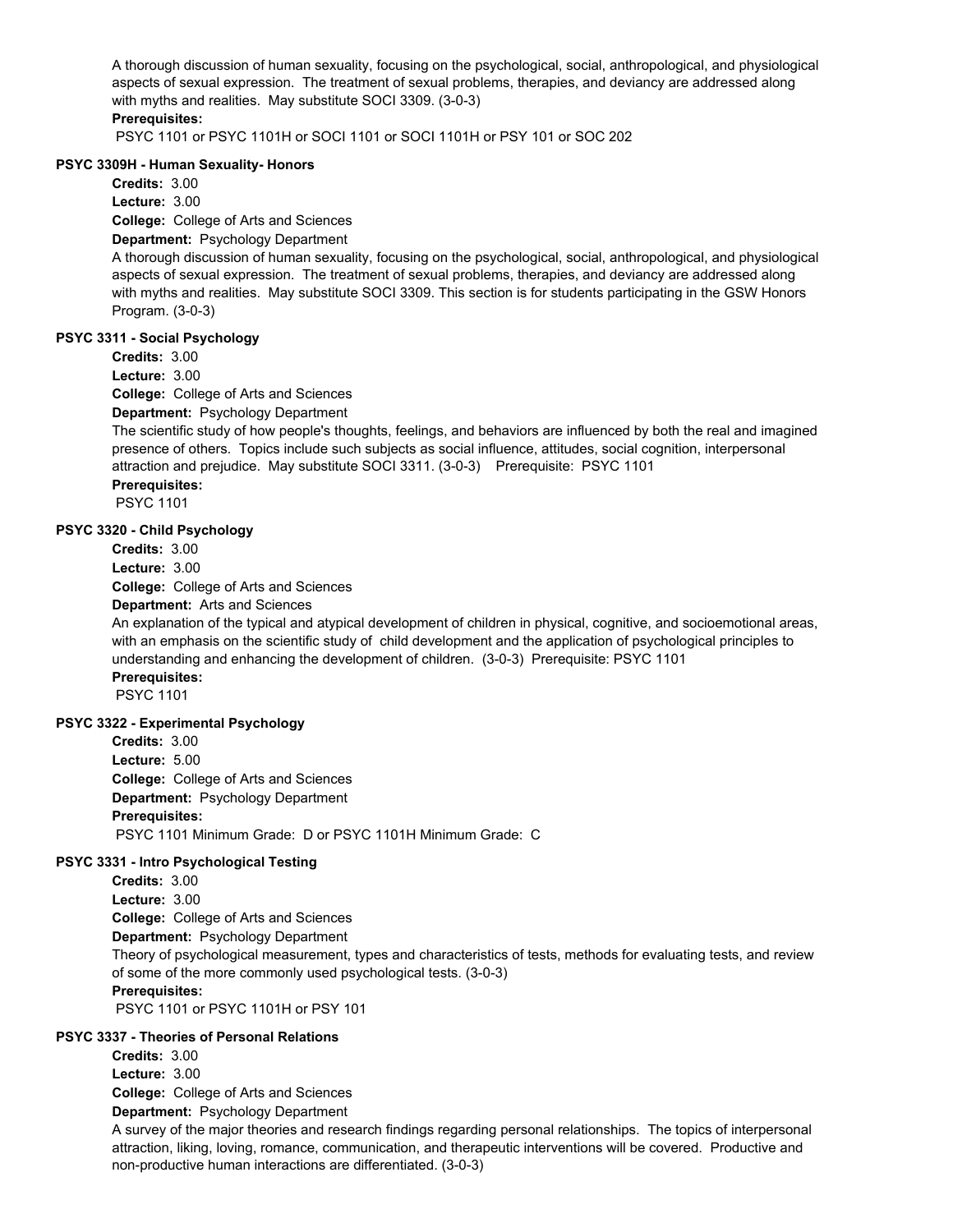### **Prerequisites:**  PSYC 1101 or PSYC 1101H or PSY 101

### **PSYC 3337H - Thry of Personal Rel- HONORS**

**Credits:** 3.00

**Lecture:**

**College:** College of Arts and Sciences

### **Department:** Psychology Department

A survey of the major theories and research findings regarding personal relationships. The topics of interpersonal attraction, liking, loving, romance, communication, and therapeutic interventions will be covered. Productive and non-productive human interactions are differentiated. This section is for students participating in the GSW Honors Program. (3-0-3)

### **PSYC 3338 - Sport Psychology**

**College:** College of Arts and Sciences **Credits:** 3.00 **Lecture:** 3.00

**Department:** Psychology Department

A survey of the science of sport psychology in which the principles of psychology are applied in a sport setting. The course will explore the enhancement of both athletic performance and the social-psychological aspects of human enrichment through sport. (3-0-3)

### **Prerequisites:**

PSYC 1101 or PSYC 1101H or PSY 101

### **PSYC 3340 - Mass Media Influences**

**Credits:** 3.00 **Lecture:** 3.00

**College:** College of Arts and Sciences

**Department:** Psychology Department

An examination of the forces of the modern mass media, including film, music, radio, books, magazines, and the internet, with emphasis upon television, and how they influence the psychosocial development of the individual and normative political and social behavior. May substitute SOCI 3340. Prerequisite: PSYC 1101 or SOCI 1101 (3-0-3).

### **Prerequisites:**

PSYC 1101 or PSYC 1101H or PSY 101 or SOCI 202 or SOCI 1101 or SOCI 1101H

### **PSYC 3350 - Health Psychology**

**Credits:** 3.00

**Lecture:** 3.00

**College:** College of Arts and Sciences

### **Department:** Psychology Department

A survey course dealing with how environmental, social, and individual behaviors influence physical health. The interaction of society and psychology is emphasized and specific health problems are discussed such as diabetes, obesity, cardiovascular disease, and HIV/AIDS.

### **Prerequisites:**

PSYC 1101 Minimum Grade: C or PSYC 1101H Minimum Grade: C or PSY 101 Minimum Grade: C

### **PSYC 3365 - Biopsychology**

**College:** College of Arts and Sciences **Credits:** 3.00 **Lecture:** 3.00

**Department:** Psychology Department

A survey of the relationship between the behavior of organisms and the biological processes mediating the behavior. The emphasis is on the physiological, neurochemical and evolutionary aspects of motivation, emotion, and learning. (3-0-3)

### **Prerequisites:**

PSYC 1101 or PSY 101 or PSYC 1101H

### **PSYC 3365H - Biopsychology-Hnr**

**College:** College of Arts and Sciences **Department:** Psychology Department **Credits:** 3.00 **Lecture:** 3.00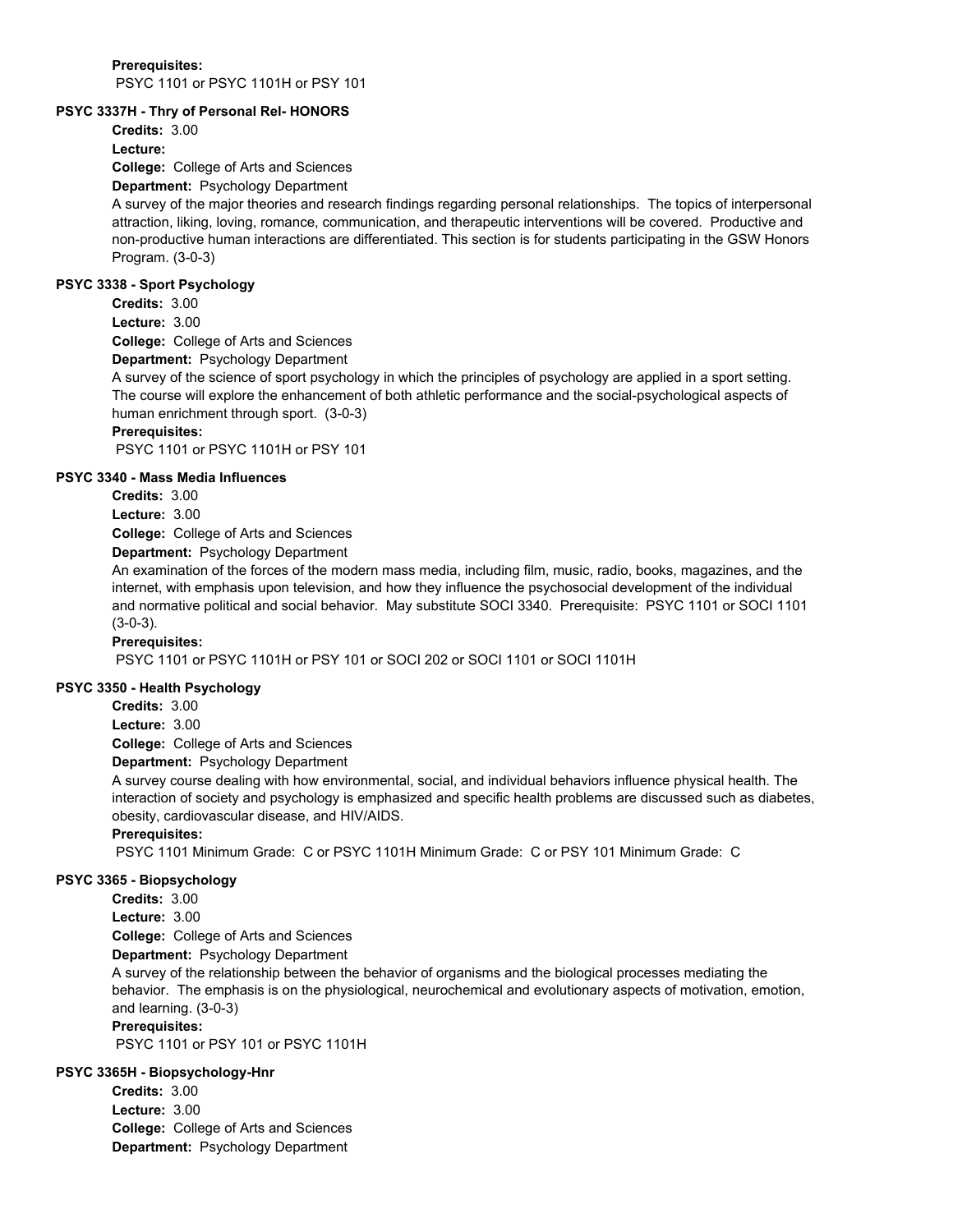A survey of the relationship between the behavior of organisms and the biological processes mediating the behavior. The emphasis is on the physiological, neurochemical and evolutionary aspects of motivation, emotion, and learning. This section is for students participating in the GSW Honors Program. (3-0-3)

### **PSYC 3377 - Psychology Applied to Law**

**College:** College of Arts and Sciences **Department:** Psychology Department **Credits:** 3.00 **Lecture:** 3.00 A survey of the areas in which psychological research is relevant to the legal system, the treatment of people with mental illness by the criminal justice system and a critique of psychological research in these areas. **Prerequisites:**  PSYC 1101 or PSYC 1101H

#### **PSYC 3380 - Sensation and Perception**

**Credits:** 3.00

**Lecture:** 3.00

**College:** College of Arts and Sciences

**Department:** Psychology Department

Consideration of the way in which stimuli in our world, such as light and sound, act on the human sensory systems and how the brain transforms raw sensory information into meaningful perceptions. (3-0-3) **Prerequisites:** 

PSYC 1101 or PSYC 1101H or PSY 101

### **PSYC 4395 - Theo-Rsrch in Caregiving**

**College:** College of Arts and Sciences **Department:** Psychology Department **Credits:** 3.00 **Lecture:** 3.00

A research-based discussion of key issues in the study of caregiving, including similarities and differences among caregiving populations, cultural influences on caregiving, and the interplay between professional and family caregivers. (3-0-3)

### **Prerequisites:**

PSYC 1101 or PSYC 1101H and PSYC 2000

### **PSYC 4401 - Abnormal Psychology**

**College:** College of Arts and Sciences **Department:** Psychology Department **Credits:** 3.00 **Lecture:** 3.00 A survey course of all the major disorders, their symptoms and theories regarding how each disorder originates, and evidence-based treatments. (3-0-3) **Prerequisites:**  PSYC 1101 or PSY 101 or PSYC 1101H

### **PSYC 4402 - Prin of Behavior Modification**

**College:** College of Arts and Sciences **Department:** Psychology Department **Credits:** 3.00 **Lecture:** 3.00 A survey of learning theory and principles applicable to the modification of human maladaptive behavior. (3-0-3) **Prerequisites:**  PSYC 1101 or PSY 101 or PSYC 1101H

### **PSYC 4404 - Industrial/Organizational Psyc**

**College:** College of Arts and Sciences **Department:** Psychology Department **Credits:** 3.00 **Lecture:** 3.00 A survey of psychological principles and practice related to personnel selection, training decisions, and design of the workplace. (3-0-3) **Prerequisites:**  PSY 101 or PSYC 1101 or PSYC 1101H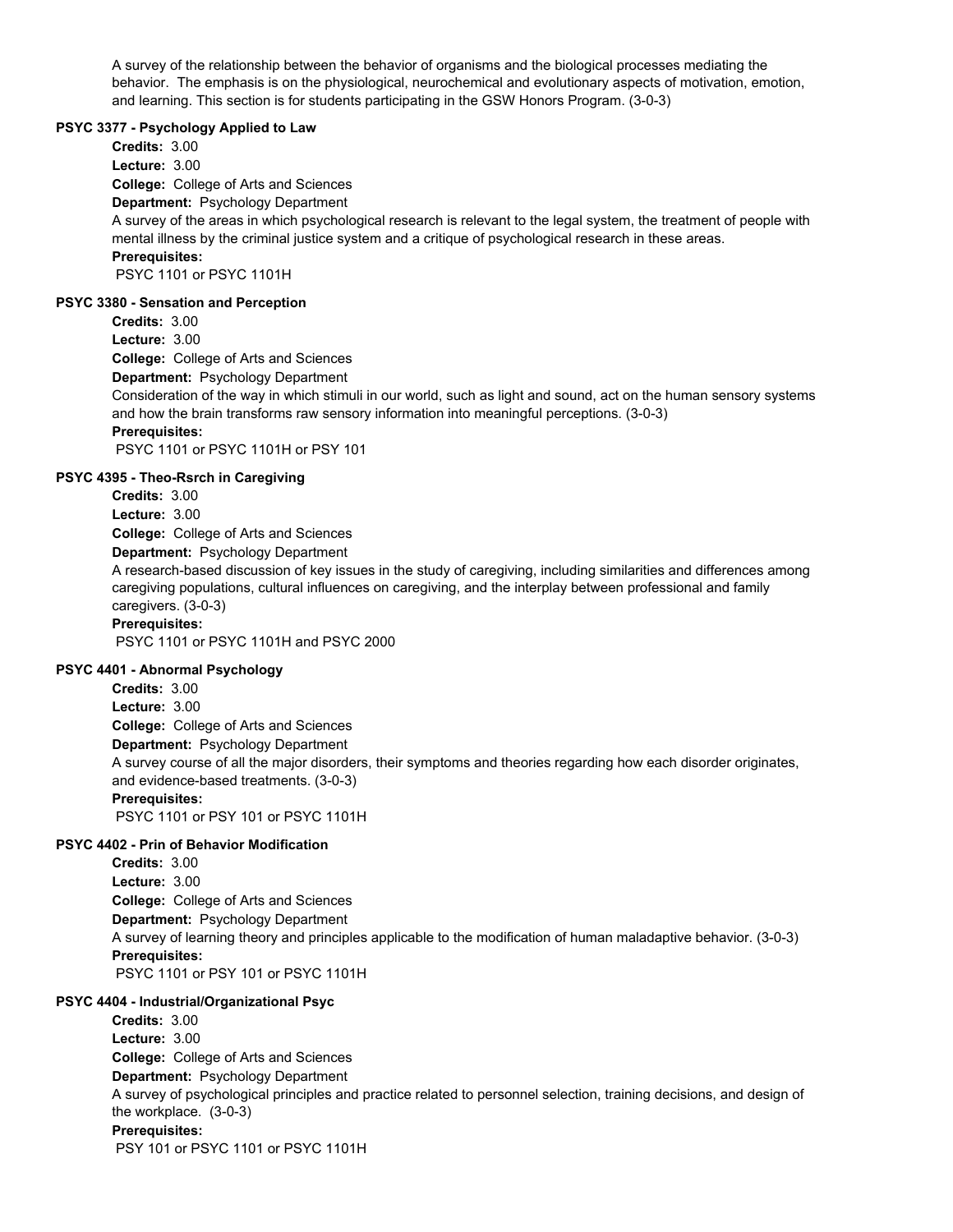### **PSYC 4405 - Theo and Tech of Counseling**

**College:** College of Arts and Sciences **Department:** Psychology Department **Credits:** 3.00 **Lecture:** 3.00 A general introduction to major theories and techniques of counseling and their applicability to various kinds of clientele. (3-0-3) **Prerequisites:**  PSYC 1101 or PSY 101 or PSYC 1101H

### **PSYC 4405H - Theo and Tech Counsel - Hnrs**

**College:** College of Arts and Sciences **Department:** Psychology Department **Credits:** 3.00 **Lecture:** 3.00

A general introduction to various theories and techniques of counseling and their applicability to various kinds of clientele. Must have 10 hours of Psychology courses and permission of the instructor or department chair. This course is for students participating in the GSW Honors Program.(3-0-3)

### **PSYC 4407 - Theories of Learning**

**Credits:** 3.00

**Lecture:** 3.00

**College:** College of Arts and Sciences

**Department:** Psychology Department

The principles of classical and operant conditioning as related to animal and human behavior and cognition will be covered. Contemporary research on learning, memory, language, and thinking will be incorporated along with research related to classic learning principles. Content provides an excellent background for further coursework in psychology, sociology, social work, education, and similar areas of study. (3-0-3) **Prerequisites:** 

PSYC 1101 or PSY 101 or PSYC 1101H

### **PSYC 4410 - Cognitive Psychology**

**College:** College of Arts and Sciences **Department:** Psychology Department **Credits:** 3.00 **Lecture:** 3.00 A survey of information processing approaches to understanding the mind that includes perception, attention, memory, language, and problem solving. (3-0-3) **Prerequisites:**  PSYC 1101 or PSYC 1101H or PSY 101

### **PSYC 4411 - History-Systems of Psychology**

**College:** College of Arts and Sciences **Department:** Psychology Department **Credits:** 3.00 **Lecture:** 3.00

A survey of the philosophical origins and methodological developments of the science of psychology, including its various systems and/or schools of thought and the current status of each. Major theorists and their theories are presented in the development of the history of the discipline. Must have permission of instructor. (3-0-3) **Prerequisites:** 

PSYC 1101 or PSYC 1101H or PSY 101

### **PSYC 4414 - Psychology of Language**

**College:** College of Arts and Sciences **Department:** Psychology Department **Credits:** 3.00 **Lecture:** 3.00 An examination of contemporary theories and studies of language comprehension, speech production, neurocognition, language development, and language disorders. (3-0-3) **Prerequisites:**  PSYC 1101 or PSY 101 or PSYC 1101H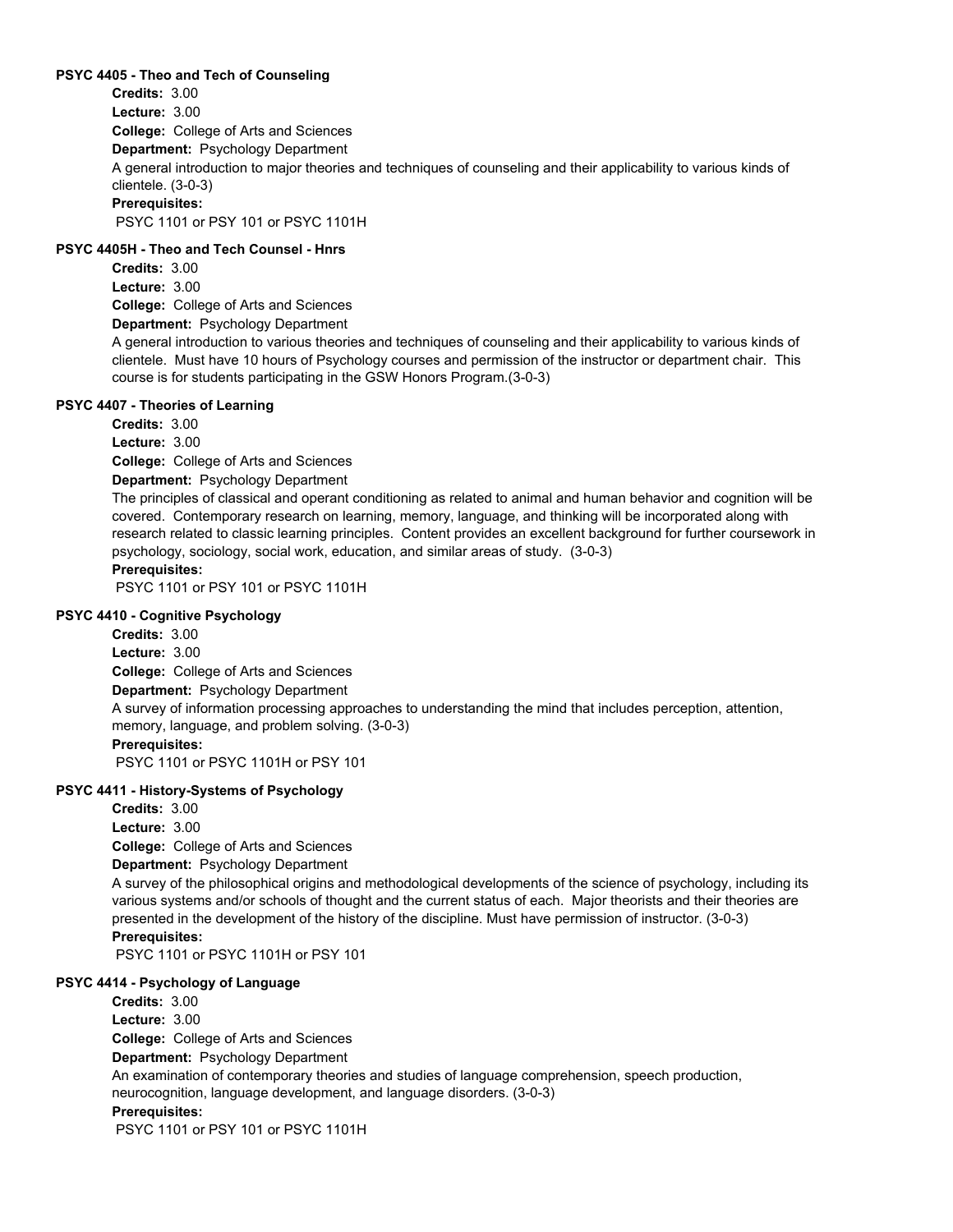## **PSYC 4418 - Affirming Diversity in Psych**

**College:** College of Arts and Sciences **Department:** Psychology Department **Credits:** 3.00 **Lecture:** 3.00

A survey course covering a number of diverse populations, focused on a general rubric for thinking about various groups and their treatment in health, education, and the workplace. Ethical and legal issues are included. Prerequisite: PSYC 1101. (3-0-3)

## **Prerequisites:**

PSYC 1101 or PSYC 1101H or PSY 101

#### **PSYC 4422 - Theories of Personality**

**College:** College of Arts and Sciences **Credits:** 3.00 **Lecture:** 3.00

**Department:** Psychology Department

A survey of the most important theories of personality. Emphasis is placed upon experimental validation and the implications of the theories for psychology and other . disciplines. (3-0-3)

#### **Prerequisites:**

PSYC 1101 or PSYC 1101H or PSY 101

#### **PSYC 4431 - Experimental Psychology**

**Credits:** 3.00

**Lecture:** 3.00

**College:** College of Arts and Sciences

**Department:** Psychology Department

A study of the rationale of experimentation and techniques for the isolation and measurement of variables. Laboratory experience is provided in the construction, execution, and interpretation of scientific experiments on behavior. (3-0-3)

# **Prerequisites:**

(PSY 101 or PSYC 1101 or PSYC 1101H) and (PSY 301 or PSYC 3301 or SOCI 3331 or SOC 331)

# **PSYC 4450 - Seminar in Psychology**

**Credits:** 3.00

**Lecture:** 3.00

**College:** College of Arts and Sciences

**Department:** Psychology Department

A capstone course focusing on in-depth discussion of major issues and schools of thought in psychology. The intent is to provide review and closure for psychology majors by demonstrating the interrelatedness of different areas of psychology and their relevance for affecting and explaining different social phenomena. (3-0-3)

# **Prerequisites:**

PSYC 1101 or PSYC 1101H or PSY 101

# **PSYC 4450H - Seminar in Psychology Honors**

**College:** College of Arts and Sciences **Department:** Psychology Department **Credits:** 3.00 **Lecture:** 3.00

#### **PSYC 4492 - Psychology Internship**

**Credits:** 3.00 TO 9.00

**Lecture:**

**College:** College of Arts and Sciences

**Department:** Psychology Department

A field experience course in which the student completes responsibilities in a selected human services agency. Designed to provide the student with practical exposure to relevant career fields. Must have permission of advisor and Department Chair. (0-0-6)

# **PSYC 4497 - Senior Research I**

**College:** College of Arts and Sciences **Department:** Psychology Department **Credits:** 3.00 **Lecture:** 3.00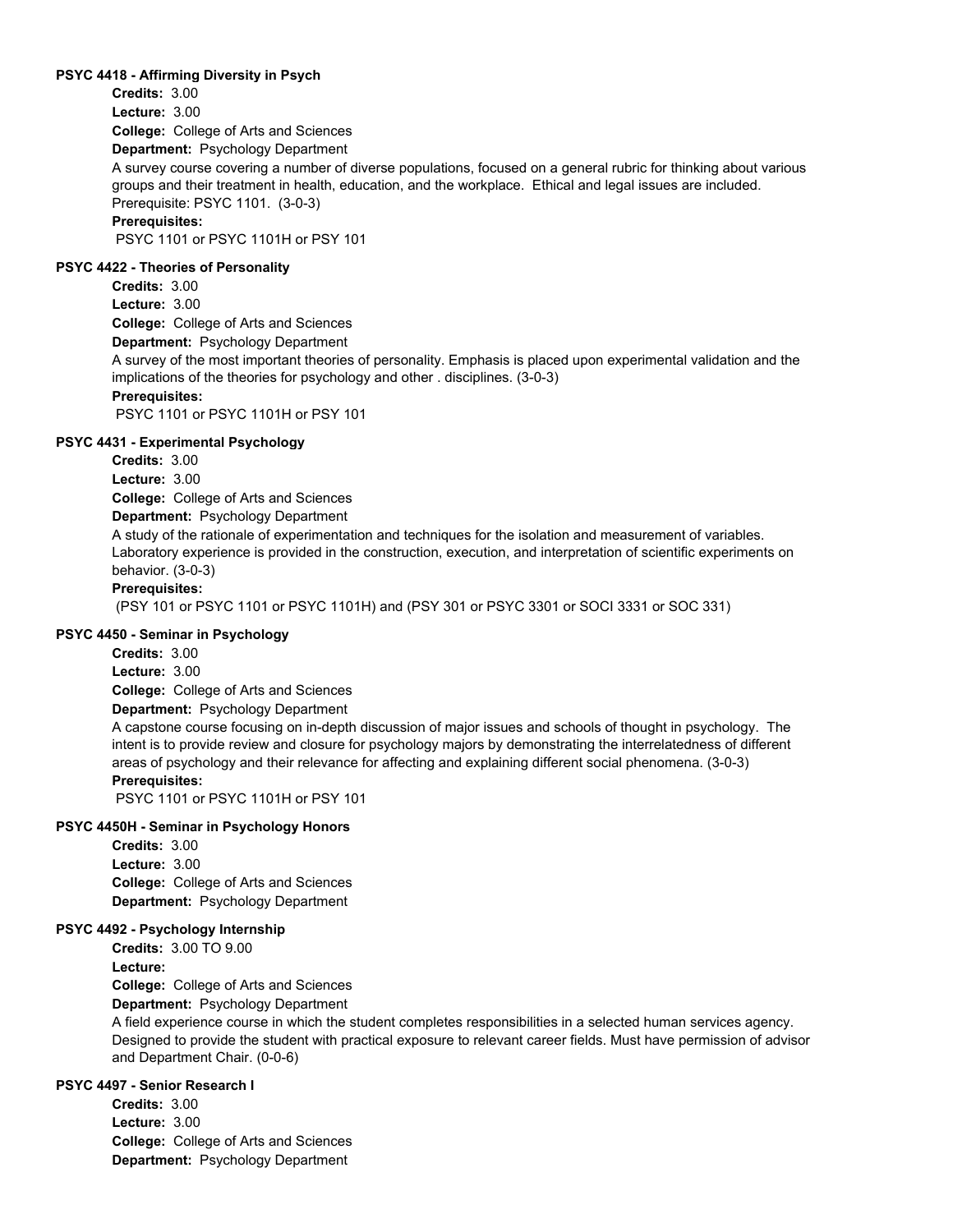Independent study projects in Psychology. Requires permission of instructor.

#### **PSYC 4498 - Senior Research II**

**College:** College of Arts and Sciences **Department:** Psychology Department **Credits:** 3.00 **Lecture:** A three-hour course in basic research requiring the student to specify a problem, review the relevant literature, and collect and analyze data for summary presentation in journal form. (3-0-3) **Prerequisites:**  (PSYC 3301 or PSY 301) and (PSYC 431 or PSYC 4431) **PSYC 449A - Special Topics in Psychology**

**College:** College of Arts and Sciences **Department:** Psychology Department **Credits:** 3.00 **Lecture:** A course on selected issues, problems, and literature in Psychology. (3-0-3) **Prerequisites:**  PSYC 1101 or PSY 101 or PSYC 1101H

#### **Reading**

#### **READ 0099 - Learning Support Reading**

**College:** College of Arts and Sciences **Department:** Learning Support Programs **Credits:** 4.00 **Lecture:** 4.00 A course required of those Learning Support students whose performance on the Compass Placement Test in reading indicates the need for at least one semester of basic instruction. This course is an individualized diagnostic prescriptive course designed to prepare students to read college-level materials successfully. Instruction is competency based, and students meeting specific course objectives will be allowed to attempt exit testing for LS Reading. Content consists of improving various levels of comprehension, developing vocabulary,

developing critical reasoning skills, and becoming more proficient readers. Four hours institutional credit. (4-0-4)

# **Sociology**

# **SOCI 1101 - Introduction to Sociology**

**College:** College of Arts and Sciences **Department:** Psychology Department **Credits:** 3.00 **Lecture:** 3.00 A general analysis of human social behavior, culture, social groups, and social institutions. (3-0-3)

# **SOCI 1101H - Intro to Sociology-Honors**

**College:** College of Arts and Sciences **Department:** Psychology Department **Credits:** 3.00 **Lecture:** 3.00 A general analysis of human social behavior, culture, social groups, and social institutions. This section is for students participating in the GSW Honors Program. (3-0-3)

## **SOCI 1160 - Contemporary Social Problems**

**College:** College of Arts and Sciences **Department:** Psychology Department **Credits:** 3.00 **Lecture:** 3.00 In this course a limited number of current social problems are selected for in-depth analysis. The student is introduced to a sociological approach that examines the structures and processes that contribute to "problems." Each problem is also examined for societal changes that might ameliorate the identified conditions. Several theoretical approaches are utilized. (3-0-3)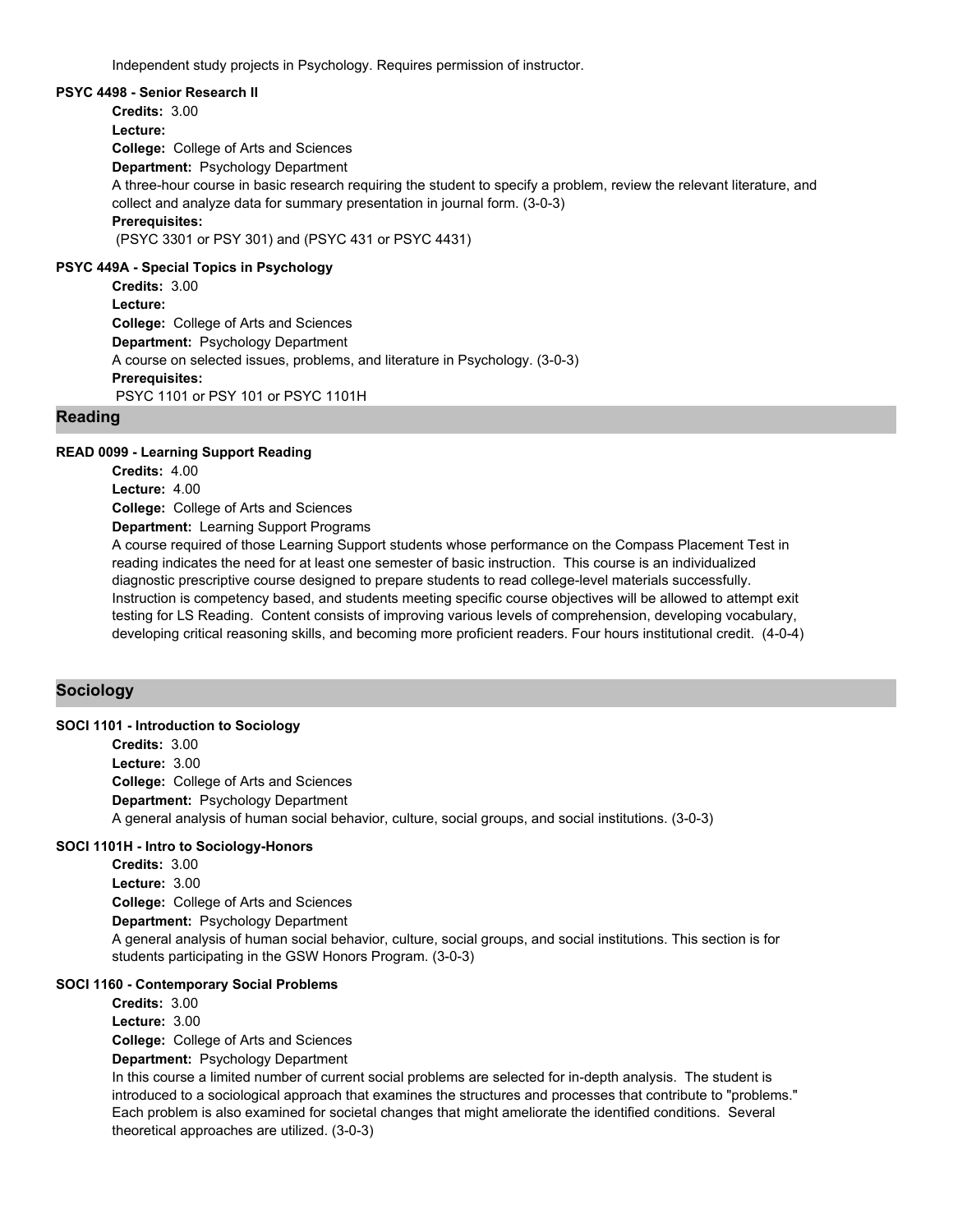#### **SOCI 1160S - Cont Social Prob-Study Abroad**

**Credits:** 3.00

**Lecture:** 3.00

**College:** College of Arts and Sciences

**Department:** Psychology Department

In this course a limited number of current social problems are selected for in-depth analysis. The student is introduced to a sociological approach that examines the structures and processes that contribute to "problems." Each problem is also examined for societal changes that might ameliorate the identified conditions. Several theoretical approaches are utilized. Taken as a study abroad experience. (3-0-3)

# **Prerequisites:**

SOCI 1101

# **SOCI 2293 - Sociology of Family**

**College:** College of Arts and Sciences **Department:** Psychology Department **Credits:** 3.00 **Lecture:** 3.00 An in-depth analysis of the American family with cross- cultural and historical comparisons. Emphasis is placed on the various changes occurring within the American family. (3-0-3)

#### **SOCI 2293H - Sociology of Family**

**College:** College of Arts and Sciences **Department:** Psychology Department **Credits:** 3.00 **Lecture:** 3.00

### **SOCI 3308 - Psychosocial Aspects of Aging**

**College:** College of Arts and Sciences **Department:** Psychology Department **Credits:** 3.00 **Lecture:** 3.00

A thorough discussion of human aging, focusing on the physiological and psychosocial aspects of aging, as well as a historical and contemporary examination of the various psychological and sociological aspects of death and dying. May require consent of instructor or meet pre-requisites. May substitute PSYC 3308. (3-0-3) **Prerequisites:** 

PSYC 1101 or PSYC 1101H or SOCI 1101 or SOCI 1101H or PSY 101 or SOC 202

#### **SOCI 3309 - Human Sexuality**

**College:** College of Arts and Sciences **Credits:** 3.00 **Lecture:** 3.00

**Department:** Psychology Department

A thorough discussion of human sexuality, focusing on the psychological, social, anthropological, and physiological aspects of human sexuality and with treatment of sexual problems, therapies, and deviance. May Substitute PSYC 3309. (3-0-3)

**Prerequisites:** 

PSYC 1101 or PSY 101 or PSYC 1101H or SOCI 1101 or SOCI 1101H or SOC 202

# **SOCI 3318 - Sociology of Religion**

**Credits:** 3.00

**College:** College of Arts and Sciences **Lecture:** 3.00

**Department:** Psychology Department

An examination of classical and contemporary sociological theory and method as applied in analysis of religion. (3-0-3)

# **Prerequisites:**

SOC 202 or SOCI 1101 or SOCI 1101H

# **SOCI 3325 - Introduction to Social Work**

**College:** College of Arts and Sciences **Department:** Psychology Department **Credits:** 3.00 **Lecture:** 3.00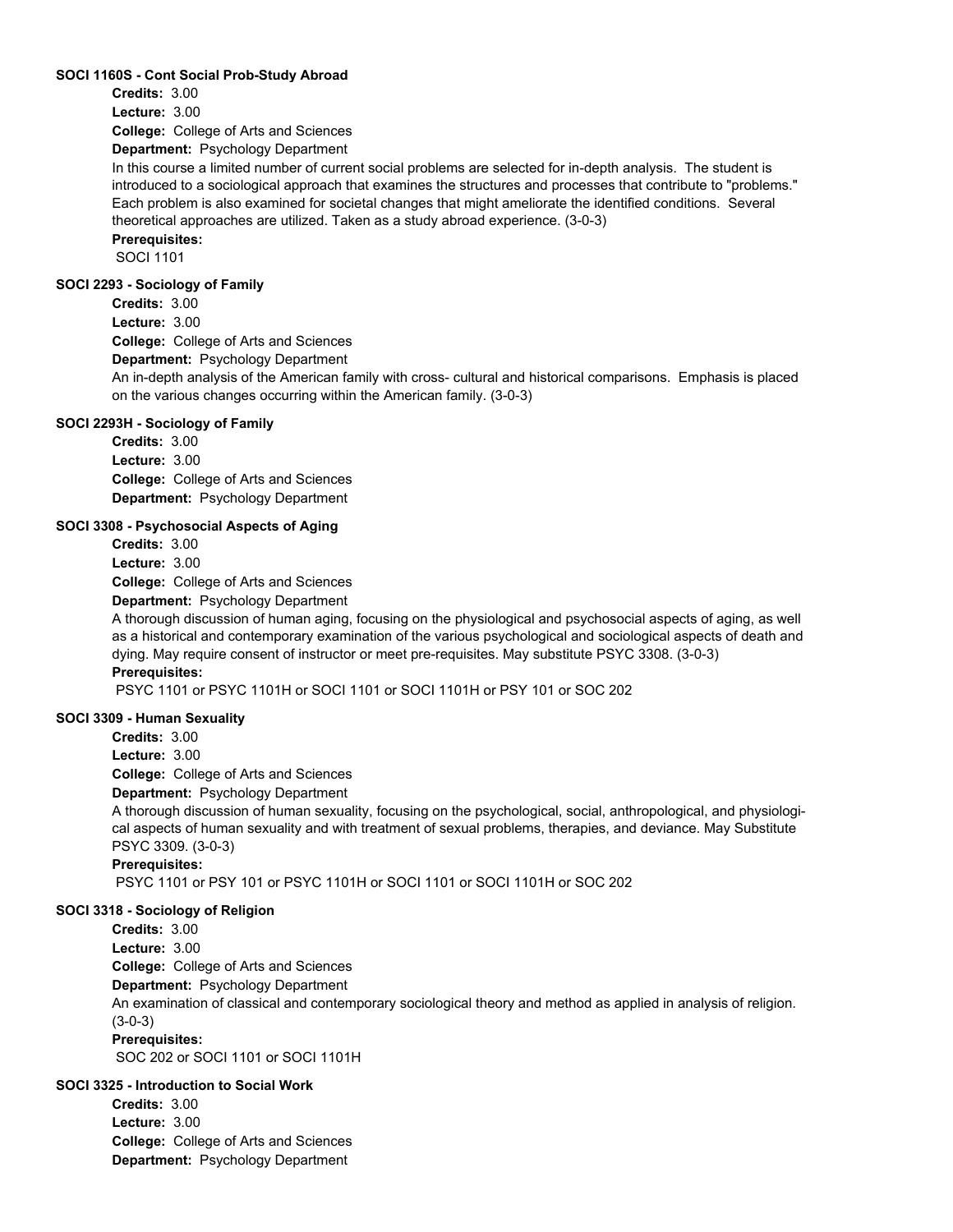A survey of the field of social work. Content includes an examination of social work concepts, values, and ideology; origin and history; methods of practice; practice settings; and current issues in the delivery of social services. (3-0-3)

# **Prerequisites:**

SOCI 1101 or SOCI 1101H or SOC 202

#### **SOCI 3330 - Methods of Social Research**

**College:** College of Arts and Sciences **Department:** Psychology Department **Credits:** 3.00 **Lecture:** 5.00 **Prerequisites:**  SOCI 1101 Minimum Grade: D or SOCI 1101H Minimum Grade: C

#### **SOCI 3331 - Sociological Statistics**

**Credits:** 3.00 **Lecture:** 3.00

**College:** College of Arts and Sciences

**Department:** Psychology Department

An introduction to the basic principles of descriptive and inferential statistics. The course emphasizes a nonmathematical approach to the theory of statistics and the application of statistical methods and research designs found commonly in the social sciences. May substitute PSYC 3301. Prerequisite: SOCI 1101. (3-0-3)

#### **SOCI 3340 - Mass Media Influences**

**Credits:** 3.00

**Lecture:** 3.00

**College:** College of Arts and Sciences

# **Department:** Psychology Department

An examination of the forces of the modern mass media, including film, music, radio, books, magazines, and the internet, with emphasis upon television, and how they influence the psychosocial development of the individual and normative political and social behavior. May substitute PSYC 3340. (3-0-3)

#### **Prerequisites:**

PSYC 1101 or PSYC 1101H or SOCI 1101 or SOCI 1101H or PSY 101 or SOC 202

# **SOCI 3350 - Criminology**

**College:** College of Arts and Sciences **Department:** Psychology Department **Credits:** 3.00 **Lecture:** 3.00

A study of the legal and social aspects of crime. The making of laws, the breaking of laws, and the sanctioning of law violators are examined. Police, courts, and prevention are included as critical aspects of understanding crime. (3-0-3)

#### **Prerequisites:**

SOCI 1101 or SOC 202 or SOCI 1101H

## **SOCI 4230 - Soc of Health and Medicine**

- **Credits:** 3.00
- **Lecture:** 3.00

**College:** College of Arts and Sciences

#### **Department:** Sociology

This course examines the social aspects of health, illness, and our healthcare delivery system. In addition to examining key disparities in health and healthcare by age, gender, race, and social class, students will also be exposed to issues pertaining to HIV/AIDS, cancer, heart disease, bioethics, technology, and alternative medicine. **Prerequisites:** 

SOCI 1101

# **SOCI 4350 - Family Violence**

**College:** College of Arts and Sciences **Department:** Sociology **Credits:** 3.00 **Lecture:** 3.00 **Prerequisites:**  SOCI 1101 or SOC 202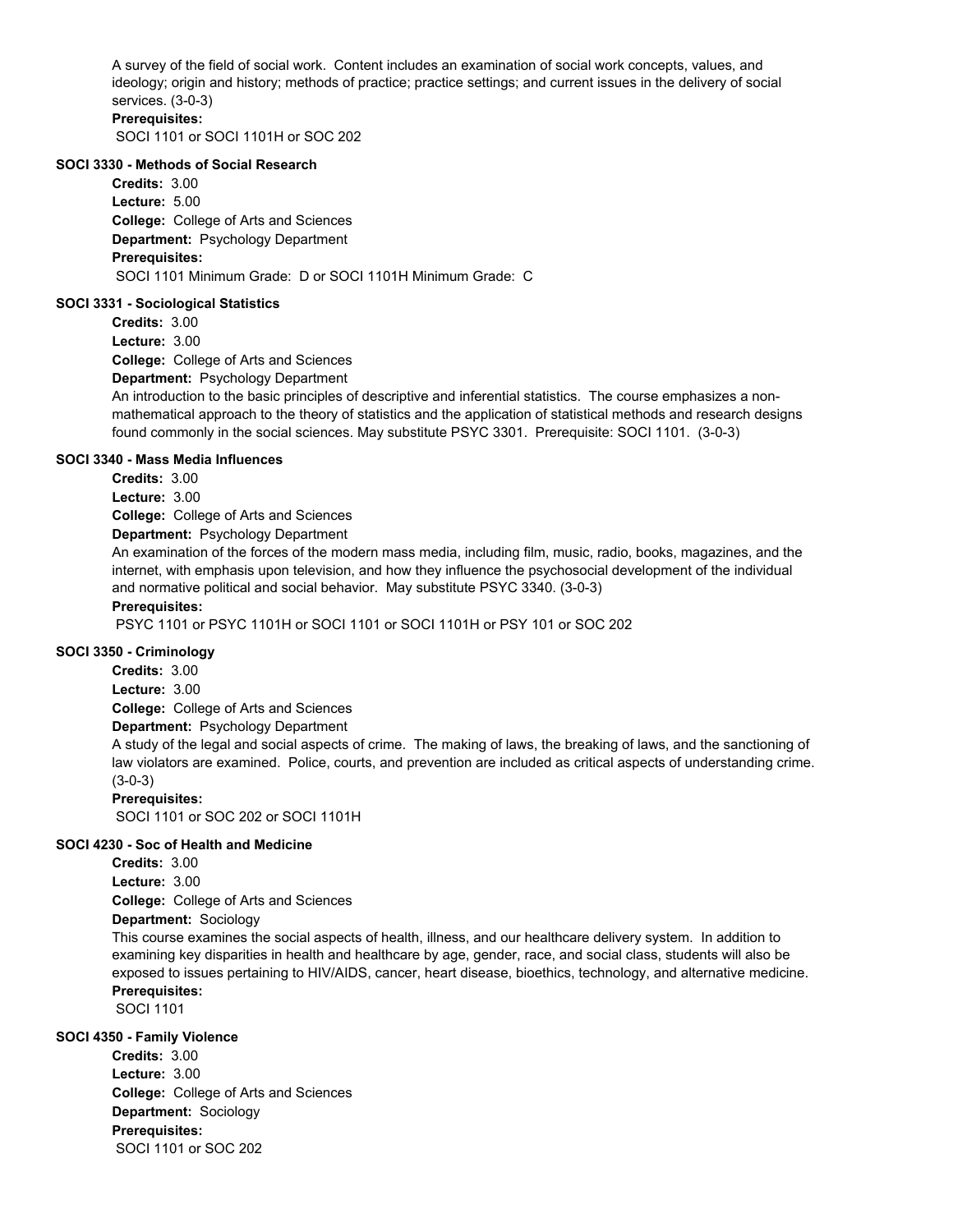#### **SOCI 4403 - Psychosocial Aspects of Addict**

**Credits:** 3.00

**Lecture:** 3.00

**College:** College of Arts and Sciences

**Department:** Psychology Department

This course includes a thorough consideration of genetic, biological, pharmacological, sociological, and psychological aspects of addiction to legal and illegal drugs. In addition to questions of causation, treatment, and prevention strategies are discussed and observed. Upper division standing required. May substitute PSYC 4403. (3-0-3)

## **Prerequisites:**

PSYC 1101 or PSYC 1101H or PSY 101 or SOC 202 or SOCI 1101 or SOCI 1101H

# **SOCI 4411 - Race and Minority Relations**

**College:** College of Arts and Sciences **Department:** Psychology Department **Credits:** 3.00 **Lecture:** 3.00 An analysis of the development of minority group relations in the United States, with emphasis on black-white relationships in the South. Prerequisite: SOCI 2293 or permission of instructor. (3-0-3)

# **SOCI 4417 - Women in Society**

**College:** College of Arts and Sciences **Department:** Psychology Department **Credits:** 3.00 **Lecture:** 3.00 An analysis of women in the United States emphasizing historical and contemporary relationships of women to education, religion, law, politics, employment, family, and sexuality. Must have permission of instructor or meet pre-requisites. (3-0-3) **Prerequisites:**  SOC 202 or SOCI 1101 or SOCI 1101H

## **SOCI 4420 - Development of Social Theory**

**College:** College of Arts and Sciences **Department:** Psychology Department **Credits:** 3.00 **Lecture:** 3.00 A comprehensive survey of classical sociological thought emphasizing the major theorists of each period. Upper division standing required. (3-0-3) **Prerequisites:**  SOCI 1101 or SOCI 1101H or SOC 202

# **SOCI 4420H - Dev of Social Theory-Honors**

**College:** College of Arts and Sciences **Department:** Psychology Department **Credits:** 3.00 **Lecture:** 3.00 A comprehensive survey of classical sociological thought emphasizing the major theorists of each period. Upper division standing required. This section is for students participating in the GSW Honors Program. (3-0-3)

# **SOCI 4440 - Methods of Social Research**

**College:** College of Arts and Sciences **Department:** Psychology Department **Credits:** 3.00 **Lecture:** 3.00 A comprehensive study of the various methods of social research design and technique, including a directed application. Upper division standing required. (3-0-3) **Prerequisites:**  SOCI 1101 or SOCI 1101H or SOC 202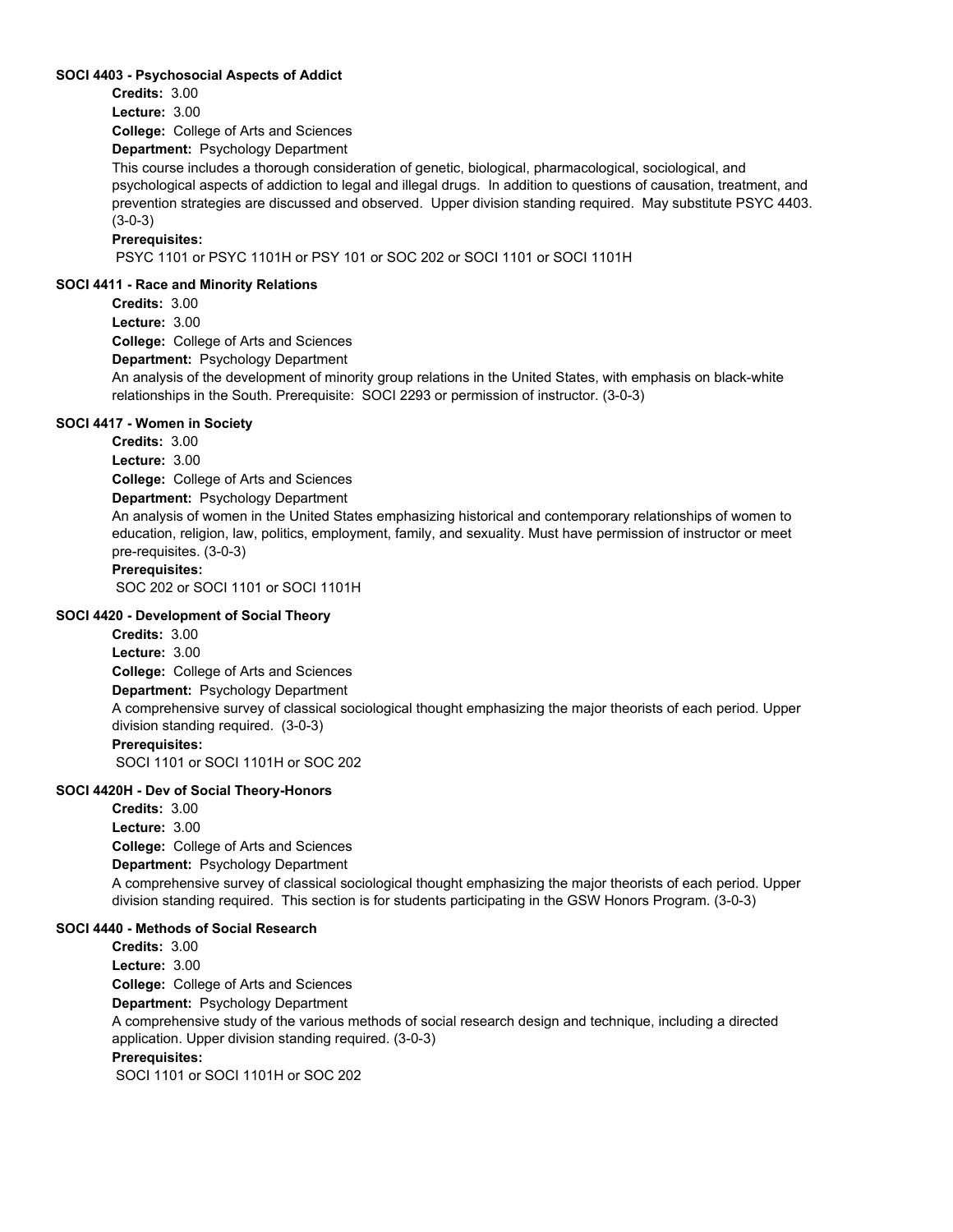## **SOCI 4445 - Deviant Social Behavior**

**College:** College of Arts and Sciences **Department:** Psychology Department **Credits:** 3.00 **Lecture:** 3.00 A review of the history and research in the area of deviant behavior. The social basis of definitions, theories. and treatment of deviant social behavior will be examined. (3-0-3) **Prerequisites:**  SOC 202 or SOCI 1101 or SOCI 1101H

#### **SOCI 4450 - Seminar in Sociology**

**College:** College of Arts and Sciences **Department:** Psychology Department **Credits:** 3.00 **Lecture:** 3.00

A critical examination of historical and contemporary sociological thought. Topics include the development of major sociological theoretical schools-- including functionalism, conflict theory, modern systems theory, symbolic interactionist theory and ethnomethodology, postmodern social theory, feminist theory, neo-Marxism, and neo-functionalism and major developments in sociological methods and practice. (3-0-3)

## **Prerequisites:**

SOCI 1101 or SOC 202

#### **SOCI 4460 - Environmental Sociology**

**Credits:** 3.00

**Lecture:** 3.00

**College:** College of Arts and Sciences

# **Department:** Psychology Department

This course examines multiple facets of the relationship between humans and the natural environment. Topics covered include the political economy of environmental problems, the environmental movement, environmental justice, environmental problems in "developing" countries, and the impacts of environmental problems on human health.

#### **Prerequisites:**

SOCI 1101

#### **SOCI 4465 - Society and Natural Resources**

**Credits:** 3.00

**Lecture:** 3.00

**College:** College of Arts and Sciences

#### **Department:** Sociology

This course is dedicated to analyzing the use of natural resources by humans. The most time is spent investigating water, food, and energy, but conflicts over resources as well as alternative commodity chains will also be examined. By the end of the course, each students will have a better understanding of where our most important resources come from, how they are produced, the effects of their consumption, and what happens when they are disposed of.

**Prerequisites:**  SOCI 1101

#### **SOCI 4492 - Sociology Internships**

**College:** College of Arts and Sciences **Department:** Psychology Department **Credits:** 3.00 TO 9.00 **Lecture:** Directed internships are available for qualified students. (See the Intern Program Coordinator for information) Must have permission of Department Chair. (0-0-6)

# **SOCI 4498 - Research**

**College:** College of Arts and Sciences **Department:** Psychology Department **Credits:** 3.00 **Lecture:** 3.00 Individual research project under faculty direction. Must have permission of instructor and Department Chair. (3-0-3)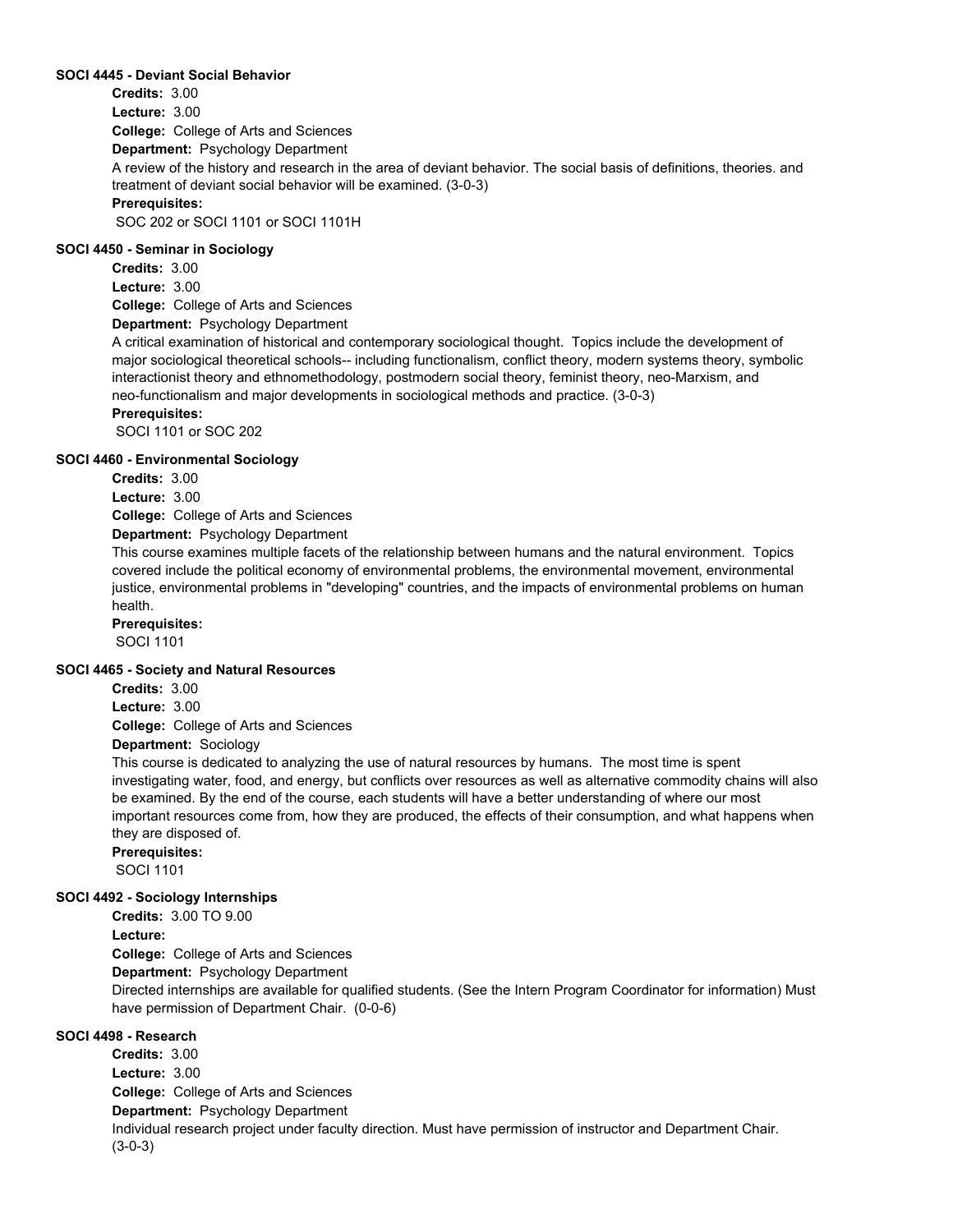## **SOCI 449A - Special Topics in Sociology**

**College:** College of Arts and Sciences **Department:** Psychology Department **Credits:** 3.00 **Lecture:** 3.00 A course on selected issues, problems, and literature in sociology. (3-0-3) **Prerequisites:**  SOCI 1101 or SOC 202 or SOCI 1101H

# **Social Science**

#### **SOSC 1101 - The World and Its Peoples**

**College:** College of Arts and Sciences **Department:** History Department **Credits:** 3.00 **Lecture:** 3.00 A survey of world human cultures. Emphasis will be on geography, history, economic systems, sociological foundations, governmental systems, and religion. An attempt will be made to integrate the various social sciences using a world regional approach. (3-0-3)

# **SOSC 1101H - The World and Its People**

**College:** College of Arts and Sciences **Department:** History Department **Credits:** 3.00 **Lecture:** 3.00

#### **SOSC 1101S - World-Its Peoples-Study Abrd**

**College:** College of Arts and Sciences **Department:** History Department **Credits:** 3.00 **Lecture:** 3.00

A survey of world human cultures. Emphasis will be on geography, history, economic systems, sociological foundations, governmental systems, and religion. An attempt will be made to integrate the various social sciences using a world regional approach. Taken as a study abroad experience. (3-0-3)

# **SOSC 4900 - Special Topics in Social Sc**

**College:** College of Arts and Sciences **Department:** History Department **Credits:** 1.00 TO 3.00 **Lecture:** 3.00 A variable credit course on selected issues, problems, and literature in social science. Must have permission of the instructor. (3-0-3)

# **Spanish**

#### **SPAN 1001 - Elementary Spanish I**

**College:** College of Arts and Sciences **Department:** English and Foreign Languages **Credits:** 3.00 **Lecture:** 3.00 Introduction to listening, speaking, reading, and writing in Spanish and to the culture of Spanish-speaking regions. Not open to students with two or more years of high school Spanish. Designed for students with no previous knowledge of Spanish. Not open to native speakers. Laboratory work required. (3-0-3)

#### **SPAN 1001S - Elem Spanish - Study Abroad**

**Credits:** 3.00 **Lecture:** 3.00

**College:** College of Arts and Sciences

**Department:** English and Foreign Languages

Introduction to listening, speaking, reading, and writing in Spanish and to the culture of Spanish-speaking regions. Not open to students with two or more years of high school Spanish. Designed for students with no previous knowledge of Spanish. Not open to native speakers. Laboratory work required. (3-0-3) Taken as part of a study abroad experience.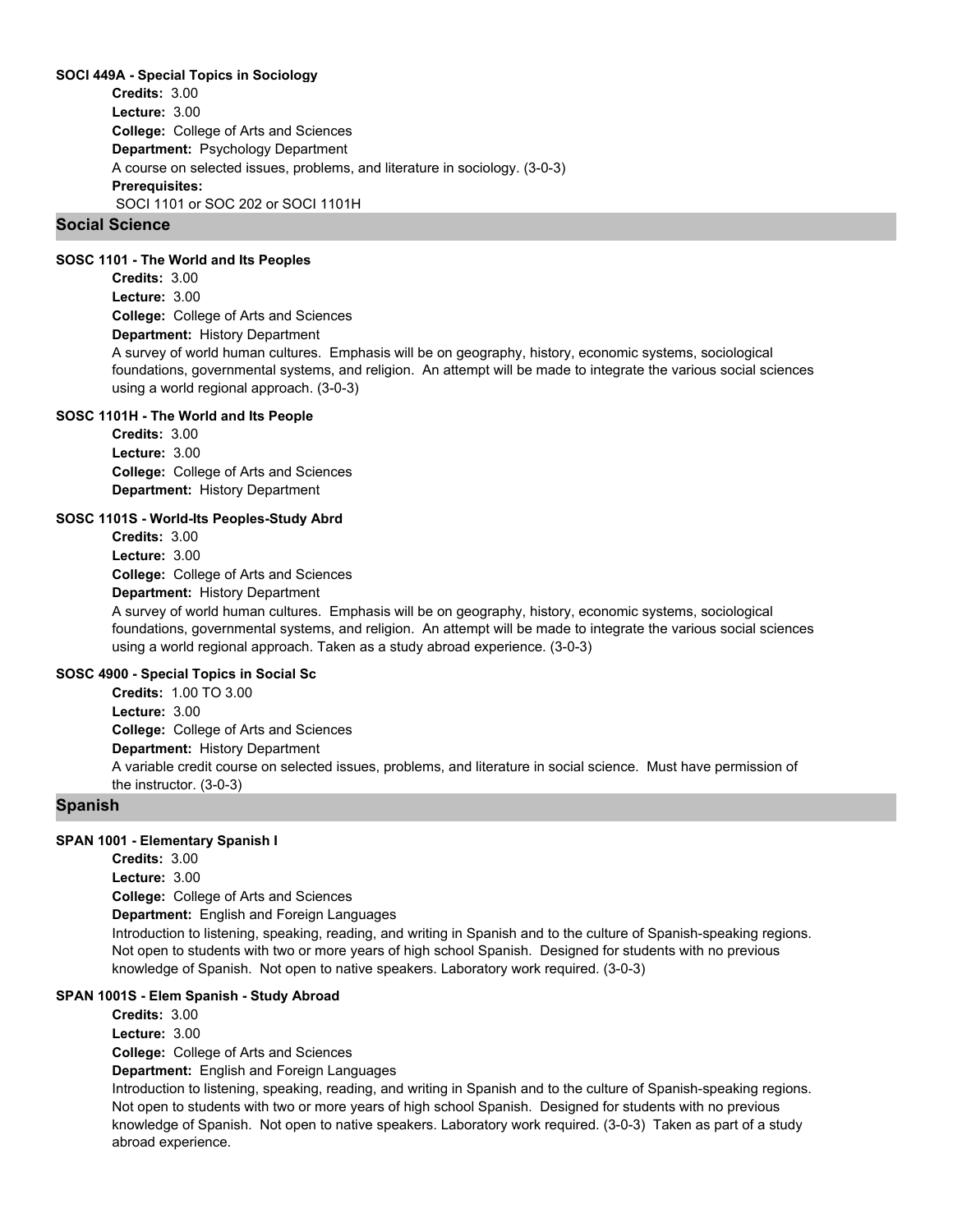#### **SPAN 1002 - Elementary Spanish II**

**College:** College of Arts and Sciences **Department:** English and Foreign Languages **Credits:** 3.00 **Lecture:** 3.00 Continued listening, speaking, reading, and writing in Spanish with further study of the culture of Spanish speaking regions. Not open to native speakers. (3-2-3) **Prerequisites:**  SPAN 1001 Minimum Grade: C or SPN 101 Minimum Grade: C

#### **SPAN 2001 - Intermediate Spanish I**

**College:** College of Arts and Sciences **Department:** English and Foreign Languages **Credits:** 3.00 **Lecture:** 3.00 Initial exposure to short literary works by authors from Spain and Latin America complemented by biographical and cultural notes. Conversational format with weekly written assignments. Laboratory requirement. (3-0-3) **Prerequisites:**  (SPAN 1002 Minimum Grade: C or SPN 102 Minimum Grade: C)

# **SPAN 2001S - Inter Spanish I - Study Abroad**

**Credits:** 3.00

**Lecture:**

**College:** College of Arts and Sciences

**Department:** English and Foreign Languages

Initial exposure to short literary works by authors from Spain and Latin America complemented by biographical and cultural notes. Conversational format with weekly written assignments. Laboratory requirement. (3-0-3) Taught as part of a study abroad experience.

**Prerequisites:** 

SPAN 1002

# **SPAN 2002 - Intermediate Spanish II**

**College:** College of Arts and Sciences **Department:** English and Foreign Languages **Credits:** 3.00 **Lecture:** 3.00 Continues building verbal and grammatical skills and expands exposure to touchstones of Hispanic literature from both continents. Laboratory work. (3-0-3) **Prerequisites:**  SPAN 2001 Minimum Grade: C or SPN 201 Minimum Grade: C

# **SPAN 2002S - Inter Spanish II -Study Abroad**

**College:** College of Arts and Sciences **Department:** English and Foreign Languages **Credits:** 3.00 **Lecture:** 3.00 Continues building verbal and grammatical skills and expands exposure to touchstones of Hispanic literature from both continents. Laboratory work. (3-0-3) Taught as part of a study abroad experience. **Prerequisites:**  SPAN 2001 or SPAN 2001S

# **SPAN 3110 - Span Culture-Civil to 1700**

**College:** College of Arts and Sciences **Department:** English and Foreign Languages **Credits:** 3.00 **Lecture:** 3.00 Survey of the civilization and culture of Spain from prehistoric times to 1700 A.D. Reading skills in Spanish will be reinforced by discussions, lab work and written examinations in the target language. (3-0-3) **Prerequisites:** 

SPAN 2002 Minimum Grade: C or SPN 202 Minimum Grade: C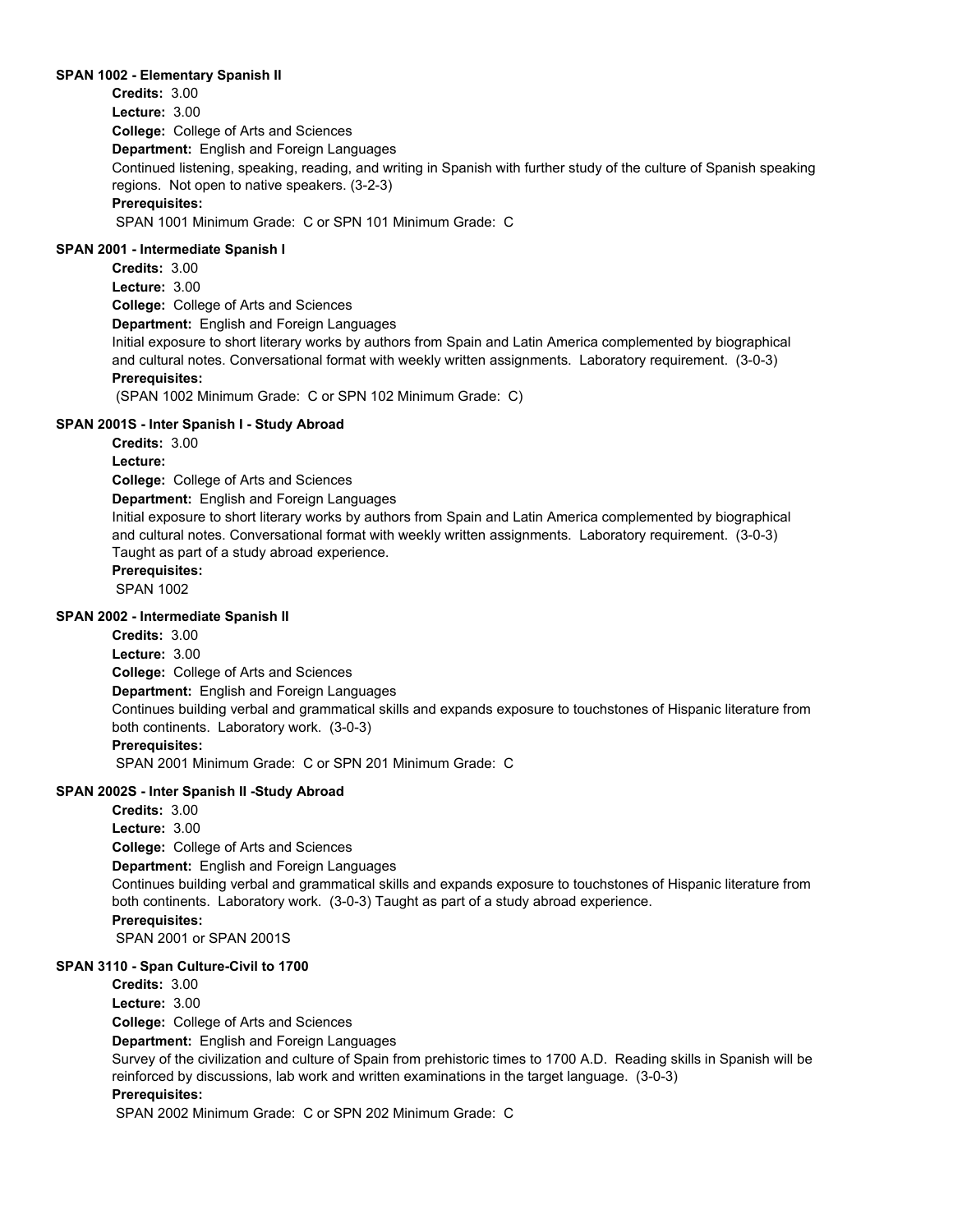## **SPAN 3120 - Spn Culture-Civil aft 1700**

**College:** College of Arts and Sciences **Department:** English and Foreign Languages **Credits:** 3.00 **Lecture:** 3.00 Survey of the civilization and culture of Spain from 1700 to the present. Reading skills in Spanish will be reinforced by discussions, lab work and written examinations in the target language. (3-0-3) **Prerequisites:**  SPAN 2002 Minimum Grade: C or SPN 202 Minimum Grade: C

#### **SPAN 3130 - Latin America Culture-Civil**

**College:** College of Arts and Sciences **Department:** English and Foreign Languages **Credits:** 3.00 **Lecture:** 3.00 Culture and civilization of Latin America from pre-Colombian times to the present. Lectures, readings and assignments in Spanish. Laboratory work required. (3-0-3) **Prerequisites:**  SPAN 2002 Minimum Grade: C or SPN 202 Minimum Grade: C

#### **SPAN 4010 - Spanish Conversation**

**College:** College of Arts and Sciences **Department:** English and Foreign Languages **Credits:** 3.00 **Lecture:** 3.00 Spanish Conversation focuses on contemporary events and popular Hispanic culture while refining the verbal skills first acquired by students in the introductory sequence of the target language. (3-0-3) **Prerequisites:**  SPAN 2002 Minimum Grade: C or SPN 202 Minimum Grade: C

#### **SPAN 4020 - Span Adv Grammar-Composition**

**College:** College of Arts and Sciences **Department:** English and Foreign Languages **Credits:** 3.00 **Lecture:** 3.00 Inductive study of Spanish grammar. Excerpts from literary masters illustrate principles of grammar that students analyze, personalize and practice. (3-0-3) **Prerequisites:**  SPAN 2002 Minimum Grade: C or SPN 202 Minimum Grade: C

# **SPAN 4210 - Golden Age**

**College:** College of Arts and Sciences **Department:** English and Foreign Languages **Credits:** 3.00 **Lecture:** 3.00 Study of works by Calderon, Lope de Vega and other masters of the period. Laboratory work required. (3-0-3) **Prerequisites:**  SPAN 2002 or SPN 202

# **SPAN 4250 - Cervantes**

**College:** College of Arts and Sciences **Department:** English and Foreign Languages **Credits:** 3.00 **Lecture:** 3.00 A study of the Quijote and other works by Cervantes. Laboratory work required. (3-0-3) **Prerequisites:**  SPAN 2002 Minimum Grade: C or SPN 202 Minimum Grade: C

#### **SPAN 4270 - Contemporary Spanish Lit**

**College:** College of Arts and Sciences **Department:** English and Foreign Languages **Credits:** 3.00 **Lecture:** 3.00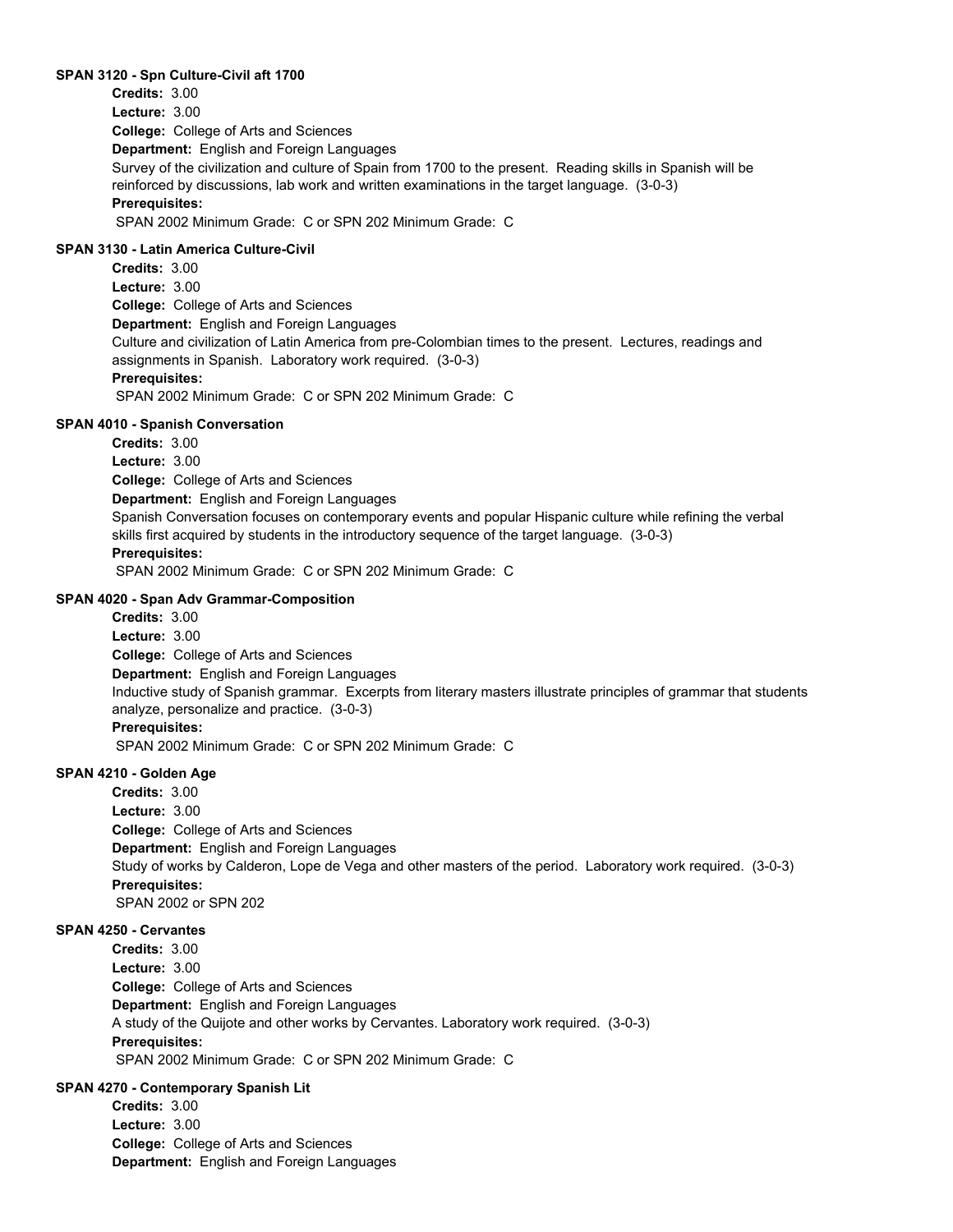**Theater**

#### **THEA 1100 - Theatre Appreciation**

**College:** College of Arts and Sciences **Department:** Theater, Comm, & Media Arts **Credits:** 3.00 **Lecture:** 3.00

Surveys the contributions of performers, designers, and playwrights to a theater production. The audience as co-author of the theater event is also examined. The customary sequence involved in producing a play will be discussed. Information will also be presented about audiences, theaters, performers, and the conventions of the theater of several eras. Lab fee required. (3-0-3)

# **THEA 1100H - Honors Theater Appreciation**

**Credits:** 3.00

**Lecture:** 3.00

**College:** College of Arts and Sciences

**Department:** Theater, Comm, & Media Arts

Surveys the contributions of performers, designers, and playwrights to a theater production. The audience as coauthor of the theater event is also examined. The customary sequence involved in producing a play will be discussed. Information will also be presented about audiences, theaters, performers, and the conventions of the theater of several eras. This section is for students participating in the GSW Honors Program. Lab fee required. (3-0-3)

# **THEA 1110 - Perf Skills for Bus and Prof**

**College:** College of Arts and Sciences **Department:** Theater, Comm, & Media Arts **Credits:** 3.00 **Lecture:** 3.00 A training and development workshop focused on the cultivation of individual performance skills vital to success in business and professions, and which are especially relevant in the age of modern media. (3-0-3)

# **THEA 1111 - Perf and Prod Practicum**

**College:** College of Arts and Sciences **Department:** Theater, Comm, & Media Arts **Credits:** 1.00 **Lecture:** 12.00 (0-12-1)

# **THEA 1112 - Video Production Practicum**

**College:** College of Arts and Sciences **Department:** Theater, Comm, & Media Arts **Credits:** 1.00 **Lecture:**  $(0-2-1)$ 

#### **THEA 2020 - Stage Makeup**

**Credits:** 3.00

**Lecture:**

**College:** College of Arts and Sciences

**Department:** Theater, Comm, & Media Arts

An introduction to the basics of stage makeup design and implementation. Coursework is project driven and is designed to give the student the fundamental analytical and applied skills for the design area mentioned above. (3-0-3)

#### **Prerequisites:**

THEA 1100 Minimum Grade: C or THEA 1100H Minimum Grade: C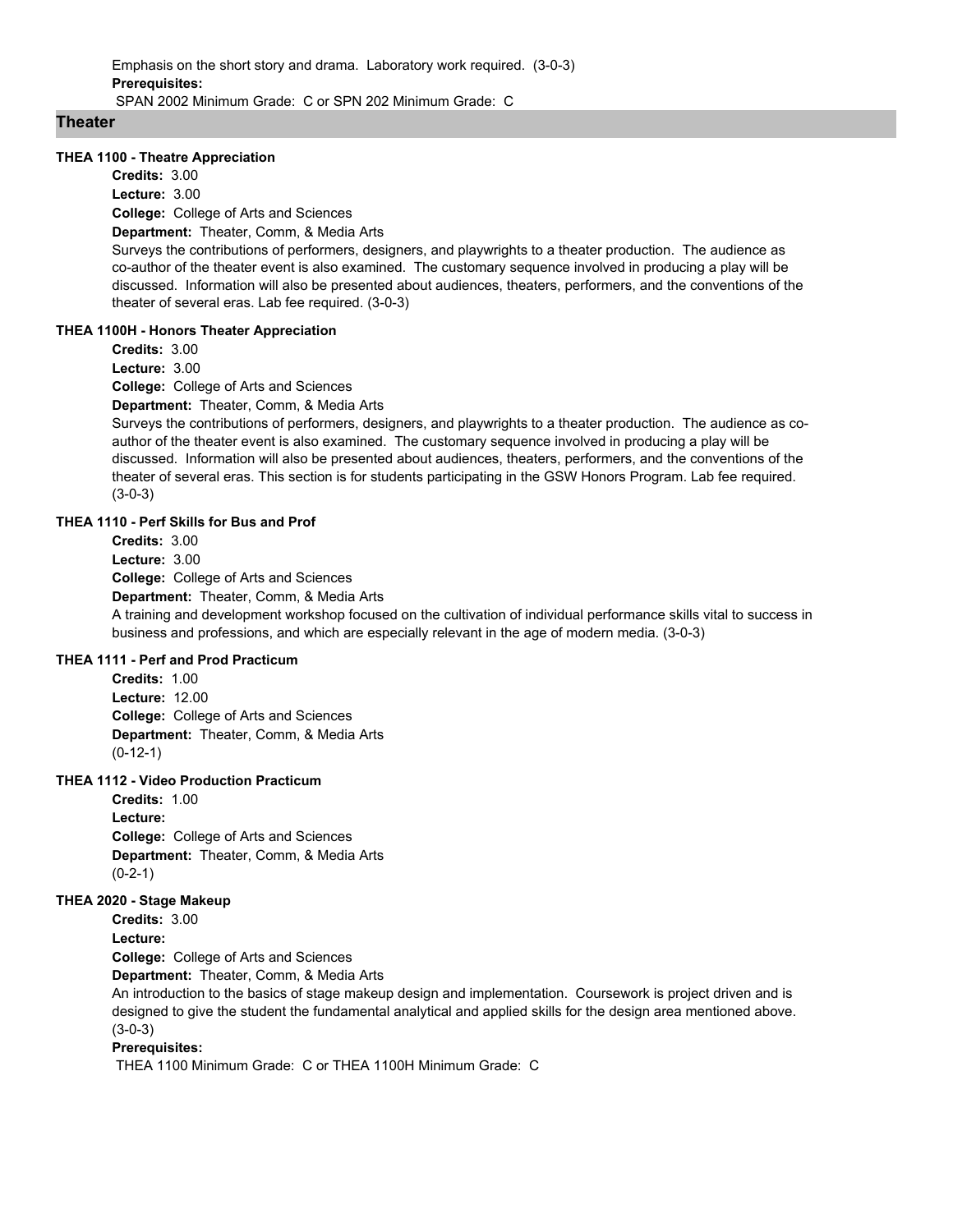## **THEA 2040 - Acting I - Basic Technique**

**College:** College of Arts and Sciences **Department:** Theater, Comm, & Media Arts **Credits:** 3.00 **Lecture:** 3.00 An introduction to the principles of acting, including preparation of the actor's instrument, physical and vocal technique, emotional life, analysis and creation of character. (3-0-3)

# **THEA 2040H - Acting I - Basic Tech-Hnr**

**College:** College of Arts and Sciences **Department:** Theater, Comm, & Media Arts **Credits:** 3.00 **Lecture:** 3.00 An introduction to the principles of acting, including preparation of the actor's instrument, physical and vocal technique, emotional life, analysis and creation of character. This section is for students participating in the GSW Honors Program. (3-0-3)

#### **THEA 2111 - Perf and Prod Practicum**

**College:** College of Arts and Sciences **Department:** Theater, Comm, & Media Arts **Credits:** 1.00 **Lecture:** Intermediate level study of the process and craft of video production through application and practice. Selection by approval of instructor. (0-12-1)

# **THEA 2112 - Video Production Practicum**

**College:** College of Arts and Sciences **Department:** Theater, Comm, & Media Arts **Credits:** 1.00 **Lecture:**  $(0-2-1)$ 

# **THEA 2220 - Voice and Articulation**

**College:** College of Arts and Sciences **Department:** Theater, Comm, & Media Arts **Credits:** 3.00 **Lecture:** 3.00 Study in the physiological and acoustical aspects of vocal delivery and participation in a regimen of exercises to develop articulation and vocal expression. (3-0-3)

# **THEA 2540 - Introduction to Performance**

**Credits:** 3.00

**Lecture:** 3.00

**College:** College of Arts and Sciences

**Department:** Theater, Comm, & Media Arts

An introduction to the field of performance studies and the performance of non-dramatic texts. The construction of solo performance pieces from dialogues, narrative, ethnography and literature is the primary focus of the course. (3-0-3)

# **THEA 3020 - Stagecraft**

**Credits:** 3.00

**Lecture:** 3.00

**College:** College of Arts and Sciences

**Department:** Theater, Comm, & Media Arts

An introduction to the elements of scenic construction, production organization and best construction practices. Course combines traditional lecture and assessment with practical application. (3-0-3)

# **Prerequisites:**

THEA 1100 Minimum Grade: C or THEA 1100H Minimum Grade: C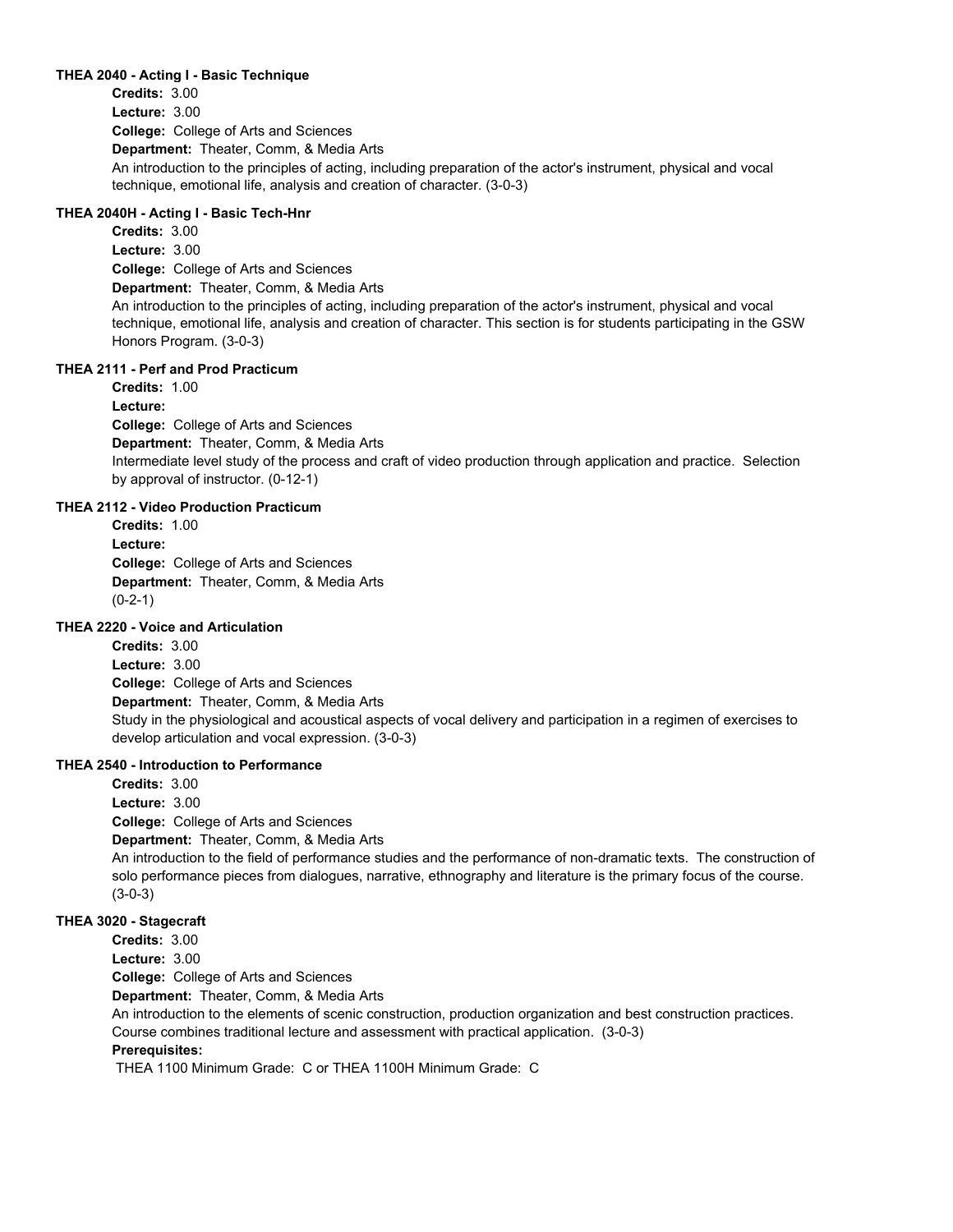#### **THEA 3040 - Acting II - Scene Study**

**College:** College of Arts and Sciences **Department:** Theater, Comm, & Media Arts **Credits:** 3.00 **Lecture:** 3.00 (3-0-3)

## **THEA 3060 - Scenic and Lighting Design**

**College:** College of Arts and Sciences **Department:** Theater, Comm, & Media Arts **Credits:** 3.00 **Lecture:** 3.00 An introduction to the basics of theatrical design concentrating on scenic design and how lighting affects the design. Coursework is project driven and is designed to give the student the fundamental analytical and applied skills for the design areas mentioned above. (3-0-3) **Prerequisites:**  THEA 1100 Minimum Grade: C

#### **THEA 3070 - Costume and Lighting Design**

**Credits:** 3.00

**College:** College of Arts and Sciences **Lecture:** 3.00

**Department:** Theater, Comm, & Media Arts

An introduction to the basics of theatrical design concentrating on costume design and how lighting affects the design. Coursework is project driven and is designed to give the student the fundamental analytical and applied skills for the design areas mentioned above. (3-0-3)

# **Prerequisites:**

THEA 1100 Minimum Grade: C

#### **THEA 3111 - Perf and Prod Practicum**

**College:** College of Arts and Sciences **Department:** Theater, Comm, & Media Arts **Credits:** 1.00 **Lecture:** Advanced level of study of the process and craft of producing theater through application and practice. Selection by audition or approval of instructor. (0-12-1)

# **THEA 3112 - Video Production Practicum**

**College:** College of Arts and Sciences **Department:** Theater, Comm, & Media Arts **Credits:** 1.00 **Lecture:**  $(0-0-1)$ 

# **THEA 4020 - Advanced Stagecraft**

**College:** College of Arts and Sciences **Department:** Theater, Comm, & Media Arts **Credits:** 3.00 **Lecture:** 3.00

A study of advanced theatrical production practices. Course work is project driven and is designed to give the student an advanced understanding and applied skills in the areas of theater production and digital media. Prerequisite: THEA 3020 or with instructor approval. (3-0-3)

# **THEA 4040 - Acting III - Adv Technique**

**College:** College of Arts and Sciences **Department:** Theater, Comm, & Media Arts **Credits:** 3.00 **Lecture:** 3.00 Intensive process and performance studio training in contemporary acting methodologies. (3-0-3)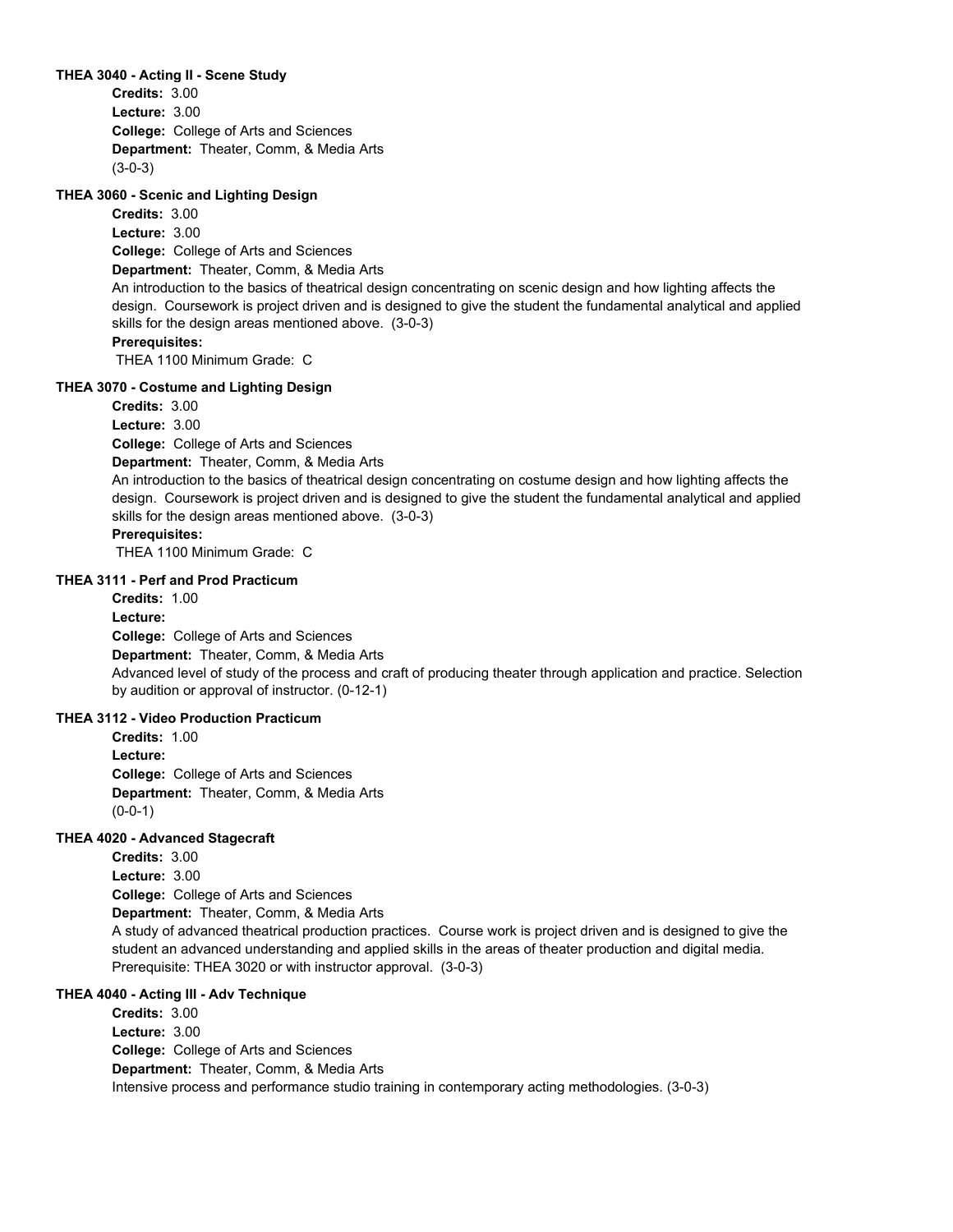#### **THEA 4080 - Acting IV - Period Styles**

**College:** College of Arts and Sciences **Department:** Theater, Comm, & Media Arts **Credits:** 3.00 **Lecture:** 3.00 This course serves to introduce students to the basic techniques and methodologies performing period plays. Particular emphasis is given to approaches to Shakespeare and developing an overall approach to style work. (3-0-3)

# **Prerequisites:**

THEA 2220 Minimum Grade: C and THEA 2040 Minimum Grade: C

#### **THEA 4111 - Perf and Prod Practicum**

**College:** College of Arts and Sciences **Department:** Theater, Comm, & Media Arts **Credits:** 3.00 **Lecture:** (0-12-3)

# **THEA 4112 - Video Production Practicum**

**College:** College of Arts and Sciences **Department:** Theater, Comm, & Media Arts **Credits:** 3.00 **Lecture:** 3.00 (3-0-3)

# **THEA 4545 - Performance Theory**

**College:** College of Arts and Sciences **Department:** Theater, Comm, & Media Arts **Credits:** 3.00 **Lecture:** 3.00 Advanced studies in the performance of non-dramatic text with emphasis on the development of original performance programs. (3-0-3)

# **THEA 4770 - Special Topics in Theater**

**College:** College of Arts and Sciences **Department:** Theater, Comm, & Media Arts **Credits:** 3.00 **Lecture:** 3.00 Advanced opportunities for the study of topics to meet special needs and interest students, presented in conjunction with special programming of the department, or drawing on areas of faculty expertise not covered by the standing offerings. (3-0-3)

# **Orientation**

# **UNIV 1000 - The GSW Experience**

**College:** College of Arts and Sciences **Department:** Arts and Sciences **Credits:** 1.00 **Lecture:** 1.00 The purpose of UNIV 1000 is to make students more effective consumers of their education by enhancing their survival in college during the first semester. The intention of this course is to prepare these students to deal successfully and responsibly with their academic obligations and the resources offered by GSW. This course is required of all first-time students with the exception of part-time students and transfer who have earned more than nine hours of credit. (1-1-1)

# **UNIV 1000E - The GSW Experience for ESL**

**College:** College of Arts and Sciences **Department:** Arts and Sciences **Credits:** 1.00 **Lecture:** 2.00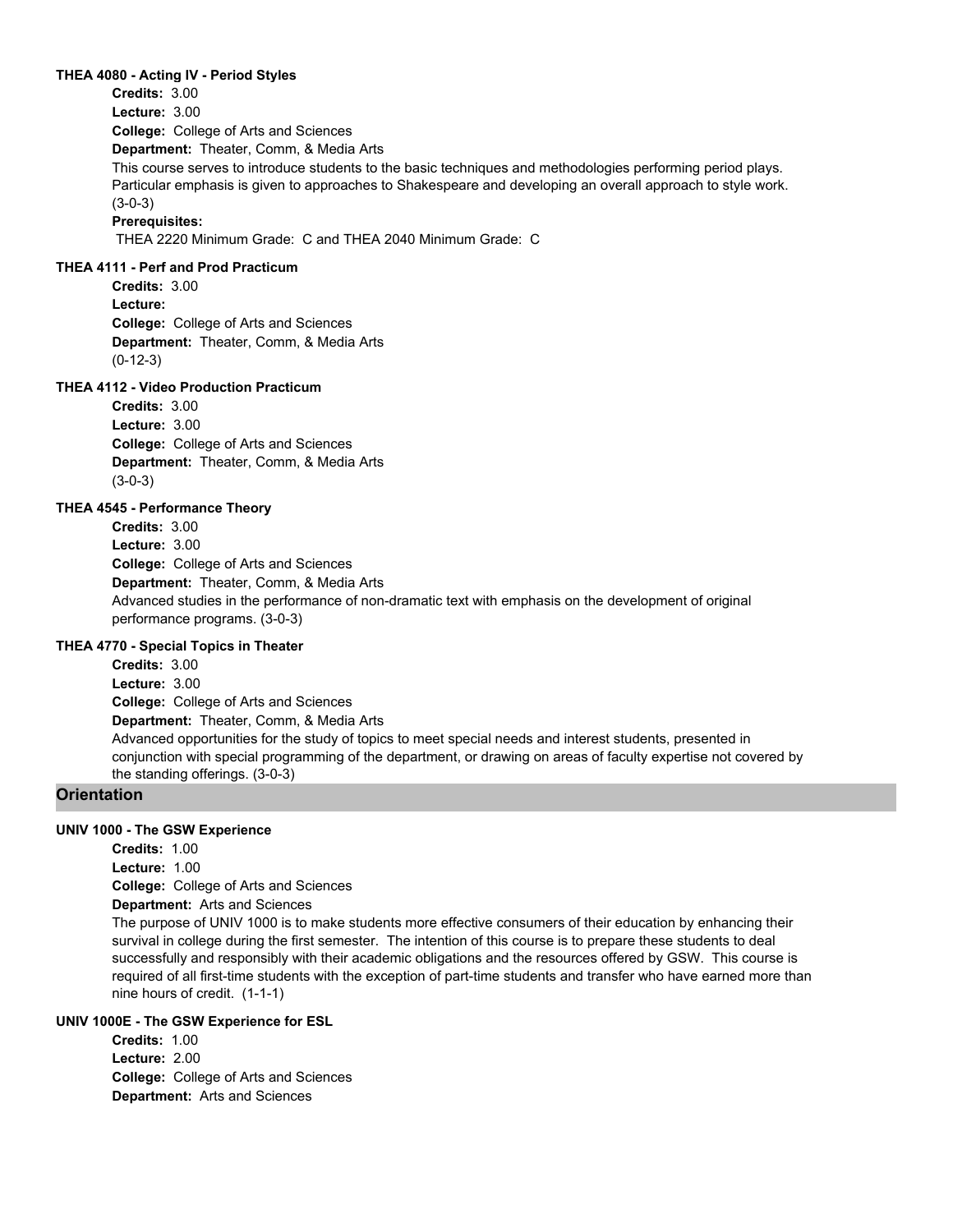The purpose of UNIV 1000 is to make ESL students more effective consumers of their education by enhancing their survival in college during the first semester. The intention of this course is to prepare these students to deal successfully and responsibly with their academic obligations and the resources offered by GSW. This course is required of all first-time students with the exception of part-time students and transfer who have earned more than nine hours of credit. (2-0-1)

# **UNIV 1000H - Honors Orientation**

**College:** College of Arts and Sciences **Department:** Arts and Sciences **Credits:** 1.00 **Lecture:** 1.00

The purpose of UNIV 1000 is to make students more effective consumers of their education by enhancing their survival in college during the first semester. The intention of this course is to prepare these students to deal successfully and responsibly with their academic obligations and the resources offered by GSW. This course is required of all first-time students with the exception of part-time students and transfer who have earned more than nine hours of credit. This section is for students participating in the GSW Honors Program. (1-1-1)

#### **UNIV 1000I - University 1000**

**College:** College of Arts and Sciences **Department:** Arts and Sciences **Credits:** 1.00 **Lecture:** 1.00

#### **UNIV 1000N - The GSW Experience for NonTrad**

**Credits:** 1.00

**Lecture:** 1.00

**College:** College of Arts and Sciences

**Department:** Arts and Sciences

The purpose of UNIV 1000N is to make nontraditional students more effective consumers of their education by enhancing their survival in college during the first semester. The intention of this course is to prepare these students to deal successfully and responsibly with their academic obligations and the resources offered by GSW. This course is required of all first-time students with the exception of part-time students and transfer who have earned more than nine hours of credit. (1-1-1)

# **UNIV 1001 - Pathways to College Success**

**Credits:** 1.00 **Lecture:** 1.00

**College:** No College Designated

**Department:** Undeclared Department

Specifically designed for students who have demonstrated an on-going need for additional academic or social support beyond their first semester as they continue to transition to college life. Students will work collaboratively and independently to assess their academic and social challenges in order to devise and implement strategies for future success. Course is required for all first time freshmen with the academic standing of "warning" at the end of initial semester of enrollment. Prerequisites: Approval of Academic Affairs required. (1-0-1)

# **UNIV 2000 - Caregiving Issues-Prof Caregvr**

**Credits:** 1.00 **Lecture:** 1.00

**College:** College of Arts and Sciences

**Department:** Arts and Sciences

A multidisciplinary approach to caregiving is utilized to provide the student with information regarding caregivers and the vital role(s) they play in providing health care. Offered by the Rosalynn Carter Institute, this course seeks to educate current and potential professional caregivers to better meet the needs of the rapidly rising family and community caregiver populations.

#### **UNIV 4000 - Contemporary Int Cultures**

**College:** College of Arts and Sciences **Department:** Arts and Sciences **Credits:** 3.00 **Lecture:** 3.00

This course studies the contemporary culture of a country and the student gains firsthand knowledge through a service project with the people of the country. Students will explore the literature, language, music, philosophy, religion, science, education, art, politics, history, healthcare, and/or economics of the country. Course approval through the Dean of Arts and Sciences. (3-0-3)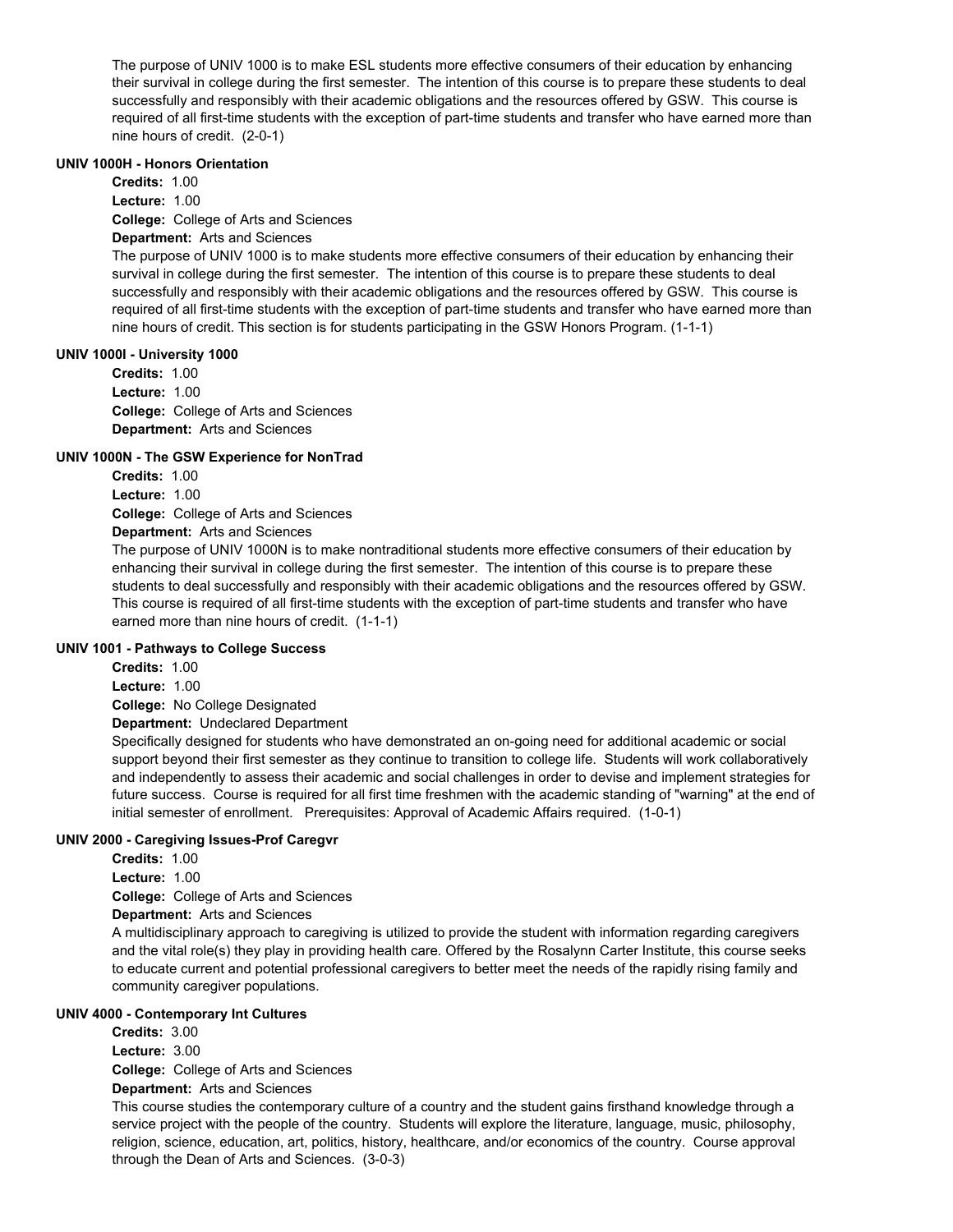## **UNIV 4000H - Contemp Int'l Cultures- Honors**

**Credits:** 3.00

**College:** College of Arts and Sciences **Lecture:** 3.00

**Department:** Arts and Sciences

This course studies the contemporary culture of a country and the student gains firsthand knowledge through a service project with the people of the country. Students will explore the literature, language, music, philosophy, religion, science, education, art, politics, history, healthcare, and/or economics of the country. Course approval through the Dean of Arts and Sciences. This section is for students participating in the GSW Honors program. (3-0-3)

# **Web-Based Information Tech**

# **WBIT 1100 - Intro to Inf Technology**

**Credits:** 3.00

**Lecture:** 3.00

**College:** School of Comp and Mathematics

**Department:** Computer Science

This course is an introductory course in information technology. Topics include foundations in hardware, software, data and an overview of the use of information technology in organizations. Topics include structured programming techniques, systems development, database design and networking, with an emphasis on appropriate business ethics, interpersonal skills and team building. Prerequisite: None (3-0-3).

#### **WBIT 1310 - Programming & Probl Solving**

**Credits:** 3.00

**Lecture:** 3.00

**College:** School of Comp and Mathematics

**Department:** Computer Science

This course helps students to develop basic problem-solving skills using the Java programming language. Students are introduced to fundamentals of Java Programming language with emphasis on primitive data types, control structures, methods, arrays, classes, objects, abstraction, inheritance and polymorphism. Students learn basic techniques of good programming style, design, coding, debugging, and documentation. Students are able to create programs to solve basic practical problems. Prerequisite: C or better in Area A mathematics course and in WBIT 1100, Intro to Information Technology. (3-0-3).

**Prerequisites:** 

WBIT 1100

# **WBIT 2000 - The Enterprise and IT**

**Credits:** 3.00

**Lecture:**

**College:** School of Comp and Mathematics

**Department:** Computer Science

This course will look at the structure and management of an information technology infrastructure. From the management aspect the course will touch on principles and practices of managing both people and technology to support an organization. The course will emphasize how to make an information technology infrastructure effective, efficient, and productive. The management of hardware, software, data, networks and other supporting IT functions will be studied. Prerequisites: Prior or concurrent enrollment with a minimum grade of "C" in WBIT 1100. (3-0-3).

# **WBIT 2300 - Discrete Math for IT**

**Credits:** 3.00

**Lecture:** 3.00

**College:** School of Comp and Mathematics

**Department:** Computer Science

Discrete (as opposed to continuous) mathematics is of direct importance to the fields of Computer Science and Information Technology. This branch of mathematics includes studying areas such as set theory, logic, relations, graph theory, and analysis of algorithms. This course is intended to provide students with an understanding of these areas and their use in the fields of Computer Science and Information Technology. Prerequisites: Pre-calculus, Survey of Calculus, Finite Mathematics, or equivalent. (3-0-3)

# **Prerequisites:**

MATH 1111 or MATH 1232 or MATH 1441 or MATH 1113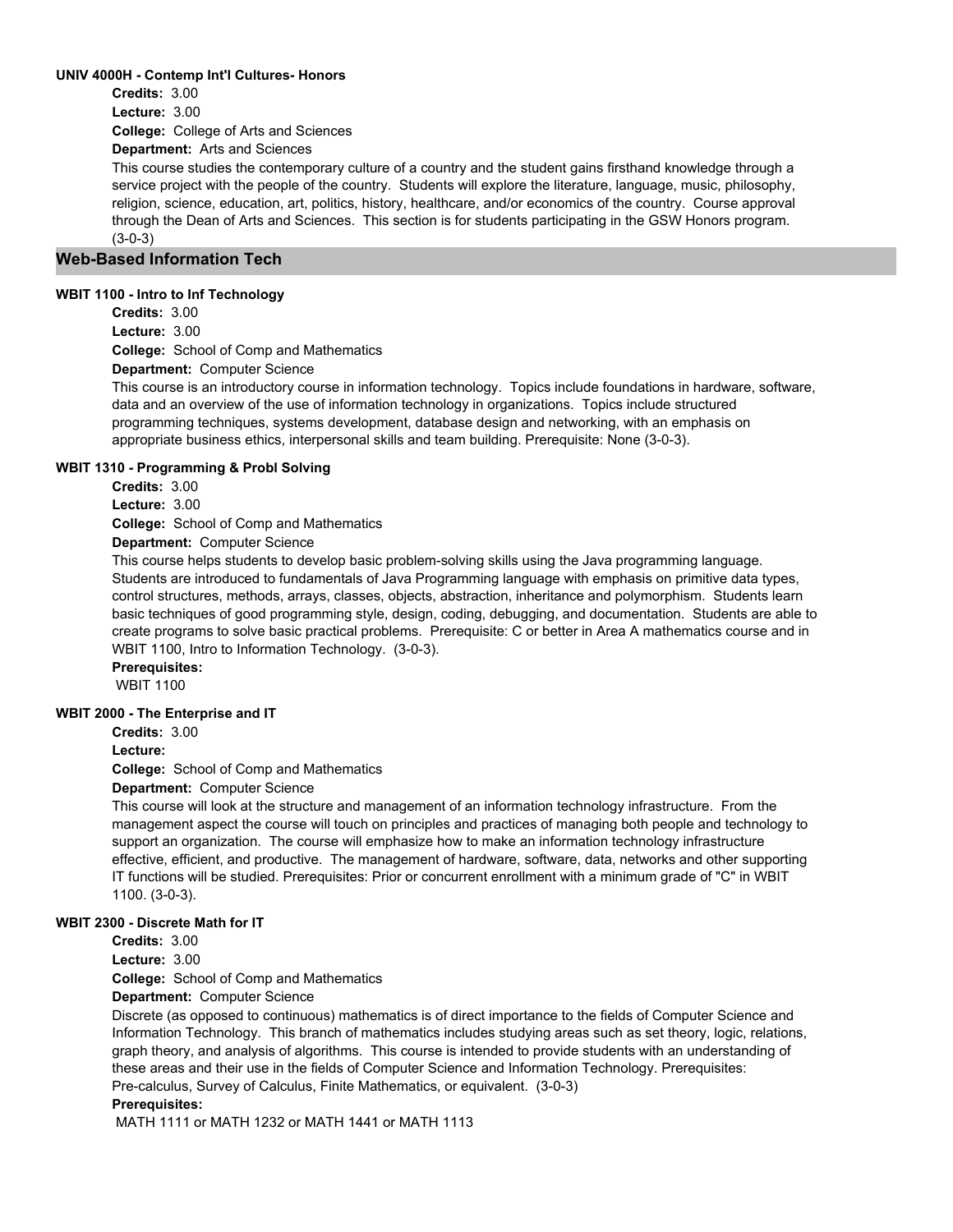## **WBIT 2311 - Programming & Probl Solving II**

**Credits:** 3.00

**Lecture:** 3.00

**College:** School of Comp and Mathematics

**Department:** Computer Science

The emphasis of this course is on advanced programming techniques in Java including GUI's, software reuse through component libraries, recursion, event-driven programming, database processing, file processing, and exception handling. Students are able to create event-driven, graphical programs or text-based programs solving practical problems incorporating databases and external files. Prerequisite: WBIT 1310. (3-0-3)

**Prerequisites:** 

WBIT 1310

# **WBIT 3010 - Technical Communication**

**Credits:** 3.00

**Lecture:** 3.00

**College:** School of Comp and Mathematics

**Department:** Computer Information

This course covers workplace communication at the intermediate level. Topics include audience analysis, research proposal and report writing, document and visual design, editing and presentation design. Prerequisites: A minimum grade of "C" in ENGL 1102 or ENGL 1160. (3-0-3).

**Prerequisites:** 

ENGL 1102

# **WBIT 3110 - Systems Analysis and Design**

**Credits:** 3.00

**Lecture:** 3.00

**College:** School of Comp and Mathematics

**Department:** Computer Science

This course introduces the fundamental principles of the design and analysis of IT applications. In this course, students will learn to apply the tools and techniques commonly used by systems analysts to build and document IT applications. Classical and structured tools for describing data flow, data structure, process flow, file design, input and output design, and program specification will be studied, as will object-oriented techniques. Prerequisites: WBIT 1310 Programming and Problem Solving I, WBIT 2000 The Enterprise and IT. (3-0-3).

**Prerequisites:** 

WBIT 1310 and WBIT 2000

# **WBIT 3111 - Information Tech Project Mgnt**

**Credits:** 3.00

**Lecture:** 3.00

**College:** School of Comp and Mathematics

**Department:** Computer Science

Project management techniques and tools as applied to information systems projects resource and personnel management and allocation, product testing, scheduling, and project management software. Students will study examples of both successful and unsuccessful projects and apply lessons learned to a class project. Prerequisites: A minimum grade of C in WBIT 1310 and STAT 3010. (3-0-3).

**Prerequisites:** 

WBIT 3110 and MATH 2204

#### **WBIT 3200 - Database Des, Dev & Deployment**

**Credits:** 3.00

**Lecture:** 3.00

**College:** School of Comp and Mathematics

**Department:** Computer Science

This is an advanced course in database design, development and deployment. Course emphasizes database design drawing distinctions between data modeling and process modeling using various modeling techniques including Entity- Relationship Modeling, Object Modeling and Data Flow Diagramming; database development using the relational model, normalization, and SQL; database deployment including control mechanisms, forms, reports, menus and web interfaces. Additional topics include procedures, functions, packages and triggers. Students will design, create and process a database to demonstrate competency in the course content. Prerequisites: Prior or concurrent enrollment with a minimum grade of "C" in WBIT 2311. (3-0-3). **Prerequisites:** 

WBIT 2311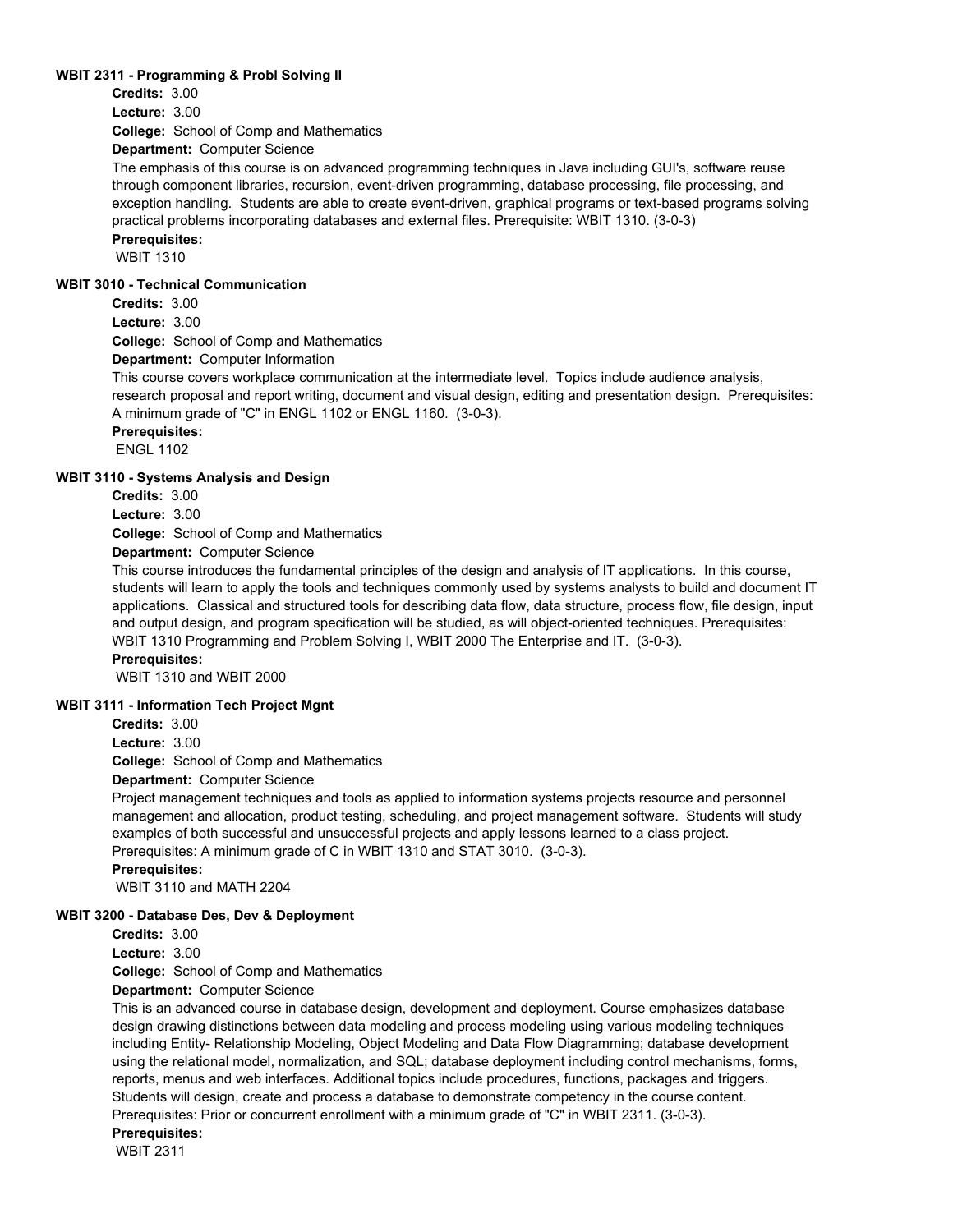## **WBIT 3400 - Introduction to Digital Media**

**Credits:** 3.00

**Lecture:** 3.00

**College:** School of Comp and Mathematics

**Department:** Computer Science

This course covers the basic design principles and tools for creating and editing digital media elements. Examples of these elements include graphics, animation, audio, video, virtual space and simulation. Prerequisites: WBIT 1100 Introduction to Information Technology. (3-0-3).

# **Prerequisites:**

WBIT 1100

## **WBIT 3410 - Web Application Development**

**Credits:** 3.00

**Lecture:** 3.00

**College:** School of Comp and Mathematics

**Department:** Computer Science

The course provides a survey of techniques and tools for developing basic web pages for delivery of text and graphic information; focus on page markup languages, client-side scripting, page design principles, page layout techniques, markup language syntax, and page styling methods. Prerequisites: WBIT 1310 Programming & Problem Solving I. (3-0-3).

**Prerequisites:** 

WBIT 1310

## **WBIT 3500 - Architecture and Operating Sys**

**Credits:** 3.00

**Lecture:** 3.00

**College:** School of Comp and Mathematics

**Department:** Computer Science

This course introduces students to the architectures of computer systems and the operating systems that run on them. It explores and gives experience with some common computer designs and operating systems. Topics include basic computer architecture, instruction set architecture, memory management, processes, and file systems. Prerequisites: WBIT 1310 Programming & Problem Solving I. (3-0-3). **Prerequisites:**  WBIT 1310

## **WBIT 3510 - Data Comm and Networking**

**Credits:** 3.00

**Lecture:** 3.00

**College:** School of Comp and Mathematics

**Department:** Computer Science

This course covers computer network and communications concepts, principles, components, and practices; coverage of common networking standards, topologies, architectures, and protocols; design and operational issues surrounding network planning, configuration, monitoring, troubleshooting, and management. Prerequisites: WBIT Architecture and Operating Systems. (3-0-3).

**Prerequisites:** 

WBIT 3500

# **WBIT 3600 - Introduction to E-Commerce**

**Credits:** 3.00

**Lecture:** 3.00

**College:** School of Comp and Mathematics

**Department:** Computer Science

The emphasis of this course is on basic principles and practices of Ebusiness and Ecommerce. Topics include infrastructures and applications of Ecommerce, E-Tailing, E-Marketing, advertisement, B2B, B2C, C2C, E-Government, M-Commerce, E-Learning, electronic payment systems, security, and legal issues. Students also learn to build simple dynamic E-commerce sites using server-side scripting. Prerequisites: WBIT 3110 System Analysis & Design, WBIT 3410 Web Applications Development. (3-0-3).

**Prerequisites:** 

WBIT 3410 and WBIT 3110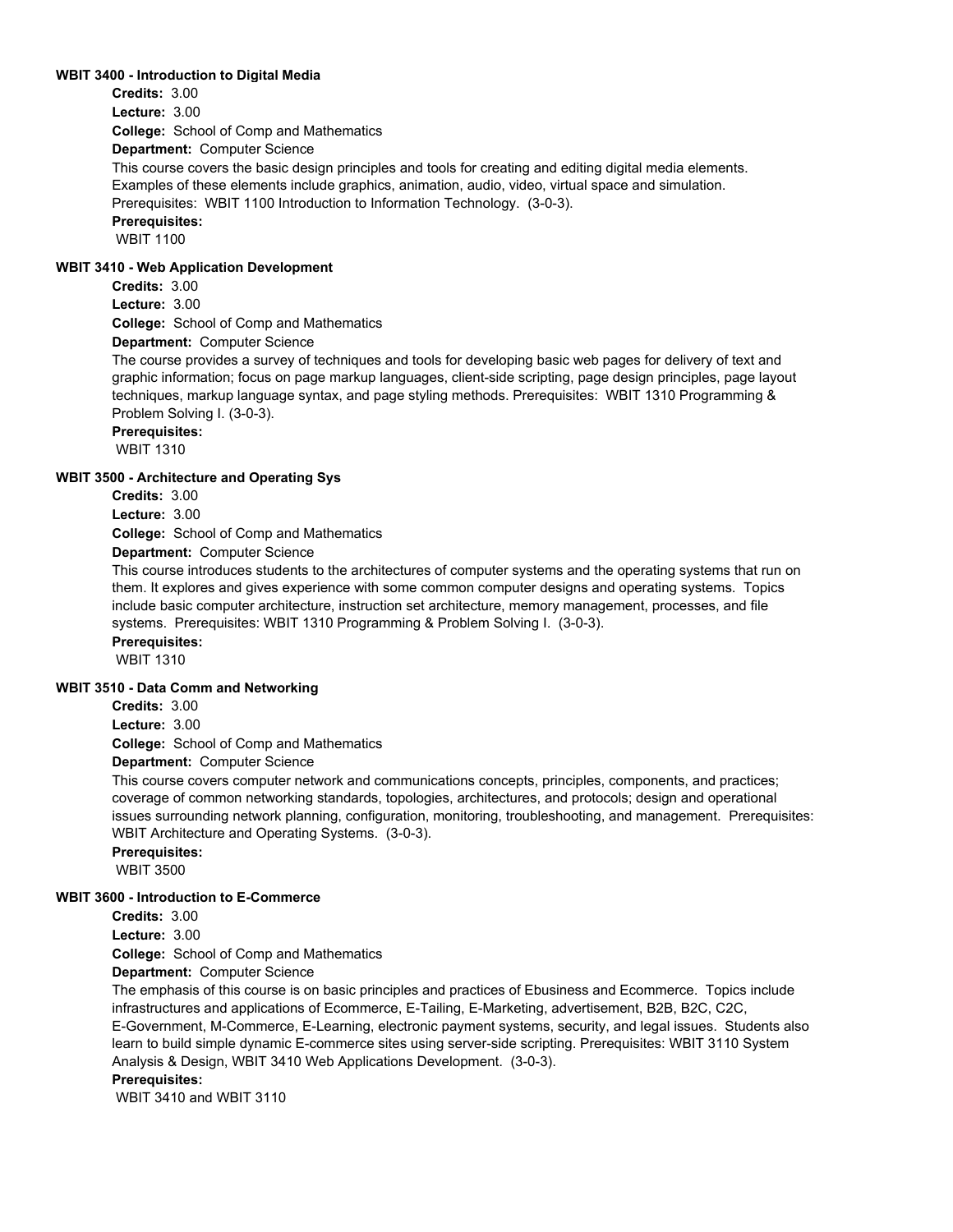### **WBIT 4020 - Prof Practices and Ethics**

**College:** School of Comp and Mathematics **Credits:** 3.00 **Lecture:** 3.00

**Department:** Computer Science

This course covers historical, social, economic and legal considerations of information technology. It includes studies of professional codes of ethical conduct, philosophy of ethics, risk analysis, liability, responsibility, security, privacy, intellectual property, the internet and various laws that affect an information technology infrastructure. Prerequisites: Senior Standing. (3-0-3).

#### **WBIT 4030 - Senior Project**

**College:** School of Comp and Mathematics **Department:** Computer Science **Credits:** 3.00 **Lecture:** 3.00

A capstone course for WebBSIT majors, students will be expected to complete a final team or individual project. The project may be an approved industry, internship or a project developed and designed by faculty of the WebBSIT. Students will apply skills and knowledge from previous WebBSIT courses in project management, system design and development, digital media development, eCommerce, database design, and system integration. Prerequisites: Senior Standing and Advisor Approval. (3-0-3).

# **WBIT 4112 - Sys Acquisition, Integr & Impl**

**Credits:** 3.00

**Lecture:** 3.00

**College:** School of Comp and Mathematics

**Department:** Computer Science

Most IT applications used by organizations are configured from components that have been purchased from third-party vendors. This includes both hardware components and, increasingly, software components. In this course, students will study the component acquisition process, and methods and techniques for integrating these components into an existing IT infrastructure. Prerequisites: WBIT 4520 Information Security, WBIT 3200 Database Design and Development, WBIT 3110 System Analysis and Design. (3-0-3).

# **Prerequisites:**

WBIT 4520 and WBIT 3110 and WBIT 3200

#### **WBIT 4120 - Human Computer Interaction**

**Credits:** 3.00

**Lecture:** 3.00

**College:** School of Comp and Mathematics

**Department:** Computer Science

The emphasis of this course is on fundamentals of human- machine interfaces, both cognitive and physical. Learning styles and effects of short-term memory on cognition and reaction will affect hardware and software development. Students will design a prototype interface. Prerequisites WBIT 2311 Programming & Problem Solving, WBIT 3400 Introduction to Digital Media. (3-0-3).

# **Prerequisites:**

WBIT 2311 and WBIT 3400

# **WBIT 4520 - Info Assurance & Security**

**Credits:** 3.00

**Lecture:** 3.00

**College:** School of Comp and Mathematics

**Department:** Computer Science

This course is an introduction to information assurance and security in computing. Topics include, computer, network (distributed) system and cyber security, digital assets protection, data backup and disaster recovery, encryption, cryptography, computer virus, firewalls, terrorism and cyber crimes, legal, ethical and professional issues, risk management, information security design, implementation and maintenance. Prerequisites: WBIT 3500 Architecture and Operating Systems, Pre or Co-requisite: WBIT 3510 Data Communication and Networking. (3-0-3).

# **Prerequisites:**

WBIT 3500 and WBIT 3510